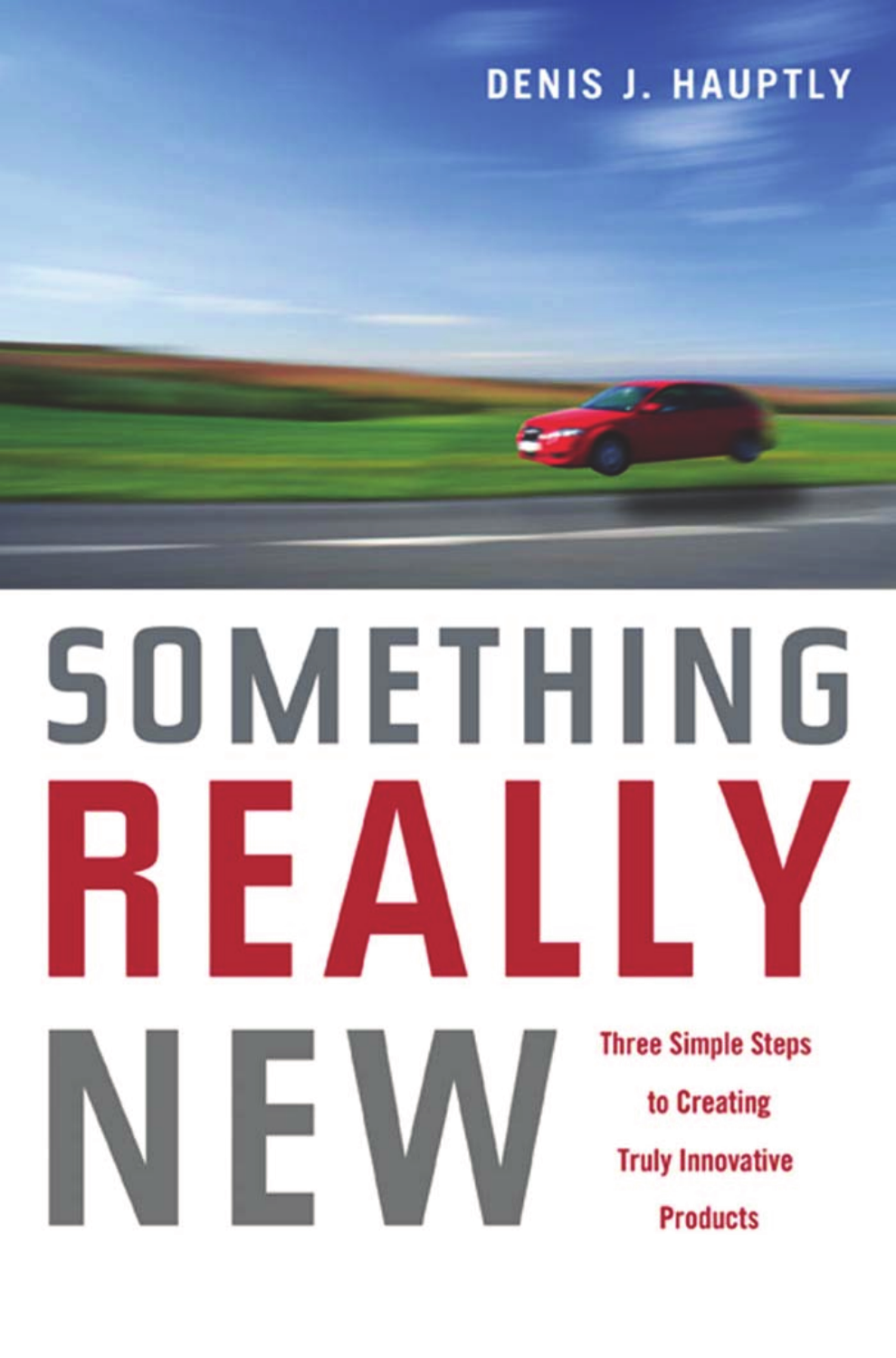# SOMETHING REALLY NEW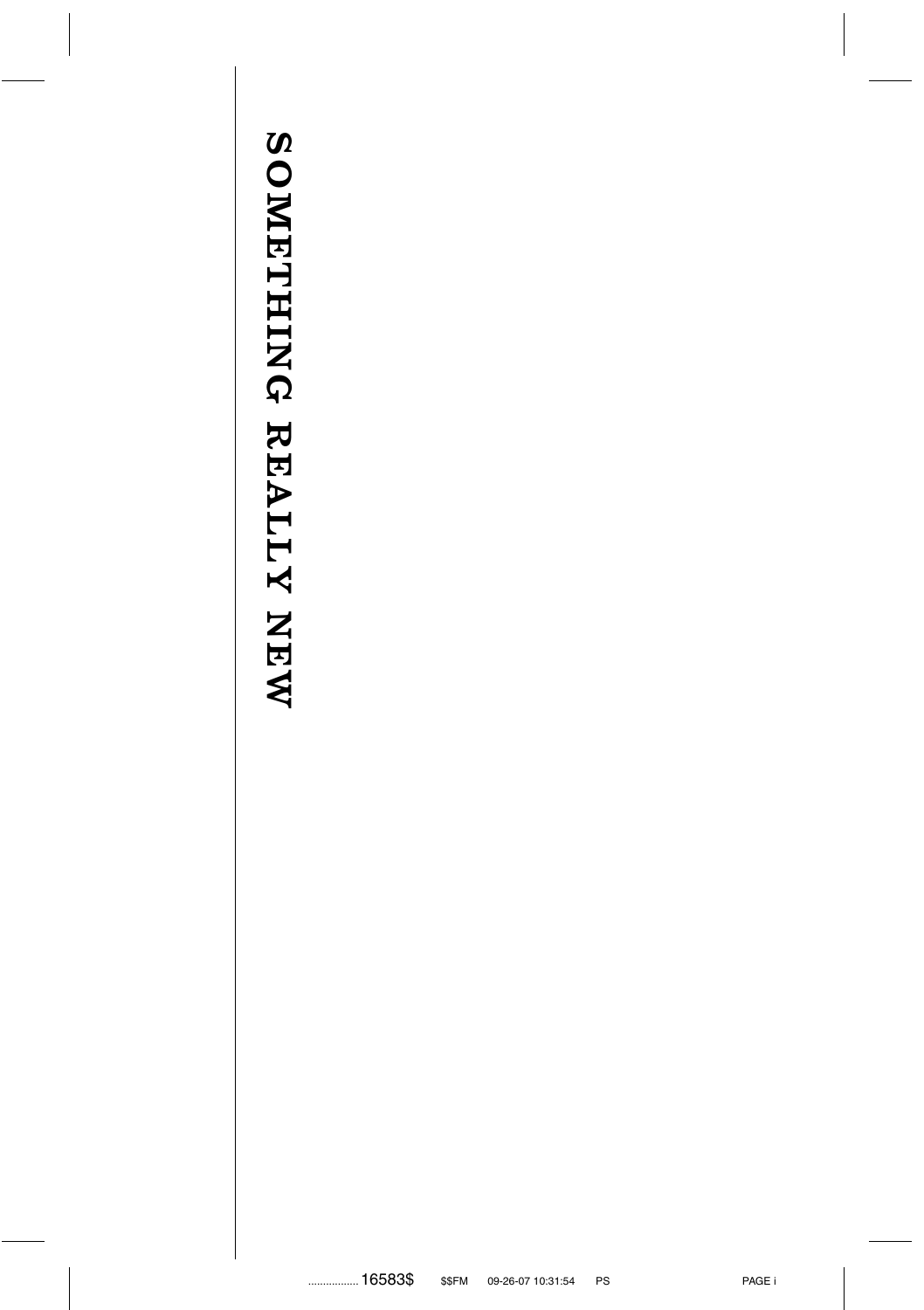This page intentionally left blank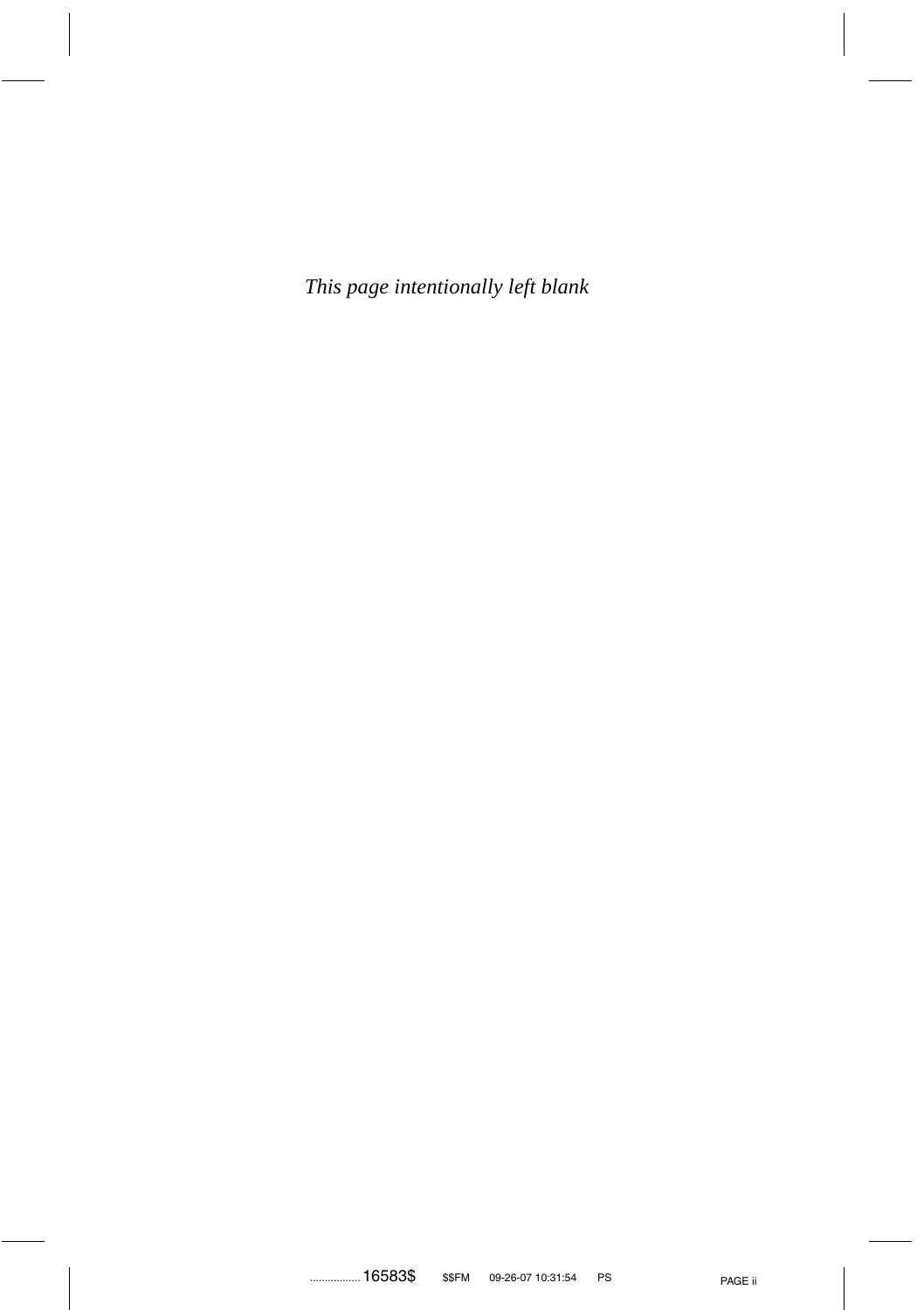# OON SOMETHING REALLY SAVIDED STATES SIMPLY SAVID REALLY SERVER AND REALLY SERVER WITH THE SIMPLE REALLY SERVER WITH  $\overline{\text{Denis } J. \text{ Hauptly}}$

Three Simple Steps to Creating Truly Innovative Products

### **AMACOM**

AMERICAN MANAGEMENT ASSOCIATION New York • Atlanta • Brussels • Chicago • Mexico City San Francisco • Shanghai • Tokyo • Toronto • Washington, D.C.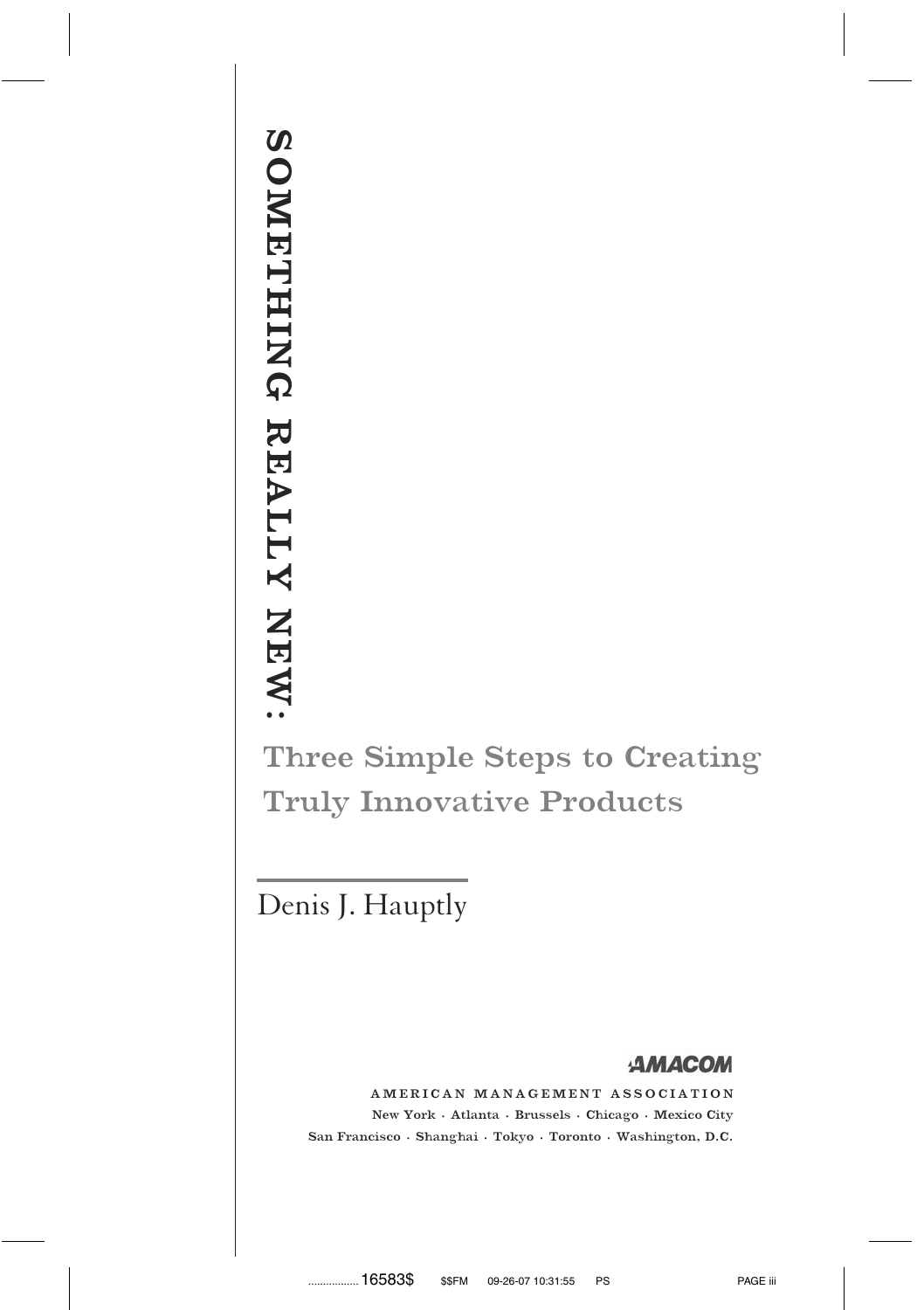*Special discounts on bulk quantities of AMACOM books are available to corporations, professional associations, and other organizations. For details, contact Special Sales Department, AMACOM, a division of American Management Association, 1601 Broadway, New York, NY 10019. Tel.: 212-903-8316. Fax: 212-903-8083. Website: www. amacombooks.org*

*This publication is designed to provide accurate and authoritative information in regard to the subject matter covered. It is sold with the understanding that the publisher is not engaged in rendering legal, accounting, or other professional service. If legal advice or other expert assistance is required, the services of a competent professional person should be sought.*

*Library of Congress Cataloging-in-Publication Data*

*Hauptly, Denis J. Something really new : three simple steps to creating truly innovative products / Denis J. Hauptly. p. cm. Includes bibliographical references and index. ISBN 978-0-8144-0032-6 (hardcover) 1. New products. 2. Product management. I. Title. HF5415.153.H38 2008 658.5*-*75—dc22*

*2007033586*

- *2008 Denis J. Hauptly. All rights reserved. Printed in the United States of America.*

*This publication may not be reproduced, stored in a retrieval system, or transmitted in whole or in part, in any form or by any means, electronic, mechanical, photocopying, recording, or otherwise, without the prior written permission of AMACOM, a division of American Management Association, 1601 Broadway, New York, NY 10019.*

*Printing number*

*10 9 8 7 6 5 4 3 2 1*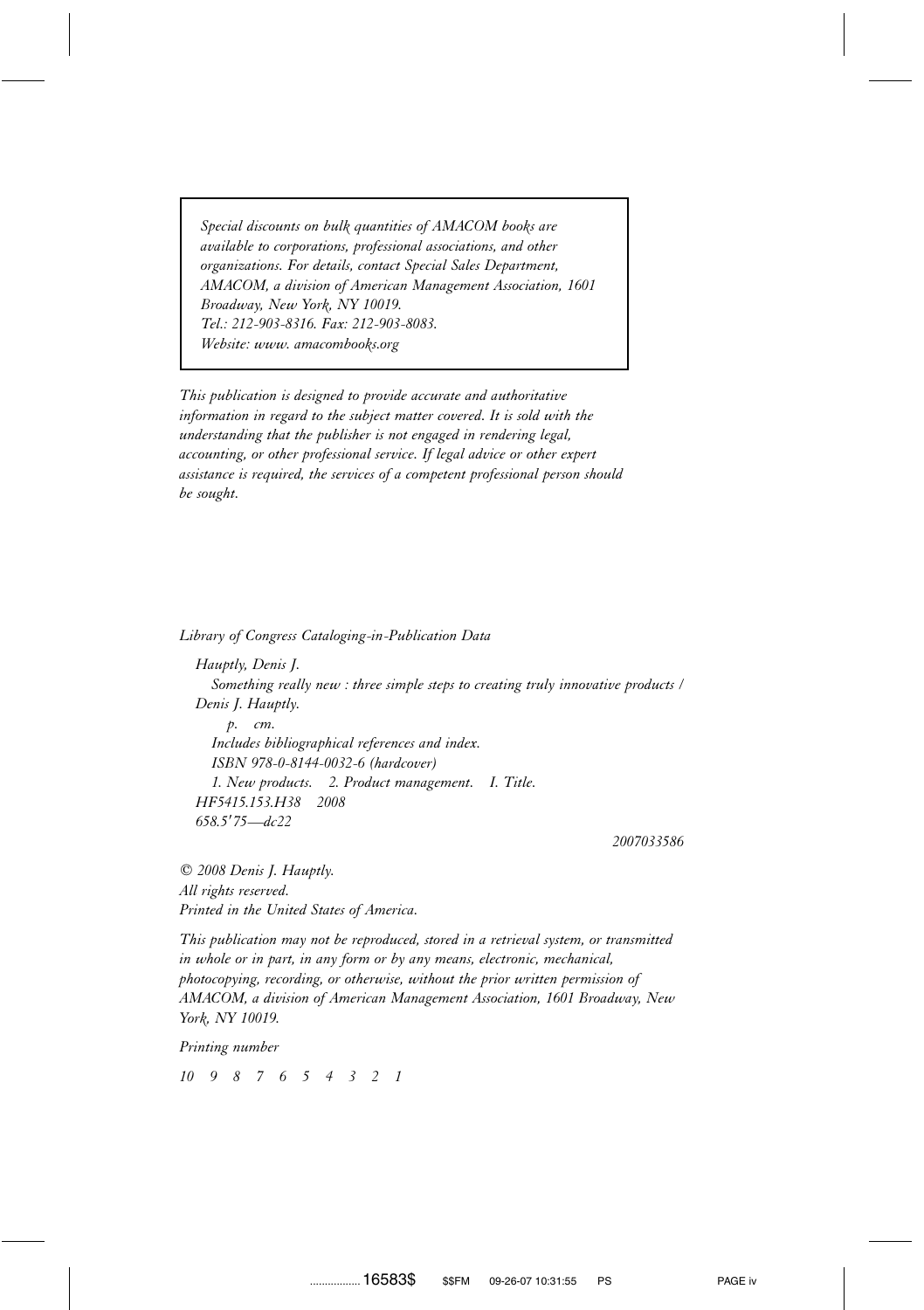*As the song goes:*

*''That book would be like my heart and me, dedicated to you.''*

*And so it is.*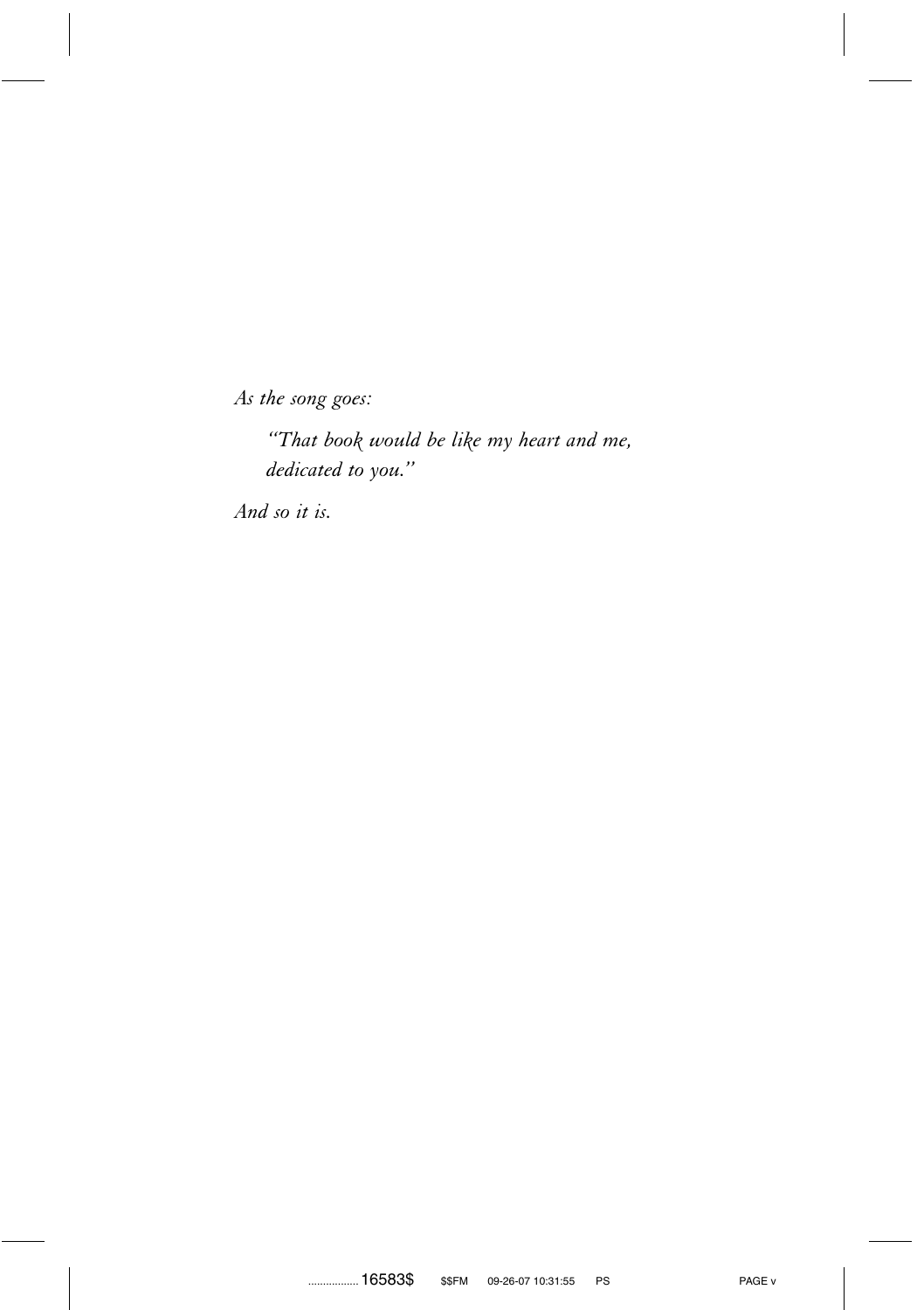This page intentionally left blank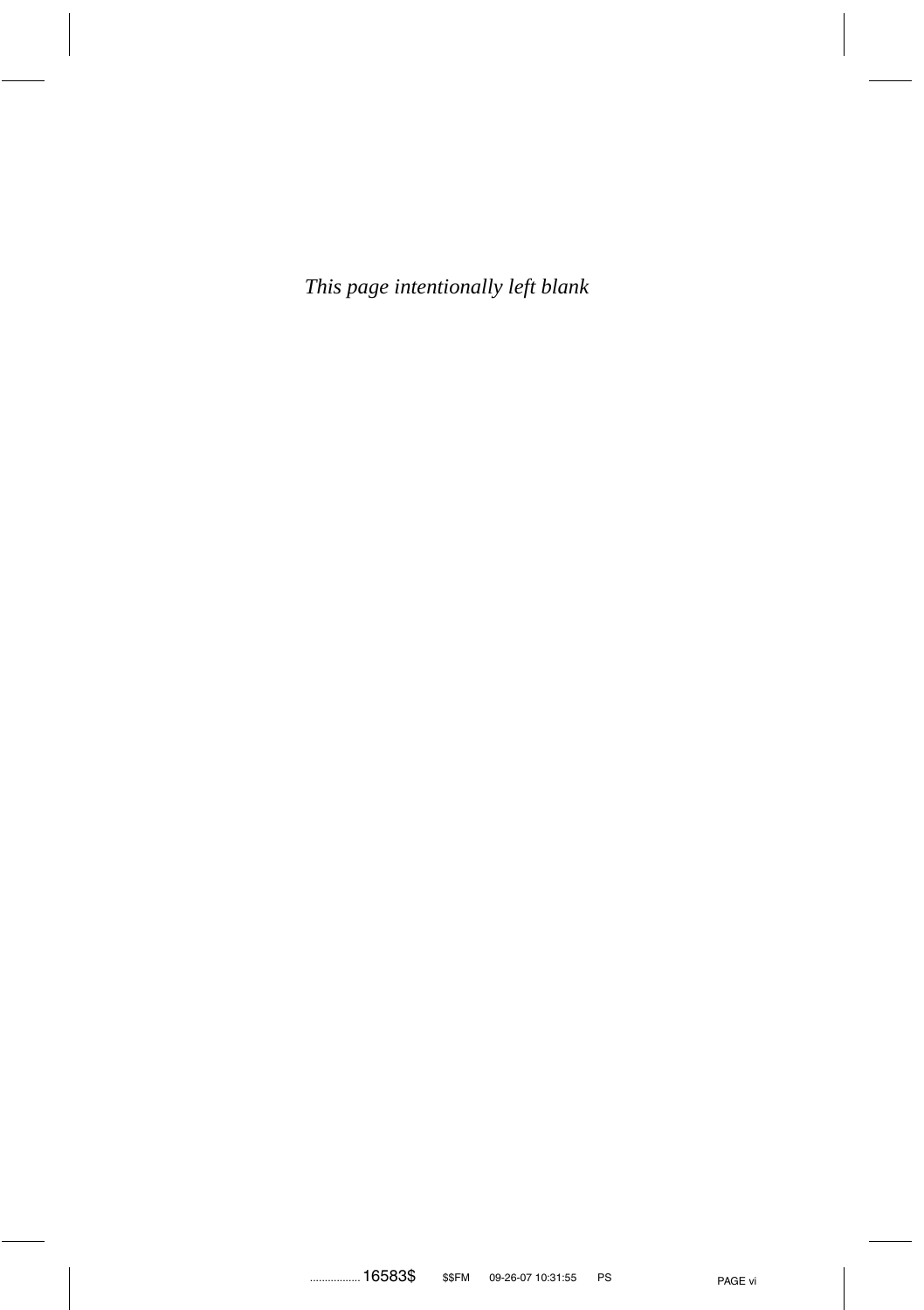

# Contents

| Acknowledgments                                                   | xi |
|-------------------------------------------------------------------|----|
| Let's Get Started                                                 | 1  |
| Part One: Three Simple Steps to Innovation                        |    |
| CHAPTER 1:<br>Money Is the Root of All Innovation                 | 13 |
| CHAPTER 2:<br><b>Step 1: Fixing the Faucet</b>                    | 19 |
| <b>CHAPTER 3:</b><br>But First You Have to Ask the Right Question | 37 |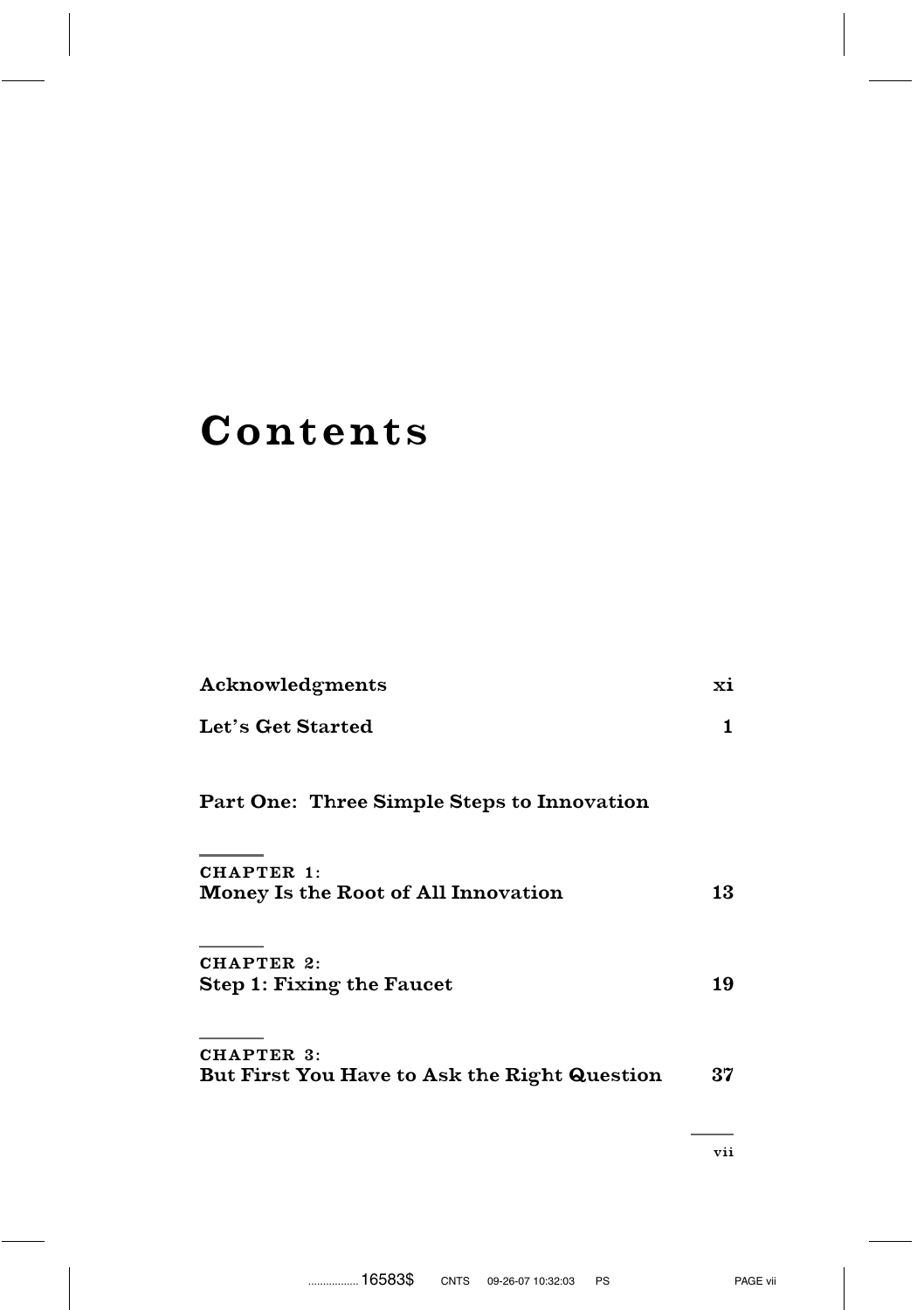### Contents

 $\frac{1}{1} \left( \frac{1}{1} \right)^{2} \left( \frac{1}{1} \right)^{2} \left( \frac{1}{1} \right)^{2} \left( \frac{1}{1} \right)^{2} \left( \frac{1}{1} \right)^{2} \left( \frac{1}{1} \right)^{2} \left( \frac{1}{1} \right)^{2} \left( \frac{1}{1} \right)^{2} \left( \frac{1}{1} \right)^{2} \left( \frac{1}{1} \right)^{2} \left( \frac{1}{1} \right)^{2} \left( \frac{1}{1} \right)^{2} \left( \frac{1}{1} \right)^{2} \left( \frac$ 

| <b>CHAPTER 4:</b><br><b>Mutation or Innovation?</b>                          | 53  |
|------------------------------------------------------------------------------|-----|
| <b>CHAPTER 5:</b><br>Step 2: Making Life Simpler                             | 69  |
| CHAPTER 6:<br><b>Making Innovation Happen</b>                                | 89  |
| <b>CHAPTER 7:</b><br>Step 3: Taking It to the Next Level                     | 99  |
| CHAPTER 8:<br><b>Spotlight on Services</b>                                   | 117 |
| <b>CHAPTER 9:</b><br><b>Putting All the Pieces Together</b>                  | 137 |
| Part Two: The Context of Innovation: People,<br>Management, and Organization |     |
| <b>CHAPTER 10:</b><br>The Human Factor                                       | 153 |
| <b>CHAPTER 11:</b><br><b>Beating the Bureaucrats</b>                         | 165 |
| <b>CHAPTER 12:</b><br>Straightening Out the Rest of the Company              | 177 |

.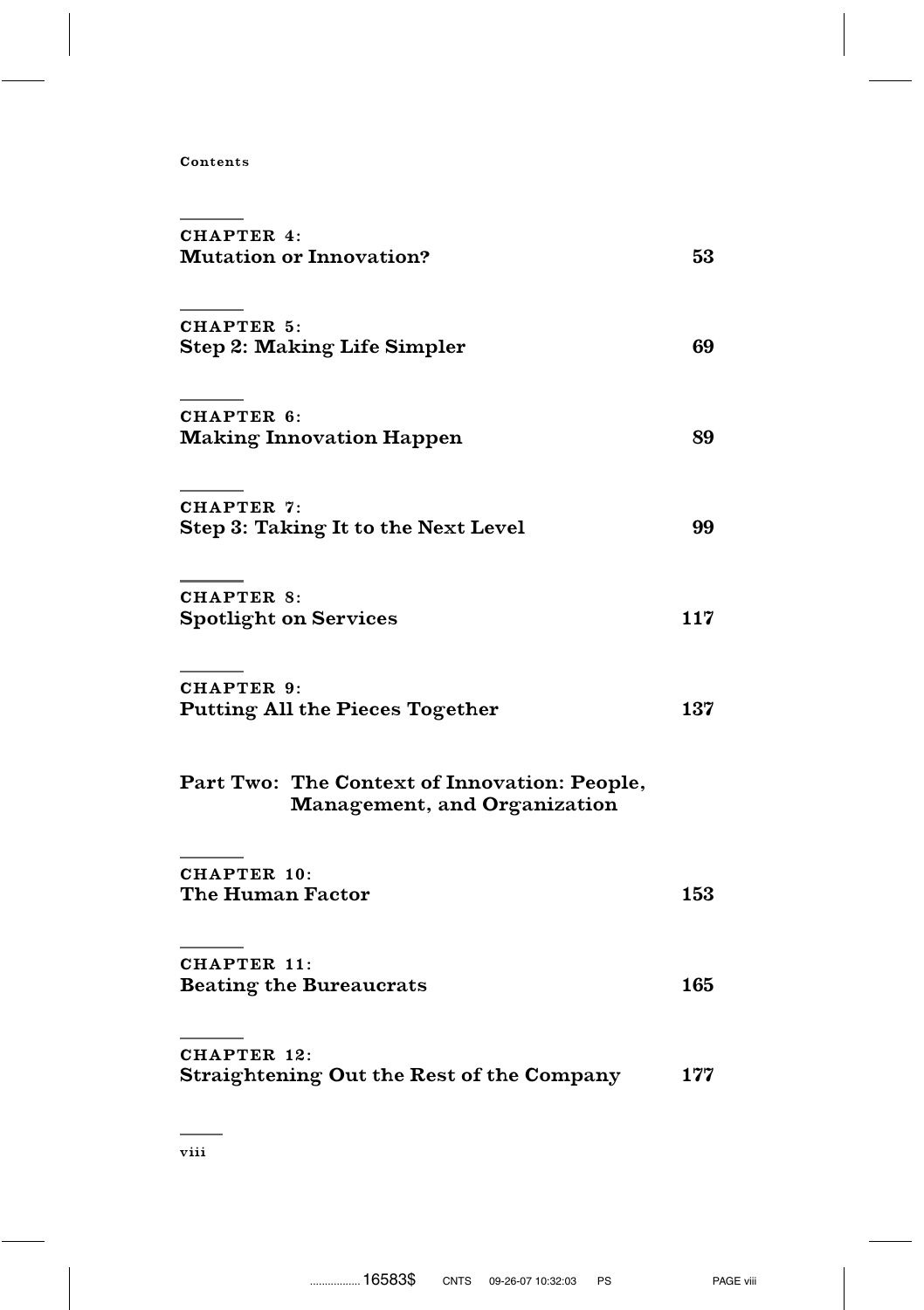| APPENDIX A:                                   |     |
|-----------------------------------------------|-----|
| <b>Sample Answers to Innovation Workout 3</b> | 191 |
|                                               |     |
| <b>APPENDIX B:</b>                            |     |
| <b>More Innovation Workouts</b>               | 195 |
| <b>Suggested Reading</b>                      | 221 |
| <b>Notes</b>                                  | 225 |
| <b>About the Author</b>                       | 229 |
| Index                                         | 231 |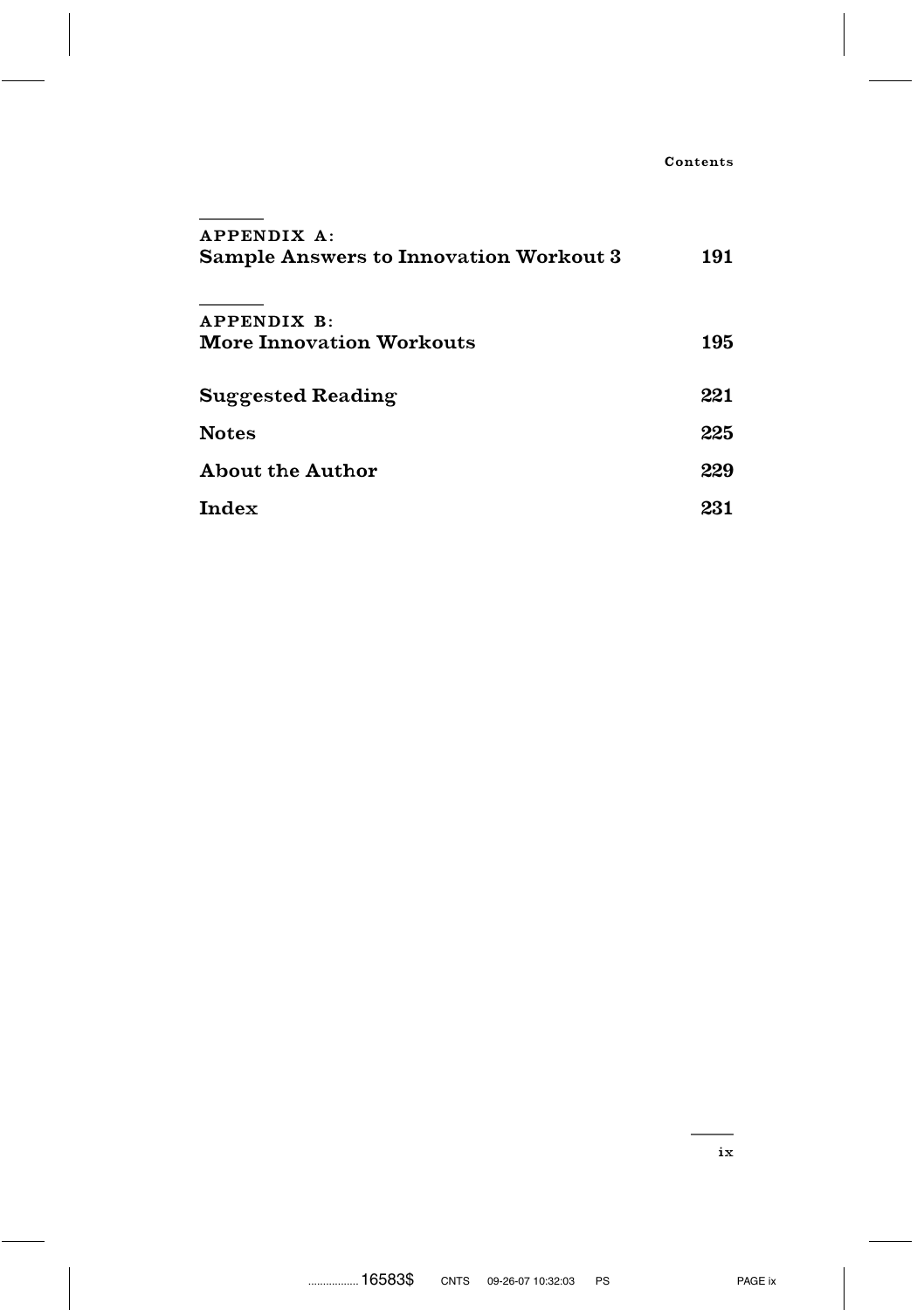This page intentionally left blank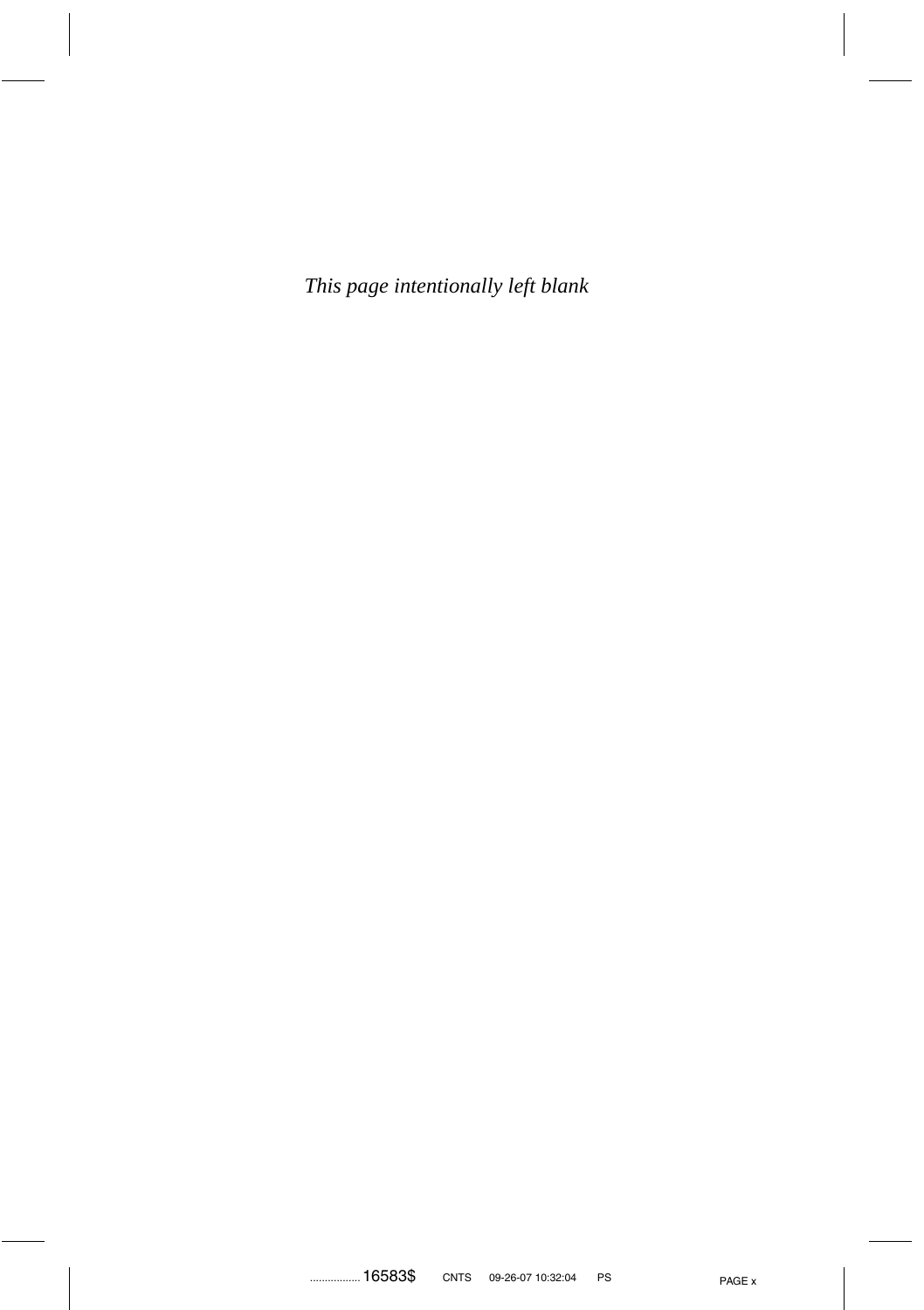# Acknowledgments

**his book is derived from experiences in and observa**tions of a series of very large organizations and working with "products" that varied from software applications to educational seminars to criminal codes. There is more in common among these things than one might expect. Bureaucracies are the same in every context. All very large organizations have many able people and some deadwood as well. Of course, each organization was unique in some ways, but one thing that all of these experiences had in common was the opportunity to work with very talented people in cultures that cherished innovation. This book could not be long enough to acknowledge all of the people in those organizations who helped develop my thinking on innovation.

With respect to the development of this book, though, it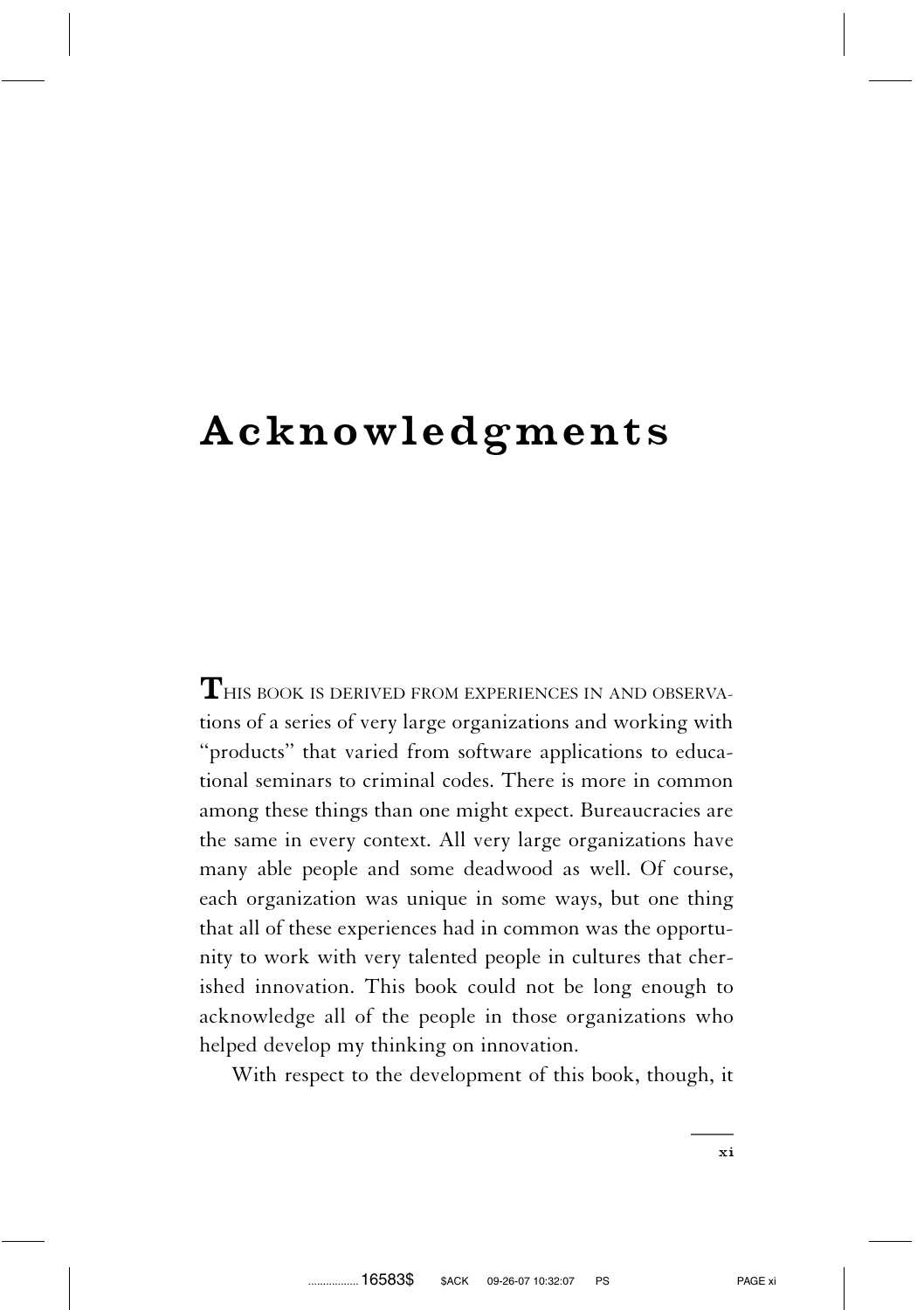### Acknowledgments

is possible to express particular gratitude toward those who have spent real time to help advance the project. In particular, I would like to express my appreciation to Shelly Albaum, whose lengthy and, as always, insightful comments illustrate once more why he is my avatar of innovators; David Hanssens, who took the time to read and comment on the manuscript while recovering from his 50th birthday celebration; Martin Hyndman, whose own insistence on a clear understanding of user requirements serves as an object lesson in applying the principles in the book; Peter Jackson, who steered me into parallel analyses that have greatly advanced my thinking; Kay Knapp, who spent countless hours reading and rereading and adding both nuance and precision to the book; and Chris Morton, who, in addition to always referring to me as ''sir'' and strongly encouraging the project from the outset, also insisted that the method I was proposing applied just as well to service businesses as it did to hard and soft products.

I would also like to express my appreciation to my agent, John Willig, for not only steering the book rapidly to publication, but doing so with grace.

I have left off a few hundred people who deserve some sort of recognition here, but I hope they will all attribute that to my constantly failing memory, and not to a lack of appreciation.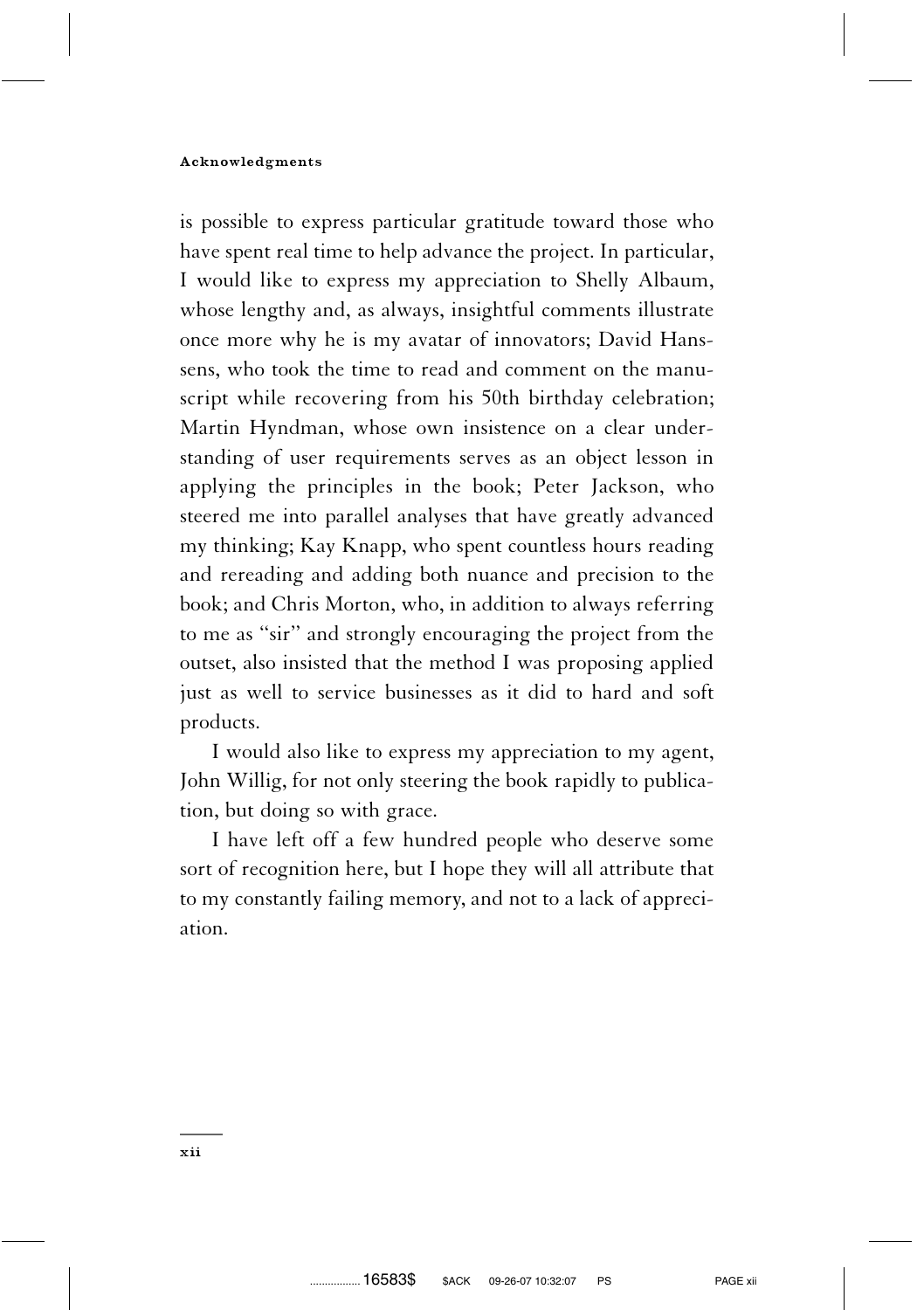# SOMETHING REALLY NEW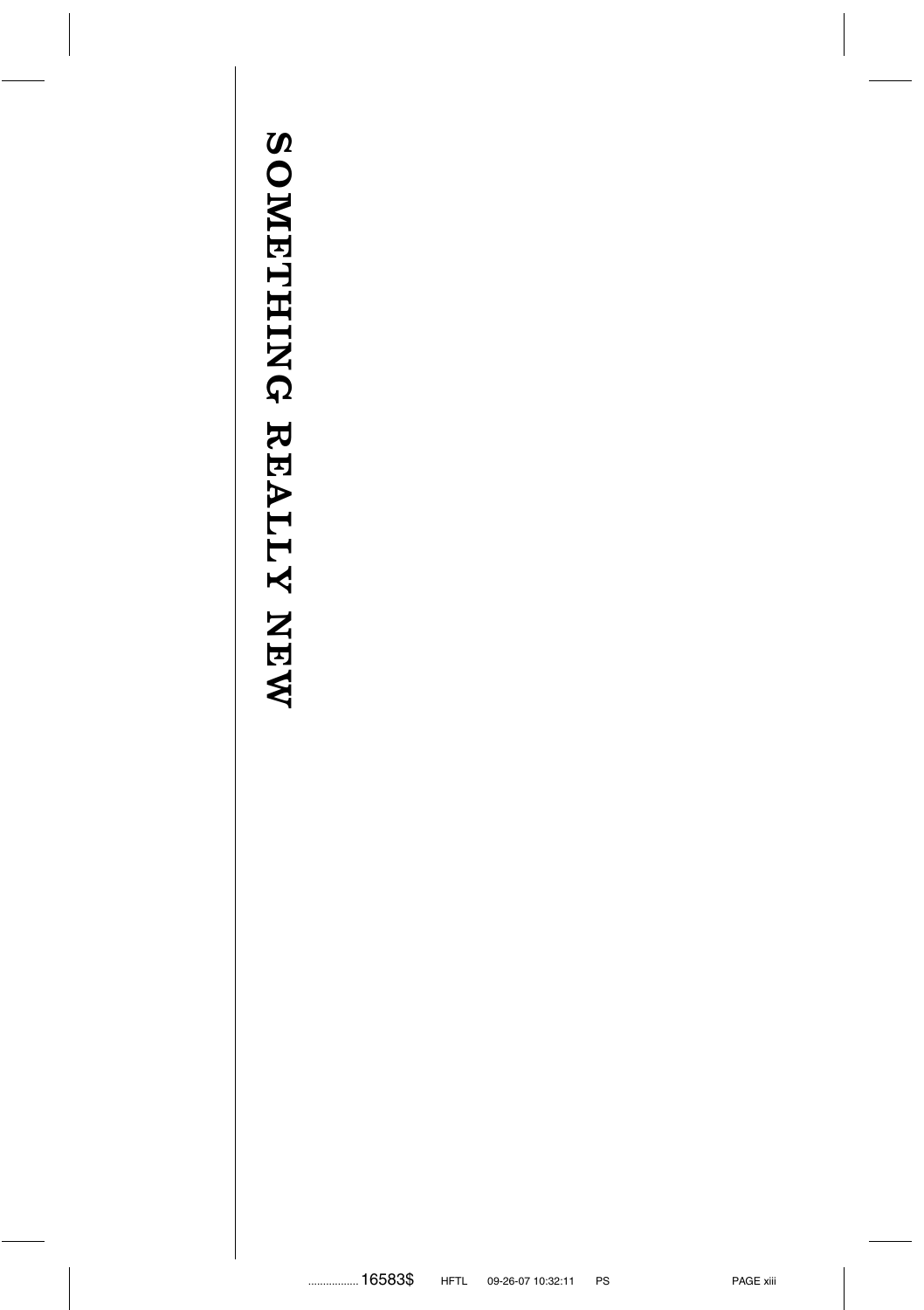*This page intentionally left blank*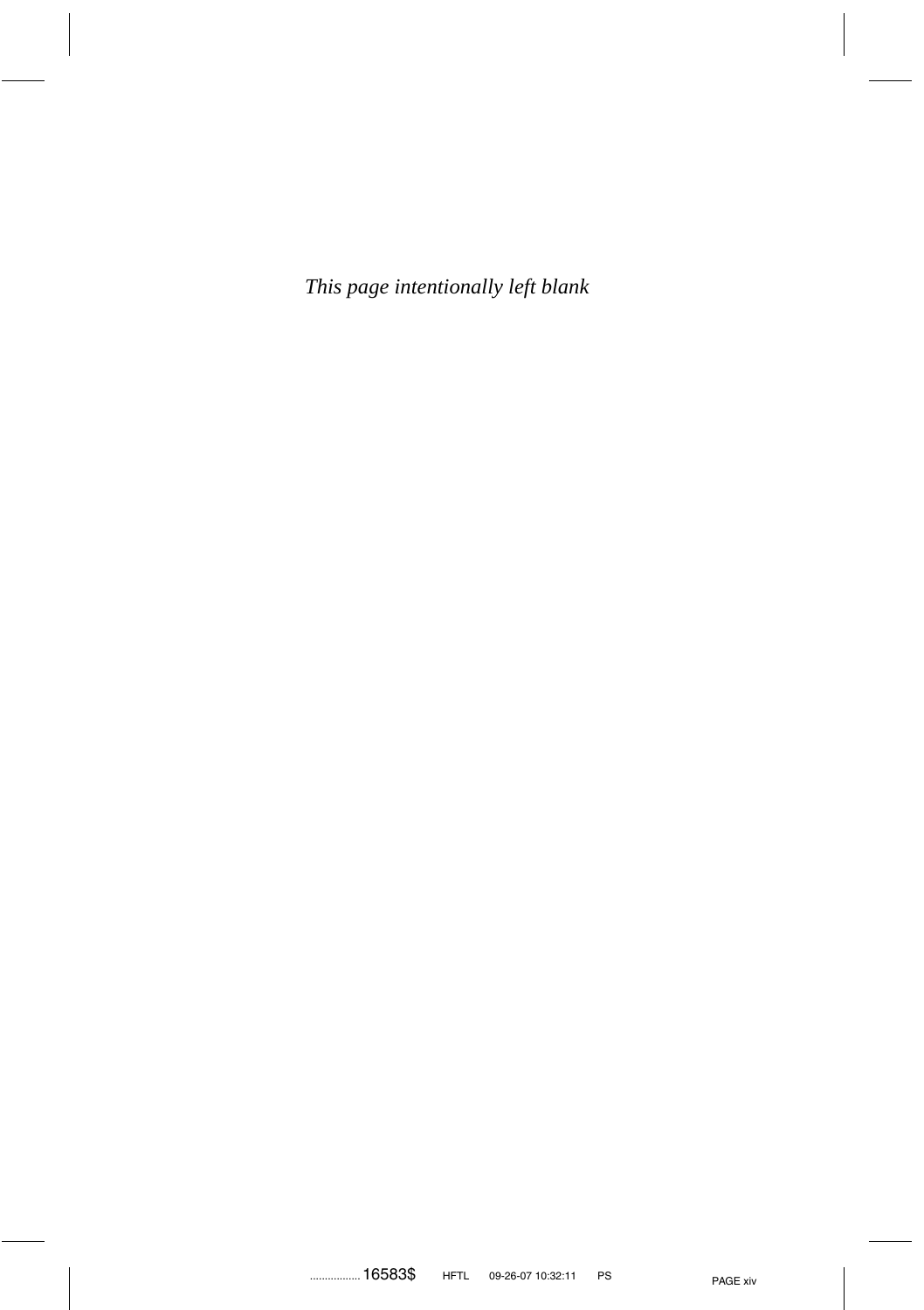## Let's Get Started

 ${\bf E}$ very innovation has a special moment. There comes a brief flash when you recognize that you have crossed some barrier, gained some significant new insight, or developed some new paradigm. This story involves one of those moments, and it sets the stage for much of what is to follow in this book.

In the late 1980s, I was part of a group of government officials and judges from the United States who had been asked to spend several days in discussions with policy officials from the Italian judiciary in Rome. It was at a time when there had been several terrorist attacks in Italy, and I have vivid recollections of being picked up at the airport and driven to my hotel in what amounted to an armored car, and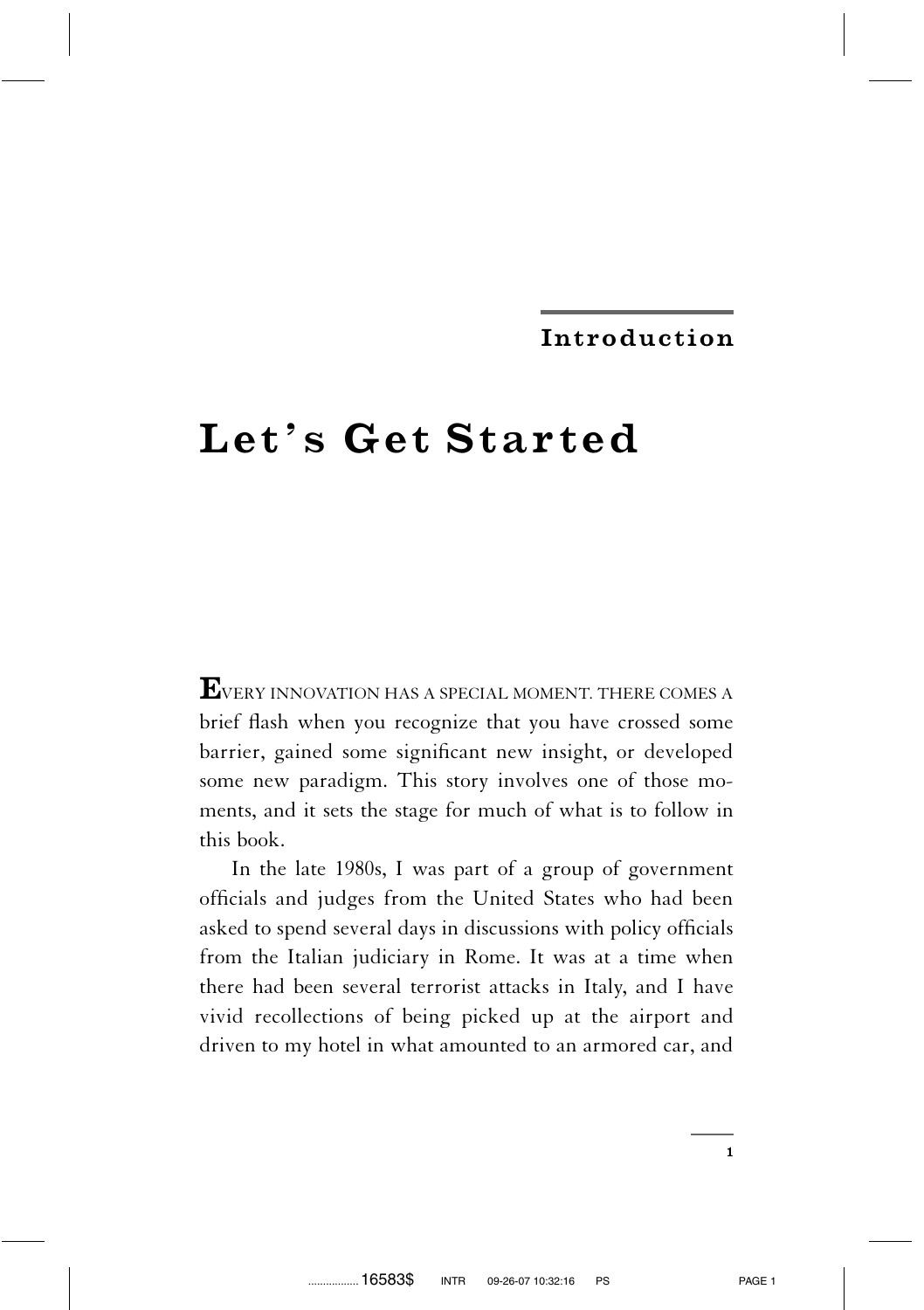eating dinner in a private room at a restaurant guarded by several serious-looking fellows with armored vests and Uzis.

The purpose of our visit was interesting. Italy, like most European nations, had a criminal justice system that was quite different from that of the United States. The lead investigator in a case was essentially the judge as well. He would take the lead in directing the police to collect evidence against someone and then would also lead the trial.

This system is not as draconian as it may seem. The investigating judge is theoretically neutral and gathers evidence favorable to the defense as well. In practice, however, it is hard to be entirely neutral when you are pursuing someone who you come to believe has committed a serious crime.

The system had recently been changed by the legislature to something more like the system that Americans are used to: Prosecutors would gather evidence and present it to a judge who had not been involved in the investigation. My colleagues and I were there to advise our counterparts on what this change might mean and what steps they should take to prepare for it.

The meeting was held in a large nineteenth-century room with 30 or more people seated in a square. We spoke in English, which was translated into Italian, and so matters moved along slowly. I focused some of my discussion on the issue of abuse of prosecutorial discretion. Under the old system, I assumed, this had not been an issue in Italy. The prosecutor, after all, was a judge—a neutral figure, not an advocate. Thus, the decision to charge a person with a crime was a judicial act. Judges did not abuse their discretion, or so the theory went.

In the course of my discussion, I realized from puzzled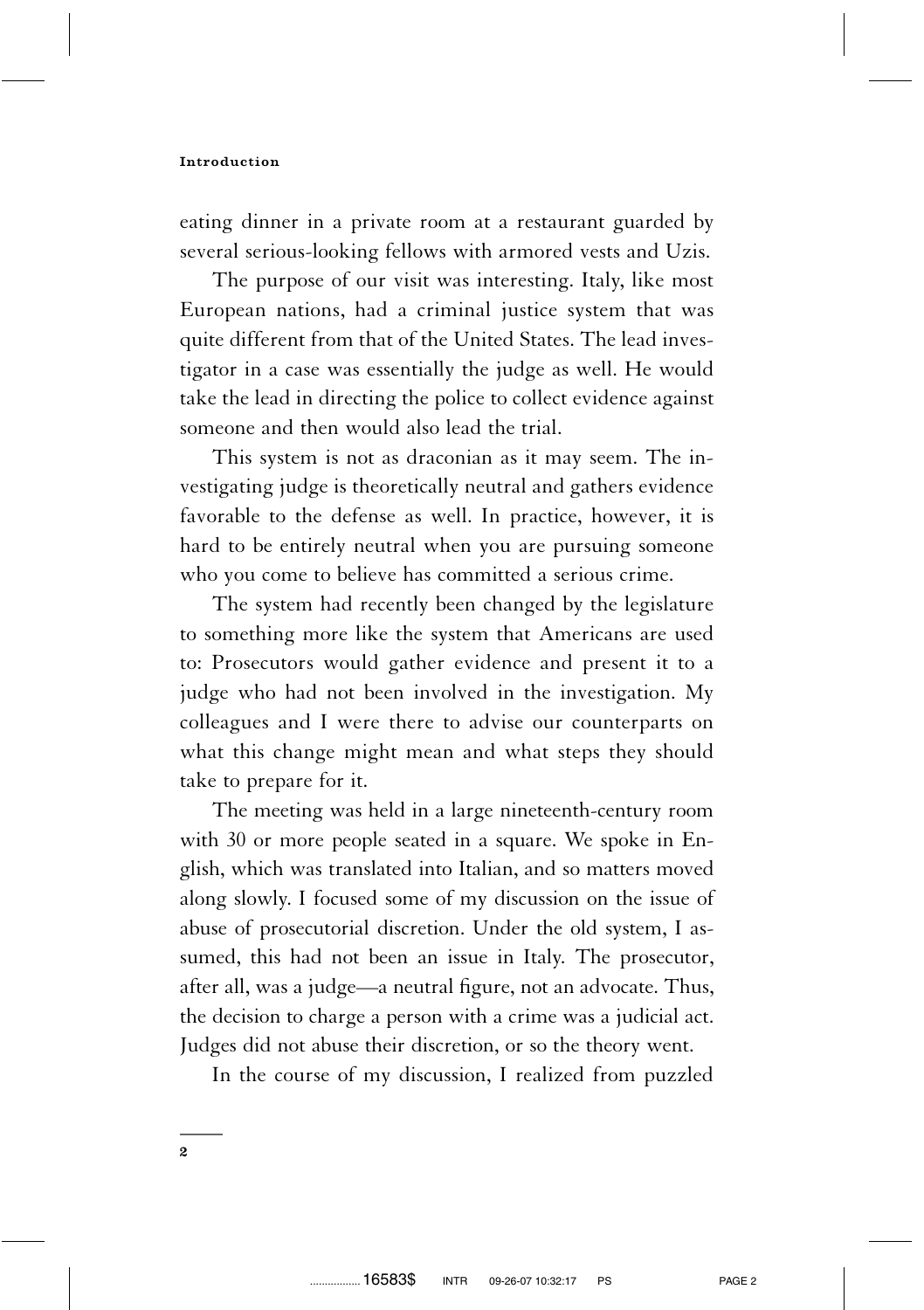looks and whispered conversations that the audience was confused by my remarks. I stopped and asked what the problem was. It took several questions and translations to get to the nub of the issue.

My audience understood the notion of abuse of prosecutorial discretion perfectly. Contrary to my assumption, it had worried them quite a bit under the old system. But it meant something very different to them from what it did to me. When the difference, and the reason for the confusion, became clear, there were several gasps in the room.

To my audience, abuse of prosecutorial discretion meant failing to file charges when charges were justified. To me, it meant filing charges for some improper motive—personal animus or racial bias or the like. In my world, their concern was very far-fetched. In their world, the problem I was presenting was unimaginable.

So what has all this talk of arcane criminal law issues in Italy two decades ago got to do with product<sup>1</sup> innovation in business in the twenty-first century in America? Quite a bit, I think.

What happened in that frescoed room 20 years ago happened because I and they both were products of the culture we grew up in. Those cultures predisposed us to look at the world in a certain way. The more deeply we got involved in our culture, the more difficult it was for us to escape its gravitational pull. The more bounded we were by our own frame of reference, the more difficult it became not simply to understand another frame of reference, but to imagine it at all.

Within our frame of reference, we could be effective and could even be change agents, but only within our frame of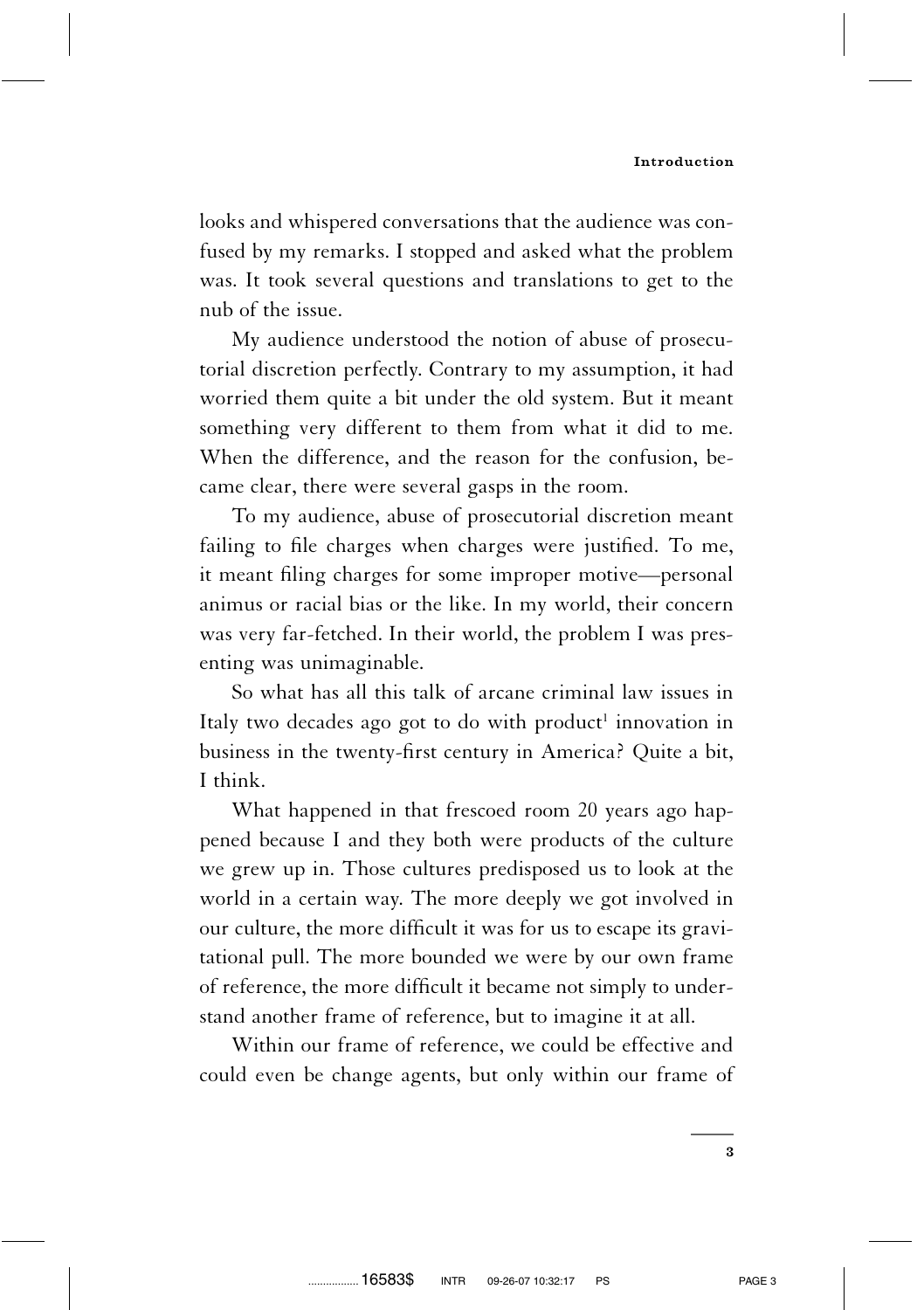reference. We could not be truly innovative because we could not see beyond our frame of reference. We could not think outside the box. However, the moment we all realized that we were operating with different frames of reference, we were able to shift to a common one and to propose truly innovative solutions.

I have used this story many times since (I am told that I repeat most of my stories many times) to illustrate the power of culture to interfere with communication. But it has another lesson as well. The Italians were my customers. I was being rewarded (with an all-expenses-paid trip to Rome) for giving them information that was useful to them. However, because I did not understand their context properly, I spent quite a bit of time discussing a topic that was of no value to them at all.

Perhaps I am being a bit harsh on myself. Didn't the Italians have some responsibility for communicating that context to me? Shouldn't they have understood their own problem and asked me relevant questions based on that understanding?

The answer to these questions is no. They were buying, and I was selling. It was my job to understand their needs, not their job to define those needs for me in unambiguous terms.

Anyone who has ever used focus groups, surveys, or other forms of market research knows what I am talking about. If we ask people what they want in a product or show them a concept and seek their reaction, we run a very high risk of failure if we take their responses literally.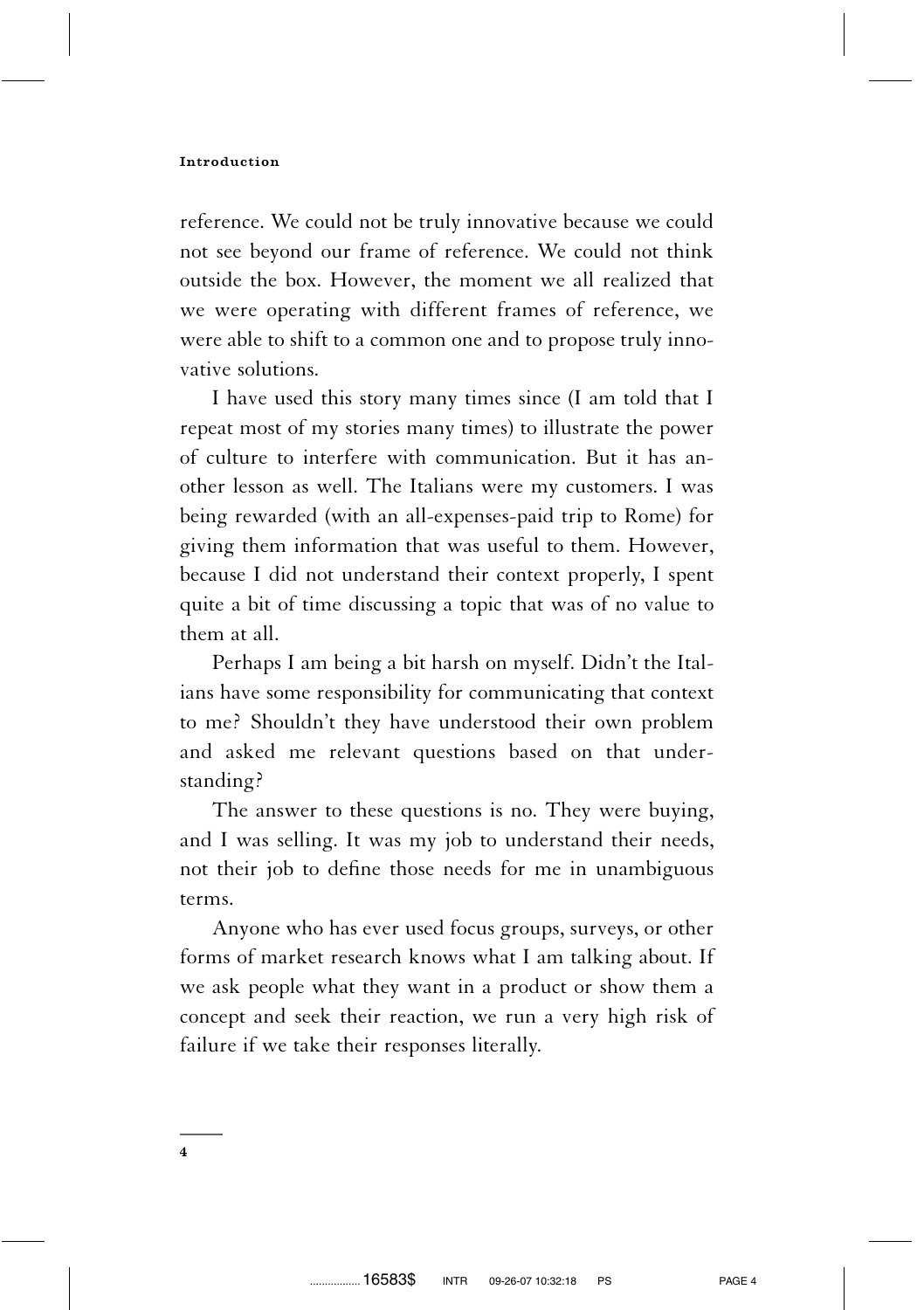In another life, designing software, I would present an idea to focus groups, and I would be tickled pink to see their positive reactions, the exclamations of ''That's cool!'' and the like. Then we would add a feature based on this positive input and find that it was never used. We had asked, ''Do you like this?'' That's the wrong question. People always like stuff that is cool, and it is very easy to be cool in a PowerPoint presentation on a proposed piece of software. Whether people like an idea or not is irrelevant. What we need to know is, will they buy it and, having bought it, will they use it? Does the customer find this feature both valuable in theory and useful in practice?

Before we can rely on the answers we get, we have to be sure that we are asking the right questions. Very often we are not, because our frame of reference is very different from that of the people answering the questions and because we are asking questions that we *want* to hear the answer to, not questions that we *need* to hear the answer to.

If we can ask the right questions, we will have a very powerful, very relevant response. If we fail to do so, we will march with great confidence and full speed down precisely the wrong road.

This book has one guiding thesis: It takes the perspective that in the world of product and service innovation, utility is the driving force. That statement is important because it embodies the assumptions on which this book is built. So let us go through this concept and see whether these assumptions hold up.

People buy something for one of two reasons: because it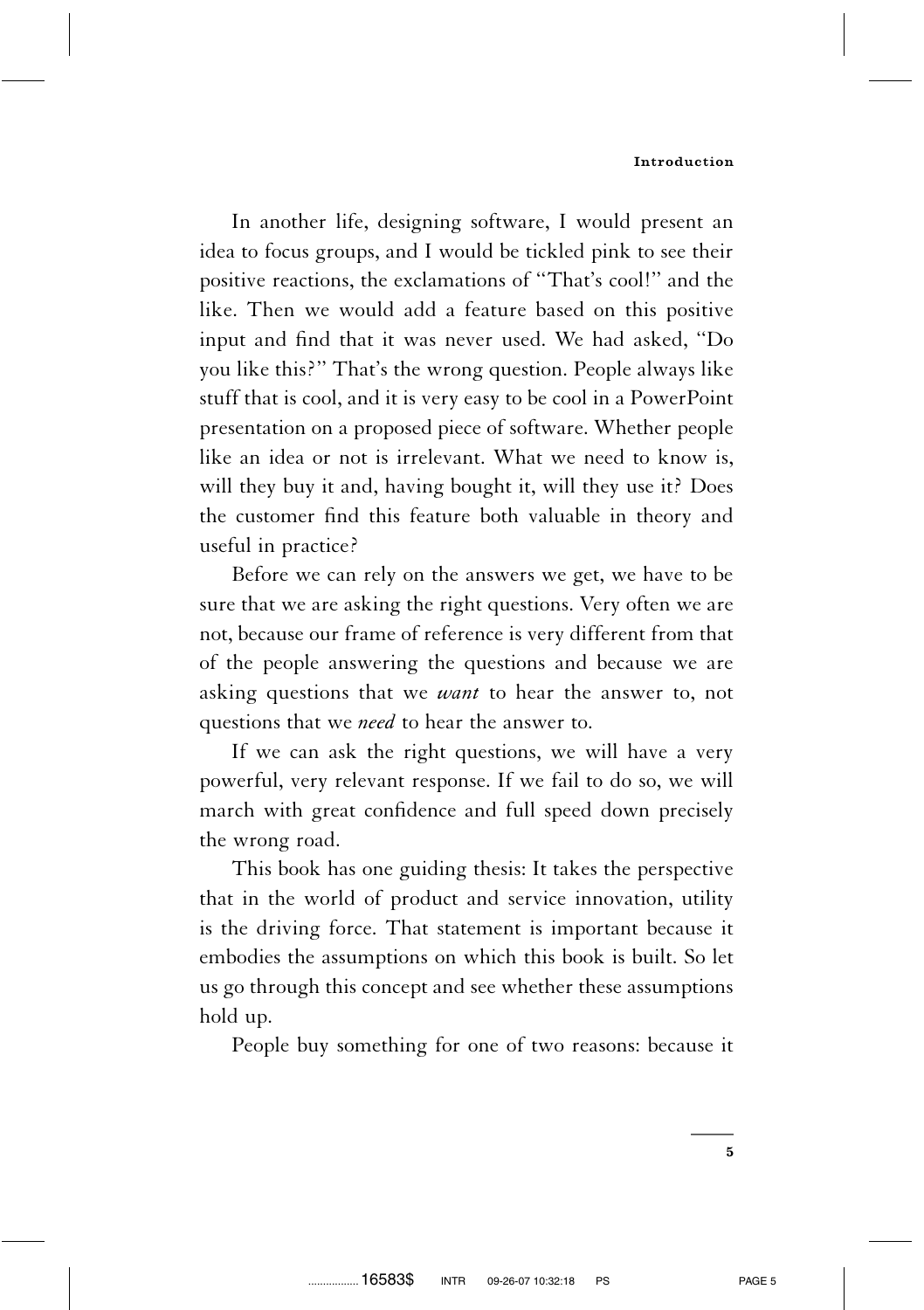is beautiful, or because it is useful. We buy things only for either aesthetic reasons or utilitarian reasons. Please be cynical about that statement. Go through your own purchases in the recent past, and look for something that does not fit into one of those two boxes. Remember, we are talking about goods and services here. Contributing to a charity is not a purchase of goods or a use of services.

How about CDs or DVDs? Well, music is beautiful and film is beautiful (or at least entertaining—a variation on aesthetic pleasure). What about paint? We do not buy paint for our living room that we find repulsive. We buy a color that we think is beautiful. Food? Nothing is more useful than staying alive.

I would be very surprised if you can come up with a third category.

If utility and beauty are the reasons why we buy things, then innovation must be responsive to one or the other. It must represent either a new form of beauty or a notable advance in utility.

This statement seems obvious, and our first instinct is to say that product development efforts must always have been guided by these concepts. But that is not true. Think about two words: Pet Rock. Then about three more: voice transcription software. Both of these developments represent a false third category: novelty. You buy a Pet Rock because it is amusing in concept, and therefore apparently beautiful. But it turned out that Pet Rocks were neither useful nor beautiful. Of the millions of Pet Rocks sold in the 1960s and 1970s, there are probably very few still gracing the family rooms of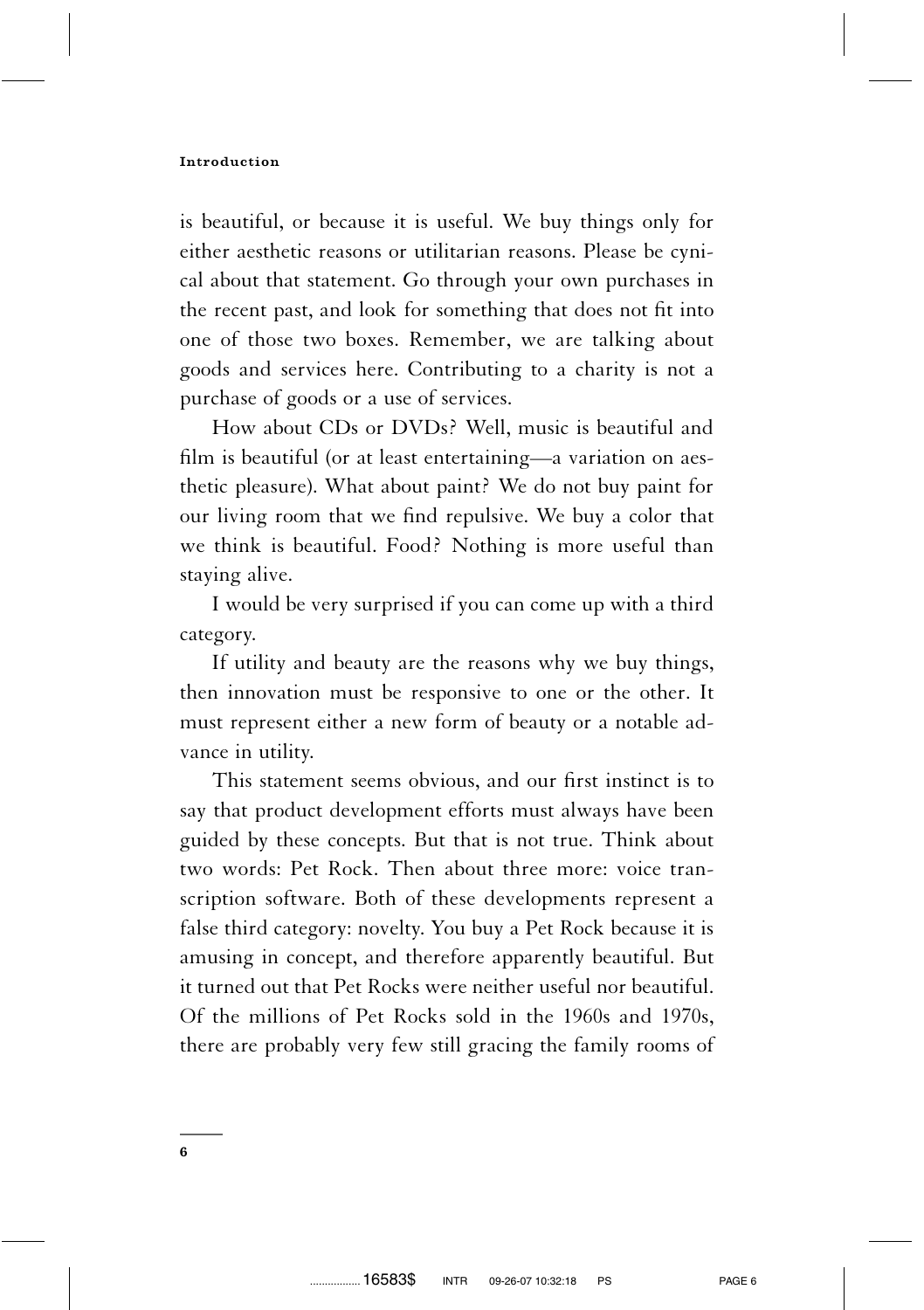America—and even the few that remain are probably there as monuments to nostalgia.

Voice transcription software appears to have great utility. Typing without typing! Who can resist that concept? Unfortunately, at least to date, the promise has not been achieved. In my experience, it takes more effort to write with voice transcription software than it does to type.

But people buy things like Pet Rocks and voice transcription software, don't they? Yes, they do. But, like those who respond to Nigerian oil e-mails, they do it only once. When people discover that these products have neither beauty nor utility, the market for them dries up.

In this book, we are not concerned about beauty. Our focus is not on art or music or decoration. It is on products that are not aesthetic and on services.<sup>2</sup> So the right questions here have to do with utility. They need to let us understand usefulness and create product innovations that enhance usefulness. At some level, everyone involved in product development understands that (although the number of merely "cool" products that make it to the market is amazing).

This book will take you through a process involving three steps. Those steps are presented in the form of questions. Those three questions, which will be revealed and discussed in detail in later chapters, are aimed at finding where the customer is expending resources unnecessarily and innovating by reducing those inefficiencies. It is a simple and straightforward process, and one that will enable you to quickly and inexpensively create new product and service innovations that have real value to customers.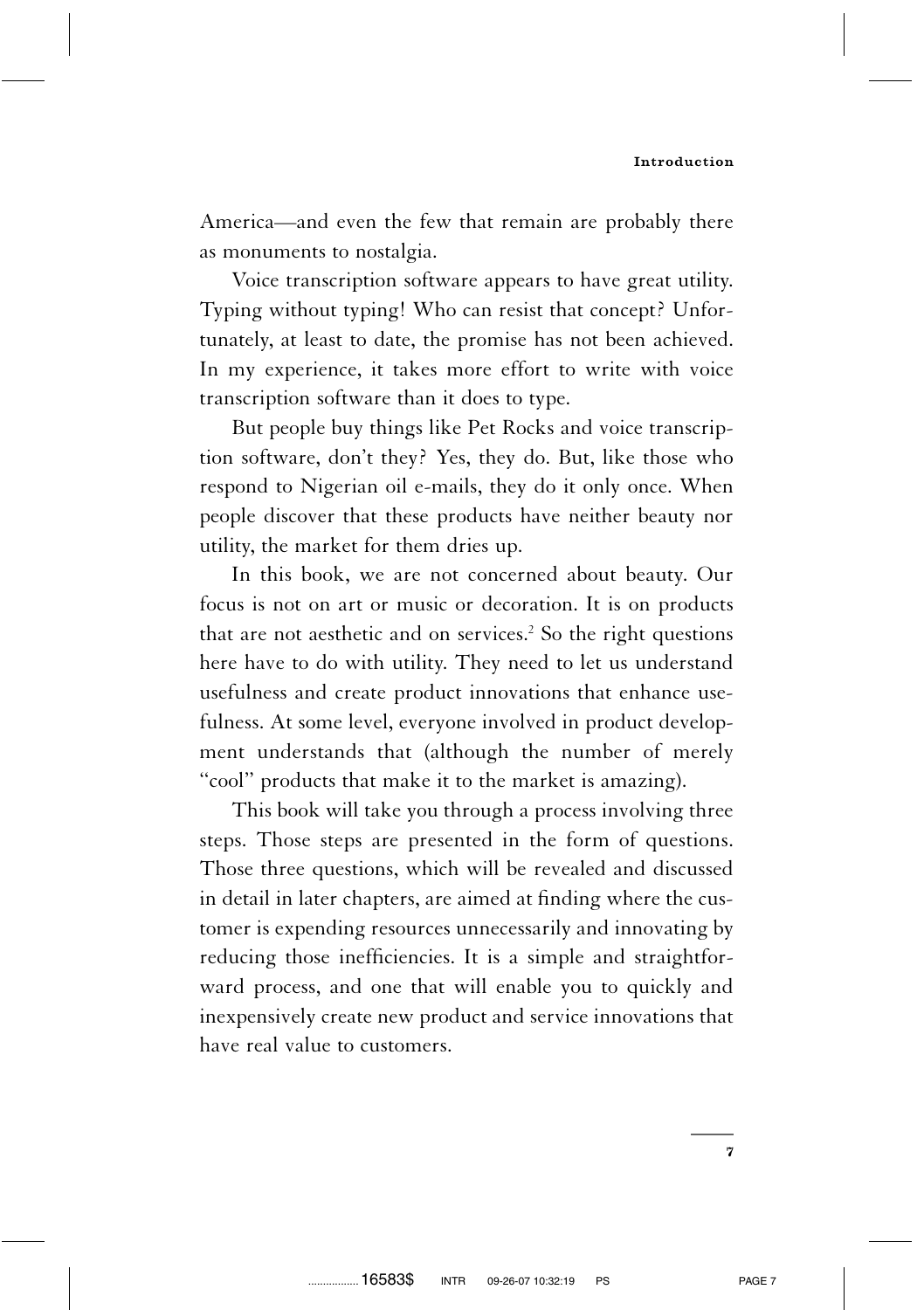Each step builds upon the answer to the previous question. The first step is foundational. It establishes our baseline. The second step takes the answer to the first question and shows how to apply it simply and effectively in the real world. Genuine innovation follows directly from the answers to the second question. The third step moves us from an individual product or service to workflow and thus presents opportunities to enhance customer loyalty and to enter entirely new product areas.

Most of the discussion and examples in the first part of the book focus on ''hard'' product innovation. The penultimate chapter in this part discusses the special case of innovation in the services industry, and the final chapter summarizes the method that has been put forth.

These steps can lead your company to the ideas it needs if it is to grow. But that will not happen automatically. Asking the right questions is necessary but not sufficient for innovation to take place. So the second part of the book discusses finding the right people. Innovators are different from other people in some ways. And some innovators have plenty of new ideas, but absolutely no judgment as to which are good and which are bad. Getting the right mix of what I will call pragmatic innovators and these ultra-innovators will be a primary task here.

We also discuss how to optimize the organization for innovation. This too is tricky and is likely to disrupt existing fiefdoms, but the rewards are significant.

Chapter 12 demonstrates that the three steps are not just a tool for developing product concepts. They can also be used by top management to help determine what projects should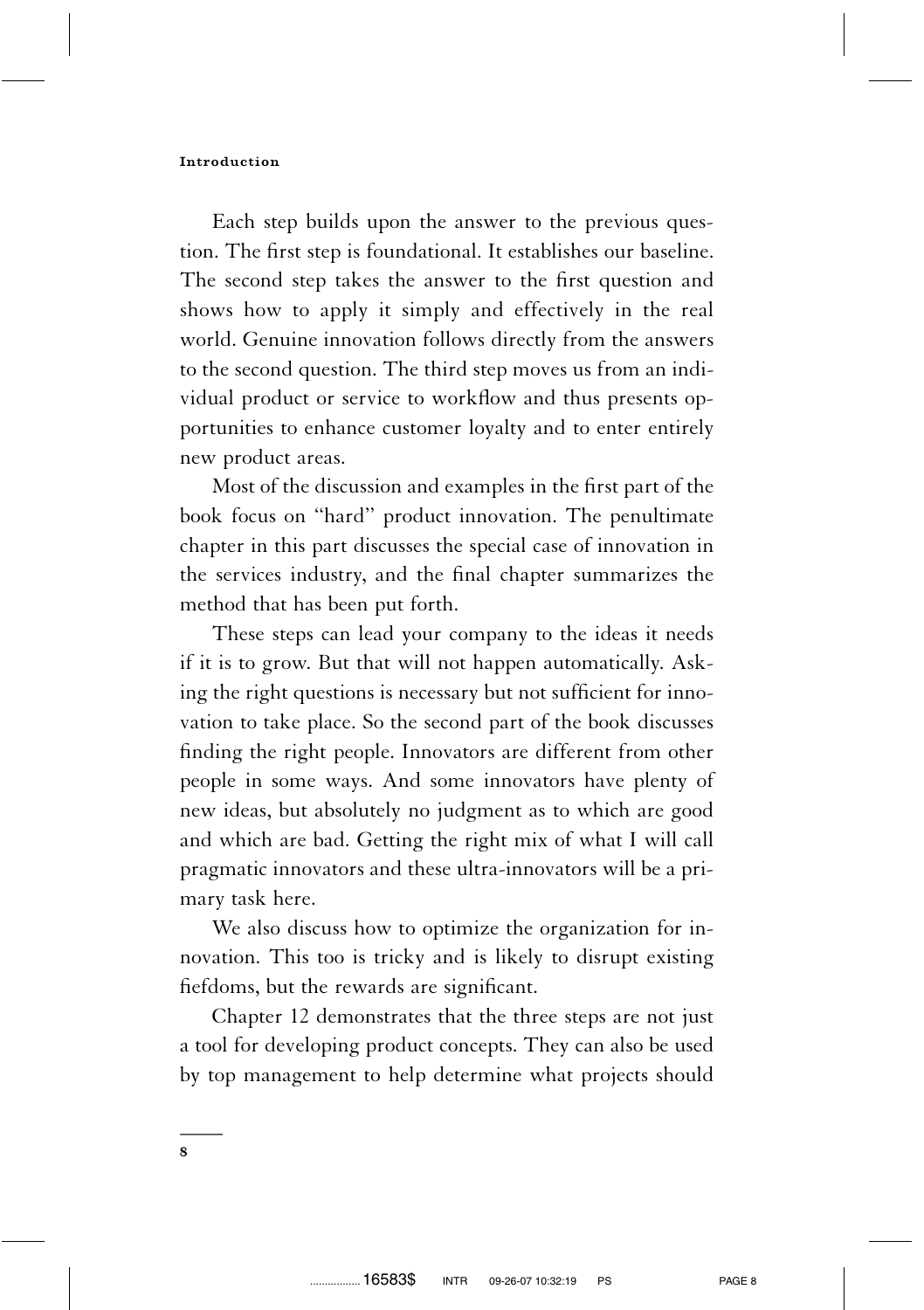be approved and what projects should be sent back to the drawing board.

Before we dive into the first step, let us examine a basic assumption of this book: that innovation matters, because if it does not matter, we can stop right here.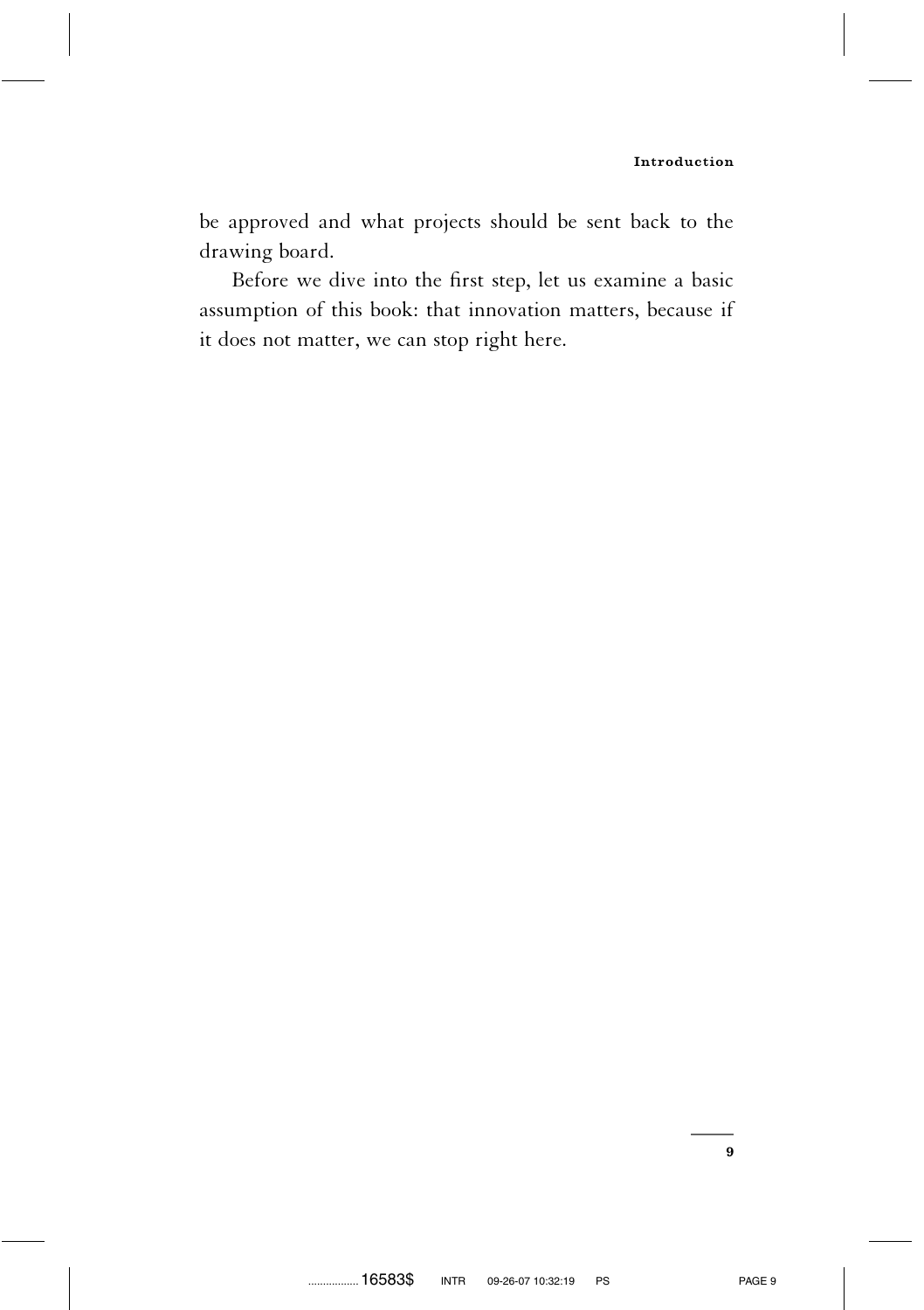*This page intentionally left blank*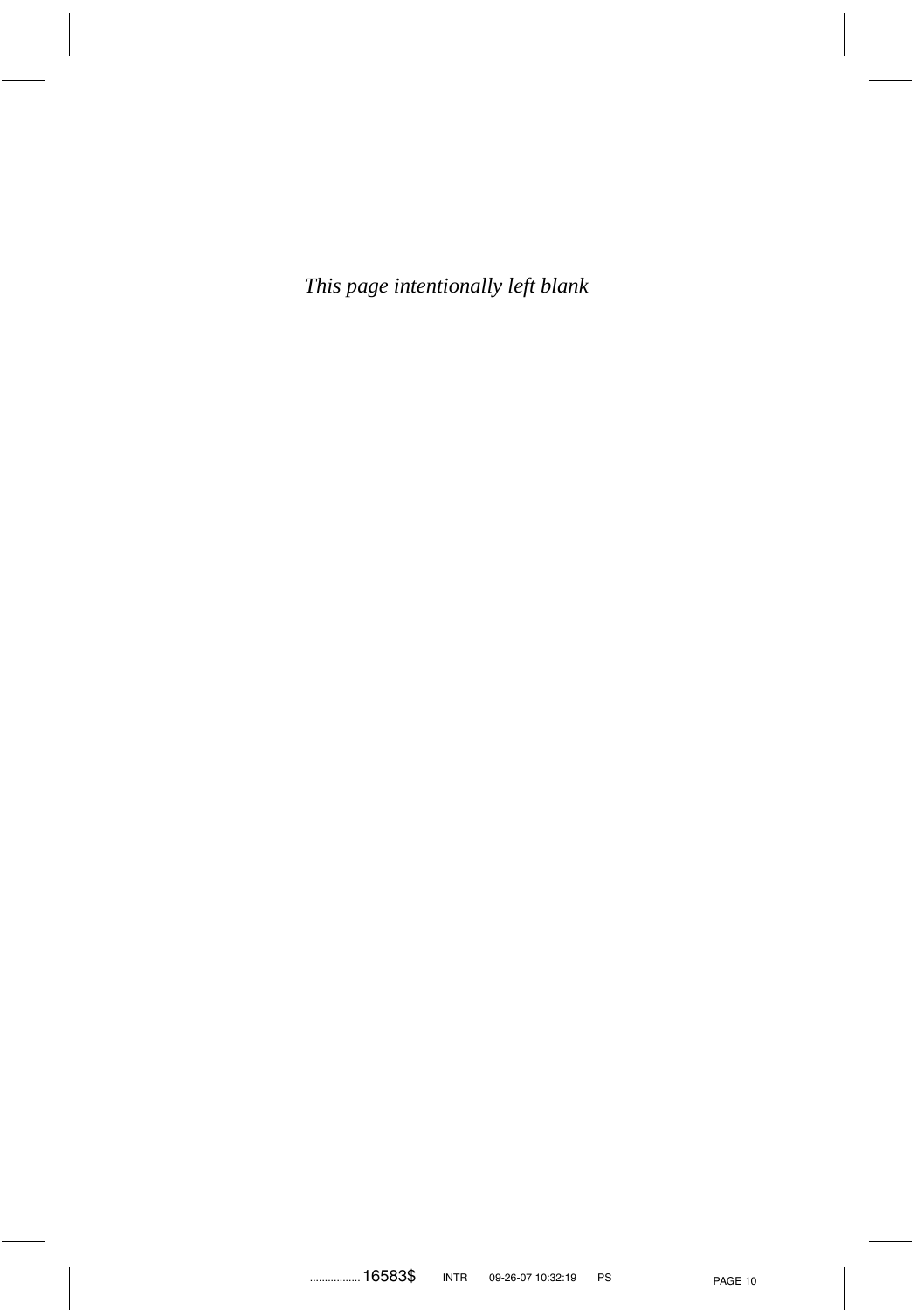# PART  $\overline{\phantom{1}}$

# Three Simple Steps to<br>Innovation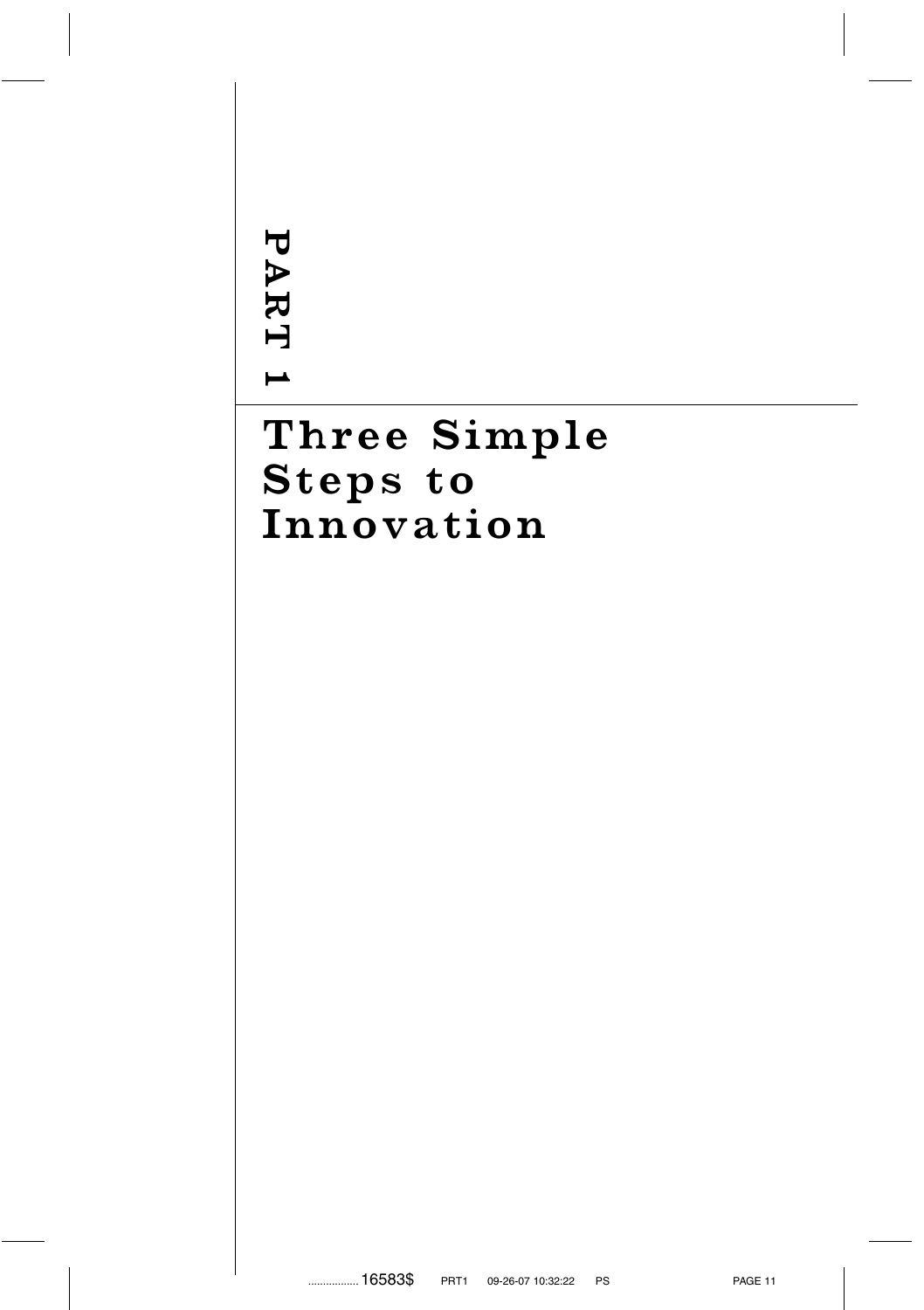This page intentionally left blank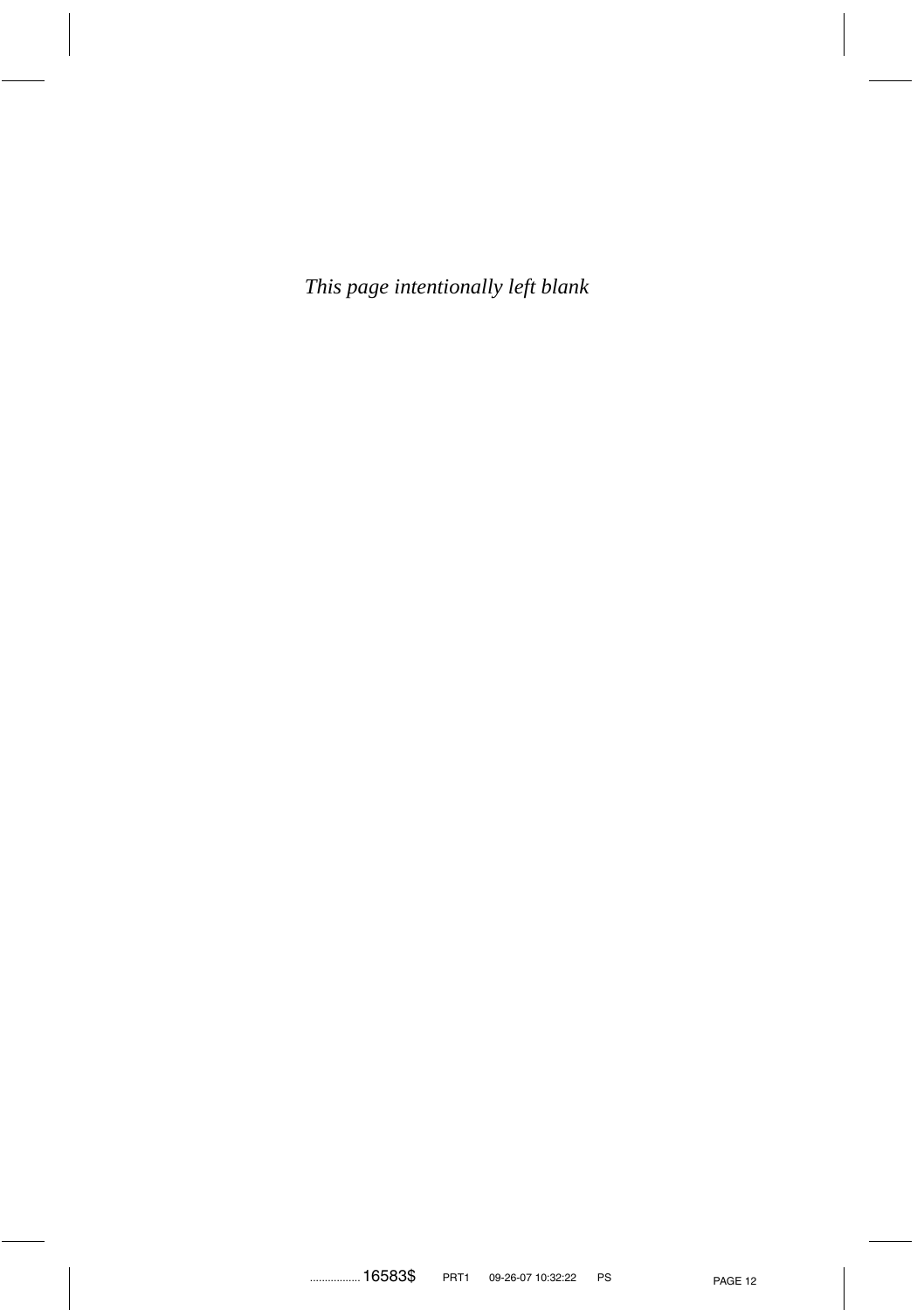Chapter 1

# Money Is the Root of All Innovation

 $\mathbf{Y}_\textnormal{OU}$  probably would not be reading this book if you didn't think innovation mattered to your business. But it will still be useful to spend just a couple of pages reviewing the question of *why* it matters, because changing your approach to innovation is a major decision, and there needs to be a clear justification for doing so.

Let me clarify. Some of the methods in this book are very simple to apply. Indeed, you are probably applying some of them now. But others are more difficult. For most organizations, optimizing staffing and organization for innovation requires a real commitment to change. In order to consider such change, there has to be a great deal to gain. I believe that there is.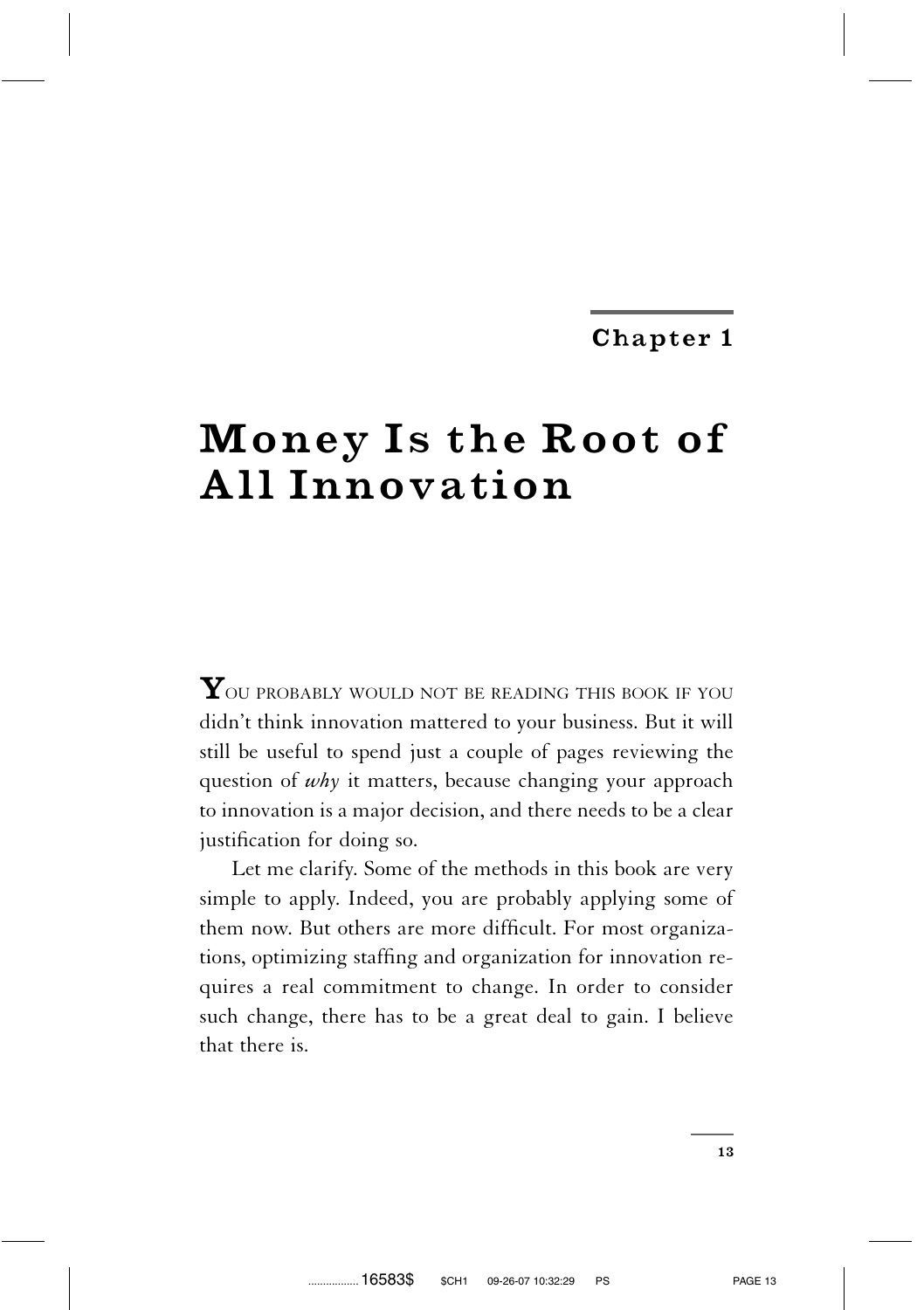### Innovation and the Bottom Line

In 2006, *BusinessWeek* did a survey on innovation. It compiled a list of the top 25 innovative companies in the world. Then it compared the results of those companies with those of their peers in the S&P Global 1200. The median profit margin growth for the innovative companies was 3.4 percent per year from 1995 to 2005. The median growth for the rest of the S&P group was 0.4 percent over the same period of time. Similarly, the median annual stock return was 14.3 percent for the innovators and 11.3 percent for the rest.<sup>1</sup>

A *Harvard Business Review* article in 1997 examined the numbers more granularly. It divided innovations into Incremental and Next Generation innovations. Incremental innovations accounted for 86 percent of product launches, 62 percent of revenue from innovations, and 39 percent of profit from innovations. Next Generation innovations represented 14 percent of launches, 38 percent of revenue, and a whopping 61 percent of profits from product innovations.<sup>2</sup>

Those numbers are impressive. Innovation drives top-line growth, and it delivers bottom-line growth as well, if done effectively. Procter & Gamble, perennially one of the top innovative companies, reports that a new innovation program doubled the success rate of its new innovations (as measured against their business cases), while R&D investment as a percentage of sales dropped from 4.8 percent to 3.4 percent.3

So getting innovation right is a keystone of business success. It is not the only route. Marketing is another route to such achievement. But marketing can do only so much by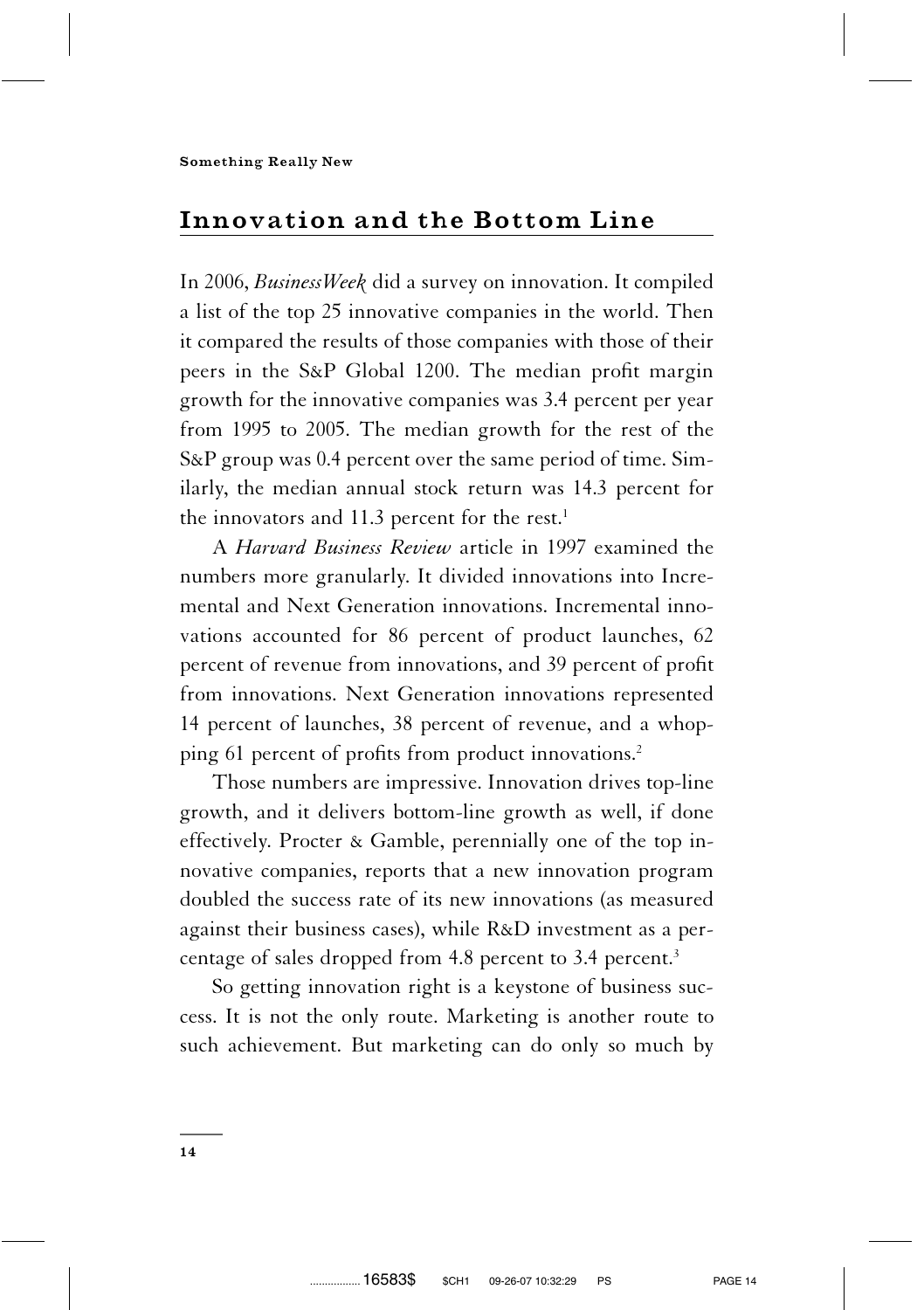itself. Ultimately, you cannot continually market bad products, although there are companies that try to do just that. For marketing to succeed, innovation must succeed first. A company must have something more to offer than its management.

Take a look at your marketing budget and compare it to your innovation budget. The odds are pretty good that you are spending multiples of the innovation budget on the marketing budget. That will always be the case, of course. Getting the word out and getting it out well are difficult and expensive tasks. But those tasks are made easier (and less expensive) if the product being marketed is genuinely innovative. More investment in innovation can lead to less need for marketing or higher returns on marketing dollars. Either way, you win.

Let us take a closer look at this concept. Products exist on a continuum. At one end, we have a pure commodity—we'll use water as an example. At the other end, we have products that are truly cutting edge—the first of their breed. Here we will use the new (and disputed) weight loss drinks.

At the commodity end, we have a product, water, that, at first glance, is indistinguishable from any other water, with competition being based on price. But if we add a little marketing magic to it—brand it with a catchy brand name, associate it in advertising with youthfulness and good health and pretty soon we have created a premium level of the commodity and can price it higher than the competition.

Then suppose we add some lime flavor to it and jack the price up another dime. Now we throw in some magic herbs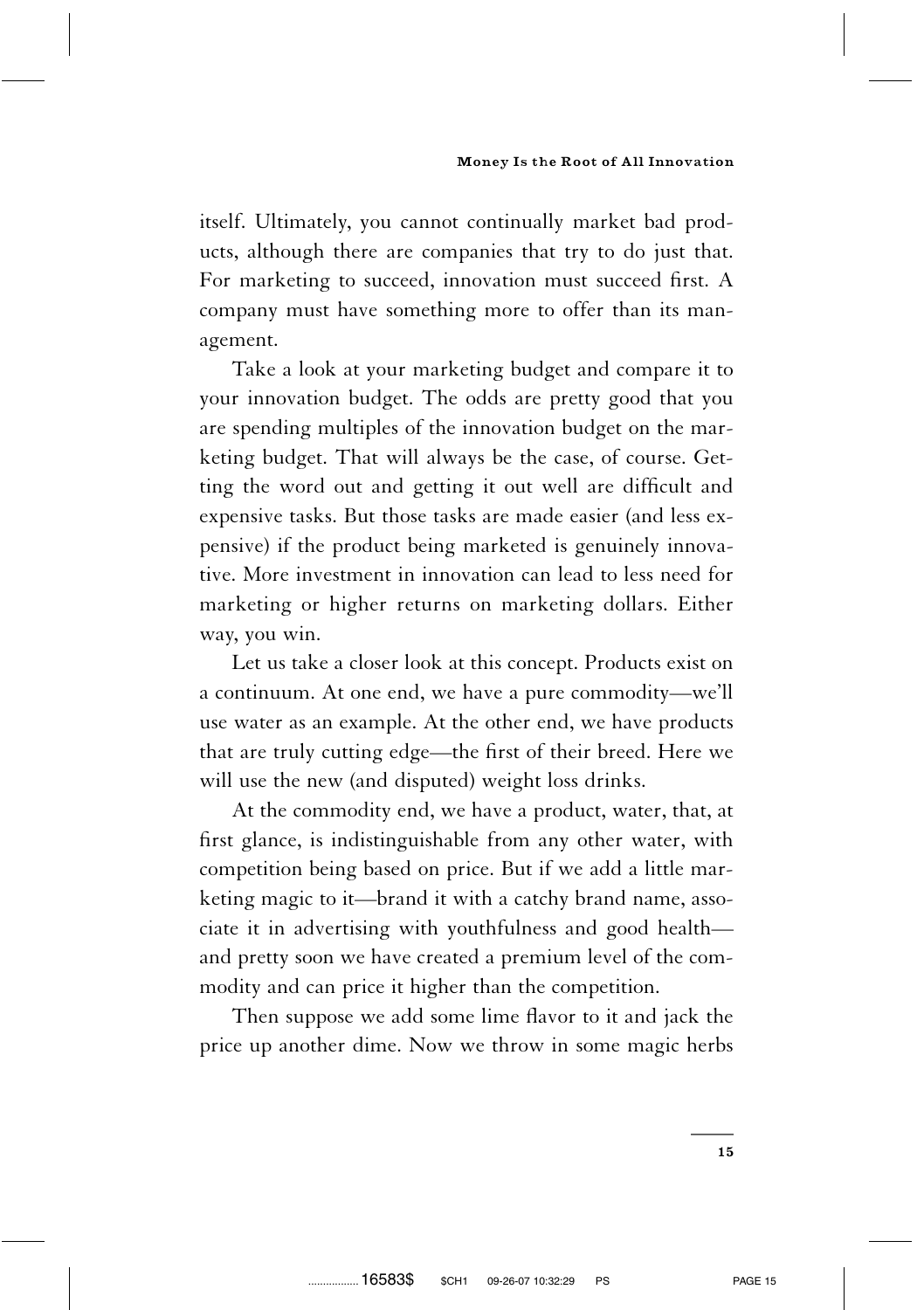and spices and call it an ''energy drink.'' Suddenly we are in a new category where we are no longer selling water and the old pricing rules do not apply. When that category becomes a commodity, we can shift the emphasis from staying awake to the even more popular idea of staying slim. Again, we have a new category.

Each step along the continuum after premium branding involved an innovation of sorts. Each innovation took the product further from commodity pricing and allowed the same marketing dollars to be spent on a product with larger margins. Innovation jump-started the drive to higher revenue and greater profits.

### Innovation and Customer Perception

Innovation matters in customer perception as well. If you have an image as a company that does not innovate, customers will be less likely to look at your new products. We expect innovation from 3M, and so we look for it when we see a 3M product. We do not expect innovation from Sears (rightly or wrongly). Its brand is associated with reliable basic value. If 3M announces a new innovation, we are likely to pay close attention. If Sears did, we might not read the story.

This perception goes far beyond the initial buying decision. Apple made a huge hit with the iPod. Its stock went up 600 percent in a few years. But something else happened as well. In the fourth quarter of 2005, Apple reported that it had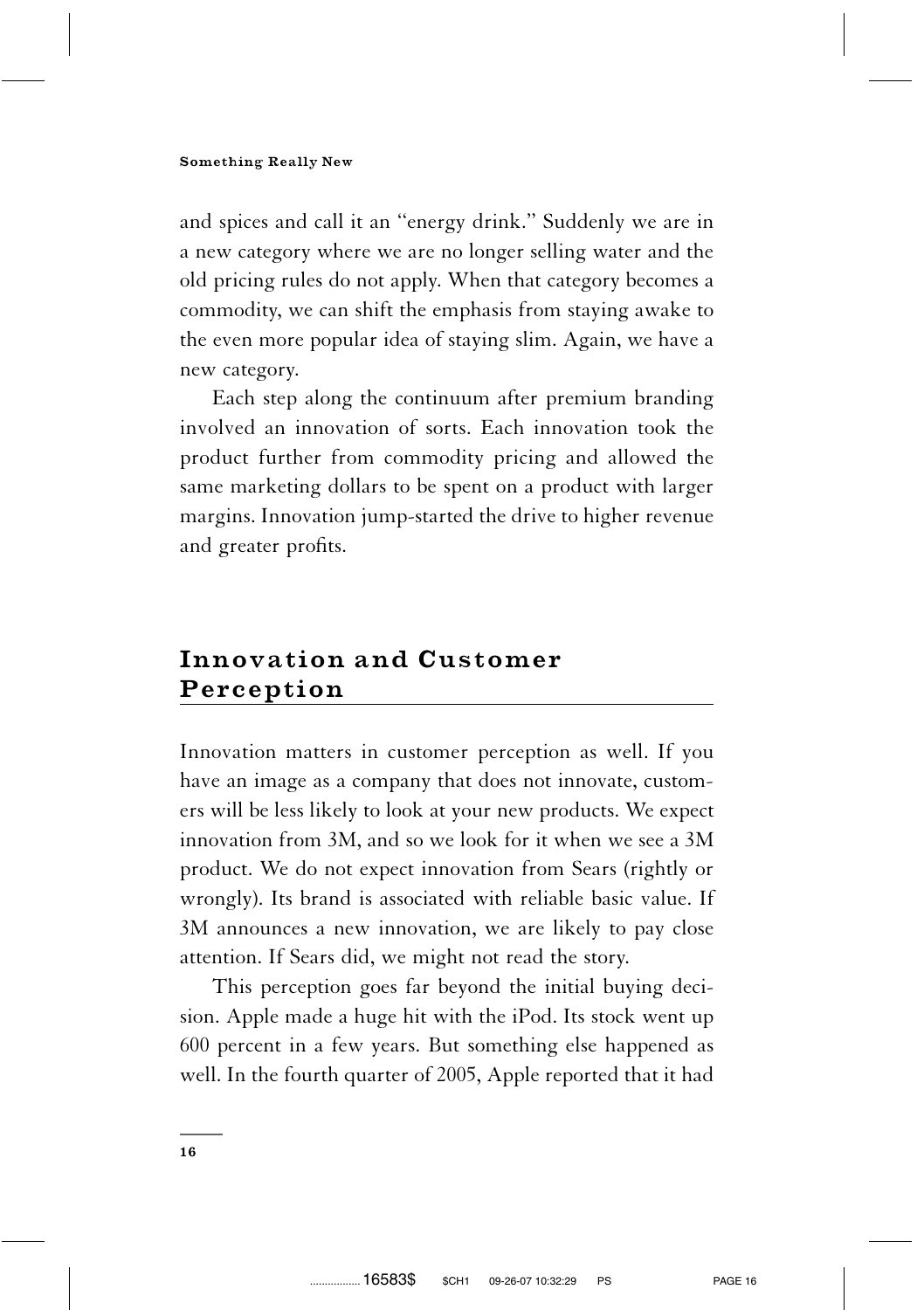shipped 1,254,000 Macintosh computers, and that that represented 20 percent growth in Macs over the same quarter a year earlier. The 207 percent growth in iPods during that same quarter had a halo effect on Apple computers, leading to 20 percent growth in a fairly stagnant computer hardware market. That growth came out of other people's market share, and it came in spite of the fact that Apple had announced but not yet introduced its Intel-powered Macs, which many consumers were waiting for.<sup>4</sup>

Consumers loved the iPod. Because they loved the iPod, they loved Apple. Because they loved Apple, they broke away from the ''Wintel'' computers and tried out a Mac. Every satisfied iPod customer became a potential Mac customer. This tendency was helped greatly by the fact that lots of iPods were sold out of Apple stores, where the consumer buying an iPod came face to face with a whole gaggle of cleverly designed, lustrous white Apple products. But those customers who walked out with Macs often had walked in to buy an iPod.

And even those who did not leave with a Mac left with a device that greatly facilitated and rewarded their use of a new way of buying music—the iTunes Music Store. Sales of CDs dropped 4 percent in the first half of 2006 alone, while iTunes sold a billion digital songs that year. One industry leader predicts that online sales will grow 25 percent this year and that the day of the CD is passing quickly.<sup>5</sup> The iPod created a huge market for itself, a dependent market in iTunes, and a halo-effect market for Macs. It does not get better than that.

There is one more good reason to put more focus on innovation: Innovation energizes a business. You can launch a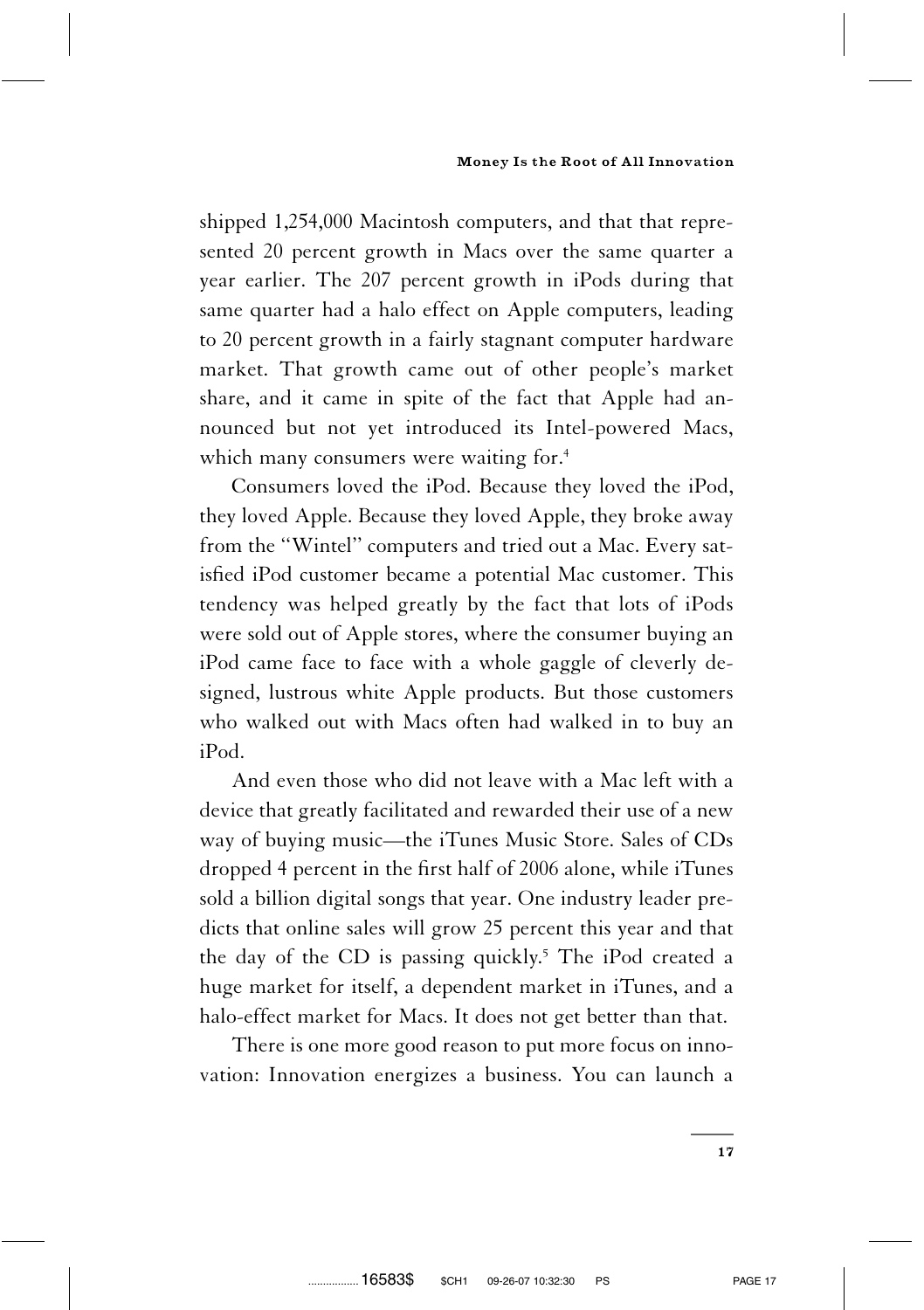new marketing campaign for an old product and boost sales for a period, but you do not generate organizational excitement that way. Launch a new product that people believe is a winner and the marketing people get energized, the salespeople get energized, and even the finance people get energized. That enthusiasm provides the energy that makes each component do a better job than it might otherwise have done. And that energy carries the organization forward. Success breeds success, and innovation in product breeds innovation in marketing, sales, and even business model.

Can these things happen without innovation? Maybe, although keeping sales and marketing motivated when they have no good new products to bring to the market is a serious struggle. But motivation is a natural product of innovation that is itself good for the business.

In the end, this comes down to something very simple. Innovation matters because people buy two things: commodities and innovations. For the former, they pay the lowest price they can find, and for the latter, they pay a premium. Which type of business do you want to be in?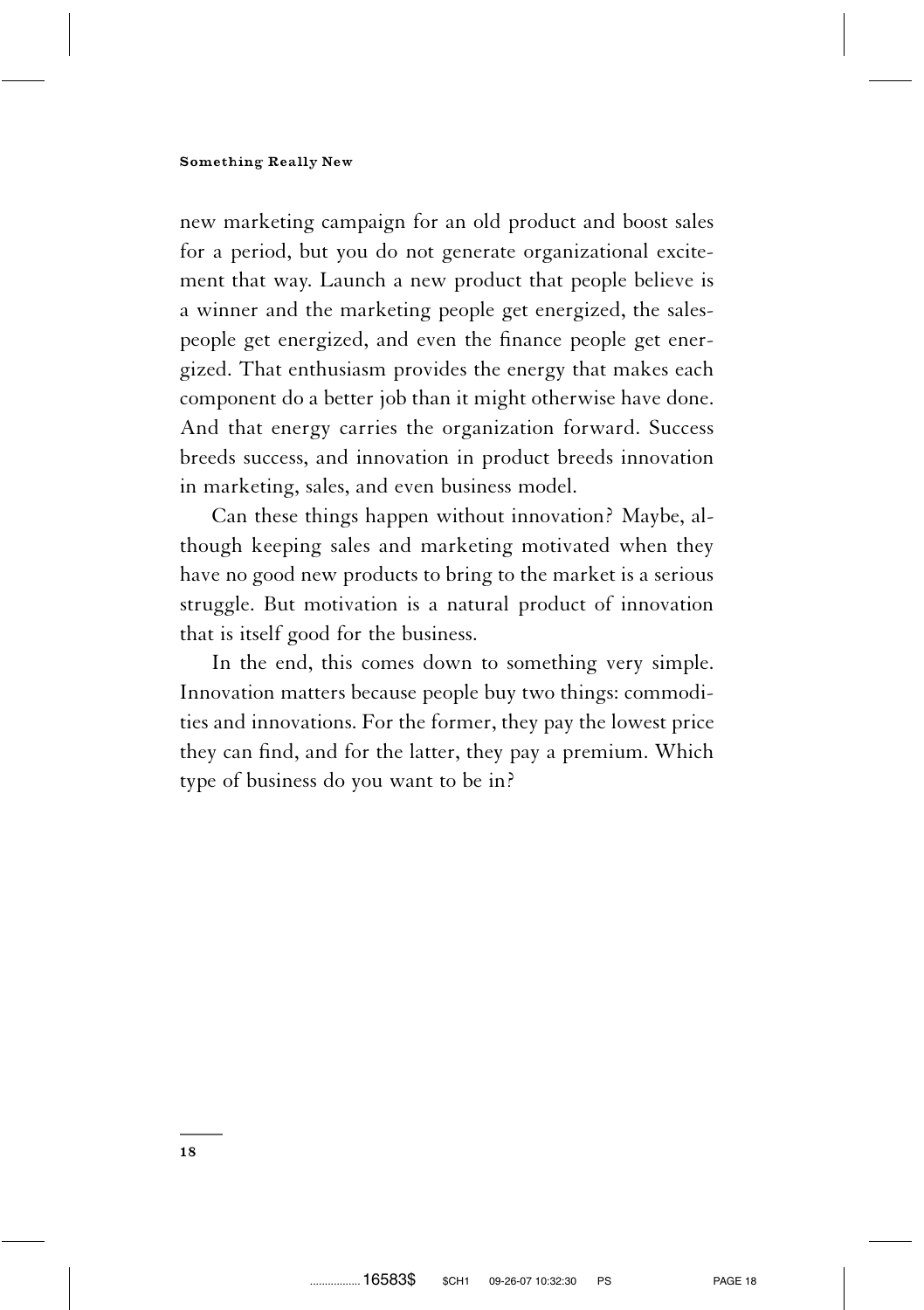### Chapter 2

# Step 1: Fixing the Faucet

STEP 1 ASKS THE MOST IMPORTANT QUESTION, SO WE SHALL spend a good deal of time on this step. But it represents a concept that is neither complex nor hard to implement in the end. It is a concept that arises in every form of business that has a ''product.'' The problem is that this concept very often gets lost when the day-to-day demands of operations dominate time and thinking.

### Fixing Faucets

Our quest begins in the kitchen of an ordinary house—your house. That kitchen has a sink in it, and the sink has a faucet.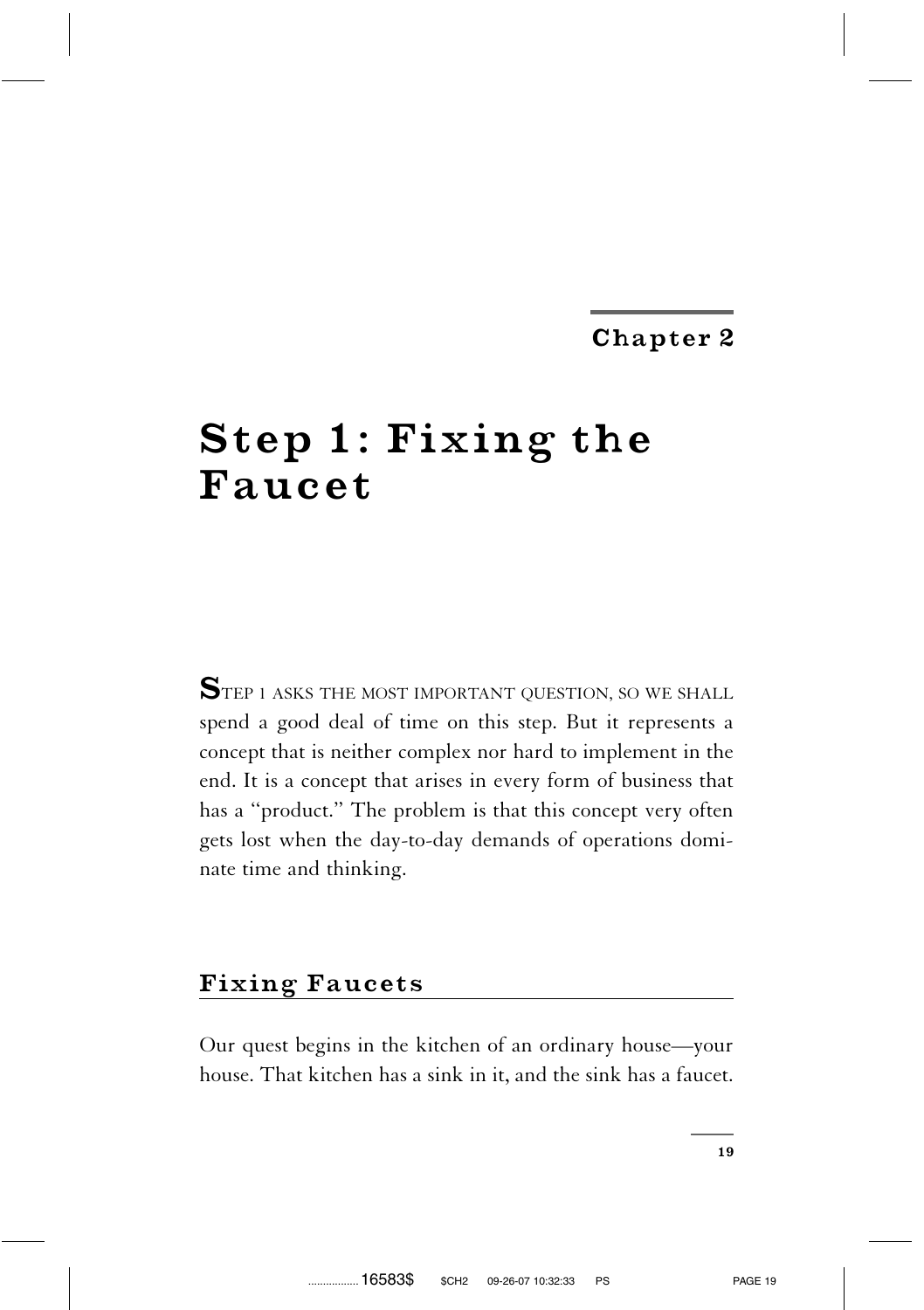That faucet has many attributes. It may be chrome or gold or bronze or white or any of several other colors. It may have two handles (one each for hot and cold), or it may have just one handle that swivels and lifts to adjust temperature and water pressure. It may be part of a set of devices that includes a spray head or a water purifier.

But, despite these variations, a faucet is a commodity. Right? Everybody has one. Actually, most Americans have many. In my two-bathroom house, I counted nine faucet sets. We don't change our faucets often. They rarely need repairs. Their style is dictated to some degree by their surroundings—gold faucet sets are unlikely to be found in a stainless steel kitchen. Within each of two general classes (separate hot and cold controls and blended hot and cold controls), they operate in pretty much the same way. Price differentiation takes place based on materials, design, and brand/quality values.

Growth in the plumbing fixtures industry has been steady but low—about 3 to 4 percent per year for the past decade. Growth comes from new construction and remodeling of existing houses.<sup>1</sup> Faucets last a long time and are easy to repair, so people rarely replace them outside the context of a remodeling.

But you are about to change that. You are about to turn the plumbing fixtures industry on its ear. You are going to create such an innovative product that everyone planning new construction will want to use it and existing homeowners will have a strong incentive to replace what they have now with your new product. Moreover, if you do this really well, you will even come up with new uses for the faucet. Growth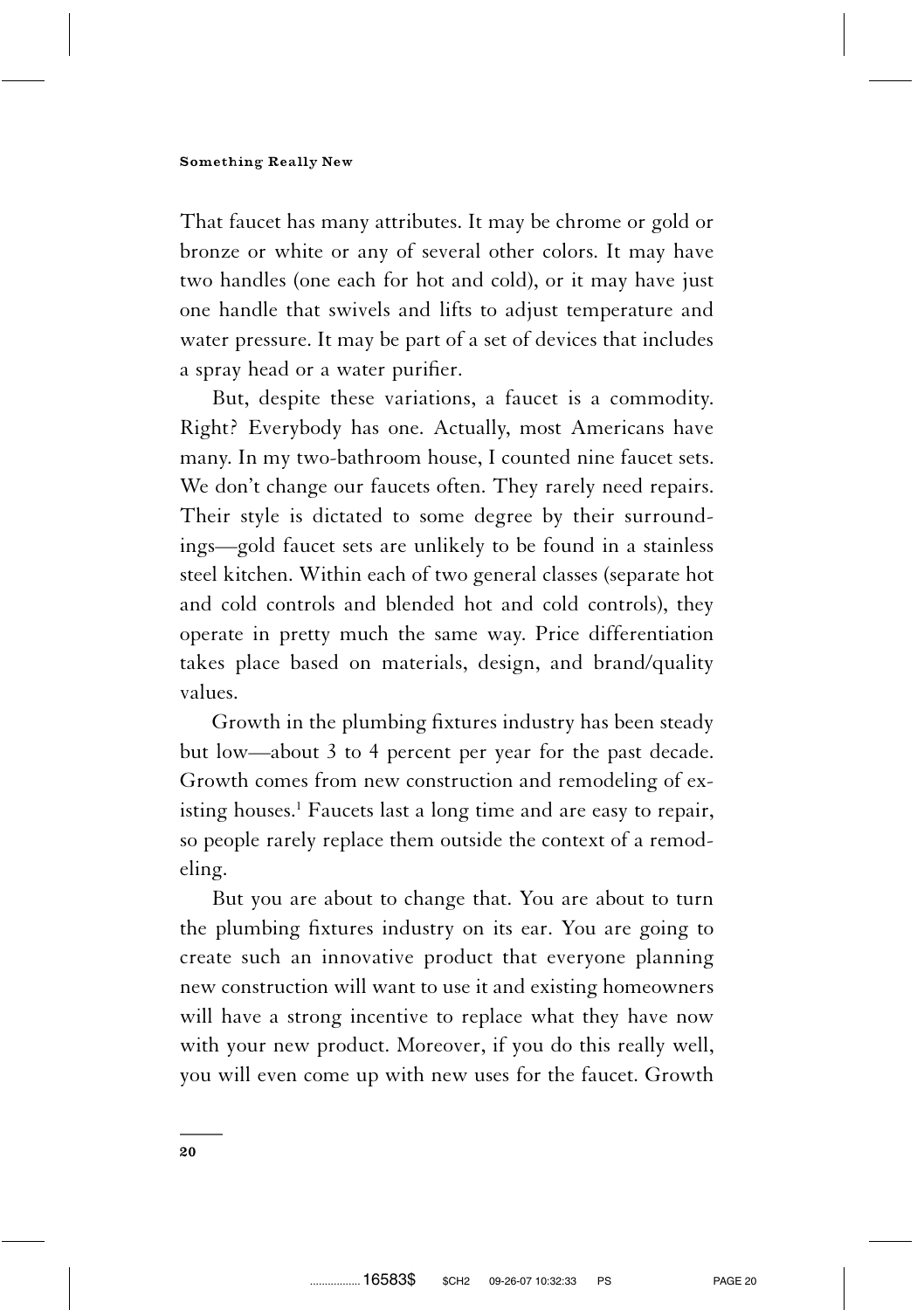rates will hit 6 or 7 percent, and prices and margins will increase. Your bonus will be staggering. Don't think fishing boat, think yacht.

But first you have to ask the right question. The good news is that this is not that hard to do. It is a lot more likely that you will find the right question than that you will find the winning lottery ticket.

### The Faucet Problem

The faucet industry urgently needs to innovate.<sup>2</sup> The differentiation that comes from innovation is what allows this commodity product to maintain a premium price. You have just been thrown into this lion's den. Your boss, a curmudgeonly sort who has thrived as a commodity thinker and hasn't had a new idea in 11 years, has responded to pressure from above and made you the brand new Kitchen Product Development guru for Feisty Faucets. It is up to you to come up with some notions for next year's product line, to be introduced at the National Kitchen & Bath Trade Show. If you fail, you will be out, and the curmudgeon will have someone else to blame for his lack of innovation.

Here's some market research derived from the articles in footnotes 2 and 3 of Chapter 2 (and embellished a bit for ease of use) that may or may not be helpful to you.

When asked what motivated their buying decisions on kitchen faucets, purchasers listed the factors in this order: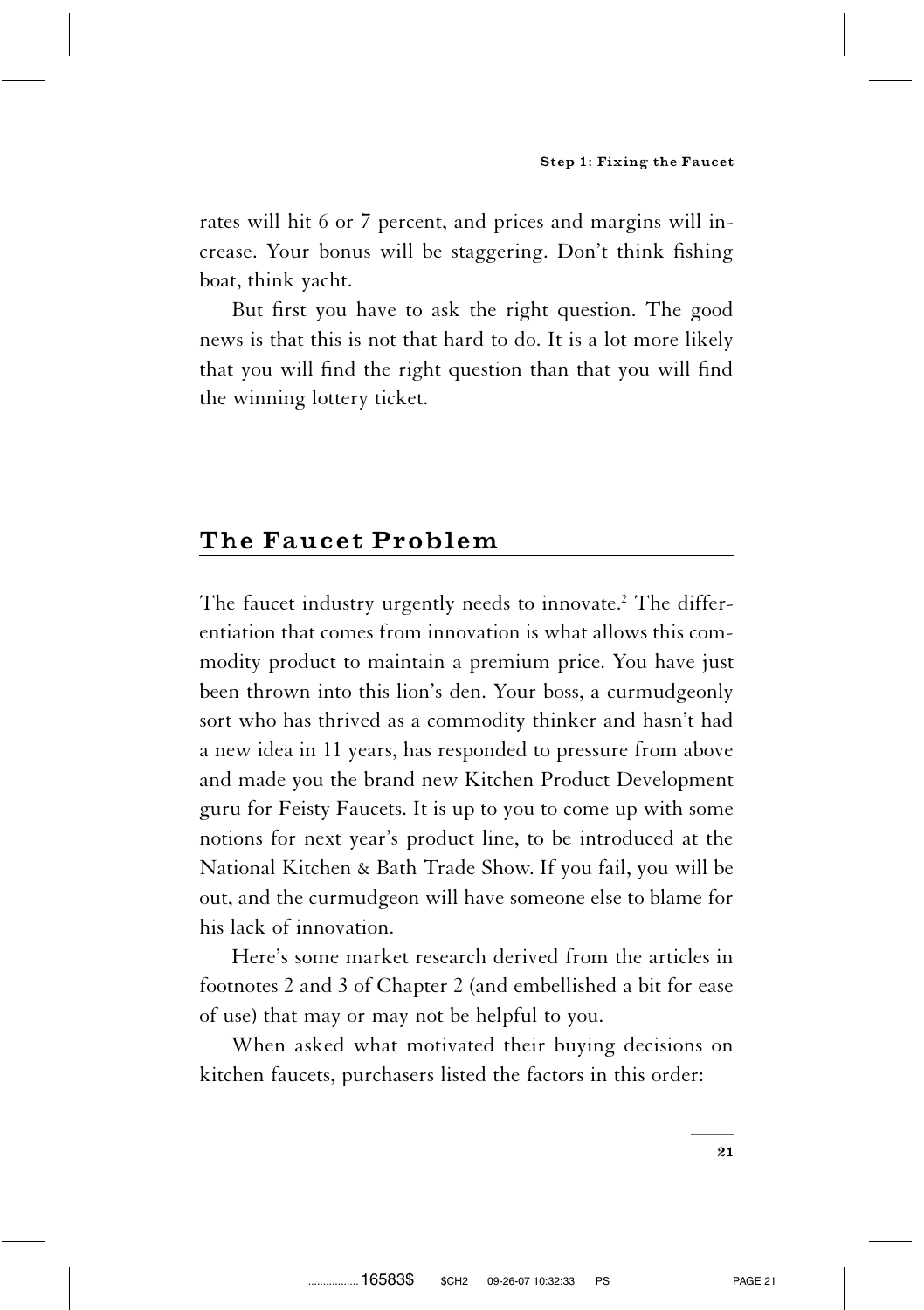- 1. Style/color
- 2. Durability/warranty
- 3. Price
- 4. Brand

When asked what they liked most about their current kitchen faucets, homeowners ranked their results in this order:

- 1. Style/color
- 2. Durability
- 3. Ease of repair

The emphases on style and durability have not been lost on manufacturers. The motto of Moen, a leading faucet maker, is ''Buy for Looks—Buy for Life.''3 Delta's motto is ''We Work Wonders with Water.''4 Moen and Delta each have about 25 percent of the market, and these two companies seem to have much the same philosophy.

So here is your task: Given what you now know about the kitchen faucet business, and given what you can easily find out by, say, walking into the kitchen and looking at a faucet, give yourself 10 minutes to come up with two good product innovations for kitchen faucets. There are no other rules. There are winners and losers, but you will be the only one to know which category you fall into.

#### GO

Now, we will assume that 10 minutes have gone by and that you have two ideas written down. See if you can find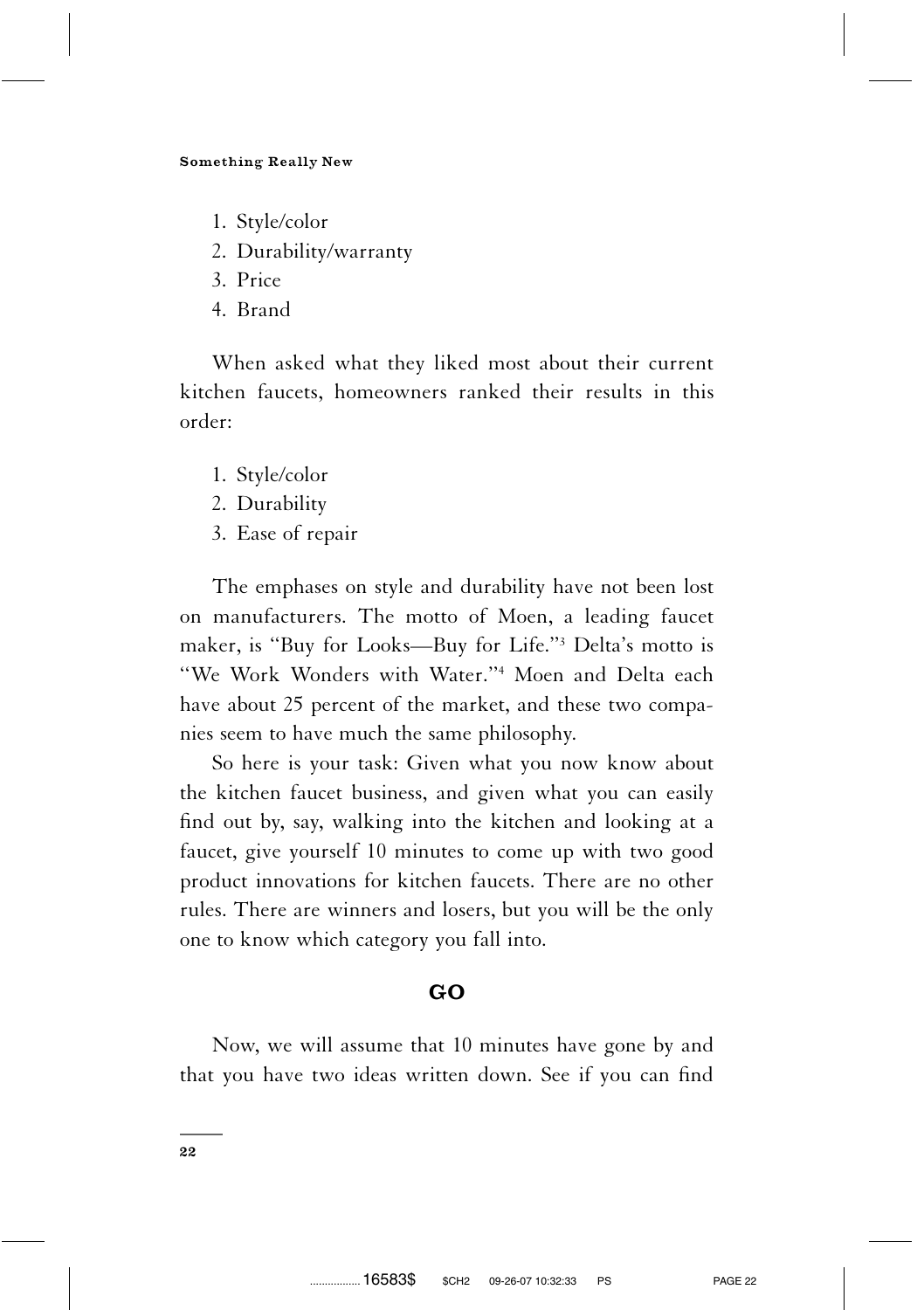something like your idea in the following list. It doesn't have to match up exactly, just be pretty close.

- 1. Faucets with removable ''skins'' so that you can change the color whenever you want
- 2. Faucets with various wood tones
- 3. A retractable faucet that hides away when not in use
- 4. A ''retro'' faucet look
- 5. An ultrathin faucet handle that is virtually invisible
- 6. An easy-to-clean, crud-free faucet
- 7. An easy-to-replace faucet

Is your idea in that group or reasonably close to it? Well, then you lose. None of these are innovations. They are merely mutations. The difference between innovations and mutations is one that we will cover in depth in a later chapter, but for now the important thing is this: If your answer is like the ones on this list, then you failed to ask a basic question. You were lured away from innovating by market research that simply reflects a similar failure to ask the right question. The folks who did that research accepted the idea that faucets were a commodity, and thus they felt that differentiation would be based on style—on which faucet was prettiest.

That is nonsense, because "prettiness" is as much a commodity in faucets as it is in beauty contests. You have to have prettiness, but so does everyone else. Any faucet can be made pretty. Consumers will go for the prettiest faucet, but that is an entirely subjective judgment. It splinters the product into a hundred styles. Then those styles compete for market share.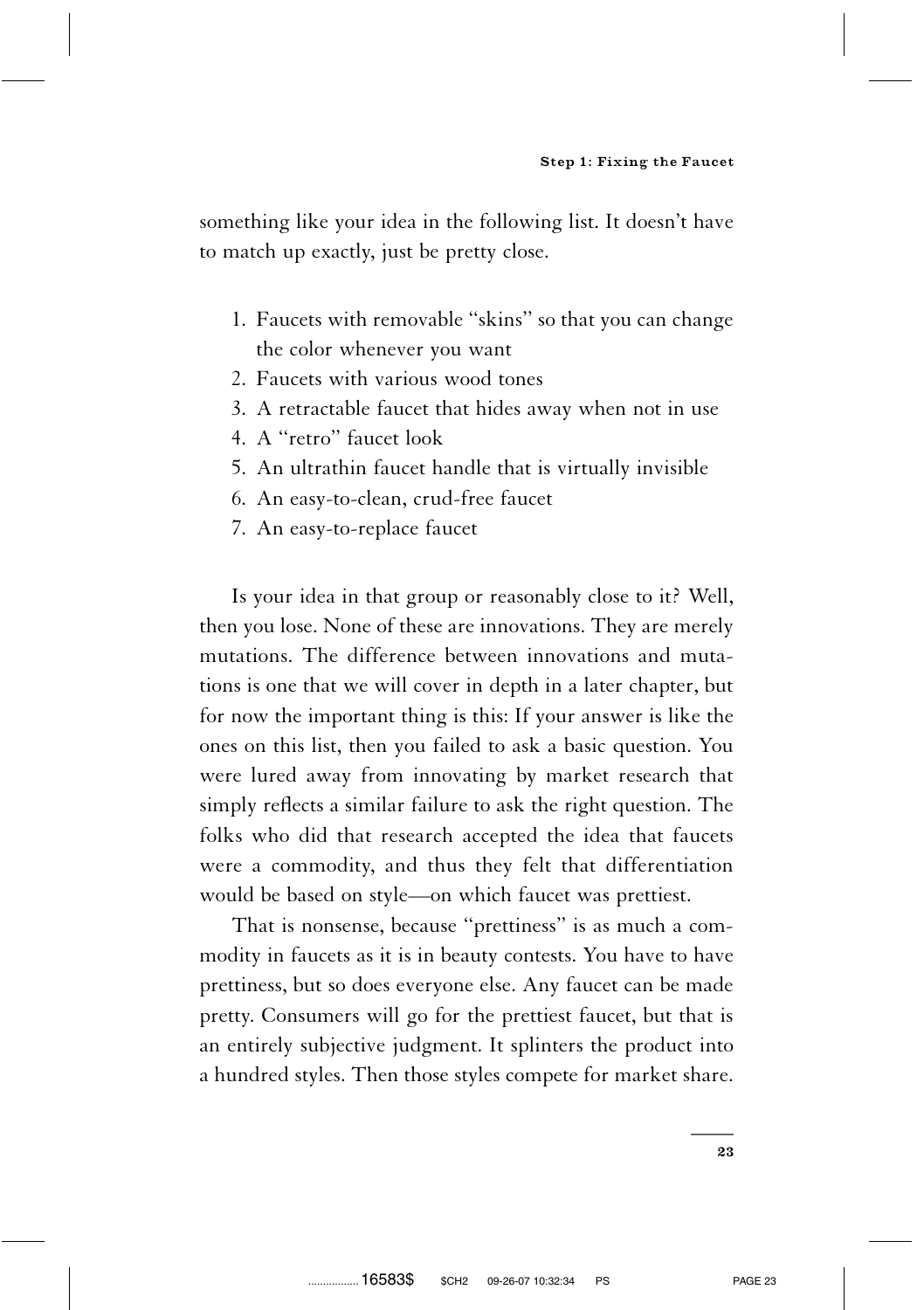All these ''innovations'' do is commoditize the product further by commoditizing the dimension ''pretty.'' In the end, your product does not stand out from the rest in any meaningful way. The 5 percent of purchasers who think your product is prettiest will buy it, but the 95 percent who prefer some other style will not. You have forced yourself into a niche because you have focused on a narrow aspect of the product.

Innovation, especially in what appears to be a commoditized product line, requires a quite different approach from merely changing the appearance of the faucet or the flavor of the cereal or the placement of the ice machine on the refrigerator door.

## Getting Down to Tasks

As is so often the case, Bruce Springsteen may have said it best. In early 2006 he was interviewed about his forthcoming album featuring songs associated with Pete Seeger, the American folk singer. He explained the difficulty of covering a song that had long been famous and was deeply associated with the civil rights movement in the 1960s:

''When the idea came to do 'We Shall Overcome,' I was like, 'I can't do that,'" he said. "Everyone knows that song as an icon. But what was it before it became that? So I went back and looked and realized: 'Oh, this is a prayer. I can do that. I know how to pray.'"<sup>5</sup>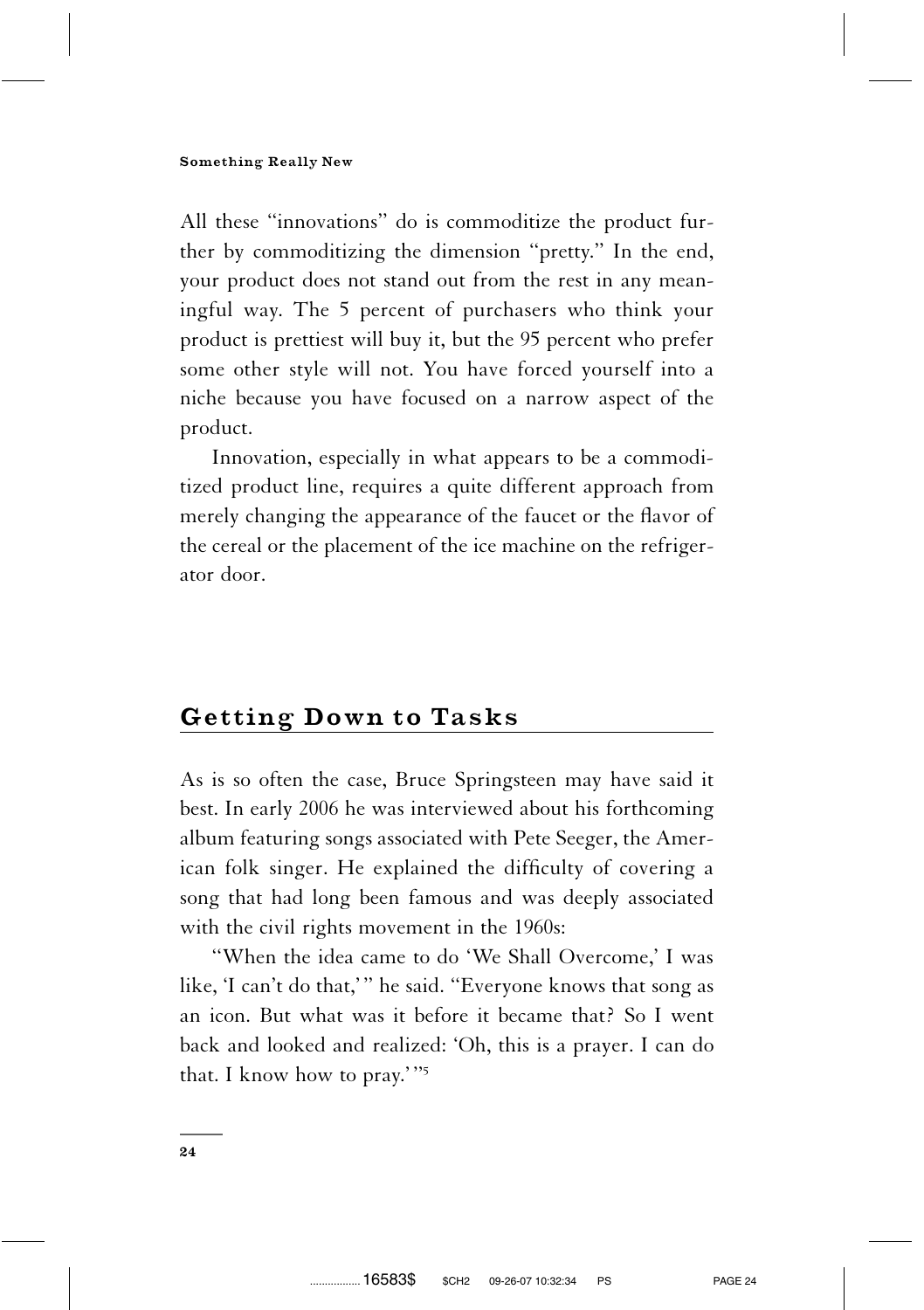Applying that same approach of going back to basics, we seek to answer this question in Step 1:

*What tasks is the product really used for?*

Well, that's a relatively simple question to answer, isn't it? It is—if you understand the difference between task and function. The function of all faucets is to provide access to flowing water. That's true for the faucet in the kitchen, the one in the bathroom sink, the one in the tub or shower, and the one outside in the garden. The function tells us what a faucet does, not what tasks it is intended to facilitate. If we mistake function for task, then all we can do is change the color or style, and there is no innovation in that because it does not facilitate the task. It does not make the faucet better at doing the thing we use it for.

To innovate, we must get beyond functions and understand the tasks. And tasks differ, even for faucets.

In the bathroom sink, my tasks are:

- Wash hands.
- Obtain drinking water.
- Brush teeth.

In the tub, my tasks are:

- Fill tub.
- Rinse hair.

In the garden, my tasks are:

- Provide water for plants and grass.
- Clean outside surfaces.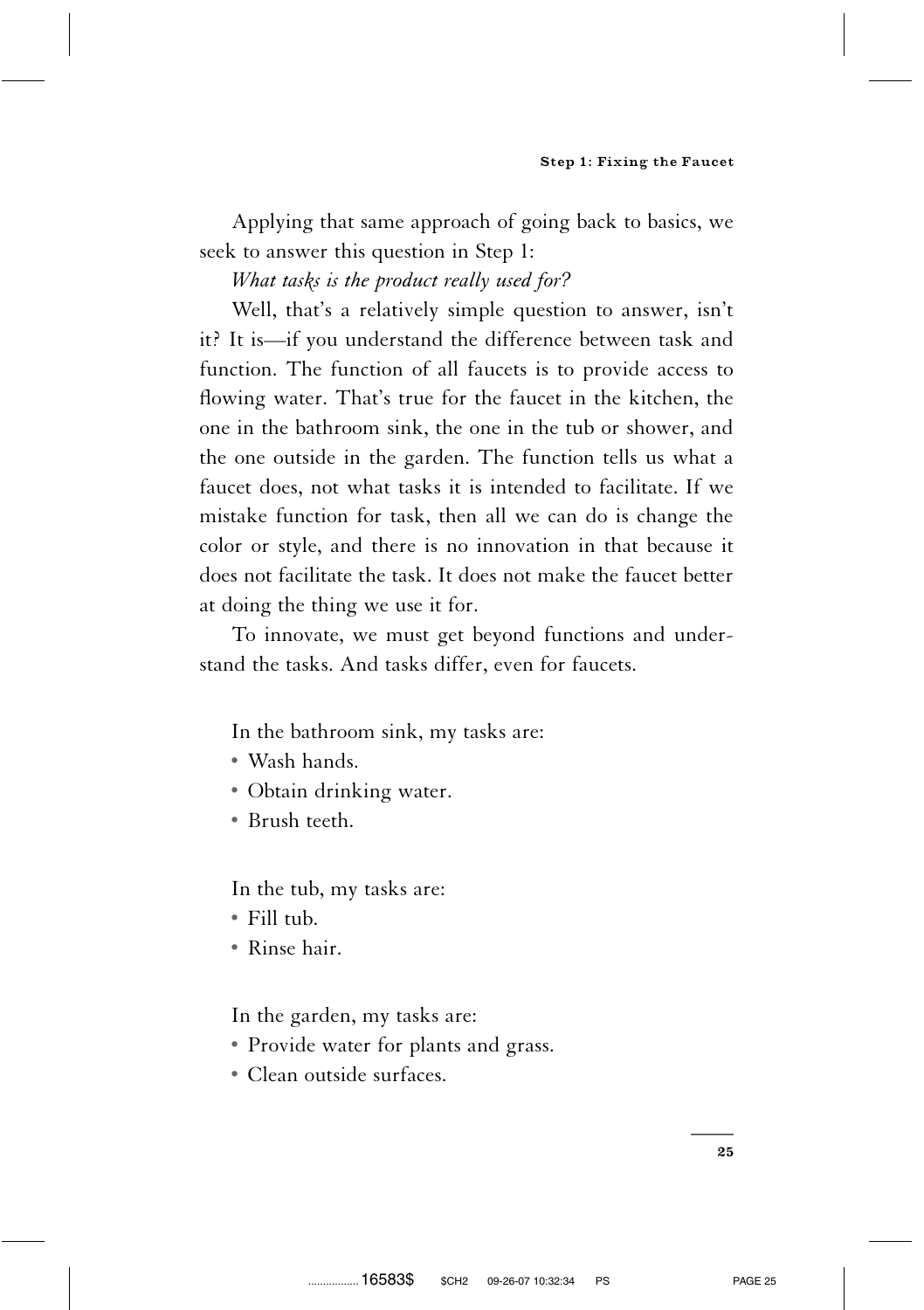In the kitchen, my tasks are:

- Wash hands.
- Wash dishes.
- Wash food.
- Obtain specific amounts of water for cooking.

Now we are on to something. We are no longer dealing with abstract faucets. We are dealing with faucets in a context, and that context includes specific tasks. These tasks can be analyzed, and we can see how well the kitchen faucet performs each of them. It turns out that the kitchen faucet does a pretty poor job at what it is supposed to do. It turns out that this ''commodity'' has acres of room for innovation. Each faucet location has different tasks associated with it, so having a single faucet design is itself wrong. But that is essentially what the plumbing fixtures industry has provided. Faucets in all locations are essentially the same except for style, even though they are intended to do quite different things. Each location would clearly benefit from a different design. For instance, a garden faucet can benefit from a built-in easy hose connection. In fact, a proprietary hose connection for a garden faucet that was really good would allow you to gain a piece of the hose market as well because you would build the compatible hose. That same easy hose connection would be useless in the bathroom sink.

Let us take a closer look at three of the tasks associated with our kitchen faucet:

Task 1: Wash hands. Task 2: Wash dishes. Task 3: Wash food.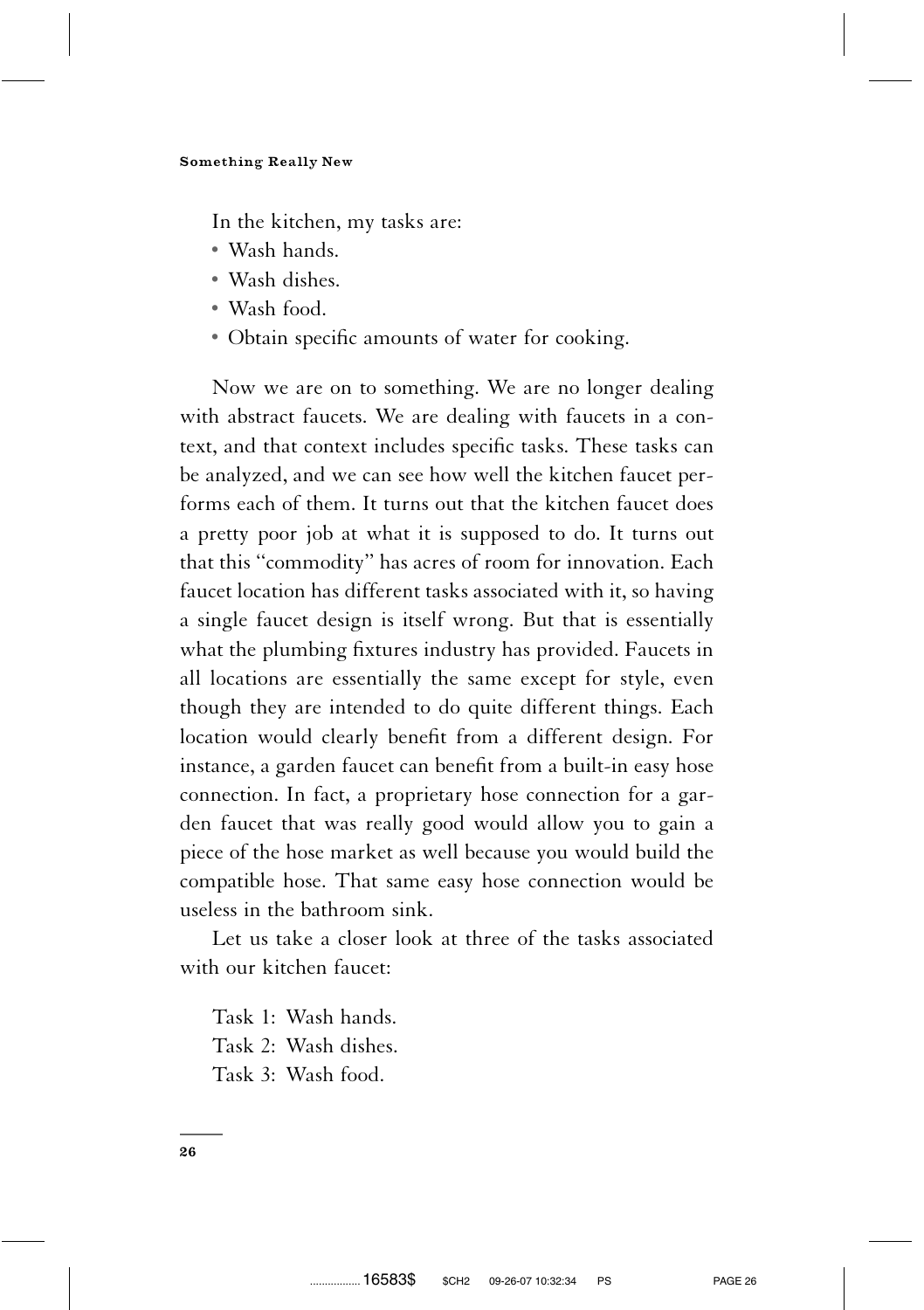What could be simpler than washing one's hands? We have been doing it all our lives, and it is very simple to do. First, you go to the sink. Second, you obtain a soap of some sort, which, one hopes, is located near the sink. Third, you turn on the water and set it to a temperature that is warm but still comfortable. Fourth, you wet your hands. Fifth, you apply the soap. Sixth, you rub your hands vigorously together to clean them. Seventh, you rinse your hands under the still running water. Eighth, you dry your hands on a nearby towel. Ninth, you turn off the water.

Why, it's as easy as 1, 2, 3 . . . 4, 5, 6, 7, 8, 9.

But, seriously, it has taken you nine steps, and you have poured a couple of gallons of heated water down the drain. You have engaged in an activity that is a lot more complicated than it needs to be, and you have wasted water and energy at the same time. And, in truth, you have defeated your own purpose because your ninth step was to touch the faucet again—a faucet that was last touched by your dirty hands. ''There must be a better way to do this,'' you say. Well, there is.

The great hand washers of the world are doctors. They wash their hands constantly and efficiently. Their sinks have a foot pedal that allows them to start the flow of water at a preset temperature and to stop it without using their hands. They achieve the same result as the nine-step method with greater simplicity and much less waste of water and energy. Similar advances have been adopted at many public restrooms, where sensor-activated faucets start the flow of water at a preset temperature.

That's innovation. And this same innovation both simplifies and makes more efficient the tasks of washing dishes and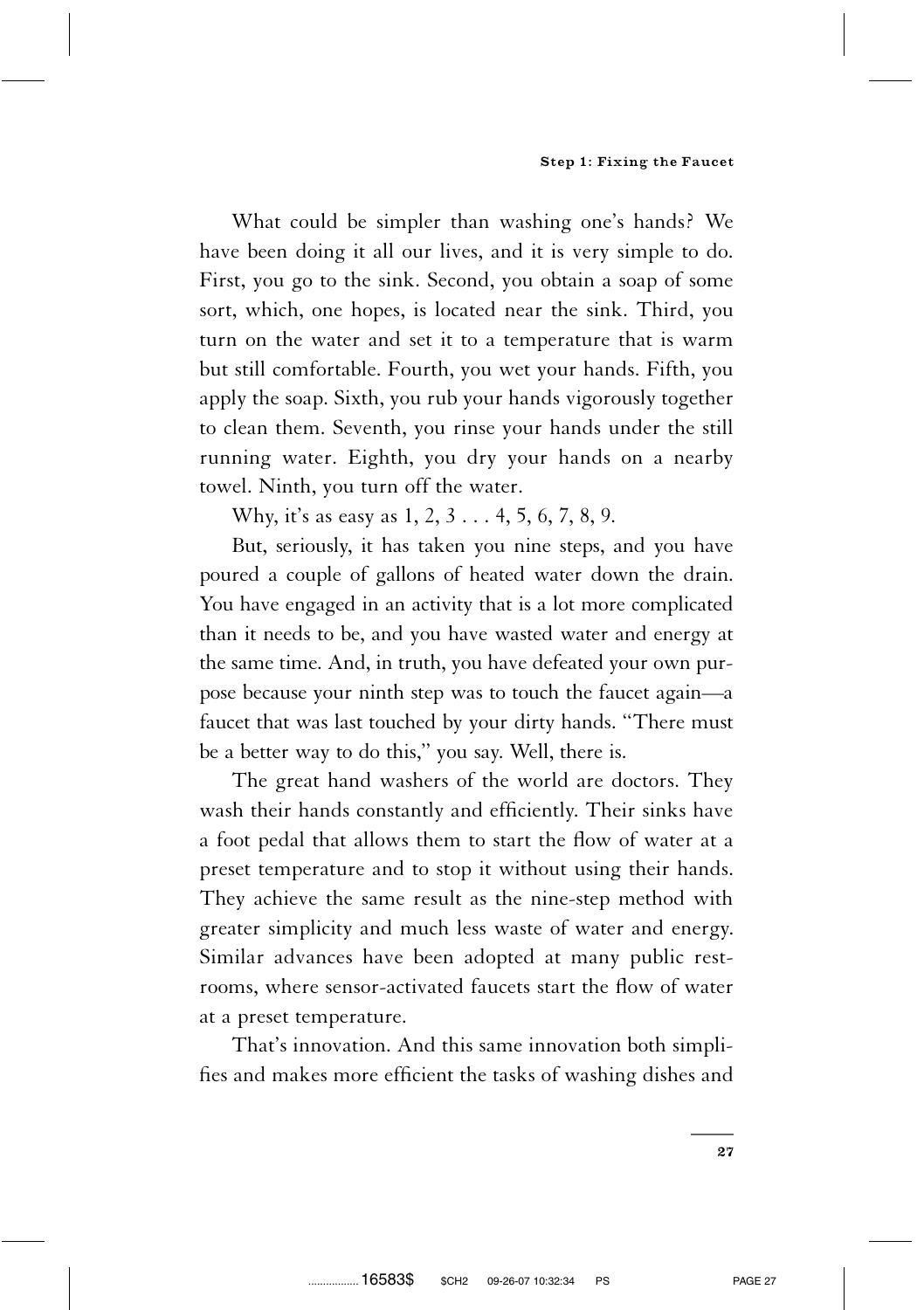washing food. Go to your local Home Depot and see if you find this option in the kitchen faucet section.

Of course, such faucets are manufactured now. We see them in doctors' offices and restaurant kitchens. You can buy them from plumbing supply stores. But you would be hard pressed to find them in the largest faucet market of all—the home market.

Now let us look at the fourth kitchen faucet task: Obtain specific amounts of water for cooking.

Our foot-pedal kitchen faucet would make this task easier as well, but there are two other innovations that would make this task simpler still. First, as we analyze the task, we see that water is usually measured in cups or in fluid ounces, which are readily convertible to cups. What if we could just put a pot under a faucet, hit a button one time for each cup we wanted, and then leave while premeasured amounts of water flowed from the faucet? That would certainly make life simpler and would remove the need to get out a measuring device as well. It would also save water and energy because we wouldn't have water flowing while we moved the measuring cup from the faucet to the pot. And then we would not have to clean a measuring cup.

But even better, what if such a measuring faucet was located not at the sink, but on the stove itself? If the amount is premeasured and there is no risk of overflow, then you do not need to use the sink to get the water you need for cooking. You can save steps as well as energy and water. And your kitchen is more useful as well. How many times in a onesink kitchen have you waited to get water from the sink faucet while the sink was being used for something else?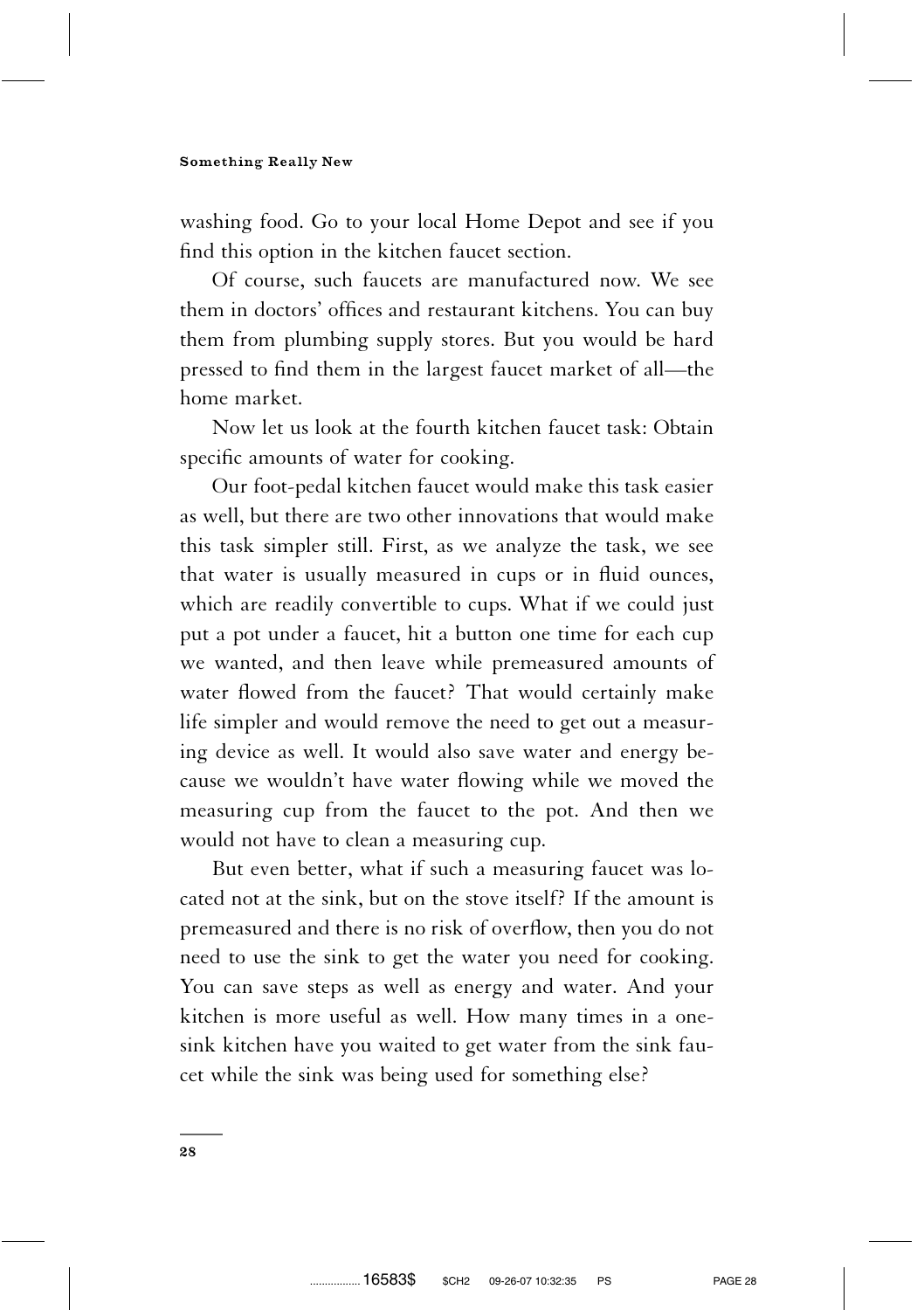# Finding the Task Underneath the Function

The types of innovations I have just described are not derived from understanding market research or from understanding how faucets work. They are derived from understanding the task. Knowing what the tasks are is the first step toward innovation. It is not the final step, but it is the essential step. After the tasks have been identified, then other steps are needed. Pain points must be identified, and aftermarket products (such as measuring cups, which are aftermarket products for faucets) must be looked at to see how they can be displaced. But you will get nowhere at all without looking at the tasks.

But, you say, good market research will reveal this. ''You can find this out in focus groups.'' Probably not. Your average customers have the same problem you have in product development: They have a good deal of difficulty looking past the existing paradigm. They take as a given the fact that they have to use a cup to measure water and do not challenge it. They go into a Home Depot faucet department looking at color and style. They are not looking for a self-measuring faucet. You have to walk through a task and analyze each step before you come to this result. Market research is not likely to bring you there because the customer in the focus group or survey panel is unlikely to have gone through the analysis necessary for you to see what needs to be done.

As the innovator, your task is to go out and observe and know deeply the tasks that your products facilitate. You must understand hand washing (the task), not water flow (the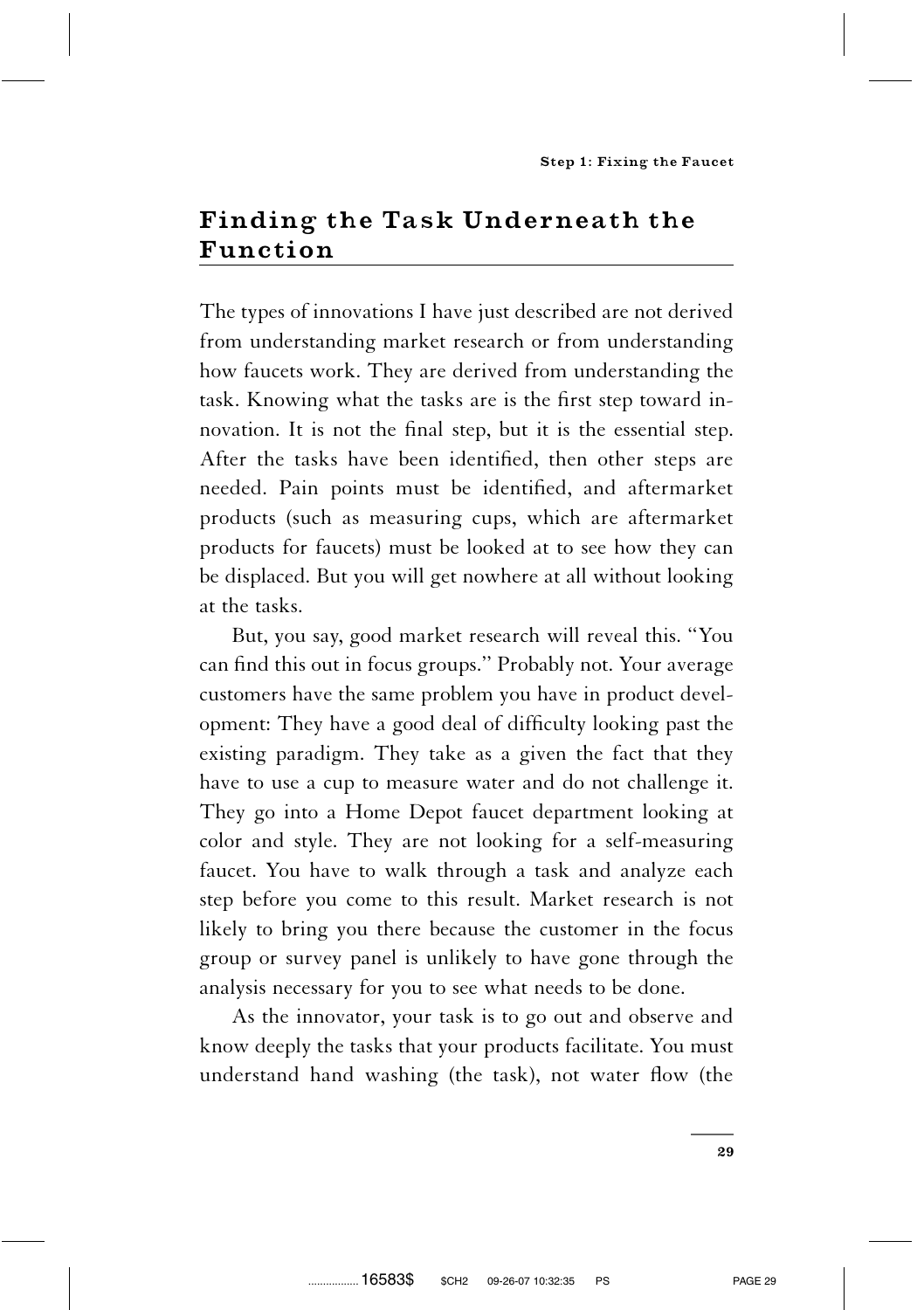function). Once you identify the tasks, then you can bring proposed innovations to focus groups and the like. If you have analyzed the tasks correctly, then you will see a response that includes a lot of ''Wows.'' If you haven't analyzed the tasks correctly, you will hear a lot of ''Huhs?'' or ''So whats?'' instead.

If you do not hear ''Wows,'' then you have not changed a thing. If you do hear "Wows," then some consumers will be motivated to buy new faucets even when they are not remodeling because the new faucets that you designed will help them complete their tasks so much more efficiently.

Let me give you a real-world example. In the mid-1990s, I was leading feature development for Westlaw, the online legal research system. Though the world of online was new to most Americans, Westlaw had already been online for 20 years and was a mature product with a large customer base. It was then in release 6.x.

We were moving the product from a software application that was loaded on your computer to one that would be found on the Internet through a browser. As part of that process, research was done to figure out what tasks people were actually using Westlaw for. The research was to be done by examining thousands of Westlaw sessions (without knowing who had done the sessions, of course) and seeing which functions were used together. With that information, we could readily surmise what tasks were involved.

Intuitively we knew the answer. Customers would conduct a search among the millions of legal cases on Westlaw. They would do this by entering some search terms and examining the 20 or more cases they got back as results. They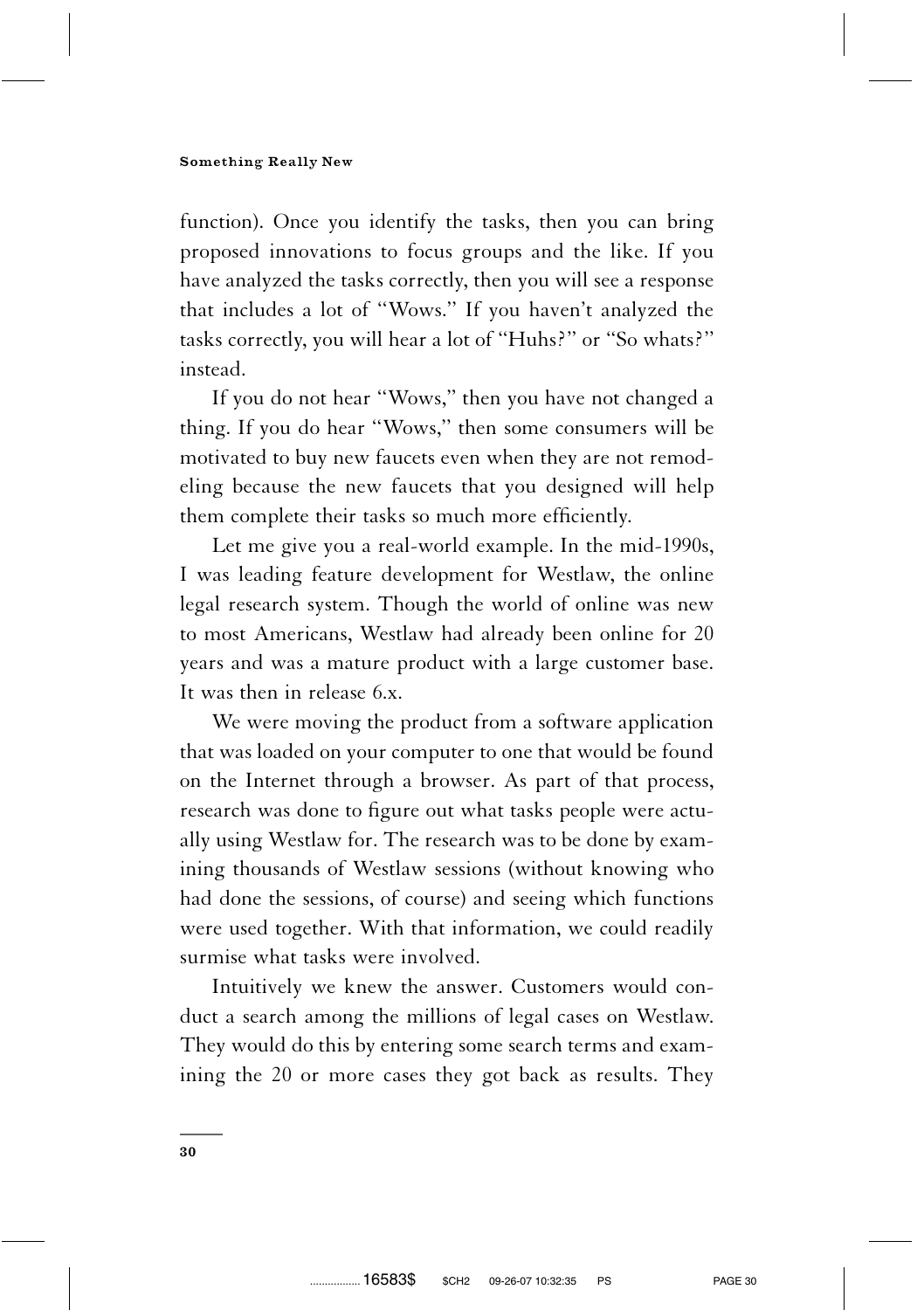would find a highly relevant case and then would use a tool in the software to determine whether that case was still good law and which cases had followed it. We knew that this would be what they were doing because we knew that Westlaw was really a gigantic index to a body of knowledge. After all, we had built it, and who would know better than we what it was used for?

Well, one group knew better than we: our customers. This was not the main task at all. It wasn't even close. The main task was to take the name of a known case (such as *Brown* v. *Board of Education*), enter that name in a special search template that would bring back that case and that case only, and then print it.

That was it.

The chief task that customers were using this enormously sophisticated application for was to avoid going down to the library and making a photocopy of a case. They were using it as a Xerox machine.

But because we had been so focused on the powerful research functions and because we did not know what tasks the customers were actually doing, we had made this particular task very difficult to do.

A customer had to:

- 1. Open the software.
- 2. Sign in to the service.
- 3. Open up the template.
- 4. Enter the case citation.
- 5. Hit the Go button.
- 6. Wait for the case to be displayed on the screen.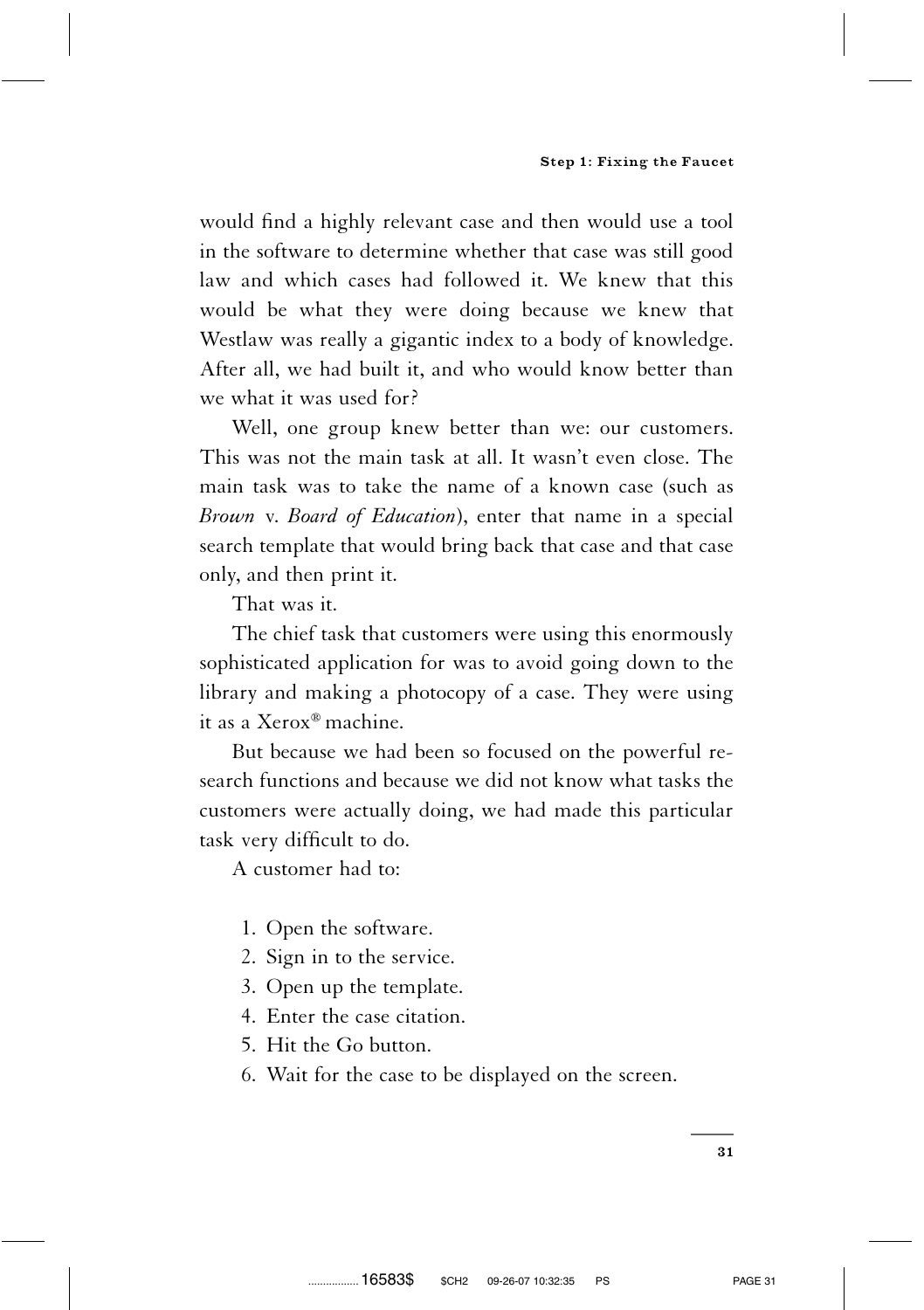- 7. Invoke the Print function.
- 8. Select the print format.
- 9. Select the printer.
- 10. Execute the final Print command.
- 11. If a second case was wanted, go back to Step 3.

We had taken the most useful task that the product performed from the customers' perspective and made the users go through 10 or 11 steps to get it done. And the task itself was actually very simple.

In response, we built a special tool called Find & Print. This was a simple web site that allowed users to enter up to ten case names at once, click one button, and get all of them printed by their local printers immediately. The number of steps was reduced from 11 to 4. Our customers were very happy. Not only had we saved them time, but we had allowed them to delegate the task as well. Generally only lawyers were trained to use Westlaw, but an administrative assistant or paralegal could be trained to use Find & Print in a few minutes.

The product achieved major revenue numbers in three years. It made it more likely that lawyers would use our product instead of the competition's product. And the lesson it taught stayed with every member of the development team forever. We had done a poor job for our customers because we had not gotten around to asking the right question:

*What tasks is the product really used for?*

From that point on, our analysis always included asking that basic question at the outset. Sometimes it would be phrased, ''What will people do with this?'' Sometimes, more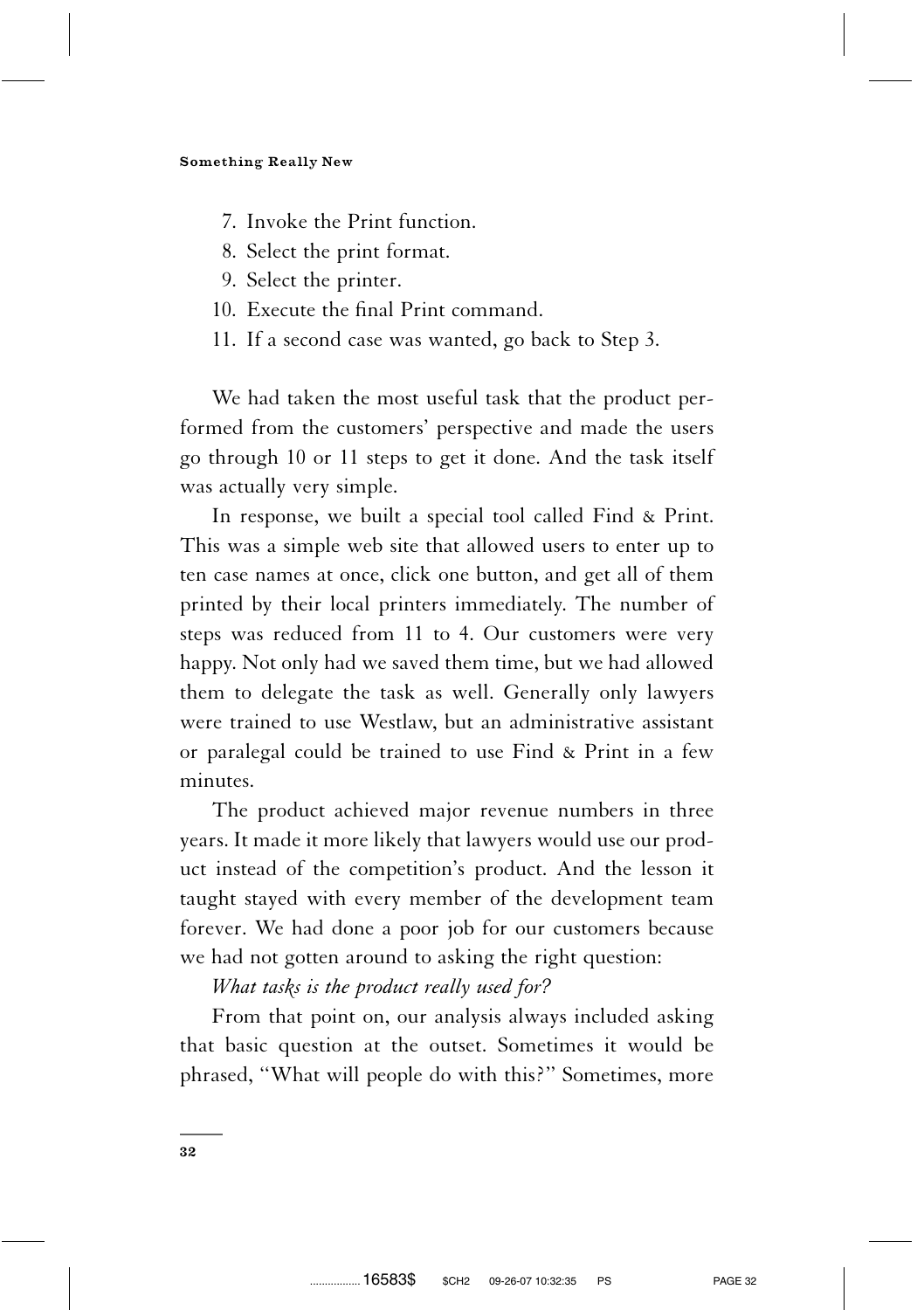formally, we would say, ''But what is the use case?'' In the end, though, it was all about the same thing.

## Innovation Workouts

You probably have the general idea now. But it is always good to practice. One workout is provided here, but you will gain a great deal if you come up with some of your own. Workouts are all around you. Go to a store or an automobile repair shop. Go into Home Depot or Target and look at products and ask yourself: What tasks is this product really used for? You will find yourself doing this automatically fairly quickly, and each time you see a product or service that is not aligned with its task, then you will see an opportunity for innovation. Each time you see an opportunity for innovation, you will come up with some ideas that capitalize on that opportunity. Each time you do that, you will be training yourself to do more and better innovation. Pretty soon you will come to realize how much opportunity for innovation there really is and how much of that opportunity is wasted on novelty items or product line extensions.

One or more innovation workouts will be found at the end of each of the key chapters. In addition, Appendix B contains several more workouts with sample answers included. Doing these workouts is a core part of internalizing the method in this book, and they can also serve as a good focus for team development activities.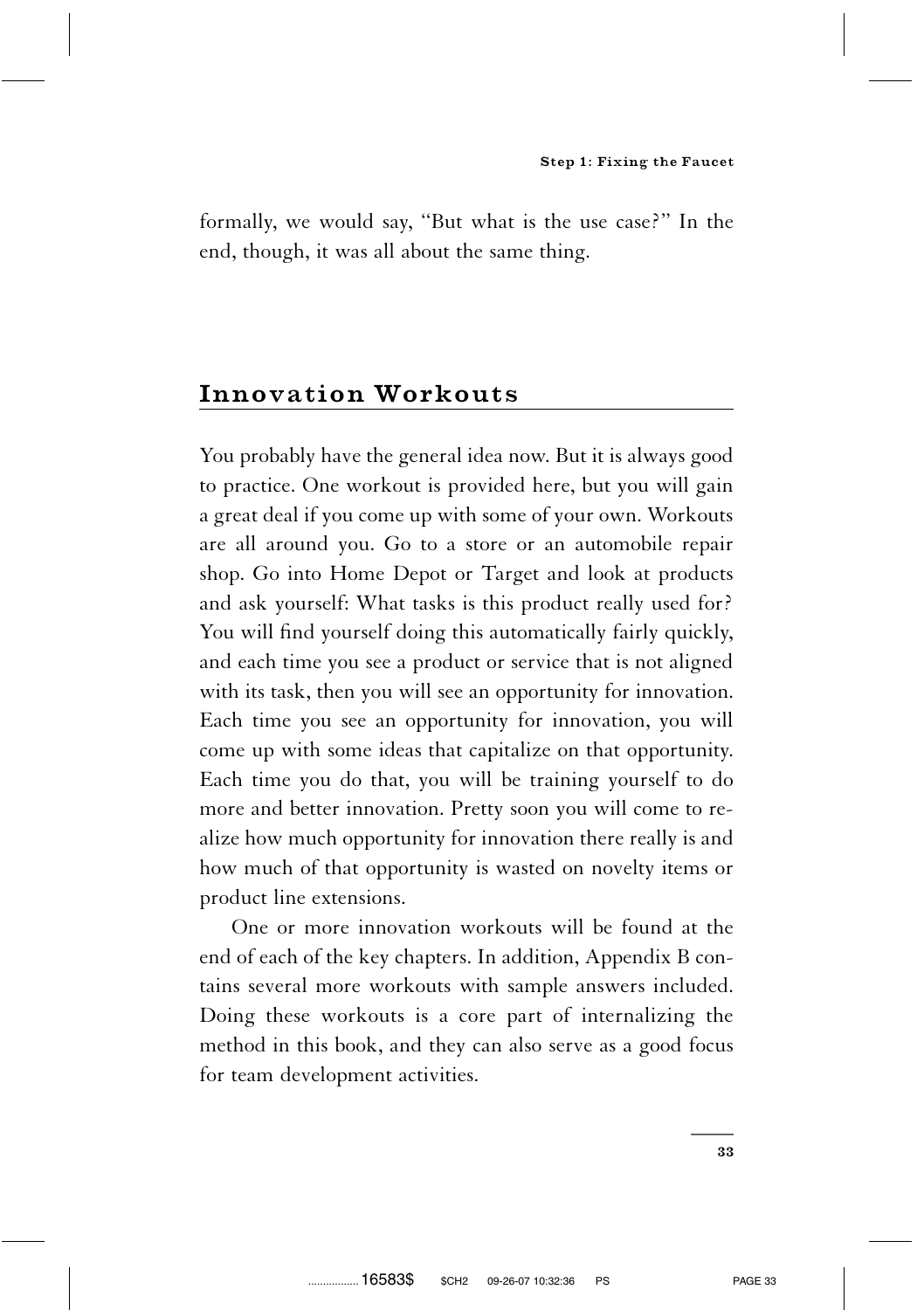## Innovation Workout 1: Opening a New Window

You are a manufacturer of windows. They come in a variety of sizes and styles, and some slide up and some open out. Some are wood and some are metal. Some are sold to people who live in cold climates, and some are sold to people who live in warm climates. Wherever they are used and whatever style they come in, window design has remained fairly constant. You can go to Mt. Vernon and see George Washington's windows and recognize them as essentially the same as yours. The main differences you will note will involve the inclusion of screens mounted on tracks in the window or attached to the outer part. I am sure President Washington would have liked these items, living as close to the Potomac River as he did, but they were not available. Your task here is to reexamine the household window. You should observe and see how real people use windows in their everyday lives in the twentyfirst century and how they would like to use windows, but cannot because the product will not let them. For those real people, you can choose from among your friends and neighbors, or you can use the following person: Sam lives in Seattle, Washington. The climate there is temperate. It is not too hot and not very cold. There is an extended rainy season. Sam likes a cool house, especially at night. There are few mosquitoes in his area. He also has two cats that are indoor cats.

So this is the first of our three steps. We will get to the others shortly, but we need to look at a couple of other things first. For instance, completing Step 1 does not guarantee that you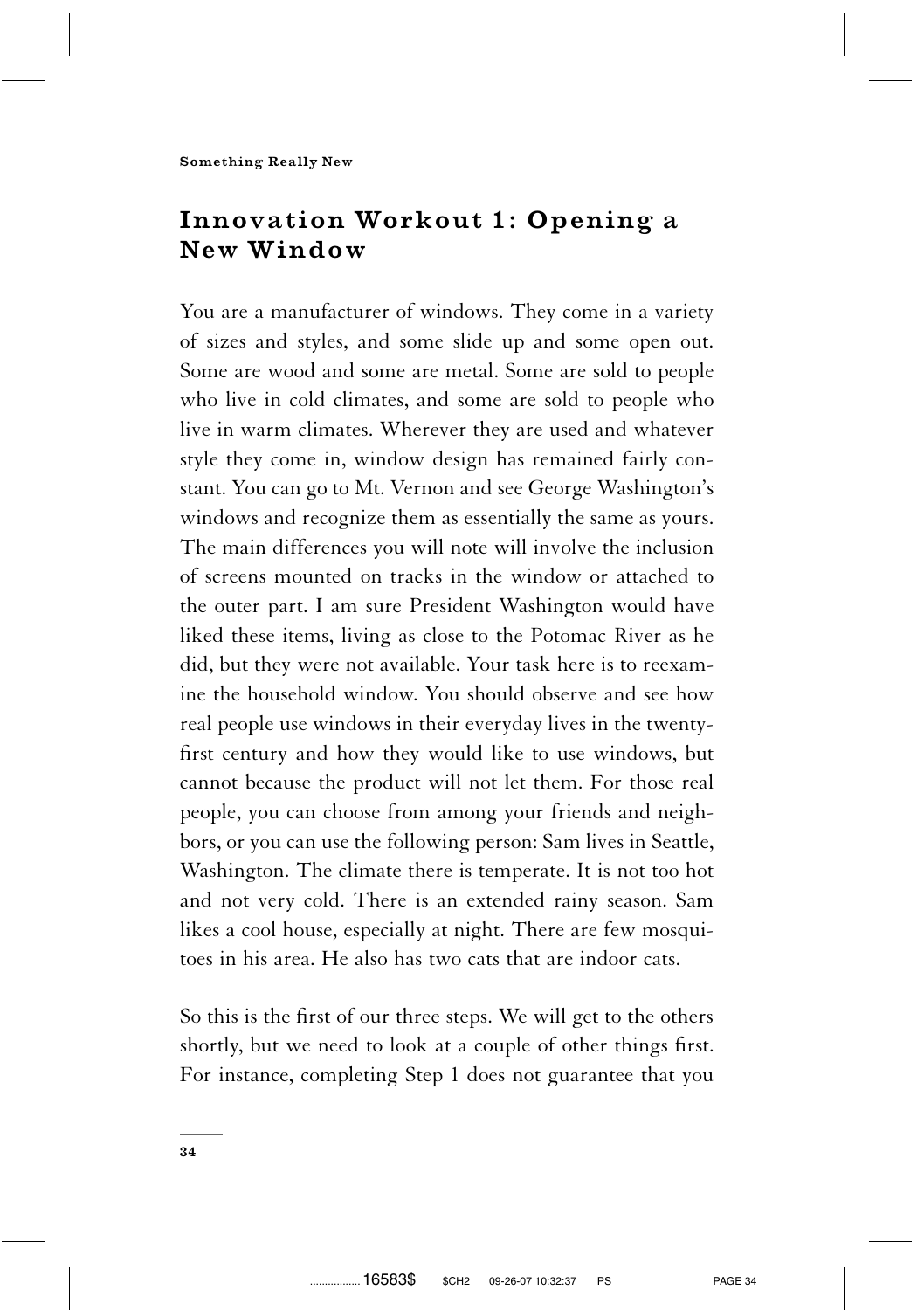will respond to it correctly or optimally. You can ask the right question and come up with either the wrong answer or an answer that is correct but less than totally satisfactory. When you do so, you can waste a good deal of time and money before you discover your mistake. While *eventually* coming up with the right answer is better than *never* coming up with it, efficiency matters in business. So let us examine the subject of questions and answers and see if we can find a way to improve our odds of getting the best answers to the right questions.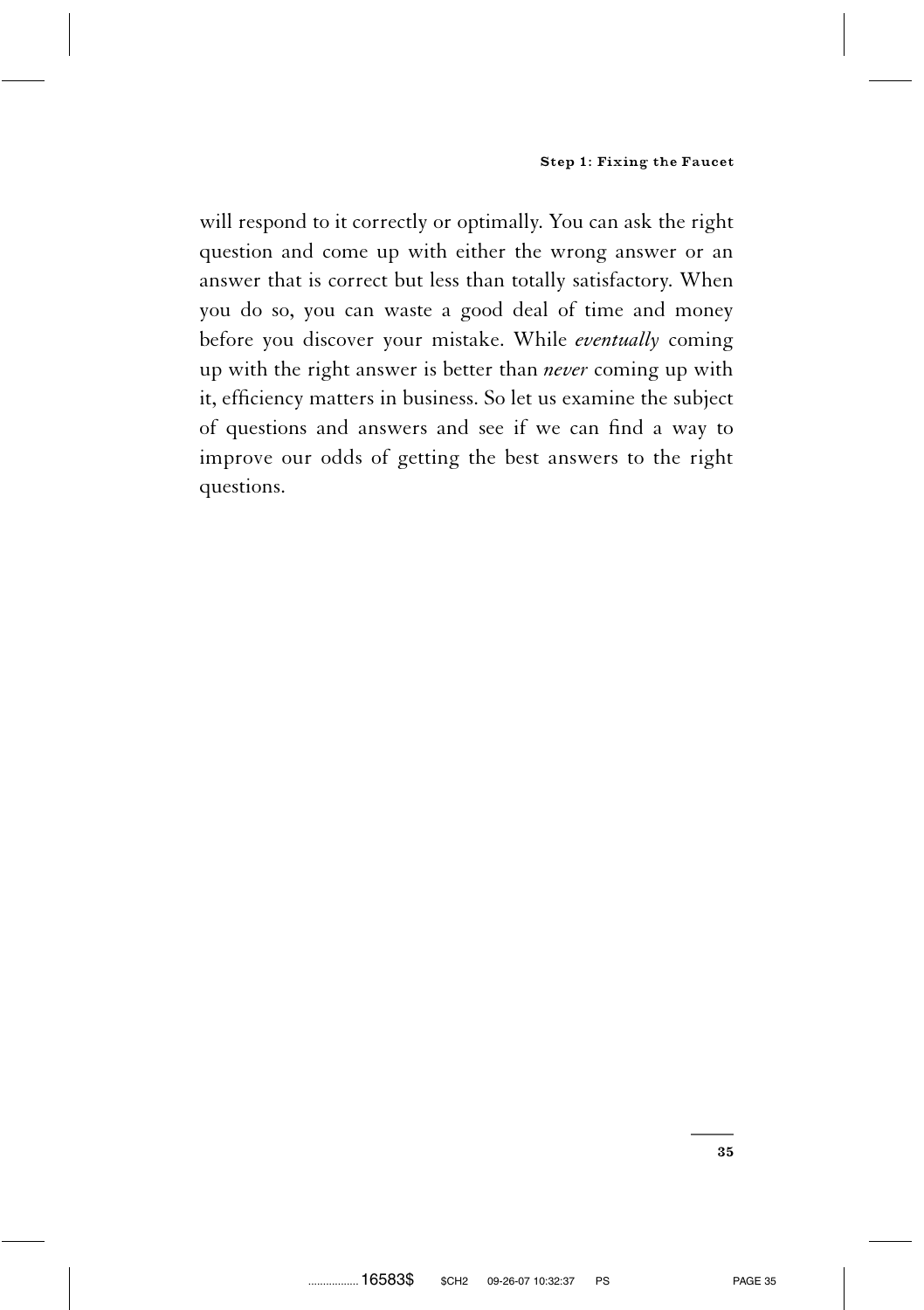*This page intentionally left blank*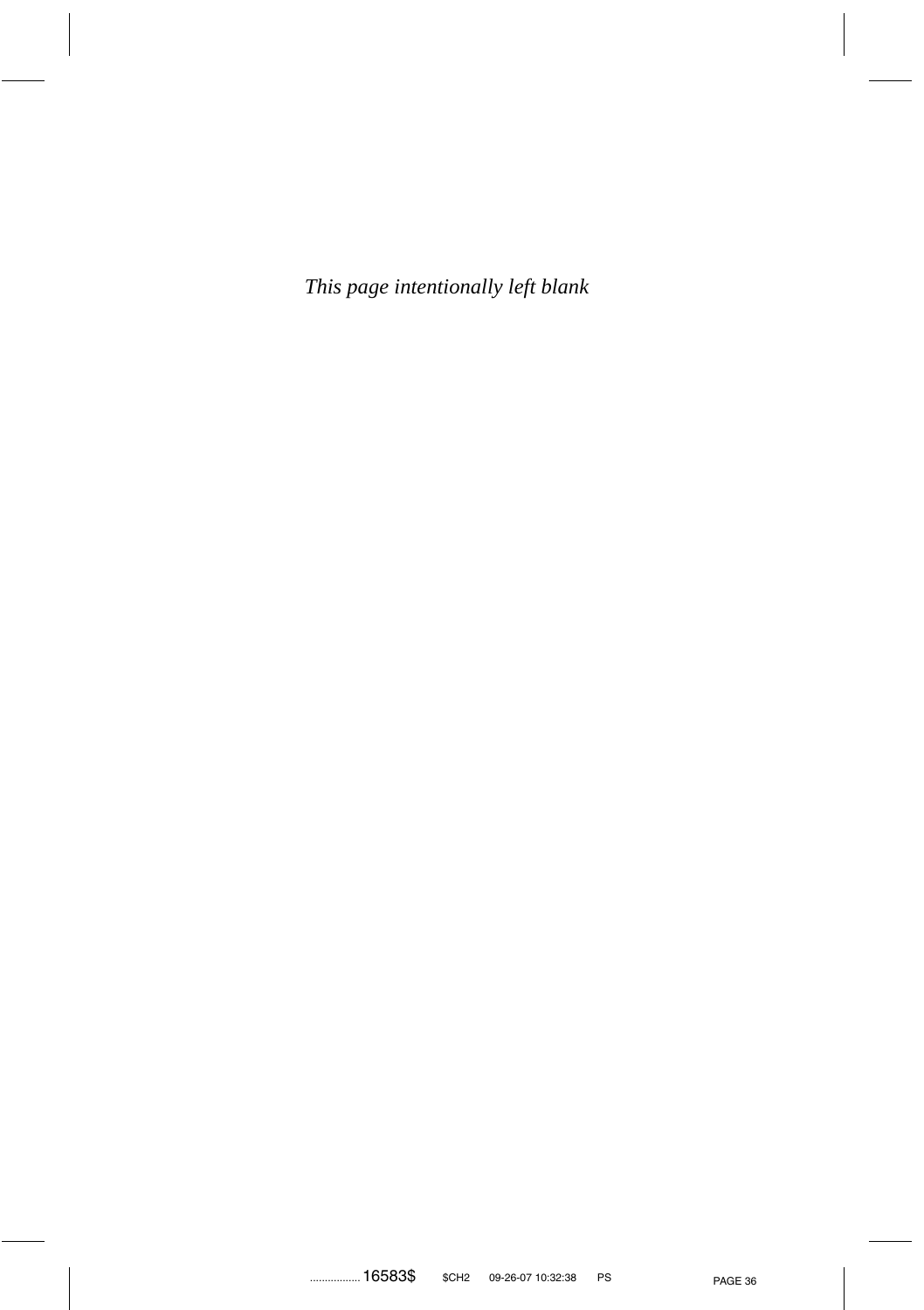Chapter 3

# But First You Have to Ask the Right **Question**

ONE SUNDAY IN 2006, THE *NEW YORK TIMES* CROSSWORD PUZzle offered the following clue for a five-letter word: ''Son of Henry and father of Henry II.'' I passed by the clue until I had a letter entered from another clue. The word began with "E." Well, that made no sense. King Henry of England surely had a son with a common English name, and I could think of none that began with E and was five letters long.

Aha, I thought, I've been fooled. It's not English monarchs we are talking about here, but French or Portuguese (think Prince Henry the Navigator) monarchs. I am not an expert on common names or monarchical names in either nation, so I waited until I had another letter. The word ended with "L." Huh? What kind of name is this? I hadn't a clue.

Actually, I did have a clue. But I was reading it wrong.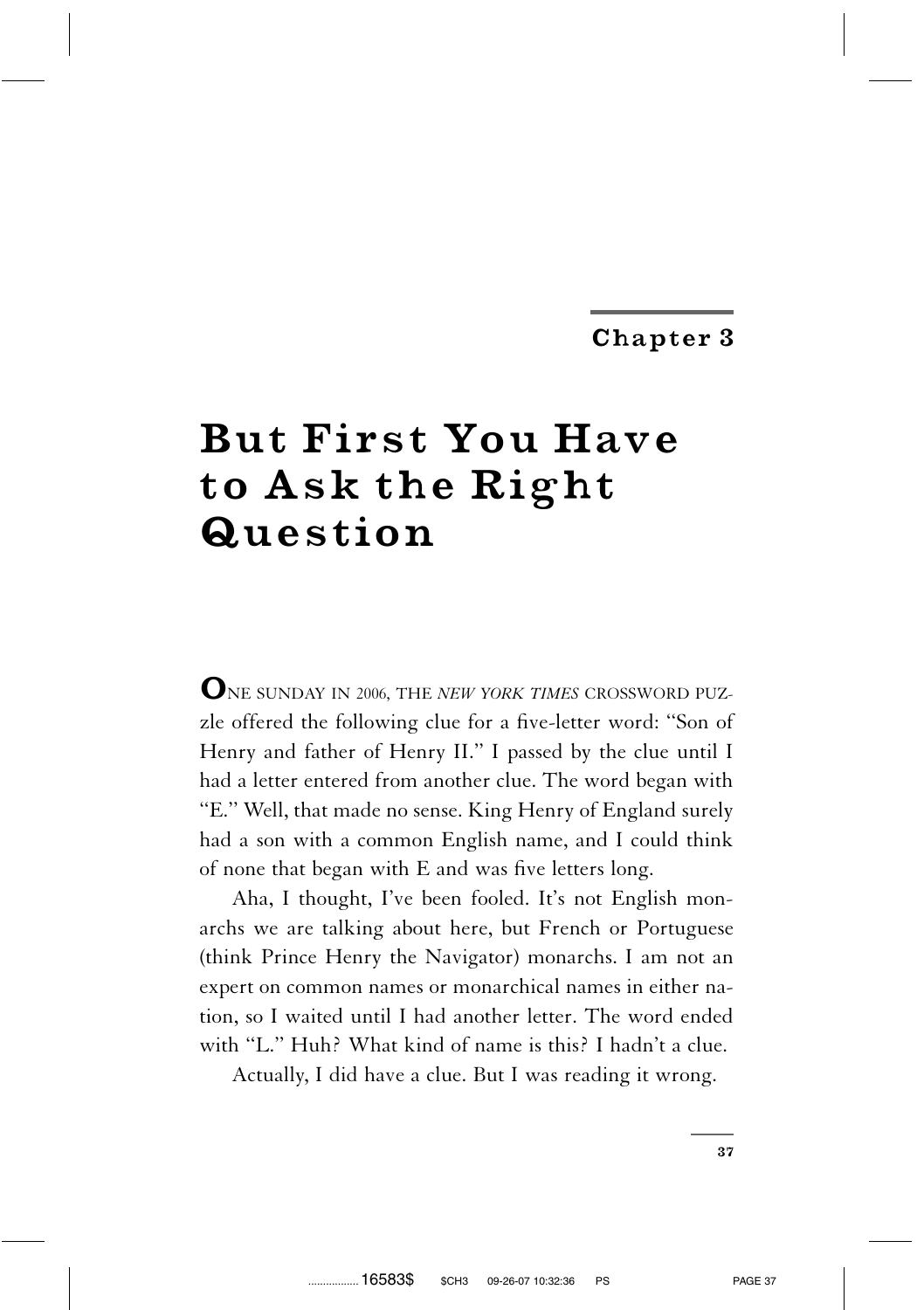One more letter added: ED\_ \_L.

Now I knew, but only because I grew up in the 1950s and recalled that the Ford Motor Company's disastrous car, the Edsel, was named after a member of the Ford family, Edsel Ford—the son of Henry Ford and the father of Henry Ford II.

Faced with a problem on which I had an incomplete set of facts (as we almost always are), I asked the wrong question. Because I asked the wrong question, I could not come up with the right answer. Innovators have to do better than that. They are doing their job right when they ask the right question first.

But that's hindsight, you say. ''You knew it was the wrong question once you had the right answer. I want to ask the right question first and not waste my time and my company's resources chasing after the answer to the wrong question.'' Fair enough. And there is a method that will help you achieve that goal, but let us be sure that we understand the concept first.

All of us start from the comfortable. I am familiar with English history, so when I was faced with a question about two persons named Henry and Henry II, I went to where I was comfortable: England.<sup>1</sup> That's a natural reaction, and very often it will lead us to a right result. But not always.

## Getting to the Right Question

To get to the right question more certainly, we have to get outside our own skins and take a detached view of the question. That is actually very hard to do. Here's why.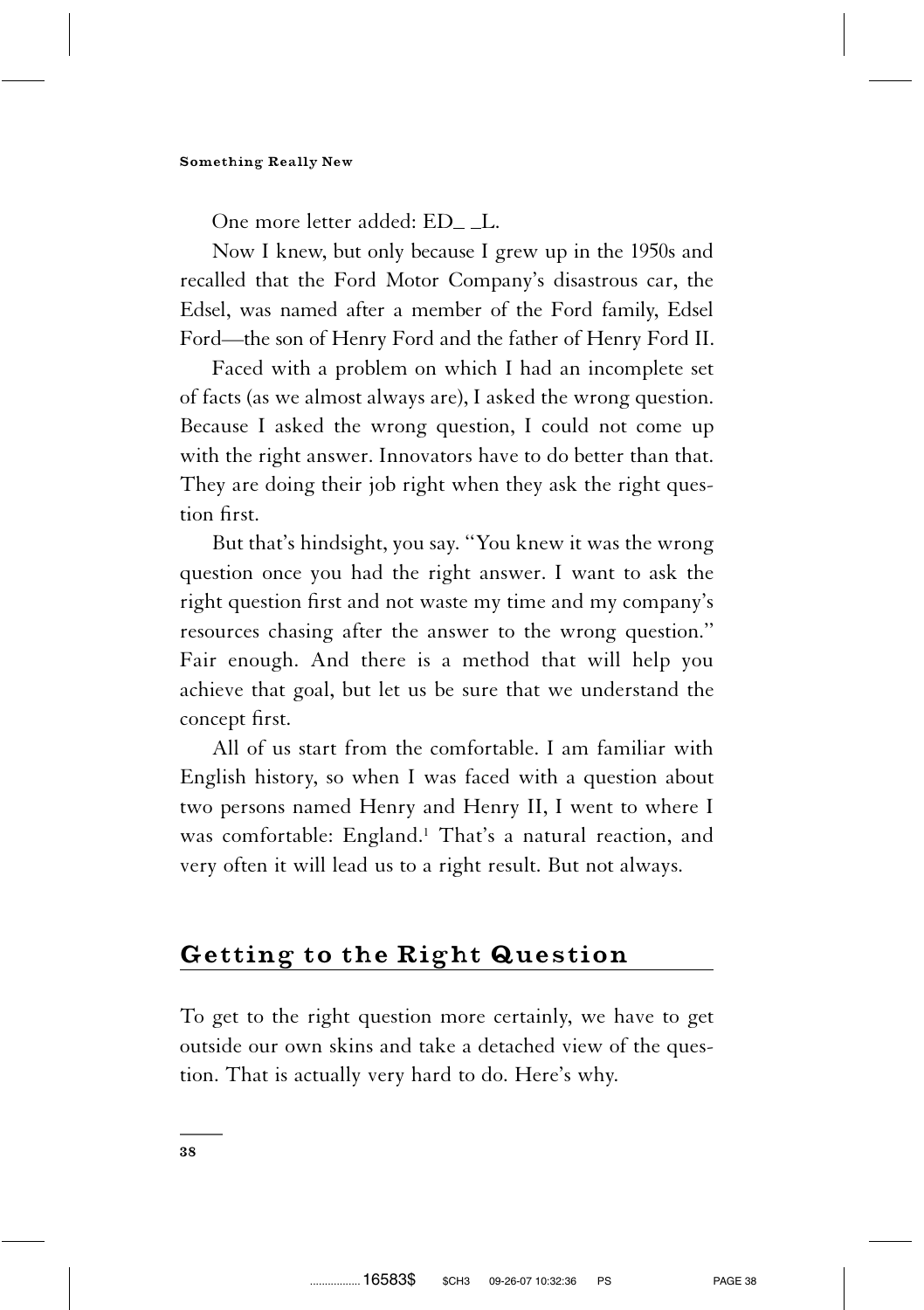When faced with a question like the crossword clue, people tend to break down into three different types.

People of the first type take the question literally, go into their comfort area, and come up with a single possible answer (e.g., it must be the father of King Henry II of England). Once they reach that answer, all other options are precluded. This type of person, upon learning that Henry II was actually the son of Geoffrey of Anjou, assumes that the crossword editor has made a mistake and puts down the puzzle in selfrighteous annoyance. She may even write a letter to the editor.

People of the second type acknowledge at some level that there may be several ways of approaching the problem, but believe that the odds heavily favor the one that they (coincidentally) are most comfortable with. However, upon being faced with an impossible answer (Geoffrey does not fit in five spaces on the puzzle and does not begin with E), these people will realize that there is a trick involved and will start methodically pursuing the other options in the order that is most comfortable. Eventually they will sort out the result.

People of the third type make no assumptions at all about the question. These people look at the question and say, "Henry? Which Henry? Hmmm. They are trying to pull a fast one on me here. They are trying to make me jump to a conclusion that it is the comfortable Henry. I won't do that. What are the other options?''

The first group of people will never innovate. They never ask the right question except by blind luck. We will call them Linear People. They move methodically from step to step, but they are unconcerned about the possibility that their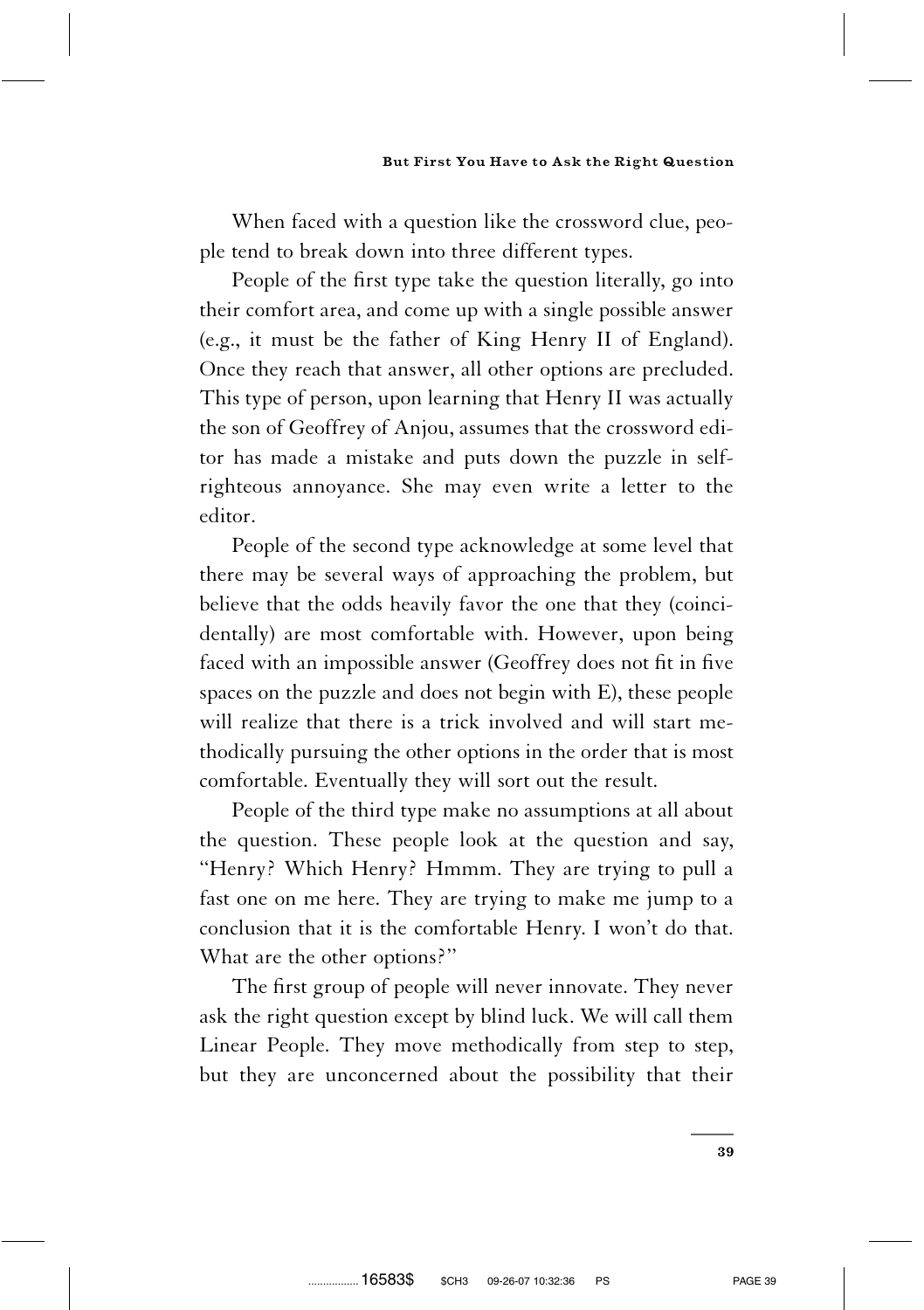reasoning path started with a false assumption and are unlikely to reexamine that assumption. Such people are often very good at math.

People in the second group may innovate, but they will get there later than the competition. Let us label them Eventual Innovators. This is not a put-down. These people are the heart and soul of any innovation activity because there are so few people in the third category. Eventual Innovators start with assumptions but, when faced with empirical weaknesses in those assumptions, will start over. Many scientists fall into this group.

People in the third group, whom I will call Unassuming Persons, can innovate constantly. They really have no strong assumptions. That makes them curious about everything, and they have a sense of endless wonder. There are not many Unassuming Persons out there because very few people are actually able to be that detached from the assumptions that help us all get through life. It is not surprising to discover that these people often have backgrounds in the arts.

So most innovators will fall into the second category. These people need to develop a regular habit of challenging the conventional wisdom. This takes energy and courage, but it takes a process as well.

This book gives three "right" questions, and the Eventual Innovators should put these questions on a wall in their office because they must constantly remind themselves of the need to get back to basics and confront these questions, just as was necessary in the crossword problem. Getting into the habit of asking these ''right'' questions will save time and effort and dollars. But that is not the end of the story.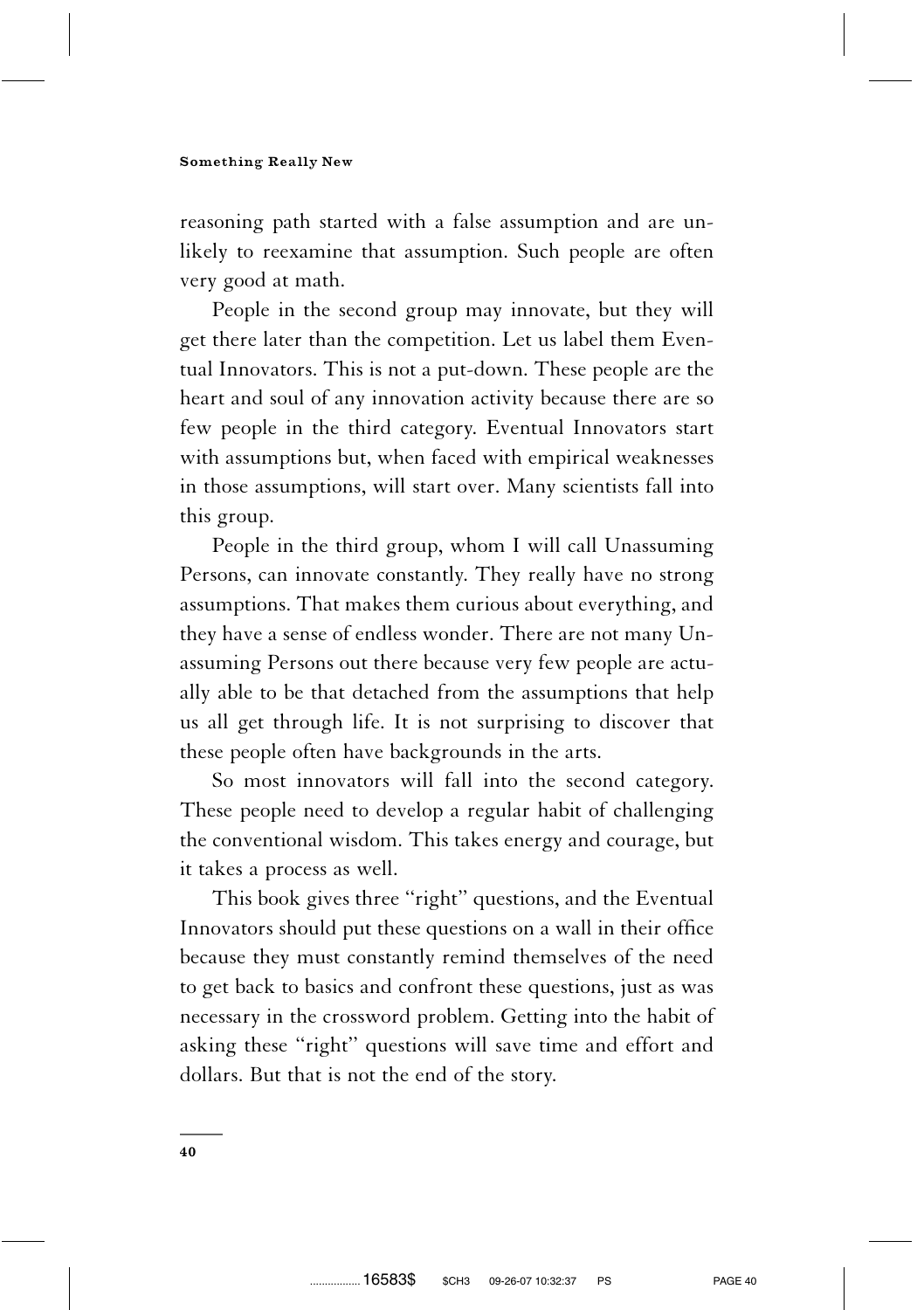Asking the right question is not enough. It is necessary, but not sufficient. To get things right, we have to have the right answers.

### Finding the Right Answers

Let us take the question from Step 1: *What tasks is the product really used for?* It is entirely possible to answer that question incorrectly. Someone could still look at a faucet and answer it by saying, ''Customers use this to get water.'' We know from Chapter 2 that they actually use kitchen faucets to:

- Wash hands.
- Wash dishes.
- Wash food.
- Obtain specific amounts of water for cooking.

But getting to those options required some work on our part. We had to look at a kitchen faucet and try to make the distinction between functions and tasks. We had to step back from our own biases and assumptions and look at something we had seen a million times in a brand new light. We might have done that work well, or we might have done it poorly. How can we know we have gotten to the right answer?

Actually, there are two ways we can know: obviousness and observation. Let us take a look at each.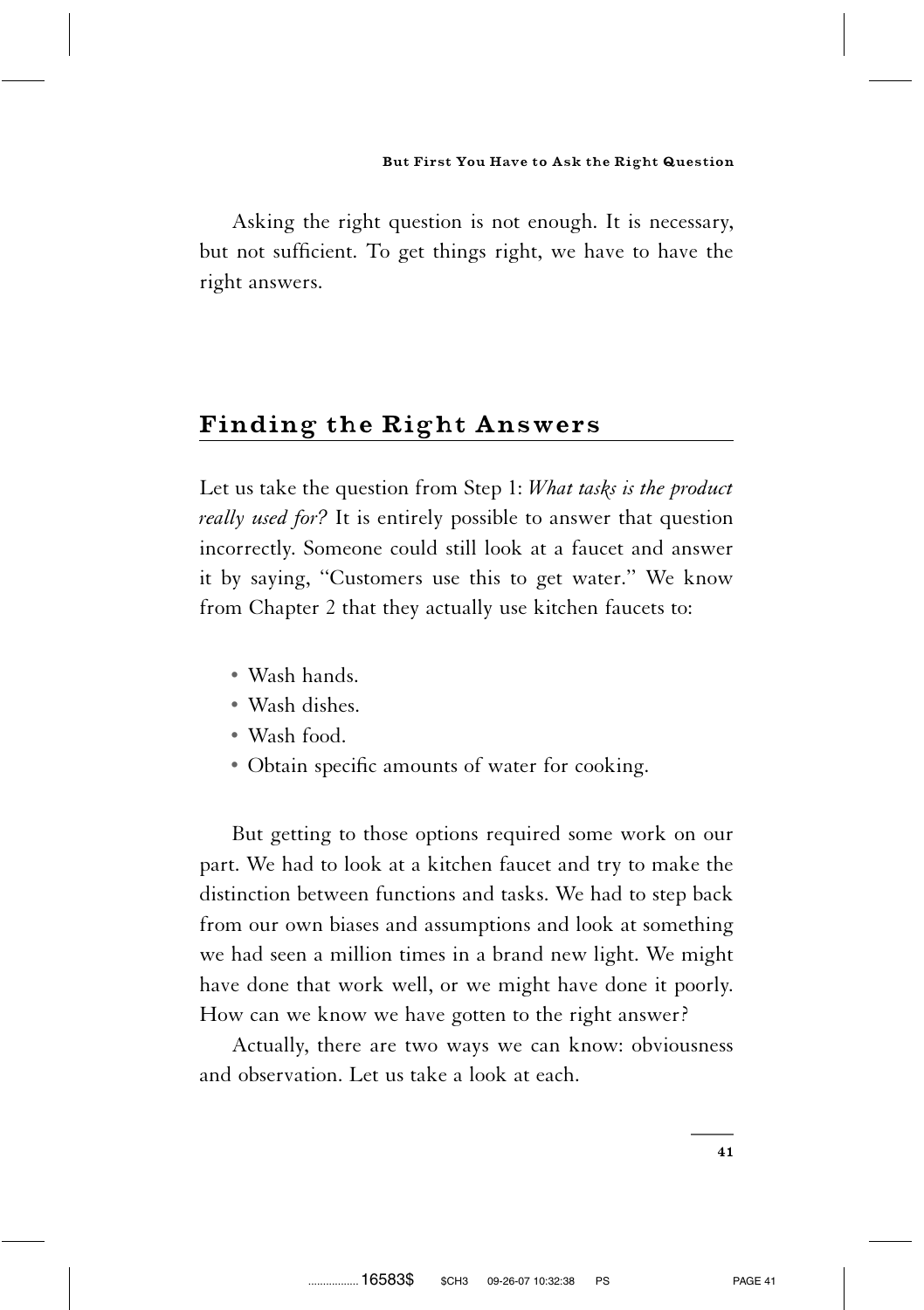#### Obviousness

If you want to innovate, obvious answers to the questions asked in this book are *never* true. Let me repeat that. If you want to innovate, obvious answers to the questions asked in this book are *never* true. Not once. Under no circumstances. Here's why.

The obvious answer will always reflect the existing paradigm. If it is obvious, it is obvious because it fits neatly into the way we view the world. It may extend the product in some way. It may make water flow faster or make it shut off automatically after a certain period of time. Those changes would be positive and would add slightly to the product's value, but again, these are more mutations than innovations. You, as an innovator, want to move beyond these types of changes into a complete rethinking of the product so that it serves its tasks with maximum efficiency, not just with marginal improvement. Why describe your product as ''better'' when you can describe it as "best"?

Let us look at an example. Assume that the year is 1960 or so and you are running the Subway Token Department for the New York City Transit Authority. You are conscientious about your work, and you decide to ask customers for their opinions on your subway tokens. Well, it turns out that they do not like your dime-sized tokens. It is worse than that: They hate your tokens. Your tokens are so small that they get lost in pockets and purses. You have to keep them separate from your coins or else you will be sorting through dimes and pennies to pull out a token. They slip from your hand when you are getting ready to put them in the slot. You have to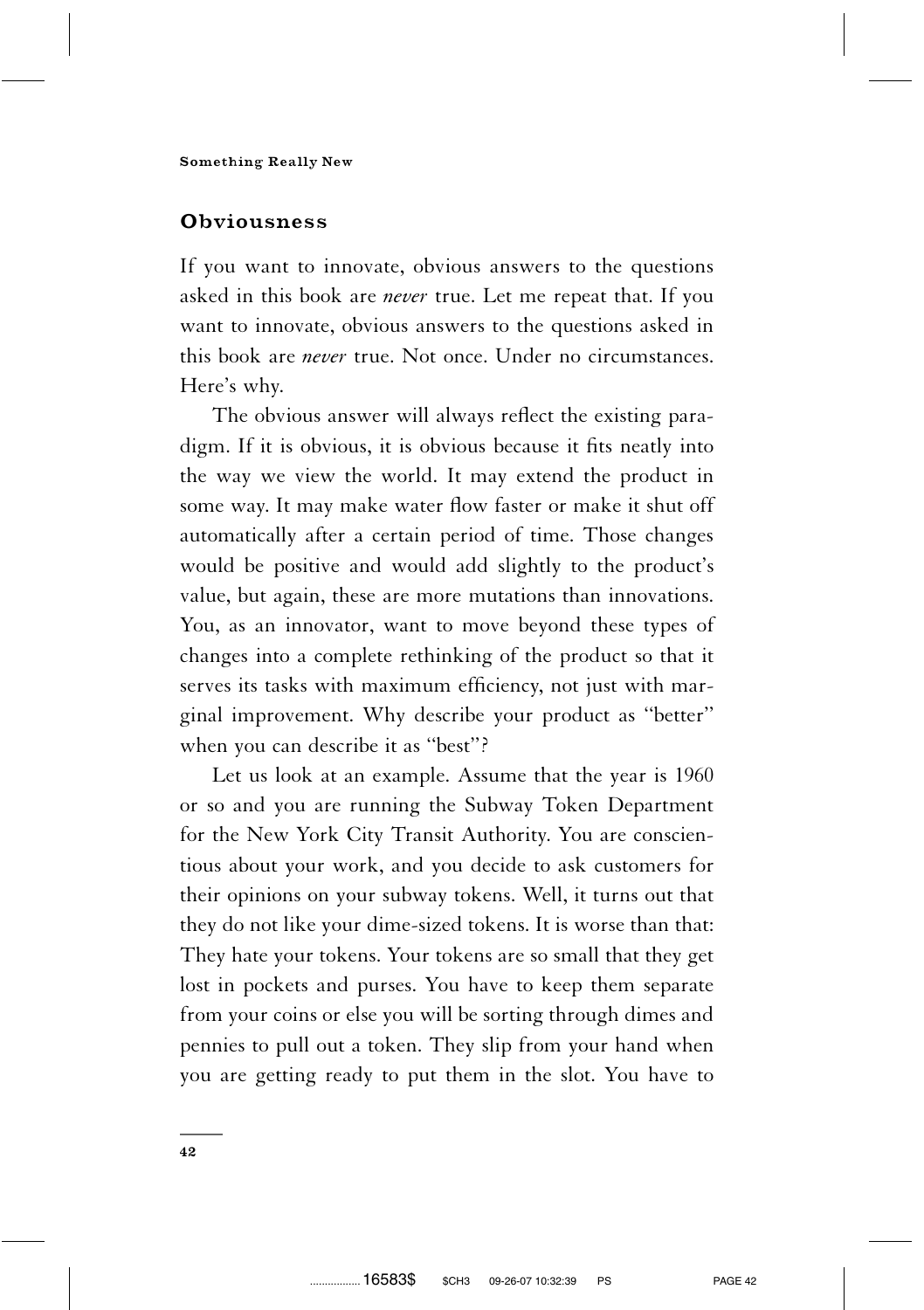wait in line to buy them. There is really nothing good to be said about these tokens.

What can you do? The quick fix (and the one that was actually used starting in 1970) is to change the size of the token. Make it big enough to stick out in a pocket full of change and easier to grasp at the same time. This is the obvious solution, and it suffers from all the characteristics of obvious solutions. It is not an innovation; it is merely a design change along the path of the existing paradigm. Customers will be somewhat happier because the change will reduce some of their problems. But unless you give a token a twoinch diameter, the larger tokens will still be somewhat difficult to distinguish, and you will still have to wait in line to buy them. They make the task of entering the subway somewhat more efficient, but there is still a lot of room for improvement.

The innovative answer is to say that the problem is with tokens themselves. They are inherently like coins, and so they will always be confusing. They are good for only one trip, and so you will frequently need to buy more. Moreover, they limit your pricing structure to "one token fits all."

When we look at the task involved and reject the obvious solution, we are forced to ask ourselves, ''How would I do this in a world without tokens? How can I avoid coinlike objects, allow multiple trips with the same entry device, and, ideally, give myself more pricing flexibility?'' The innovative answer (implemented in 1976 in the Washington, D.C., Metro and, finally, in 2003 in New York) is a debit card. It is easy to buy and provides for many trips. It is not going to be confused with a coin, and it allows an infinite variety of pricing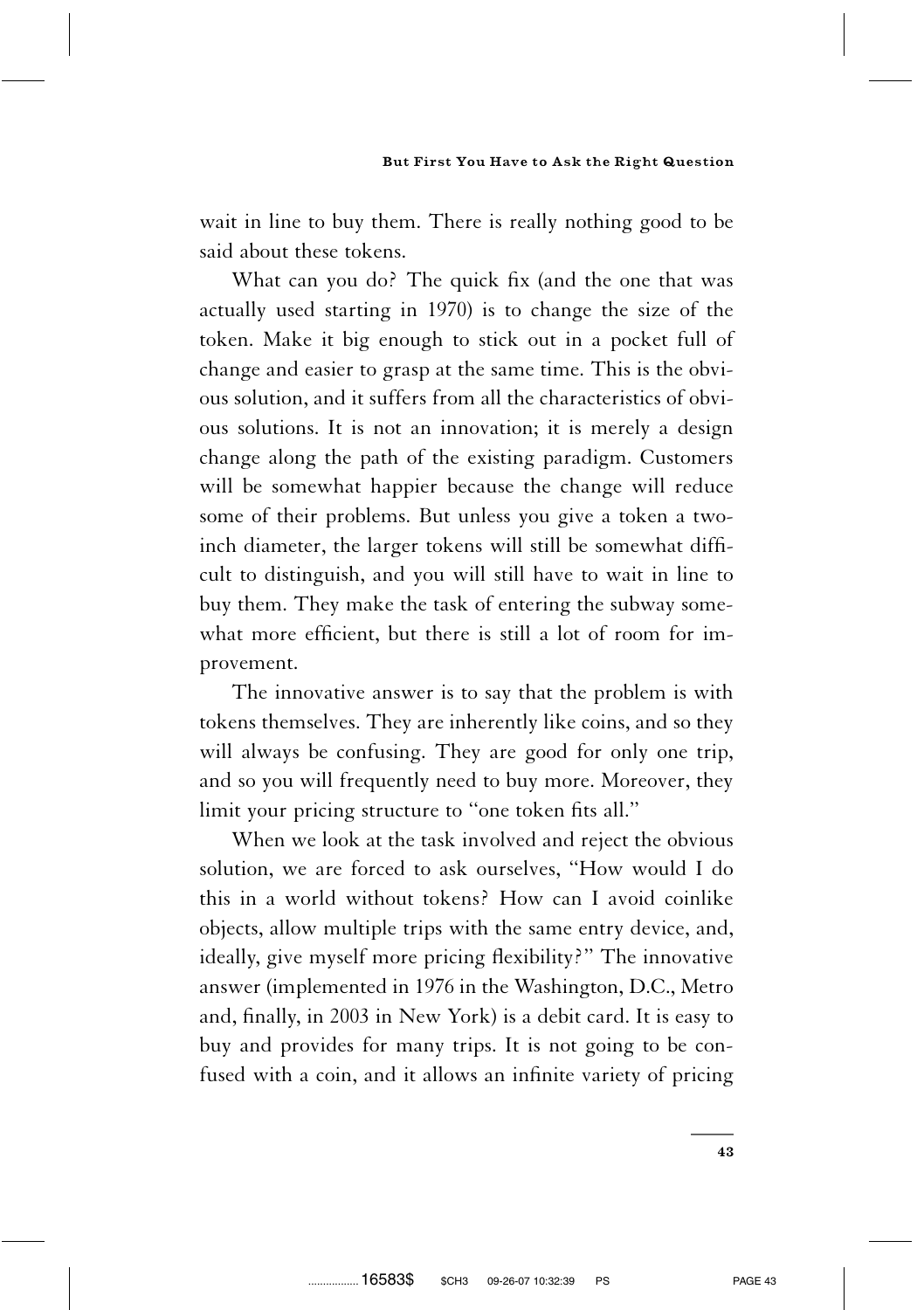options. Users save time and effort. The subway system does so as well: It employs fewer people since it does not have to sell and collect tokens anymore.<sup>2</sup>

But this answer, this innovation, did not take place and could not take place until the paradigm was shifted, until the underlying assumption was abandoned. With subway tokens, the underlying assumption was that the problem was in the design of the tokens. In fact, the problem was with the use of tokens as a means of gaining entry to the subway. The user wanted to complete the task of getting on a train, but the product owners were focused on something entirely different—optimizing the design of subway tokens.

So the obvious is not the innovative. But it should not be totally discarded. As we will see later on in Chapter 10, ''The Human Factor,'' you can draw a distinction between **BIG** innovations and small innovations. If enough small innovations are added to a product, they may make a significant change in the value proposition, so these innovations are not to be ignored. But we get further, faster with touchdowns than with field goals, so when you see an obvious improvement, do not settle for it. The obvious should be the fallback position, not the starting position.

#### Observation

So much of innovation has to do with observation. If we see someone filling a pot with water from a kitchen faucet and our observation is, ''Faucets supply water,'' we have no place to go. But if we stop and say, ''What is really going on here?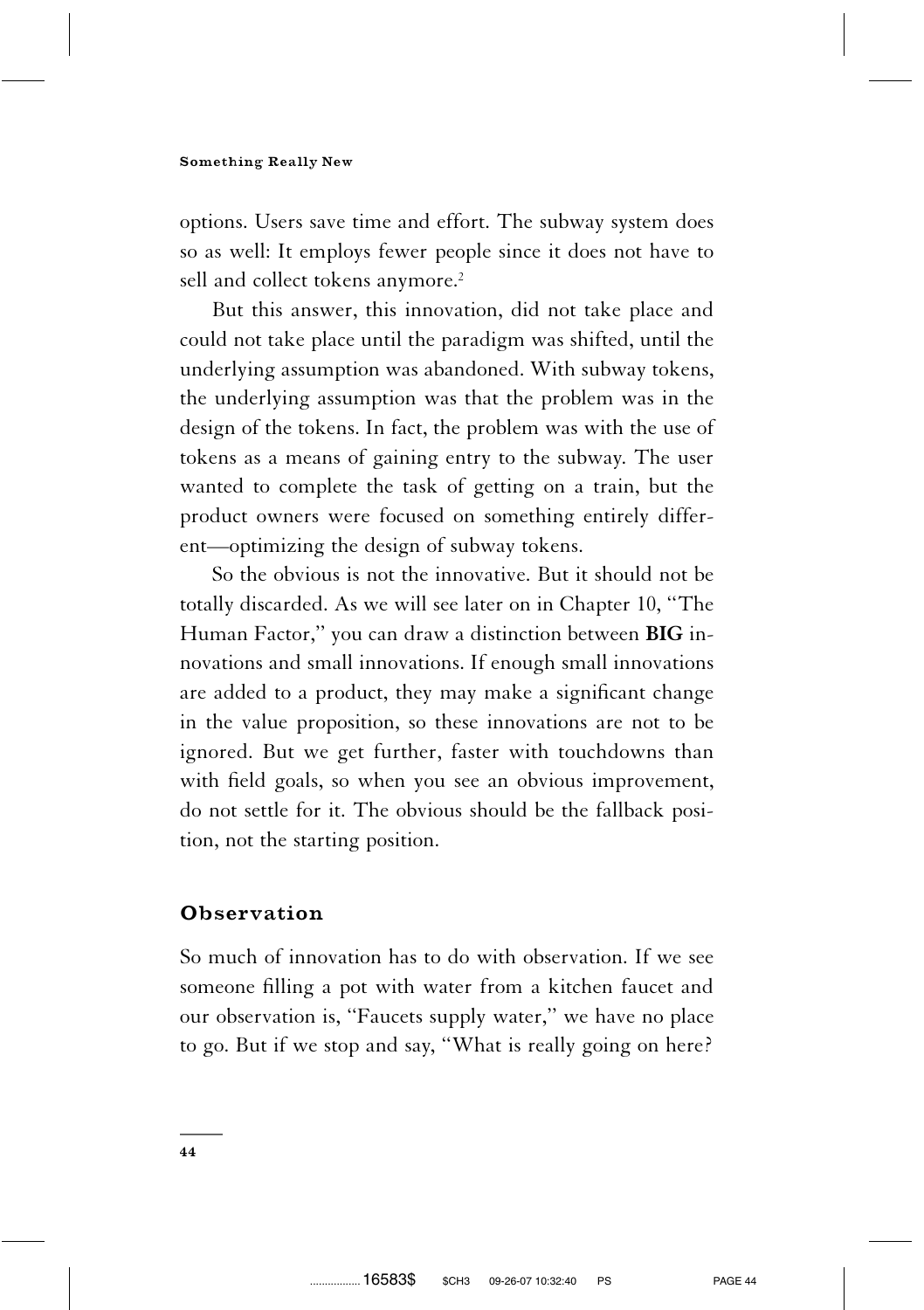What is this person trying to accomplish? How can I help him accomplish that?" then we have a genuine chance of breaking through to new ground.

Just as observation is a key element of innovative ideas, so too is it the best testing ground for those ideas because reality is the best testing ground for almost anything. Does your answer to the question fit with what people actually do? Can you observe the behavior of people using your product and see if your answer is correct? Does your innovation solve old problems, but create new ones?

Let us go back to our kitchen faucet. One of the proposed innovations was premeasured water. Push a button once for one cup, twice for two cups, and so on. That sounds right, but its correctness depends on whether people actually do things the way they are supposed to do them.

The recipe calls for three cups of water. Does the cook actually measure three cups, or does she simply put *roughly* three cups of water into the pot? If the measurement for one recipe is rough, is that true of all or most recipes?

I make bread by hand. I make rough measurements of my flour and water because as I knead the bread by hand, I know from a touch trained through making hundreds of loaves of bread whether more water or more flour is needed. In that case, rough measurements are fine. If, on the other hand, I made bread by machine, I would measure quite precisely because the ratio is important and I would have no chance to adjust it once the machine starts kneading.

So if one is making bread by machine or cooking rice (which does require precise measurement), the exact amount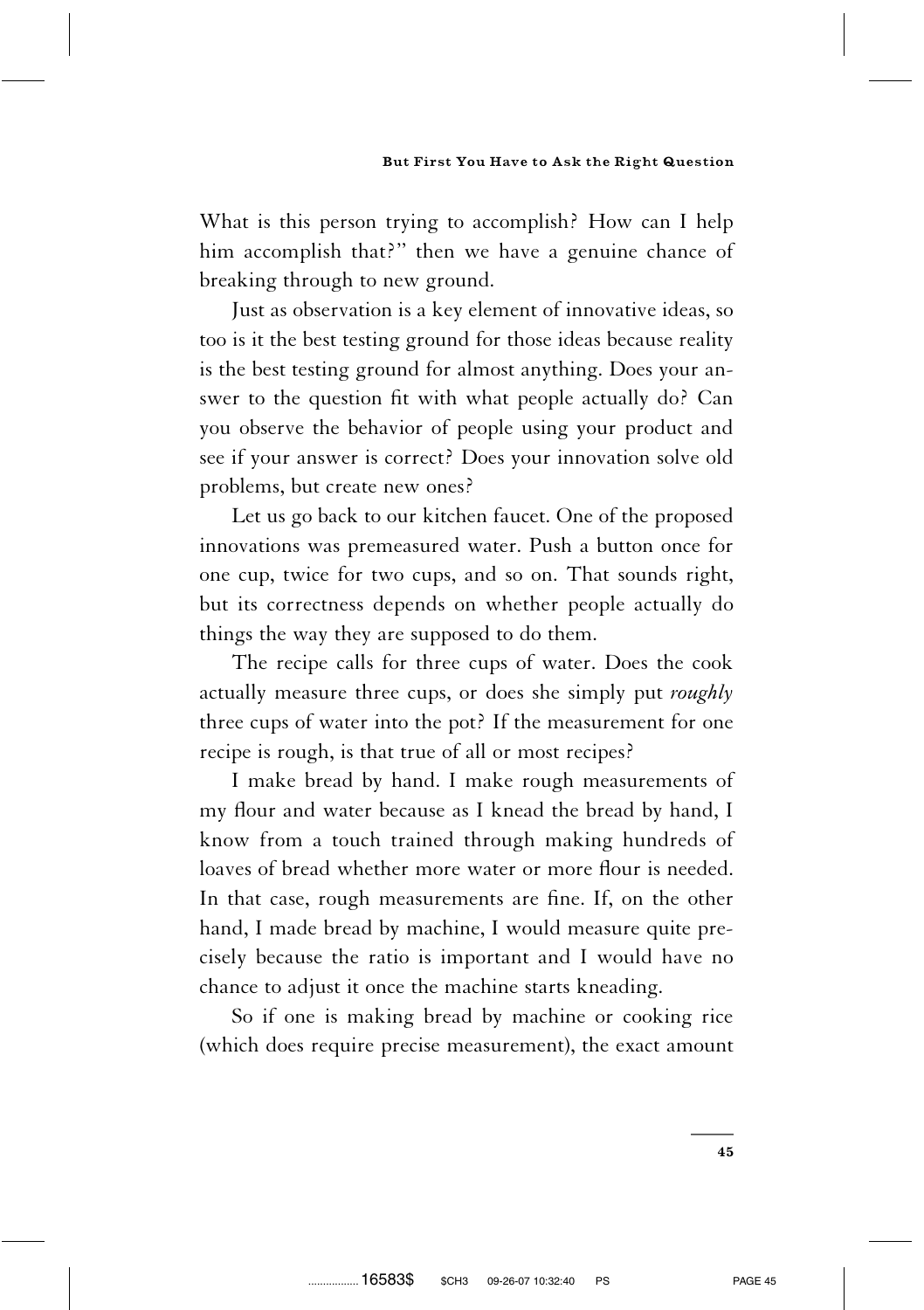of water may matter. But if one is making pasta, a little extra water probably will not hurt anything. And if a little extra water won't hurt anything, the value of our innovation is low.

If we observe enough cooks preparing enough recipes, we will begin to get a sense of whether our proposed innovation makes sense. Does it add value because it would be used all the time by a good percentage of the potential users? Or is it just a "feature" that may help to sell the product but won't actually be used (or valued) much in the end?

This latter situation arises quite often. An innovation is made that is undeniably superior to the old way of doing things. But the old behavior is deeply ingrained and well understood, so the motivation to change one's behavior has to be very high for change to actually take place.

Some years ago, a software product that I was managing moved from green dots on a black screen to a graphical user interface (GUI). Over the next few years, all new development was done in the GUI, but some customers still stuck to the earlier version. Eventually the day came when we had to pull the plug on that old product. It would strain your credulity if I described the outpouring of anger and anguish we received over that decision—even though we were offering the users something that was enormously superior at absolutely no cost to them. People who have gotten used to doing things a certain way are often uninterested in investing in change, and a change that may seem easy for the innovator may in fact be quite difficult for the user who is a linear thinker.

Observation will tell you whether you have a problem here or not. And observation does not have to be expensive.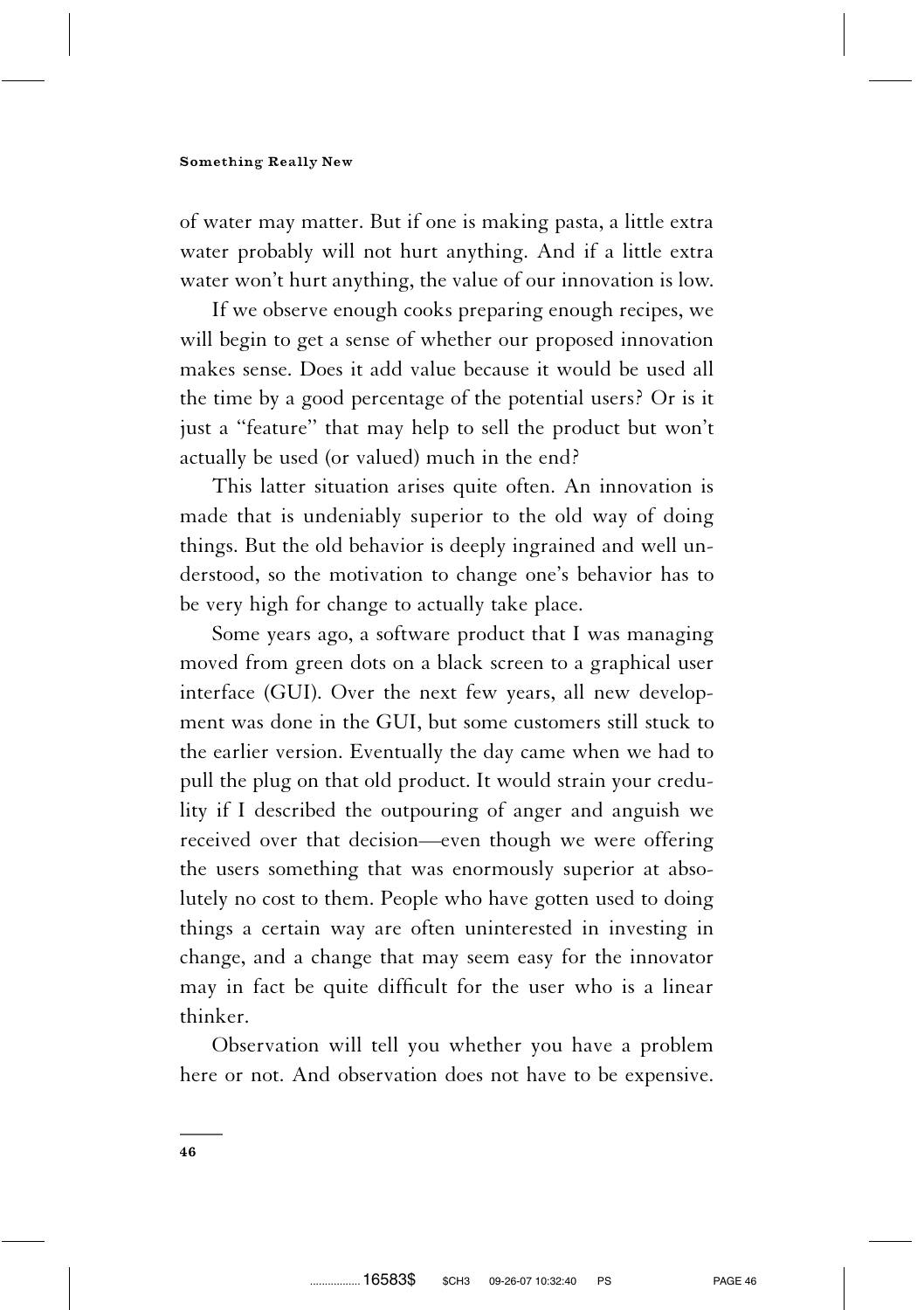Prototyping can usually be done inexpensively. Even describing an innovation or using good drawings can evoke a reaction from users. That reaction may tell you whether it is wise to invest more funds in the innovation or not. If you do invest more and can create a working model or prototype, then you can engage in more objective observations. The users will tell you whether they like the innovation or not and whether they would actually use it or not. That observed information is a lot more valuable than what comes out of most focus groups or surveys. It allows the product developer to see at once what is good and what is bad about an idea. It can be the springboard for many other ideas as well.

Of course, what is being described here is the scientific method. You develop a thesis. Then you create an experiment to test the thesis. You observe the results of the experiment and compare them to the thesis. You publish the details of your experiment and its results. Then you gather criticism of your experiment from others. Finally, you see whether the experiment can be duplicated by others with the same result.

The great virtue of the scientific method is its objectivity. If the experiment proves the thesis to be false, the scientist moves on. Would that this were so in the world of product innovation!

If you have done product development work for any period of time, you will have seen developers who were so taken by their own idea that they:

- 1. Did not test at all.
- 2. Tested in such a way as to ensure that the results matched the thesis.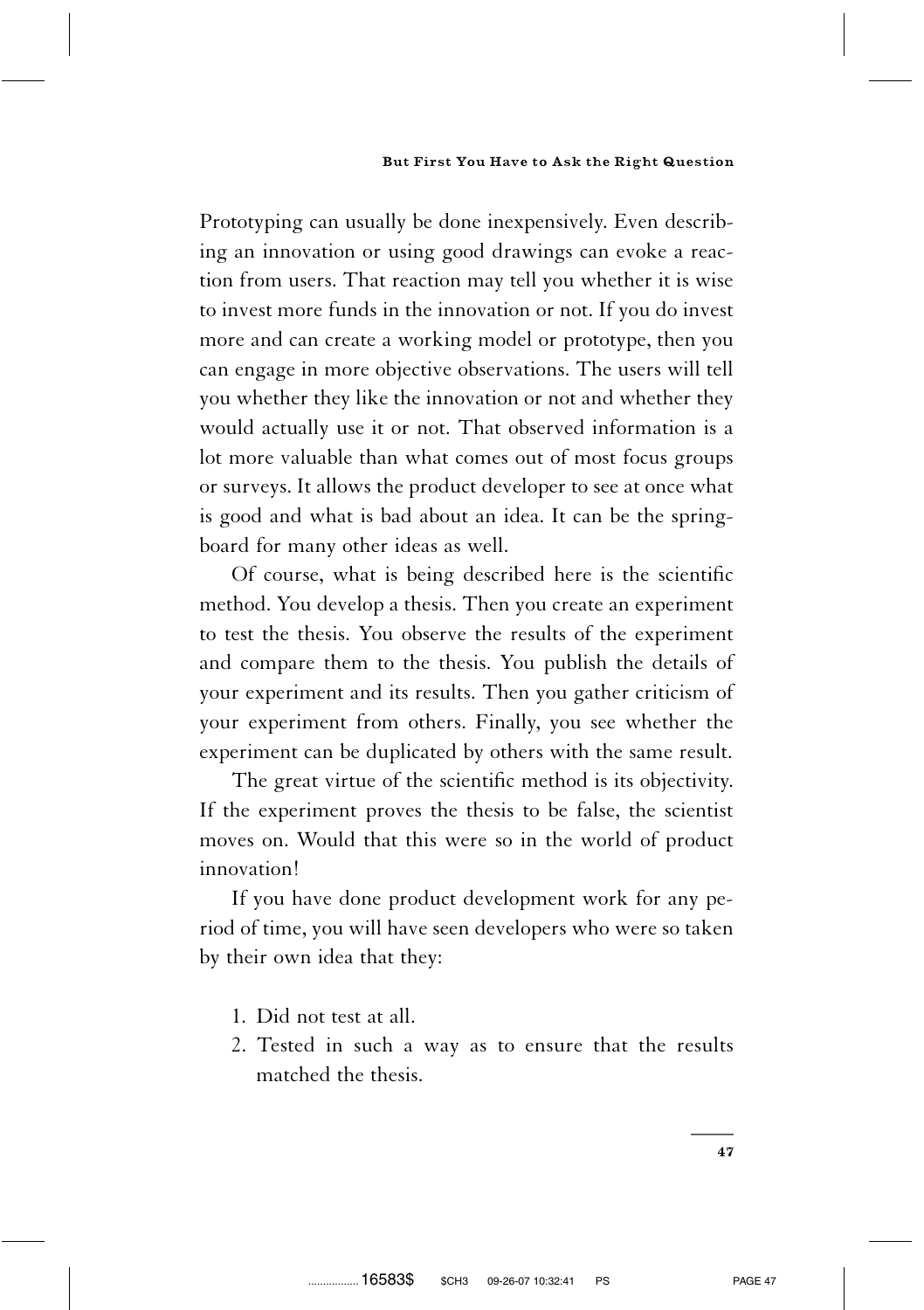- 3. Ignored the negative results and latched on firmly to some isolated positive statements.
- 4. Transferred learnings from another market to a new one without validating them in the new one.
- 5. Did all of the above and created a great press release as well.

Such shenanigans are entirely understandable. They are usually defended by statements like, ''I have been in this market for 10 years, and I know this market'' or some other form of self-validation.

But they can lead to ridiculous results. I have a colleague who is legally blind. He performs a highly technical job through the use of special equipment. For instance, he has a computer screen that enlarges letters many times. He recently informed me that there was a new cell phone available for people in his situation. It had large keys and a larger screen, and it magnified the characters on the screen.

This was great. Some product developer somewhere had recognized that there was a market that was not being served and moved in to serve it. Just one thing: It came equipped with a camera. Even the briefest of test periods would have shown that there are not a lot of blind photographers, so the camera was superfluous, and leaving it out would have saved the manufacturer and the buyer a few bucks.

This is a serious problem, and it is a cultural problem. Cultural problems are particularly intractable, but these problems must be confronted. It is very rare that the financial decision to create a new product is based on deep knowledge of the market research. It is more often based on a summary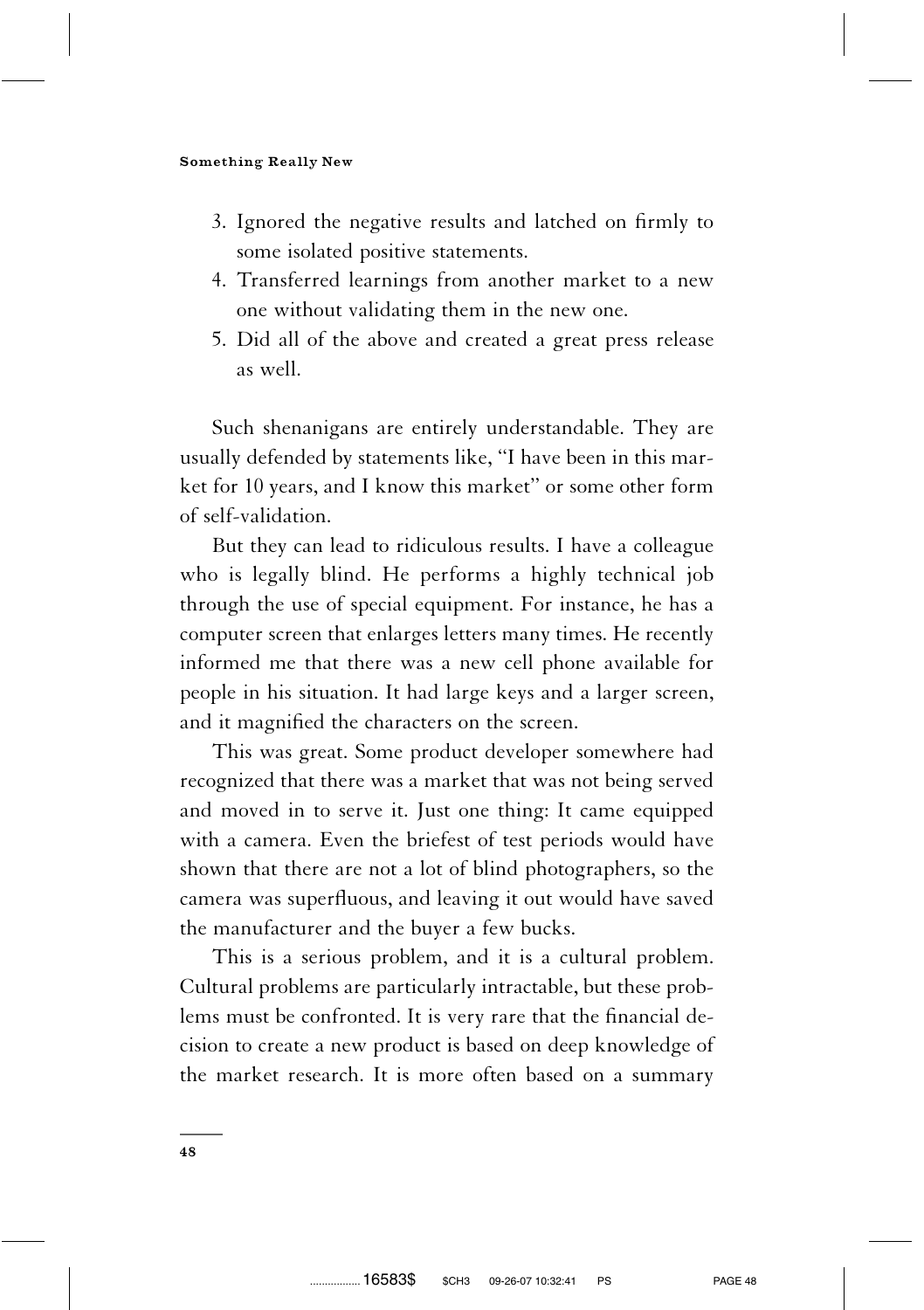prepared by the product advocate. The fox not only guards the henhouse, but is the only source that management has for what is going on in it.

# Checking Your Answer

There is no reason for this reliance on the fox. As we will discuss in Chapter 12, there are several methods that a business can use to determine whether the innovator's thesis has been objectively tested. These include:

- 1. *Publication.* The innovation should be summarized and distributed to a wide range of people throughout the organization for comment. This will help weed out bad ideas at an early stage, and it will lead to improvements in good ideas as well.
- 2. *Peer review.* Every organization should have a Chief Cynical Officer whose job it is to poke holes in product proposals. That person will probably have trouble finding people to have lunch with, but a position like this would save every organization a lot of money. In many organizations, finance people take on this role. But they are generally the least knowledgeable about the product and have spent the least time with customers. Their knowledge base limits their ability to be really effective cynics. They are cynical about numbers, but they have no credibility or expertise in being cynical about products.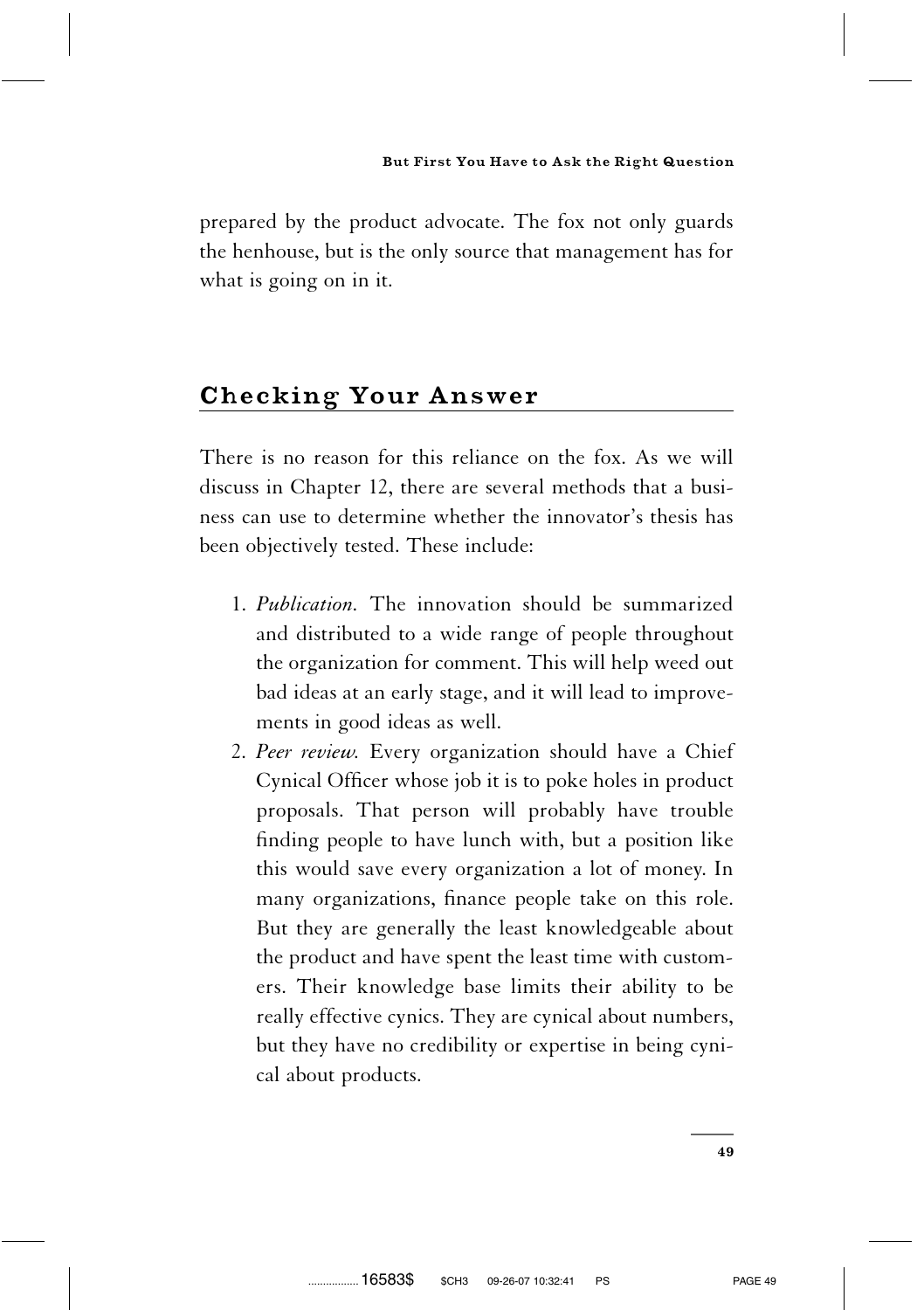- 3. *Replications by an outside group.* Before investing \$10 million in a new product, get an outside research group to conduct its own experiment.
- 4. *Pilot testing (where that makes economic sense).* Pilots are a fabulous way of testing a thesis. However, they can often cost a substantial portion of the whole development budget, so they do not always make sense. But pilots can also be simple. In the late 1960s, I was a student at Notre Dame. The Hesburgh Library (where the famed Touchdown Jesus can be seen hovering over the football stadium during telecasts) had just been completed, and it was in a part of campus that was just being built on. One day, as the library was being opened for business, I noticed something startling: There were no paths to the building. It was all a sea of grass. As time went by, students walked to the library, and earthen paths gradually began to emerge. Come spring, the concrete trucks moved in and put down permanent paths where the students had ''marked'' them. No one would ever have drawn the paths the way the students actually ended up making them, but this simple pilot ensured that the ''product'' was perfectly suited to the users' needs, and doing it cost nothing.

Again, these notions mimic the scientific method. But there is nothing wrong with that. It is simple. It is clear. And it works. There is always great pressure to come up with new products and then move them to market rapidly. The sales force needs to be fed. The competition needs to be bested.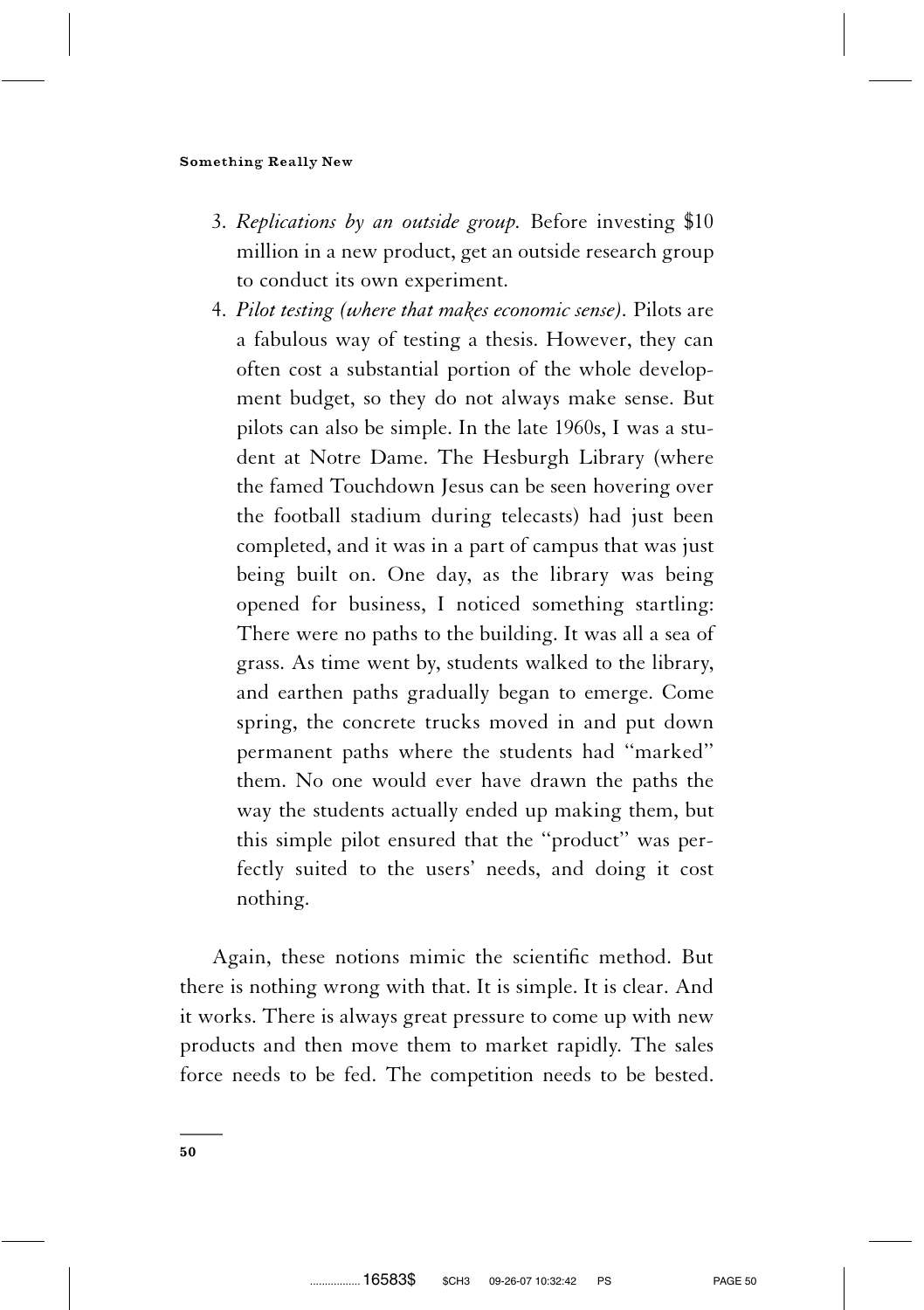And that ''stretch'' number made up out of thin air by headquarters needs to be met. But even in the relatively short run, the economics favor observation to make sure you have it right. *Relaunch* is the ugliest word in the product developer's vocabulary. Relaunches eat up resources needed for the next year's products. They eat up marketing dollars convincing customers that ''this time'' you have it right. And they cost you credibility in the marketplace. There is no pitch harder than the one that begins, ''That product we sold you six months ago turns out to be a loser, so we have a new and improved version for you.''

"A stitch in time saves nine" is still a pretty good motto to have on your wall.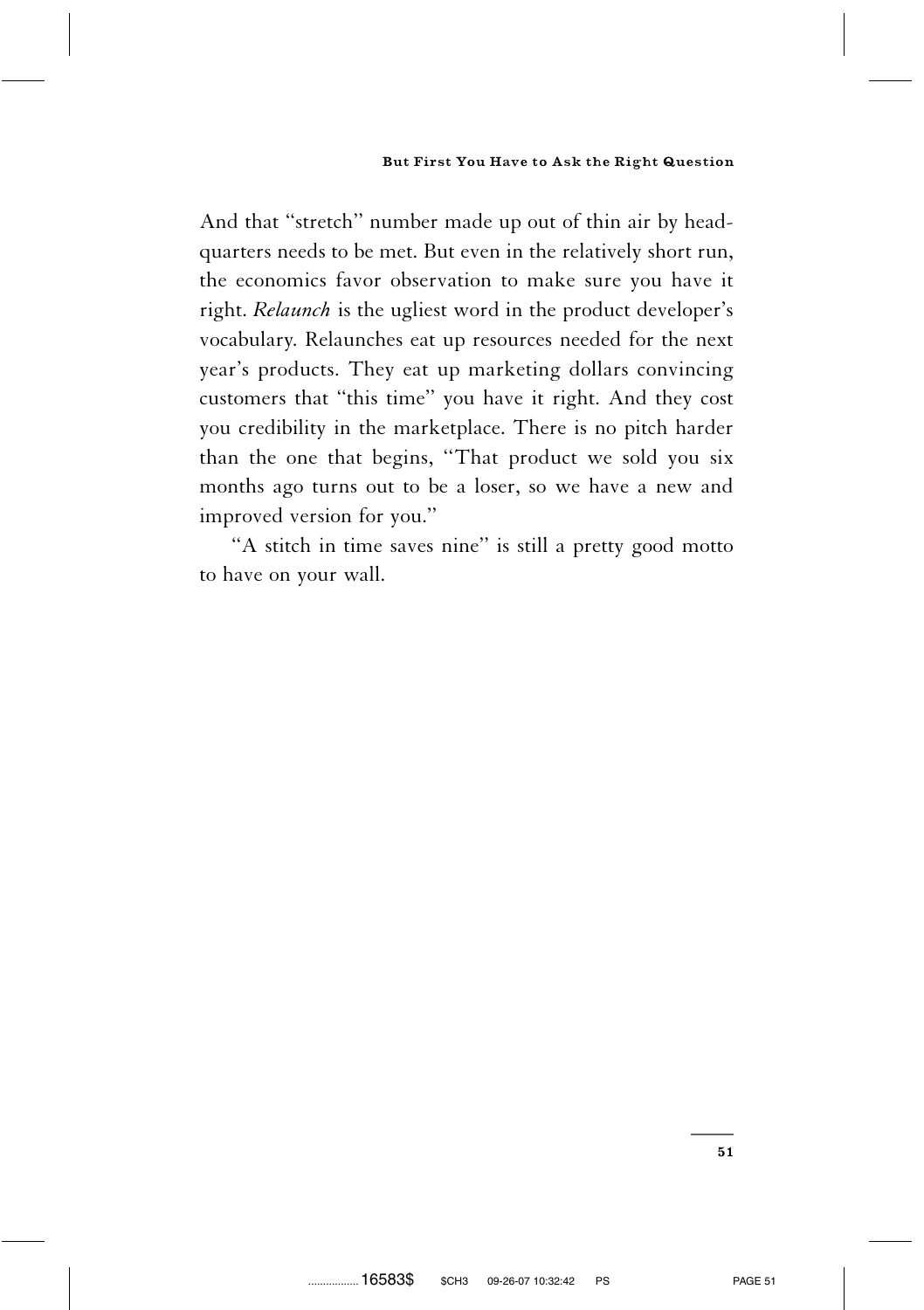*This page intentionally left blank*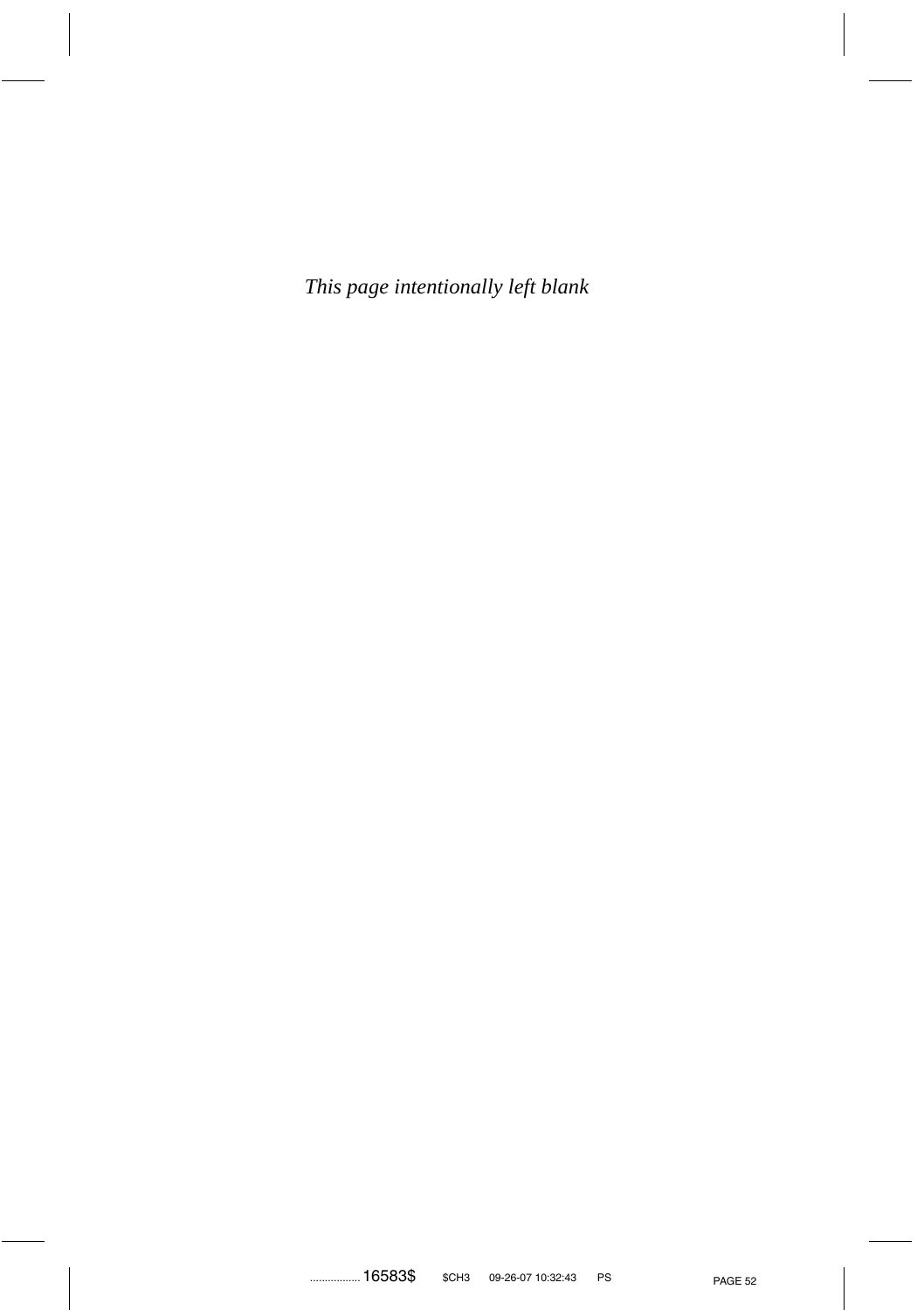## Chapter 4

# Mutation or Innovation?

 $I$  GREW UP IN NEW JERSEY (EXIT 159). COMPARED TO MY CURrent domicile in Minnesota, things were edgier. Speech was more direct. Confrontation was a part of life and was cherished. Truth came without hesitation and without makeup on. And the expressions were a bit more colorful.

Cars were a big part of our lives and were a significant determinant of status. Much time was spent discussing them, and we boys all thought ourselves experts on the subject. One day, on the bus on the way to school, someone was describing the car he had just purchased and was working on. I do not recall the make or model, but it was not a type of car that would inspire envy among his peers.

He described in detail the things he had done to sport up the car: leather-covered steering wheel, a new floor-mounted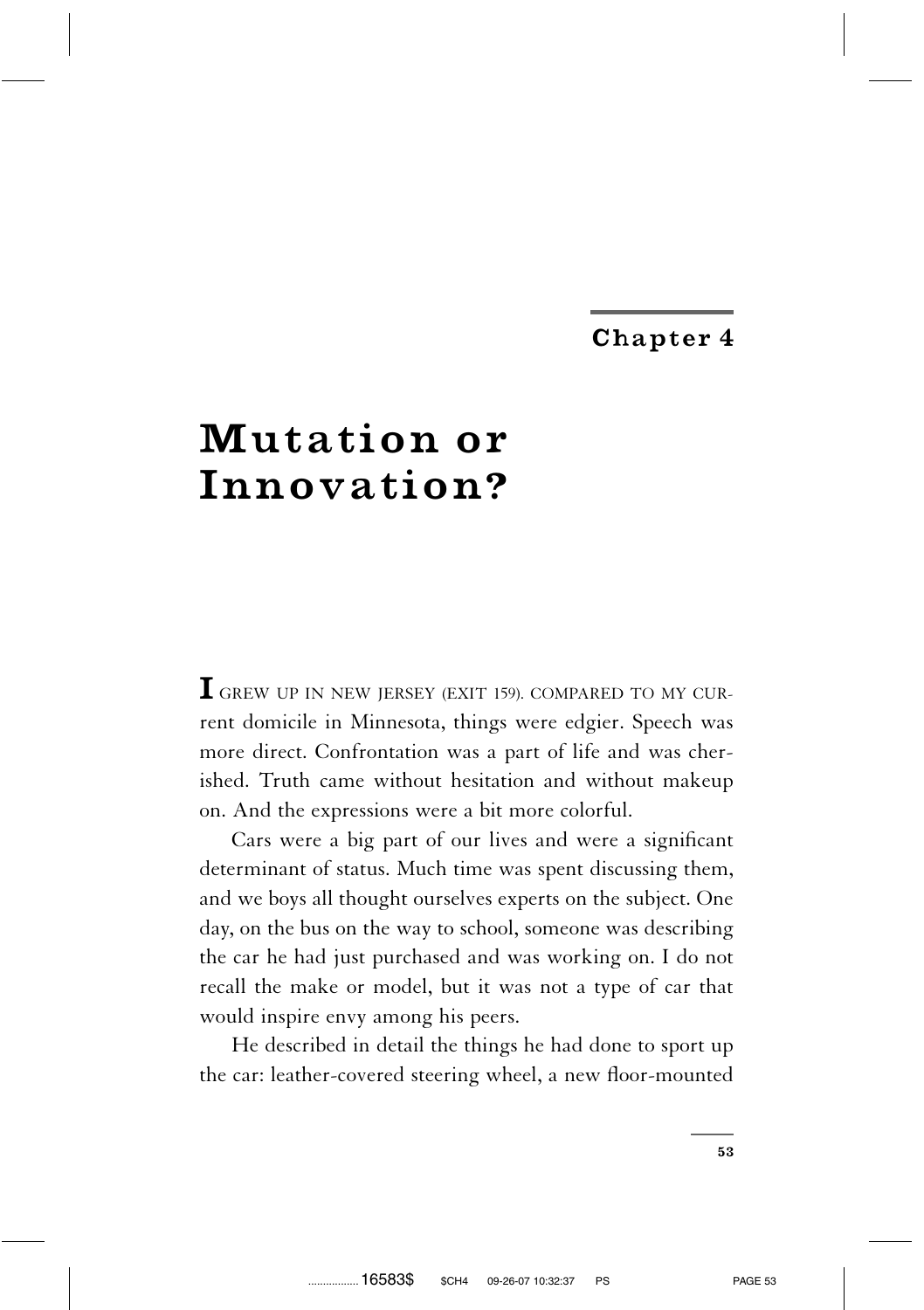gear shifter, a gleaming chrome cover for the air filter. When he got to this last item, a voice from a couple of rows back uttered the words: ''If it don't go—chrome it!'' There was nothing more to say. This piece of wisdom had summarized it all. His car was no different from what it had been before. It just looked a little different, and that look did not mask or overcome its underlying inadequacies. ''Putting lipstick on a pig'' is a more bucolic variation of the same notion.

Just as activity does not equal progress, so change does not equal innovation. Once it has been stated, this is obvious, but it is amazing how often the concept is ignored.

For instance, Toyota is a company that is justly proud of its product. Utterly dependable, reasonably inexpensive, comfortable, and safe to drive, Toyota is the cream of the basic vehicle. I drive one myself, and while the friends of my youth might not regard it as prestigious, I like it very much, largely because it is absolutely reliable and will be for many years. Underneath all of this plain vanilla good stuff, Toyota is also a leading innovator in technology and design. Having established a brand that stands for reliability, Toyota seems to be interested in gaining more recognition for its innovative side. And while it clearly has a lot to brag about there, I was a little taken aback by a two-page Toyota ad spread in *Newsweek* in May 2006.

The ad began by pointing out that all cars now have good safety systems in them. It then asked a rather startling question about your safety when you are *not* in an accident. Well, I hadn't thought about that subject, I will admit, but that tells you something in and of itself. If I had not previously been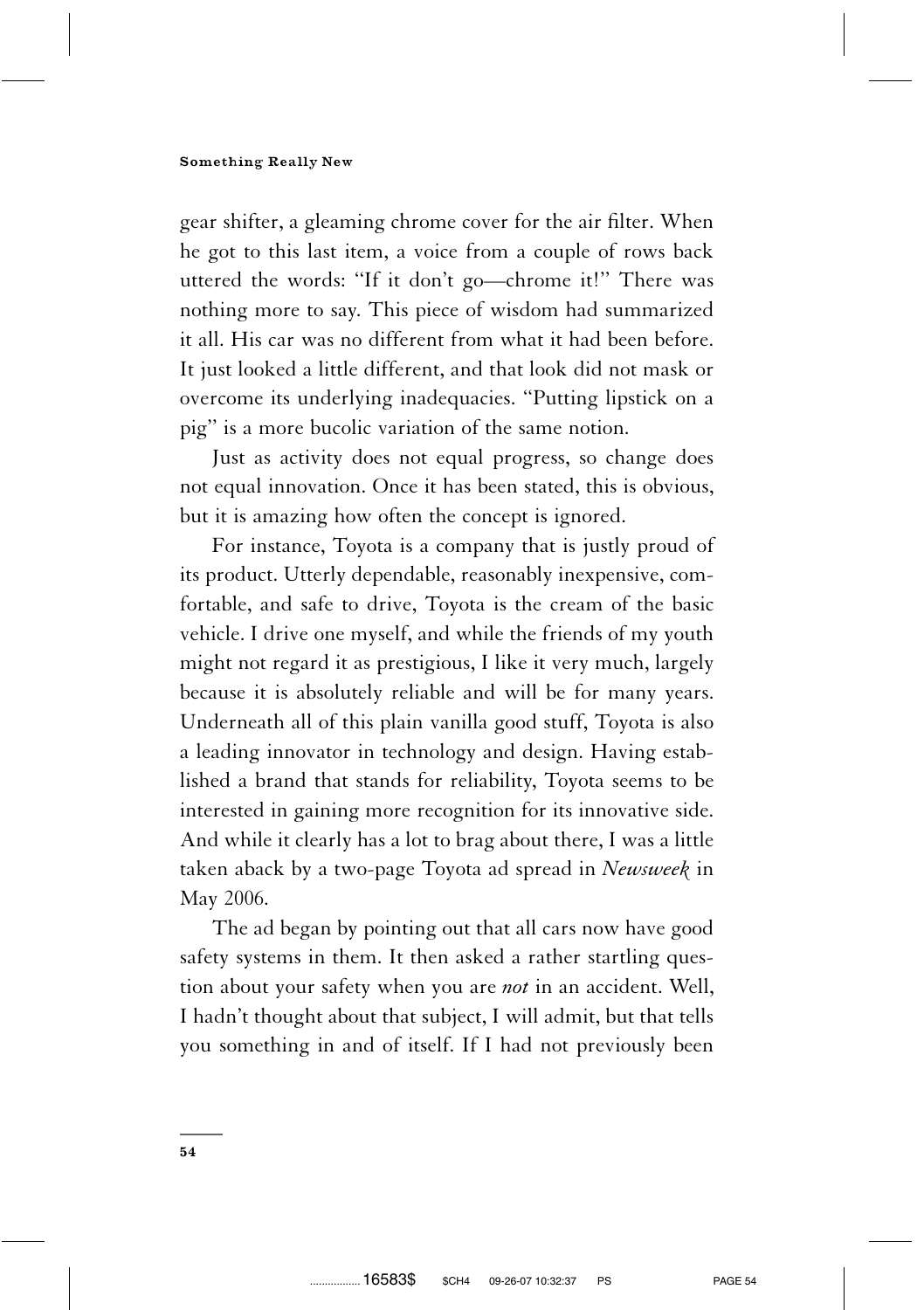worried about my safety while I was in an auto and not in an accident, what was Toyota trying to tell me? Had I missed something?

Apparently I had, and the something I had missed was germs.

Toyota was introducing the Plasmacluster ionizer. This device would send out positive and negative ions that would wrap themselves around germs and render them harmless to you.

In addition, in the same ad, Toyota announced that its seats were now covered with Fraichir, a treatment that would prevent your skin from getting dry.

Now, America is a big country, chock full of people with different tastes and interests, but in my heart of hearts, I do not think that there are many folks other than Michael Jackson who spend a lot of time worrying about germs in their car. I have an air filter and an ionization system at home, and so, I suppose, I would be the target audience for this feature, since this would seem to indicate an above-average interest in combating germs. But I just stared in disbelief when I saw the ad. While Michael might find this feature attractive, I think it is unlikely that there are many people who would be willing to spend money to combat germs in their car.

And as to the seat fabrics that treat your dry skin, this might be useful at nudist camps, but it is hard to see that this changes the product experience for most people.

The ad copy refers to these features as innovations. Well, maybe they are in the sense that no one had ever thought to put them in a car before (with good reason, in my view). But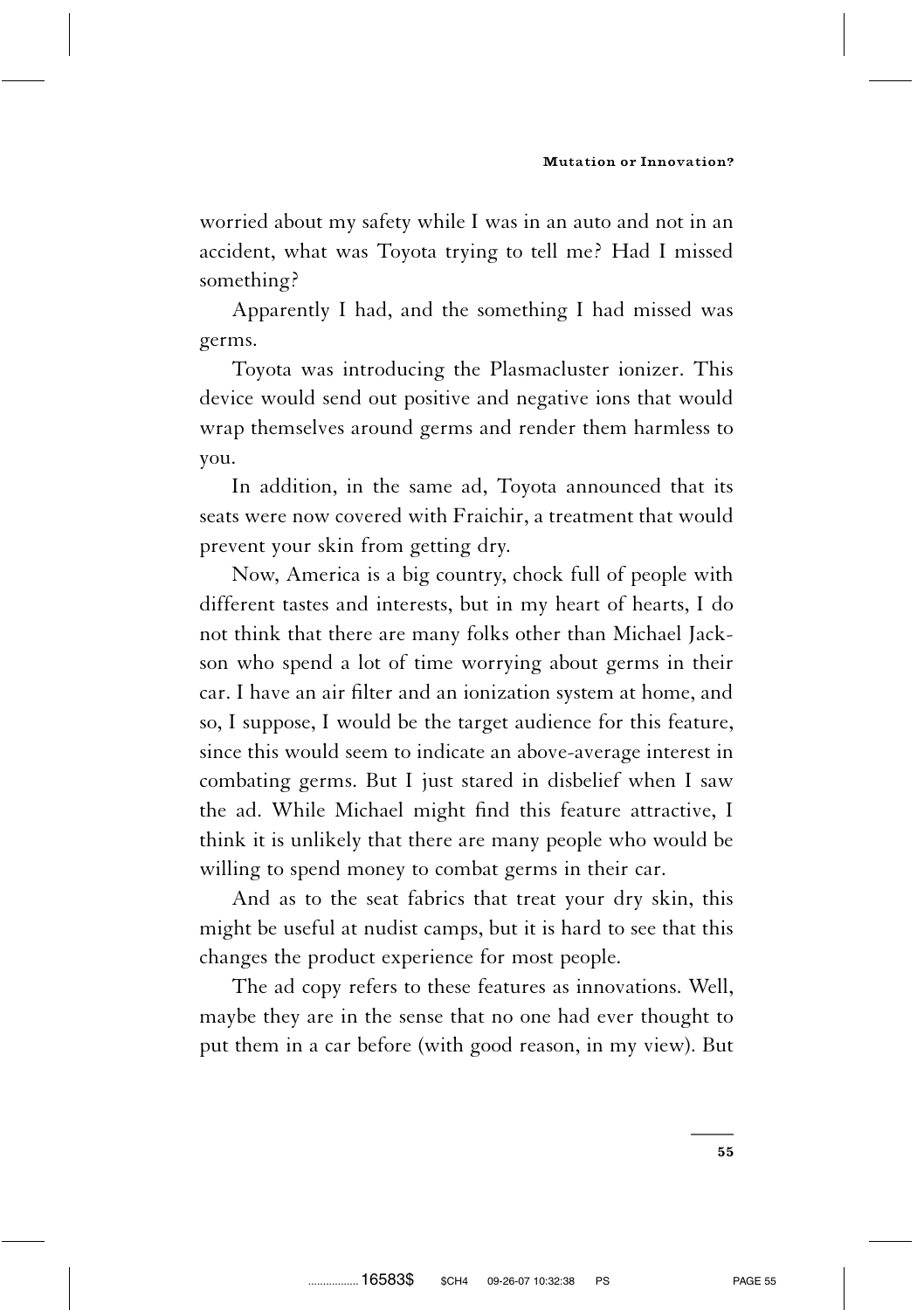#### Something Really New

to me, these are mere mutations—chrome air filter covers moved forward 40 years. They make some change in the product, but not the kind of change that makes a difference.

## How Do You Know It's a Mutant?

But how can we tell the difference between mutations and innovations? In the end, we cannot. We do not buy the product, we build it. It is users who will tell us whether something is an innovation or a mutation. Do not get me wrong. Users will buy mutations. There is something to be said aesthetically for chrome air filter covers, and there is a market for aesthetic improvements in cars. But chrome is the innovation; chrome air filter covers are just an application of that innovation.

Users will tell us whether or not something is a true innovation by their reactions to the change. Real innovation is clear to the user at once. It will not have been obvious before but, once revealed, it immediately evokes a reaction from the user, and that reaction is focused on *utility*, not on *appearance* or *novelty*.

This trio is significant. Each one represents a form of change, and each one can appear to be innovative, but only a useful change is really innovation.

There is a kind of Darwinian logic to this. Natural selection favors useful variations in the species. A fluorescent species of bird might be beautiful, but it is not useful. Indeed, fluorescence would aid predators at night and thus would be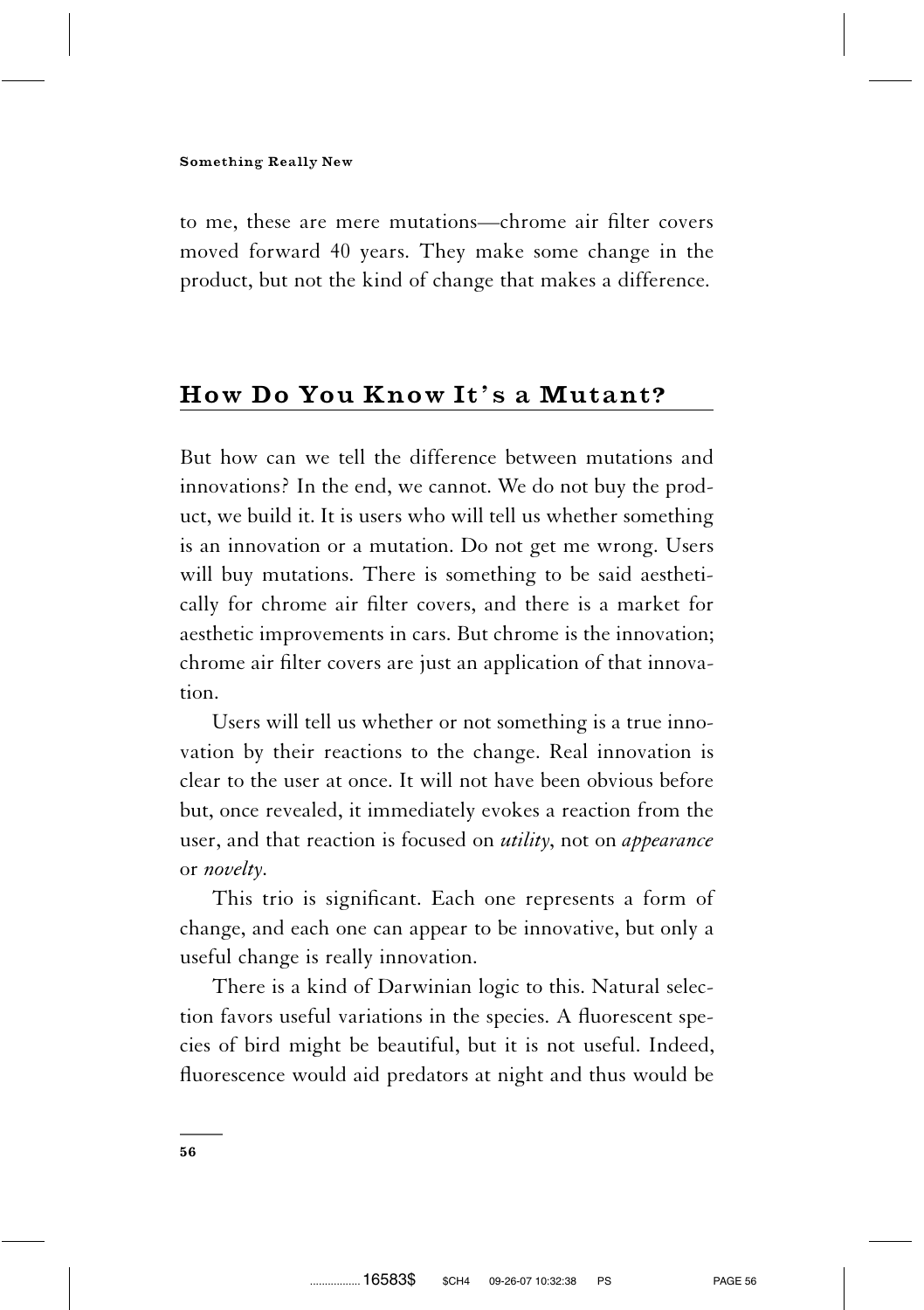a negative change in utility. On the other hand, a beak shape that is better able to extract seeds would be a useful change.

Similarly, nature tolerates, but does not reward, novelty without utility in single organisms. Having different-colored eyes is novel, but it is not useful. It does not aid an animal in hunting food, defending against predators, or reproducing. So, while nature may not eliminate the trait, it does not encourage it either.

Nature tends to tolerate many changes in appearance, to punish true novelty (as in certain types of genetic mutations that are rarely passed on), and to reward real innovation. So, too, with the market. It rewards real innovation and quickly kills off mere novelty as fad. Appearance carries some weight, but not as much as utility. You can produce a purple faucet, but doing so will not change the game unless there is some utility added as well.

Since the distinction between these three types of change is so important, let us spend a few minutes going through each.

### Appearance

Changes in appearance are probably the most common form of product variation.

You will remember that in the faucet scenario, this was really what the industry was doing, and it is probably what most readers focused on as well. There is a certain logic to this. People are attracted to pretty things. If we view our job as marketing, rather than innovation, then ''pretty'' will do for a while. If we can grab some market share through style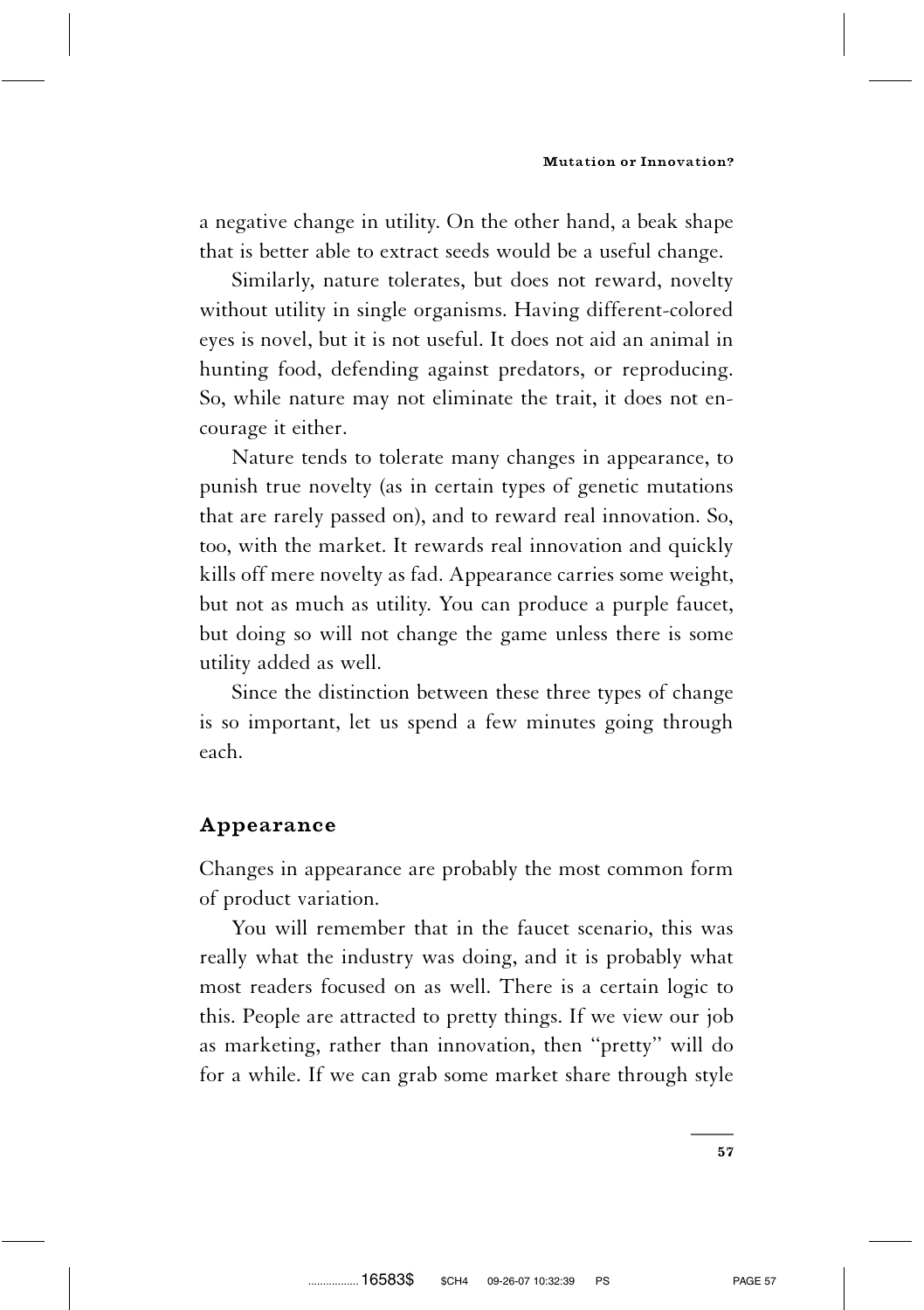changes, then we have gained share at a rather low price. But what we can do cheaply, so can the other guy, and the battle of the pretty faucets has no winner in the end. By the time the designers are through, each player will have developed a line of faucets for every taste, and market share will be right back where it was.

In short, pretty does not last. When product development is down to esthetics, it is on its last legs. It is time to restaff the organization because the people doing the job have run out of ideas that make a difference. There is nothing wrong with pretty. Products should be esthetically pleasing. Look at Apple. It has created innovation after innovation, and then topped itself in product design as well. The combination is mutually supportive. A significant product innovation packaged in a stunning design is very hard to beat.

Indeed, one way to announce an innovation is through design. If people see a unique design, they are prepared to accept the idea that it is part of an innovative product. But design by itself is treadmill innovation. It is a lot of activity that, when you are done, leaves you in precisely the same spot you started at.

### Novelty

Novelty is a far more subtle trap. Novelty has a certain "wow" factor to it. Right now, in a Toyota showroom somewhere, a prospective car buyer is being told about the germproof car environment and is saying, ''Wow. You guys think of everything.'' Actually, she is probably also thinking about the bragging rights available when she drives the car to work.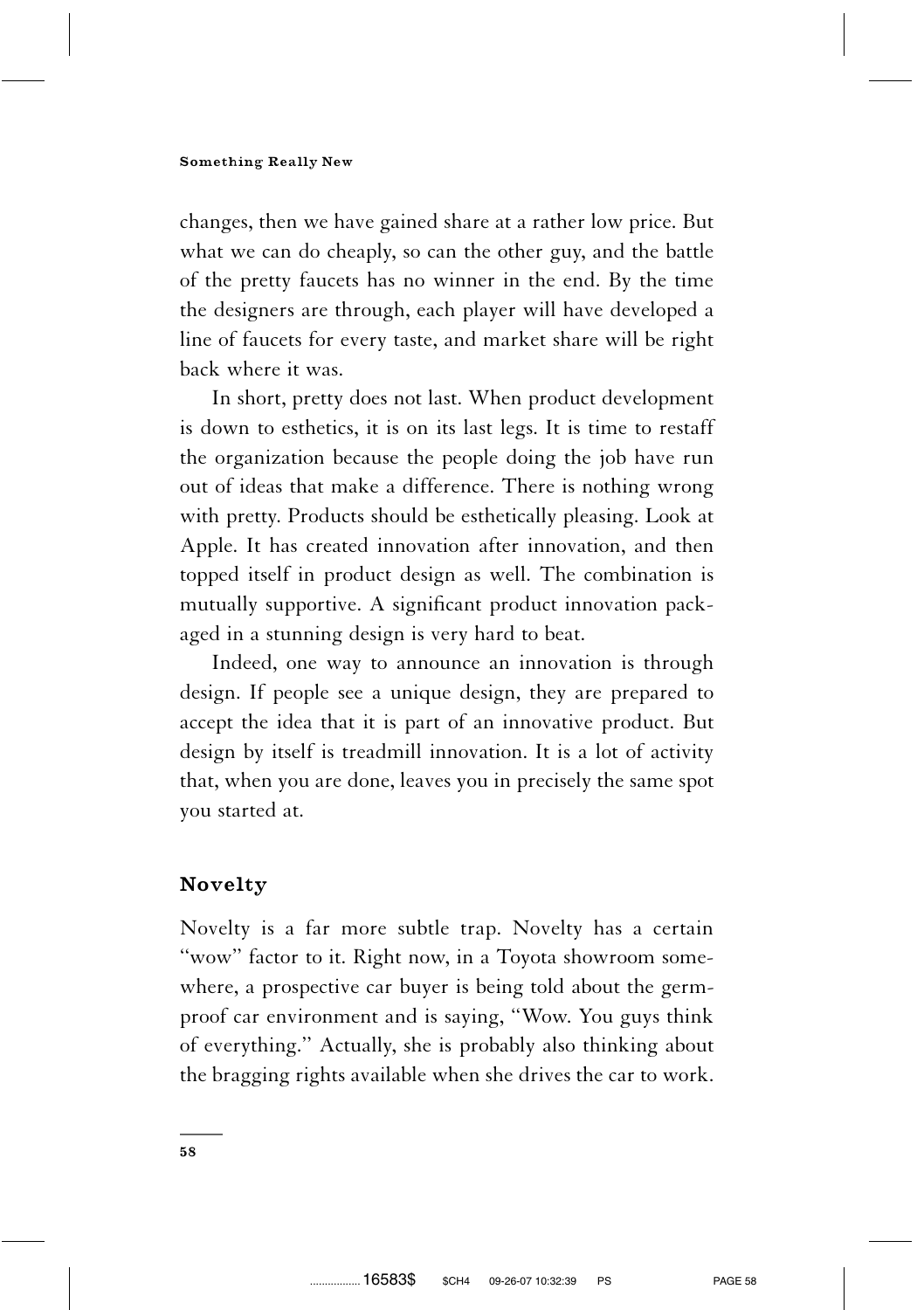''Does that Audi of yours have germ protection?''

But will our driver actually ever notice the difference? Probably not. It is unlikely that she will be keeping track of all of her colds over a ten-year period and comparing it with the prior ten years. It is unlikely that, when the driver does not get avian flu, she will say, ''Getting that ionizer was sure a smart move.'' It is very unlikely that the next time she goes to buy a car, the conversation with the dealer will begin, ''Don't show me anything unless it has an ionizer in it.''

We can distinguish mere novelties from real innovations fairly easily. The really simple test is to show the change to someone and wait to see if he describes it as ''cool.'' That pretty much settles the matter. Cool is often clever, but it is rarely useful. We are attracted to cool and we will tell our friends about it, but not many of us will buy it.

There is one group that will buy cool: the infamous early adopters. You know them. They have a closet full of gadgets that are undeniably cool, but their lack of usefulness is demonstrated by their place alongside the eight-track tape player and the Newton pocket computer in that closet.

A small group of people may buy cool, but most people buy useful, and no one buys the same cool more than once. Novelty, like appearance, is a short-term play unless the novelty has deep underlying values that add utility to the product.

The word *novelty* itself derives from the Latin *novellus,* meaning "new" or "not previously seen." This leads to another way to determine if something is merely a novelty. Do the marketing folks want to call it ''New Widget'' or ''New Whatchamacallit''? If they do, it is because they cannot figure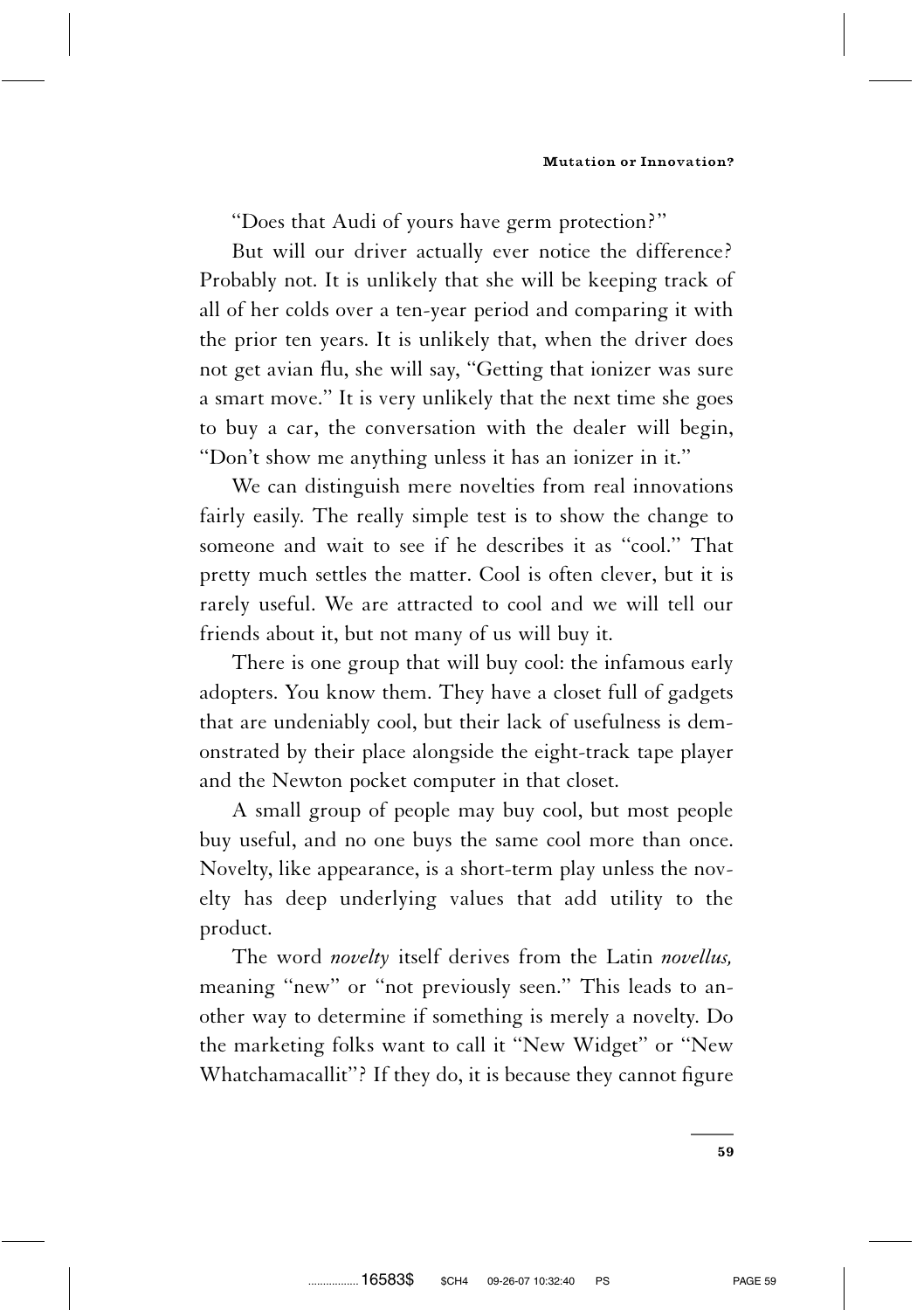out any attribute of it that is substantively different from what you used to sell. They cannot see the utility in the change.

If they don't see an actual benefit, neither will your customers.

### **Utility**

The things that we buy can all be classified as either useful or beautiful. We seek to gain either some practical advantage or some aesthetic gratification when we spend our money. And, ideally, we get both. We buy curtains to maintain privacy, but we focus on their color and style. We buy furniture to sit in, but we test it for comfort before we buy it. But among the equally comfortable, we choose the most attractive. We buy a blue car because we like the color blue, but we buy a brand of blue car that we regard as safe, mechanically sound, and filled with the features that we believe are valuable. We may be interested in looks when we buy, but we do not buy on looks alone. Utility is the reason we went shopping in the first place.

A closer look at cars may be valuable because cars are typically the second most expensive item we purchase, and because people typically expend real effort in selecting and buying a car.

We buy cars to get from place to place. Our purchase decision is typically very practical. A survey conducted by J.D. Power and Associates for the *Detroit News* found that the top four reasons (out of 21) that American car buyers rejected American cars were:<sup>1</sup>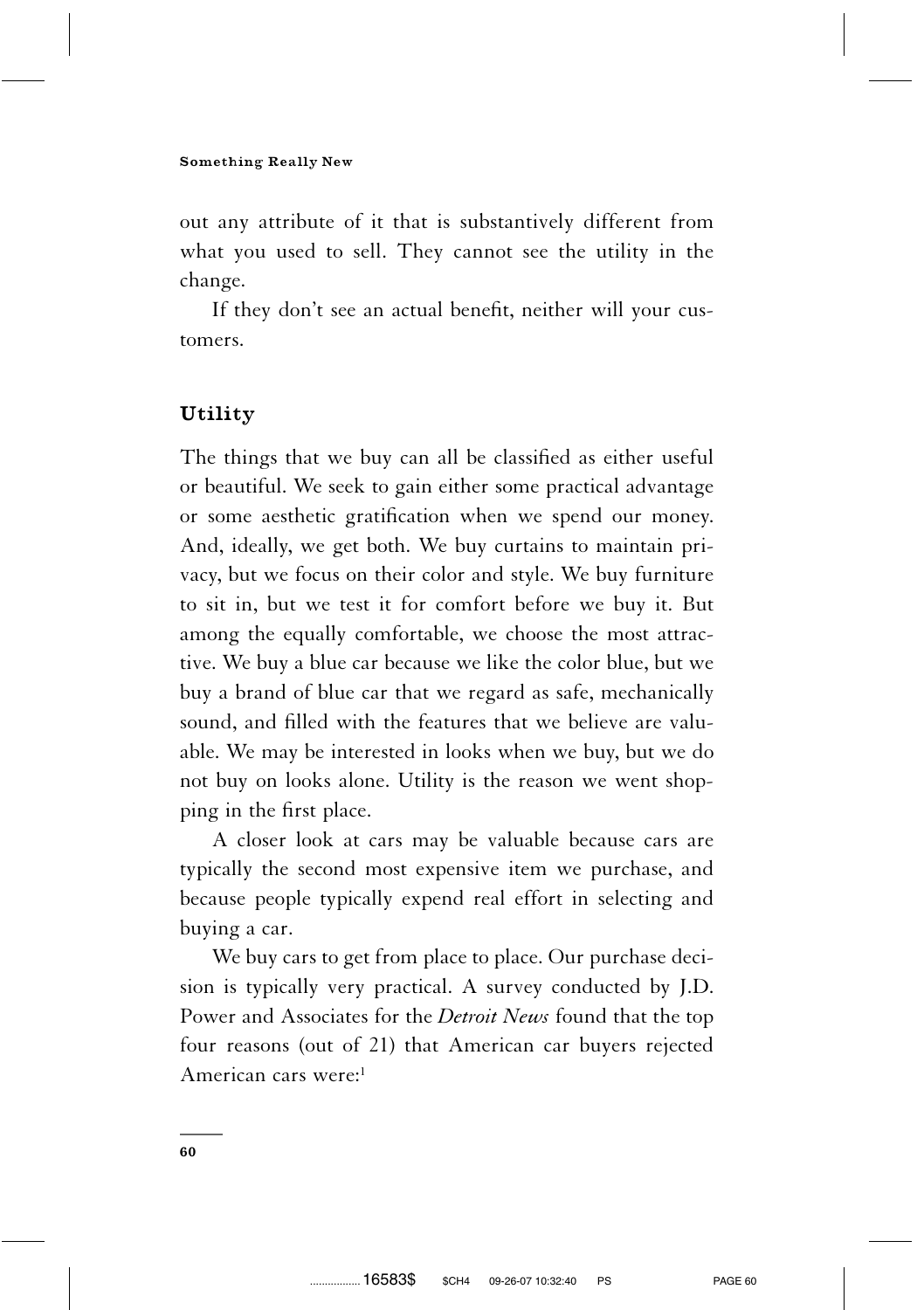- 1. Reliability and durability
- 2. Quality of workmanship
- 3. Resale value
- 4. Fuel economy

The vehicle's style came in seventh and vehicle image came in ninth. Nineteen of the 21 factors listed were practical—safety, pricing, availability of parts, and so forth.

These are highly utilitarian factors. While we might find a different slant among Ferrari buyers and an even stronger utilitarian slant among lower-end buyers, for most of us these figures sound about right.

We select the brand and model first. Both of these options tilt toward utilitarian factors because brands and models are surrogates for certain specific traits in the highly segmented automobile market. These days we may select model and brand based on a review in *Consumer Reports* or through research conducted on the Internet. *Consumer Reports* may mention the beauty of a car it is reviewing, but it is much more interested in the ease with which child safety seats can be installed, the repair history, and the gas mileage. Independent Internet sites provide real users' comments on the vehicles. Those comments are overwhelmingly focused on practical matters—mileage, handling, frequency of repair, helpfulness of dealers, and so on. The complaints are practical as well. They might say:

''Parts are hard to get.''

- ''The trim pieces have a tendency to come off.''
- ''Cup holders will not take a large cup from a fast-food chain.''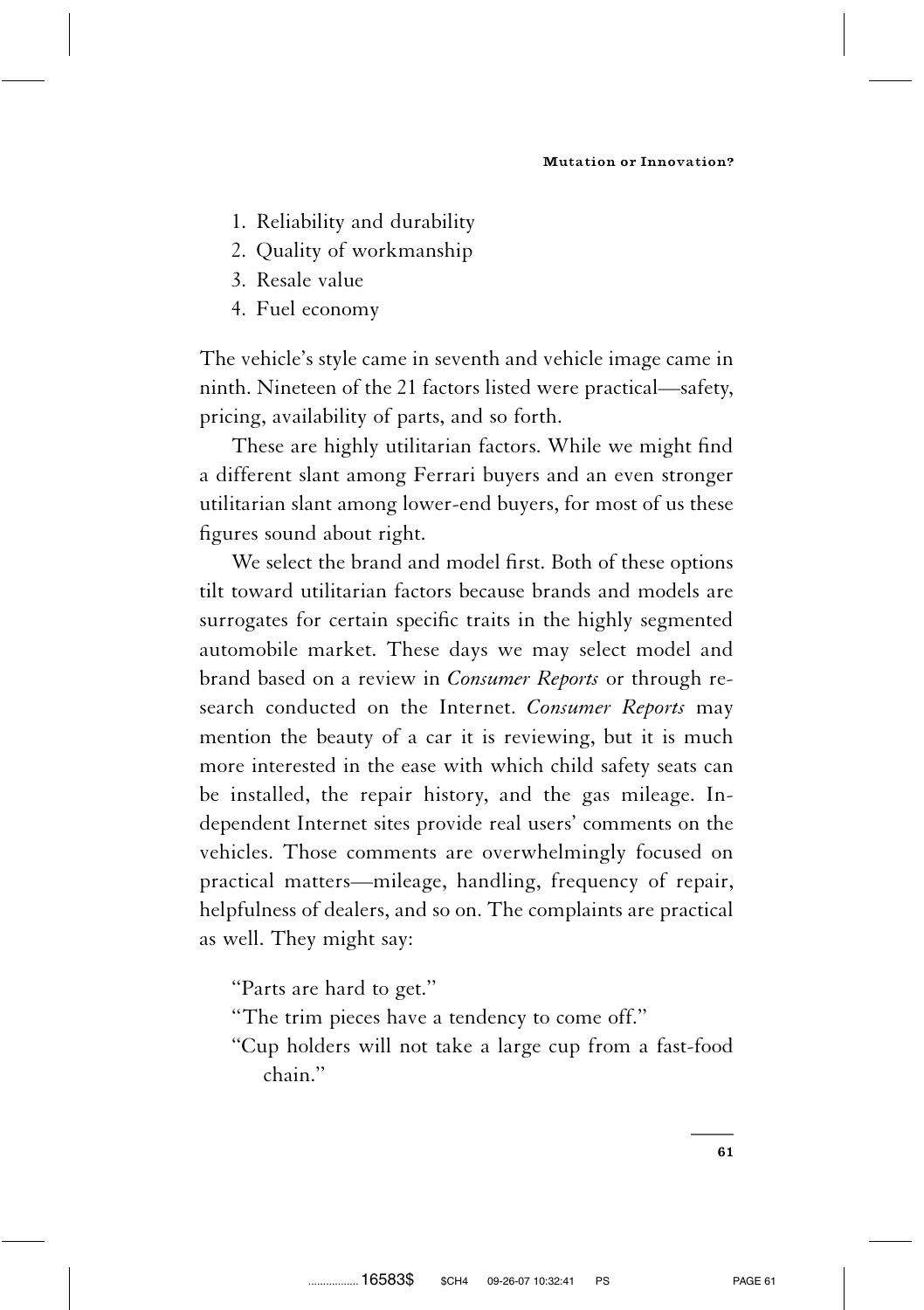All of this utilitarian information leads us to select a brand and model consistent with our own needs.

Once we have selected a make and model, we select a dealer that carries the car we are interested in. If we have a choice, we will probably ask around among friends and coworkers, looking for their experience. We will want to know the dealer's reputation for good prices, fair dealing, lowhassle negotiations, standing by its products, quality of repairs, and the like.

At the dealer's, we will select a specific car based on color and features. Some people will give more weight to color than to a navigation system. Others will take any color as long as the car has such a system. So, whereas looks begin to play a role at the narrow end of the buying funnel, the great bulk of the decision making is focused on the utilitarian aspects of the product. We assume that the color and the other style features that we want will be available.

# Just How Innovative Is This Concept?

What does all of this really mean? It means that every proposed product innovation can be analyzed along these three axes. For the typical buyer, utility will be of the highest value, followed (distantly in most cases) by appearance. Novelty will lag way behind. This provides an interesting, inexpensive, and fast way to filter proposed innovations at a very early stage. Consider the following approach: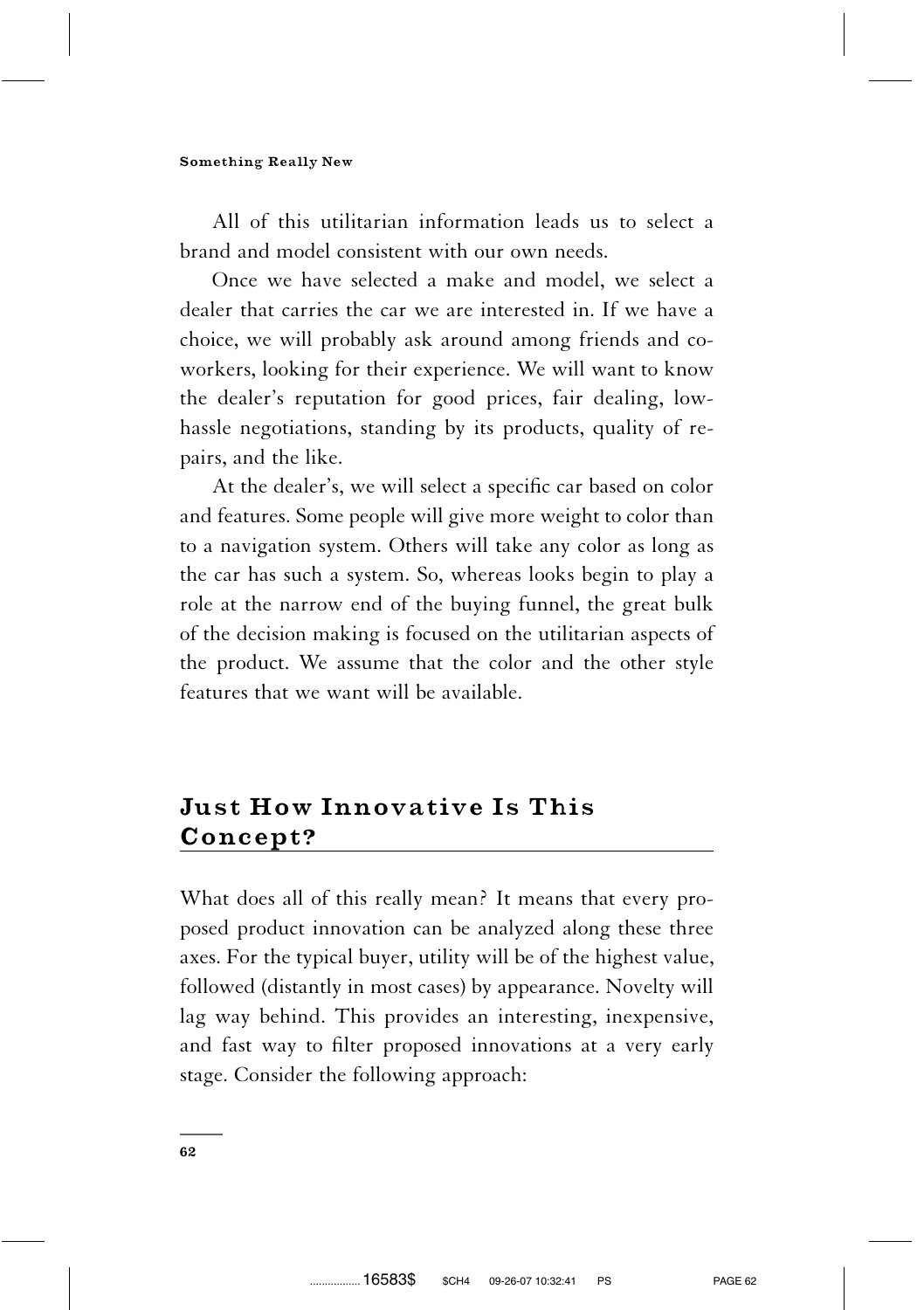**Please rate this product for each statement on a scale of 1 to 5, with 5 meaning that you strongly support the statement and 1 meaning that you do not support the statement.**

| This product would,<br>in balance, improve<br>my life.    |  |  |  |
|-----------------------------------------------------------|--|--|--|
| This product would<br>look good in my house.              |  |  |  |
| This product is<br>unlike anything I<br>have seen before. |  |  |  |

Anything that gets three 5s is a home run. But anything that gets a 1 in Utility (the first row) is a loser no matter how high it scores in the other categories. The venerable Lava Lamp provides a good example. Assume the year is 1959 and the first Lava Lamps are coming on the market. You are in the lamp department at a now-defunct department store looking for a bedside lamp. You see the Lava Lamp, and you certainly give it a 5 in the ''This product is unlike anything I have seen before'' category. You may even give it a 5 in the ''This product would look good in my house'' category, depending on your taste. But if you want the lamp to read by, you probably will rank it very low in the ''This product would, in balance, improve my life'' line. And so you will not buy it for this purpose. You might, instead, buy one as decoration for your living room, but you would buy another lamp for bedtime reading.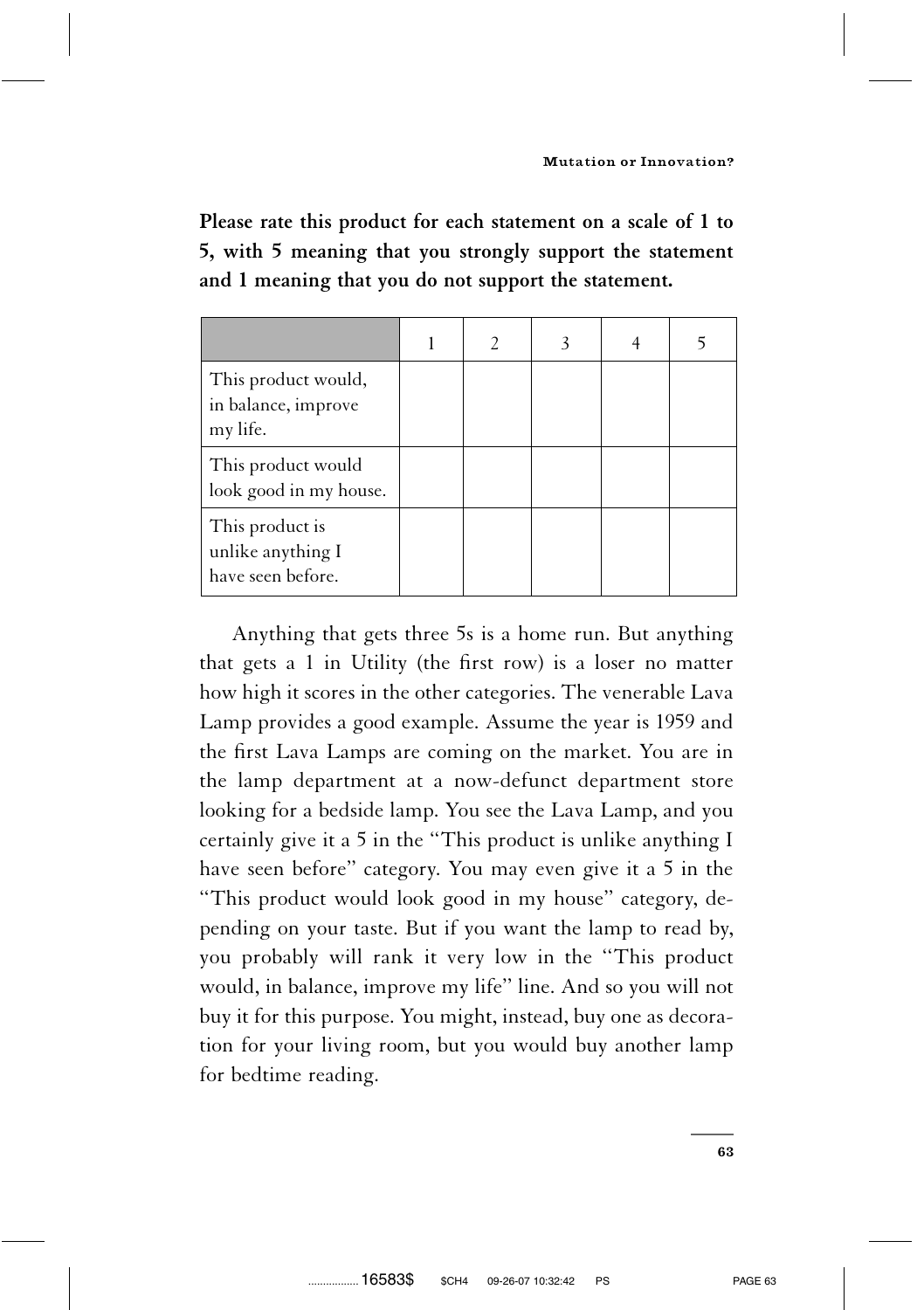Of course, there are many more sophisticated (and expensive) forms of market research. But this approach is simple, can be conducted with only a description or drawing of a product, and gets to the heart of things. It allows you to test the product concept without any significant expense or delay.

A deep-dive research activity in a focus group or the like can tell you a lot about what details matter in a product and how that product should be positioned, but it is a poor mechanism for validating the concept itself. Why? Let me give you an example.

I once had a product idea that I thought was sensational. It was an industry changer, I thought. We presented it to two focus groups through a PowerPoint show that went through a fair amount of the details. The facilitator worked off a carefully prepared script and was very experienced and thoroughly prepared.

The first focus group went off like a dream. This was way better than sliced bread. When could they buy this? Could they tell their friends about it? When asked to give it a numerical rating, they gave it 9 out of 10, the highest rating of any product we had ever presented.

The second focus group took place immediately after the first, using the same segmentation, the same facilitator, and the same script and presentation. When the presentation was completed, the first person to speak focused on a feature that he did not like. This feature was not essential to the product, but the whole group got on the bandwagon and would talk of nothing else. This group ended up giving the product a 3. But, when the facilitator asked the group members to state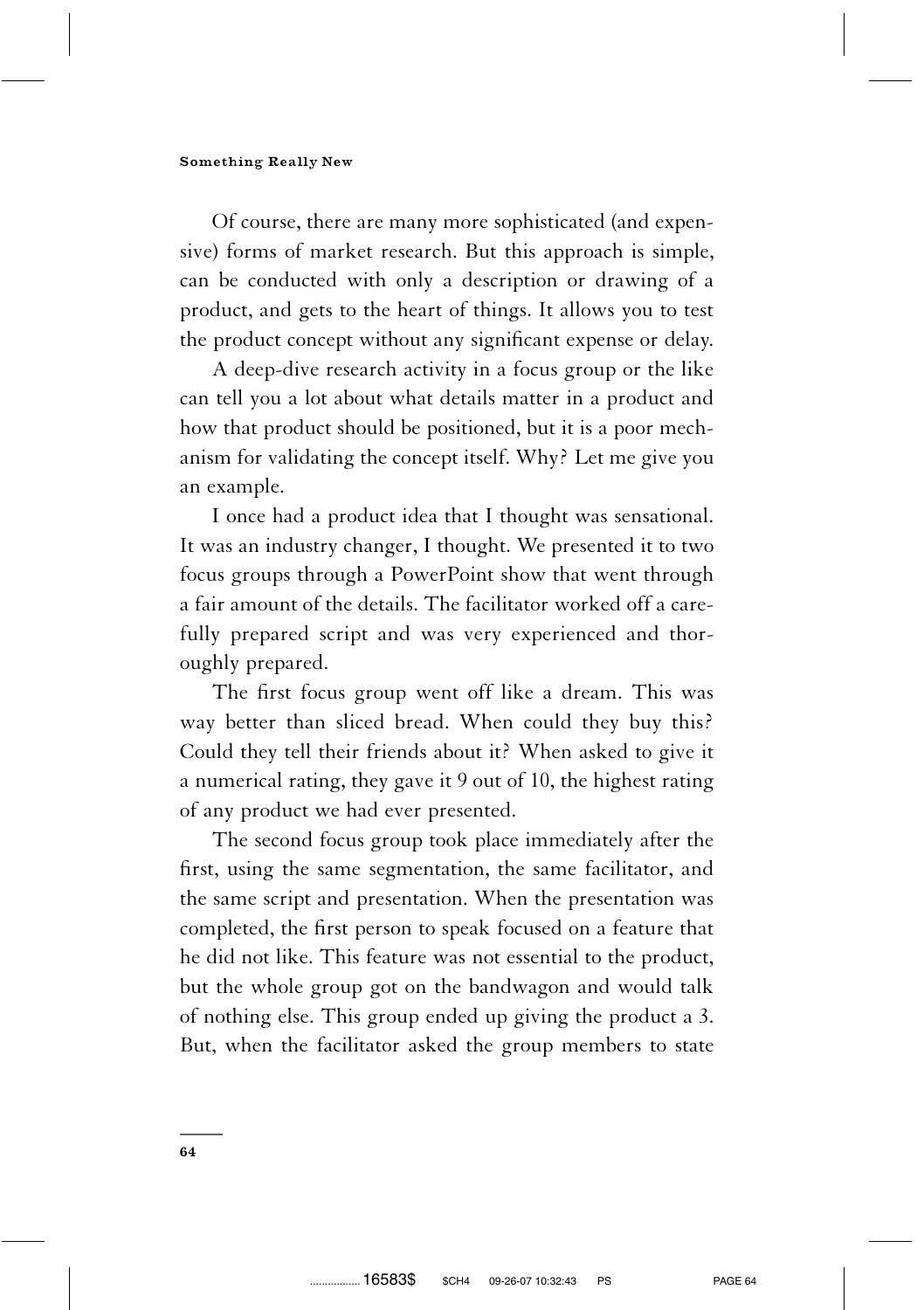how much productivity gain they would get out of the product, the lowest answer was 10 percent.

Now, truthfully, it is not possible for a product to be a 3 out of 10 and simultaneously give you at least a 10 percent boost in productivity. But the focus group is really an unfocused instrument. We ask for so much information from it in such a short space of time that there is a great risk, as here, that the forest will get lost in the trees. And it is the forest we care about.

The information from the second focus group was useful in positioning the product for the market, but it was pretty much useless in evaluating the product. Even the first focus group was of very little real value in the end. Sure, it feels great to hear 10 people praise your product concept, but these people never spotted the issue that dominated the second group, and so, as a practical matter, they were not much help.

If the concept is right, if the product innovation offers actual utility, then the kind of details a focus group can enlighten you on can be taken care of later. Of course you want to get it as right as you can as early as you can, but if you offer your customers a 10 percent gain in productivity, very few of them will say, ''No thanks. I think I'll wait until you figure out those last couple of wrinkles.''

# Net Utility

What is important in testing for utility is that you test for net utility. It is one thing to say to a customer: ''Would you find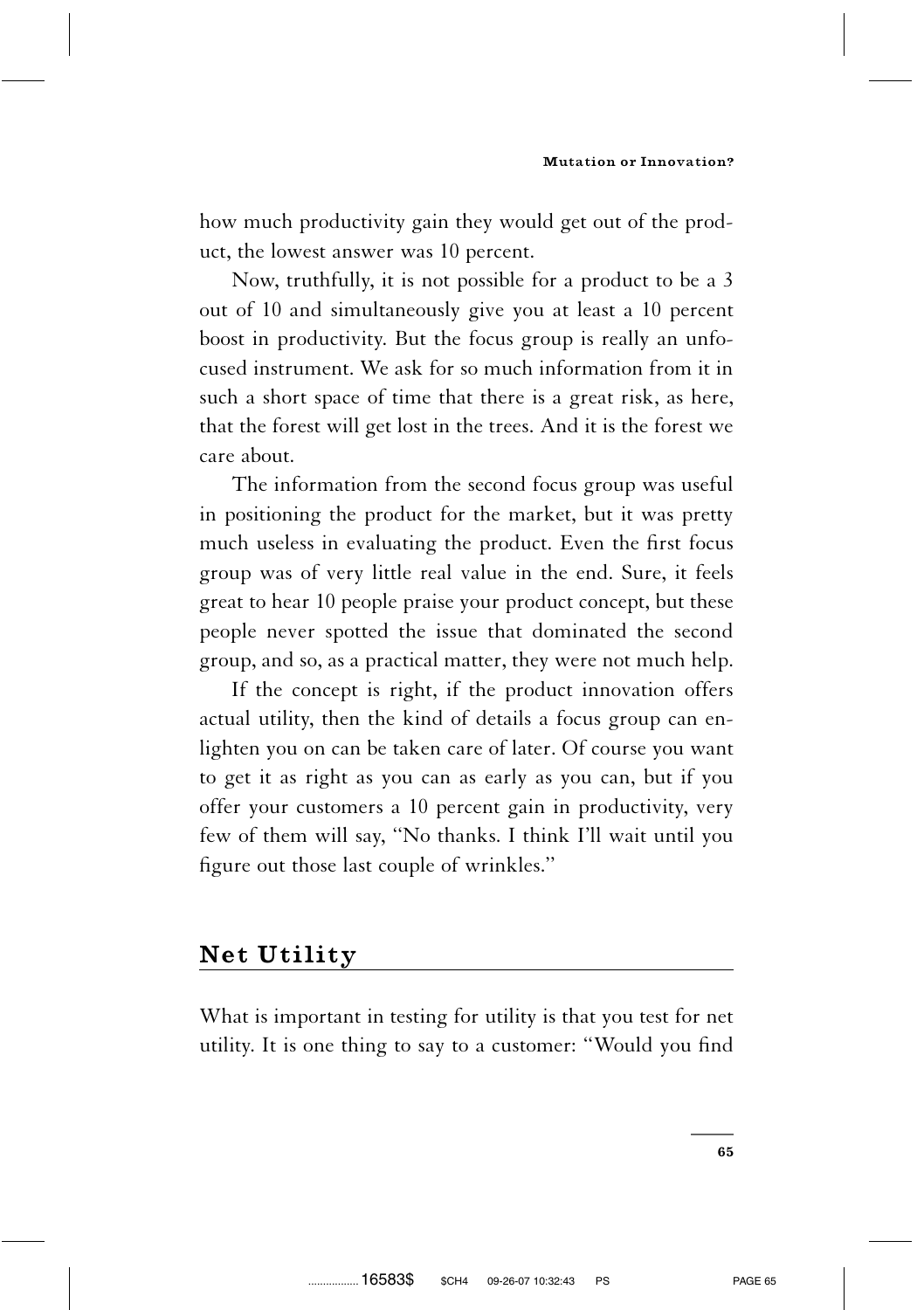#### Something Really New

it useful to have a voice-operated word processor?'' The answer is a universal, ''Yes!'' But what happens if the question is changed to: ''Would you find it useful to have a voiceoperated word processor? It will require you to spend two hours reading various sentences into it so that it can 'tune' to your voice and pronunciation, and it will get one out of one hundred words wrong at the end, so you will have to reread and edit your manuscript with some care.''

In that situation (which somewhat exaggerates the state of these dictation programs), the odds are pretty good that customers will not be lining up outside your door. For such a product to succeed, it must show a net utility that clearly demonstrates a higher level of productivity than manual typing. For dictation software, that may be true for certain classes of customers. Such programs are no doubt a boon to the physically handicapped, for instance. There are some people who compose better by speaking than they do by typing. These niches will be served well even by a balky program. But to cross over into the general market, the average user will need to decide that the dictation software has a positive net utility.

There is a simple preliminary way to test for net utility, and that is to apply the use case. A use case is a description of the product idea in the context in which it would be used. It is a means of taking the product idea out of the abstract world in which it is designed and into the concrete world where it will be used. For example, you have an idea that people would use a device that would allow a book to be read from a portable electronic device—you think of it as an e-book. It is a very exciting idea when you look at the end of the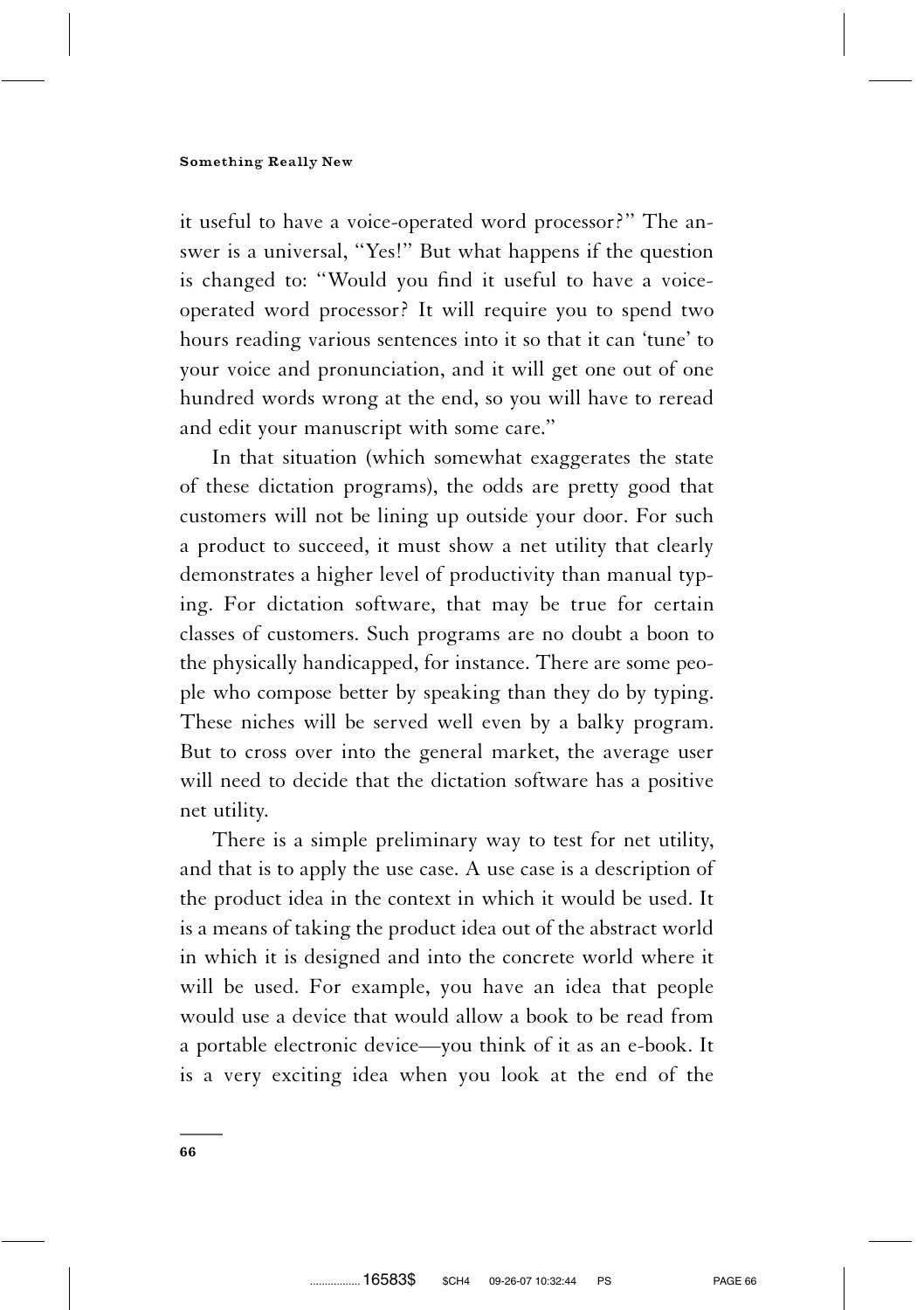process—the smiling user sitting on an airplane with a paperthin electronic device from which she is reading *War and Peace*. But the concept takes on a different dimension when you walk through the mechanics of subscribing to a service for book downloads, working through copy-protection schemes, wondering about battery life, and the like. This walkthrough of the use case is very useful in product design because as we walk through the use of a product in detail, we begin to see what features are excess and what additional features might be added. We see where the weaknesses are instead of just the strengths. And even for the strengths, we get a much clearer idea of what those strengths mean in practical terms to real-life users. That information will be invaluable a little further down the road.

It is possible to envision successful product development without market research, but it is not possible to envision successful product development without careful application of the use case. It is the first moment in the product development cycle when you put yourself in the customer's shoes. It is when you find your customer's pleasures and feel her pain, and that moment is the moment of truth.

The use case is simple to apply and costs nothing. Find the three most cynical people you know (or requisition some from the Chief Cynical Officer) and describe to them how the product would be used in the real world. Talk through it in as much detail as you can. Let them know something about the different types of users. A student may use an e-book quite differently from an executive. Notice whether you start feeling that you are trying to convince yourself. Let your audience ask questions, and be prepared to give honest answers.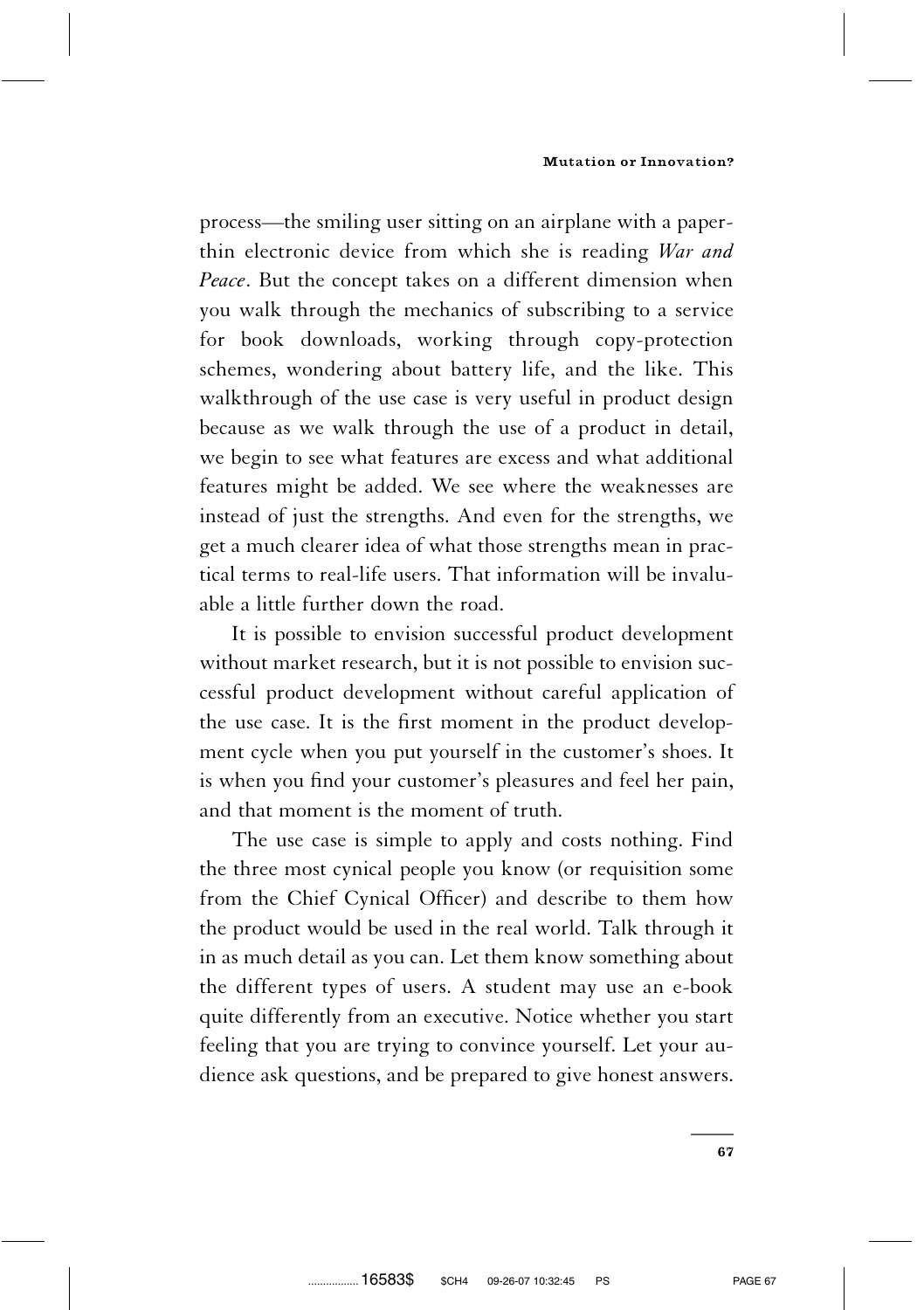#### Something Really New

Videotape the exercise if possible. A day or two later, review the tape. Watch yourself as you describe the use case, and pay close attention to the reactions you get. Is your audience being polite but is not convinced? Do you look like someone who believes in the product idea, or someone who is simply trying to sell it? Would you buy the product after hearing your own description? If you are honest with yourself and you view the responses objectively, you will know very quickly whether you have come up with an innovation or only a novelty or better-looking widget.

It is time to turn to Step 2. It may be useful at this time for you to refresh yourself on Step 1 (What tasks is the product really used for?) and to contemplate a bit the important matter of net utility. The focus on task and the importance of the user's having a strong sense of having gained time, money, or productivity will matter a good deal in the Chapter 5, where these ideas will be directly applied and expanded on.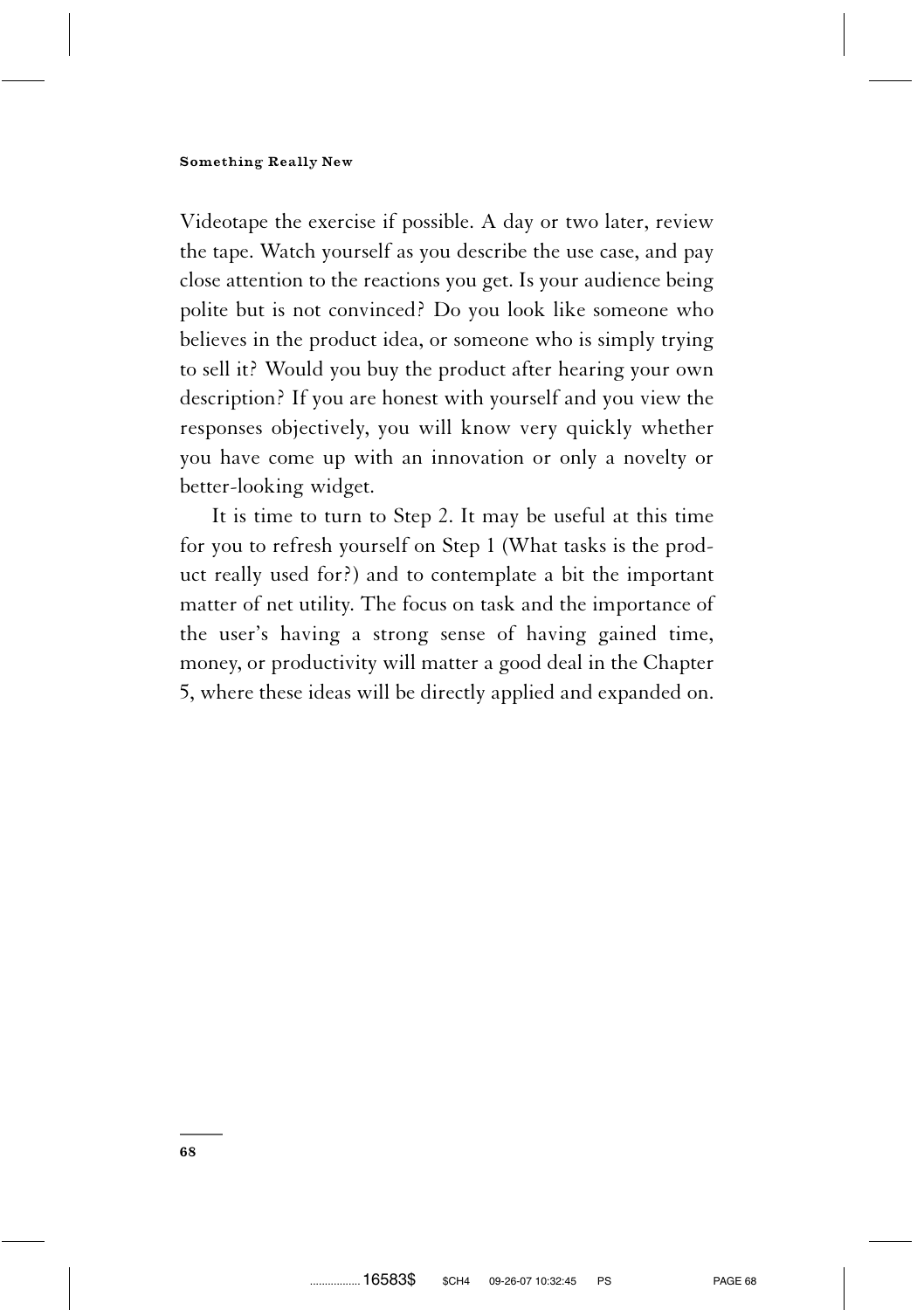# Chapter 5

# Step 2: Making Life Simpler

 $\mathbf I$ N CHAPTER 2, WE DISCUSSED THE PROBLEM OF DISTINGUISHing between a function and a task. We saw that the function is what a product does and the task is what a user does *with* the product. All true product innovation takes place at the task level because innovation is in the eye of the user, not of the engineering department. Improvement in function is not a bad thing, of course. A faucet that lasts longer or needs less maintenance is a good thing. But this is not really innovation from the user's perspective. Users expect good functioning in the products they buy. They expect that they will finish their task using the product. But they want to finish their task efficiently. And since users are the ones who buy the product, their focus on the task needs to be our focus as well.

This analysis led us to: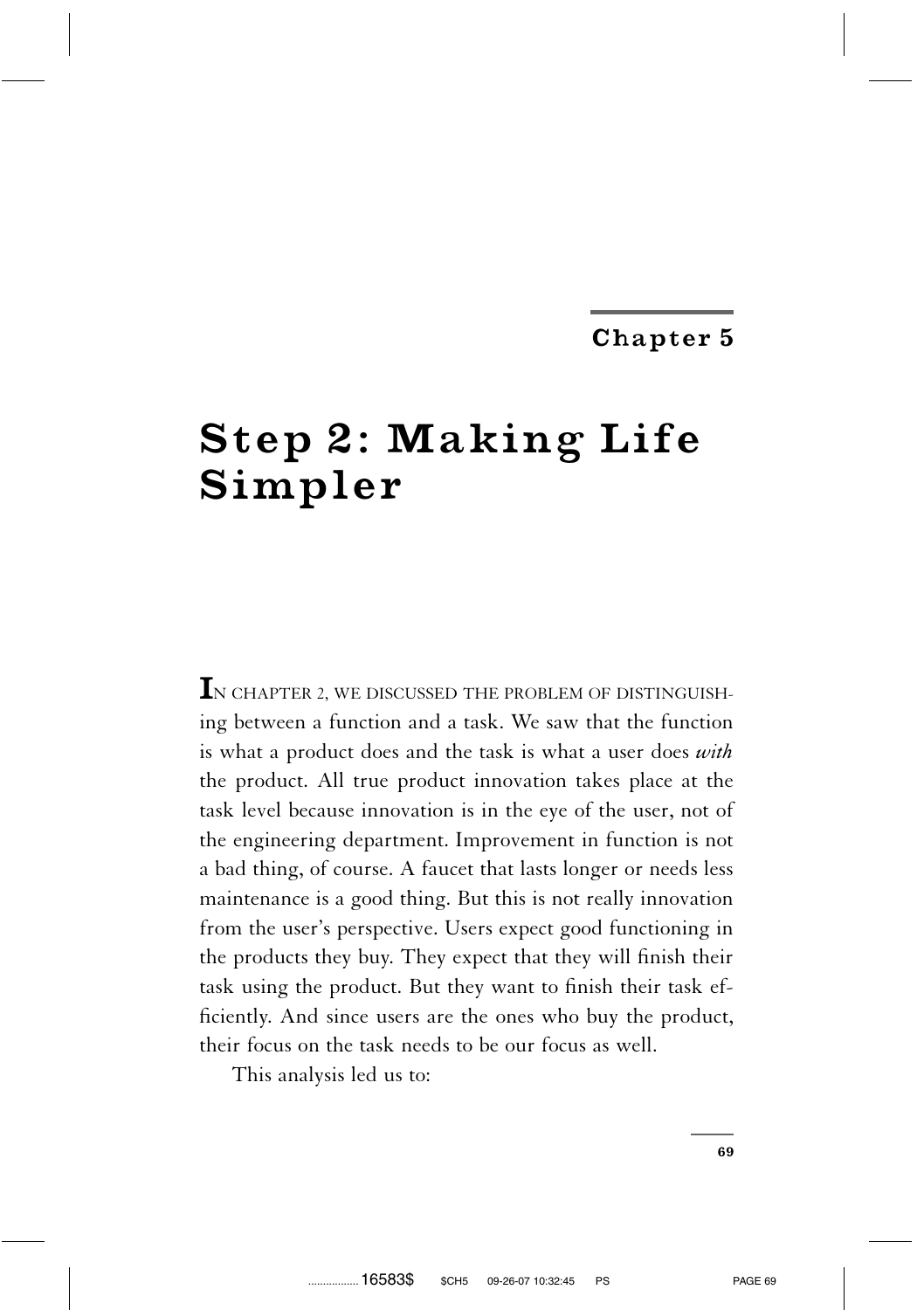### *Step 1: What tasks is the product really used for?*

That question is enormously useful. You must answer that question with care and insight in order to innovate. But once you have answered it, you are not necessarily through. Let us look at an everyday object that has been innovated (and mutated) to death: the automobile. Most families have one. Lots of families have two or even more. But when we ask ourselves, ''What tasks is the product used for?'' we find that there are really several.

A car may be primarily used for commuting back and forth to work. It may be used to cart children to and from school and activities. It may be used typically for shopping and other errands. Each use case suggests a different set of tasks, and each different set of tasks has product innovation connotations. How is the poor product developer supposed to work his way through this thicket and into the sweet spot of product innovation?

Which task are we supposed to focus on, and, more importantly, what do we do when we figure that out?

The answer to the first part of the question is easy: You focus on all the tasks. That is what customers deserve for their money. If any substantial number of customers is using that car to bring ice to the desert, then you need to make sure that the vehicle performs that task as well as it can, so in theory you put a good freezer compartment in it. If customers are using their car to haul a high school basketball team to a gymnasium, then that is the task that you need to think about, and you might, in theory, want to make the roof a little higher and put a little extra legroom in as well.

Unfortunately, practical matters interfere with theory,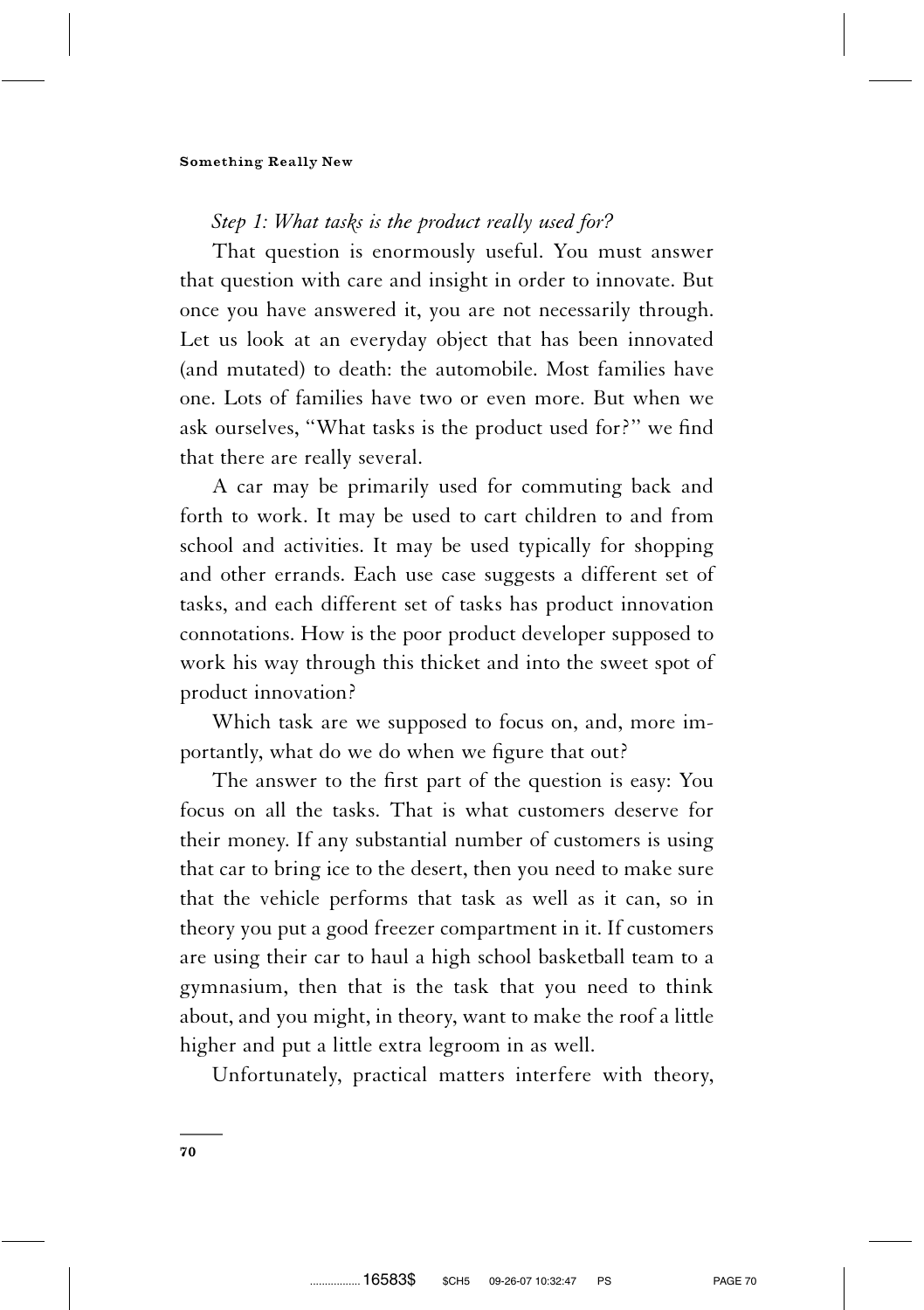and we cannot build a custom car for every buyer. What we can do is identify the tasks that typical customers do with their car.

But, having identified these tasks, what's next? This is where Step 2 comes in.

### Some Really Smart Ideas

Rather than just reveal the question, let us look at some product innovations (real and imaginary) and see what lessons we can draw from them. We will start in my grandmother's kitchen in Jersey City sometime in the 1950s.

My grandmother's kitchen was distinguished by four things. First, there were the geraniums that seemed to permanently bloom on the windowsill. Second, there was the large, round washing machine that was in the middle of the kitchen, looking like a barrel on four legs with an attached wringer, which, along with the clothesline on pulleys outside the kitchen window, constituted the dryer. Third, there was my grandmother herself, small enough to fit easily into that washing machine and skinny enough to have a shot at making it through the wringer. Finally, there was the toaster.

The toaster was bright chrome and was shaped like a wedge of pie standing on its wide end. On each side was a flap that you could pull down in order to place a piece of bread inside the toaster. You then closed the flaps, turned on the toaster, and pulled down the flaps again after a minute or so. When you did that, the bread came down with it, and you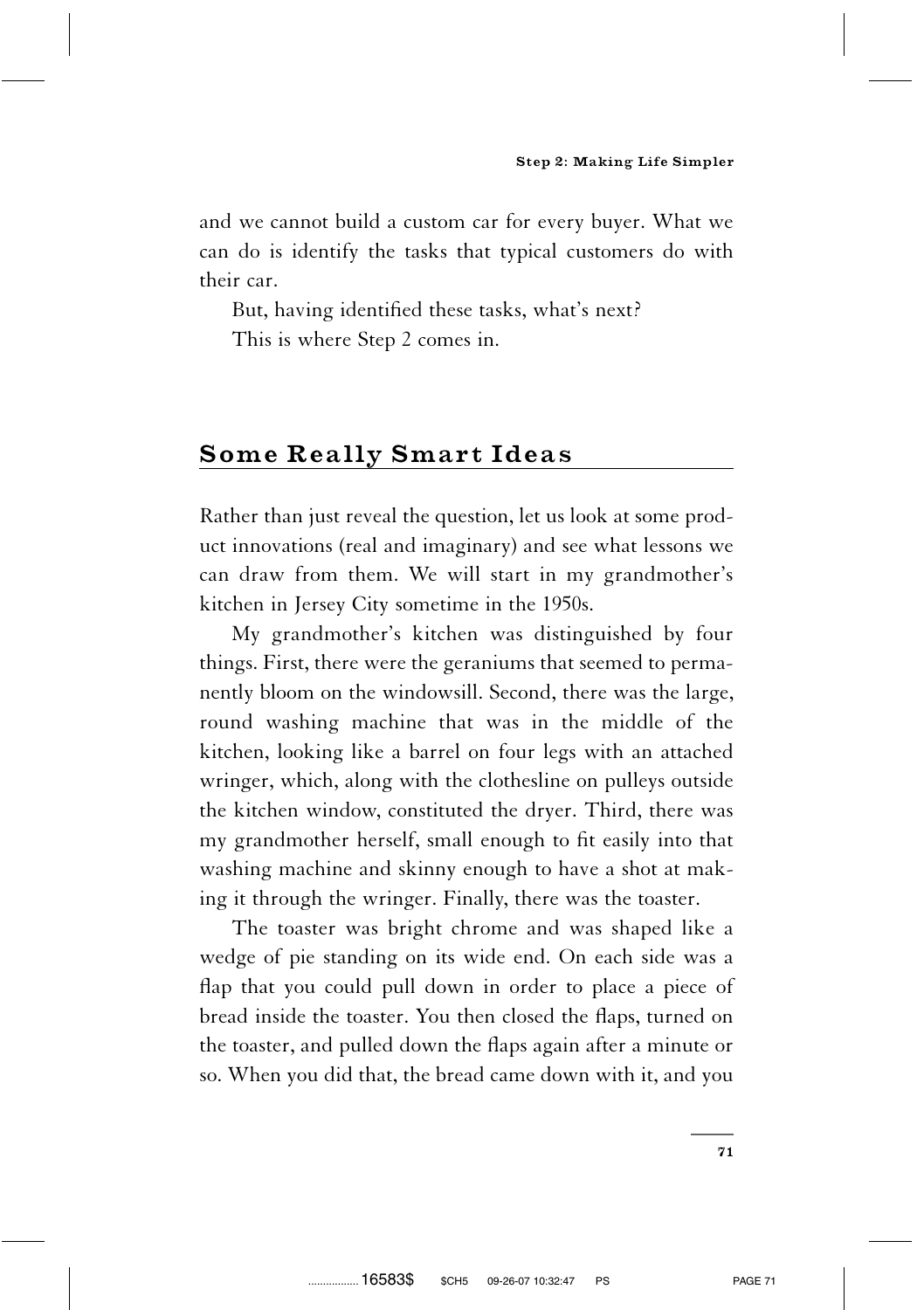could see if the side facing up was adequately toasted. If it was, you turned it over and repeated the operation for the other side. The center held the heating wires, which glowed red and whose heat was reflected to the other side of the toast to some degree by the chrome panel. I thought it was quite wonderful, and I regretted that at our house, the whole toasting process was hidden away in the pop-up mechanism. It seemed to me then like a very inferior way to make toast.

But eventually, progress made it to my grandmother's walk-up in Jersey City, and she had her own pop-up toaster. I suspect it was a gift.

Fast forward to the 1960s. I had received my driver's license, and I quickly learned one of the most important lessons that any driver in New Jersey needed to know: Carry plenty of quarters. A few miles drive down the Garden State Parkway at the northern end of that infamous road could bring you to five tollbooths. The lines at the change booths were long, so you wanted to have the exact change you needed for the self-serve baskets. Besides, it was more fun to try to go through the booth as fast as you could while throwing the quarter into the basket and hoping that the wooden barrier would come up in time.

Even more challenging was the New Jersey Turnpike. There you received a toll card when you entered that had to be presented when you exited, and your toll was based on the number of exits you had traveled. This had to be calculated and money presented and change counted before you were on your way again. This took a long time, and long lines were very common at important exits.

Today, cars drive right through the tollbooths on the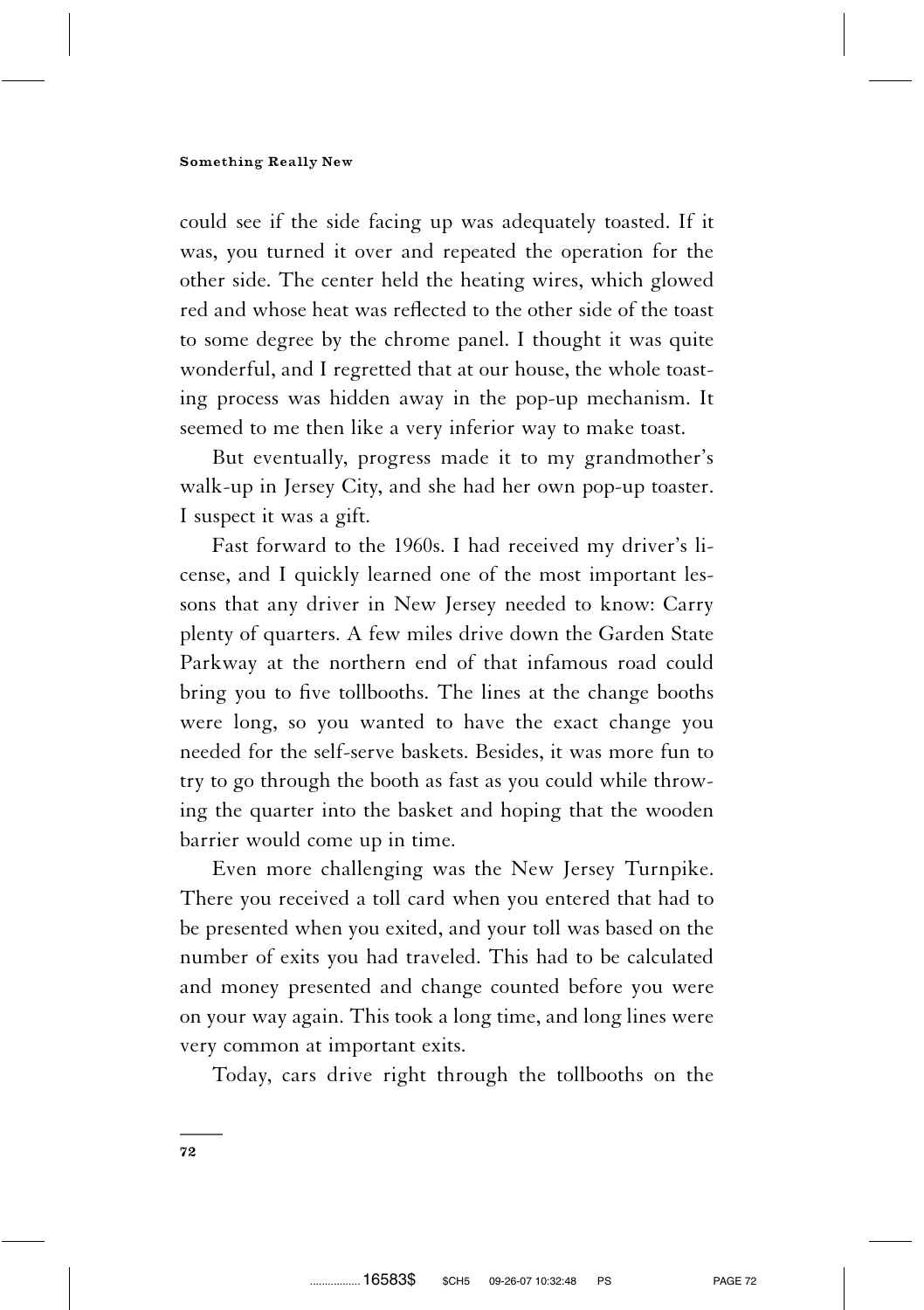turnpike without stopping if they have EZ-Pass, a device that acts like a debit card; it is placed on your windshield and detected and read by the computer at the tollbooth. No change needed. No waiting in lines. No wasted gas.

Now let's move back in time again to 1928. A native of Davenport, Iowa, named Otto F. Rohwedder traveled to Chillicothe, Missouri, to deliver the first version of his new invention, the bread slicer. The enlightened purchaser saw his business grow twenty-fold in just two weeks. This invention was the last great innovation *not* referred to as the "greatest thing since sliced bread." Rohwedder accomplished the extraordinary feat of taking a product—bread—that had been a commodity for 7,000 years and innovating with it. His feat is celebrated in Chillicothe on Sliced Bread Day (July 7). And so it should be. Few inventions have had as much daily impact.

Now we will travel to Thalwil, Switzerland. It is 2002, and I am newly ensconced in an office with a view of Lake Zurich and the Alps. Well, most of the time I have that view. Somewhere in the building, there is a computer that is calculating how much sunlight is pouring into my office. As soon as that computer decides that it is probably too bright for me to do my work or that it will get too hot in the office (since the Swiss view air-conditioning as unhealthy), it issues a command, and aluminum louvers roll down and then close. Those of you who are familiar with the sci-fi classic *Forbidden Planet* will know what that is like.

Perhaps you are getting the idea, but let me throw in a couple more examples to round out the point.

It used to be that Tide detergent was Tide detergent. If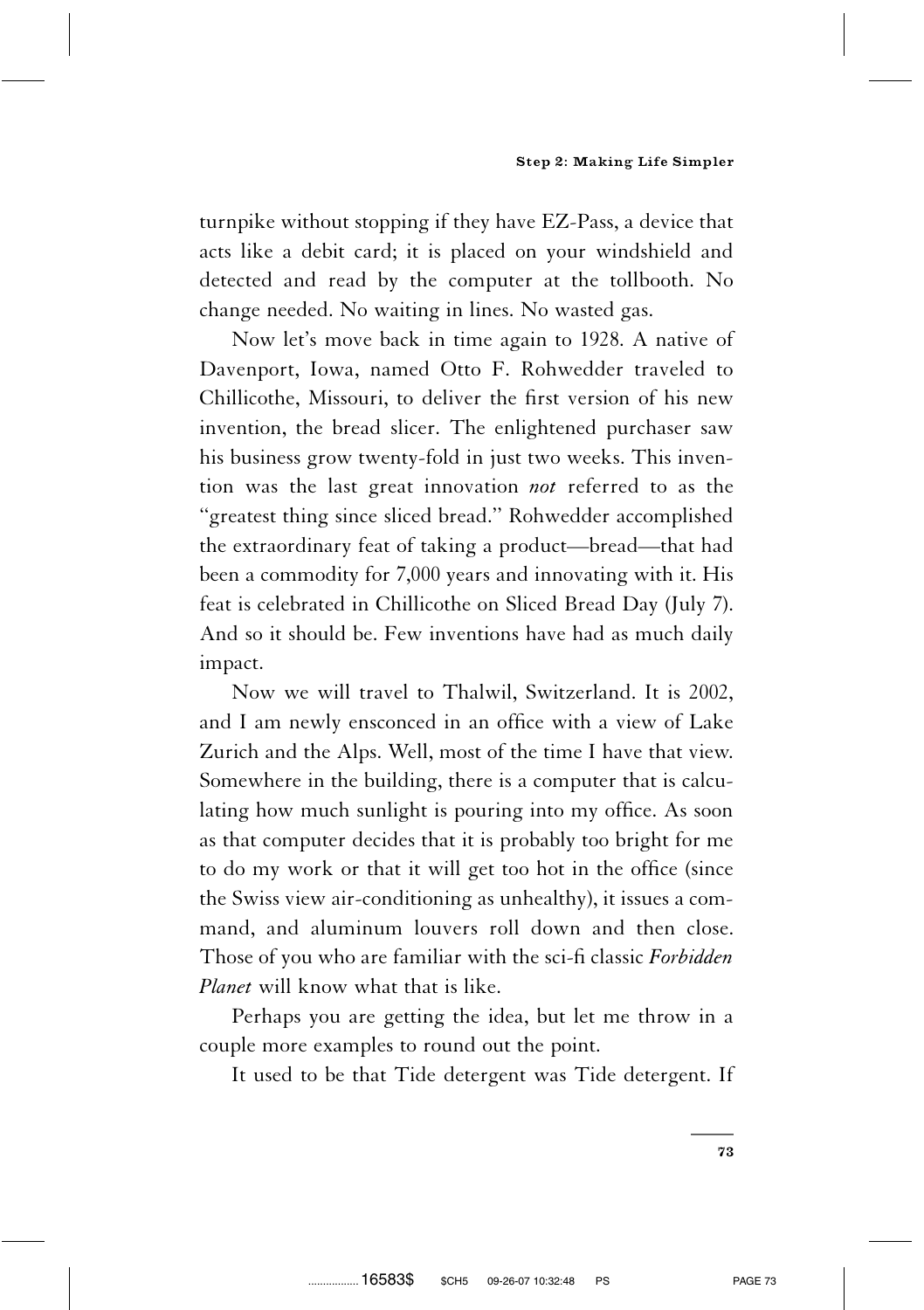#### Something Really New

you wanted bleach, you bought it from Clorox and added that separately at a specified time in the cycle. Then the washing machine was adjusted so that you could add the detergent to one repository and the bleach to another, and the machine would release each at the appropriate time. Then Tide added bleach to its product so that you did not have to add the bleach yourself.

But as time passed, having clean and bright clothes was not enough. They had to be soft as well. So you were back to the practice of adding fabric softener at the appropriate time. Soon the washing machine did that for you, and then—guess what?—Tide now comes with a Touch of Downy fabric softener.

Propane-powered barbecue grills are everywhere. But places to refill the propane tanks are pretty hard to find. When you do find one, you have to get the attendant to go out to the tank, unlock it, refill your tank, charge you, and send you on your way. But companies like Quick Tank allow you to drive up to any convenience store, drop off your tank, and pick up a full one.

Just one more item, and then on to Step 2.

My notes for this chapter included a product I called ''self-inflating tires.'' I had an image of a set of tires with valves pointing inward and attached to hoses that were, in turn, attached to a compressed air cylinder. The cylinder would be kept filled by a pump driven by the engine. This was a great idea! Your tires would always be inflated to the proper pressure. The tires would last longer, and you would get better gas mileage. Safety would be enhanced as well because the pump system would detect if a tire was steadily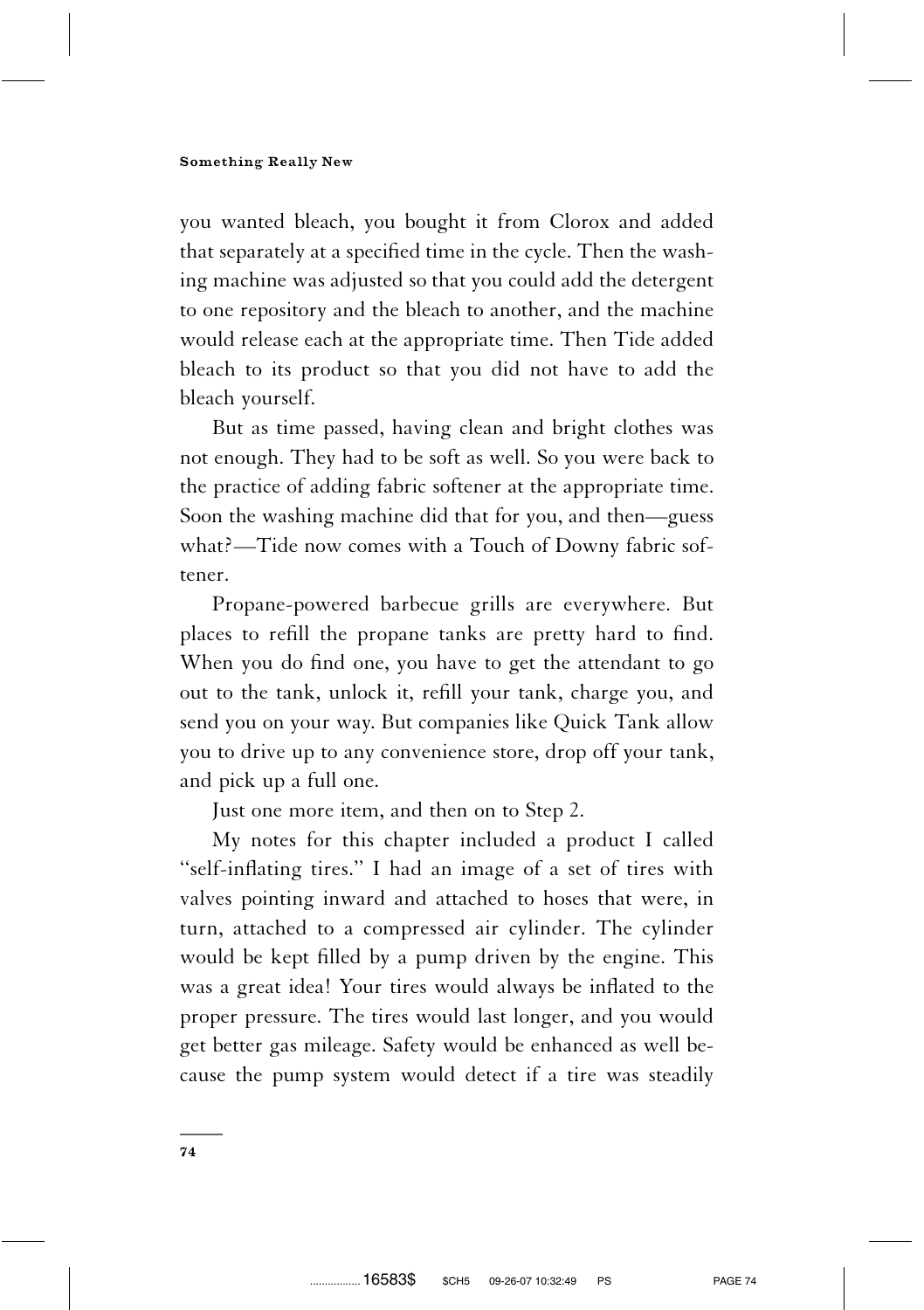losing air and alert you to the problem. I cannot tell you how clever I felt. I was starting to think up brand names and whom I would line up as investors when I decided, out of an abundance of caution, to check the Internet.

You guessed it. Go to http://www.selfinflatingtire.com to learn more. I still think it's a great idea, and I wish I had thought of it first.

### A Focus on Efficiency

All right, you say, that's a nice list of good innovations, but what lesson can be drawn from it? Look back through the list and see if you can determine the commonality. It is not very tricky, but it is very important. Here is the list. Spend a moment or two thinking about it.

- 1. Pop-up toaster
- 2. EZ-Pass
- 3. Automatic window shutters
- 4. Tide with Downy softener
- 5. Quick Tank propane tanks
- 6. Self-inflating tires

You probably know the answer, but just in case, here it is. Each one of these product innovations does exactly the same thing: It removes one or more steps from a task. Popup toasters toast both sides of the bread at once and turn off when the toasting is done. EZ-Pass allows us to proceed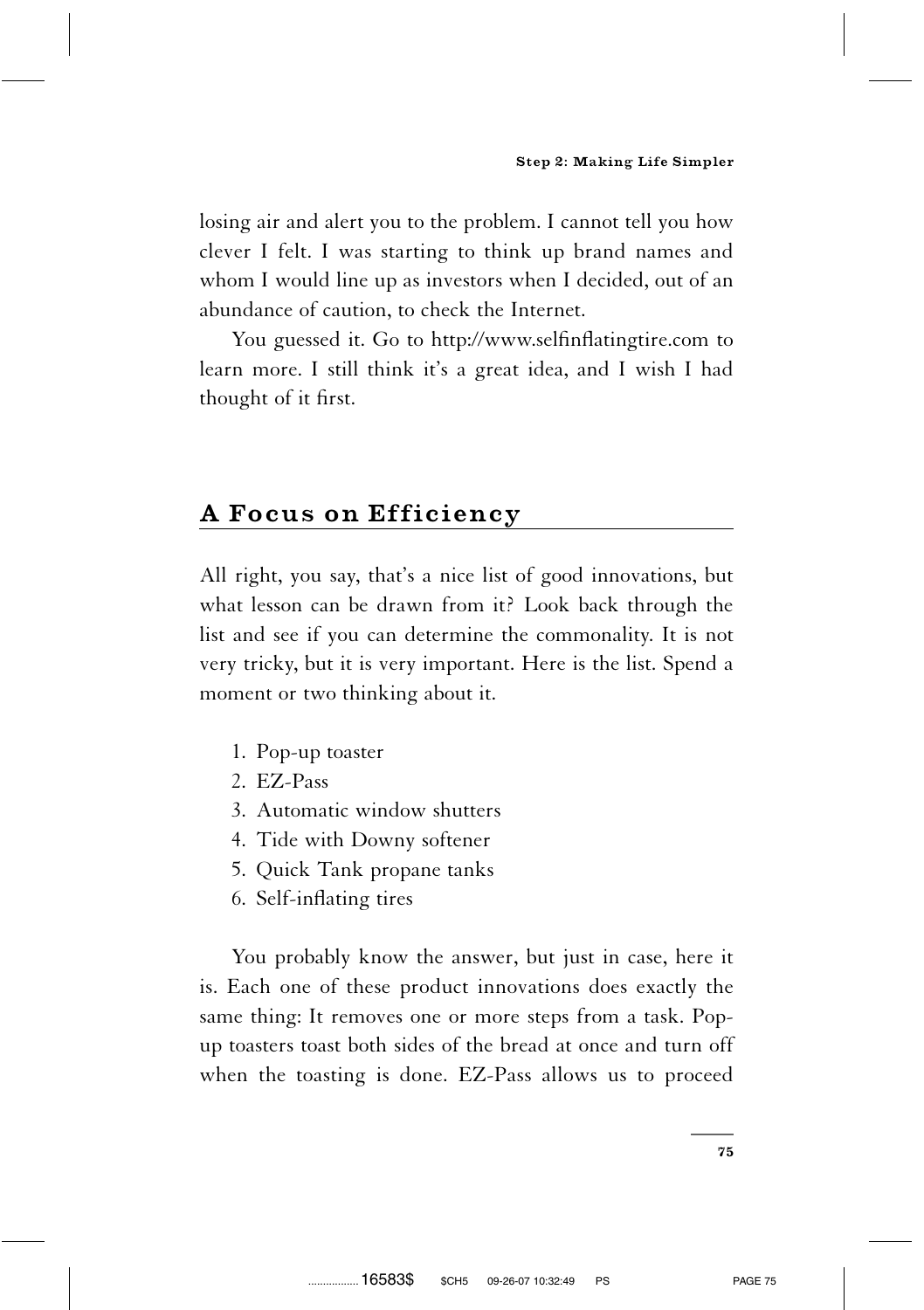through the New Jersey Turnpike without accepting a toll card, stopping at a booth to have the toll calculated, handing over cash, and getting change. Automatic window shutters keep the glare out of our eyes and keep our un-air-conditioned offices cooler without our having to do anything. Tide with Downy eliminates the steps of measuring and pouring fabric softener. Quick Tank lets you skip the refilling steps for propane tanks. And self-inflating tires save us the steps of going to the service station, checking our tire pressure with a gauge found in the bottom of the glove compartment, adding air to the tires, checking the pressure again, and repeating the process until the pressure is right.

And the list of examples is nearly endless. Sitting in our kitchen as I write this, I can see a frost-free refrigerator with an ice crusher built in, a self-cleaning oven, a dishwasher, and an espresso maker that is self-bleeding. In fact, I can actually see sliced bread. The phrase, ''This is the greatest thing since sliced bread'' encapsulates the goal of an innovator: saving actual work in the completion of a task. The saving of work represents utility, and remember, net utility is what innovation is all about.

And that leads us to Step 2:

*Step 2: When I know what task a product is really used for, are there any steps that I can remove from that task?*

Let us examine this concept. It starts out with an assumption: that every task consists of multiple steps. That probably is not always true, but it is generally true. You have already seen a couple of examples of this. First, there was the list of steps involved in washing your hands. Then there were the steps that we replaced in the Find & Print product. It will be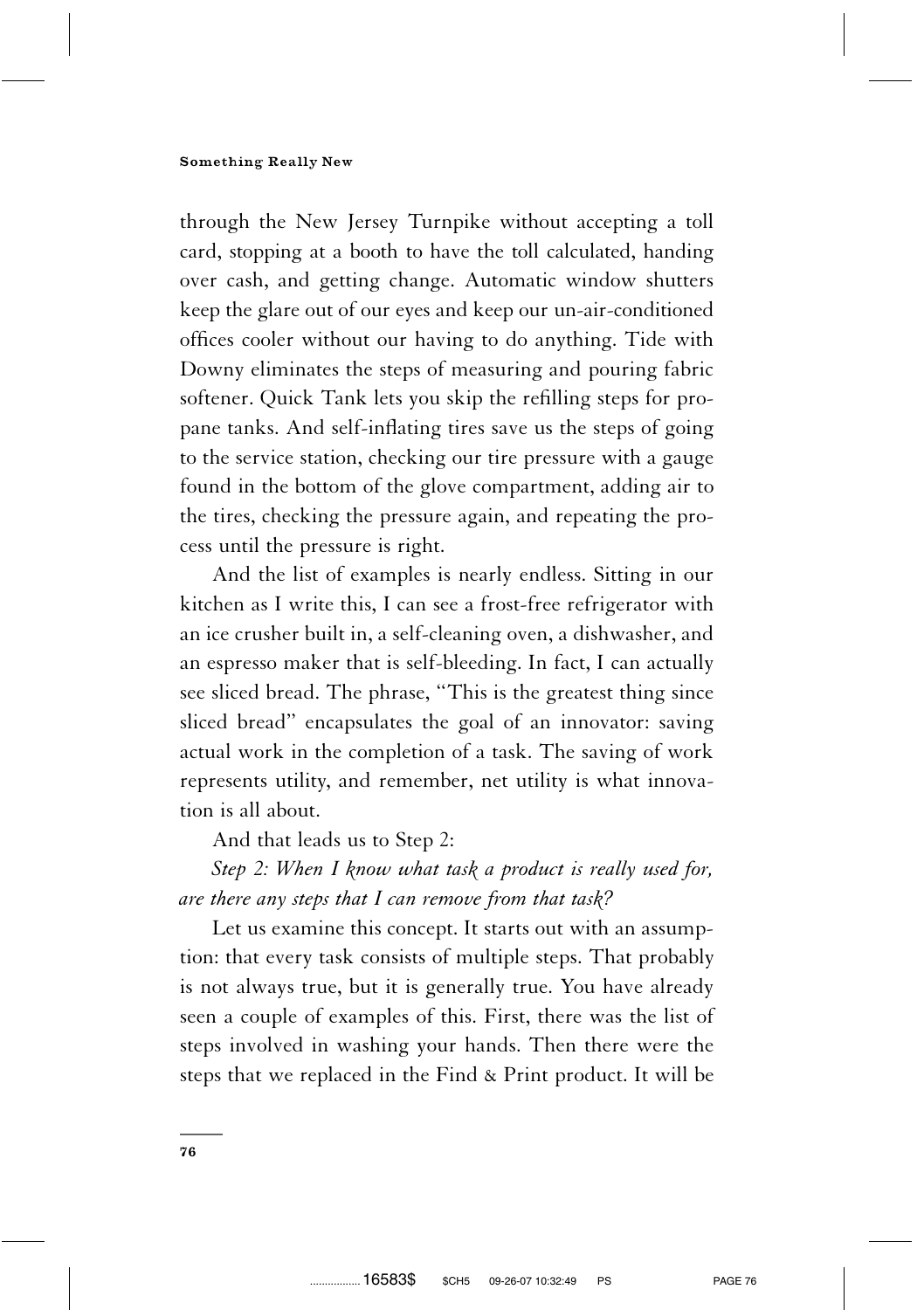worthwhile spending some time methodically dissecting a task, though, because the difference between steps and tasks is as important as the difference between tasks and functions. When you develop a good, instinctive feel for these differences, you can innovate in any field because it is these two skills that make you an innovator. Among innovators, those with the most creativity and the most customer and product knowledge will be most likely to produce the biggest innovations. But these dissecting skills are the table stakes for all.

The task we will dissect is hanging a picture. This is a mundane task. It is probably an annual occurrence in most households. A new picture is acquired and an old one is moved to a new location, or a room is repainted and all the pictures need rehanging. However often it occurs, it is a pain. The pain comes from three sources: the need to find and gather rarely used equipment (hammer, picture hangers, pencil, and measuring tape), the need to engage in a series of what can be complicated calculations regarding the placement of the picture and then the hanger, and the need to insert the hanger in the correct spot without damaging the wall unduly.

We will start by compiling a list of the steps involved and then see where the opportunities for innovation are.

Creating a list of steps can be very subjective. One person might describe the process ''Measure the distance from the ceiling to the height for the picture and mark that spot with a pencil'' as one step. Another person might describe the same process as two steps: ''Measure the distance from the ceiling to the height for the picture'' and ''Mark that spot on the wall.''

For our purposes, the second approach is correct. *Every*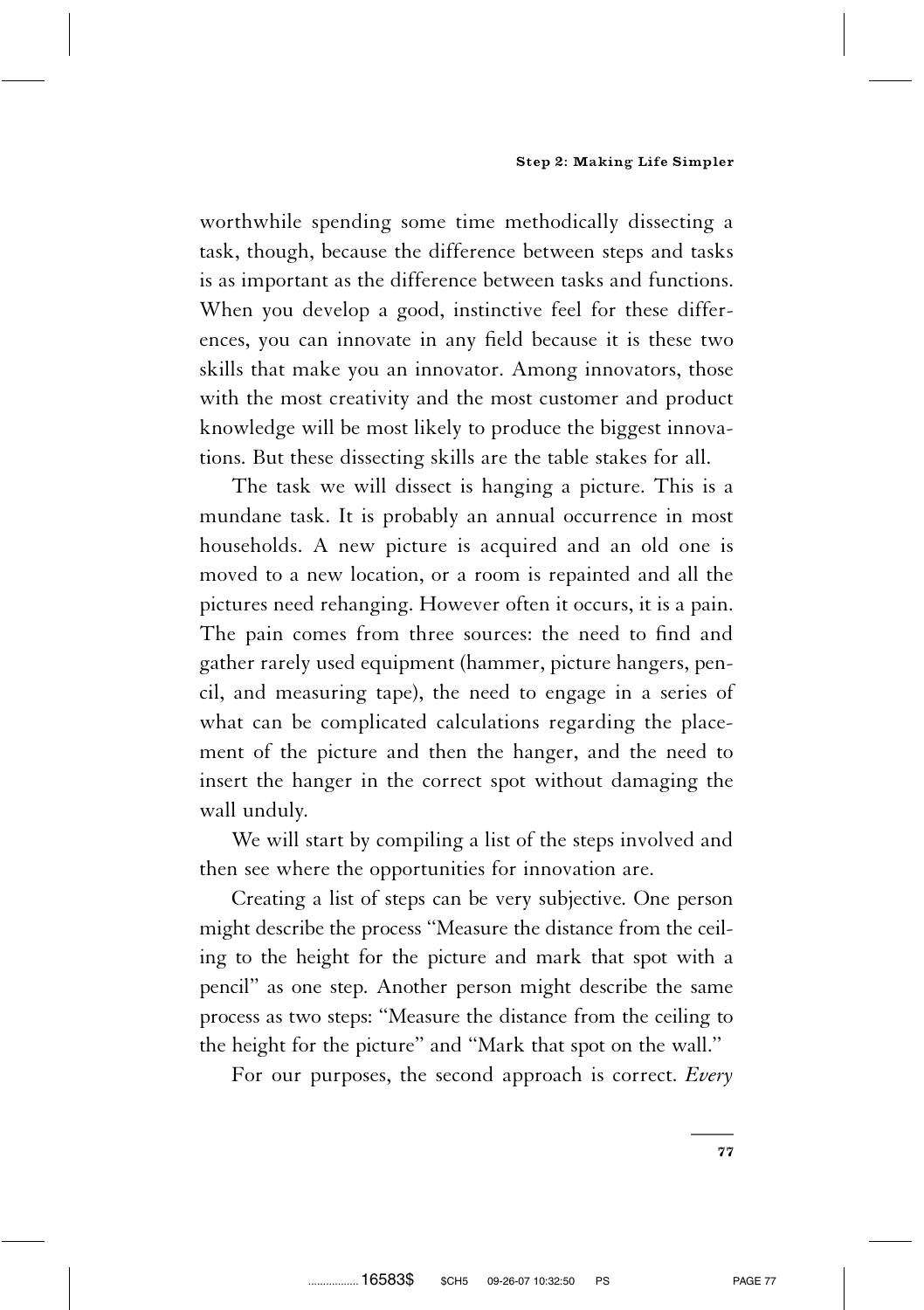*step has only one verb, every verb means a new step, and every verb has only one object.* Verbs are action words, as we learned in grammar school. Action is work. When we eliminate work, we gain utility. Net utility is the goal of innovation. So, innovation exists in the verbs.

Here, then, is the list of steps in picture hanging:

- 1. Collect pencil.
- 2. Collect hammer.
- 3. Collect picture hanger.
- 4. Collect measuring tape.
- 5. Determine rough horizontal location.
- 6. Determine rough vertical location.
- 7. Measure the distance from the ceiling to the top of the picture.
- 8. Add to that number the distance between the top of the picture and the center of the stretched picture wire.
- 9. At your rough horizontal location, measure down from the ceiling to the height indicated by your calculation in Step 8.
- 10. Place a mark.
- 11. Measure horizontally from a reference point such as a wall to set your exact horizontal location.
- 12. Place a mark.
- 13. With your measuring tape, draw a horizontal line from your horizontal mark across the imagined line of the vertical mark.
- 14. With your measuring tape, extend a line from your vertical mark across the horizontal line.
- 15. Nail your picture hanger at this intersection.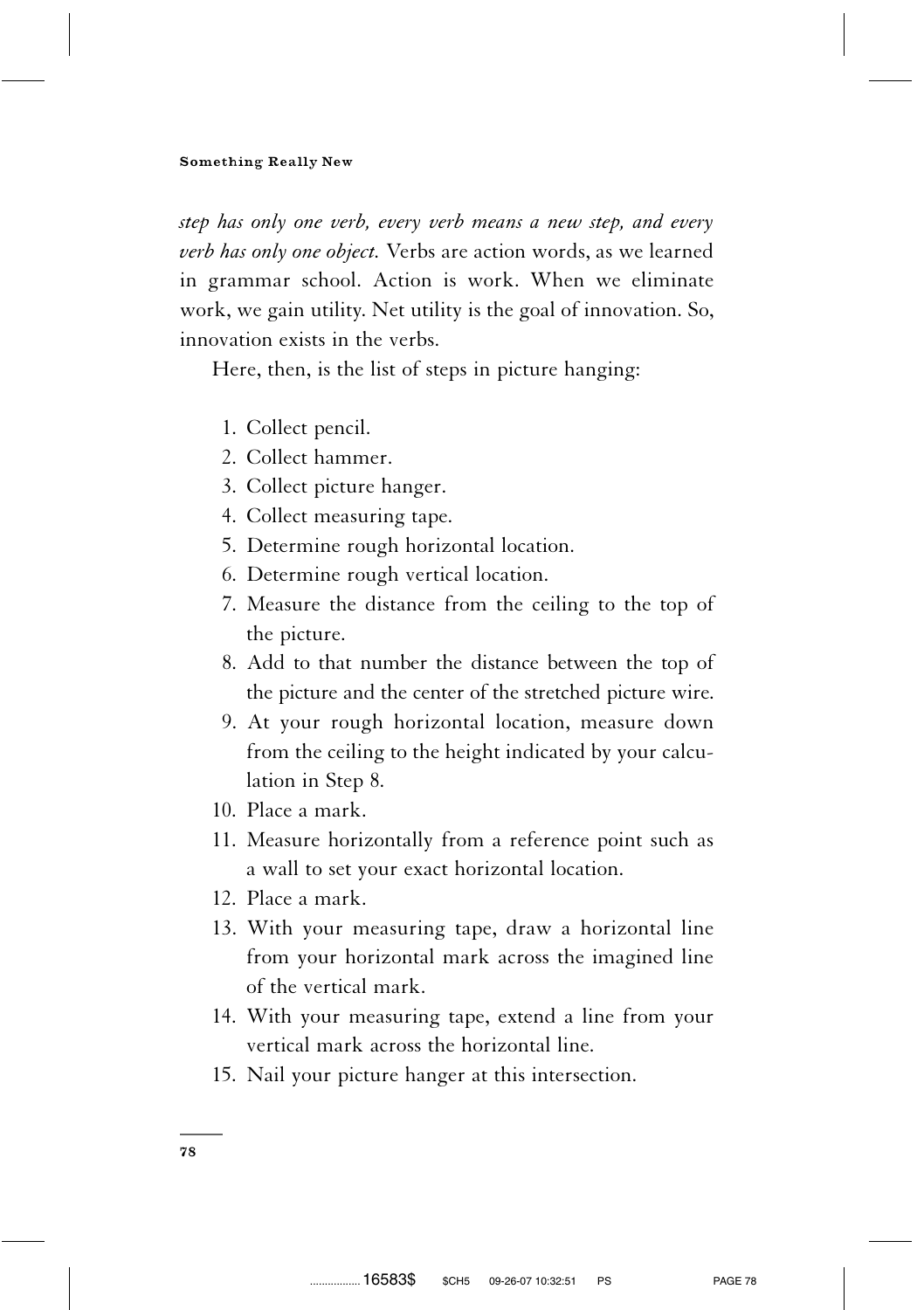- 16. Erase the remaining pencil lines.
- 17. Hang the picture.
- 18. Replace the pencil.
- 19. Replace the hammer.
- 20. Replace the measuring tape.

Or, alternatively, you could eyeball the location, pound a nail in, hang the damned picture up, then go back and watch a football game.

What we see, of course is 20 steps to hang one picture. That is an awful lot of work, and there must be millions of people out there who just hate this task. But for you this is a goldmine. You do not see 20 steps. You see 20 opportunities to innovate! You see the chance to make customers happy and to gain wealth yourself!

But first you have to select among these 20 opportunities, and in doing so, you should be mindful of the need for net utility. The highest net utility is the sweet spot here. The sweet spot is that set of steps that best combines the greatest reduction of work for the user with the lowest pain to adopt. If you find that sweet spot and eliminate the steps involved, then you can deal with the other steps as you choose. The user will focus on the greatest net utility gain.

That may need some explanation.

# Applying Net Utility

Net utility exists on a continuum. That continuum has two axes: value to the customer and cost to the customer in terms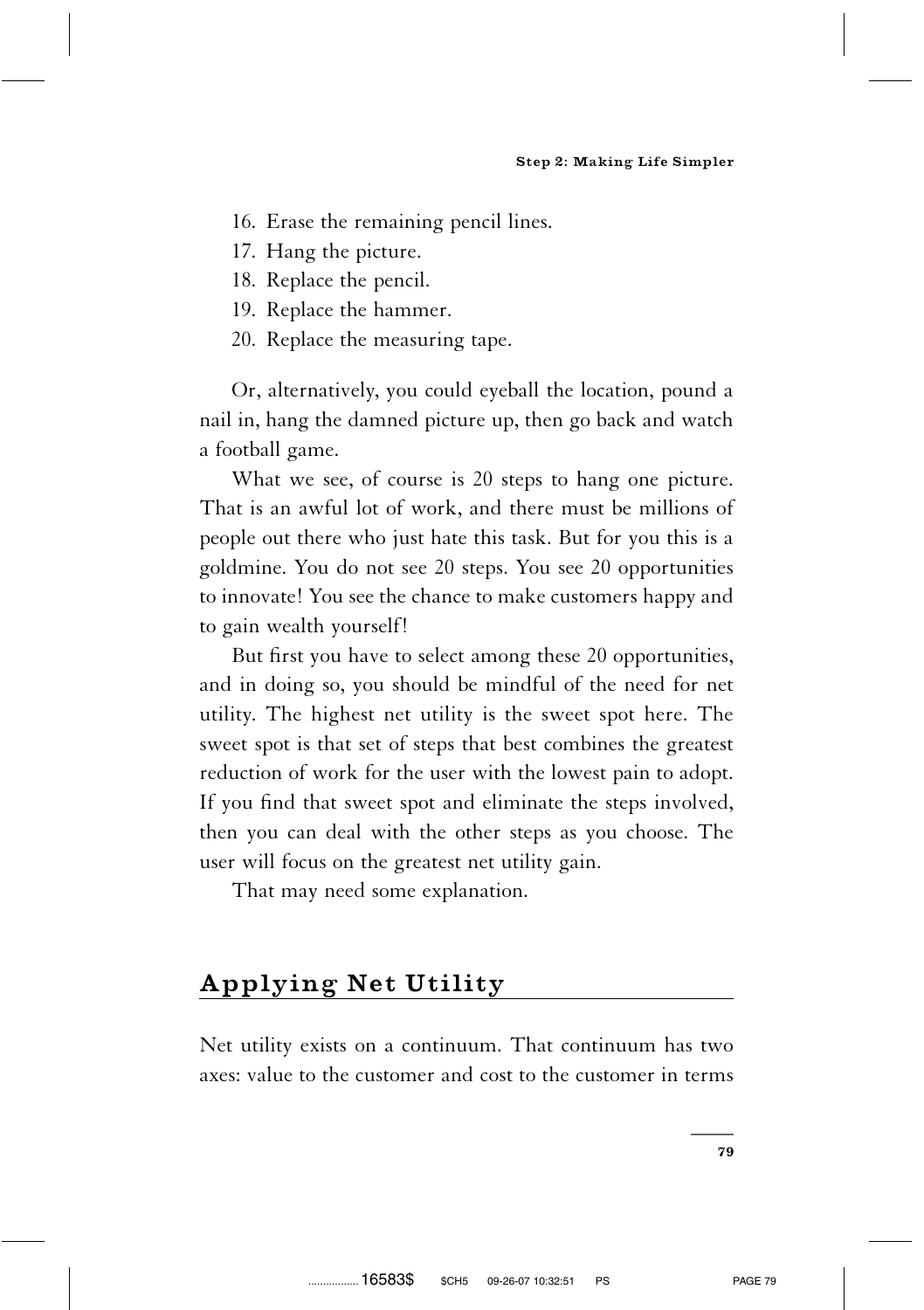of price, time to learn, or effort to use. The costs for the tasks we do often are much less important than the costs for rare tasks. We will pay more money for a can opener that we use daily than for a wine opener that we use once a month. But if we drink a lot of wine and open very few cans, our calculation will be reversed.

In products that assist with tasks that are performed very frequently, the value to the user is quite high. So those products can carry considerable learning costs. For rarely performed tasks, the product needs to be low cost. But remember that cost involves not just price, but also ease of learning and ease of use. Any product that is easy to learn and easy to use has some room on the cost side for price.

This is a little abstract, so let me give you an example. To complete the task of opening a corked bottle of wine, you need to engage in three steps: Remove the seal at the top, then insert the corkscrew, then tug it to remove the cork. This first step can be annoying. You have to get a knife and poke it in and tear off the top flap of the seal, leaving an irregularly shredded ring around the wine bottle opening.

But there is a device that does this for you called a foil cutter. You simply put the top of the wine bottle in its mouth and twist, and it removes the foil perfectly every time. These devices, which look to me to cost about \$1.00 to make, sell for \$7.95 to \$9.95. If you open a bottle of wine every night, that price is a bargain. If you open a bottle of wine once a week, it is still a bargain. If you only pop the cork once a month, is it a bargain? It certainly isn't if you have to find and read the instruction manual each time you use the device or if you have to remember which side of the device is up or if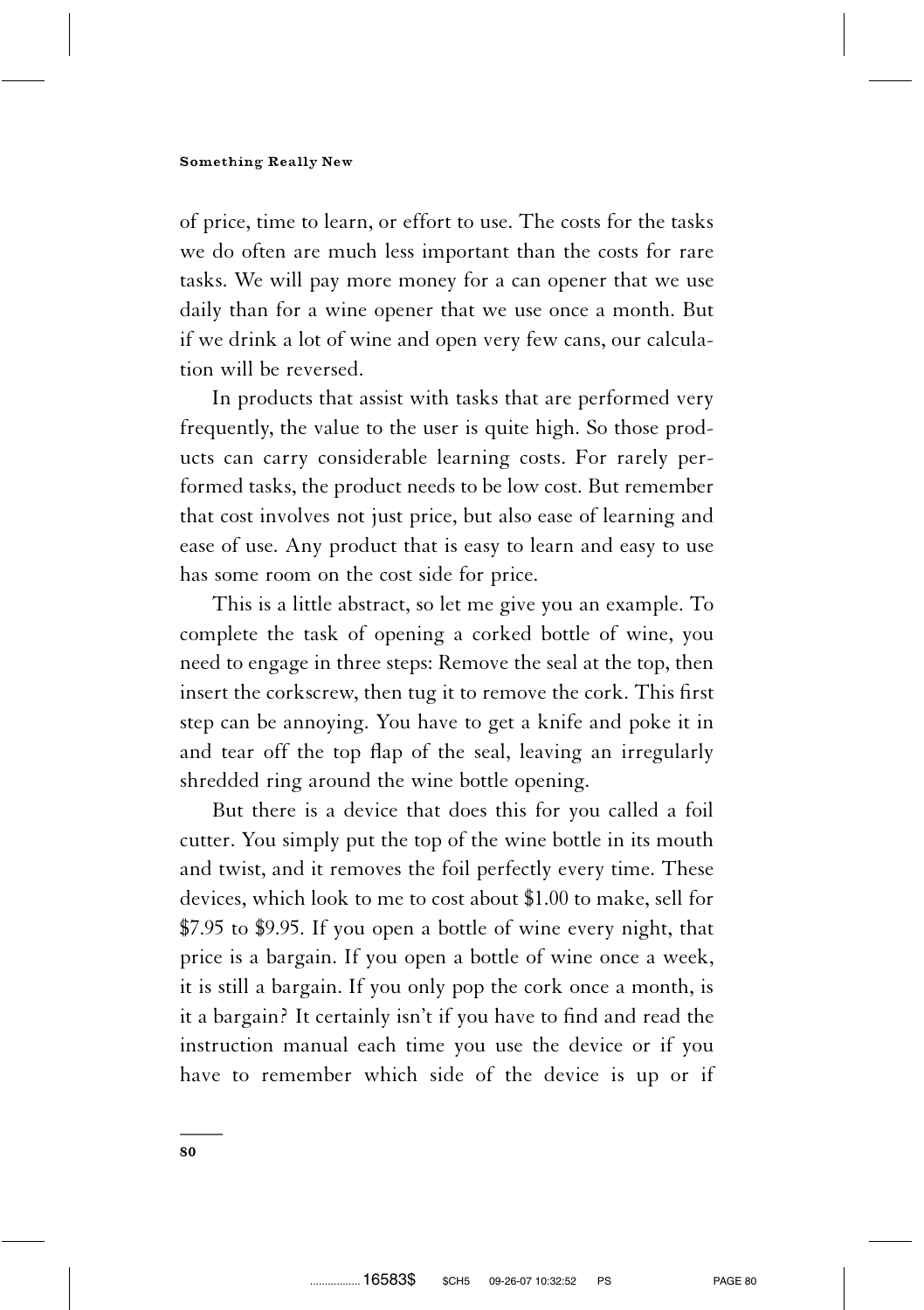you have to remember where you put it the last time you used it. But this device is very easy to learn and very simple to use, so its cost is actually pretty low and its net utility is pretty high.

Let us look at this graphically.

Products in the upper left of **B** in Figure 5–1 have very high utility at very low cost. This is where you want your products to be. The lower right of the **D** quadrant is death. It represents very low utility and very high cost. Let us look at Figure 5–1 to illustrate that point.

The diagonal line is the dividing line for net utility. To the left of that line, net utility is strong. To the right of it, net utility is weak. Where you put your innovation in relation to that line is a guess. Where your customers put it is the deciding factor for whether your product succeeds or not.



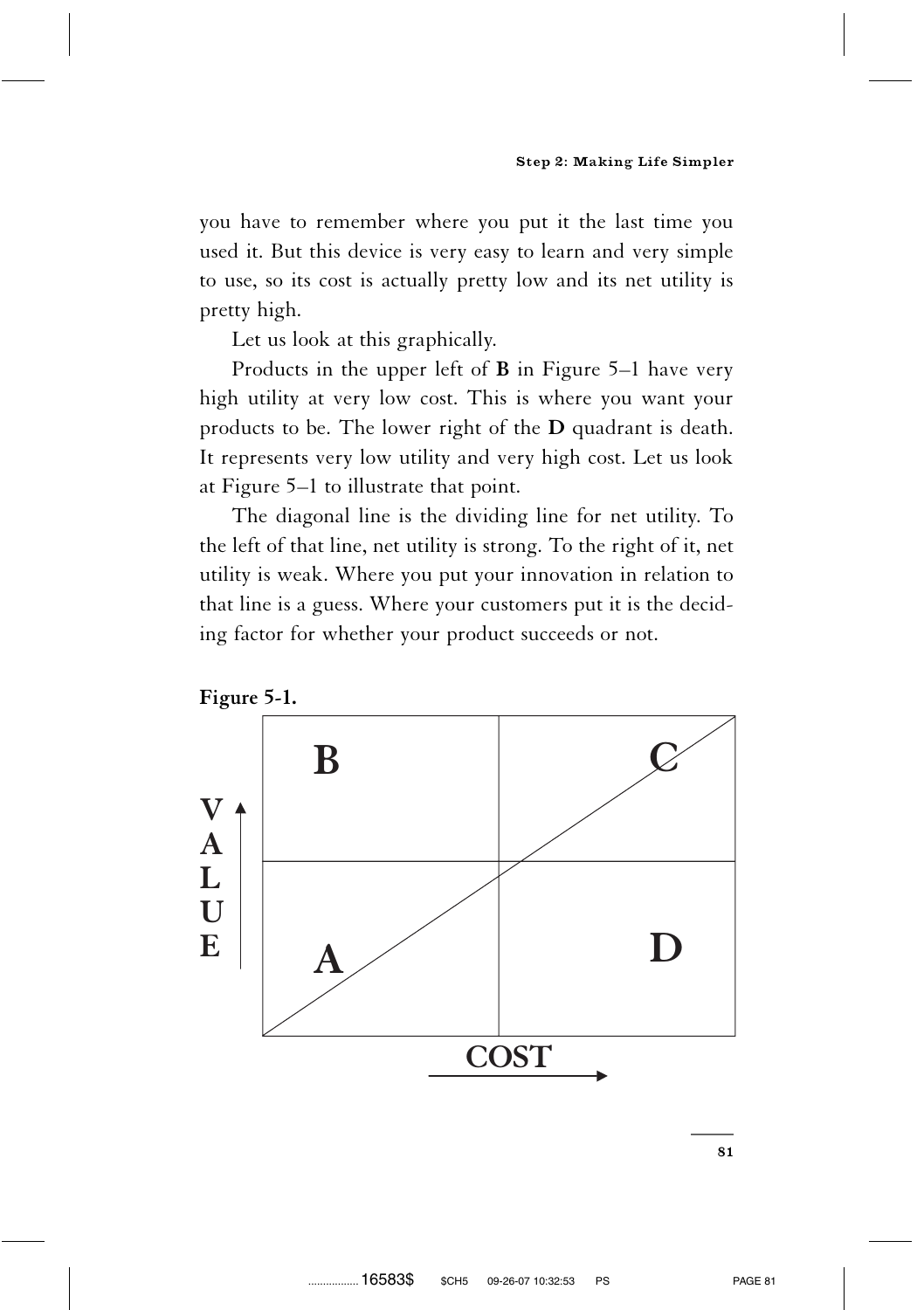# Reinventing the Picture Hanger

Now let's go back to sorting through the steps in hanging a picture. We are looking to do several things. First, we want to look for steps that can be eliminated entirely. Second, we want to look for steps that can be combined with other steps. Third, from the list of steps that can be eliminated and the list of steps that can be combined, we want to select those items that collectively constitute the ''sweet spot''—the group that represents the highest net utility. This is the place where we will get the most bang for our buck. We may not stop there, but that group will form our core product.

Let us take another look at our list:

- 1. Collect pencil.
- 2. Collect hammer.
- 3. Collect picture hanger.
- 4. Collect measuring tape.
- 5. Determine rough horizontal location.
- 5. Determine rough vertical location.
- 7. Measure the distance from the ceiling to the top of the picture.
- 8. Add to that number the distance between the top of the picture and the center of the stretched picture wire.
- 9. At your rough horizontal location, measure down from the ceiling to the height indicated by your calculation in Step 8.
- 10. Place a mark.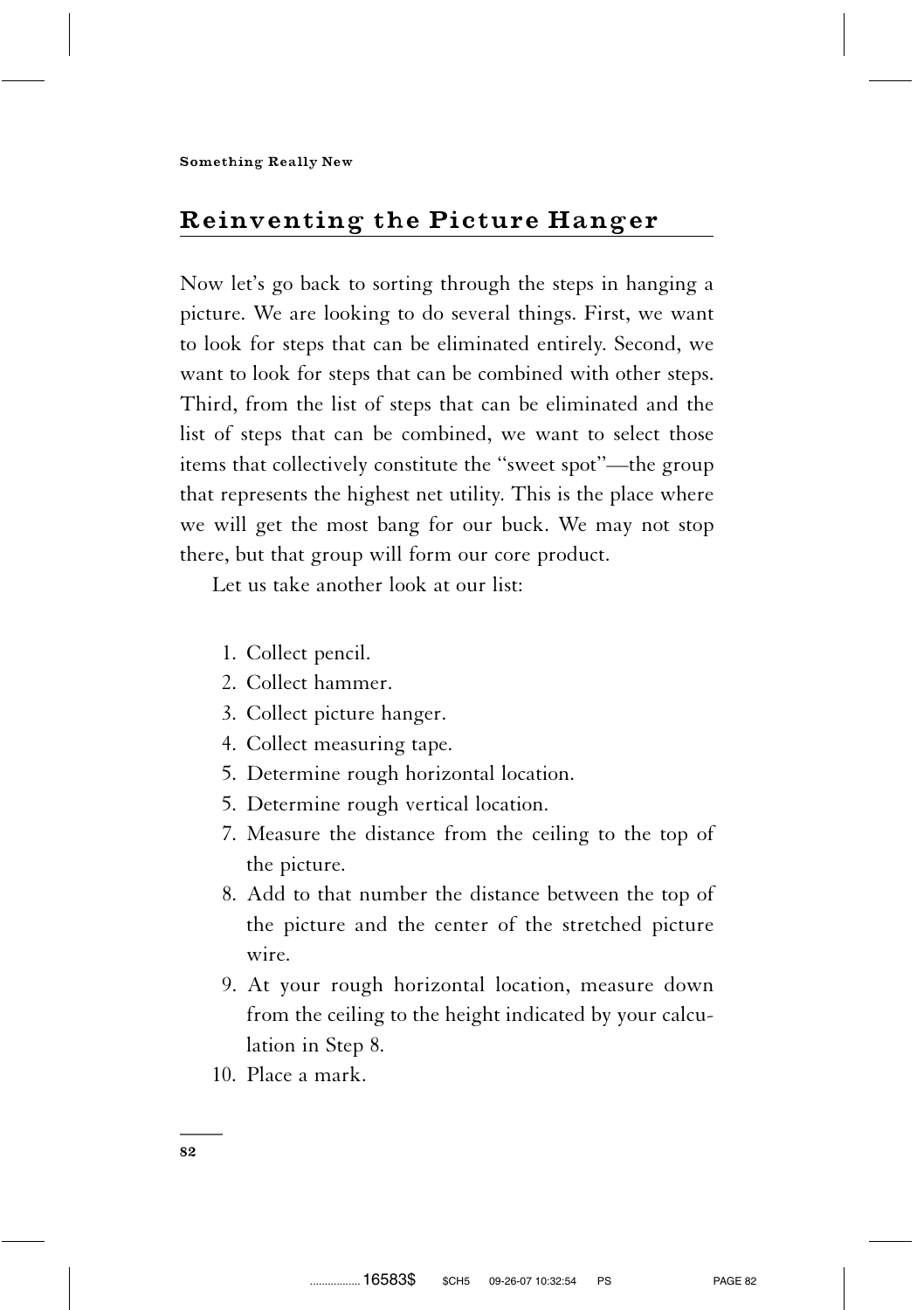- 11. Measure horizontally from a reference point such as a wall to set your exact horizontal location.
- 12. Place a mark.
- 13. With your measuring tape, draw a horizontal line from your horizontal mark across the imagined line of the vertical mark.
- 14. With your measuring tape, extend a line from your vertical mark across the horizontal line.
- 15. Nail your picture hanger at this intersection.
- 16. Erase the remaining pencil lines.
- 17. Hang the picture.
- 18. Replace the pencil.
- 19. Replace the hammer.
- 20. Replace the measuring tape.

Immediately, you will notice several things. There are some steps that you really cannot eliminate. For instance, Steps 15 through 17 look like they are there to stay. But then you will notice that there are several steps labeled ''collect'' or "replace." Those steps imply that each item is kept in a separate place. If they were all in the same place, we could replace seven steps with two. We can do that. We can create a small kit that includes a measuring tape, a variety of picture hangers, a small tack hammer, and a soft pencil with a built-in sharpener.

We have innovated the Handy Household Hanger Kit. That's great, but take a look at the steps that are left after you take those five out and ignore the ones that cannot be removed. That is the hard stuff: all that measuring and line drawing and the like. That is where the sweet spot will be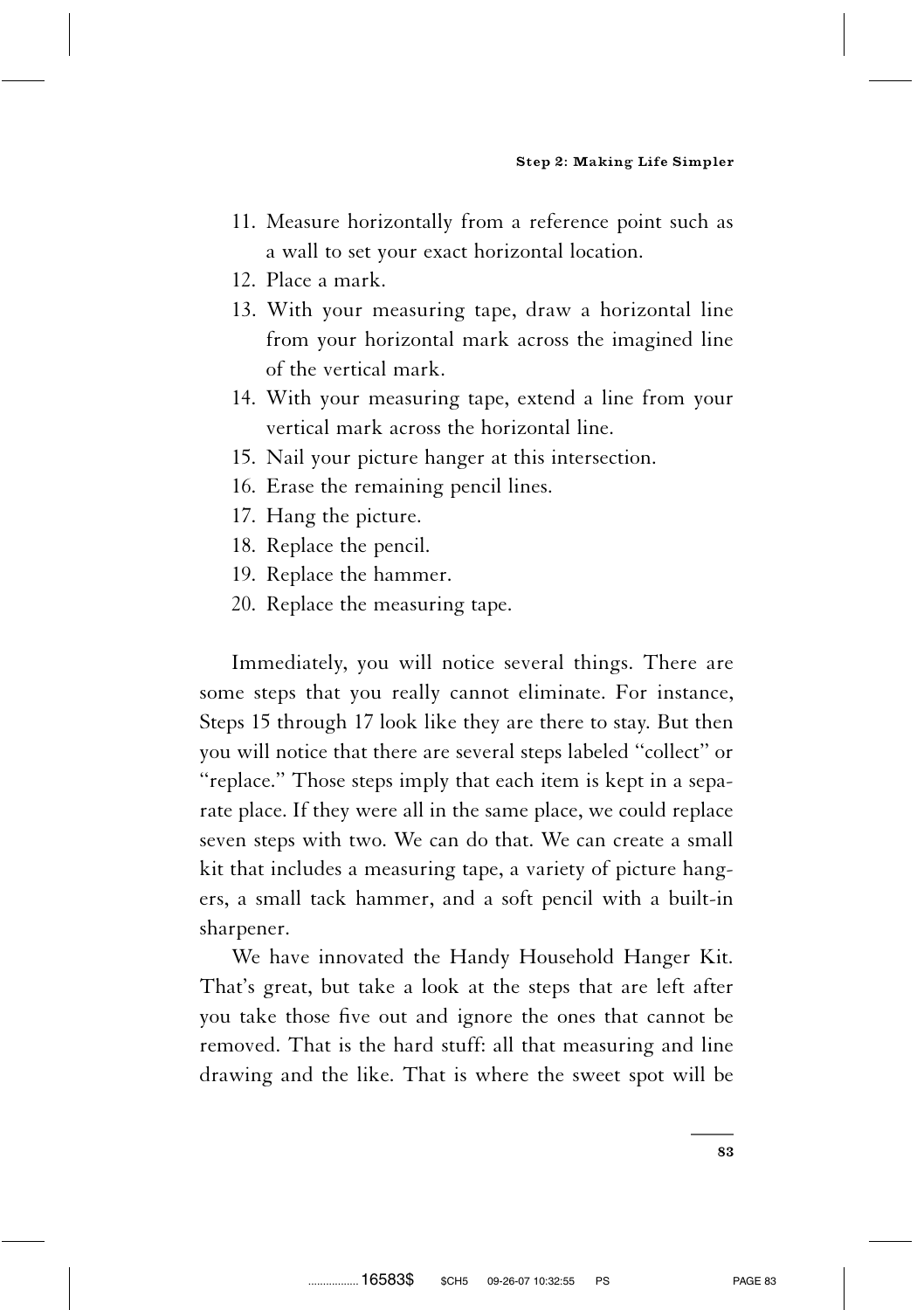found if there is one because the pain is not in collecting and replacing the tools. The pain is in getting the measurements right. As it is, doing the measurement tasks properly often requires two people. If you can take that out of the equation at low cost and include it in your Handy Household Hanger Kit, you may just have a serious product.

However, it does not seem likely that you can replace or remove the measuring. After all, location is the essence of the task. So we are stuck. Or are we? No, we are not, because we remember our Sherlock Holmes. In his 1892 short story ''The Adventure of the Beryl Coronet,'' the great logician says, ''It is an old maxim of mine that when you have excluded the impossible, whatever remains, however improbable, must be the truth.'' So, with Holmes as our guide, we will do the improbable and eliminate the measurement.

There are actually several ways to do this, and before I give you mine, let me give you one clue: It is the measuring that we want to eliminate, not the placement on the wall. That is, we still want the picture to be centered between two windows and the center of the picture to be at adult eye level, but we do not need to know that on this wall that means 22.25 inches from the ceiling and 42.875 inches from each window sash. The precise measurements are really not relevant to what we are trying to accomplish in most cases. Only the relative location matters.

So, if only the relative location matters, we can do this fairly simply. Give yourselves a few minutes to think this through. Then I will give you my solution, not because it is the right solution, but because it is one of the possible solutions and using it will allow us to see how many steps we can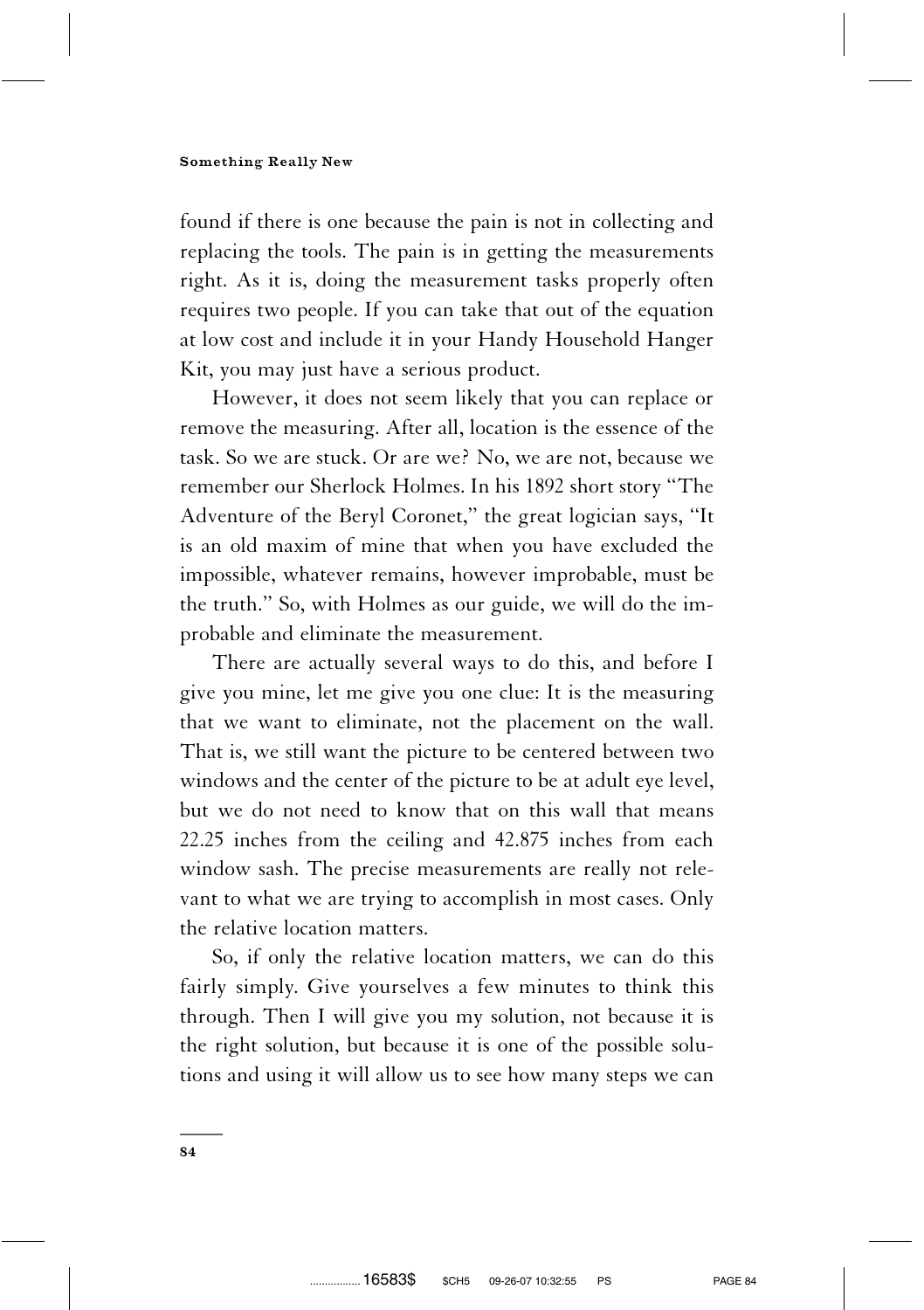eliminate with simplicity and thus how much net utility we can generate.

#### GO

This is an interesting problem, and if you dislike hanging pictures, you may find it even more interesting because you have something to gain from the solution. Let us look at the sample solution and see how it works.

Picture a device about two feet long and about two inches high and an inch thick—pretty much the shape of a level. It has a rod sticking out of each end. In the center of this rectangle are four things. There is a level bubble in the exact center on the top edge; below it is a crank that moves the rods just described. At the bottom of the rectangle is a hook just like a picture hook in which there is a hole about three-fourths of an inch up on its shank, just where the nail would go in a picture hanger. At the top center is a sliding bar (like the bar at the top of the device they measure your height with at the doctor's office) about six inches long. The two rods telescope; each is six feet long when fully extended. They move in opposite directions simultaneously when you turn the crank.

The device looks something like Figure 5–2.

Assume that this device is added to my Handy Household Hanging Kit, and that to place my picture, I do the following:

- 1. Collect the Handy Household Hanging Kit.
- 2. Hang the picture from the hook.
- 3. Adjust the sliding bar so that it touches the top of the picture.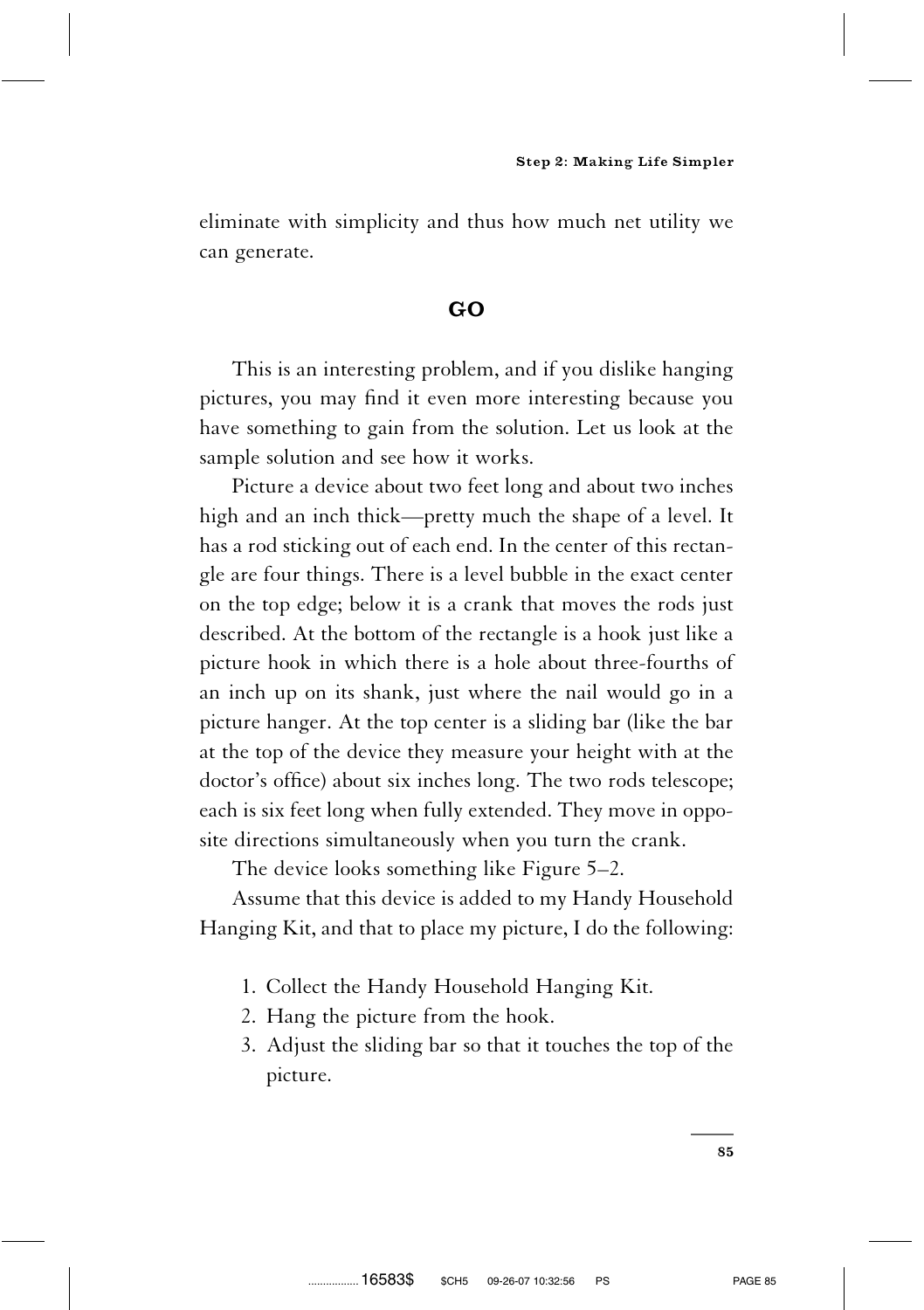**Figure 5-2.**



- 4. Remove the picture.
- 5. Place the device against the wall so that the top of the sliding bar is at the height where I want the top of the picture to be and the device is roughly centered between the two windows.
- 6. Crank the rods until they are touching the two window frames simultaneously. Now the picture is exactly centered without any measurement.
- 7. Put a pencil through the hole in the hook shank to mark it.
- 8. Nail the hanger at that mark.
- 9. Hang the picture.
- 10. Replace the Handy Household Hanging Kit.

I have a total of 10 steps instead of 20, and these steps are a lot simpler than all of that measuring. That is my impression, anyway. But only the customer's impression matters, so we cannot determine if we have hit the sweet spot.<sup>1</sup> However, we know we have reduced the total number of steps by 50 percent, and we have made the most difficult steps simpler to execute. Perhaps the approach itself is too complex. But customer research will tell us that. Short of that, on the face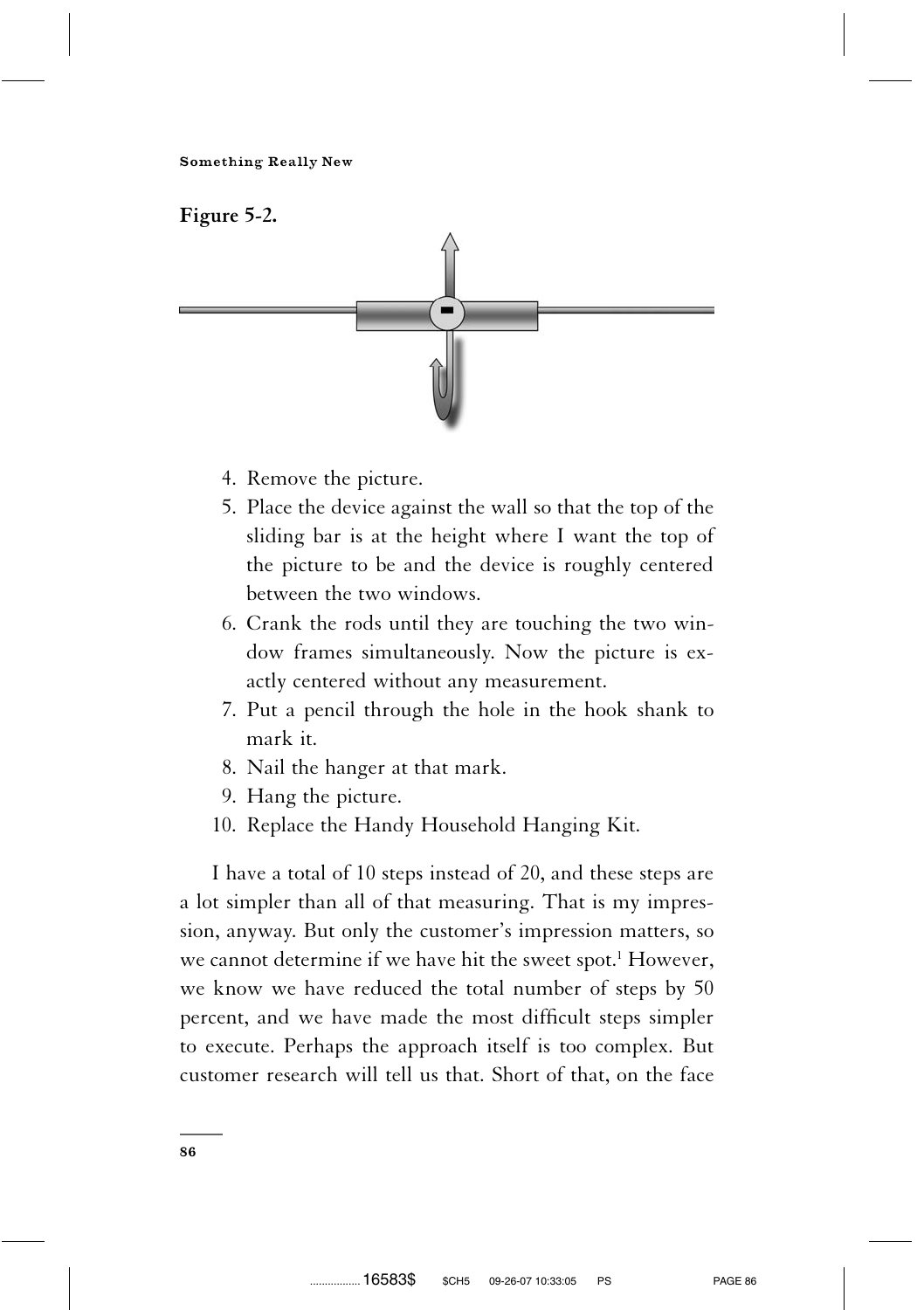of it, there is high net utility here, assuming that the sale price is reasonable. If the market agrees with that assessment, then we have innovated in a task that people have been carrying out since the Middle Ages. It's not sliced bread, to be sure, but it's no small trick either.

### A Quick Recap

Before we move on, we should recap this chapter, which contains a good deal of important information.

Once we have decided what tasks a product is really used for (Step 1), we must then break down those tasks into steps one verb per step and one object per verb. We then need to review and analyze the steps, looking for steps that can be removed or combined and, in particular, looking to eliminate steps in such a way as to most increase the net utility to the customer. We then need to select the ''sweet spot'' steps and find a way to combine or eliminate them. Once we have done that, we need to validate our concept with the market to ensure that the market sees high net utility in our innovation. If it does, then we are ready to start building the new product.

## Innovation Workout 2: It's Midnight on Christmas Eve

I am not a good present wrapper. Indeed, I suspect that under a Christmas tree piled high with unlabeled wrapped packages, any relative of mine could pick out the ones I had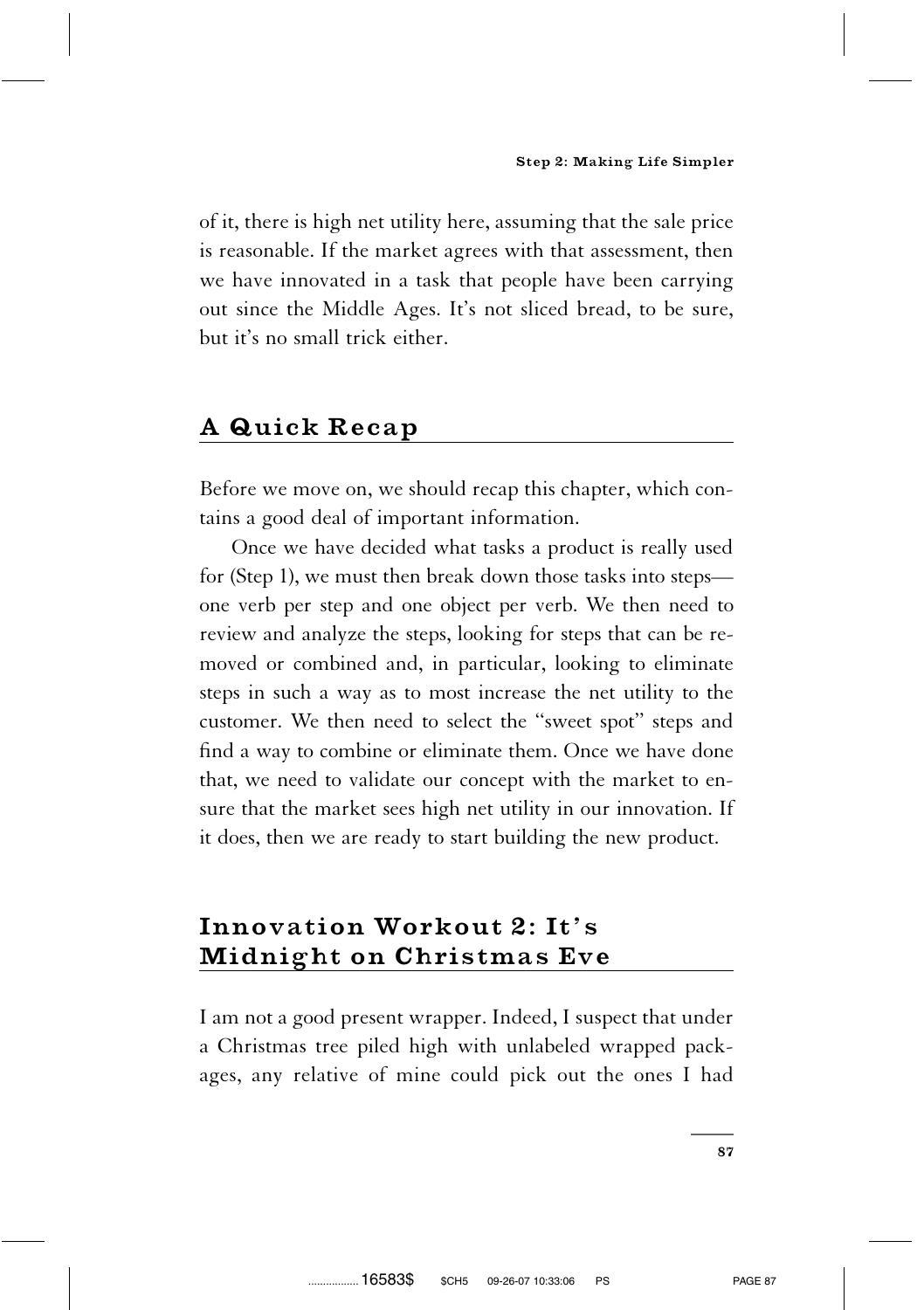wrapped with just a glance. They are the ones with nine layers of tape, misshaped ends, jagged edges, and a Post-it note instead of a fancy label. So I need some help in wrapping packages, and I have come to you for it. I would like you to come up with an approach for wrapping presents that is simpler and produces better results than the current approach. I will make the task simpler by telling you that I almost always give books as presents and that those books fall into only two categories—normal-sized hardbacks and trade paperbacks, which tend to be slightly smaller in all dimensions than normal-sized hardbacks and slightly larger than regular paperbacks.

Your first step will be to write out the steps involved in wrapping a book. Next, you will want to combine or eliminate some of those steps. Finally, you will need to account for the two different sizes of books involved as well as minor variations within each of those two sizes. The product you invent will be sold only in bookstores.

Do not cheat. Do not propose something like a fancy bag to stick the book in. Those can be bought now. Your task is to replicate the conventionally wrapped book by some unconventional means. And be sure to remember net utility. If the process takes an instruction manual to understand, then it is probably not a process that customers will flock to in great numbers. Painful as the current approach is, they already know how to wrap packages. They won't read a book to learn how to do it a new way.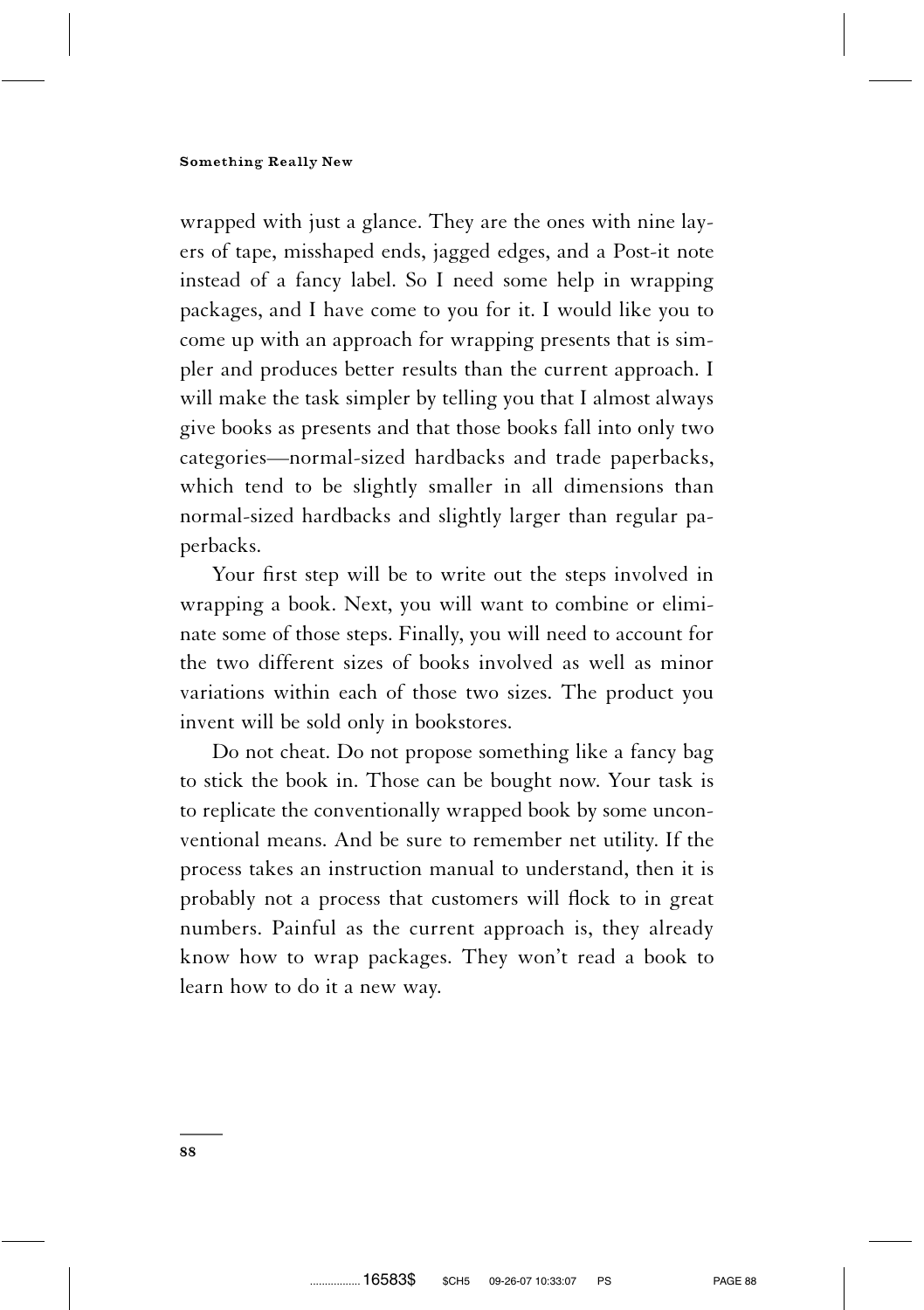### Chapter 6

# Making Innovation Happen

STEP 2 INHERENTLY RAISES AN IMPORTANT POINT. ASSUMING that you buy into the ideas that tasks matter more than functions, that tasks can be broken down into steps, and that steps can be analyzed and then combined or eliminated, how do you go about implementing this?

There are two approaches to this problem: process and culture. I favor culture (a term I will elaborate on shortly), but I recognize that process has some allure. The issue is far from decided, and there is enough weight in each camp to make it worthwhile to summarize the arguments and let you decide for yourself. We do need to be careful to limit the process argument to ''innovation through process,'' however. This is the idea that one can create a process that will yield innovation in some mechanical way. This is the notion that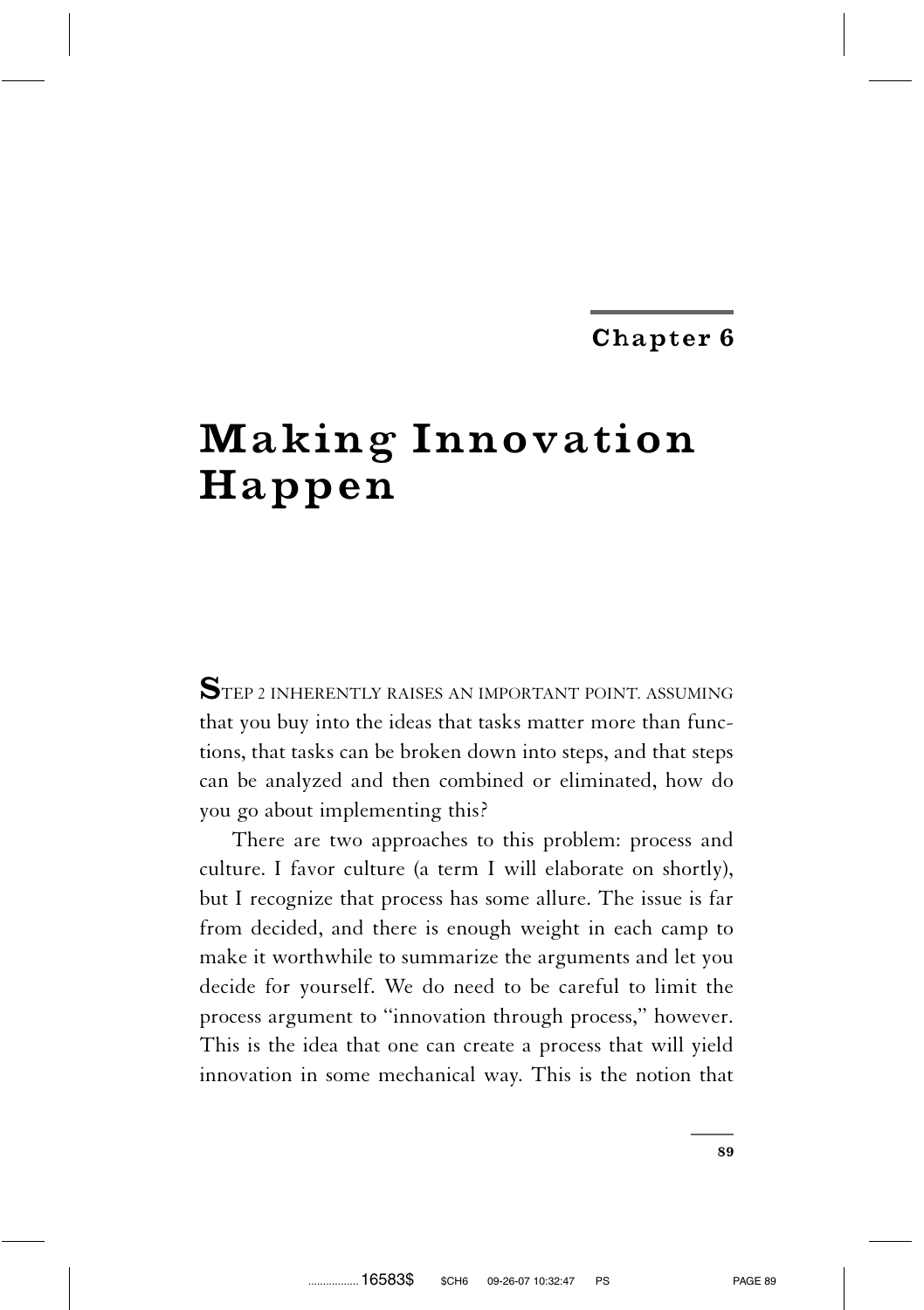one can build an innovation ''machine'' with interchangeable people that will automatically produce brilliant new products. The idea that you can take the human factor out and still create innovation seems like the ultimate bureaucratic fantasy to me.

That fanciful notion can easily be confused with ''innovation through organizational structure.'' As to that concept, I think there is little room for argument. It is possible to organize in such a way as to foster innovation. Indeed, that is one of the subjects of Chapter 11.

There is also a danger that a rejection of the idea of innovation through process would be seen as a rejection of the idea that methods can lead to innovation. That would also be a mistake. Methods such as the one in this book provide a means for coming up with innovative product ideas. Methods can work in either a culture-oriented business or a processoriented business. The ideas will still be generated in both. But how they will be handled and whether serious innovation will be fostered equally in both environments is a serious question. We can organize and operate in ways that promote innovation, and we can do so in ways that inhibit it.

With these distinctions in mind, we will begin by looking at the process approach.

### Process

Systematizing all aspects of the organization will always be management's objective. That's why they call it management,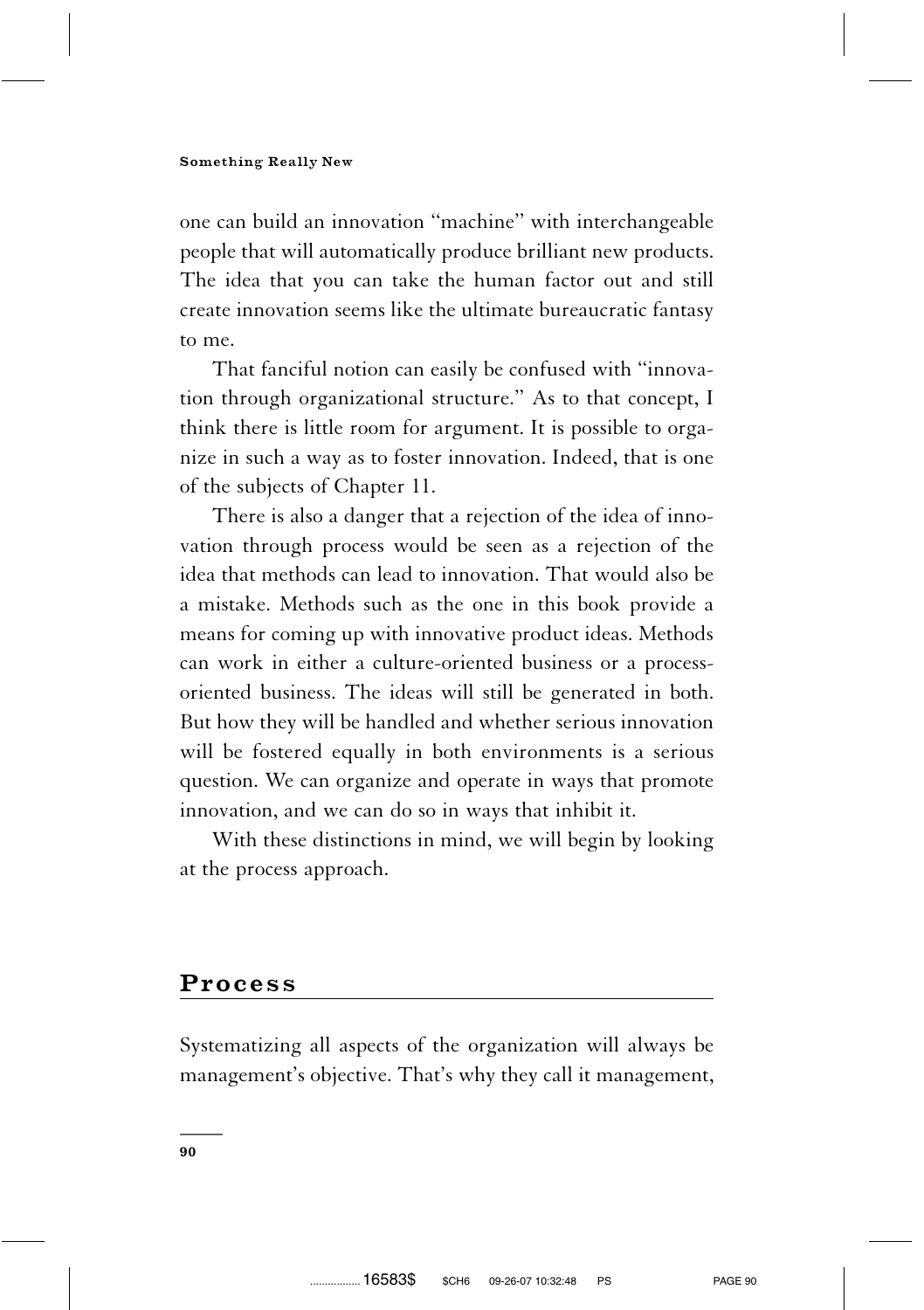not supervision or something else less action-oriented. Managers want to manage things. Management takes place through process. Managers cannot be everywhere and see everything, so they hold weekly staff meetings, require monthly reports, provide templates for approval, establish individual goals. and the like. All of this makes sense if you are running a factory or a sales force, but it is less clear to me that this is an appropriate approach where innovation is concerned.

There is an anonymous management aphorism that states a basic problem:

The objective of all dedicated employees is to thoroughly analyze all situations, anticipate all problems prior to their occurrence, have answers for these problems, and move swiftly to solve these problems when called upon. However, when you are up to your rear end in alligators, it is difficult to remember that your initial objective was to drain the swamp.

The more one is involved in day-to-day reporting, budget planning, meetings designed largely to allow the uninvolved to feel involved, and other structured activities, the less time and energy one has to devote to the more reflective and intuitive activity of innovation. You lose the ability to focus on the future because the present is overwhelming you.

Implementation, it is said, drives out planning.

The most successful project I ever worked on was one where the innovation took place during the sale and change in management of the company. Such periods tend to bring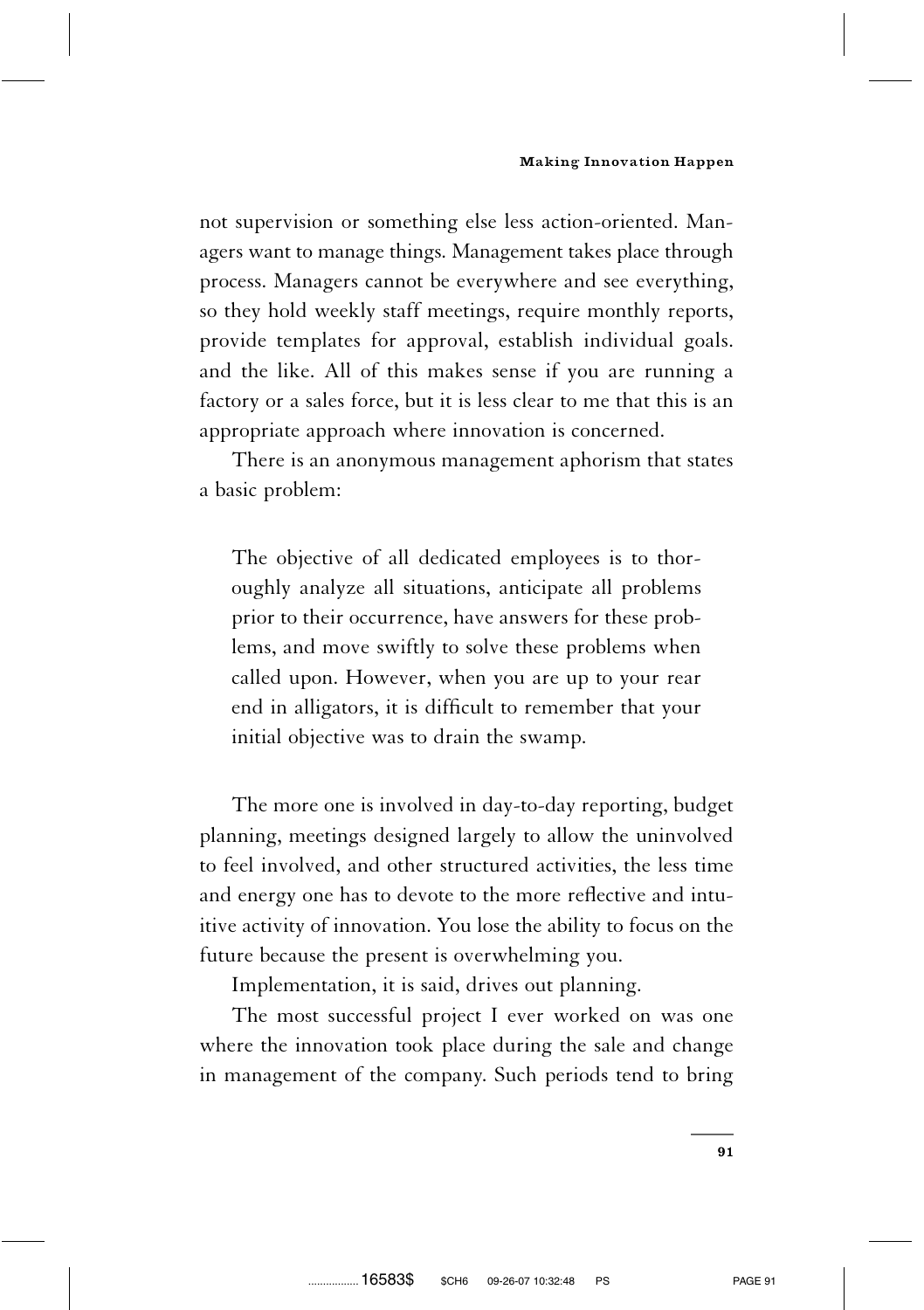normal activities to a halt for a while, and that was what happened here. During the hiatus, a group assembled informally to work on a vexing problem and came up with a paradigmchanging solution. A colleague in that project years later was asked to do a presentation on it as a case study in innovation. He described the environment at the time and announced, quite honestly, that the only lesson he could draw from the experience was that if you wanted to innovate, put a lot of smart people in close proximity to each other, but don't give them enough to do.

That is not a theory that is likely to endear itself to costconscious management. Management will look for a process that leads to innovation that has specific allocated resources and measured deliverables. It will want the innovative proposals delivered on a certain date, in a certain format, with the appropriate PowerPoint template used.

Much as it galls me, and much as it contradicts the notions discussed earlier regarding implementation driving out planning, there is something to be said for this approach and for the idea that the methods described in this book can be applied in that environment. Let us take a look at how that might work and then go through the advantages and disadvantages.

In a process-oriented structure, each product line has an innovation goal. This approach is familiar to many of you because it is the 3M or Procter & Gamble approach, where expectations are set regarding revenue generated by new products. In truth, all companies do this, whether they realize it or not. At some point in their planning process, they look at next year's overall revenue goal and figure out how much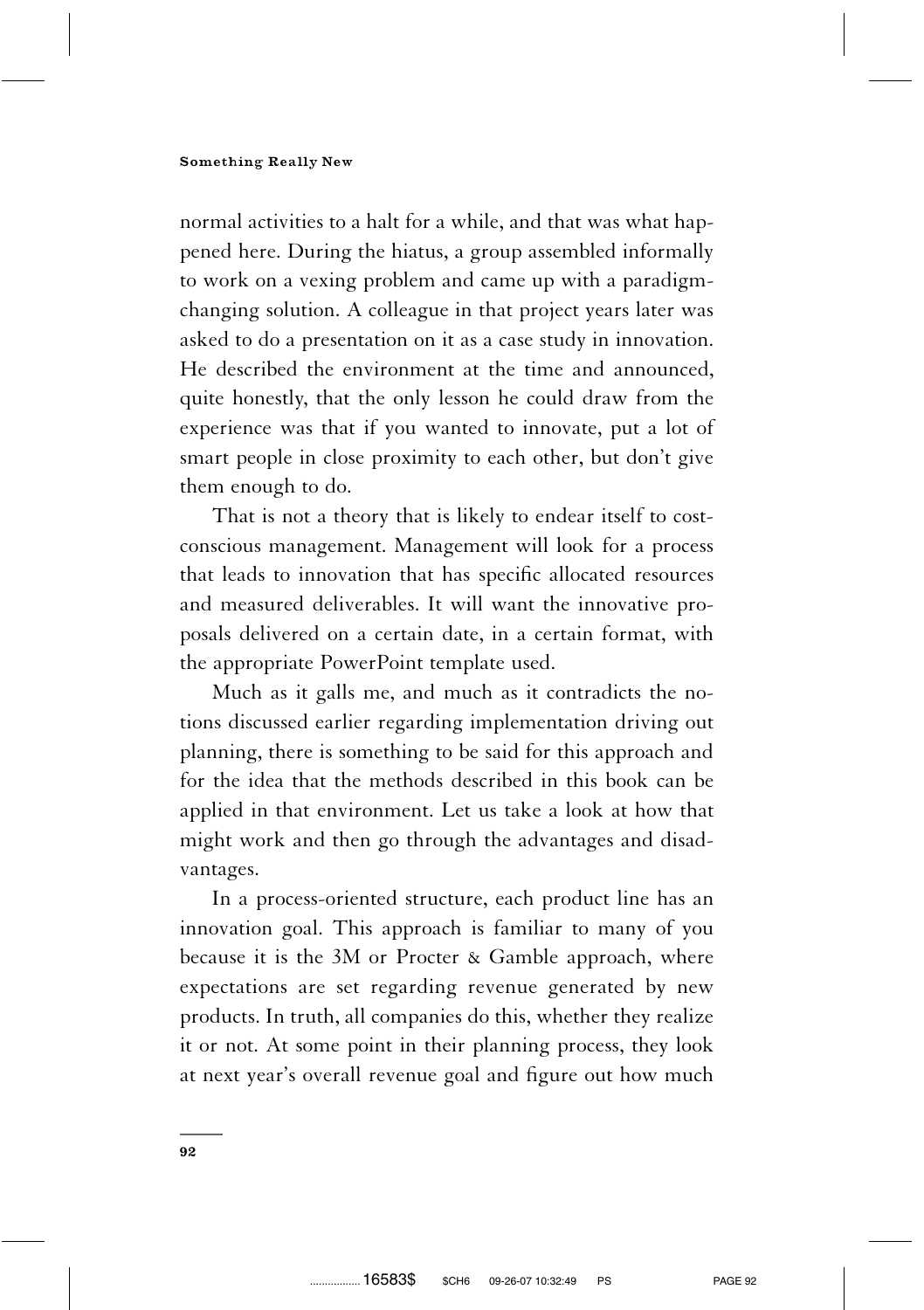of it can reasonably be achieved through new sales of existing products, acquisitions, and price increases. That combined growth is subtracted from the revenue goal for the year, and whatever figure is unaccounted for has to come from new products.

The product line management then creates an ideation process to generate new ideas. The methods described in this book could be used to aid in that ideation process and should produce results. The next step would be a filtering process for the concepts developed in ideation. That would typically involve a higher-level group whose role would be to set performance thresholds and approve and prioritize projects. And that is where things run into trouble, because such a process has a tendency to drive the level of innovation down to a lowest common denominator. Let me explain.

First, process-driven cultures are inherently risk averse. You put in a process to systematize, to reduce the variables, to narrow the risks, to eliminate surprises. When we talk about "thinking outside the box," the box we are talking about is the process itself. When micromanagers start talking about thinking outside the box, someone needs to stand up and say, ''We have met the enemy and he is us.''

Second, the central goal of this process is short-term revenue. The chief question in the minds of management is, ''How do we most economically achieve the next year's revenue goals with the highest likelihood of meeting those goals and convincing our bosses that we are reliable (and also making our bonuses)?'' If that is the mindset, then incremental innovation is the course that is most likely to be followed. If last year we made \$1,000,000 by introducing a new line of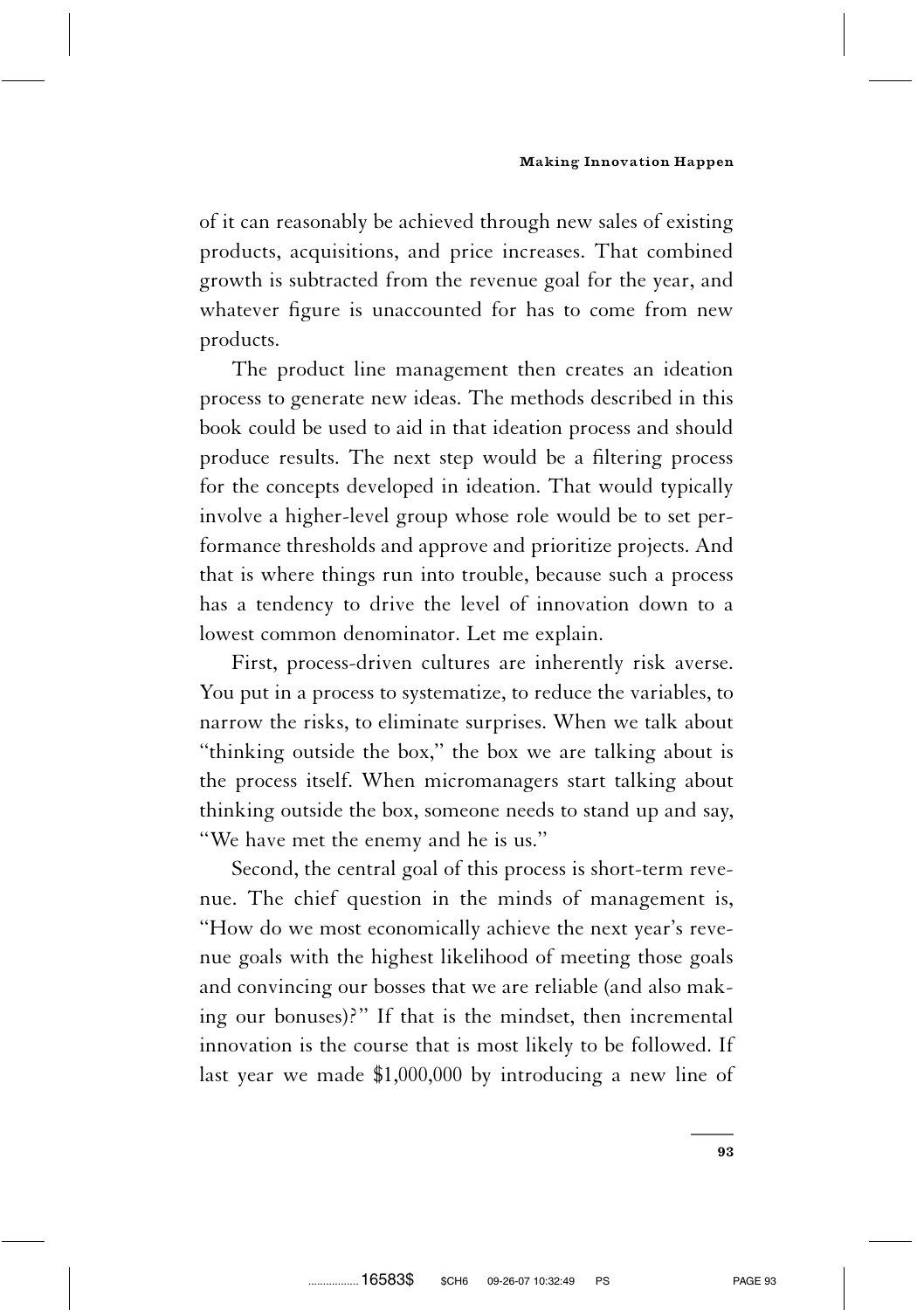metallic-finished faucets, then this year we should go for pastels. If our round-shaped toaster sold well in 2006, then let us add a round bagel toaster in 2007. No one can argue with doing more of the same when ''the same'' made you money last year.

But, at some point, ''the same'' becomes self-parody. Look at razors. The old adage is that you are not selling razors, you are selling blades, because the profit is in the continuing sale, not the original one. Razor manufacturers are faced with a real dilemma in their fight for market share in a commodity business. You would think this would make them a hotbed of innovation. But what we have seen over the past decade or more is an advanced form of more of the same. First razors went to two blades, and that was interesting. Then they went to three blades; it was still a product that one might switch to. When razors went to four blades, people began to make jokes about it. Now they are at five blades (with a single ''trimmer'' blade on the other side because the five-blade razor is too unwieldy to be used in nooks and crannies), and you have to wonder if these folks can come up with an original idea or if they just need to face up to the fact that what they are selling is now a fully innovated product and that the competition will be based on price. At some point you need to recognize that, as Freud said, ''Sometimes a cigar is just a cigar.'' If you cannot change it fundamentally, then you have to do something else.

The ''something else'' will be dealt with when we turn to Step 3. But our immediate problem is how to innovate in an environment that puts a priority on short-term revenue needs, where product development is focused on one year out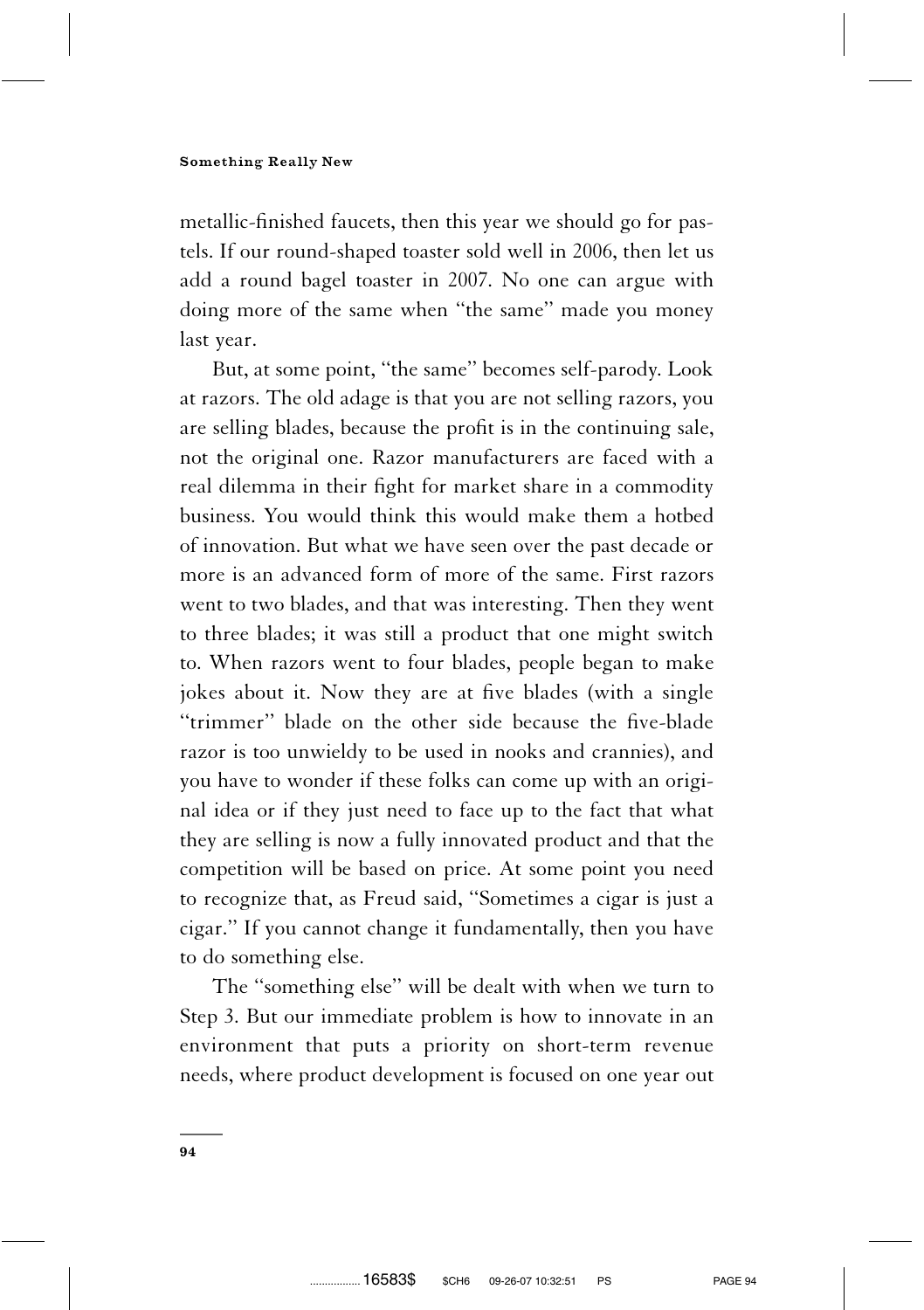and the powers that be are willing to ''gamble'' only on sure things.

The answer is to turn to the customer. If you have answered Step 1 correctly and have responded to Step 2 with a smart analysis and a reduction of steps, and if that reduction of steps is in the ''sweet spot,'' then you have a proposition that yields high net utility. If that is the case, then even a prototype will knock customers out. They will not need marketing to convince them. They will not need a long sales call to win them over. They just need to try it.

If you can demonstrate that customers are dying to buy this product, then you ought to be able to sell it to management. If customers are dying to buy it and management cannot see its way to funding it, then there is no hope. Either you are deficient in selling or management is totally clueless (or both). In any event, a company that is unable to react to strong customer demand for a product is a company that has lost track of its customer, and there is not much to be done in such an environment because there is nothing that is harder to change than culture. Which brings us to the next option.

## Culture

As mentioned earlier, a later chapter deals in depth with optimizing an organization for innovation. To a large extent, that chapter really discusses how to foster a culture of innovation. So that material will be dealt with then. This section is intended to explain why a culture of innovation is more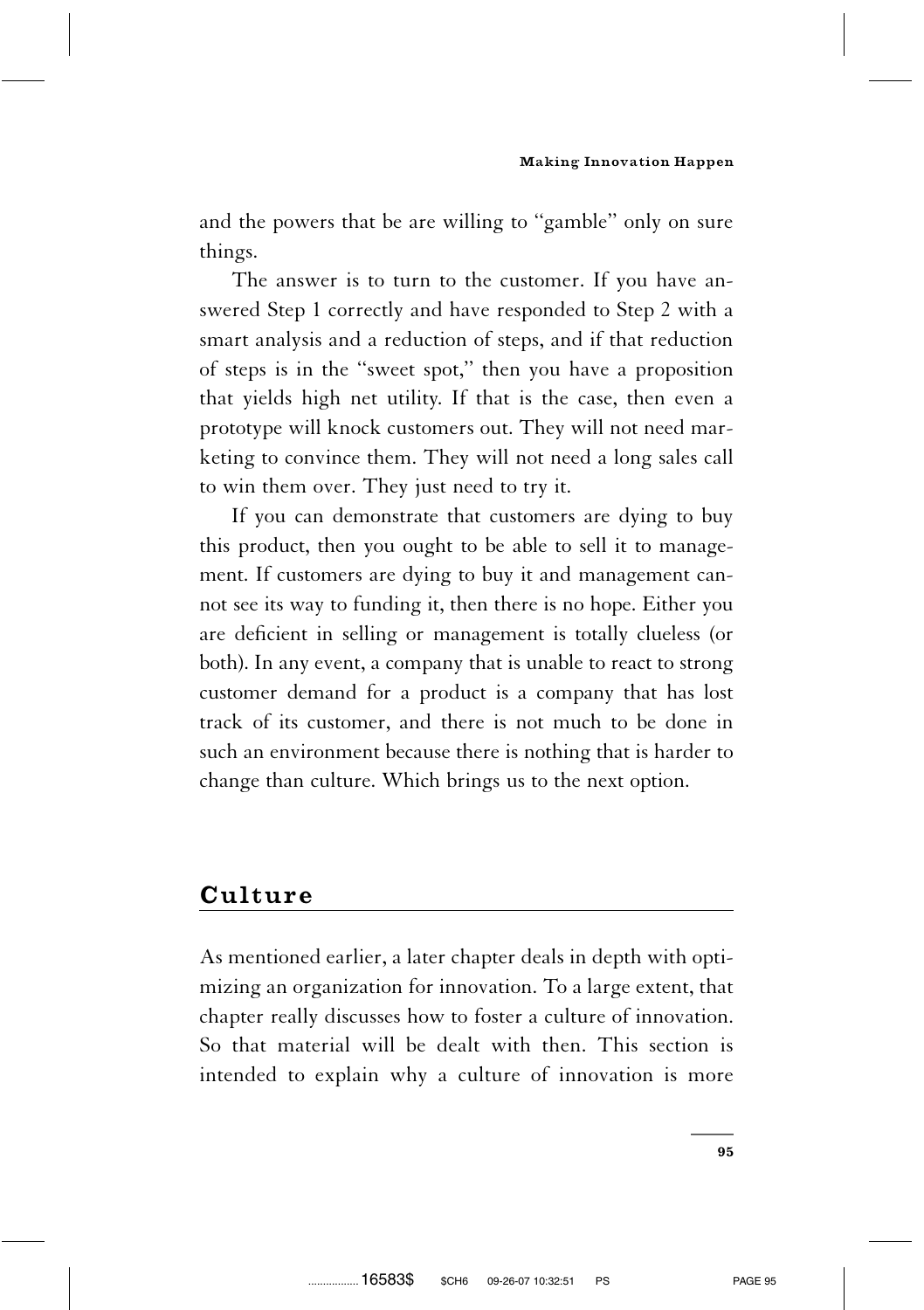powerful and productive than process-driven innovation innovation as part of the planning cycle.

These remarks apply primarily to large organizations. Small organizations do not have the same types of problems. To start with, it is important to understand that all large organizations are dysfunctional (although, to borrow from Tolstoy, each is dysfunctional in its own special way). Of necessity, such organizations are all deeply matrixed, and every intersection on a matrix is a potential point of dysfunction. The more intersections there are, the more likely it is that breakdowns will take place. That is not criticism. It is mathematics.

This means, as every good manager knows, that at some point management cannot actually manage. It cannot direct the day-to-day activities of thousands of people, especially when it wants to encourage ideas moving up the ladder as much as it wants to enforce directives moving down the ladder. What it can do is provide monetary incentives, motivate emotionally, and make certain favored paths smoother than others. It can hire innovative people and reward innovation itself. It can "brand" innovation as a major part of the corporate ethos.

It can also choose *not* to do those things and send the implicit signal that innovation does not matter to management. It can reward implementation instead and send the reverse signal that day-to-day functions are valued more than innovations. And that can be a very legitimate strategy if, despite what you will learn from Step 3, you conclude that your business is in a permanent commodity state. If that is so, then ruthless efficiency in execution is your primary goal, because you are competing on price, and thus you must keep costs to a minimum to protect your margins.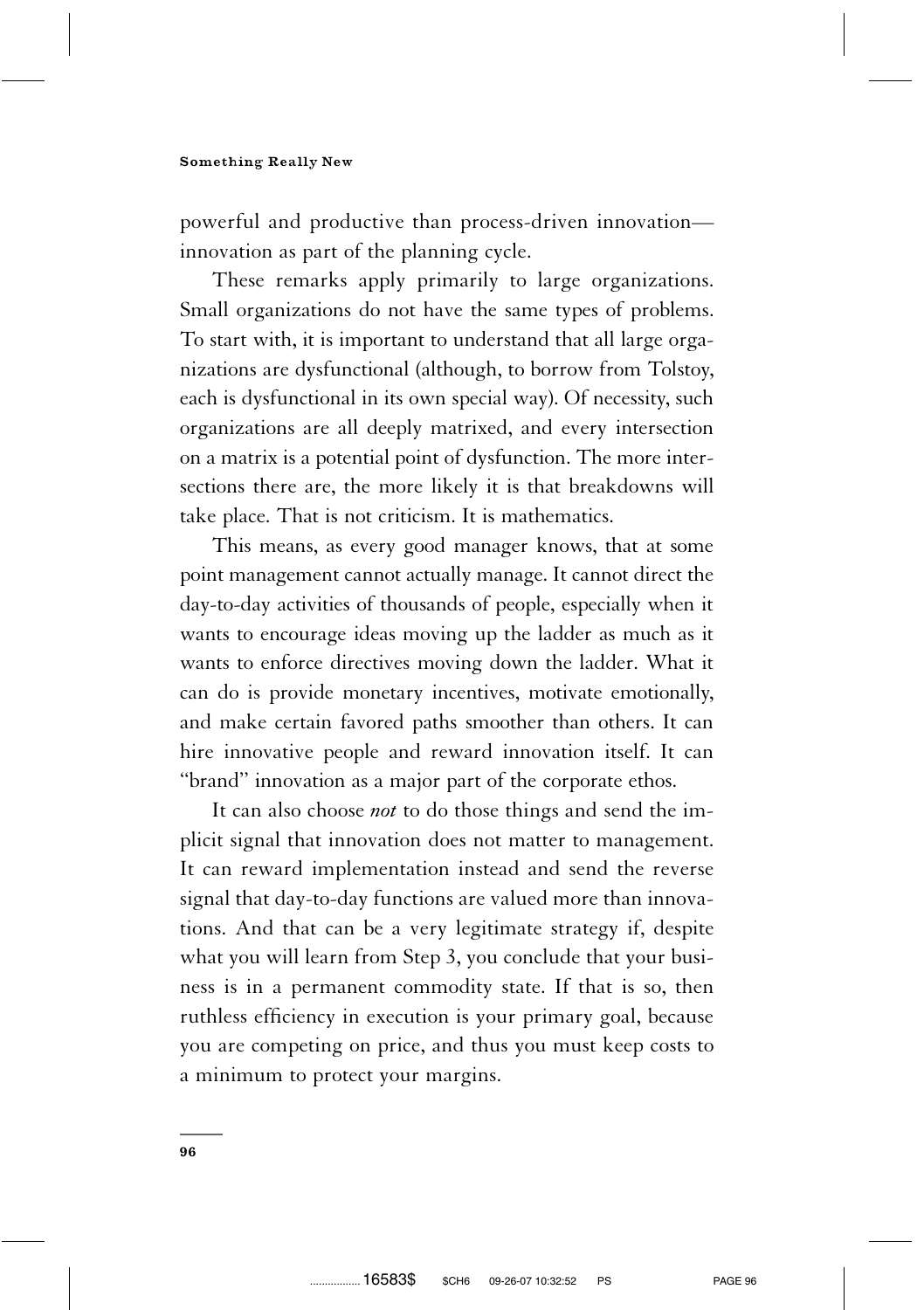There is a lot to be said for the cultural approach.

- 1. It creates a positive and cooperative environment in which employees feel empowered to innovate and can learn to do so from their colleagues. The process approach more closely resembles a command-and-control model—a negative model and not a fertile ground for innovation.
- 2. It opens up product innovation to all employees, not just a select few in Product Development. That allows people with natural innovative talent to rise to the top, no matter what department they started in. It creates a natural talent scouting environment that is more accurate than any preemployment test is likely to be.
- 3. It is self-sustaining. In fact, it is more than that: It creates its own growth. It does not need to be managed as much as it needs to be steered.
- 4. It creates more ideas than can be used. That allows the process lovers to winnow through the extra ideas for those with the proper amount of whatever accounting measurement is fashionable that year. This means that it can resolve both short-term and long-term needs.
- 5. It creates bolder ideas. It allows innovators to stretch beyond the sure thing into the high-risk/high-reward concepts.

It is fair to say that the companies that build innovative cultures are the companies that do the most and best innovating. Procter & Gamble, 3M, FedEx, Toyota, Rubbermaid, and the rest of the innovators did not get to be centers of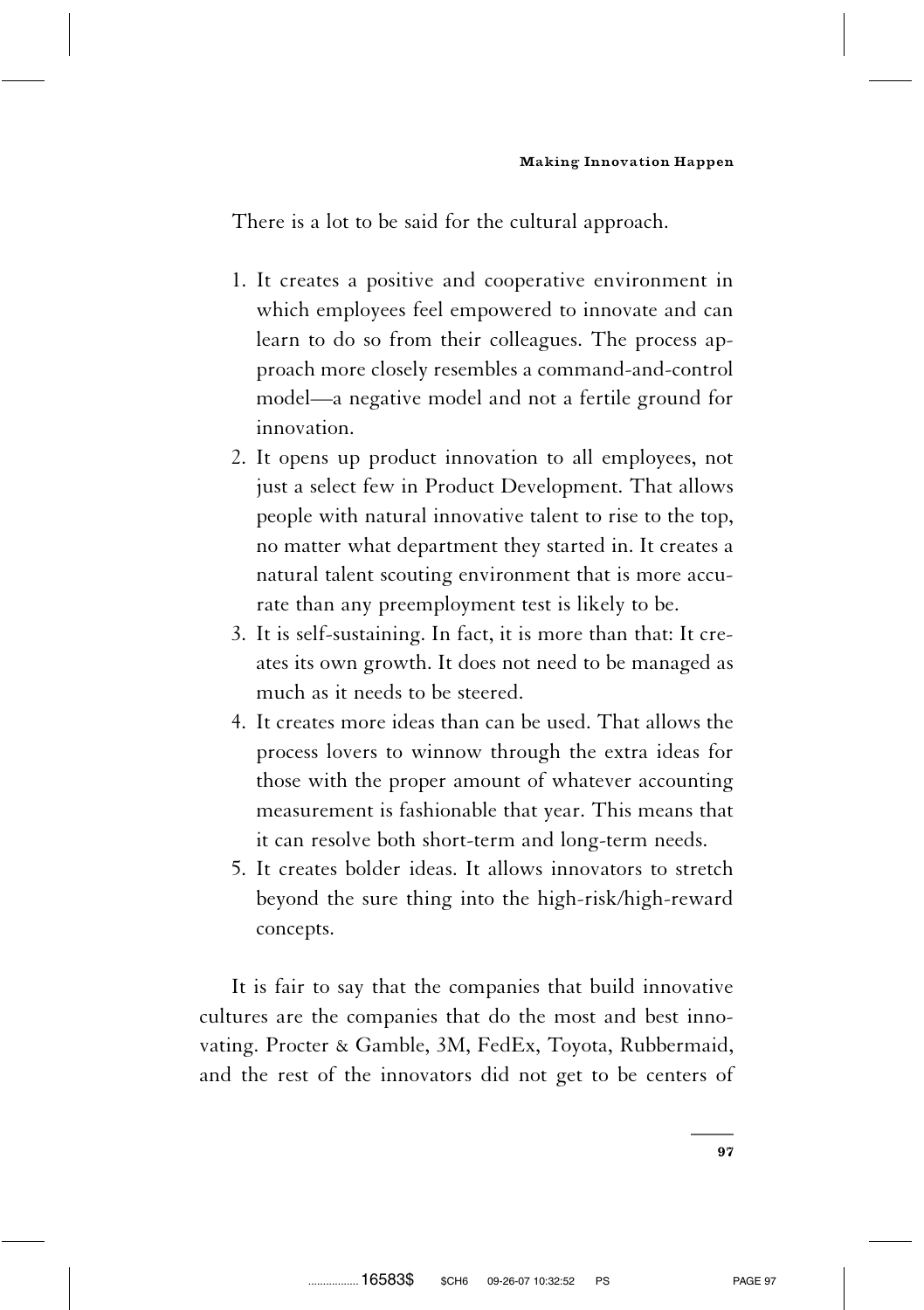#### Something Really New

innovation year after year because they had the best business case review processes. They did so because the company cared about innovation, the management cared about innovation, and the employees cared about innovation. You just do not get that in a process-driven environment. The primary goal in a process-driven environment is complying with the process, meeting the hurdle rates, using the right templates, and juggling the numbers to get the "right" result.

It is, of course, possible to compromise. One could have a process for ordinary product proposals and a different approach for more radical innovations. One can designate a pot of capital for higher-risk/higher-reward options. You can have one structure for annual new product needs and another for long-term game-changing product innovations.

Unfortunately, with this approach, the long-term path is always in danger of being cut or underfunded. It takes tremendous discipline and courage to think and fund the long term when the short-term numbers are hurting. But failure to do that will always exacerbate problems downstream.

That bifurcated approach, if sustained against the day-today needs for capital to make next year's plan, can raise product development above the plain vanilla level. But it does not do much to promote an innovative environment, and so, while it may provide an avenue for approving and developing bold ideas, it does not itself foster bold ideas.

And innovation is always bold. It is not more of the same. It is not product line extensions. It is not putting the chrome on. It is always a leap of the imagination. In Chapter 7, we will look at Step 3 and see that bold innovation on one task is only a stepping-stone to real game-changing innovation.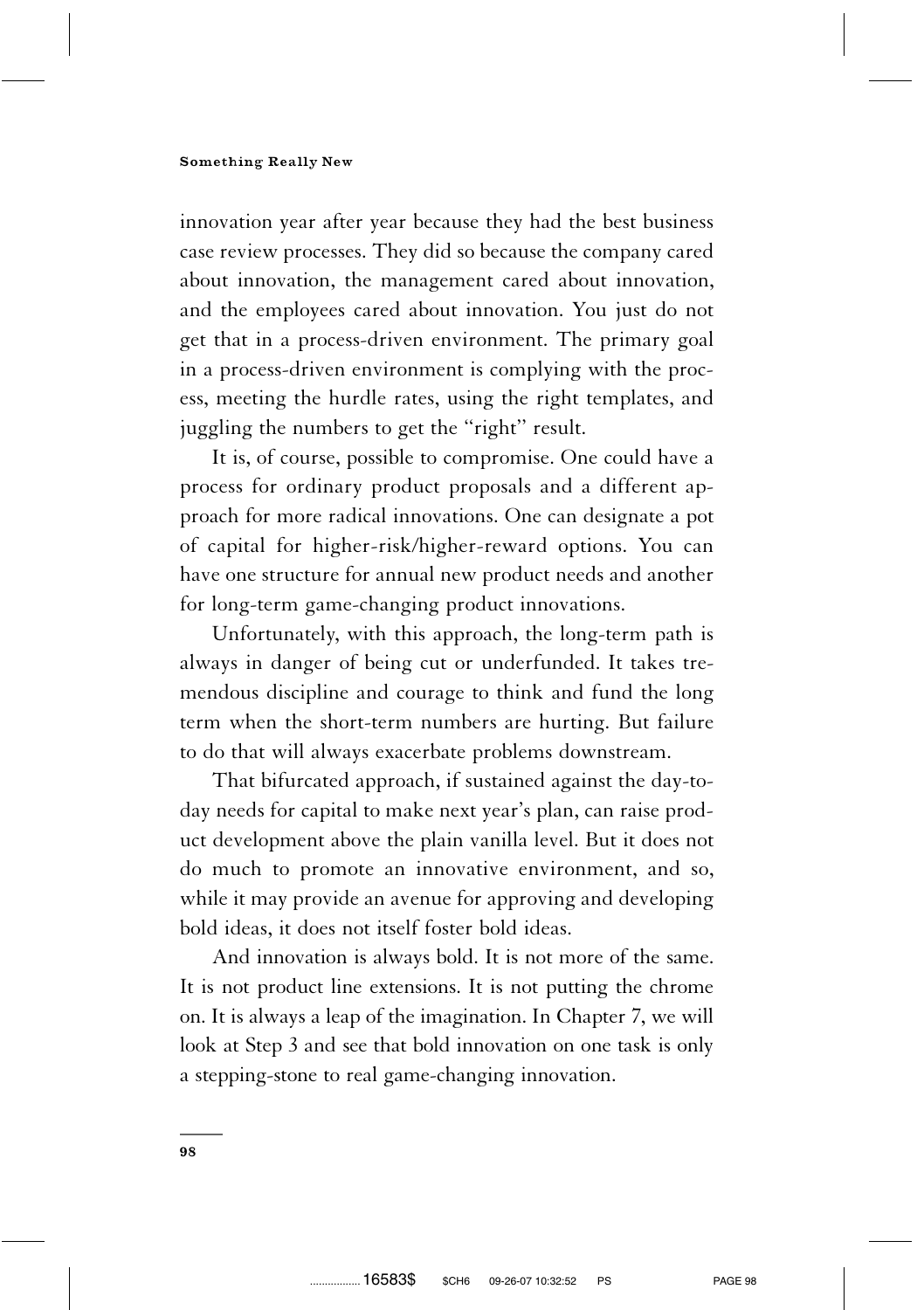## Chapter 7

# Step 3: Taking It to the Next Level

WE HAVE COME TO THE LAST, AND POSSIBLY THE MOST REwarding, question. Before we jump into it, let us review the first two steps.

Step 1: What task is the product really used for? Step 2: When I know what task a product is really used for, are there any steps that I can remove from that task?

By responding to these two questions, we have changed the focus from the function of the product to the use of the product. We have aligned our product with the customer's task, and we have made our product perform as efficiently as possible in executing that task. What more can be asked of us? Haven't we fully met customer expectations?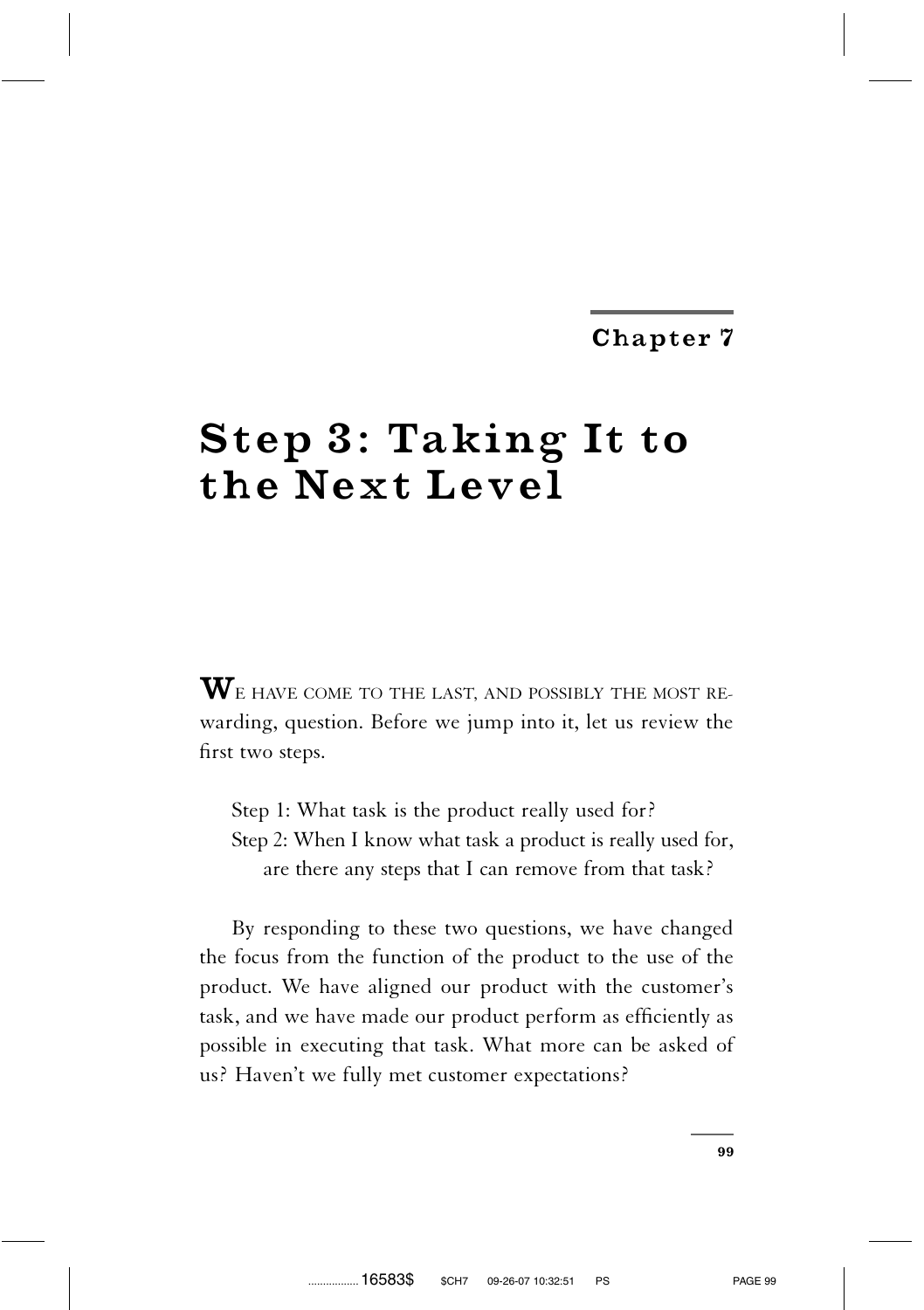#### Something Really New

Yes, we have. If we have answered the first two questions correctly and executed well, then we have a customer who is probably very satisfied with the product, and maybe even impressed. That's great, of course, but it is not enough to stay ahead. To stay ahead and to have the customer be not just impressed but bowled over, we need to do one more thing: We need to take the customer to a place where she did not expect to go. And we have to do that first. We have competitors who are watching our every move. Unless we can patent some concept, they can stay very close to us without creating a single new idea themselves. Ultimately they can match us at the point when the product settles down to the commodity level.

This is the moment when the Step 3 becomes important. Step 3 assumes that it is entirely possible to break away from a commodity attitude and take a startling leap that will leave the competition in the dust.

### The Promised Land

Here's an example of the type of product idea that the third question can lead you to.

You've just come off a flight on one of today's crowded and amenity-free airplanes. You've waited for your luggage for a very long time. You've waited in line for a cab to take you to your hotel, and the cab has struggled through city traffic jams to your hotel. You enter the hotel lobby, and what do you see? You have arrived at the same time as some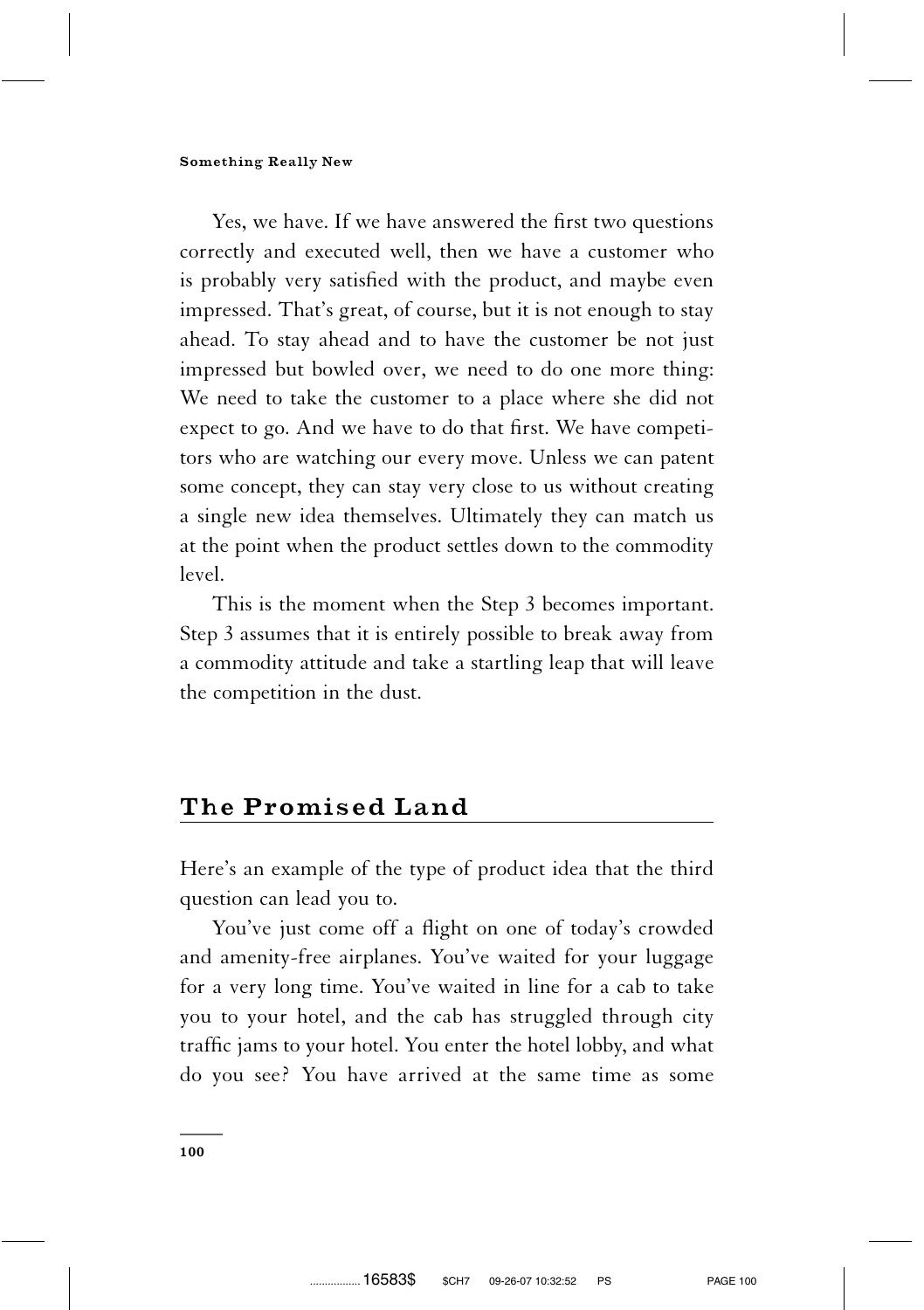convention, and the check-in lines are 20 people long. You've got a meeting in an hour followed by a dinner, and then you're off on another flight in the morning. There is nothing you'd like more than to have 30 minutes of peace and quiet, but the line is crawling along. Your entire day is now in ruins.

Then you see it.

In the lobby, there is a kiosk for checking in. You move in quickly and insert a credit card. Your name comes up, and in just a few seconds a key is presented to you. You are very relieved, and you have a newfound respect for this particular hotel chain. You are smiling for the first time all day. Then you notice that the screen on the kiosk is flashing a new message. You read the message and your smile turns to a grin. You may even giggle a little. You spend another couple of minutes at the kiosk, go to your room, and vow to stay only at this chain from now on.

What did the screen say to bring out this kind of reaction? Did you win \$1 million for being the millionth guest? Were you upgraded to the Presidential Suite?

No. The screen simply said, ''We notice you are checking out tomorrow morning. Do you need a boarding pass for tomorrow?'' If you said yes, then it provided access to the online check-in sites for all the major airlines and printed out your boarding pass for you. The kiosk exceeded your expectations dramatically because it not only took care of your current task (checking into the hotel) well, but it also recognized an adjacent task that you might wish to complete and facilitated its completion. It did so seamlessly from your perspective, and you saved time and anxiety.

And that leads us to: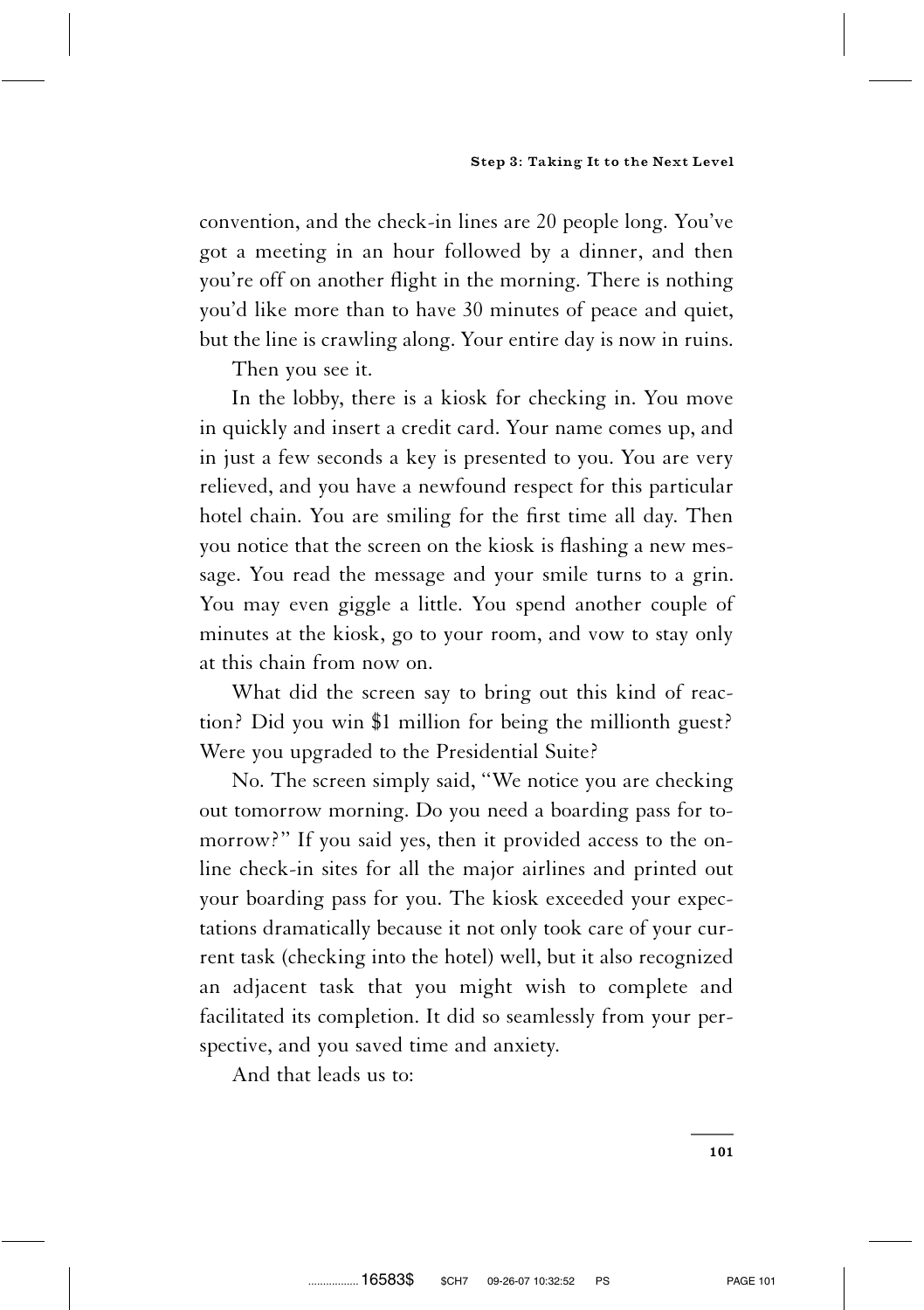*Step 3: What tasks are the very next tasks that the customer will want to perform after using my product?*

This question is important for two reasons. First, it leads us to product ideas that are going to make our customer even happier. Second, it leads us to new product lines and thus extends our business into new areas. Not only do we win the customer for our core product, but we can also add new products and new customers to our business.

It is a little bit tricky but important to remember that tasks are different from steps. In Step 2, we spent a lot of time breaking down a task into its component steps. Generally speaking, steps are not useful in themselves. When someone hangs a picture, he does not say, ''I completed the measurement task; now I can take a day off.'' The task—the goal, the end state—is to hang the picture. When that is done, the task is completed. When I complete a measurement, I have not completed a task; I have merely completed one of the steps necessary for completing the task. The distinction between a step and a task is important. Customers know that they want to complete tasks efficiently, so they demand the elimination of steps.

On the other hand, customers may well not connect different tasks, even though they are often linked in time. Checking into a hotel one day and getting on a plane the next day are consecutive steps on my itinerary and in my mind, but truthfully, I do not expect someone else to connect them for me. So when someone connects seemingly disconnected tasks for customers, those customers are not just pleased, they are surprised and delighted, and rightfully so.

Some examples may help.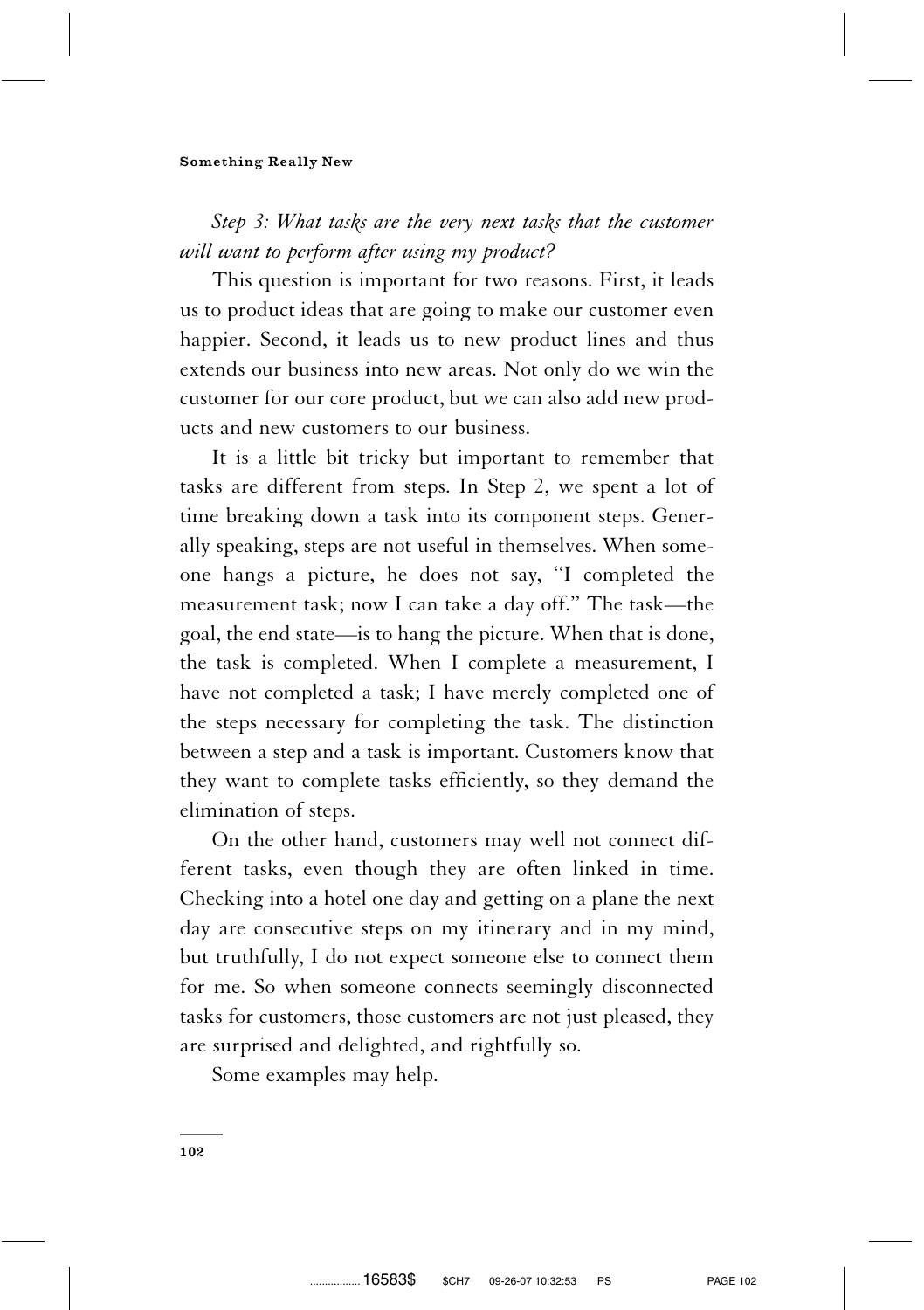- 1. We have already seen what happened with the hotel check-in kiosk. The two tasks of checking in and getting a boarding pass are not connected physically until we experience the connection at the kiosk. But when we do experience that connection, it is powerful, and it stays with us. We do not connect the two tasks physically because they are quite different tasks, but they are related to each other in time. Someone who checks into a hotel for one night is very likely to be traveling the next day, and that travel is likely to be by airplane.
- 2. Microsoft is much maligned, but it does some very clever things, and these things have become so much a part of our lives that we tend to overlook them. One of the clever things that Microsoft has done is the "Send To" function in many Office products. At one time, when we completed a document in Word, we had to close the document, open up Outlook, open a new e-mail, click Attachment, browse to find the document that we just completed, and attach it to the email. The ''Send To'' function allows us to do that with little more than a single click, and thus it both reduces steps and connects discrete tasks.
- 3. Machines for kneading dough have been around for a very long time. Ovens for baking bread have been around for a long time. But bread machines combined the two tasks into one, and that unleashed a commercial dynamo. When the bread machine was invented in 1987, more than 1 million bread machines were sold in the first year, even though units cost several hundred dollars.1 Taking kneaded dough, putting it in a pan,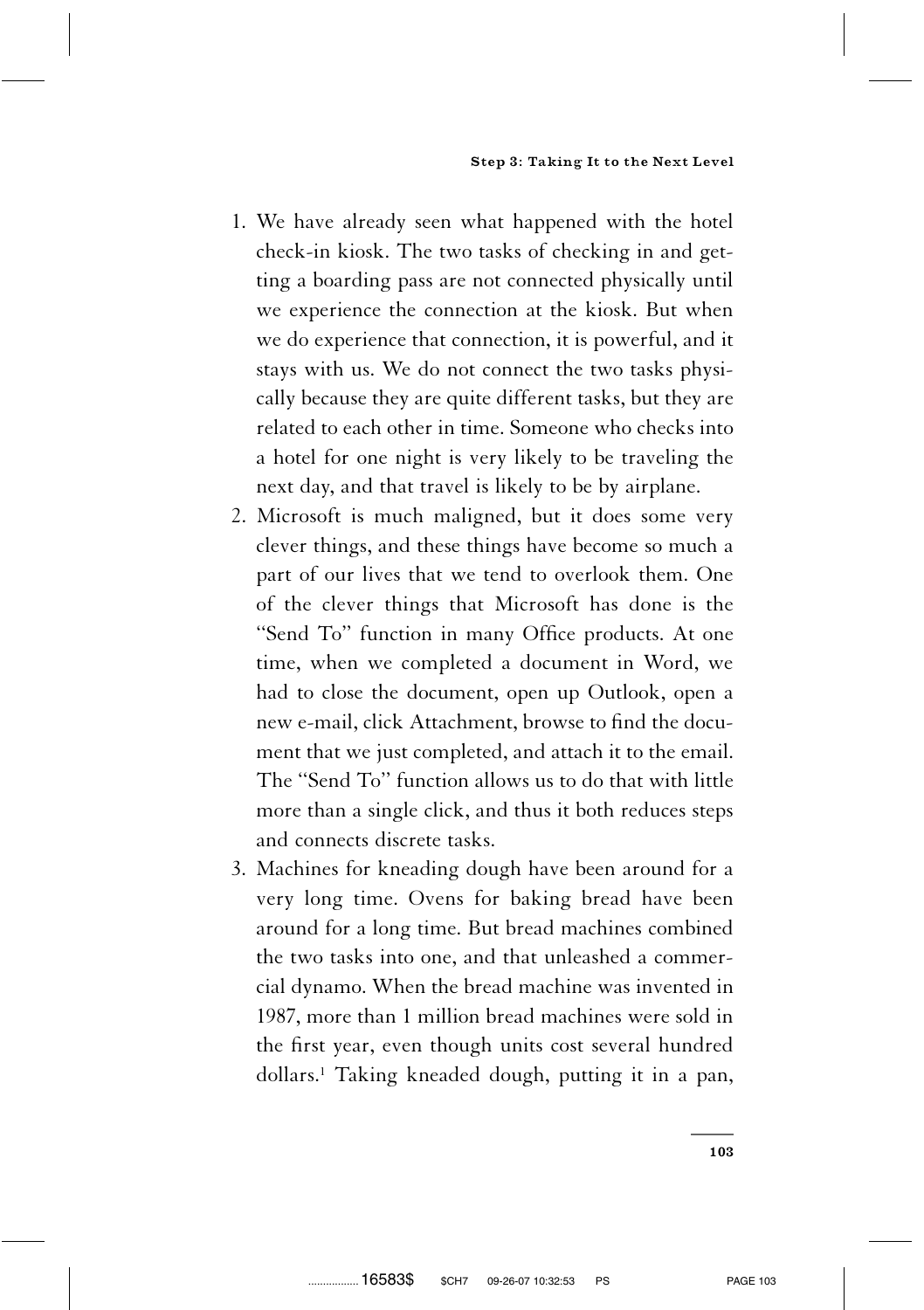and placing it in the oven is not a huge task, but the joining of this task with the task of kneading dough yielded hundreds of millions of dollars of revenue in just the first year. And that was just the beginning. Amazon carries 186 cookbooks for bread machines as well as 112 different bread machines, and your local grocery store probably has two or three dozen prepackaged bread mixes just for such machines. This is now a huge business, and all it does is combine two seemingly separate tasks into one.

- 4. We all know that coffee is big business these days. I work in a building that has the highest-volume Caribou Coffee outlet in America in it. This is despite the fact that the company provides free coffee about 25 feet from the Caribou entrance. The lines at Caribou can be daunting, but there is never a line for the free coffee. This penchant for high-quality (or, at least, high-priced) coffee has started to affect the home kitchen. Coffee grinders began to be common in kitchen stores in the 1980s. Espresso machines reached home appliance departments in the United States in the 1990s. More recently, the two have been combined, and there are now dozens of espresso machines that will grind your coffee beans and deposit precisely the right amount of freshly ground coffee in the receptacle for brewing. Many machines also are self-bleeding, which is a Step 2 innovation, since it eliminates a step in the coffee-brewing task.
- 5. Sometimes you want to put things in a box for storage, and sometimes you want to put things in a box for shipping. If you wish to ship something, you have two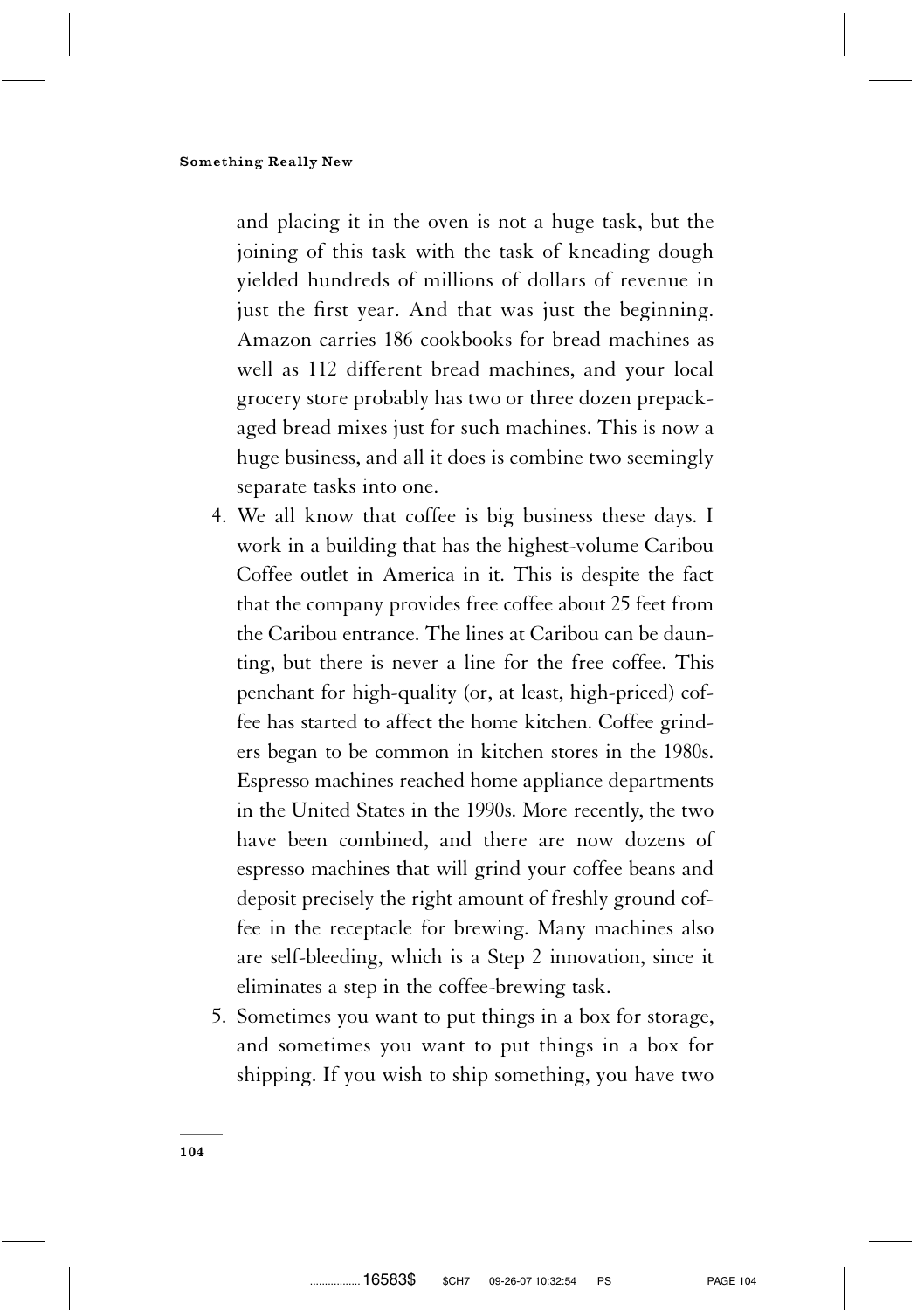tasks. First, you pack the object. Second, you ship it. To pack the object, you go to your local office supply source and get a box, some packing materials, and some tape. Then you return home and pack and label the box. To ship the package, you go out again to the post office to mail it. But Mail Boxes Etc. connected these two tasks. You can bring your object there, purchase the box and packaging materials, package it on the spot (or have the store pack it for you), and hand it in for Postal Service or UPS delivery. The first store opened in 1980, and now there are 5,600 locations. And all they did was connect two tasks.

6. A person goes into a CVS Pharmacy with a high fever. She wants relief from the symptoms as soon as possible, and she is seeking over-the-counter drugs as the fastest way of doing that. But as she enters the door, she sees a Minute Clinic, one of dozens opened in CVS outlets. The clinic is staffed by a nurse-practitioner who is authorized to prescribe certain drugs. So, instead of buying an over-the-counter drug that will mask her symptoms, she spends five minutes in the clinic, receives a prescription for a strong antibiotic that will cure the problem, walks over to the pharmacy counter, and fills the prescription. The customer will probably also buy the symptom-masking products to provide relief until the antibiotics kick in. Instead of just masking the symptoms, she has started the cure and has done so in just a few minutes. She has completed what she perceives as two different tasks in one place and at one time and is very pleased to have done so.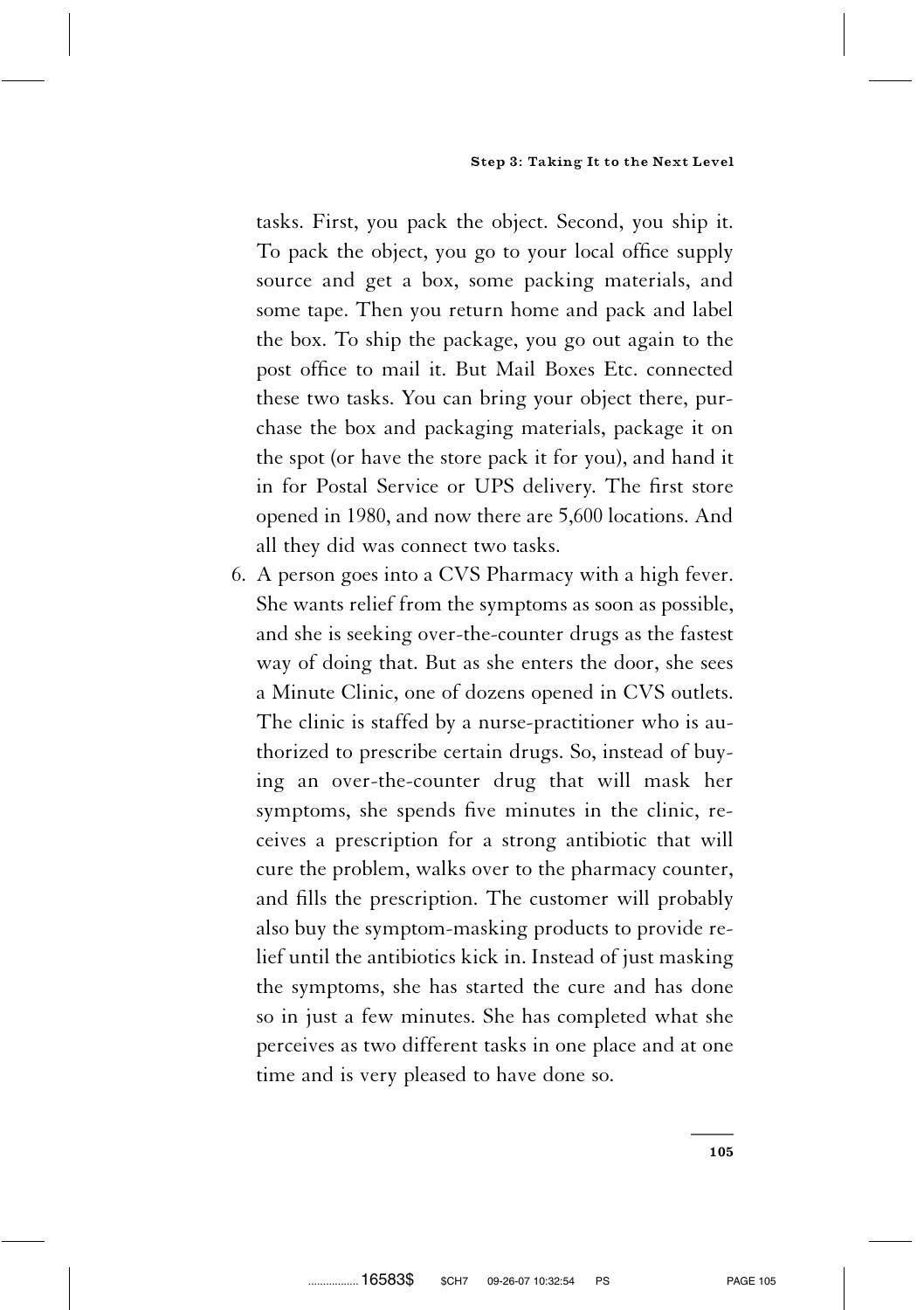- 7. One of the most successful and examined innovations of the past 25 years is the Post-it note. Sometimes we write a message and there is no need to secure it to anything. We put it on someone's chair, or we place it in a folder or an envelope. However, sometimes the note does need to be secured because it is also serving as a marker in a book or a reminder that must be kept in a visible location. This second task was traditionally completed with Scotch tape or the like.<sup>2</sup> But Post-it notes combined the tasks of note writing and note securing into one task.
- 8. You are mowing your lawn. It used to be that this task was followed by the arduous task of raking and bagging the clippings. But your lawn mower has a bag in the back that collects the clippings for you and facilitates moving them to lawn bags for disposal.
- 9. You are having a dinner for two, and you open a bottle of wine. You put in a pourer so as not to have the wine drip. Then, after dinner, there is half a bottle of wine left, and you need to recork it. So you take out the pourer, put it away, find a wine stopper, and insert it. But the Velevet wine pourer/stopper is a single product that does both tasks well.

# Contiguity, Loose Linking, and Leveraging

Notice a few things about these examples.

First, the tasks are contiguous. That is, a person doing the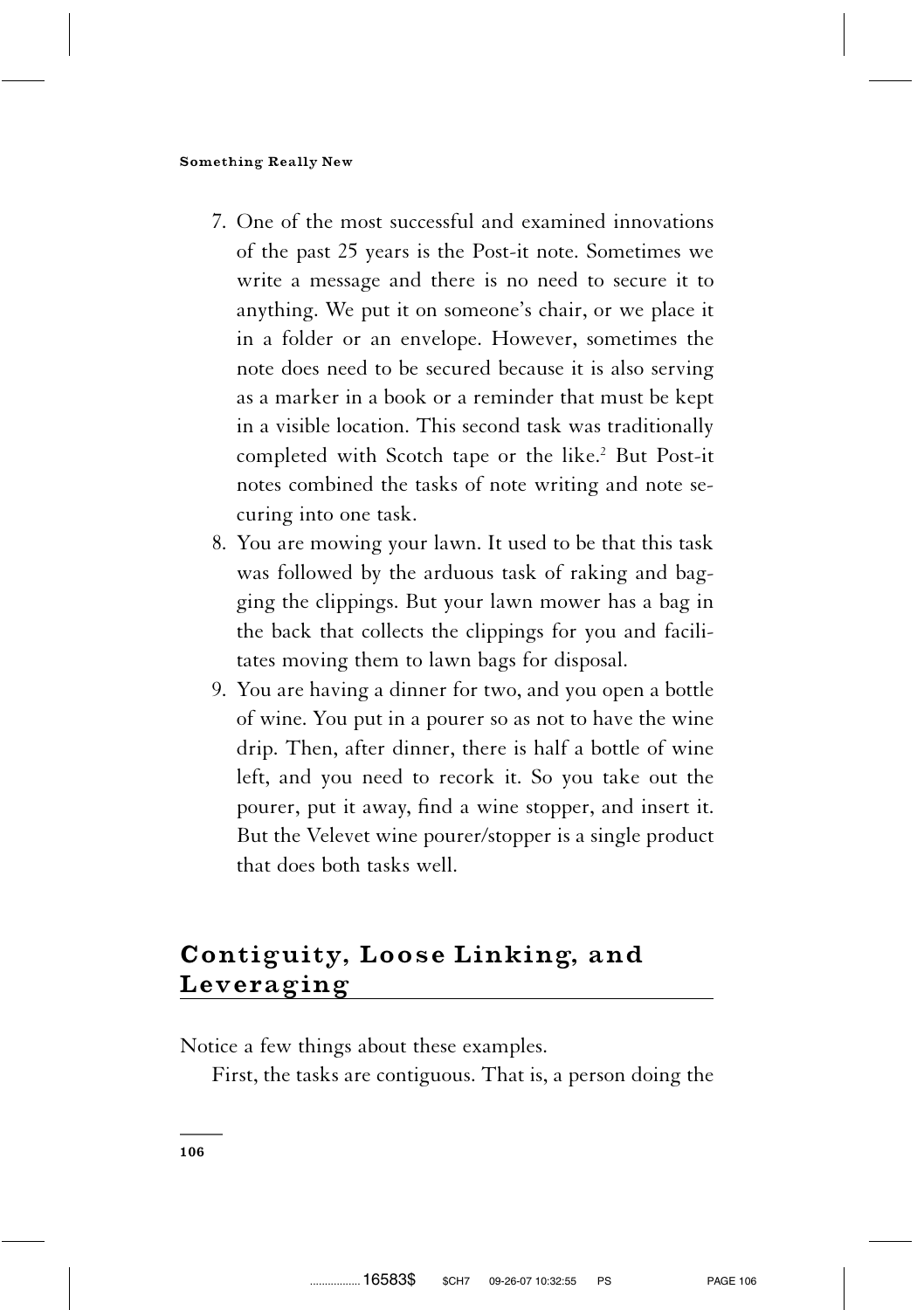first task is very likely to do the second task, and to do so very soon after doing the first task. Contiguity can be either functional or temporal. Functional contiguity takes place when one task is related to and follows another, such as the bread maker example or the coffee grinding and brewing example. Other tasks are temporally contiguous. While the tasks themselves seem separate, the one usually follows the other. The hotel kiosk, the wine pourer/stopper, and the clinic in a pharmacy are examples of this type of contiguity.

Second, the tasks are loosely linked. You do not have to buy the drugs from CVS. You do not have to bake the bread in the machine. You can bake it in the oven instead. You do not have to send your document to Outlook. You can go to Outlook or some entirely different e-mail program, open an e-mail, and attach the document then. You do not have to buy the shipping box from Mail Boxes Etc. You can pack the goods at home, and the company will still ship it for you. And so on. But you can choose to take the linked route, and it is easy for you to do so.

Loose linking is a very important concept. There is a natural inclination to build a product that will do everything. However, such products tend to be doomed. There is very interesting research on this subject.<sup>3</sup> The research reveals that people will buy a product because of its *abilities*. That is, presented with five different VCRs, users will tend to purchase the one with the most features. But product satisfaction is based on *usability*. Owners of a product that does everything are often dissatisfied with it because they find it too complex to use. The array of features that made the product attractive is often impossible to learn or, once learned, to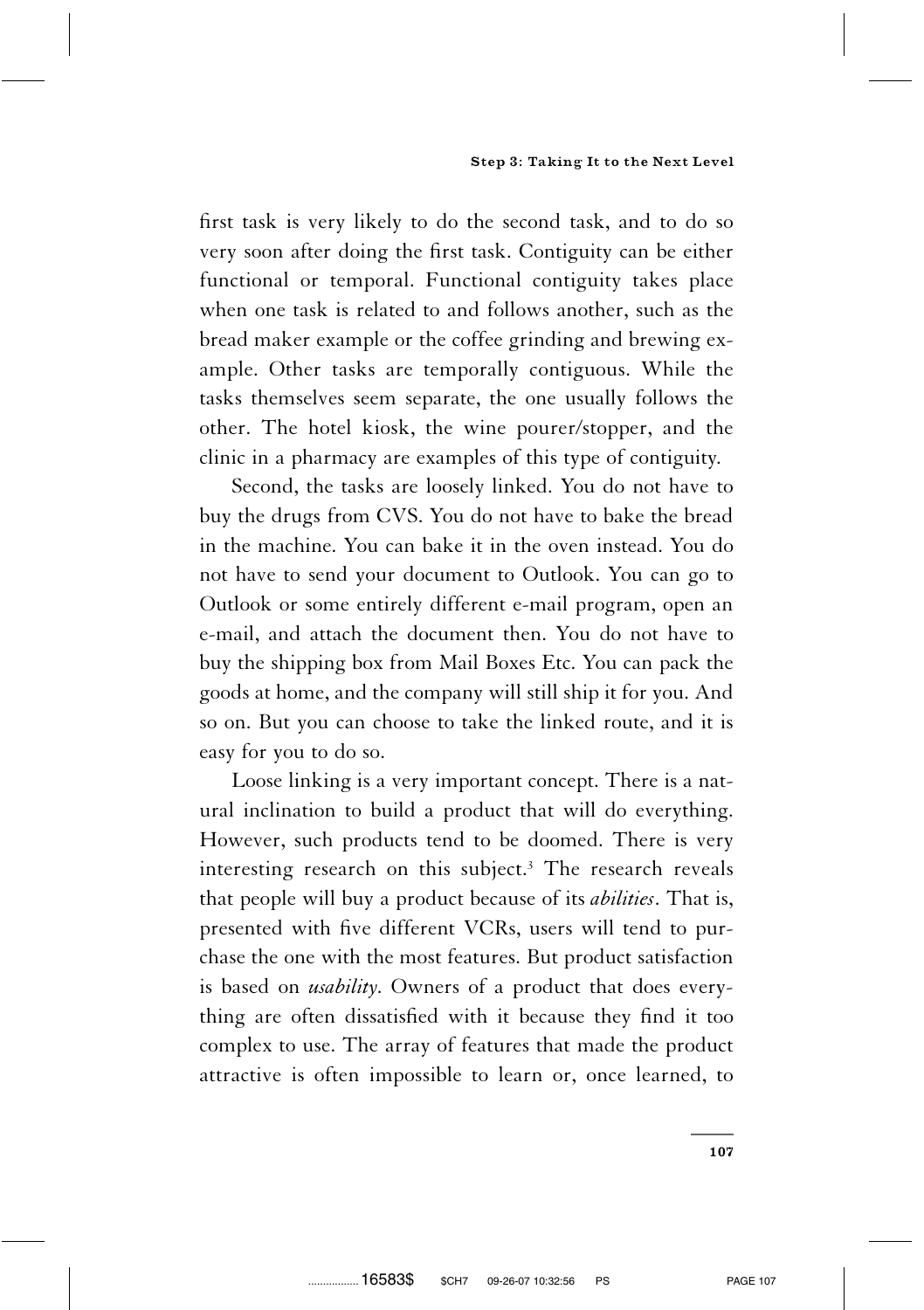retain in memory. So, the owners either do not use the product, use only some of the features, or go out and buy a simpler version.

This complexity arises because the product is optimized for one primary task (playing a VHS tape), and then the other features are stuck on the product in a less than optimal way. Let us look at an example.

John Jones buys a VCR. His primary task is to play prerecorded tapes. But every now and then he wants to record a show on tape and send a copy to a friend. To achieve this goal, he has two main choices. First, he can buy a VCR and try to set it up every now and then to record a show. If John is older than 15, he will find this part very difficult because the VCR maker has spent most of its effort on the main task of playing prerecorded tapes.

The alternative is to obtain a digital video recorder such as TiVo. Such products are optimized to record shows off the air. So the task of recording is simple, but these machines do not record directly onto VHS, and they cannot play a prerecorded tape.

The answer is to have two machines: one to play VHS tapes and to record them, and the other optimized to capture content directly from the television. The loose link is to build a function in the TiVo machine that says, ''Send to VCR.'' Then all that is required is a simple cable connection between the two machines and you have the best of both worlds with minimum complexity. Of course, this is all just a variation on the concept of net utility.

Third, for the most part the tasks leverage each other. That is, if each task independently is well executed, the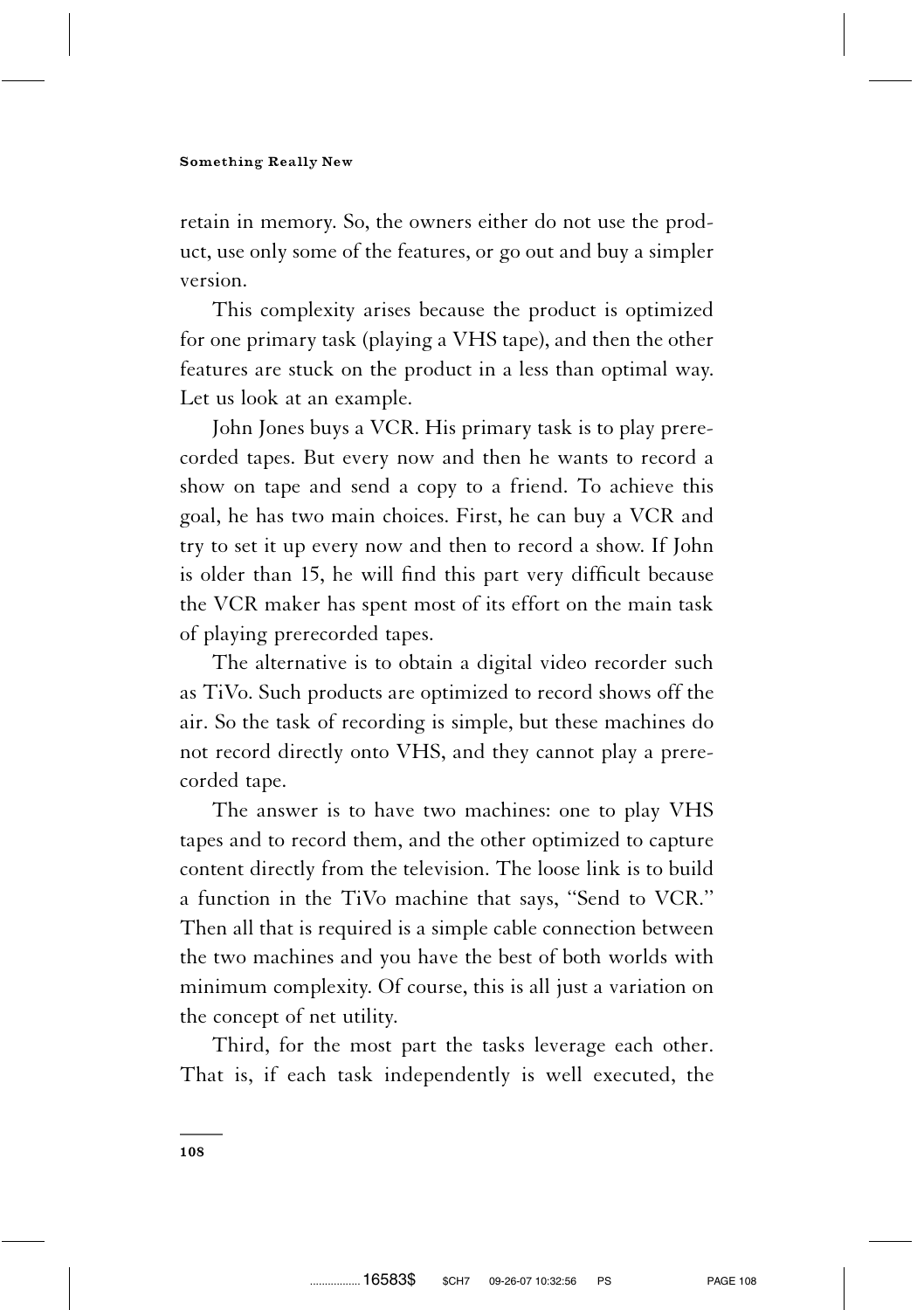temptation to take advantage of the convenience of joining them is very high, even if one task could be done better elsewhere. If my bread machine kneads bread well *and* also bakes the bread well (even if not as well as an oven), then the convenience factor will outweigh the perfection factor most of the time. There may be times when I want a thicker crust, which bread machines generally cannot supply. Then I just remove the kneaded dough and proceed in a regular oven. The linking is loose, so I can do that. But when the tasks are both performed optimally, even though they are loosely linked, customers will be willing to pay a premium for the convenience that even loose linking brings. If Mail Boxes Etc. costs me 20 percent more than buying boxes and packing material at an office supply store, I will nonetheless buy the materials from Mail Boxes Etc. because of the convenience factor.

Contiguity, loose linking, and leverage constitute a breakaway from traditional ''tool'' product development. When we build tools, we optimize them for a single task. When we link tasks properly, we create workflow solutions that both improve our customers' productivity and also make our relationships with those customers stickier.

Take a look at Microsoft Office for a minute. Office creates an environment that allows us to ''Send To'' e-mail and other Office applications. It allows us to "Cut" from one application and ''Paste'' into another. It provides an Excel functionality (''Insert a Spreadsheet'') in a Word application. There is much room for improvement in how it does these things, but there is much to applaud in Microsoft's creativity in including these features. They all stand as evidence of an understanding that, while each task must have a tool that is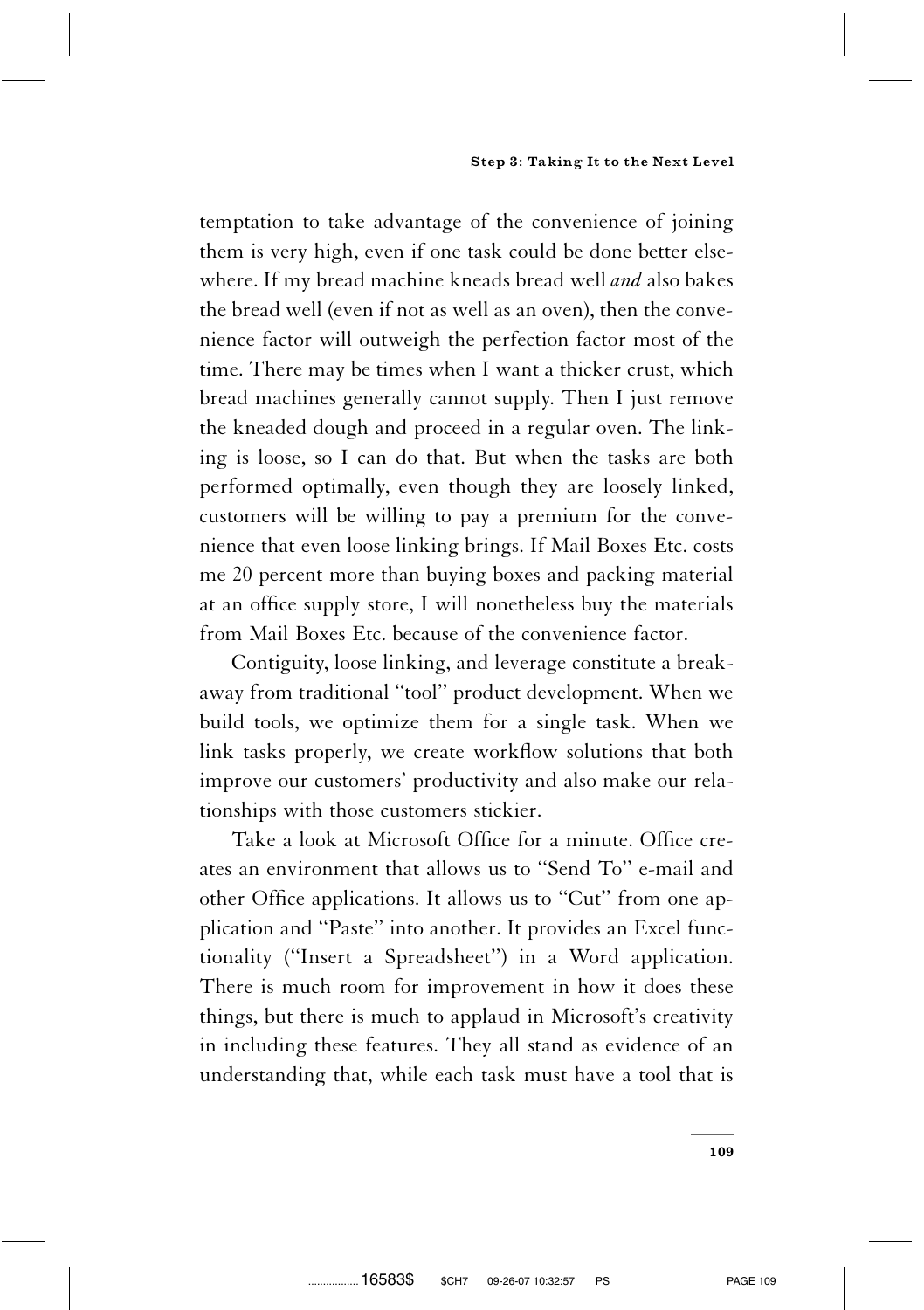#### Something Really New

efficiently designed for completion of that task, one task often leads to another, and bridging the gap between the two is a powerful product idea.

Contiguity, loose linking, and leverage are important factors that affect sales and marketing as well as product development, and their interactions with those areas make them key to the successful launch of an innovative ''task-to-task'' product.

## Linking Tasks and Changing Business Models

A review of those interactions will be helpful. Let us say that you are in the prepackaged bread ingredients business. You sell boxes of flour and yeast and salt and other ingredients that, when combined with water from the customer, will yield dough for, say, rye bread. Your sales and marketing groups are focused on reaching grocery stores, where these products are traditionally sold. However, if your company goes into the business of making machines that knead the dough or that knead and bake it, you will need to redirect those efforts or create new sales and marketing arms because kitchen appliances are a hard sell in grocery stores. It may be worth your while to do so. You may also be in the coffee business, and you may see an opportunity to create and sell "grind and brew" coffeemakers as well. These also will require a different marketing and sales channel. But the decision to divert sales and marketing resources to a different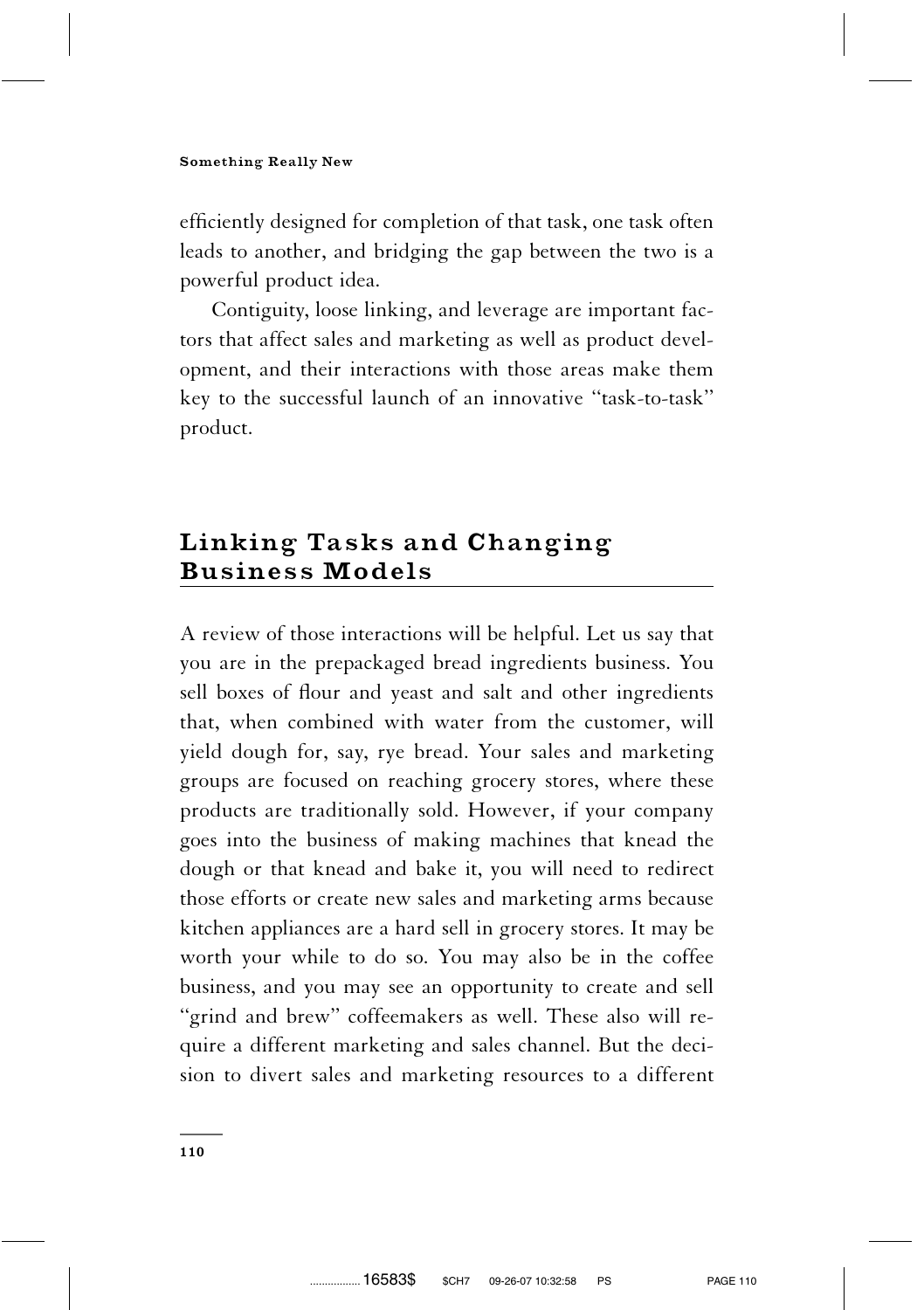channel is a serious one that requires real analysis. Will the business really come out ahead if you do this? Can your brand, which is associated with prepackaged bread ingredients or coffee, be extended to include machines that use those products? If you fail, will it hurt your brand equity in your traditional line?

If, on the other hand, you make dough-kneading products, adding a ''knead and bake'' product to that line will actually leverage your existing sales and marketing efforts because they are already directed at the small appliance market. So in connecting tasks, it is vital that an analysis of the impact on sales and marketing be conducted. A brilliant product with one foot in each of two markets is a product that may be difficult to turn a profit on.

And loose linking may provide your marketing people with the opportunity to partner with someone else to create the perfect task-to-task offering. This is essentially what the hotel chain did in the example of the boarding pass kiosk. It linked its service (online hotel check-in) with somebody else's service (online airline check-in). The link was not really anything more than a handoff to another web site run by an airline. A hard link would have taken the customer's name, entered it in the airline check-in screen, and linked that name to a frequent flyer number. That would have required registration for this ''service,'' and probably would have required that the customer remember a password and user name.

But the loose-linked customer gained nearly all the advantages that a hard-linked customer would have found, and did so with less pain than a registration process and the "memorize the password and user ID" activity would have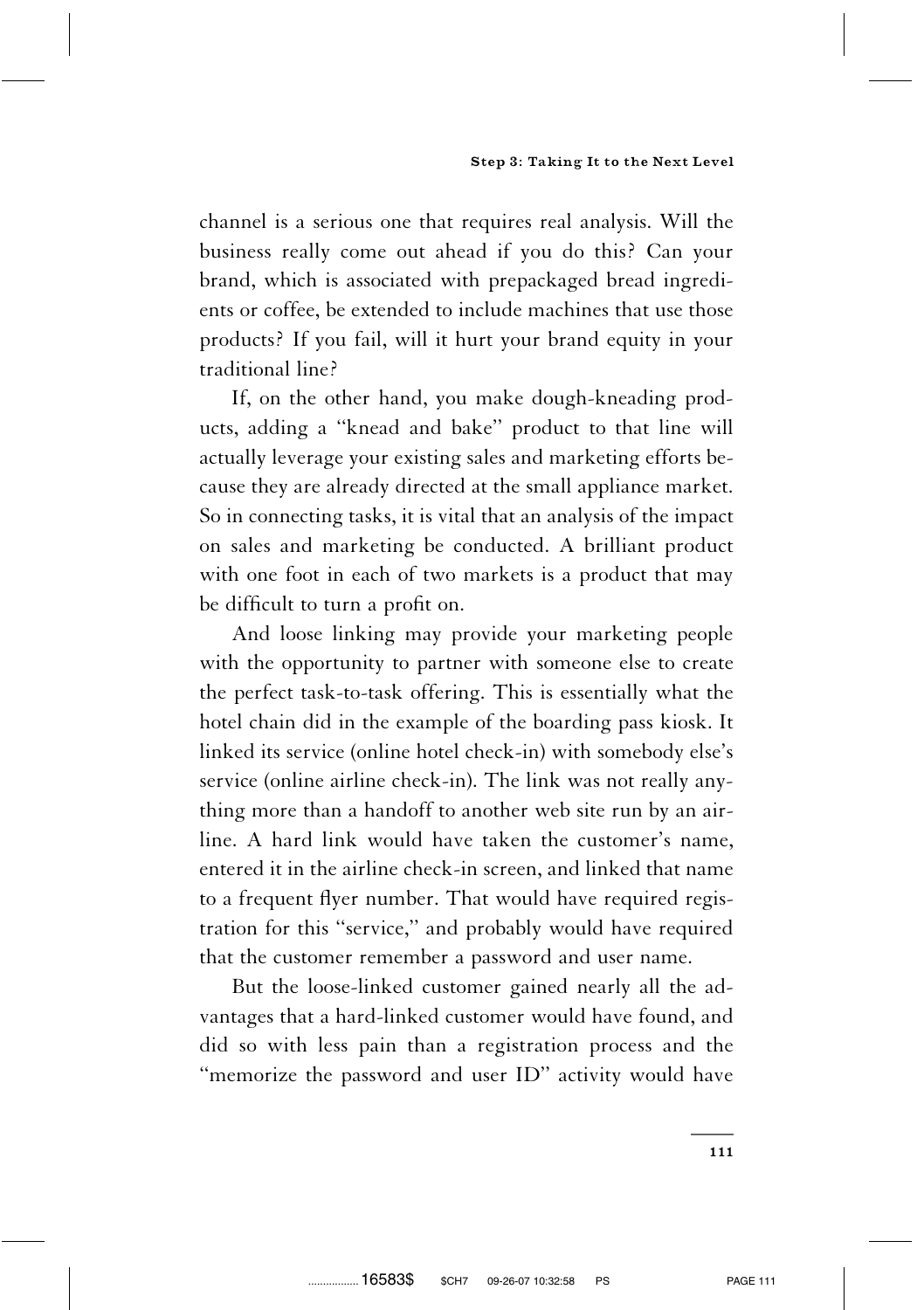required. The customer can obtain a boarding pass by typing in a few words and his airline authentication code. An additional password is not needed.

This is not much different from what happened when you called an airline in the ''old days'' (1999 or so). When you finished making your reservation, the airline reservation clerk would ask you, ''Would you like to book a rental car or hotel for your trip?'' The airline itself did not have hotels or rental cars, but it had relationships with companies that did. The customer received a convenient hotel or auto reservation, and the airline received a commission from the hotel or rental car company.

Of course, in some cases it would be better economically to own both tasks. But that will not always make business sense. If the second task is so remote from your core business that entering the new field would detract from what you do best or require massive investment in a market that you are unfamiliar with, it is probably best to partner. But, if this is done properly, both partners will gain synergy as a result.

The great thing about task-to-task innovation is that the opportunities are everywhere and are easy to locate. All you have to do is look and ask.

Let us say that you make eyeglass cases. What could be more of a commodity product than that? But if we take a look at what users do with an eyeglass case, we find that they do two things: They put their glasses in it, and they take their glasses out of it. If we take a closer look, we will see that when they take their glasses out of it, it is very likely that they will also clean their glasses. To do this, they may have stuffed a glasses-cleaning cloth in the case. You could very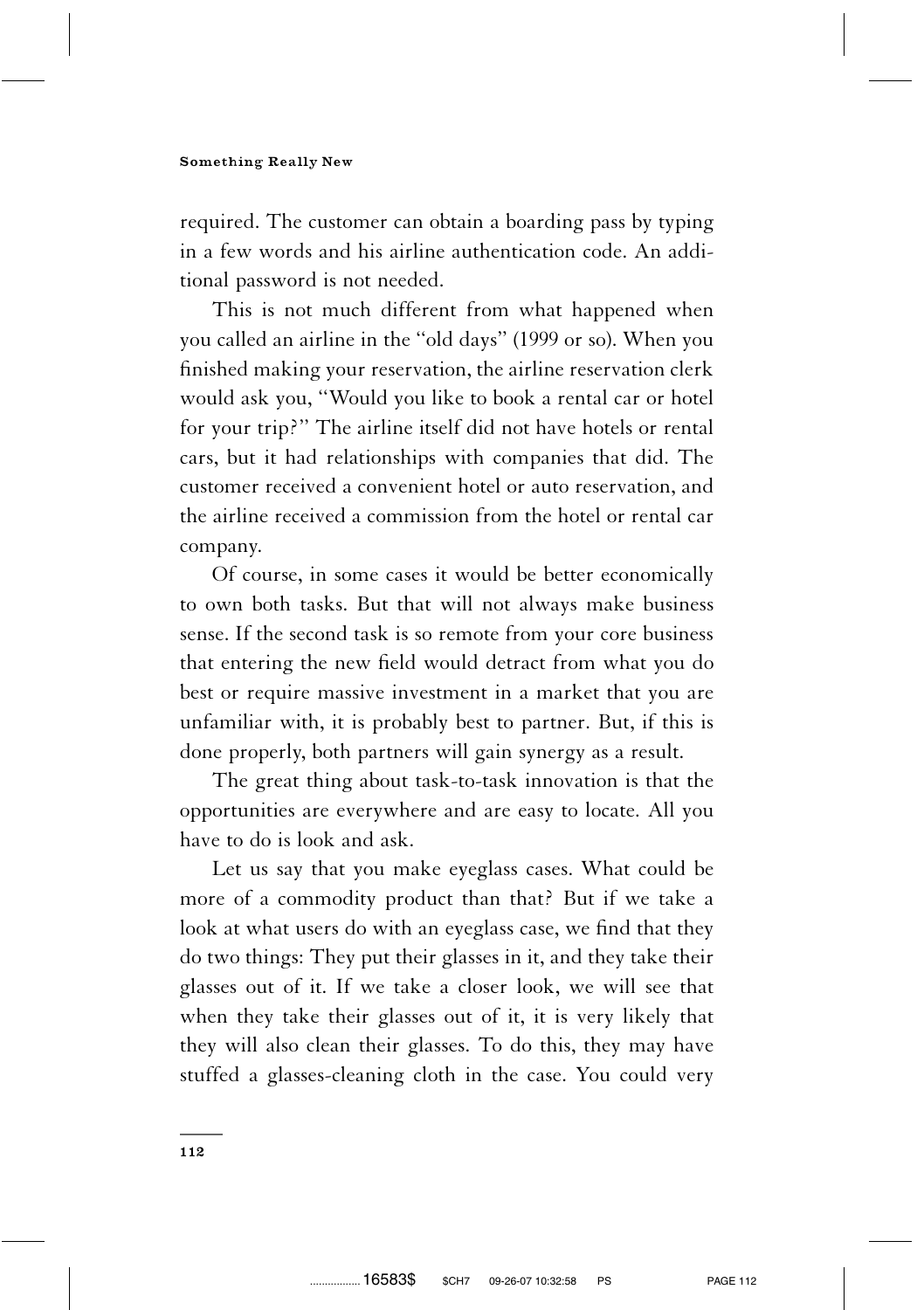easily include a pocket for such a cloth and the cloth itself in your eyeglass cases. People also often clip sunglasses on top of their prescription glasses, but there is no place to store those clip-ons in an eyeglass case. But you could change that quickly. Now you have an eyeglass case that contains a pocket containing a glasses-cleaning cloth and a clip to hold the sunglasses. No one else has either. Suddenly your product is not a commodity anymore. You are the market innovator. You can establish brand equity and distinguish yourself from the "me too" pack. And it cost you practically nothing. Both of these features come from simple, everyday observations that you can literally do at home. The market research cost for ideas like these is zero.

But that will not always be the case. You cannot always observe your customers interacting with your product and then observe what they do next. The next best thing is to ask them.

Let us move you back over to the bread maker business. Between 1985 and 2005, you made a lot of money because your machines combined two tasks. But you made most of that money in the first five years or so, when the market had few competitors and the price point was high. On Amazon. com today there are 112 bread-making machines for sale, and some cost less than \$50. This is no longer a business where great margins are easily obtainable. You may even be calling it a commodity business. But it is not. Your customers still have some inconveniences in their efforts, and you can innovate if you know what those are.

But you cannot put your market research team in your customers' kitchens for hours at a time. Even if you could,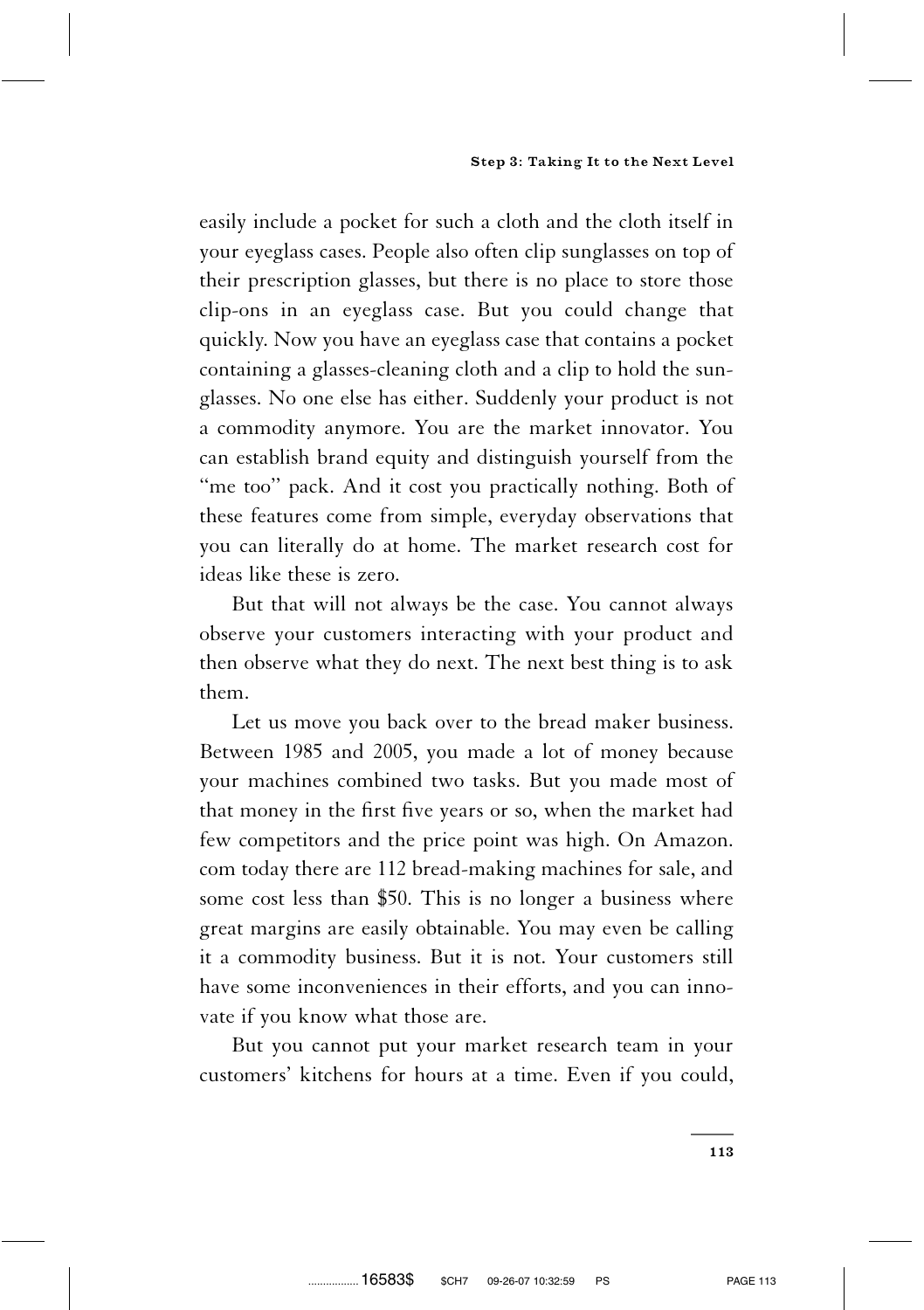the presence of the researchers would skew the results.<sup>4</sup> So instead, you ask a group of people to fill in a diary about their bread making. You ask them to write down each step they take, and then to write down the three things they did next after the bread was finished, even if they think those things were totally unrelated to the bread.

Some people will be better than others at reporting their own actions, but if enough people write down their actions, you will find that several product innovations will emerge from their collective responses.

For instance, some users are likely to report that the next thing they did was to take out a grate to put the bread on so that it can cool. You can easily add a slide-out grate to your product. Others will tell you that one of their next steps was to get out a storage bag and put the bread in it. You can add a storage bag container to your product. Others may tell you that they put the bread machine away. Well, you cannot do that for them, but you can try to make your bread machine occupy a smaller footprint so that, perhaps, they will not feel the need to put the machine in storage. This smaller footprint will be an attractive sales proposition in urban environments where apartments are small and kitchen space is at a premium.

Again, this is very inexpensive research. There are no focus groups. No market surveys. Just observation and reporting. Understanding reality is the highest form of market research; artificial environments such as focus groups come in a distant second. Focus groups can be very useful once the concept is fleshed out. They can tell you about reactions to small details, and they can be especially helpful in positioning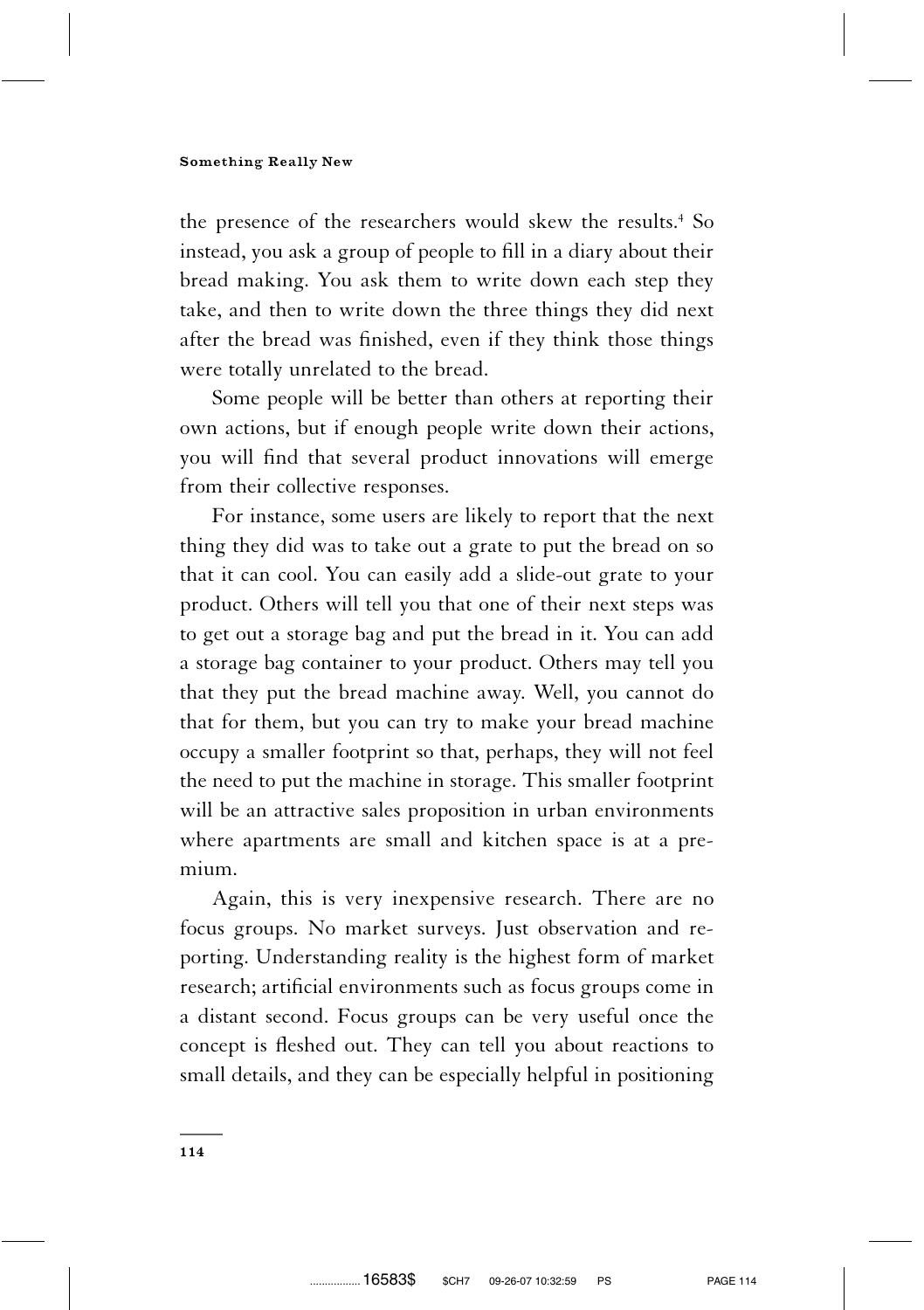your product. But idea generation and idea validation are the products of real observation under circumstances that are as real as possible.

Step 3 completes our basic set of innovation tools. These tools are simple and effective, but they still need to be used with care, and the answers we provide for these questions need to be constantly revalidated with customers. The product developer needs not only to know that an idea such as the cooling grate for bread makers facilitates a common task. She also needs to know that the customers put a value on the addition, and she needs to decide that the addition does not introduce too much complexity to the product. The notion of net utility is the ultimate filter for product innovation.

Chapter 9 in this part will sum up the entire process and provide a detailed outline on how to incorporate it into your product development. But, since it is only an outline, it does lose some of the subtle points along the way, so please do not take it as a complete roadmap. Before we get to it, however, we will look at how this process relates to services.

Now for our third innovation workout.

# Innovation Workout: Your Midterm Exam

By now, you think you have this thing figured out. We will test that with several innovation workouts. Each one is a relatively simple task-to-task concept, so you should try to tackle them all. Once you have given your answer, see if you can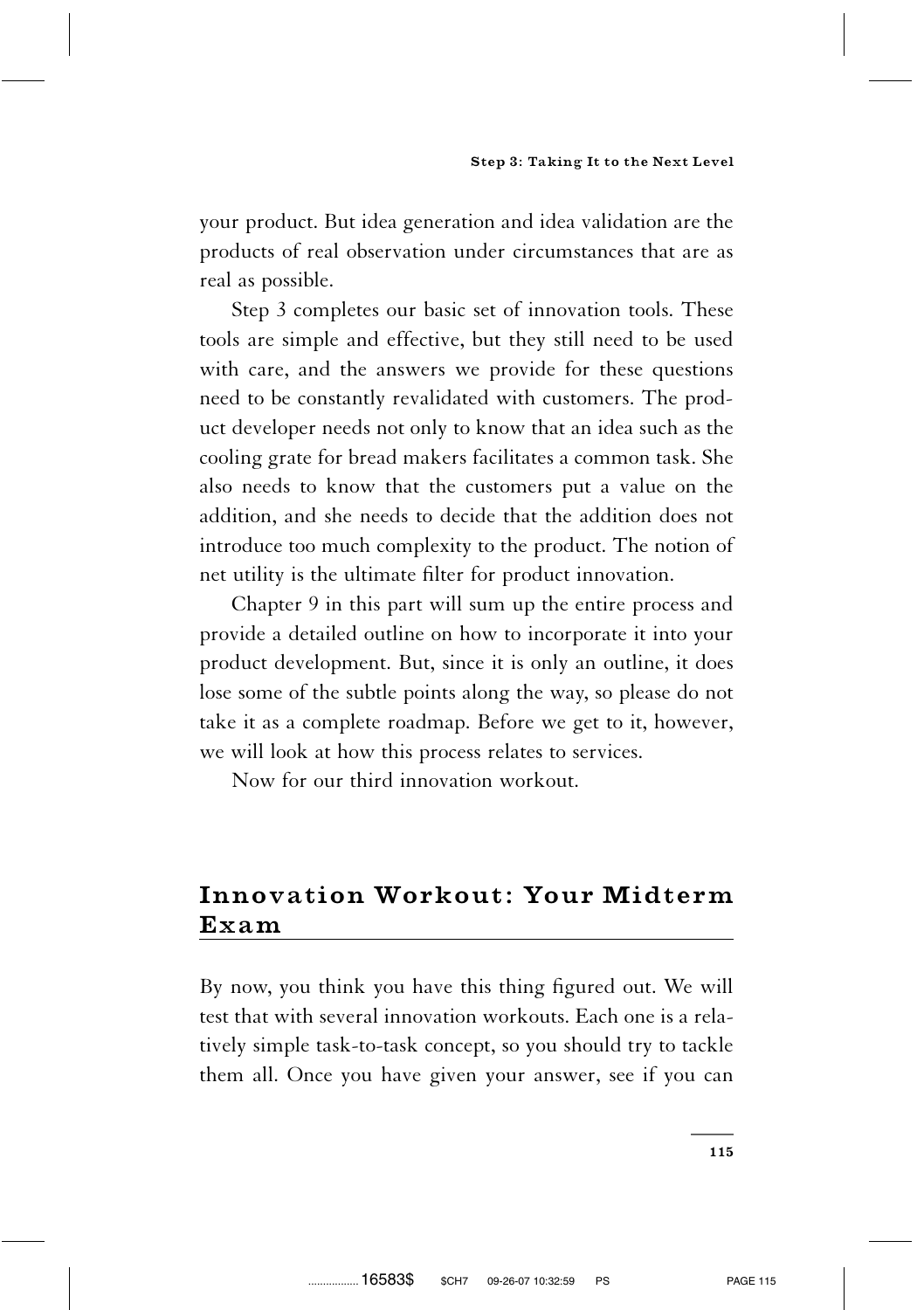find an opportunity to observe the actual behavior and decide whether that observation validates your idea or, instead, suggests some new approaches. Or, better yet, observe first and then come to some conclusions. (Sample answers to these questions are provided in Appendix A, but there are no "right" answers—only wrong ones and good ones.)

A. *Going to the movies.* A couple is in line to buy tickets at your movie theater. They get to the cash register and order two tickets for *The Monster that Devoured Cleveland*, and then you warmly surprise them by . . . ?????

B. *Parking the car.* You own an airport long-term parking concession. It is typically crowded, and customers typically do not return for three days. A customer comes to your lot, pushes the button on the ticket machine, and is delighted to learn . . . ?????

C. *Caller ID.* The phone rings at home, and your caller ID system tells you that your son, who has just moved, is calling from his new number. You are very pleased with your caller ID provider because . . .?????

D. An e-mail arrives from someone you have not previously received e-mail from. You read it and respond to it. Your e-mail program takes things one step further by . . . ?????

E. Look around for other examples of task-to-task product innovation opportunities. You will find them everywhere. Practicing this will sharpen your observation skills, and that will sharpen your innovation skills.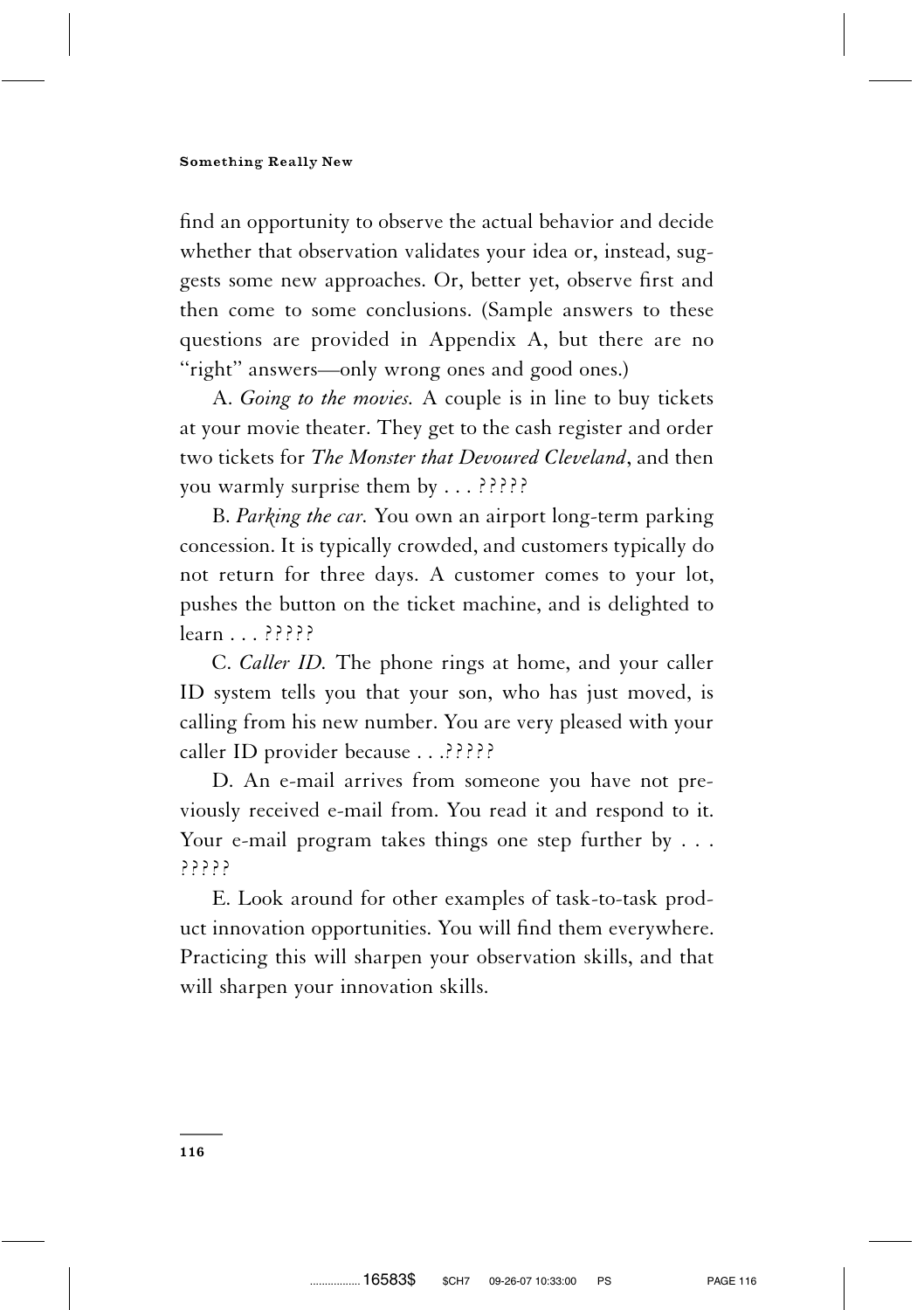#### Chapter 8

# Spotlight on Services

UP UNTIL NOW, WE HAVE LARGELY BEEN TALKING ABOUT goods—products in the sense of tangible things that people buy and use. But everything that has been discussed thus far applies to services as well. We just need to understand that services either are single tasks or connect related tasks. In either case, services are increasingly important.

The world economy is rapidly changing from one that produces hard goods to one that produces digital goods as well as services of all sorts. In 2006, three-quarters of the U.S. workforce was employed in the services industry. The services industry itself is enormously complex. My corner automobile repair shop is performing a service. But so is Verizon.

Some services are very simple in scope. A simple service is one that exists in isolation from other services. Dry cleaning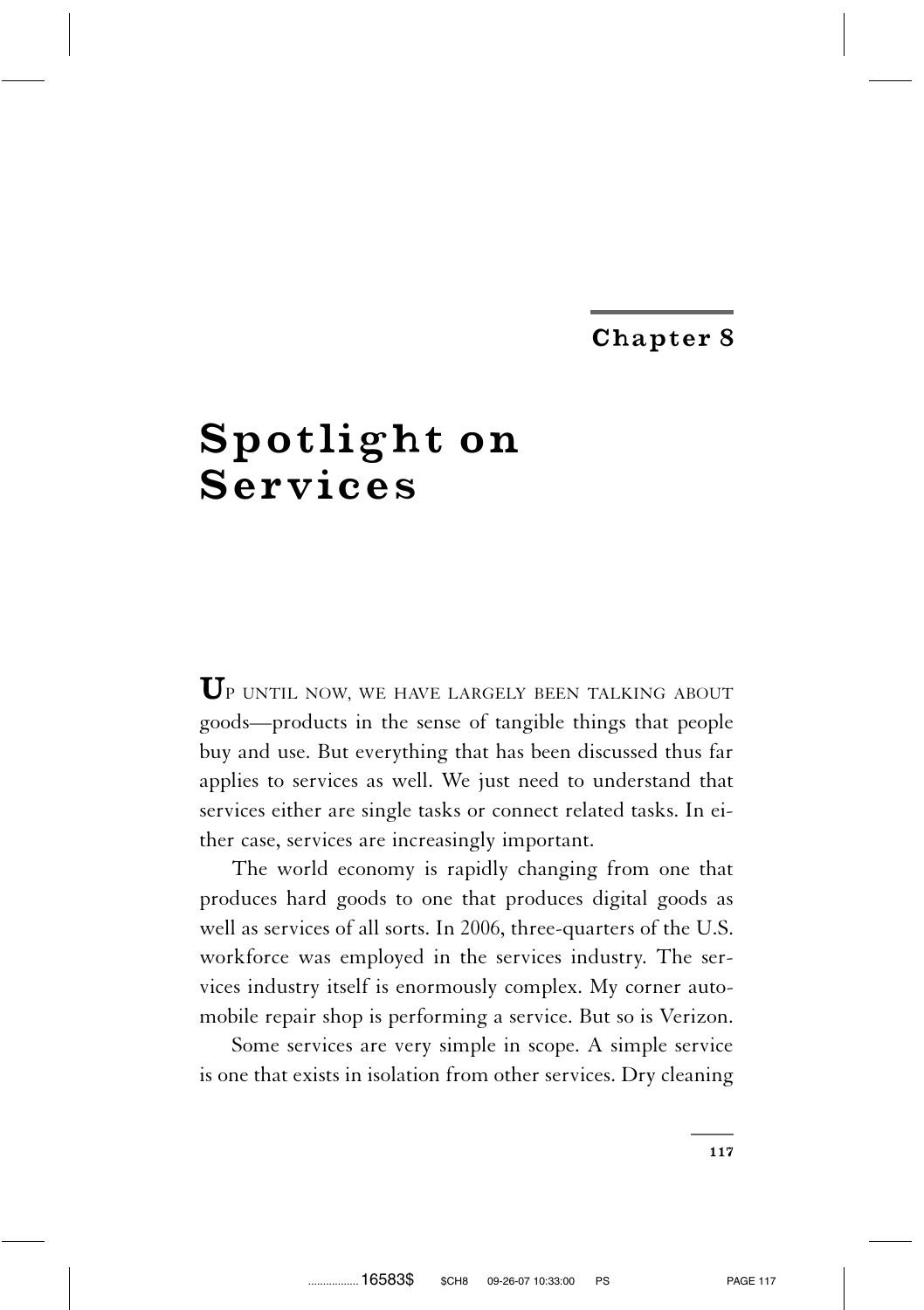is normally a simple service. When we go to a dry cleaner, our task is to get our clothes cleaned. It is not part of some more complex activity. Similarly, sewing and upholstering are simple services. Such services are also essentially the same things as tasks. The service provider takes a task that we cannot do or do not want to do and, for a fee, does it for us. So if we are not skilled in upholstery, but we have a chair that needs work, we take that chair to an upholsterer, who does the job for us.

If we want to talk to someone on the other side of town, we could put up telephone poles and string some wire, but it is a lot easier (and ultimately less expensive) to contract with Verizon to provide that service for us.

#### Services and Tasks

A service business is a business that takes a specific task that we have and does it for us. It is a means of outsourcing tasks.

In terms of our approach, that means something quite specific, something that simplifies part of our analysis. Step 1 (What tasks is the product really used for?) is generally answered by the very definition of the service business itself.

If we need a chair reupholstered, we have a task. If we could do upholstery ourselves, we would do it. But because we cannot (or do not want to), we pay someone else to do that task for us. Service businesses acknowledge the task the customer wants to complete, understand it well (or they will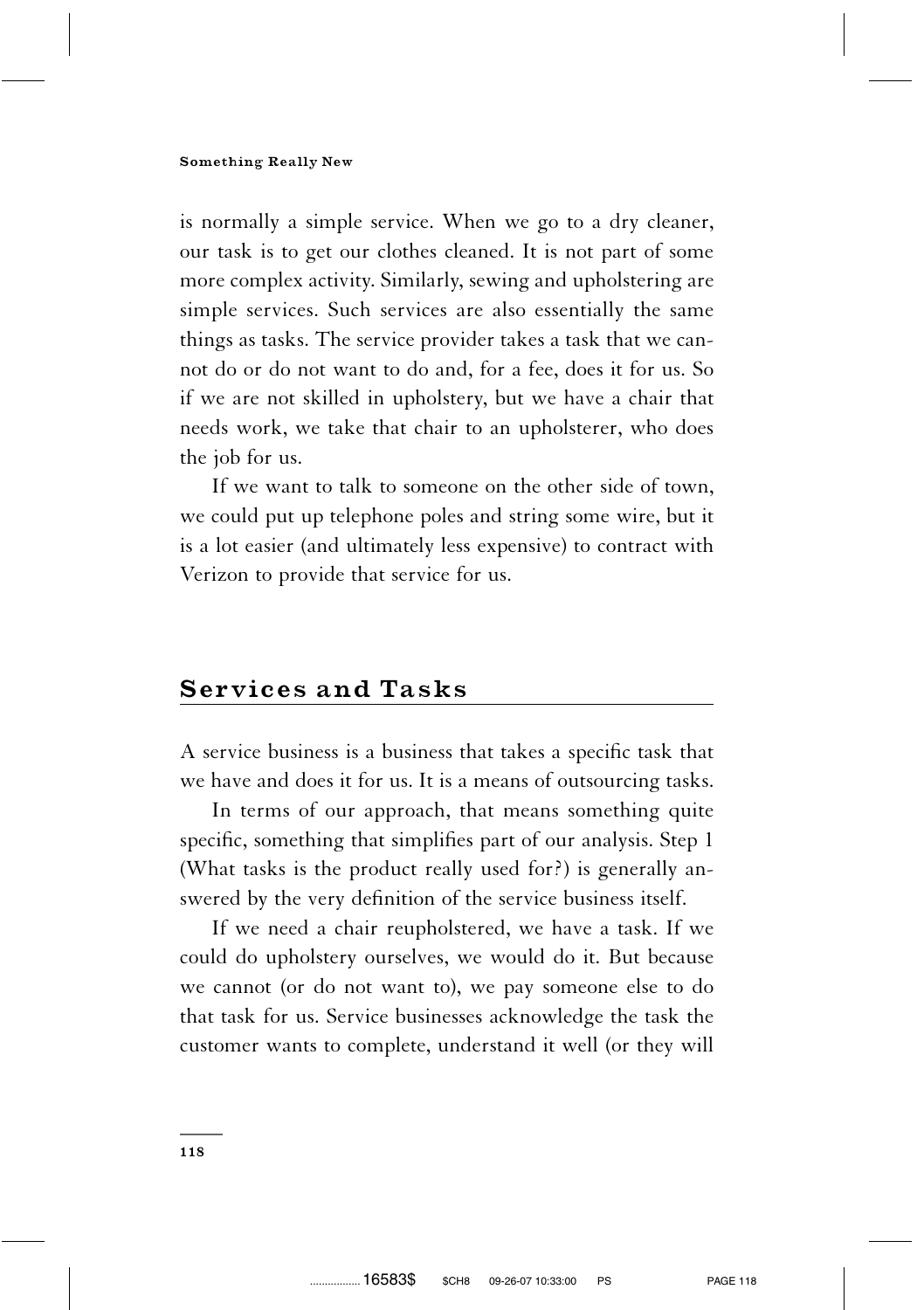Spotlight on Services

not stay in business for very long), and allow their customers to substitute someone else's labor for their own in completing the task.

Now, it is possible for a service business to confuse its function with the customer's task. A computer repair shop owner could think of his business as simply a way to monetize his hobby of playing with computer hardware. When you bring your PC in to be fixed, you want it back as soon as possible. But the owner could be intrigued by your particular configuration and want to keep it a while longer to explore its possibilities. This, too, would be a short-term business, and it is a fair generalization to say that service industry businesses know their customers' tasks and are competent at completing them.

## Simplifying Services

Because service businesses themselves answer the first question, we can quickly turn to Step 2 (When I know what task a product [*or service*] is really used for, are there any steps that I can remove from that task?). Now we are on familiar ground, and this is a place where many service businesses may not have trod. Service businesses are labor-intensive and so are very cost-conscious, but at a gross level that simply means being careful about the number of employees they have and their wages and benefits and seeking to optimize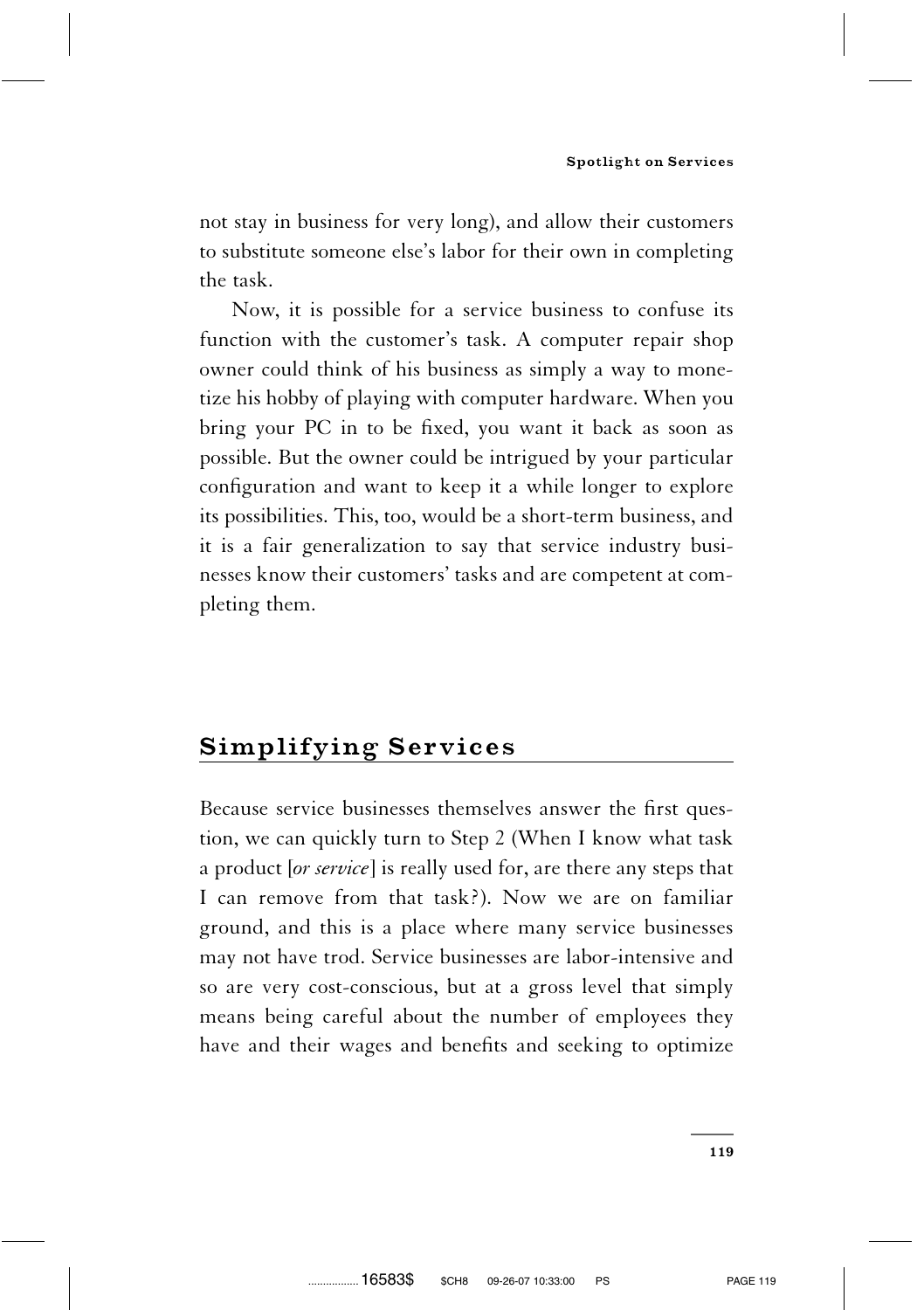those costs. It does not mean that they are efficient in their use of these expensive resources.

If you follow your own day-to-day experiences with service businesses, you will quickly agree. It was not until very recent times that banks and airlines (sophisticated service businesses) had a single line for customers to wait in, as opposed to expecting them to gamble on one of several lines. Many restaurants still have the person who takes the order (a relatively expensive employee) bring and remove the dishes as well.

Many service businesses are too small to have much division of labor (although they may be wrong about that, since outsourcing is a form of division of labor), but many that are large enough fail to take advantage of such tactics. Service businesses can go further than they have, and Step 2 will help them to do that.

The challenge in Step 2 is to list all the steps involved in the completion of a task and to eliminate some of those steps. But that is a little more complex in services businesses than it is in hard products if you wish to go beyond simple wage and benefit analysis. When you talk about eliminating steps in service businesses, ultimately you are often talking about eliminating jobs. But there are other approaches. In fact, there are three ways to eliminate steps in services or otherwise make them more efficient:

- 1. Work harder.
- 2. Work smarter.
- 3. Automate.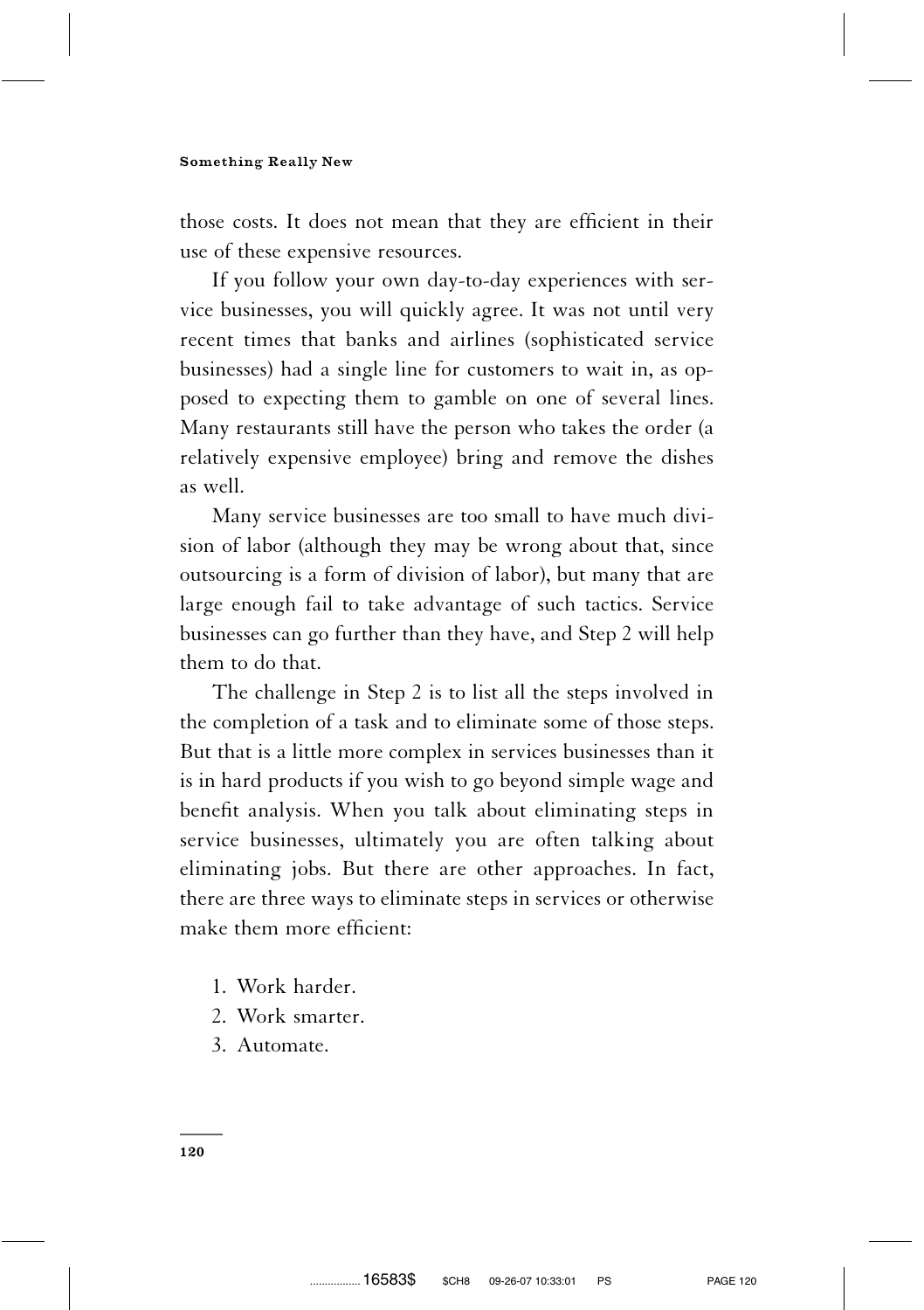Working harder is not within the scope of this book. I can find many people who would claim that I have no expertise at all in that area, so I will not pretend to give advice here. Working smarter and automating are within its scope, though. So let us look at an example and see how we would answer Step 2 in a service industry model.

Any service industry will work, but we will stick with upholstery, and our model will be a one-person upholstery shop. Here is a list of steps for an upholstery project:

- 1. Initial contact
- 2. Upholstery selection
- 3. Style decisions (e.g., Will there be piping? Will decorative nails be used?)
- 4. Pickup of furniture piece
- 5. Reupholstering
- 6. Return of the furniture

A core fact here is that in this situation, the most expensive labor (that of the skilled reupholsterer) is being used to do a lot of fairly mechanical tasks. So working smarter may mean getting cheaper labor to do the less-skilled tasks. It may involve outsourcing the pickup and delivery of the furniture or offering a discount for customers who do that work themselves, for instance. It may involve some third party opening a service business for the service businesses by serving as the pickup and delivery company for many upholstery shops. This would allow the skilled craftsmen to take in more business, reduce the price for existing business, or to take home a higher percentage of the revenue from the business.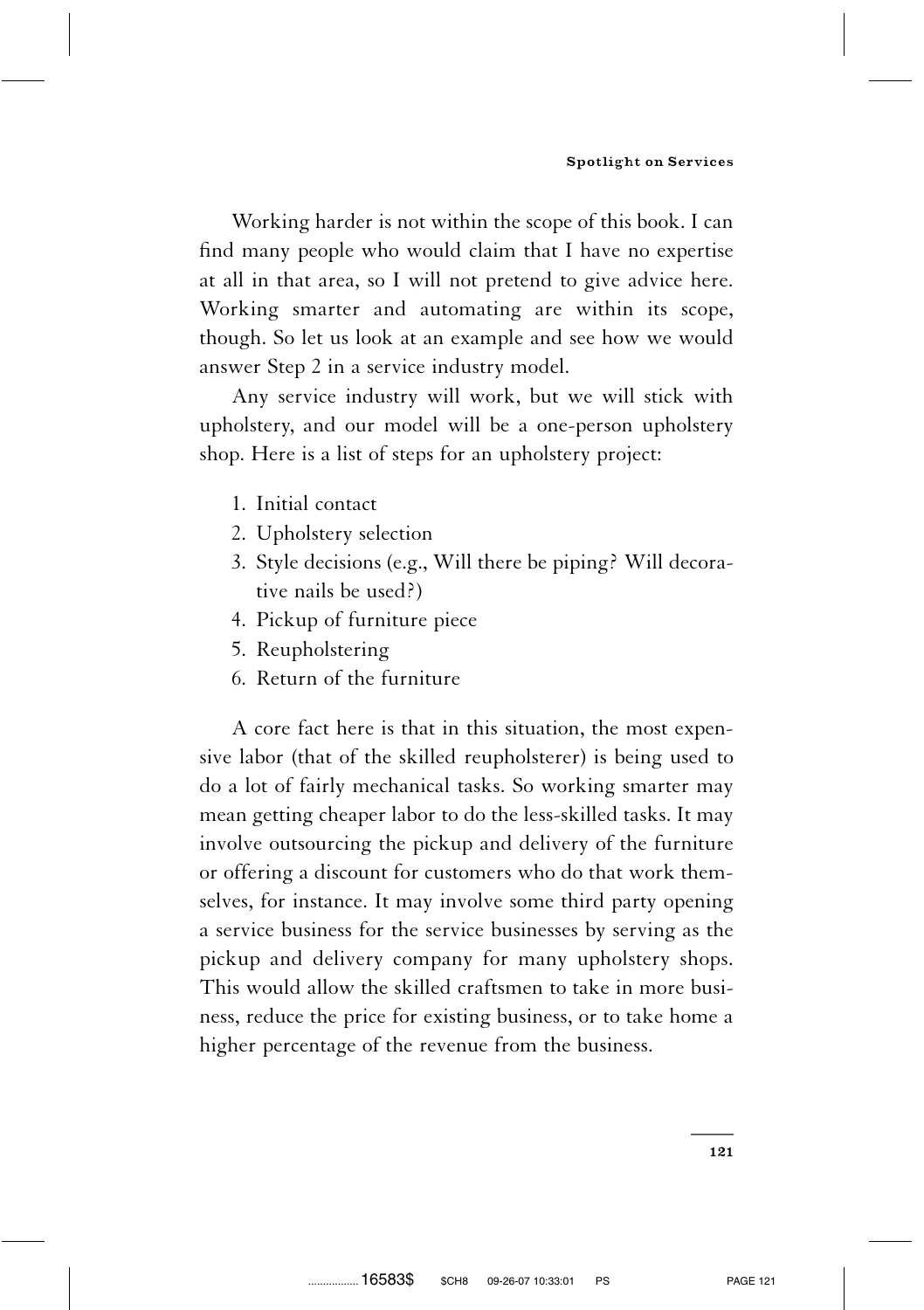So, we can work smarter and make some progress, but there is not a lot of room for automation in reupholstering, is there? Perhaps there is.

The decisions in Steps 2 and 3 (upholstery selection and style decisions), could be narrowed or even actually made without the involvement of the skilled craftsman. In that sense, they can be automated. Online selection of fabrics or mailing of swatches can be combined with the making of key style decisions through an online form. Mockups of the resulting look could be displayed online. The craftsman could also be available by phone or e-mail for consultation if that were necessary, but some substantial portion of the decision-making process could be made in the home where the furniture will appear, without the craftsman traveling to the home and spending an hour observing the decisionmaking process.

Even if these steps save only one hour of time, both the craftsman and the customer benefit from that, so the same service can be provided at lower cost and higher margins, and the craftsman can take in more work.

So, by focusing on the steps and looking for an opportunity to work smarter or to automate, we can turn a service business that is competing on price and its reputation for quality into a business that can produce the same quality at a lower price while doing a higher volume of business. That approach distinguishes this business from the 40 others just like it in the Yellow Pages. It is better for the owner of the business, and it is better for its customers because it delivers more net utility.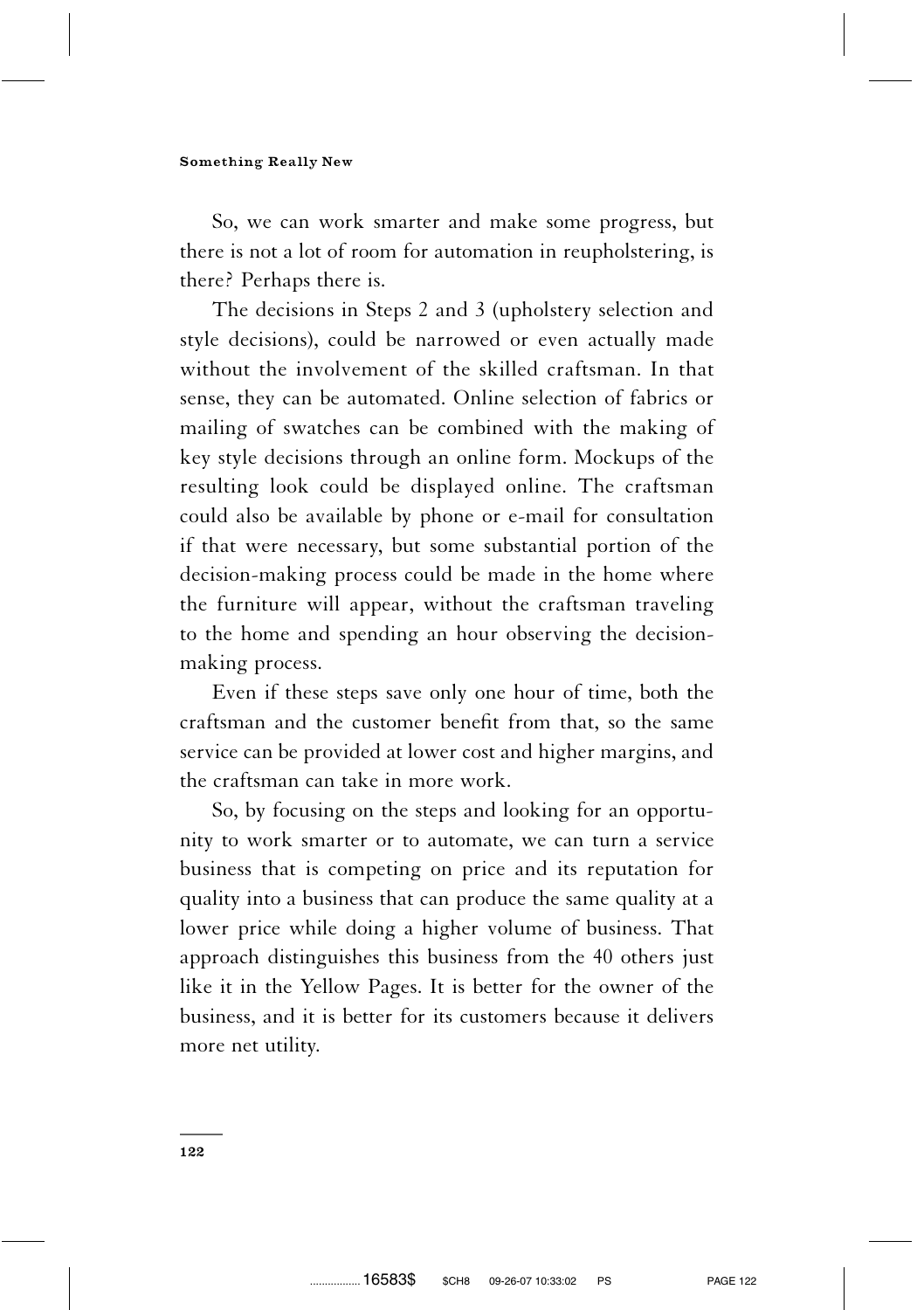## Joining Adjacent Services

That takes us through the first two questions. But to get to Step 3 (What tasks are the very next tasks that the customer will want to perform after using my product [or service]?), we need to look at more complex services because their very existence means that the third question has not been adequately answered in the sectors in which they operate. As we shall see, that is so because if the third question had been answered, then the services would no longer be complex.

To answer the third question in the services world, we must step back and see past the silos that services have stuck themselves in. Just as the first question is easier to answer in a service environment, the third question can be quite a bit harder—but very rewarding when it is answered.

The complex services businesses—which include such things as financial services, legal services, real estate transactions, health care, insurance, and the like—are different in many ways from hard goods such as faucets and intermediate goods such as software. And they are very different from simple services.

The complex services do not exist in isolation. All service businesses sell an actual result, as opposed to something that can be consumed or used. They sell the completion of a task, the consummation of a goal. Complex services can do that too. They can provide a specific result. But that result may take the customer only part of the way to the completion of her task. Complex services cannot always provide the final desired result—the end task—by themselves.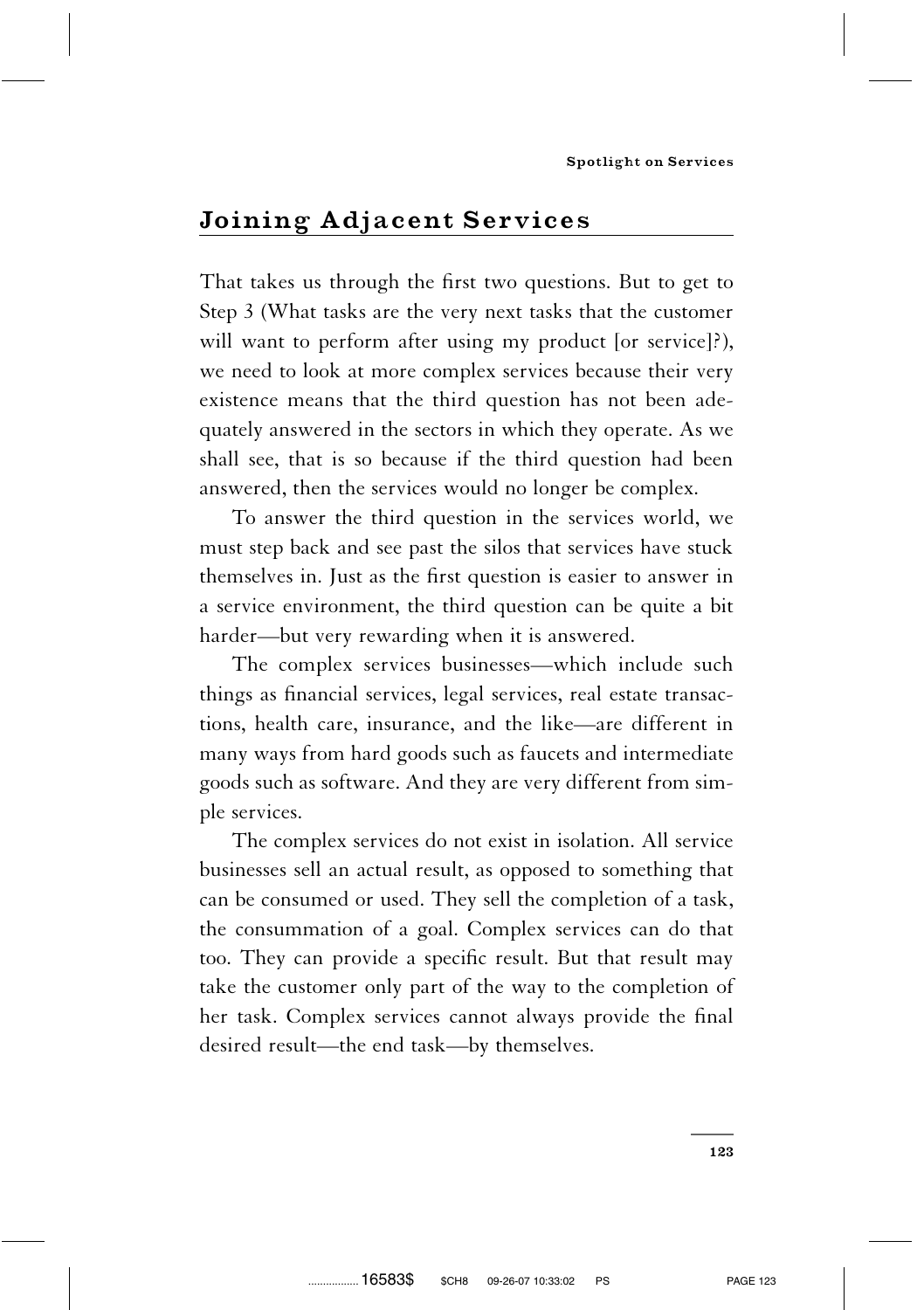#### Something Really New

They can provide part of that result. A bank sells accounts and financial instruments designed to safeguard or grow one's money. It also sells mortgages and other forms of credit. A real estate broker sells either the marketing of a home or access to the market for homes (through the Multiple Listing Service and acquired knowledge), depending on which side of the transaction the broker is on. A lawyer sells knowledge of the law and the ability, by license, to represent parties in court.

People often go to these professionals (and to others like them) because they want to achieve some specific and simple result. They want to earn interest on their savings. They want to sell their house. They want to incorporate their own business. Achieving each of these results is itself a task, very much like the tasks involving hard goods and software that we have discussed throughout this book. So one would think that it is quite possible to take the three questions we have outlined and apply them to the services industry. And it is possible but there is a hitch.

Complex services are intertwined with other services. Normally, no one service provider can produce the desired result. The service of one entity needs to be linked with the service of another. This tends to confuse the task/function distinction.

The threshold requirement is the first question itself: What tasks is the product really used for? You have to determine what the task in a particular situation is. But the businesses in the complex services industry have mangled this notion beyond all imagination. They have divided the real task into all of its components (its functions), scattered them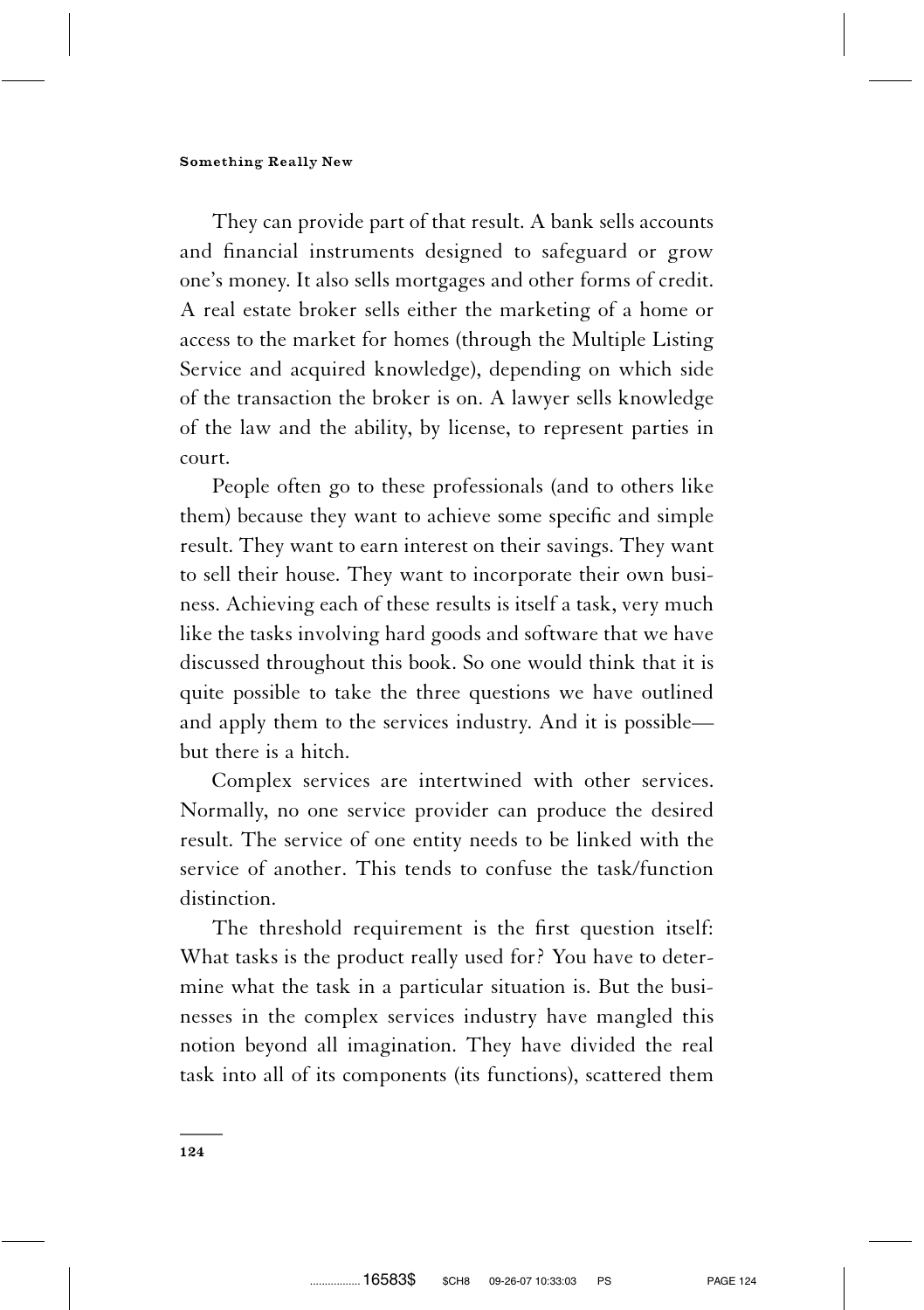to the four winds, and then put up barriers between them so that they cannot easily be combined. But do not take my word for this; let us look at a perfectly ordinary task and see how the services industry has reduced it to its least efficient method of execution with relatively little coordination involved.

Your name is Jones, and you want to buy a house. Millions of people do that every year. It is a task, and people think of it as a single act. But in order to buy a house, you will have to deal with multiple players in the services industry, each of whom serves a different function. Here is a partial list of the functions you will find yourself involved in so that you can complete the one task:

- 1. Contract with a real estate broker.
- 2. Obtain a mortgage from a bank.
- 3. Hire an inspector to evaluate the property.
- 4. Hire a surveyor to have a survey done.
- 5. Obtain mortgage insurance.
- 6. Obtain property owner's insurance.
- 7. Hire a lawyer or title company to conduct the closing and record the sale.
- 8. Hire a tax accountant to deal with the tax consequences of the purchase.
- 9. Arrange for movers to transport your furniture.
- 10. Get insurance to cover the move.

During the course of this transaction, you may also deal with the seller's broker and the seller's lawyer as well. And, with a slight variation such as a sale by an estate or the need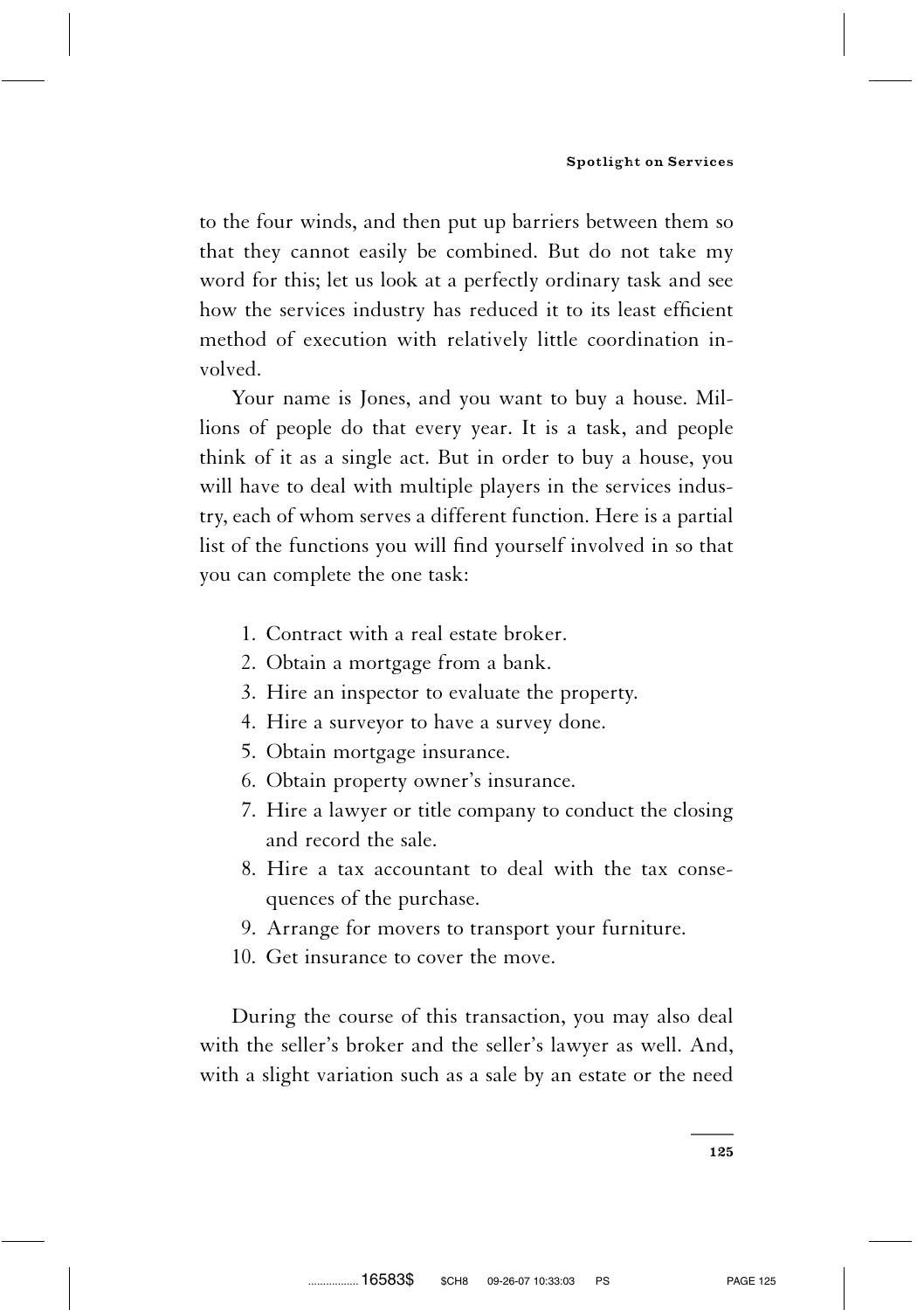for a zoning variation, you can add several other folks to the list as well. Each of these people will be in a different location, operating on a different schedule, and with overlapping, but not coordinated, information needs. Each will charge you for her services. You will not have the time or information you need to bargain over those charges effectively.

There are lots of problems with this scenario. It is dysfunctional and inefficient. It is annoying and exhausting. It is utterly unnecessary. But for our purposes, the main problem is that it totally hides the task. Ask each one of these service professionals what he is doing, and you will get the following answers:

- 1. *Real estate broker:* Selling the Smith house (*not* helping Jones to *buy* a house).<sup>1</sup>
- 2. *Bank:* Making a loan.
- 3. *Inspector:* Looking for defects.
- 4. *Surveyor:* Measuring a lot.
- 5. *Mortgage insurer:* Selling mortgage insurance.
- 6. *Property insurer:* Selling property insurance.
- 7. *Lawyer:* Reviewing documents and supervising the signing.
- 8. *Tax accountant:* Preparing taxes for filing.
- 9. *Moving company:* Moving furniture.
- 10. *Moving insurer:* Insuring goods that are in transit.

Not one of these people will say, ''I am helping Jones to buy a house.'' But that is all Jones wants to do, and she is footing the bill for this laundry list of services. Each service provider is essentially telling Jones that he does not care what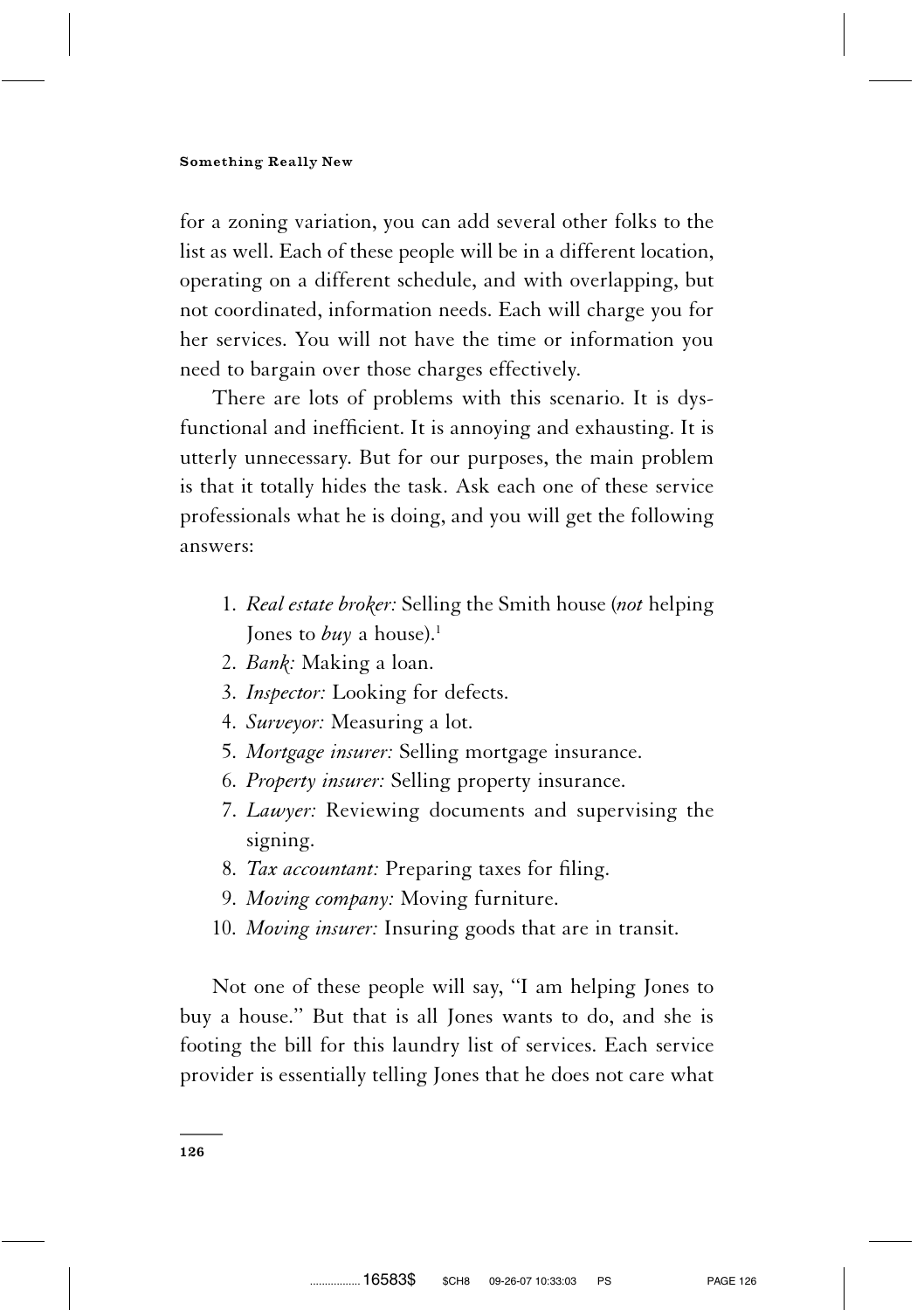*her* goal is. He has a role, and he has blinders on where everything else is concerned.

While this is an extreme and somewhat exaggerated example, it is not the only example. If I want life insurance, I may need to have a physical performed by a doctor. If my parents die, I will need an undertaker, and I may need to deal with property appraisers of various sorts, accountants, lawyers, and insurance agents. My task is to deal with the consequences of my parents' deaths, but the service industries related to that task are not aligned to it or with each other.

If my arthritic knees are bothering me, I go to the doctor, who sends me to a specialist. The specialist sends me to an x-ray facility. The x-ray gets read by a radiologist, who reports back to the specialist. The specialist gives me a prescription, which I take to a pharmacist. The pharmacist contacts my insurance company. If it balks, then I may have to contact my employer's HR department or engage a lawyer to sue the company. If it pays, then I still have to submit a claim to my tax-free health savings account to cover the copayment or deductible. This is a genuine mess.<sup>2</sup>

One can argue how much of this mess is the fault of the components of the services industries and how much of it is caused by artificial lines being drawn between related sectors by government or by the professions, but that argument is endless because in some instances the sectors themselves have pushed hard to create and enforce the artificial lines. They profit from the structural inefficiencies because the buyer has little opportunity or room to bargain with each of a dozen service providers, as she could and would do with a single, unified service provider. So while it would be fun to play the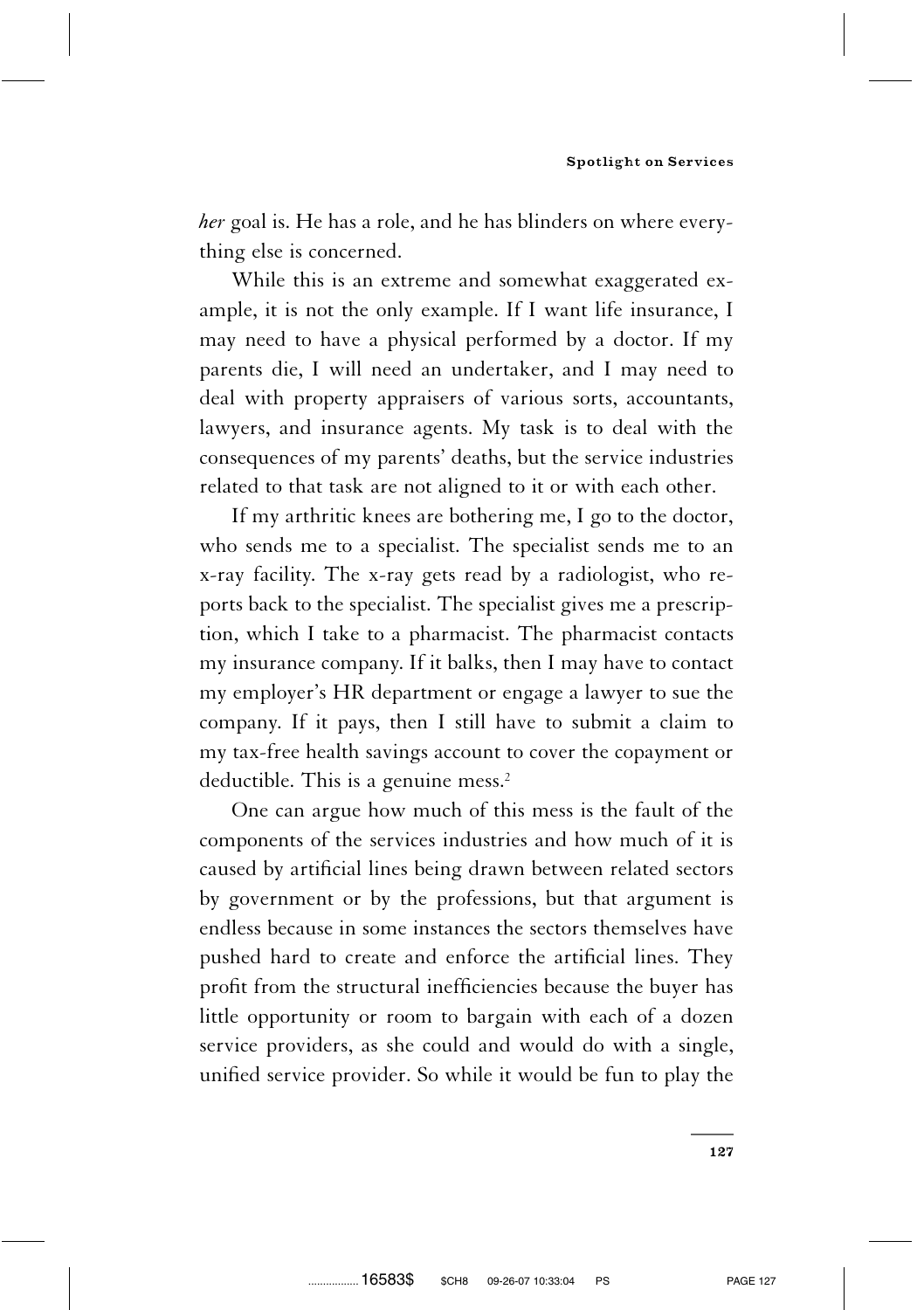"blame game," it is more useful to play the innovation game and put these folks out of business. Because at the end of the day, what matters is that the customer is not being served efficiently, and that means that the opportunity for innovation exists.

So, to begin to apply our approach in a services context, we first need to dig through this underbrush and figure out what our customer's task really is. We cannot let ourselves be distracted by the dysfunctional nature of the services industries involved. That means we need to talk to customers. They have the clearest vision on this.

They will not say, ''I need to have a survey done.'' They will say, "I want to buy a house."

They will not say, ''I need to make a copayment of \$10 on my prescription.'' They will say, ''I need to do something about my aching knees.''

They will understand exactly what their task is, and their frustration over the fact that not a single one of their service providers really has the same goal as they do will be great. No one is actually getting paid to put Ms. Jones in a house. Each provider is getting paid to complete some aspect of that task. They are all indifferent in a financial sense to the ultimate goal of the customer.

Indeed, to some degree, they have no stake in that customer at all. If Ms. Jones does not buy the Smiths' house, Mr. Williams will. The property will not sit vacant eternally. If Ms. Jones does not buy the Smiths' house, she will buy another house somewhere down the road. So this customer with this one task is a commodity to the service providers. She may be treated well. She may get excellent help. But her actual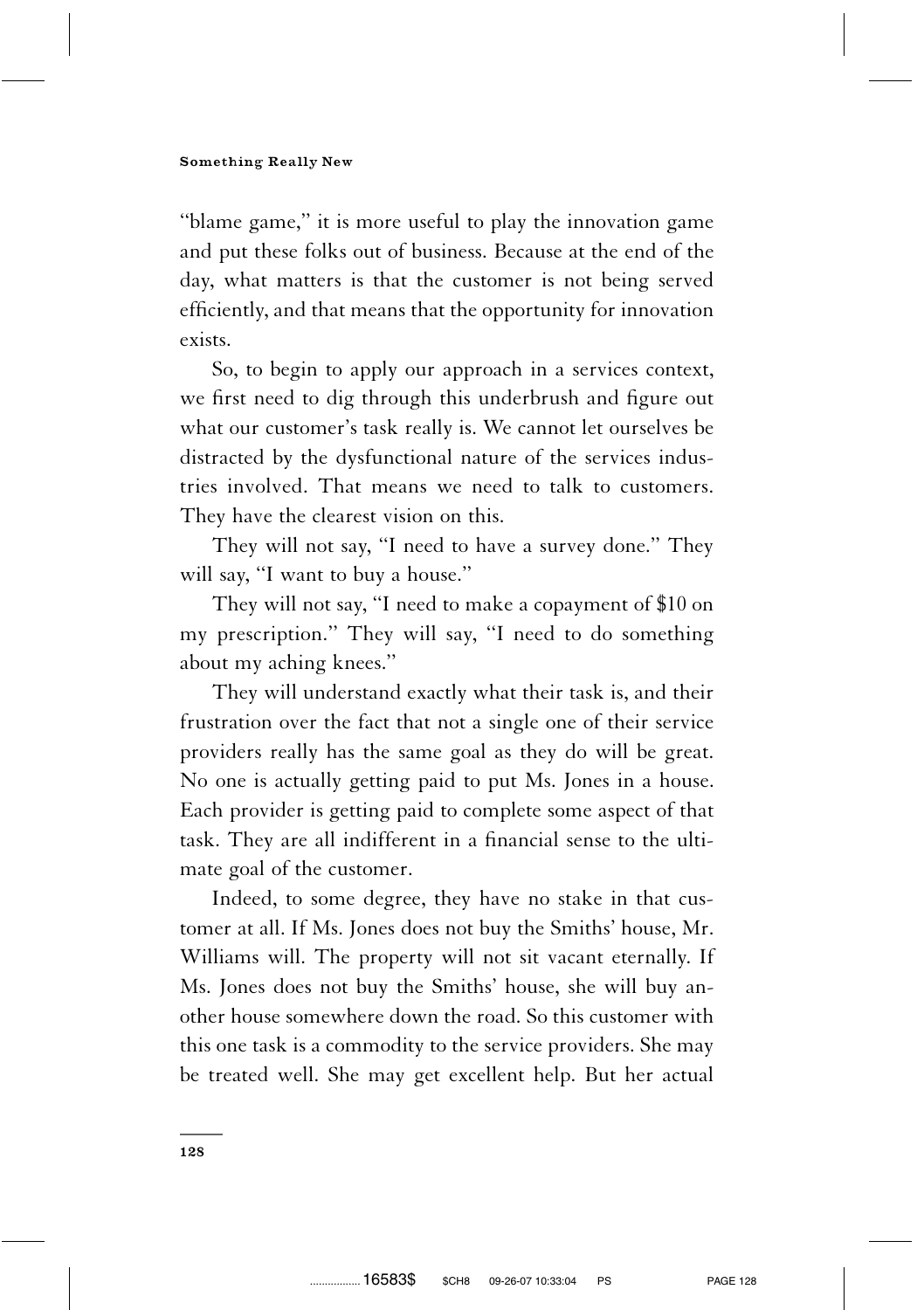goal is immaterial to the service provider, so the provider has no incentive to make the overall task less onerous. The provider is focused solely on his function—which is exactly the wrong place to be focused.

Here let us look at a simple analogy. It is 1910, and we want to get into the automobile business. We set up the business as follows:

- 1. We get an order for a black sedan.
- 2. We order a frame from Company A, and we have to describe the specifications.
- 3. We order a seat from Company B, and we have to tell that company what it is we want.
- 4. We tell the headlight company to send some chrome headlights.
- 5. And on and on and on.

We would quickly be out of business because you cannot proceed efficiently if you treat each aspect of your product as unique and isolated from all others each time you build the product. Someone with uniform standards and established procedures who orders parts in advance to a standard part description will eat your lunch for you. And so he should.

In a complex service situation, the need is to join the tasks—to give the customer the opportunity to select a package deal. The participants in the package deal need to pass from one task to the next the necessary information to complete the task, just as a bumper is passed along the assembly line.

But remember what was said in Chapter 7 about such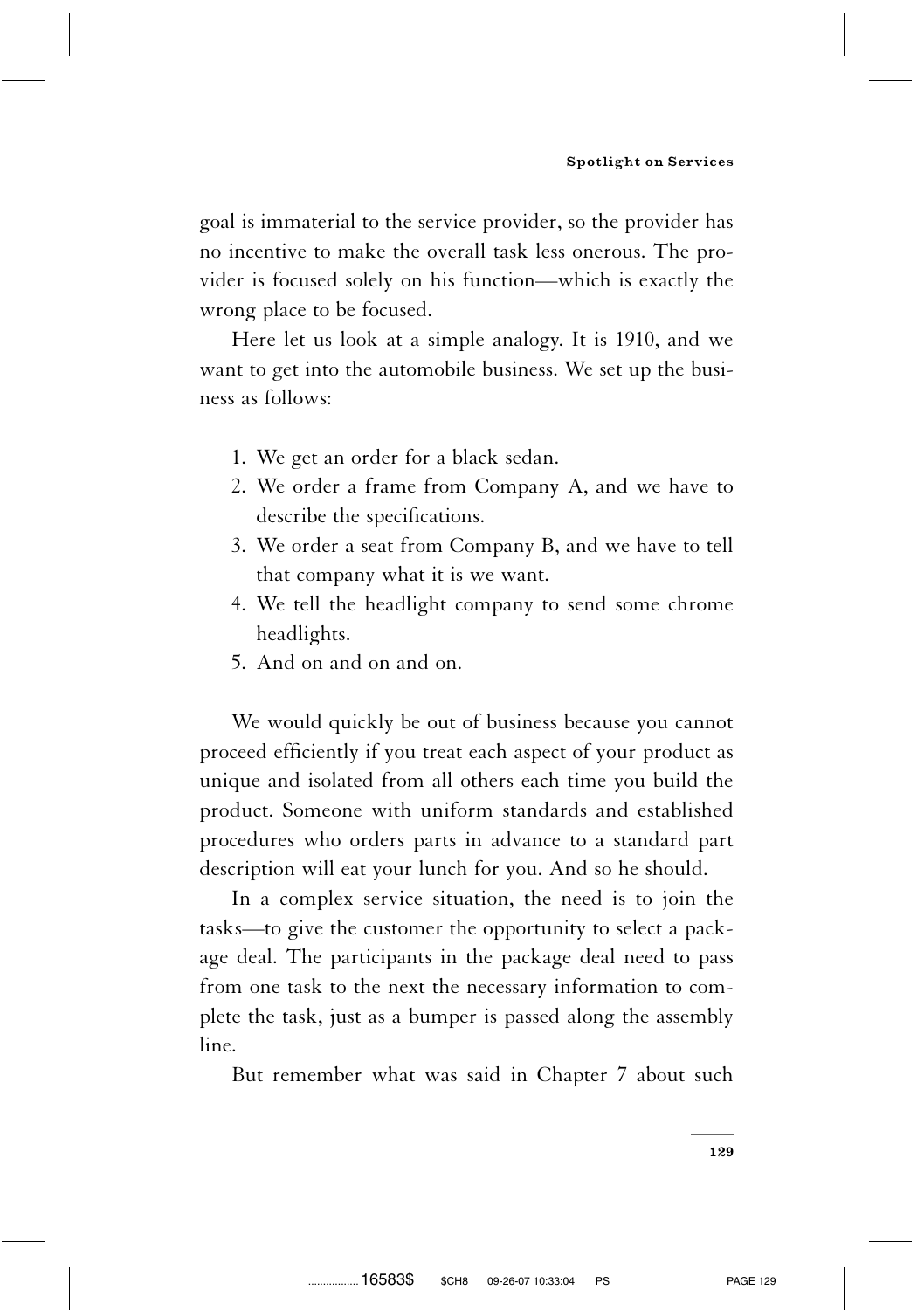linking: It needs to be loose linking. If you try to solve the real estate problem by building a monolithic structure that handles all aspects of the task in one uniform way, you are jamming a solution down the customers' throats just as much as was the case when the different tasks were kept separate from each other.

Loose linking simply means what is referred to in software as open source. If you are a real estate agent (the usual entry point for property buyers), then you are in the driver's seat. When a buyer comes to you, you can say:

''Okay, if you are dealing with me, then I have a system that points you to one bank, one title company, one insurer, and so forth.''

In that case, the buyer has to risk monopoly pricing to obtain a more convenient transaction. On the other hand, you could say to the buyer:

''Okay, if you are dealing with me, I have a system that allows you to input your data and get bids from three banks, three title companies, three insurers, and so forth. And I will take care of passing the core information to all of these folks and presenting you with a unified bill.''

This type of linking, which allows the customer to choose the best of breed and to do so efficiently, is both cheaper and more efficient. It also saves money for all of the participants because they do not have to start their part of the transaction in isolation from the numerous other players who are gathering and using the same information.

Better yet, what happens if the entry point for the buyer is not the real estate agent? What if the agent is just one of several services offered by a ''buyer's manager'' who works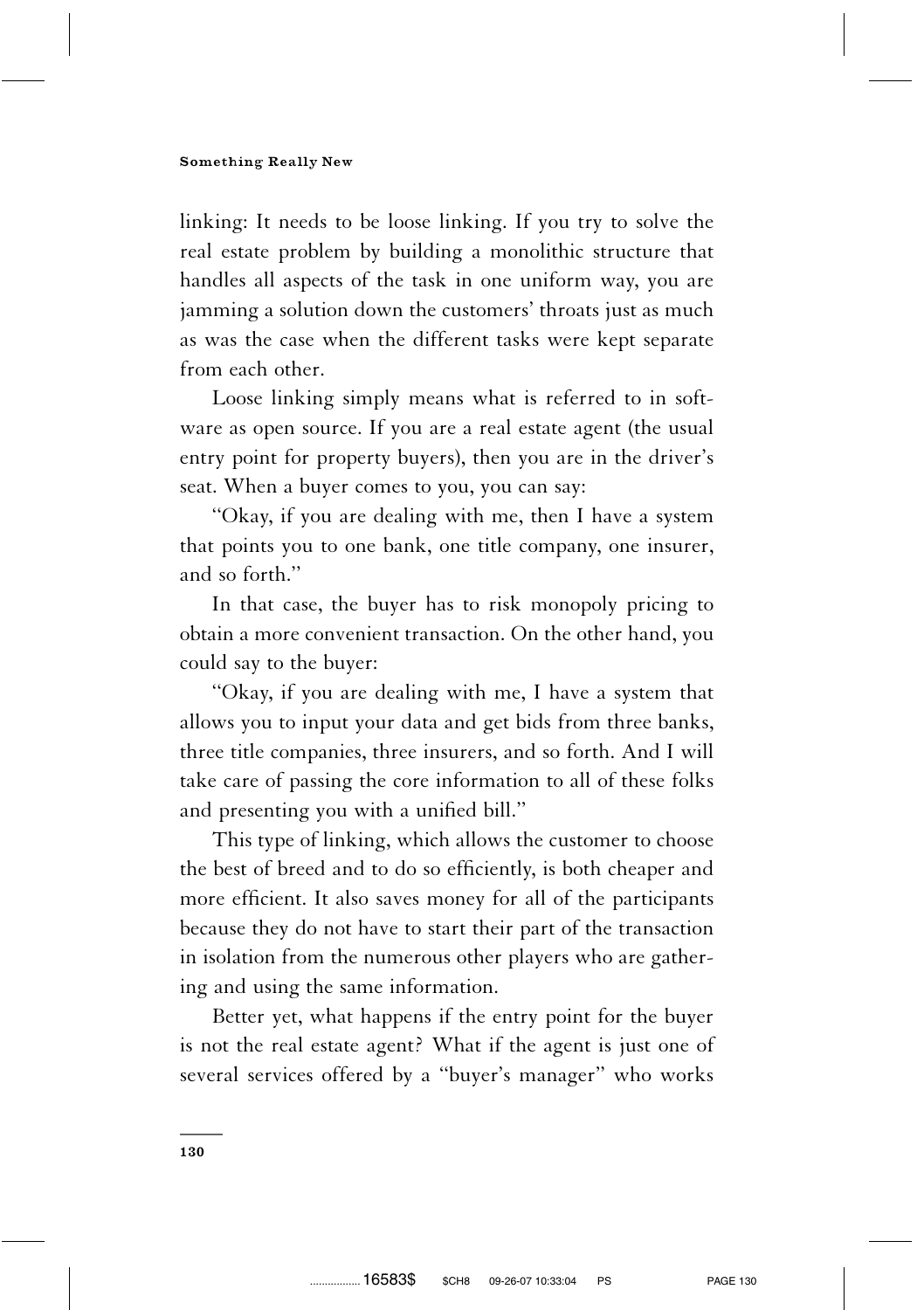only for the buyer for a specific fee? That person engages a broker, arranges for a mortgage, handles the closing, and so forth. These people represent scores of buyers and so can negotiate discounts on all aspects of the purchase and have no conflict of interest. Their incentive is to hire the best people at the lowest price, and that matches up exactly with the buyer's needs. They present one face to the buyer, and that is what the buyer really wants—linked services.

So, while linking services is great, linking them in a way that maximizes customer value is even greater.

Loose linking is done in many instances now. Chapter 7 mentioned the hotel check-in kiosk that also provided me with my boarding pass for the next day's flight. Go to Expedia or Travelocity or Orbitz or any of the other online travel services, and the service will get you a flight, book you a hotel, get you a rental car, and so on without your having to travel to multiple sites and enter the same data each time. And the service will offer you multiple choices in each category.

My cable company now bundles phone, cable TV, and high-speed Internet access into one package, but I can bundle them any way I want, so that if I choose to get satellite TV, I still get the bundling advantages for the other two services. The company I work for has a health insurer who also manages the health savings account. Because of the insurance claim, the insurer knows what deductible or copayment I have paid, and it automatically sends me a check for it from the health savings account. This is a nice loose link. It will be doing even better, as far as I am concerned, when it sends the check directly to the pharmacy, so that I do not have to lay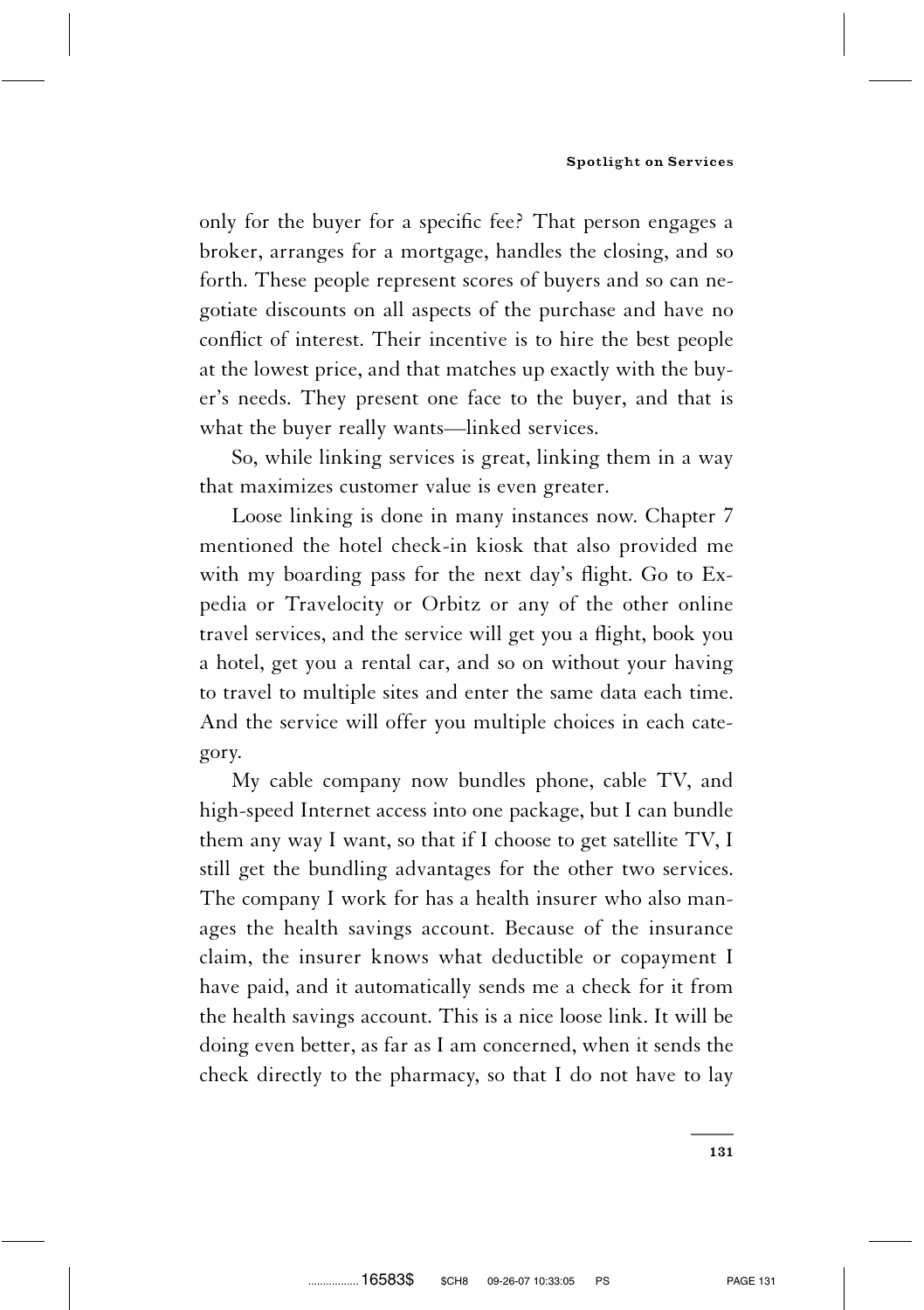out the cash to the pharmacy and deal with the \$10 check, but it has come quite a long way. And it has saved money by reducing paperwork, and has made me a happier customer as well.

The complex service world abounds with such opportunities to look at the adjacent tasks and connect them. The movie theater innovation workout at the end of Chapter 7 illustrates the situation perfectly. There, even a single business in the service industry actually puts a brick wall between the different products it sells (food and entertainment), institutionalizing inefficiency. If you have looked at the sample answer to that workout in Appendix A, then you know what that means.

A visit to a computer repair shop provides another example. The PC is left for a new hard drive, but the customer realizes a bit later that the keyboard needs a simple repair as well. But when he calls the shop, he is told that the keyboard repair group is another department and that he will have to deal with that department separately.

Walking through a detailed example may help illustrate the point.

Americans are constantly losing weight. And, apparently, they are also constantly gaining it back. How else do you explain the massive diet industry? But if we take a close look at this activity, we see inefficiency and opportunity.

Again, we start with the steps:

1. Learn what your dietary needs are in terms of calories, fats, food groups, and so forth.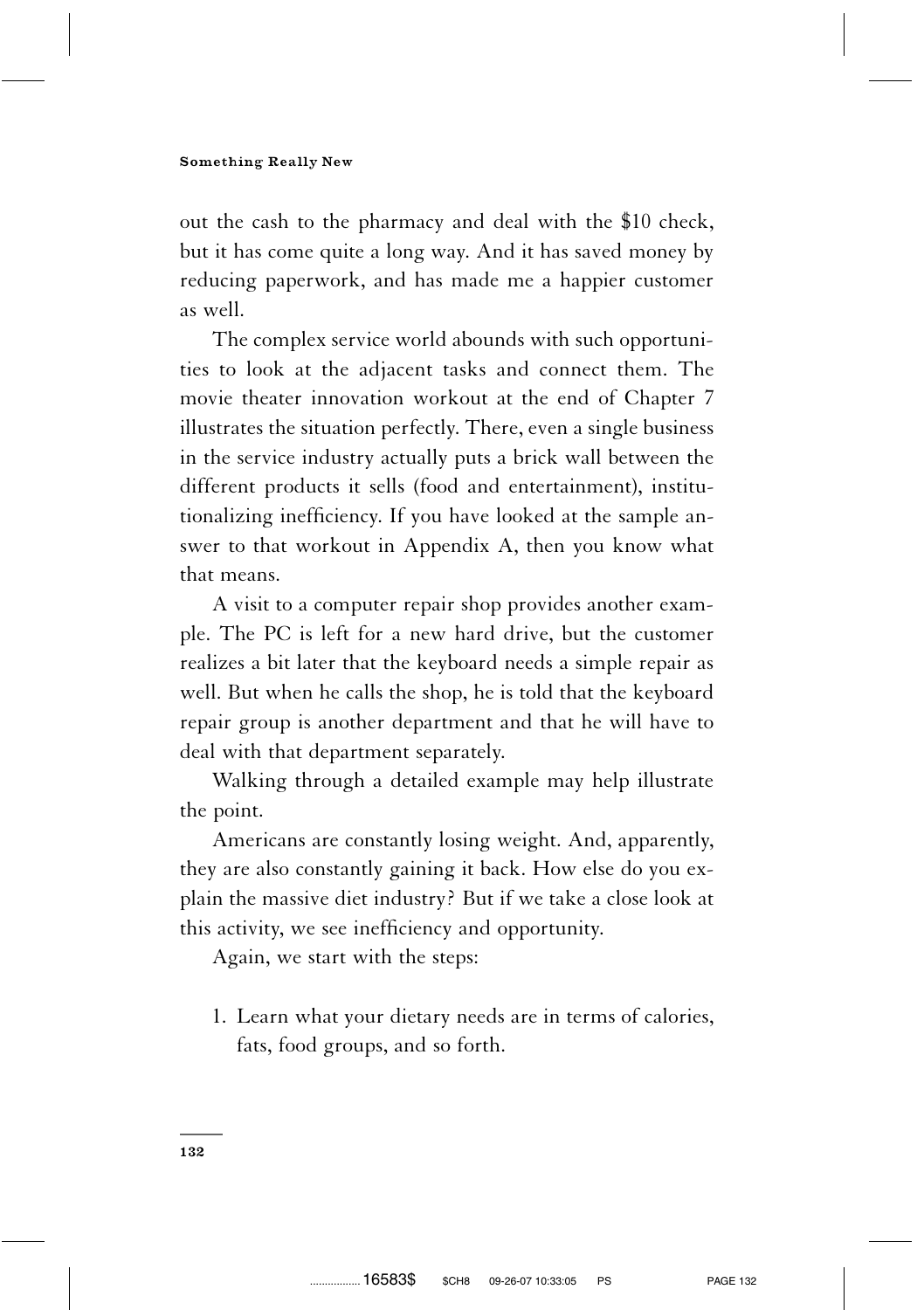- 2. Look for recipes that support those needs and are attractive.
- 3. Create a list of meals for a certain period of time.
- 4. Create an ingredients list.
- 5. Shop for those ingredients that you do not have at home.

The first step requires us to go to a nutritionist or some other information service. For the second step, we will have to go to a cookbook or some other recipe source and look for meals that meet our needs. Special diet recipe sources may make our task easier by providing a list of healthy recipes, but we still have to correlate that information with our specific dietary needs. We have to do this multiple times for multiple meals. Then we have to create a consolidated ingredients list, and then we have to do the shopping.

That is a lot of work for a week's worth of dinners. It is a lot of work, though, only because the various services we have used are isolated from each other. That isolation is unnecessary and unprofitable. Various diet companies have figured this out and have disintermediated all the other service providers by delivering quantities of frozen diet dinners at extremely high prices, and they have made a lot of money doing just that. But they provide only a limited menu of food that is not fresh. And so it ought to be quite easy to disintermediate them right back. However, the isolated services have not taken the steps to do that. Here is an example of what they could do.

The new dieter goes to a web site run by a grocery chain.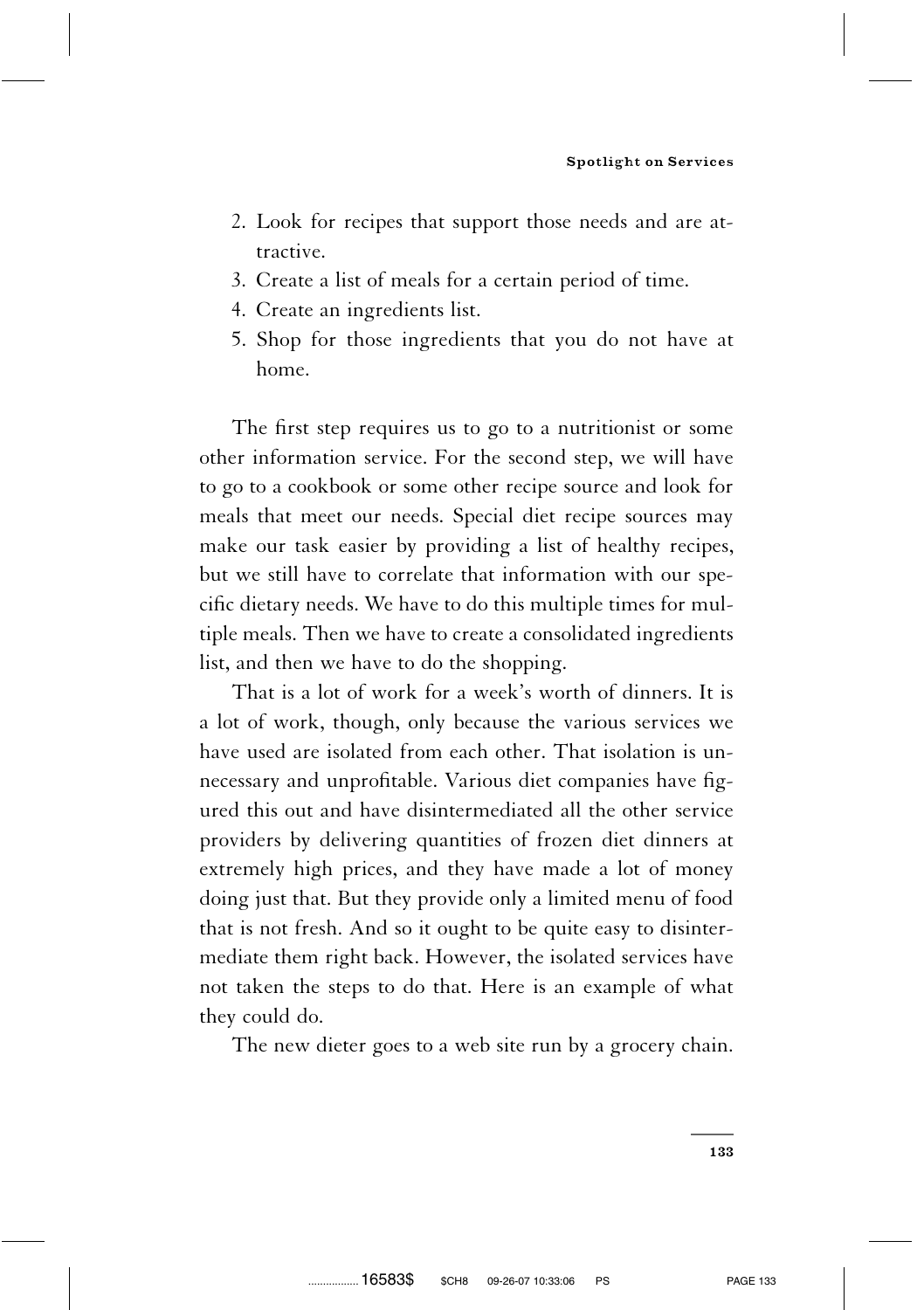It allows her to input her dietary needs for a day and her preferences for various foods. It asks how many meals are desired, and for how many people. It takes that information and presents a list of recipes. The user selects the ones she wants. The web site then offers a list of ingredients with a check box next to each. The user checks the ingredients she needs and then clicks a button for delivery. The groceries come to her. A task that might eat up two or three hours has now become a 20-minute task.

Each step in the process just described can be done independently today. You can go to a web site and find recipes. You can look up dietary information at another web site. You can print out a list of ingredients, recipe by recipe. You can order groceries for delivery online. But you cannot do all of this as part of one activity and through one source. And that (as the various frozen diet meal providers have found out) is what you want to do.

To achieve the customer's goal, you must understand the customer's task, and here it is to efficiently cook a set of meals that will help you to be healthier. It is not to look up recipes. It is not to measure calories. It is not to prepare sets of ingredients, and it is not to go to grocery stores. Yet that is how the services are set up and run, and that is what they optimize to.

Are the people who run service businesses like these idiots? No. But their business and their brand and their expertise are all associated with one function. Any other function is, to use the catchphrase of the timid, ''beyond their core competency.'' That phrase is a classic example of corporate narcissism. Customer needs determine a business's competencies, not its executives' image of what the company is in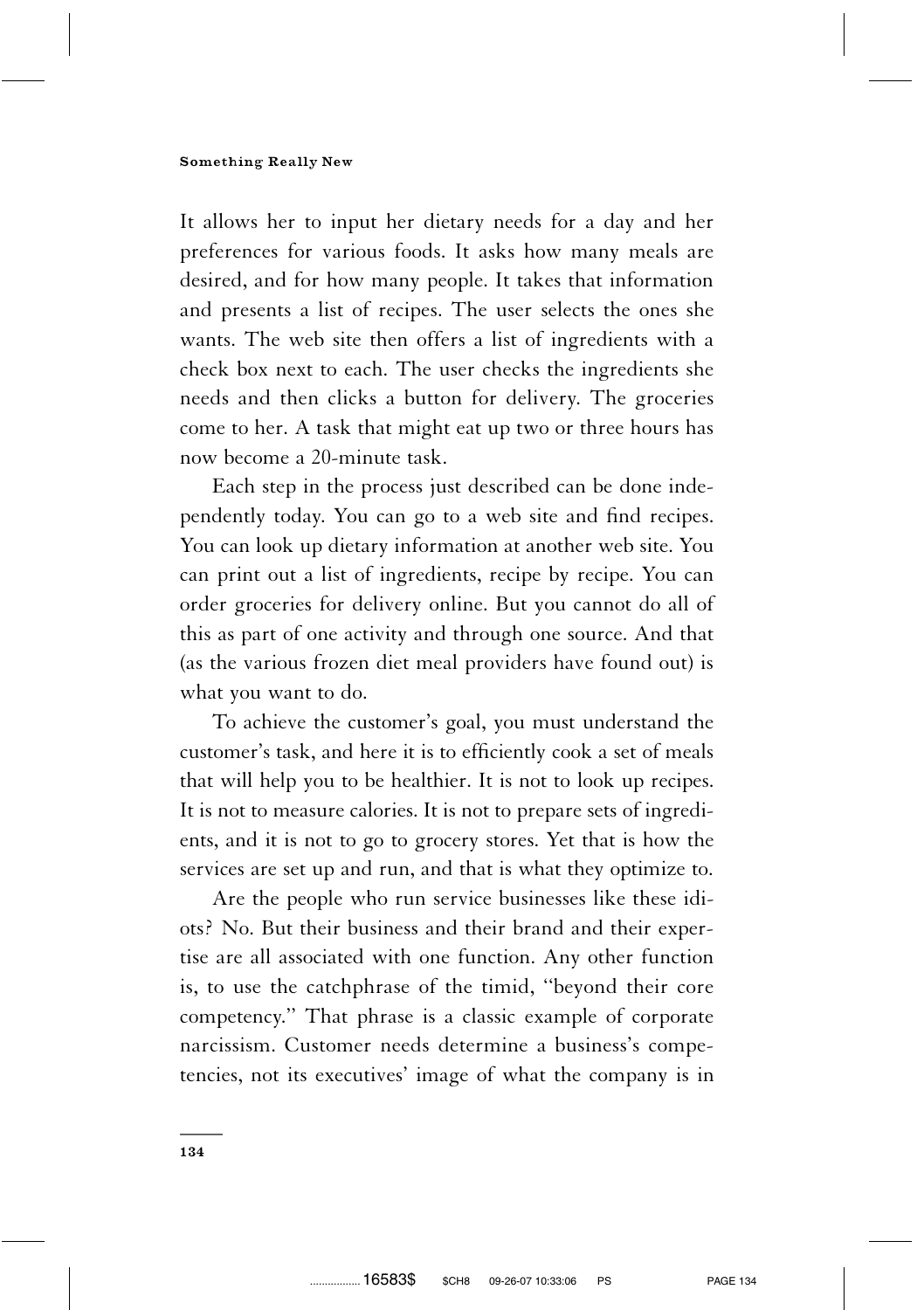business to do. IBM's core competency was building mainframes. Xerox's core competency was building copiers. And one can bet with absolute certainty that when personal computers were first being sold, someone at IBM said, ''This is not for us—our core competency is mainframes.''

This inward-looking posture prevents these businesses from seeing the business the way their customers see it. They see only their function, and they align their business to that function. But very often their function is simply one piece of a complex puzzle (a real estate transaction, for instance) that the customer must get through in order to get to the next piece of the puzzle. Getting past the bad guys and getting to the next level may be fun in video games, but it is not fun in the real world. It is inefficient.

The solution, again, is observation. When your company sells a rug-cleaning service, what else do your customers want to do? Might you have customers who want their windows cleaned or their soot removed or their ducts cleaned? If you are in the business of photographing children, might your customers also want framing and mailing services? If you sell burglar alarm services, can you also do mail forwarding for customers who have an alarm because they spend half the year in Florida? Can a plumber and an electrician get together and offer a broader range of homeowner services?

The list is literally endless. But then, so is the opportunity to innovate. To get back to the lessons of Chapter 1, all businesses need to align to such opportunities, and that is just as true of service businesses as it is of businesses selling traditional products.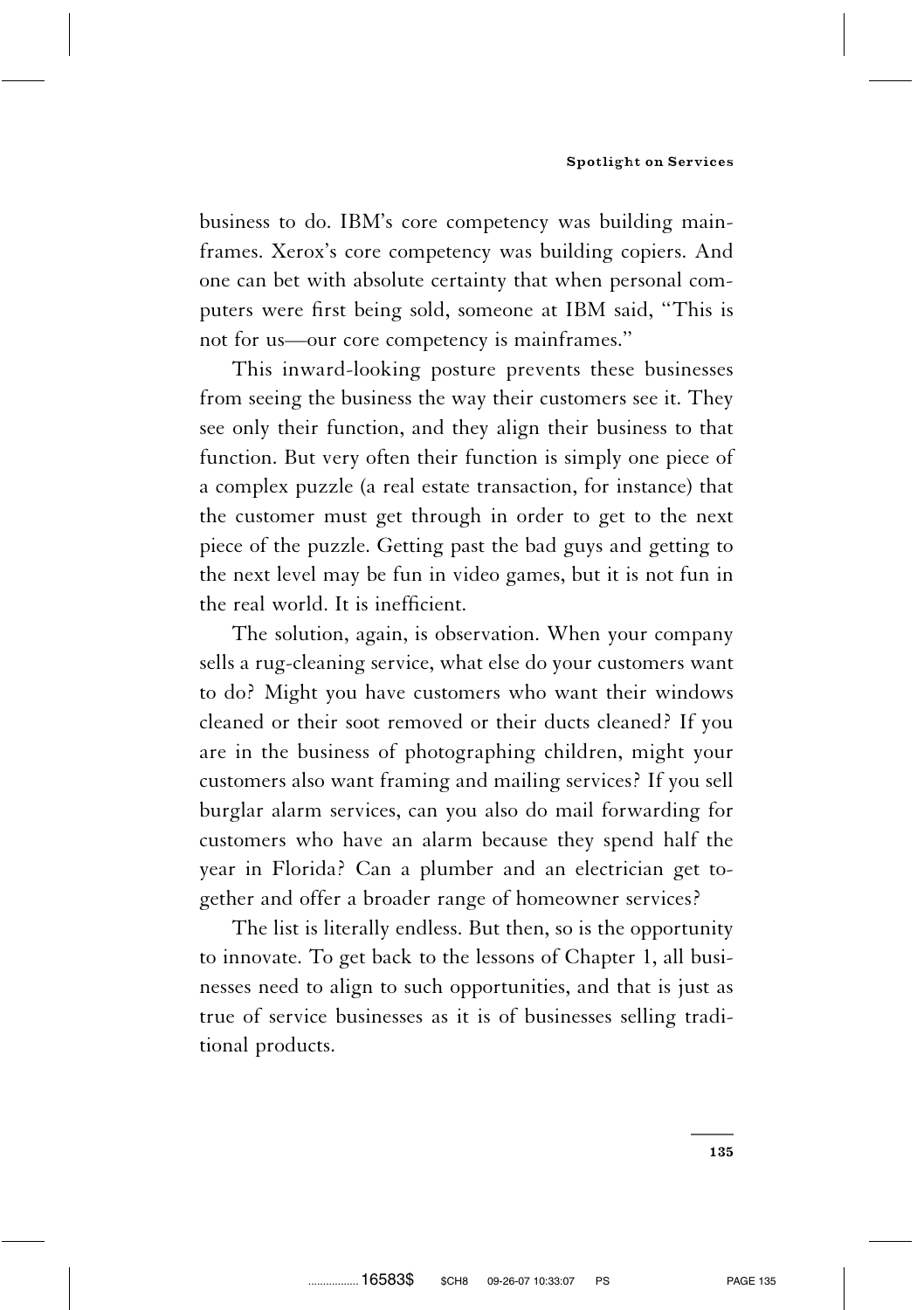*This page intentionally left blank*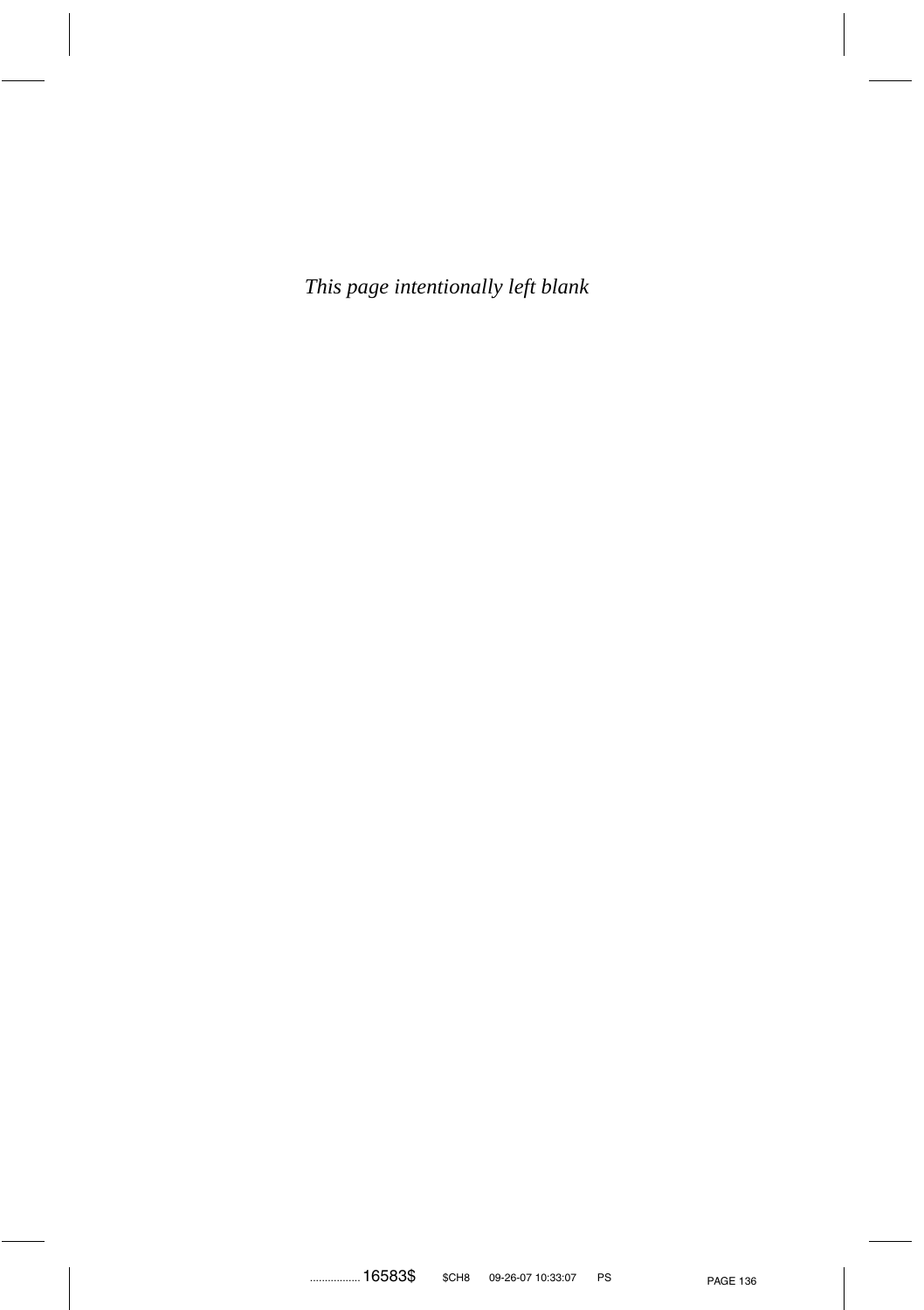# Chapter 9

# Putting All the Pieces Together

THE PREVIOUS EIGHT CHAPTERS CONTAIN A GREAT MANY elements. These chapters present a plan of action for enhancing your product innovation activities. In this chapter, the goal is to put those action elements together into a comprehensive plan that can be easily and inexpensively implemented.

This chapter does not substitute for the previous eight, though. The examples and elaborations and workouts in those chapters are there to train you to use this chapter. Reviewing those chapters, especially the chapters containing the questions themselves, is a good idea. In particular, reviewing the workouts and making up some more of your own will be helpful because these mental workouts provide the training that will make the difference between good innovations and great innovations.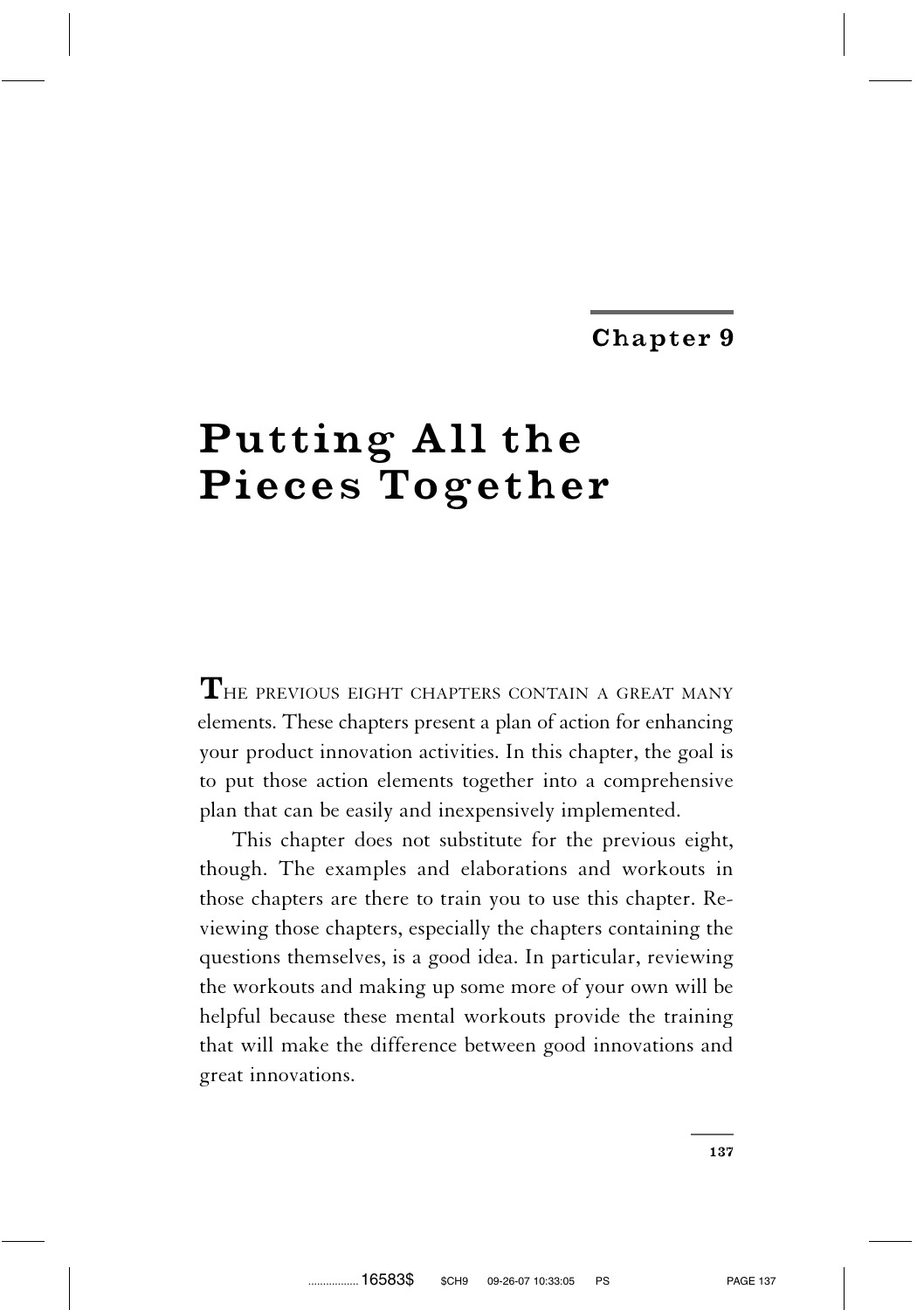This plan will work, but there is one condition.

The attitude of the people working on it must be entirely customer-focused. If the approach is: ''What notions can I best apply my marketing skills to?'' or, ''What concept is our technology group best suited to deliver on?'' you may get a great marketing plan or you may get a product that is efficiently built, but marketing and technology do not buy the product—only customers do. And there is no reason to believe that what is good for technology or good for marketing is good for customers.

The process presented in this chapter has several parts, and there is some discussion of each part. Then, at the end of the chapter, an outline of the parts with the discussion removed is given, to serve as a handy guide.

Let us begin at the beginning, then.

# Part 1: Gather the Facts

Remember Step 1, *What tasks is the product really used for?* This is the very heart of the process, and it is a question that must be answered factually, not guessed at. Customers surprise us. They use products in ways we do not imagine. In our kitchen, we have a product put out by Saran called QuickCovers. These are easy-to-use, disposable covers for bowls of any size. In truth, they are nothing more than disposable shower caps put to another use. I do not know how Saran came up with this concept, but my suspicion is that the idea probably appeared in a *Hints from Heloise* column,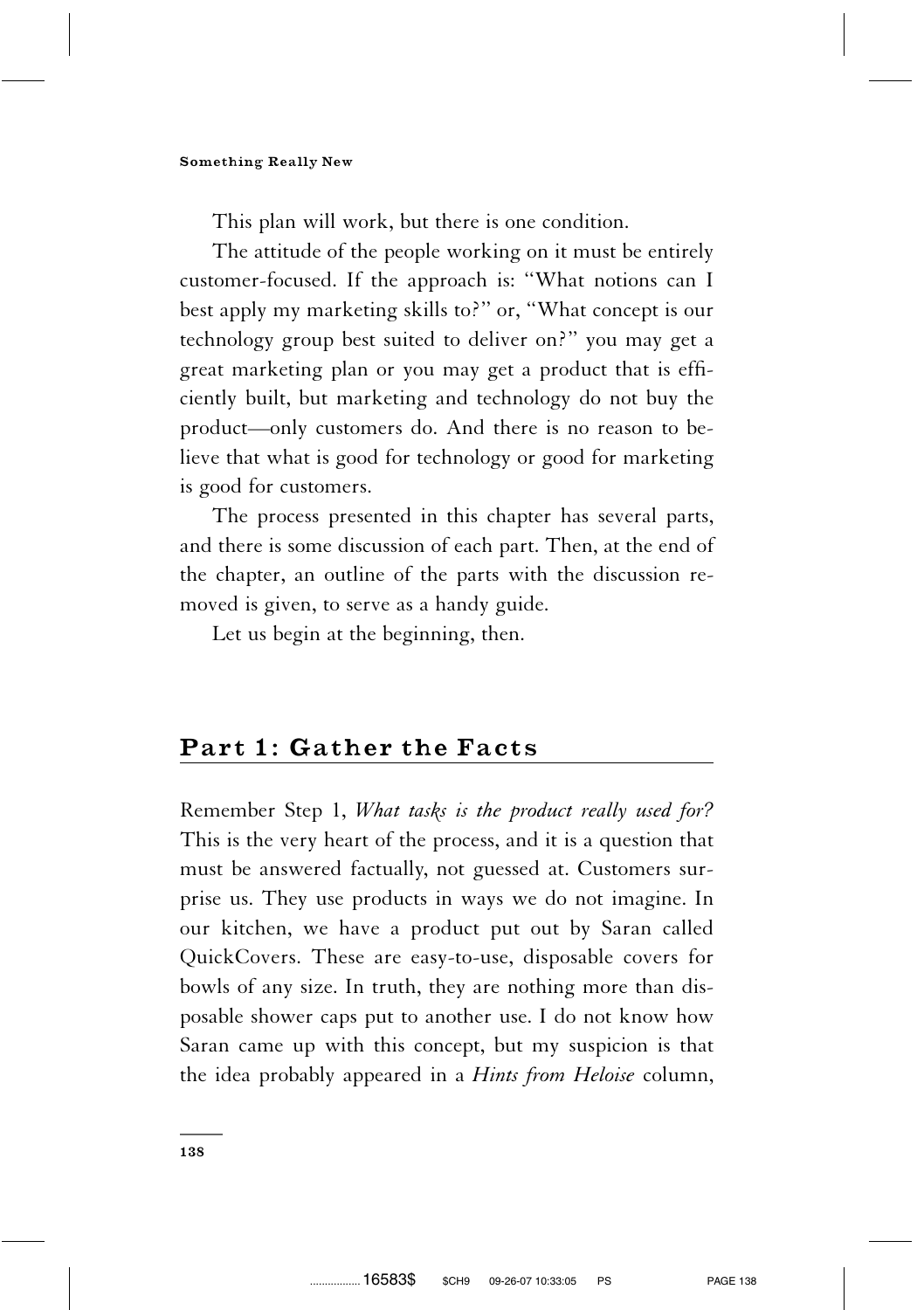submitted by someone who had no idea she was spawning an industry. I hope so, anyway, because if you want to get a daily dose of practical innovation, there is no better source than Heloise.

This shower-cap-as-bowl-cover, of course, is the reuse of a product, not the creation of a new one. But, if my theory is correct, it originally came from observation of customer behavior through the medium of a newspaper column.

And customers surprise themselves. If you asked a hundred customers what are the tasks done by a kitchen faucet, you would get very few complete lists, and you would get a good many answers that focused on the function of the faucet—the delivery of water into the kitchen.

So gathering the facts really means two things:

- 1. Ask customers what they do with the product.
- 2. Observe customers directly.

As noted, customers will not always be able to describe the tasks they use a product for accurately and clearly. But you need only one right answer. If you ask a hundred customers, the odds are pretty good that a few will be good enough self-observers to tell you what it is they do with the product in a task-oriented and useful way. Failing that, some will tell you part of the story, and others will tell you another part. Among all the answers, there will be enough useful descriptions to allow you to form a hypothesis that can be tested through observation.

An example will help here. If you ask someone to describe what she uses a snow shovel for, you may get several different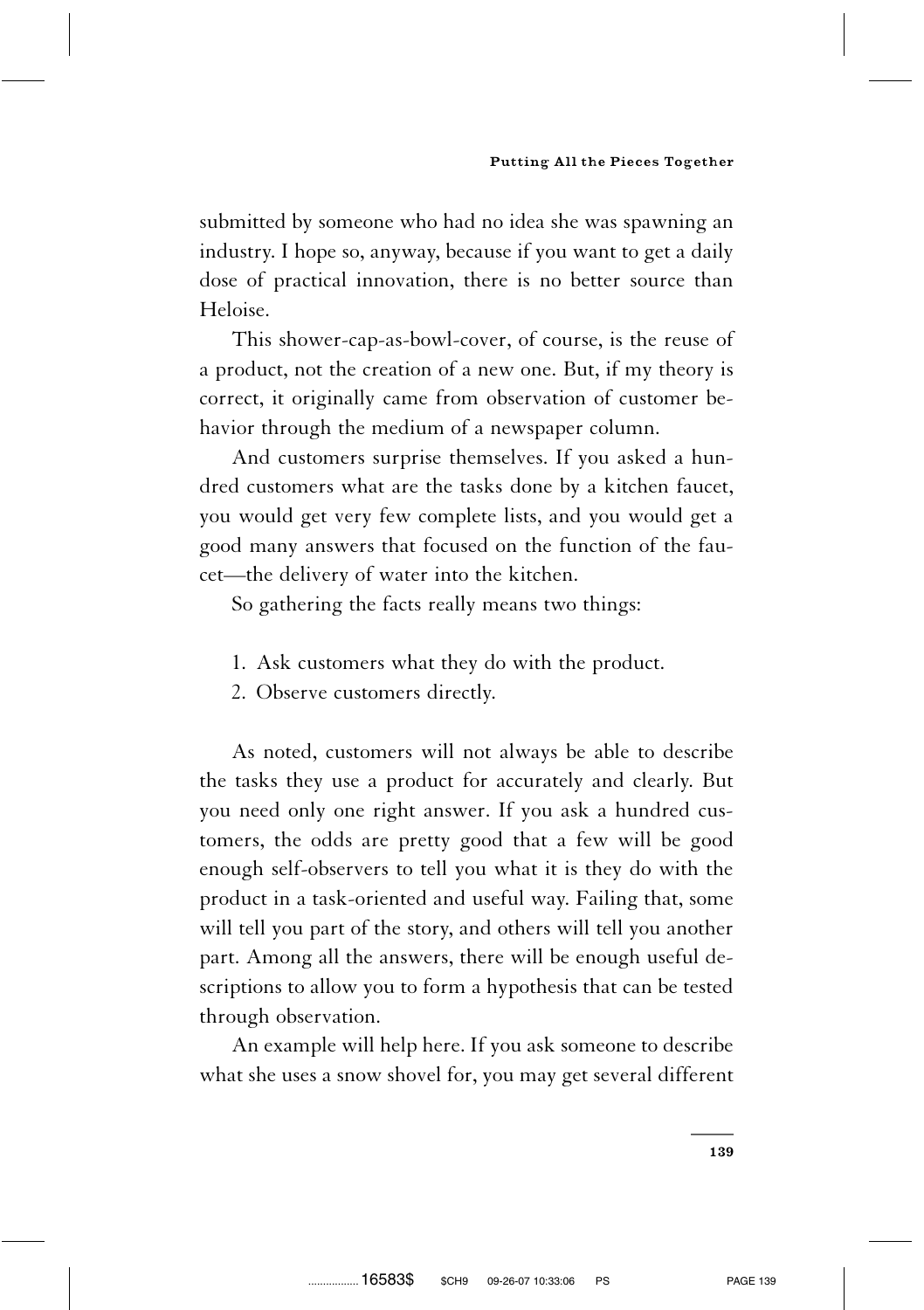answers. Eighty of a hundred people may say, ''I use it to shovel snow from my walkway.'' But five may say, ''I use it as a large dustpan after sweeping my driveway.'' And two others might add, ''I use it to remove ashes from an outdoor fire pit.'' All of the answers are true, but each of the uses is different in substantial ways. Together, they mean to you that the task of a snow shovel is to remove unwanted materials from a hard surface. The different specific uses may suggest that three different products are needed and that you can fill the gap suggested by these make-do uses of the snow shovel, or they may suggest a modification of the core product to make it more useful for the less frequently mentioned tasks.

You may find one user who describes all possible tasks precisely and accurately, but it's more likely that you will find a piece here and a piece there.

Once you have asked customers what they actually use the product for, it is a good idea to test the answers. It is quite possible that they have left something out or that you will observe something in how they do the task they have described that can help you to understand how the product can be improved to make the task more efficient.

Take the snow shovel example. If you watch someone try to sweep dirt from the driveway into a snow shovel, you may observe that the angle of the shovel itself is an obstacle to completing the task. A snow shovel with a deep curve to it will not work because when the bottom edge is flat to the ground, the dirt will fall right out again after it is swept in. When the snow shovel is used to clear the ashes from the fire pit, some ashes may fall off the side of the shovel. These pain points in the tasks are your opportunities for innovation.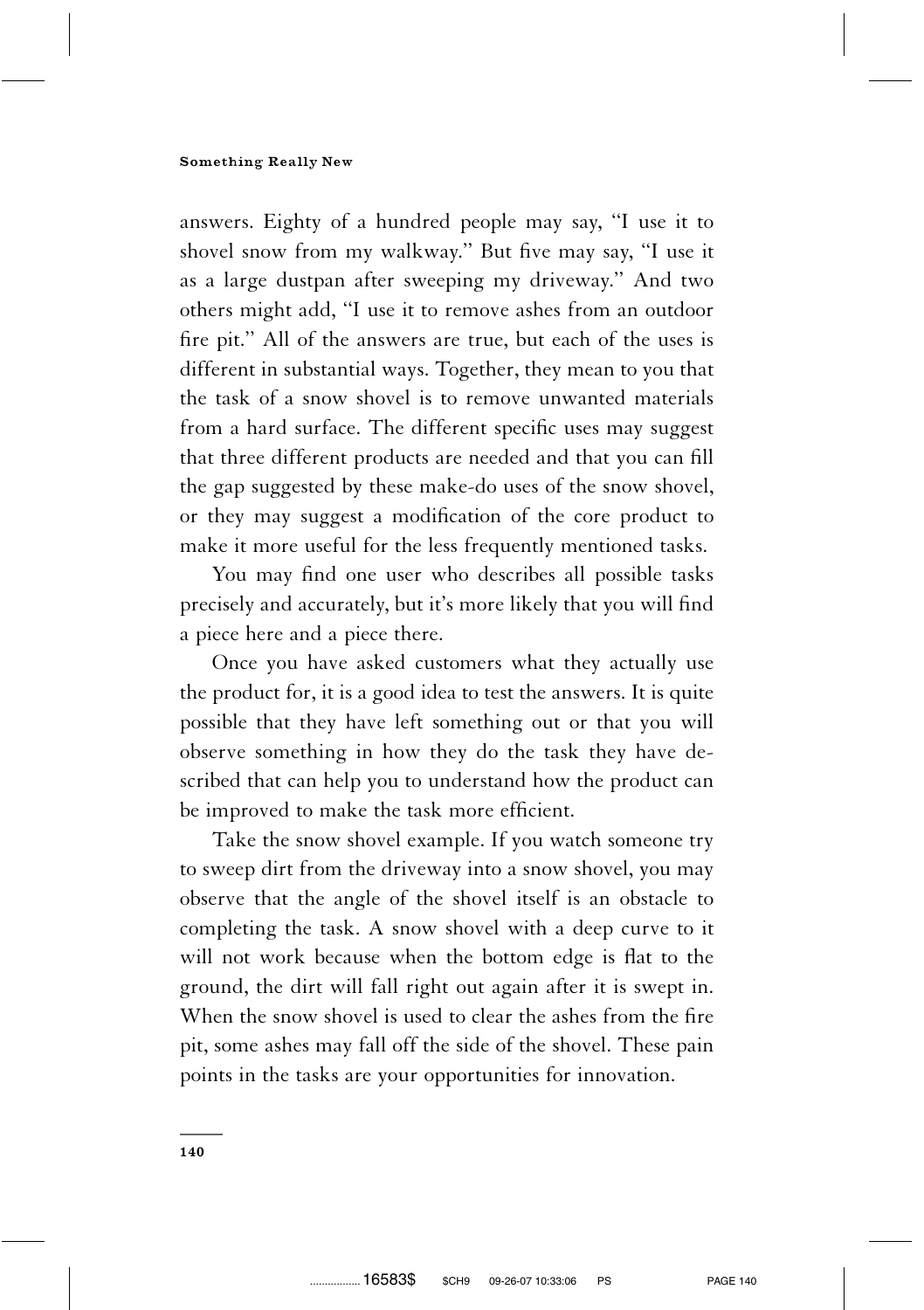Observation is best carried out in person. Sometimes that is easy. Workers in a factory can be observed. You can invite a hundred people into a test kitchen to observe them making a cake. Purina, the pet food company, maintains an animal rescue facility where the reactions of pets to food innovations can be directly observed. But not all tasks will lend themselves to such a format.

Substitutes include videotaping and log keeping. The former is considerably more accurate, but the latter is less intrusive. Some combination of the two, such as videotaping a few people and asking many others to write down their steps and their issues as they go, is probably an optimal solution.

The key point is that your answer to the question in Step 1 must be fact-based. It cannot be an opinion. There is no exercise more futile or more ironic than a group of product development people sitting around arguing about whose opinion of customers' behavior or desires is correct. Opinions do not matter at this point. Facts about customers do matter.

# Part 2: Answer the Question in Step 1

If you have done Part 1 diligently, then this part should be easy. If you put five people in a room and give them the same simple set of facts, the odds are pretty good that they will answer Step 1 in the same way. But, if you give them something more complex—if you tell them that a person who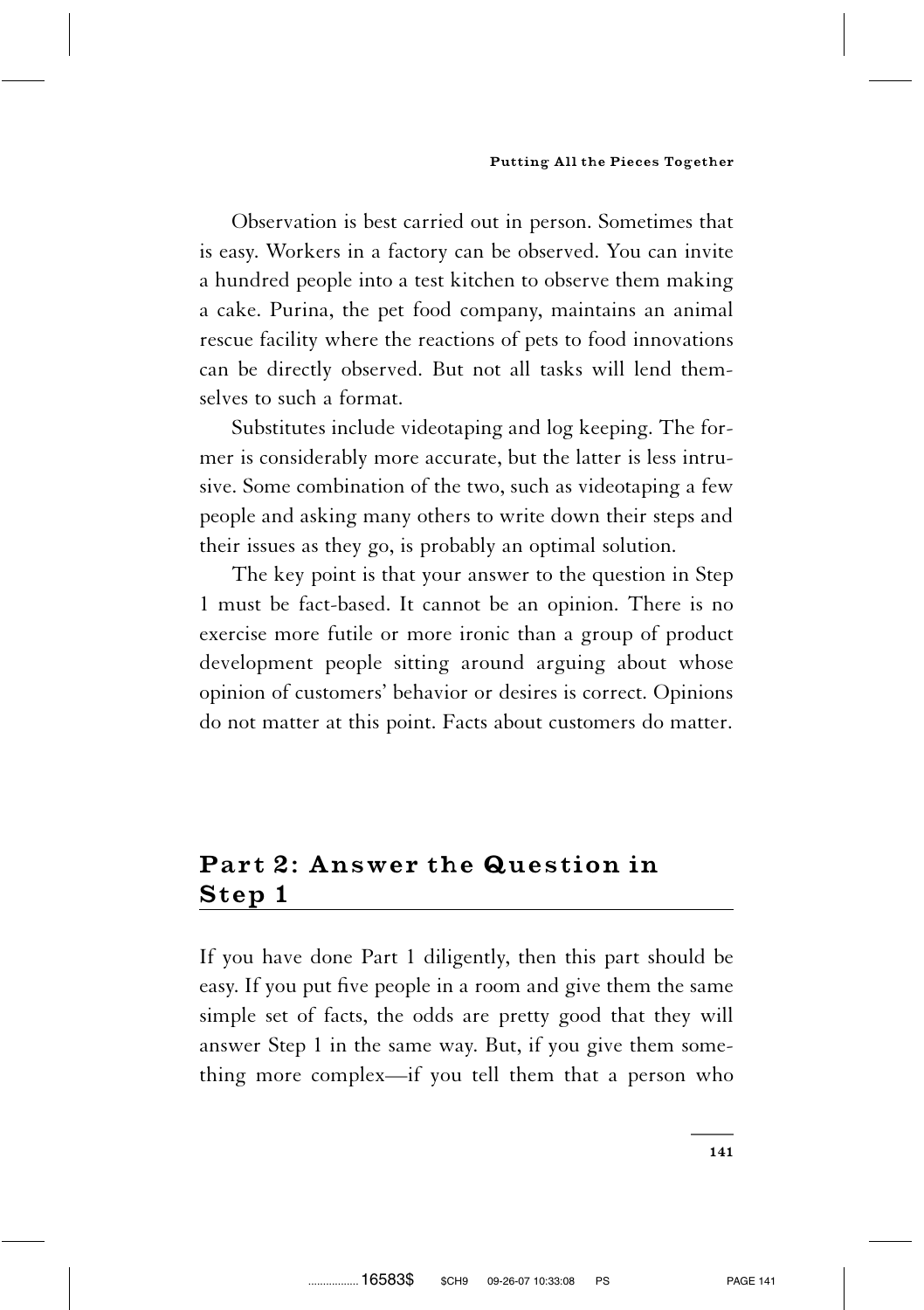owns a hose uses it to spray water directly on plants and connects it to a sprinkler to apply water to grass, but then you add to that list the use of the hose to help wash the car—the answers may start to vary and may be only roughly similar. You may hear "transport of water" or you may hear "delivery of water under pressure,'' and these statements may be intended to mean roughly the same thing.

But roughly is not quite good enough. The answer to this question is at the heart of everything that will follow. If you miss by an inch, it is like a rocket heading for the moon that is an inch off at launch. By the time it gets to the moon—well, it won't get to the moon. It will get someplace else—eventually.

So the answer needs to be specific or it will not do you any good at all. But how do you get a specific answer for a multiuse product? Well, you do not. Think back to the faucet example. One of the chief learnings there was that what the manufacturer sees as a single product with a single function, the user sees as different products with different tasks. It is only when our answer to Step 1 matches the user's perception that we can match the product to the task. So when we see the kind of answers that we got on the hose question, then we have two choices: Ignore the different uses that we know exist and create a one-dimensional product that performs the most general functions of a hose, or heed the users' statements and see if we need to produce two different kinds of hoses.

There is a simple process to achieve that end. It requires us to list the tasks for a given product at their narrowest level. Every separate use should be treated as a separate task, using the same ''one verb, one object'' approach that we used in Step 2. For example, using the hose again: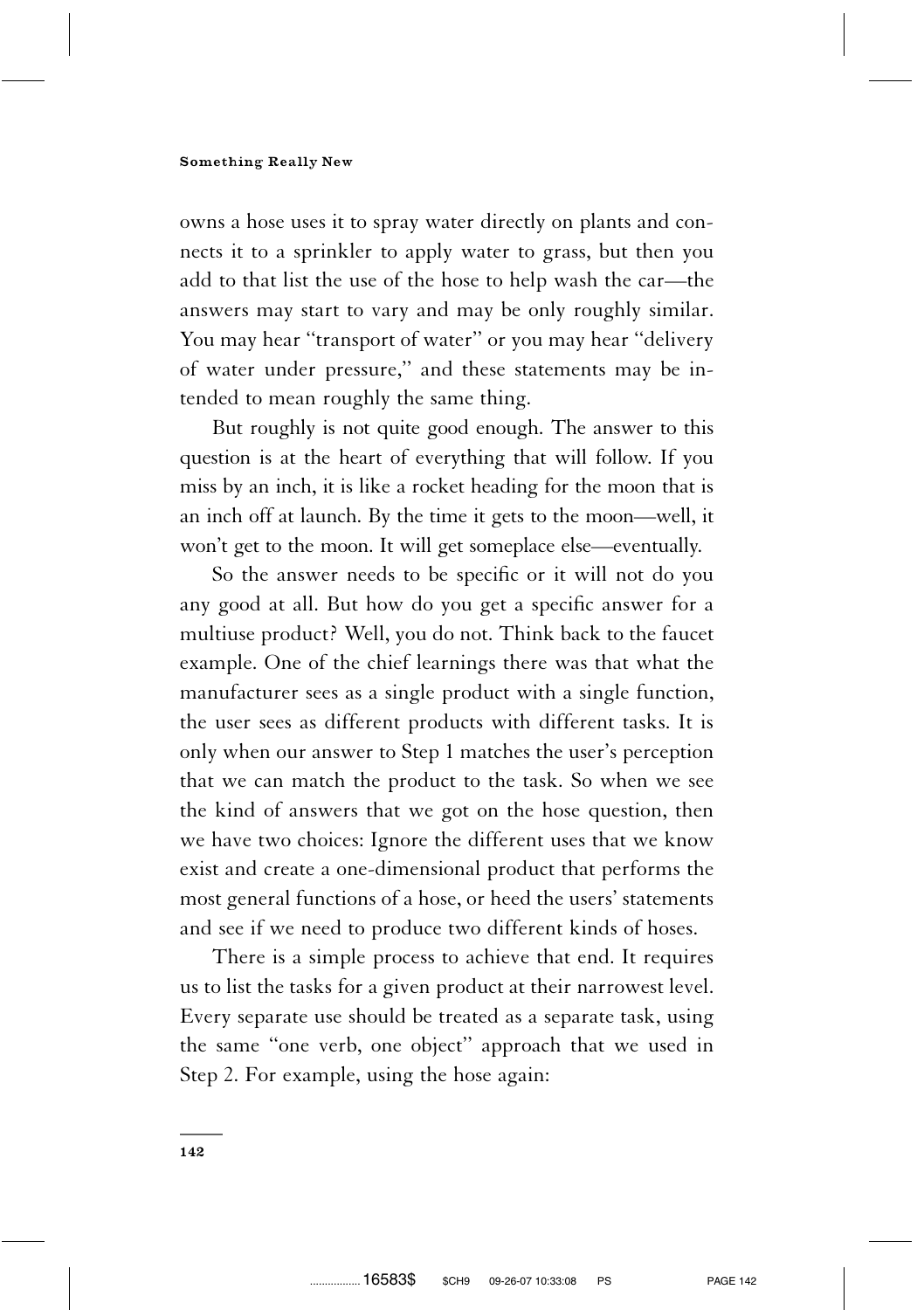- 1. Water bushes.
- 2. Water trees.
- 3. Attach to sprinkler.
- 4. Attach pressure nozzle and wash window screens.
- 5. Attach pressure nozzle and wash car.

Once we have done that, then we can look at these microtasks and ask, ''Can I create a product that optimally fulfills more than one of these needs?'' If the answer to that question is no, then we can stop right there and design five separate products. If the answer to that question is yes, then we need to connect these tasks. That would lead us to a new list of tasks at the second level that might look like this:

- 1. Water bushes and trees.
- 2. Water lawn using sprinkler.
- 3. Wash car and window screens using pressure nozzle.

At a third level, we might say that the attachment activities with the sprinkler and the nozzle might be the same thing, and thus we would have only two products to deal with:

- 1. Hose using an attachment
- 2. Hose not using an attachment

We have gone from five tasks to two products. But we have to be careful that we do not go too far. You can slice the onion too thin or too thick. What we need to find is the level of distinction that is meaningful to end users. There is some art to this. It is sometimes theoretically arguable what the end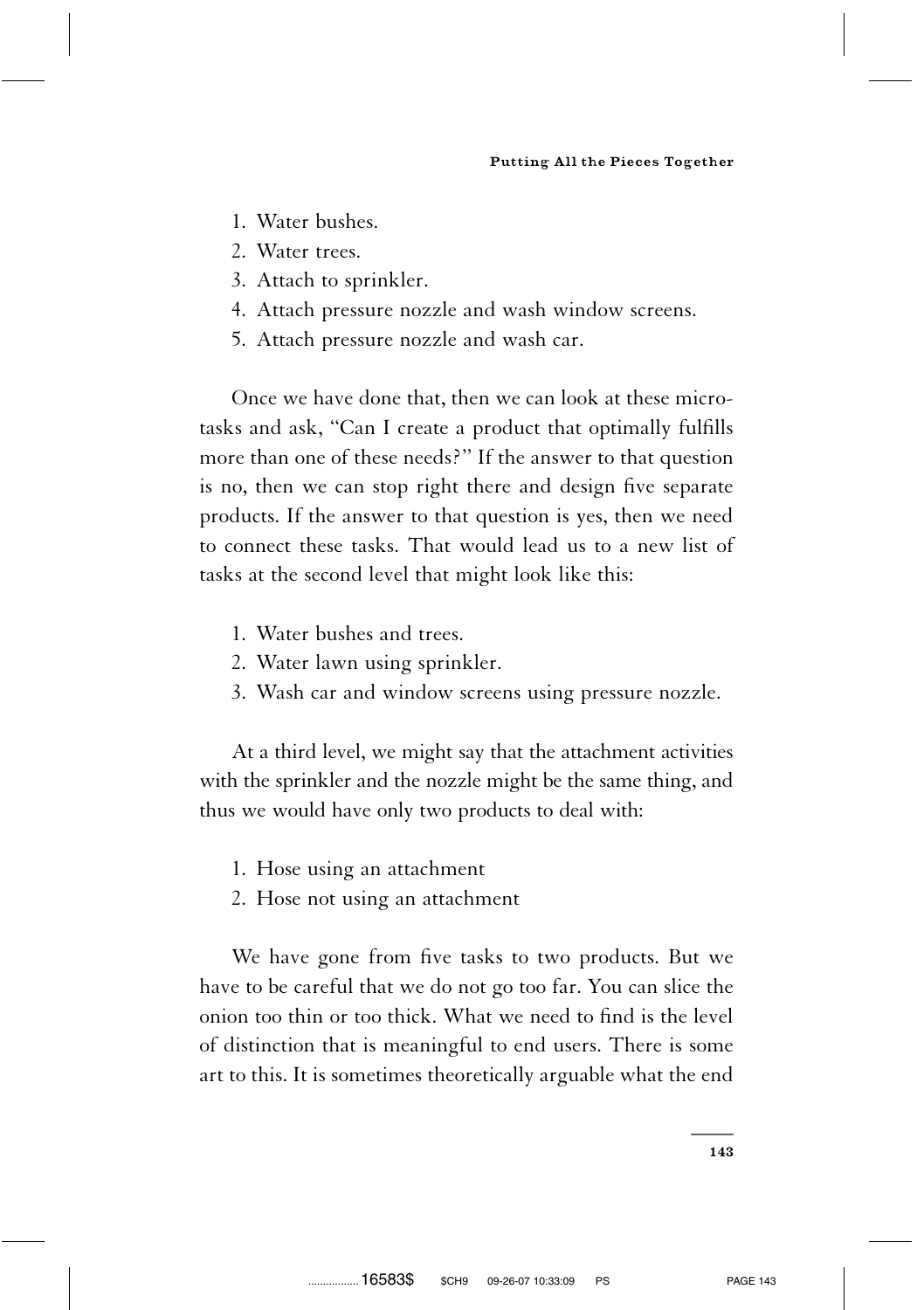task is. But the simple way to deal with that difference of opinion is the way to deal with all differences of opinion in product development—ask the users. It is only their opinion that matters.

So, now we have examined the customer's actual behavior and we have determined a meaningful set of tasks from that behavior. The next part involves converting what we have learned into greater efficiencies for the customers who buy our products and the new customers we would like to attract.

# Part 3: Answer the Question in Step 2

Recall that Step 2 asks: *When I know what task a product is really used for, are there any steps that I can remove from that task?* We spent a lot of time in Chapter 5 going through this process, so you should have a pretty good grasp of it. But another illustration will help. We can use our hose example again to restate the point.

There were three tasks for the hose:

- 1. Water bushes and trees.
- 2. Water lawn using sprinkler.
- 3. Wash car and window screens using pressure nozzle.

Ideally, our hose will do all three of these tasks and do them in the most efficient way possible. One thing is immediately obvious: The hose should have an easy way of adding a nozzle or a sprinkler and a simple way to switch between those two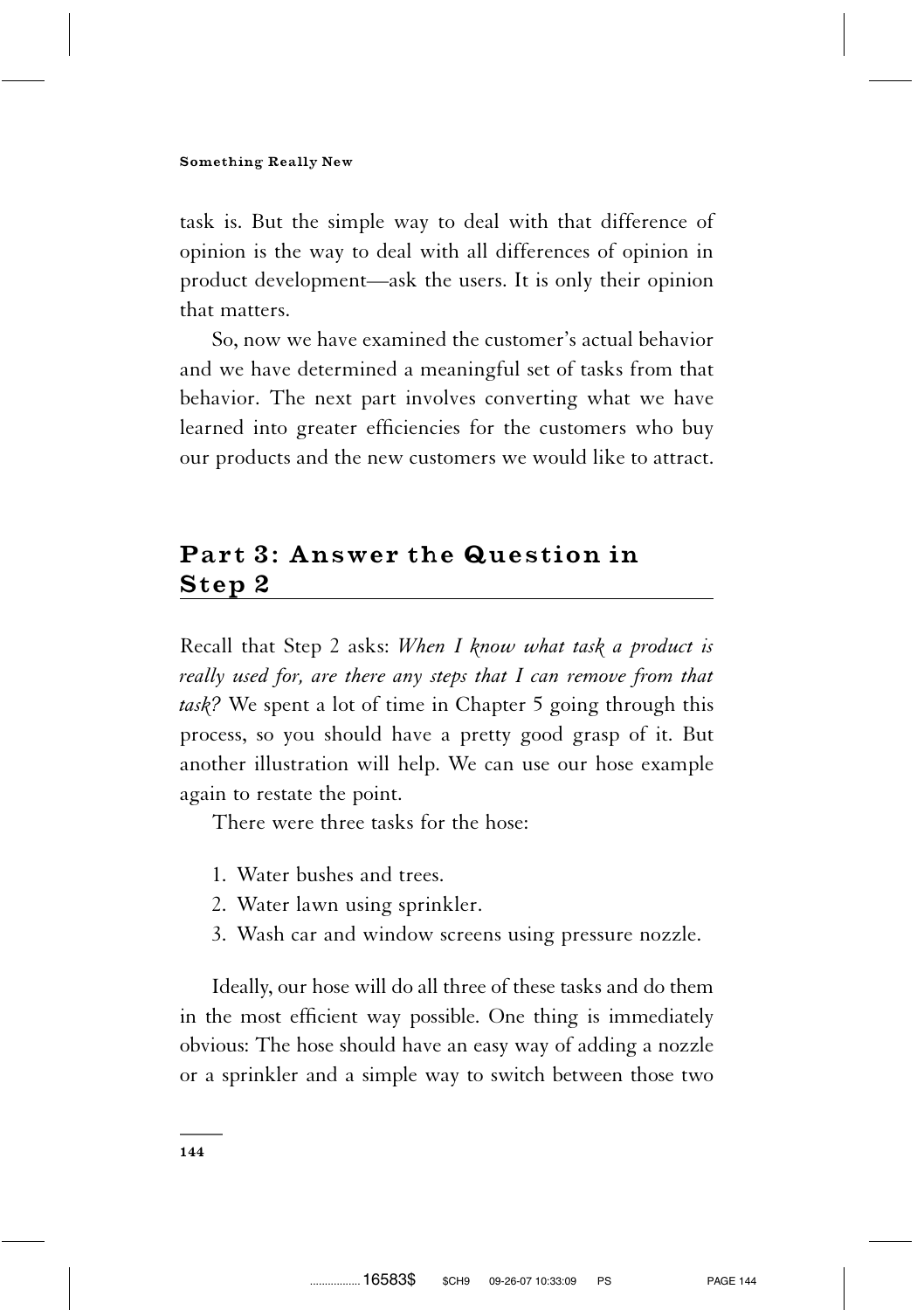attachments. We need to start a list of potential product innovations, and the first two items on that list will be:

- 1. Easy on and off for nozzle or sprinkler
- 2. Interchangeable connectors for nozzle and sprinkler

That was easy. But we are far from complete. Before I could do any of these tasks, I had to get the hose from storage of some sort and connect it to the faucet. Then, when I am through, I have to drain the hose, disconnect it, and return it to storage. So now I add to my list of potential product innovations:

- 3. Easy-access storage of the hose that also allows for draining
- 4. Easy connection to the faucet

Now I have four product ideas designed to reduce or simplify steps in the task. Perhaps these are all great and original ideas (gardeners will know that they are not), but they are not great because I thought of them. They are great only if customers agree that they have net utility. And that takes us to the next part.

# Part 4: Validate Product Concepts Through Net Utility

You now have a list of product concepts that make sense to you. If you have been careful in your work, there are probably some sound ideas included in the list. But that is not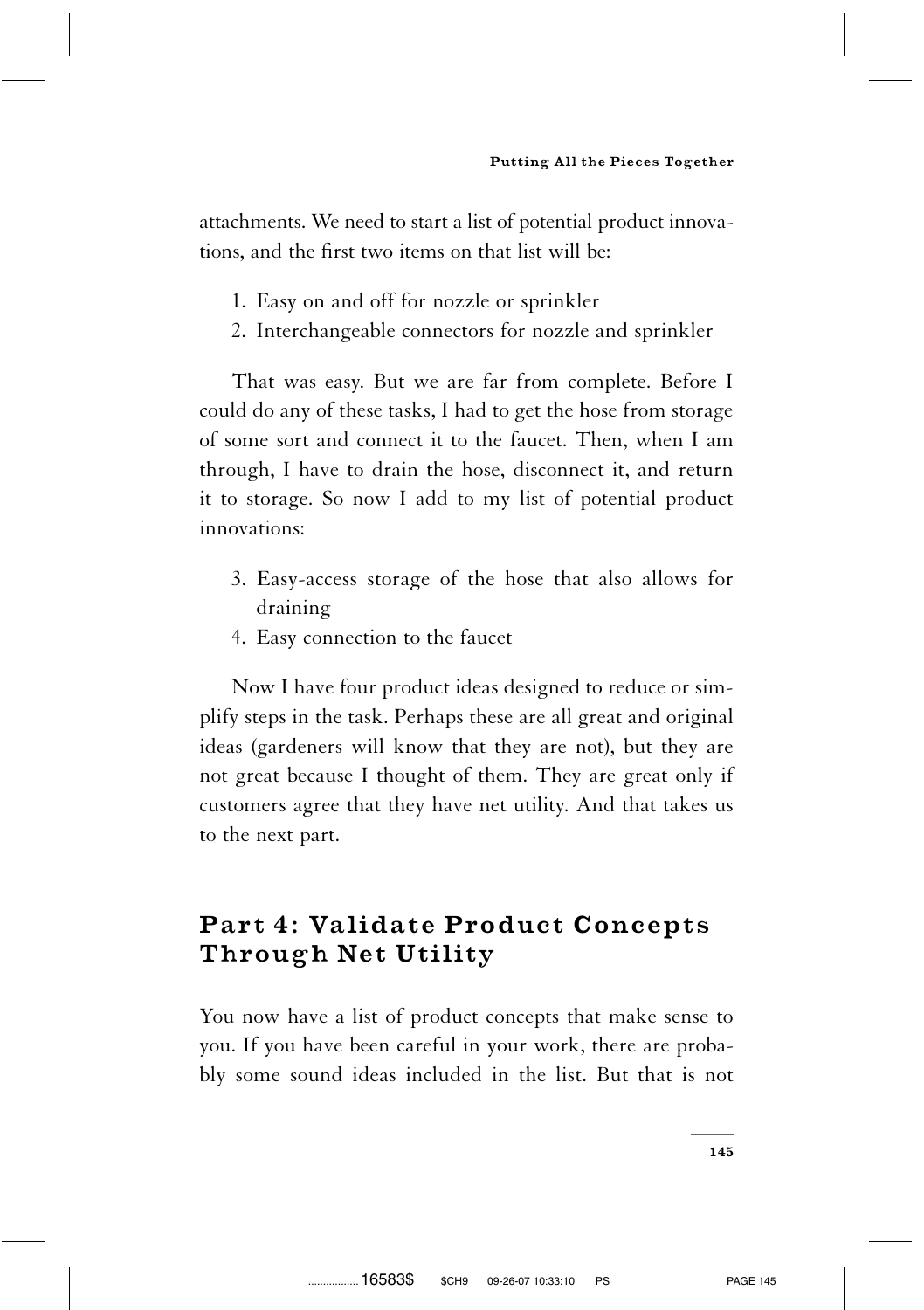certain, and you do not know which of these ideas is best. That requires customer validation. To get this, we need a measure of net utility. And to get that, we need to do a little research.

Let us look again at the chart we used in Chapter 4.

**Please rate this product for each statement on a scale of 1 to 5, with 5 meaning that you strongly support the statement and 1 meaning that you do not support the statement.**

|                                                                 | $\mathcal{L}$ | 3 |  |
|-----------------------------------------------------------------|---------------|---|--|
| This product would,<br>in balance, make my<br>life much easier. |               |   |  |
| This product would<br>look good in my house.                    |               |   |  |
| This product is<br>unlike anything I<br>have seen before.       |               |   |  |

All that this requires is a simple prototype or a Power-Point mock-up. What you are trying to find here is customers' initial impressions. More traditional (and much more expensive) market research tools can help you work out the fine points of the product and gain insight into the pluses and minuses from a positioning perspective. But this simple and inexpensive approach can help you to validate your ideas and place your bets among competing ideas.

The truth is, it can be even simpler than this. The one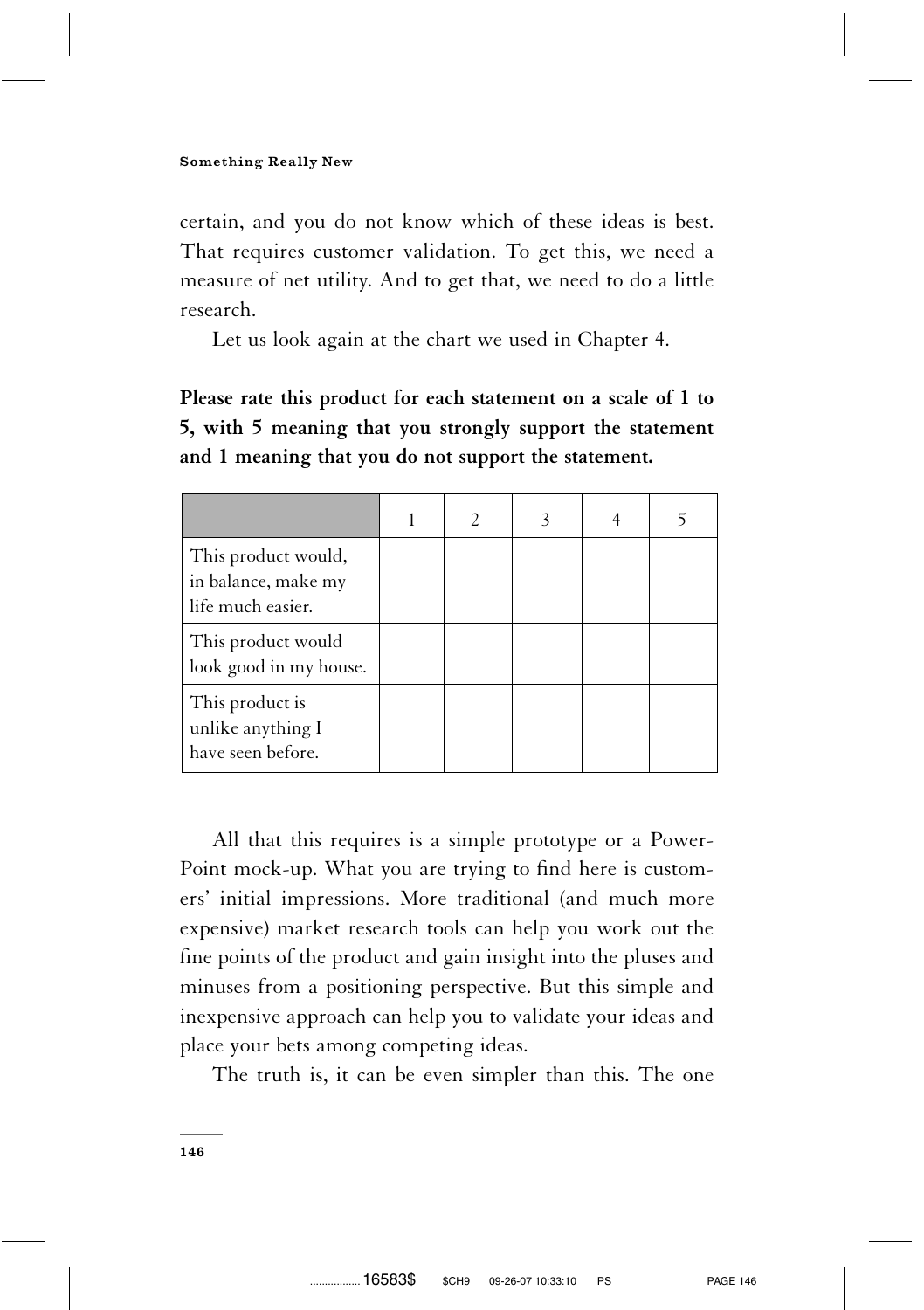thing the chart does not really measure is emotional intensity. The ratings on the 1-to-5 scale may be simply a rational reaction to the product or to your pitch. So getting the information in a conversation with a customer while observing her reactions directly may tell you more than having 100 people fill out the form. There is a big difference between a product that people really like once they figure it out and a product that people grasp and want immediately. The first type of product is not too bad, but the second is a home run.

# Part 5: Answer the Question in Step 3

# Step 3 asked: *What tasks are the very next tasks that the customer will want to perform after using my product?*

This question is relevant in two circumstances:

- 1. You have an existing product that has become a commodity, and you want to bring some life back into its margins by bundling it with something new. For example, you sell propane and the gas itself is a commodity, so you bundle it with a QuickTank service model to add new life to it.
- 2. You are launching a new product that is similar to, although somewhat superior to, other products on the market. Here you add to that base product a product that facilitates a related task to essentially create a new market. The old products were one-task products.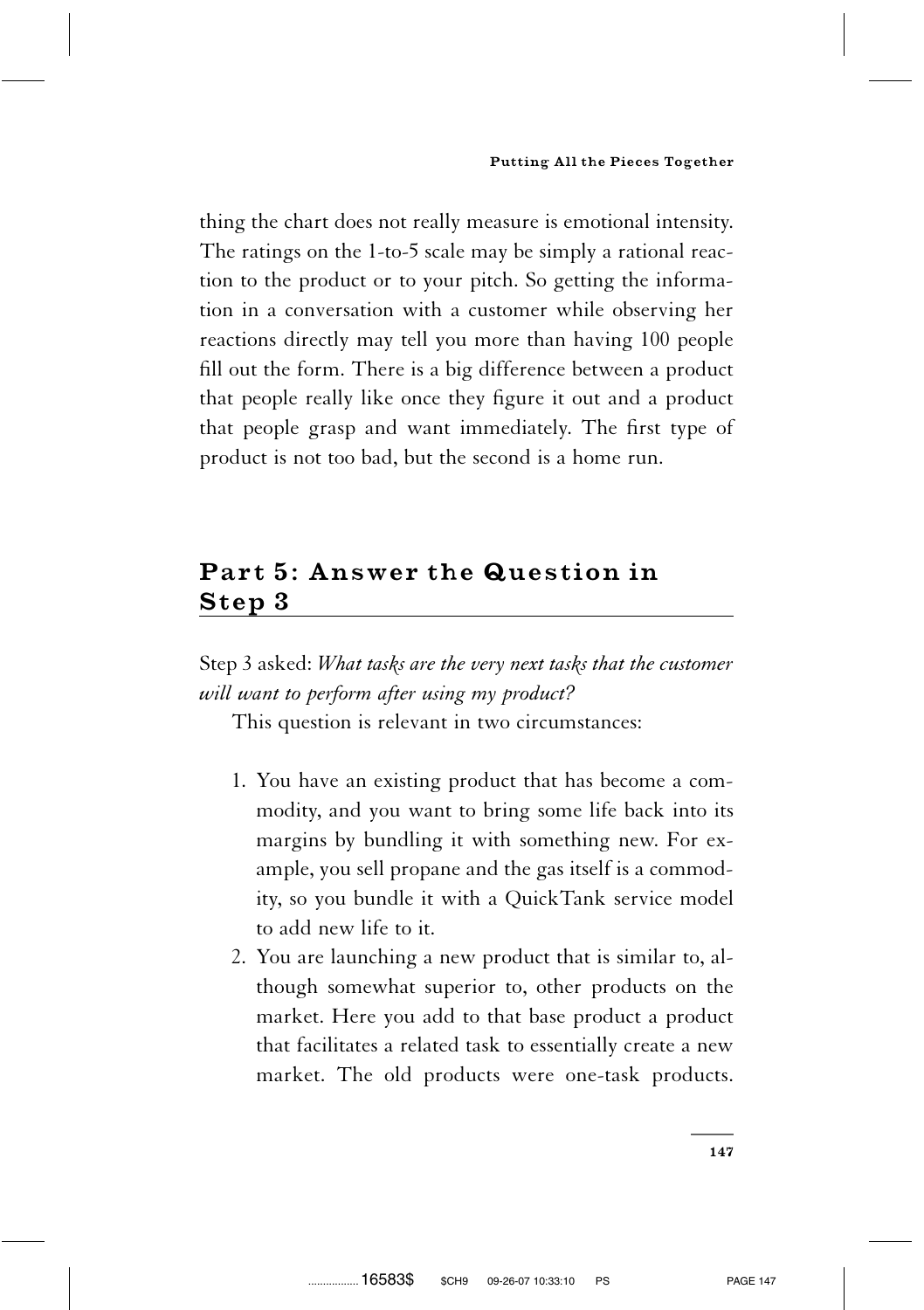Yours is a two-task product. The bread machine is a good example. Prior to its invention, lots of people sold machines that did the task of kneading dough. The bread machine baked it as well and made the kneadonly machines irrelevant overnight.

Under these circumstances, the linked product reenergizes a commodity market or establishes a brand new territory by displacing existing products in the same market.

Part 5 requires you to observe customer behavior carefully. The examples at the start of Chapter 7 and the workouts at the end of that chapter will help train your mind to make the correct observations, but practicing every day is enormously helpful. Wherever you are and whatever you are doing, look around. What do you do after you take out a can of soda? You open it by pulling the tab. But you used to open it by going to a kitchen drawer, taking out a can opener, using it, and then returning the can opener to the drawer. Someone observed this inefficiency and changed it and created an industry.

The next thing you do with your soda might be to put ice in a glass and pour the drink. This used to mean opening the freezer, taking out an ice cube tray, removing some ice, refilling the tray, and returning the tray to the freezer. Now it means putting the glass in the ice dispenser in your refrigerator door and filling it that way.

If you watch carefully, you will find half a dozen examples every day, and you will be able to apply these day-to-day observational skills to your work activities as well. The kitchen is a very good place to start. Net utility really matters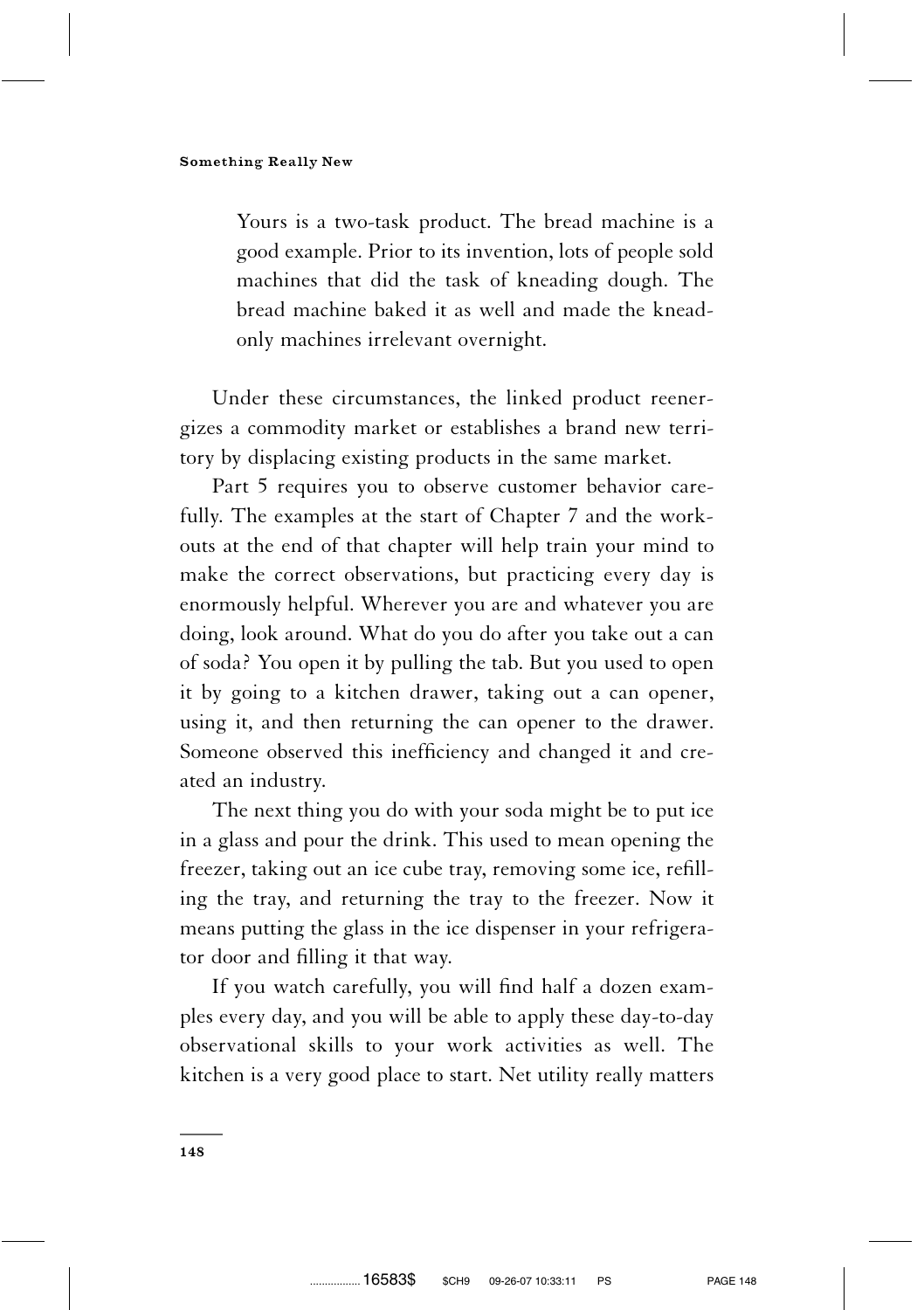in kitchens, and you will find its applications in product linkages everywhere in that room.

# Part 6: Product Approval

This material will be covered in Chapter 12, so there is no need to go over it in depth now. The essential point is that the three steps outlined here provide a very useful way for management, even if far removed from day-to-day customer interactions, to judge whether proposed products have a customer focus and are likely to be well received in the market.

# The Short Guide to Innovation

#### Part 1: Gather the Facts

Observe customers closely. Videotape them. Interview them. Ask them to fill out diaries. Get as much factual information about their behavior as you can.

# Part 2: Answer the Question in Step 1

The question here is: What tasks is the product really used for? You have to get this one right. Everything else depends on it. State hypotheses and challenge the hypotheses of others until you are sure you have nailed this one.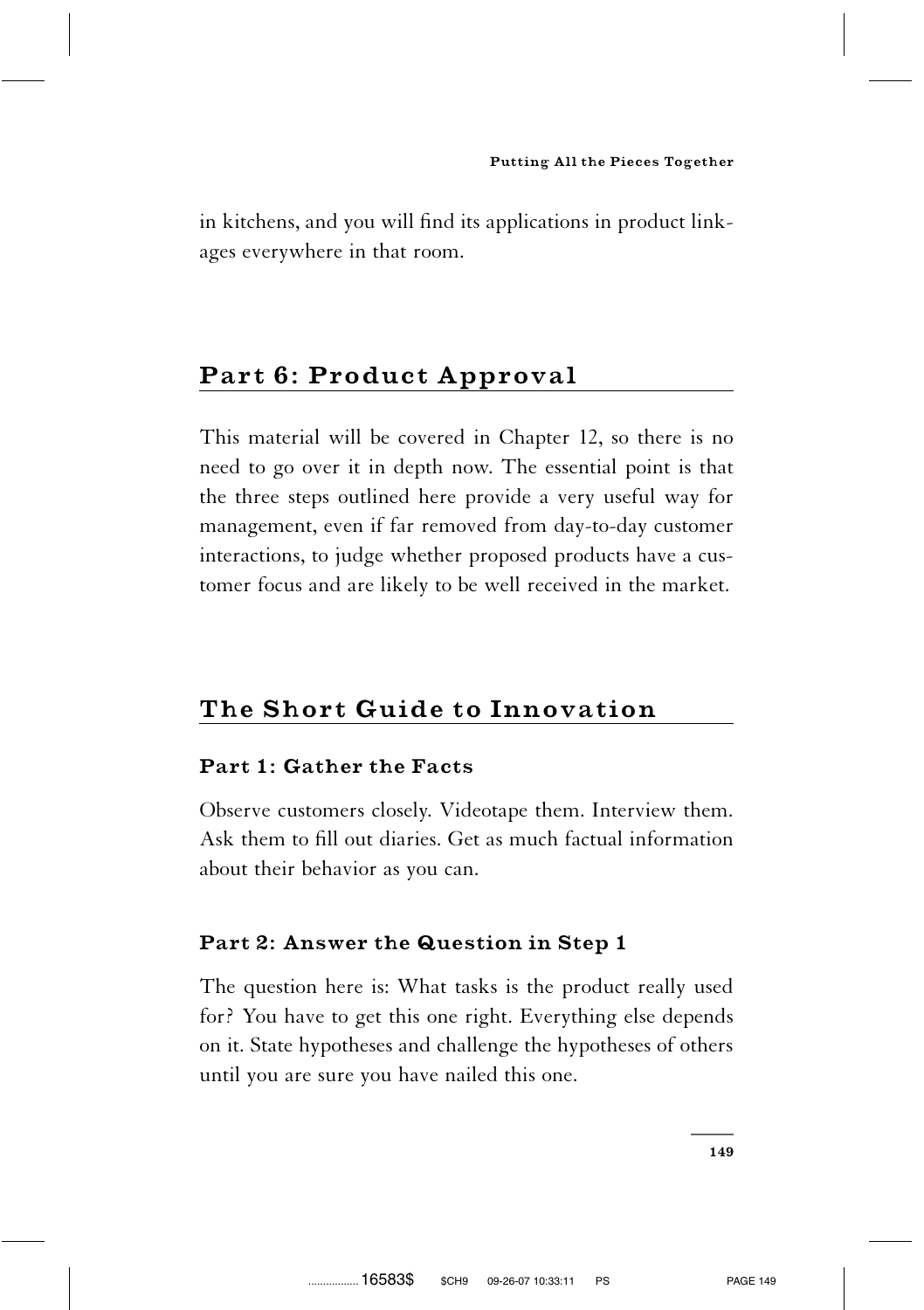Something Really New

#### Part 3: Answer the Question in Step 2

The question here is: When I know what task a product is really used for, are there any steps that I can remove from that task. Write out the steps involved in the task. Use one verb and one object per step. Several people should make lists and then compare them and argue them down to a single list. Then look for opportunities to eliminate or combine steps.

# Part 4:Validate Product Concepts Through Net Utility

Use the net utility matrix and a simple survey to start the validation process.

#### Part 5: Answer the Question in Step 3

The question here is: What tasks are the very next tasks that the customer will want to perform after using my product? Answering this question requires more observation. Hone your observation skills through daily practice.

#### Part 6: Product Approval

Management should use the questions here to ensure that the products it approves are customer-focused and will create new demand.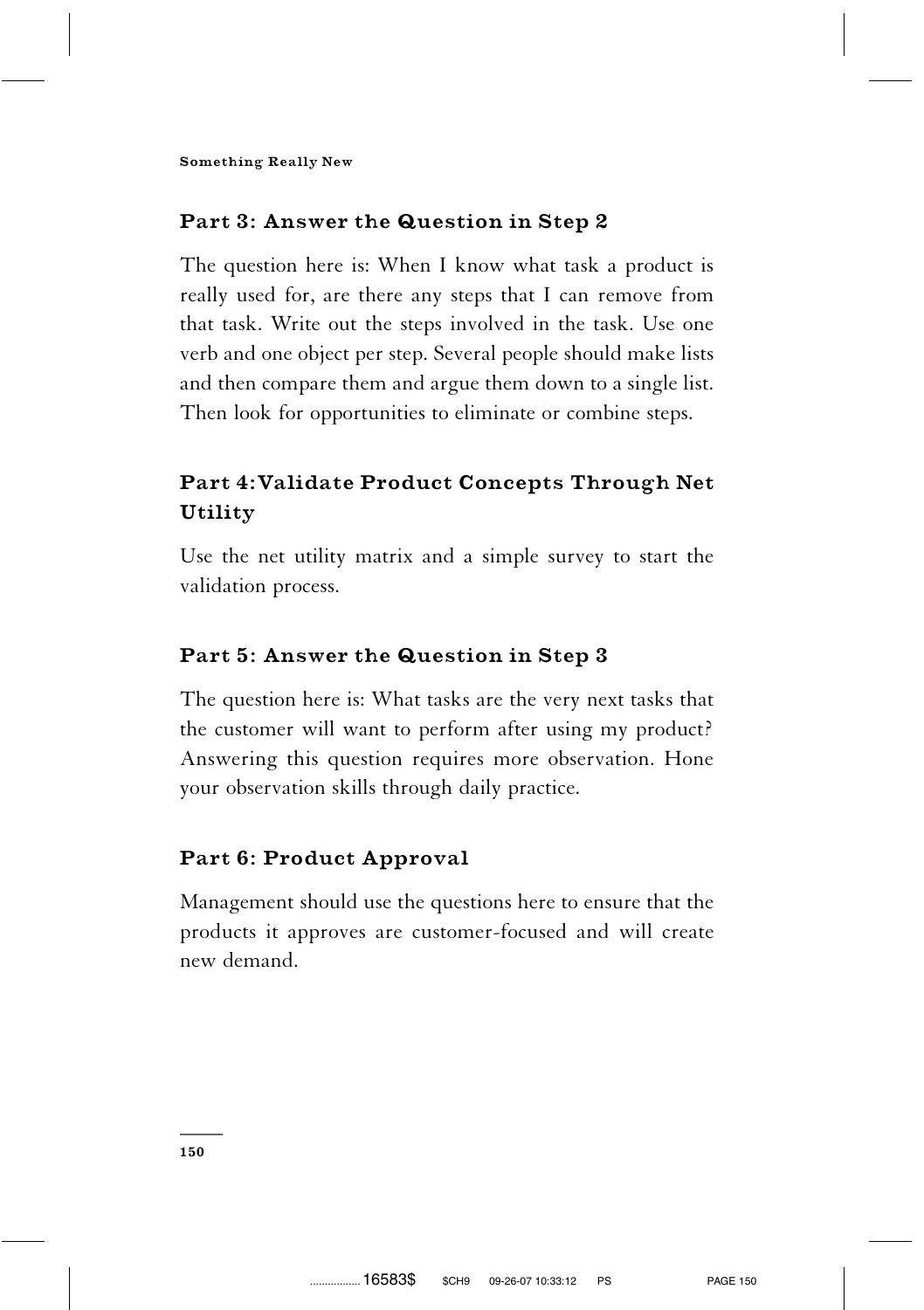# The Context of Innovation:

People, Management, **BAN**<br> **and Organization**<br> **and Organization**<br> **and Organization**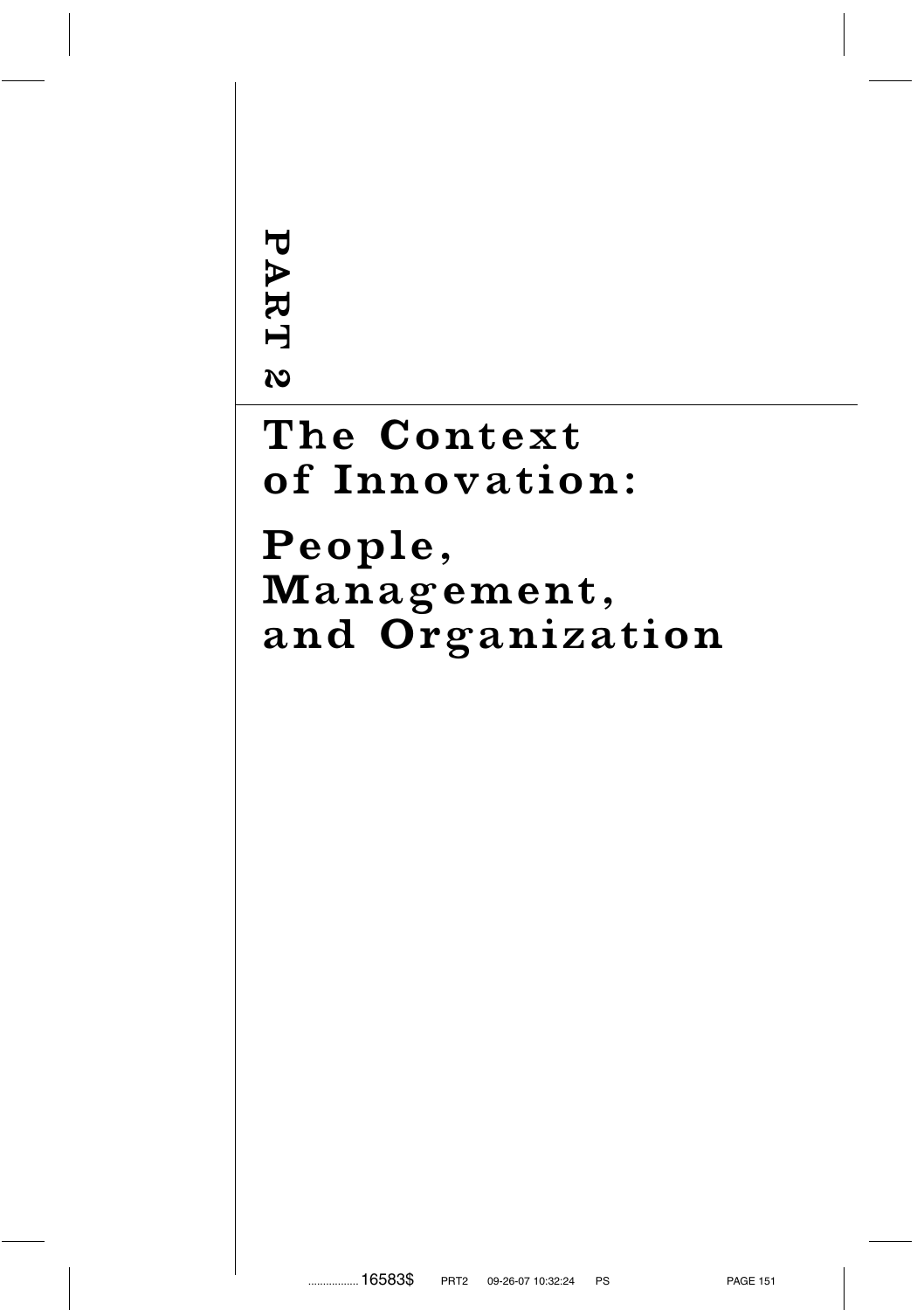*This page intentionally left blank*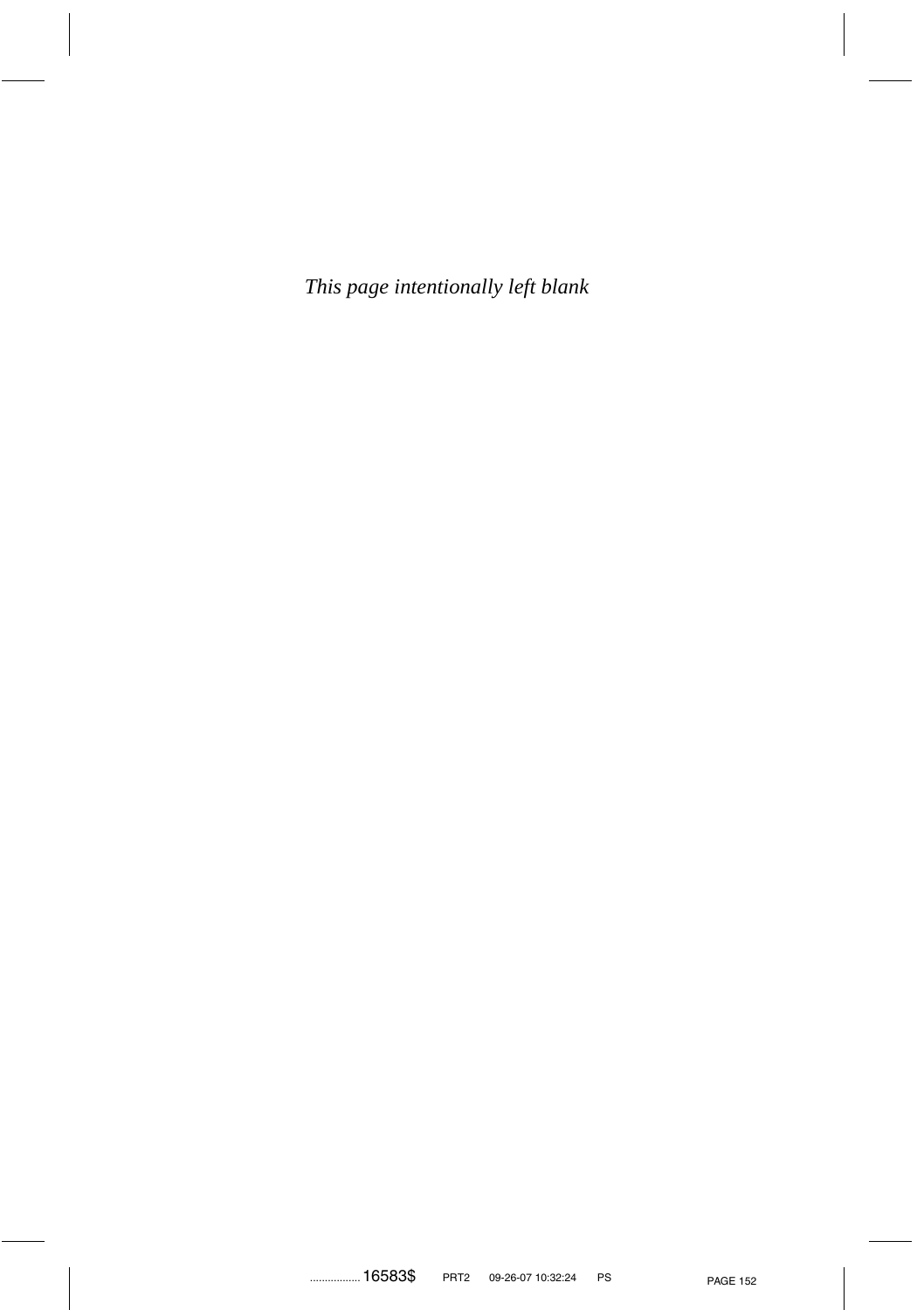# Chapter 10

# The Human Factor

THERE ARE ONLY THREE THINGS NEEDED FOR INNOVATION: a method (such as the three steps provided here), an organization that promotes and takes advantage of innovative concepts (as will be discussed in Chapter 11), and the people to do the innovating.

People drive innovation, whether it is based on process or on culture. And, while the three steps described here can be applied by almost anyone, they and every other approach to innovation will yield greater success when the people using them are themselves more innovative. But, that having been said, there are two types of innovation, and the people needed for each are different.

We tend to thing of innovation as *BIG*, operating on a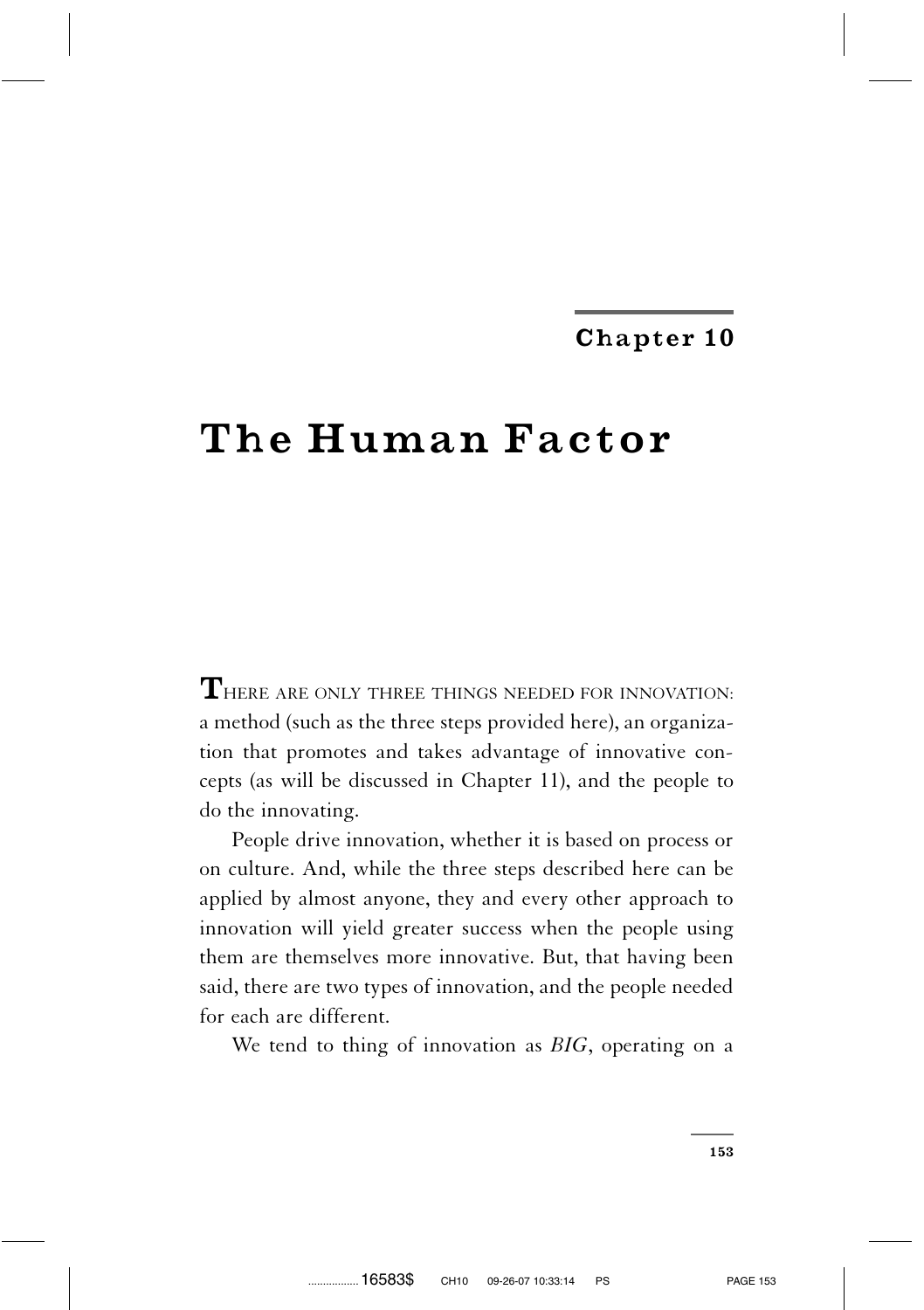grand scale and changing markets, leapfrogging the competition, and sending the stock price soaring in a single bound. It can be that, of course. The assembly line—a process innovation—made automobiles affordable for millions of Americans and so not only created profits for the Ford Motor Company, but also changed the American economy. The iPod took Apple's stock from 14 to 85 (notes a man who sold at 29). Google's innovations in searching and its creative business model created more than \$140 billion in shareholder value in just a few years.

But innovation can also be *small*. It can take the form of incremental improvements in routine activities. Each small innovation may be barely visible and may save only a relatively small amount of money or add a relatively small amount of value to a product line. However, the sum of these miniature innovations repeated across hundreds of processes and dozens of product lines can be staggering.

Both forms of innovation thus add considerably to the value of a business. But the innovators in each instance are quite different.

The *big* innovator has, to some degree, genius. She can see things that no one else can see. Big innovators take dozens of isolated pieces of information and see a pattern in them. They view a problem in a way that others have not viewed it. They find attributes in a product that others have not observed. They see opportunity where others see the status quo. They are born, not made—but they can be found, and they can be nurtured.

The *small* innovator, on the other hand, can be created. The skills involved are teachable and can be greatly enhanced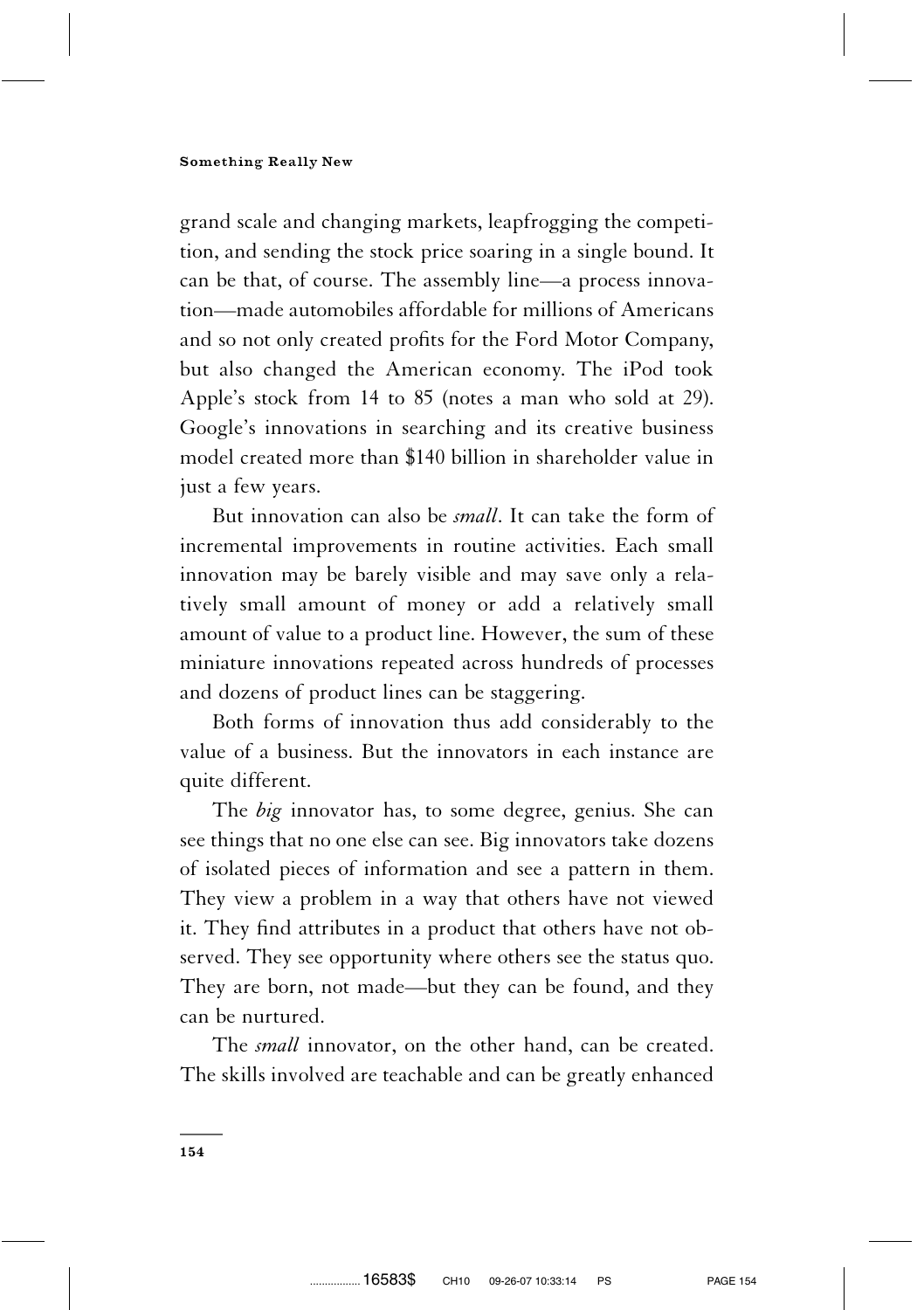through the creation of an environment that values innovation. And businesses are wise to put some focus on these people because their innovations both add value to the business and increase their own job satisfaction.

Because big innovators are born that way, we will ignore them for the moment and deal with them in Chapter 11. Here, we will deal with small innovators.

### Teaching Innovation

To decide how to enhance innovative skills, we have to know what those skills are. I will list several skills that I think are crucial to innovation. There are certainly others.

- *Observation.* Innovators need to see things as they actually are, but not be bound by the present state. They must observe critically. They must have the ability to look at the processes and products they see every day with insight based on the goal of each process or product. We are better off with people who can see clearly than with people who can think clearly if we have to choose between the two skills. Great observers are rare birds, and their observations can be converted into product innovations by others. But without their observations, even great minds will not add much.
- *Curiosity.* This skill is closely related to observation. The observer must have a questioning mind. Why are we doing it that way? Would it make sense to try this?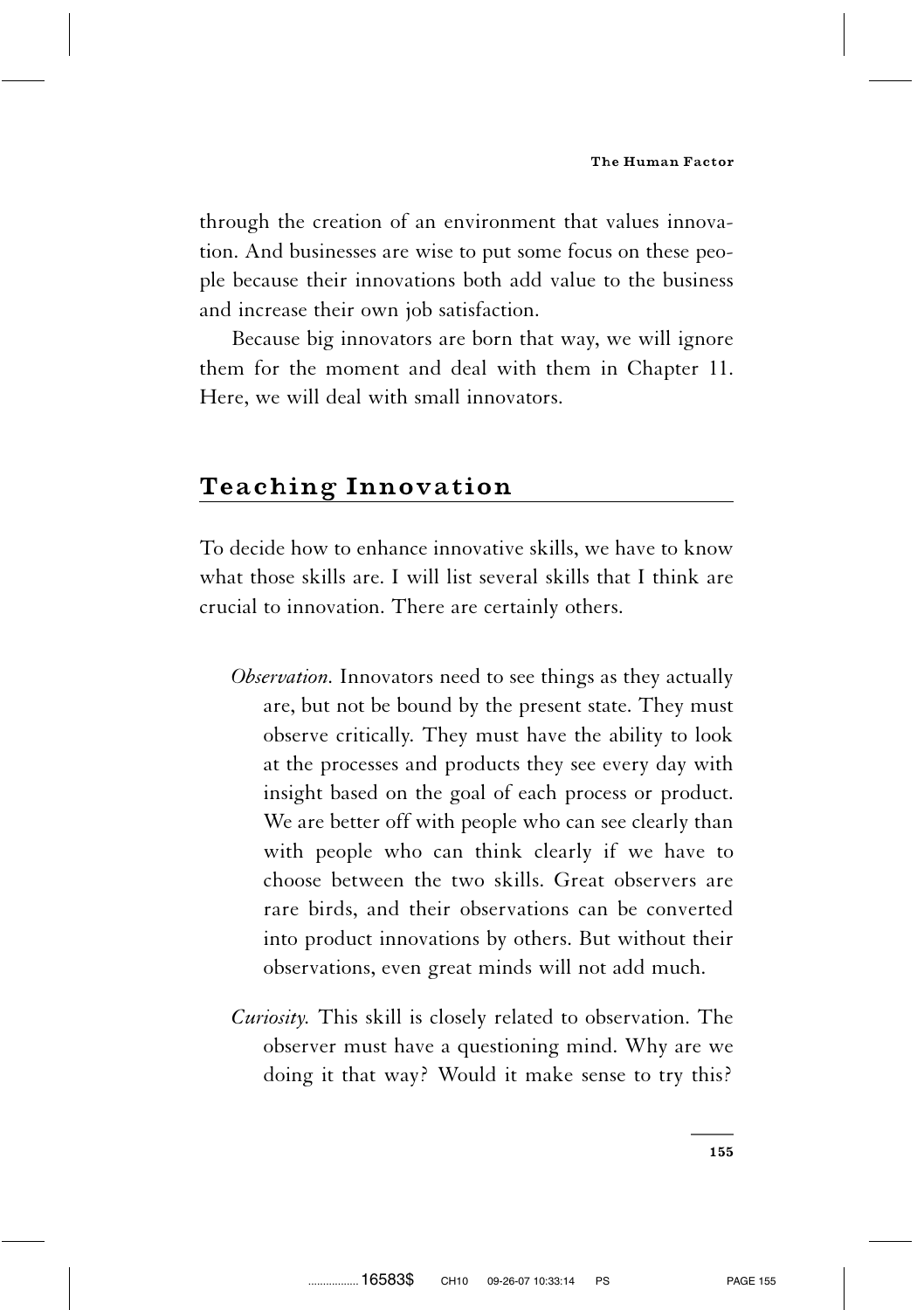How well is that working? If you are not curious, you will not come up with anything new. One strong indicator that someone is probably not an innovator is that the person has an encyclopedic knowledge of every aspect of the product and sees not just the trees instead of the forest, but the veins on the leaves on the trees. If you recall the folks who, in the early PC days, memorized hundreds of DOS commands and were deeply upset when Windows ultimately made their knowledge irrelevant, you will know who such people are. They become so enamored of their deep and arcane knowledge that they cannot see the faults in the product. Indeed, they may regard people who want to simplify the product as weak or lazy.

*People skills.* Real innovation typically arises from contact with and empathy with customers. You actually do have to feel their pain in order to understand the pain points of the product and remove them. That means that you have to get out among your customers and that you have to seek out the unhappy customers. You will not learn from the happy ones. You have to inspire those unhappy customers with confidence that you actually do care about their problems and that you really do want to solve those problems. You have to be able to hear really bad news and not be defensive. You have to hear that the product you poured your sweat into is not delivering value to the customer, and you have to be excited by the opportunity that this information provides to you.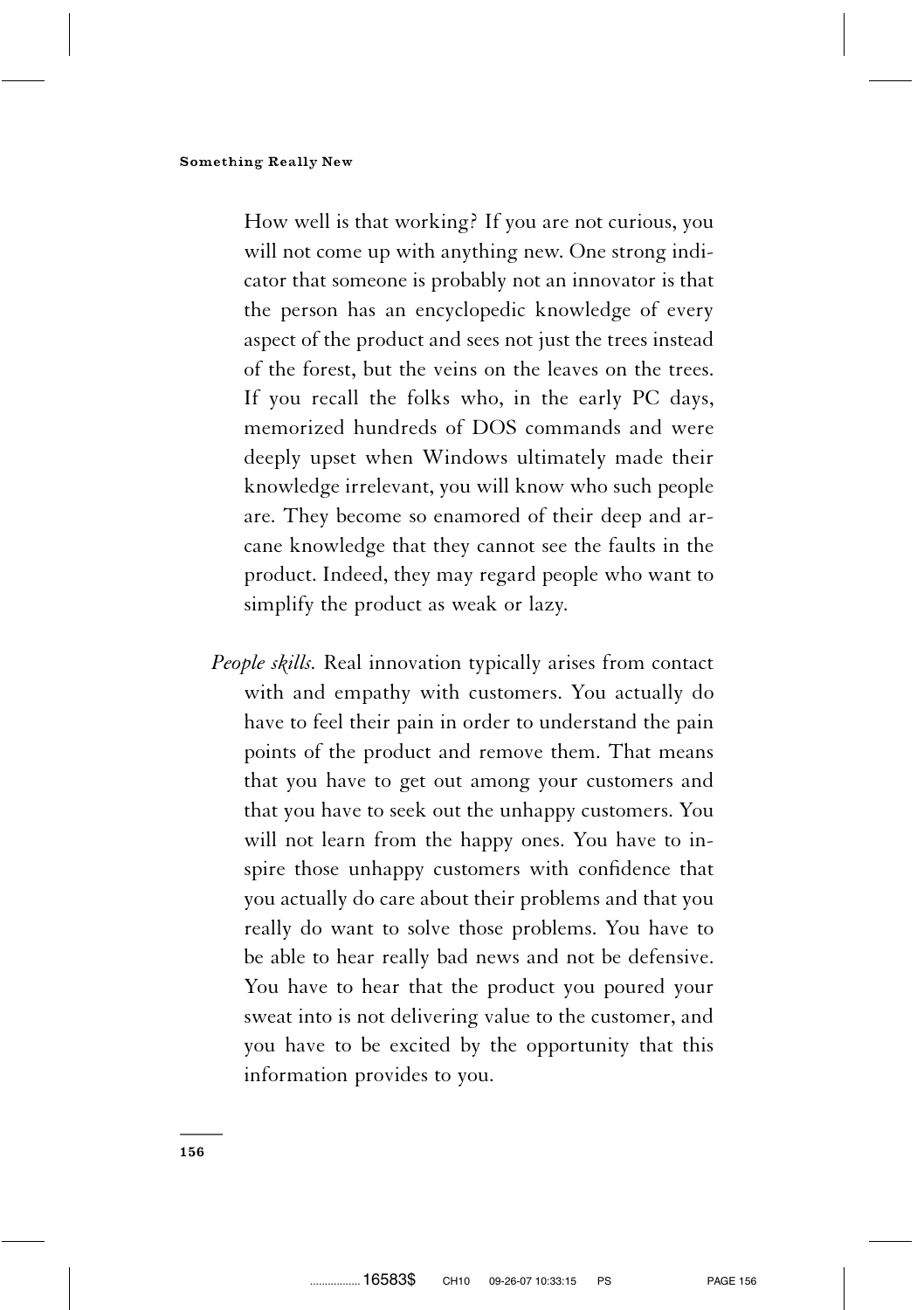- *Questioning.* Innovators must have the mental and emotional skills to question what is going on around them. Questioning the status quo requires imagination and courage. But that questioning has to be something more than mere rebellion against authority, which is ultimately self-centered. It should flow instead from a desire to improve the business, to create more value for customers, or from the pure thrill of creating something out of nothing. Curiosity plus passion is an amazing combination.
- *Pragmatism.* Innovators need to distinguish between the cool and the useful. The concept of net utility needs to be in their bones, or else they will fall victim to the merely cool. They have to be able to flip from the state of awe induced by a really good technological advance to the cynical mode of asking, ''But what is the use case? What do customers get out of this?''
- *Action orientation.* The best ideas in the world are of no value unless they are acted on. Doers are more valuable than dreamers. But dreamers are only rarely doers in the sense of carrying out the full implementation of a product from concept to first customer delivery. They usually have to hand it over to the detail people needed to execute the grand plan. However, they should have enough action and passion in them to evangelize the concept and to ensure that the implementers fully understand the vision they are being given.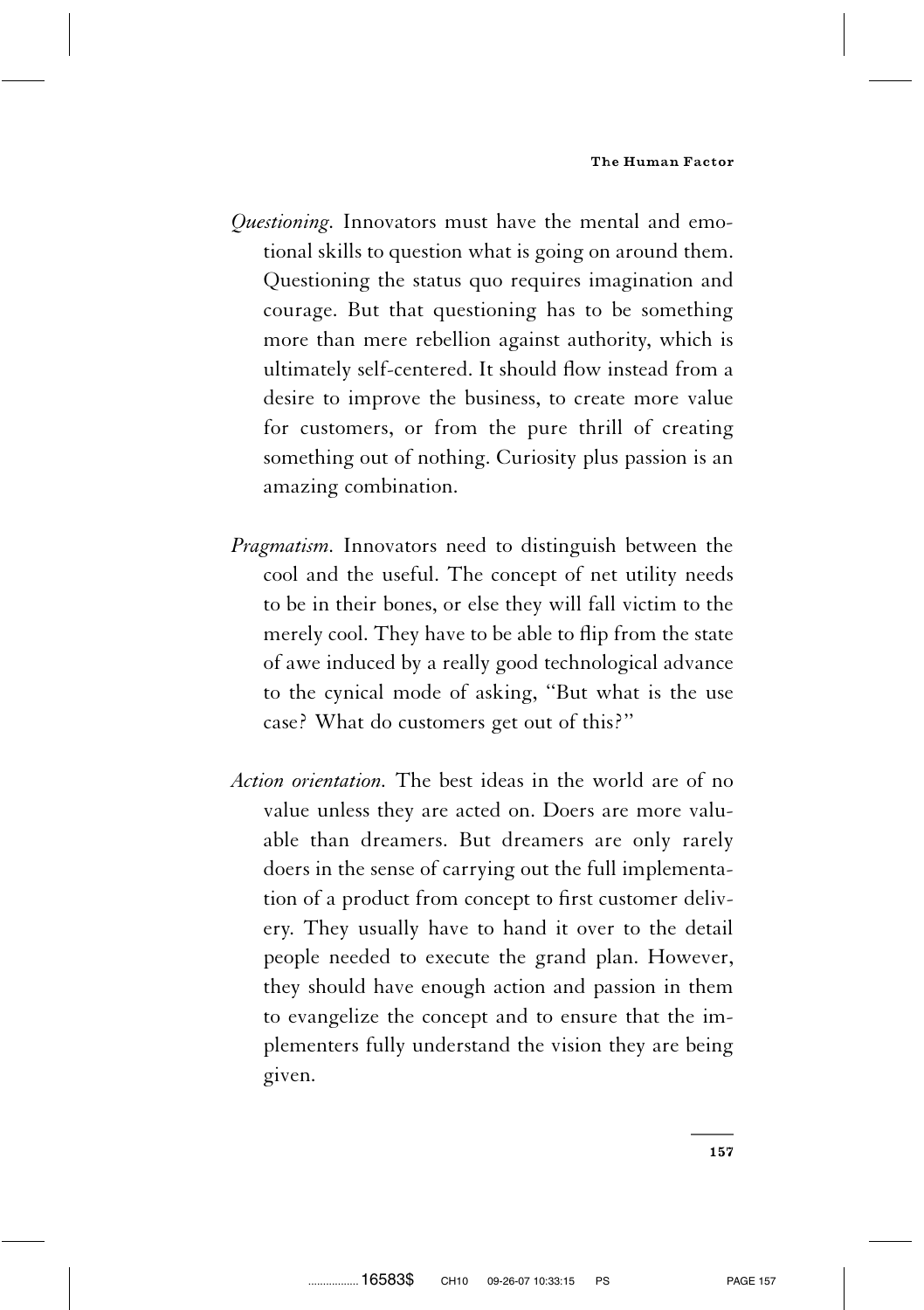*Diplomacy.* A good portion of managers got where they are by being very good at doing things the way they have always been done. They are implementers, and their comfort zone is in converting old ideas into products. Such people are often resistant to change to innovation. But once they are convinced of the value of change, they can make all the difference. Only Nixon could open up relations with China. Only the manager who thoroughly understands the old way can successfully introduce the new way. So the innovator needs to gain management support while not threatening management itself. This requires diplomatic skills and starts with relationship building. Treating the implementers as people who ''don't get it'' is not a helpful approach.

All of these skills (observation, curiosity, people skills, questioning, pragmatism, action orientation, and diplomacy) can be taught to some degree, but in searching for small innovators, I would focus on the first four for two reasons: The other three are general management skills that are not unique to innovators, and the first four are less obvious and, I think, more teachable than the others.

Big innovators are more of a challenge. They are rare and hard to find—obscure mushrooms in a deep forest. But their essential characteristic is creativity, and they cannot hide that. They are funny or mercurial. There is a spirit in them that needs to be let out. For that reason, they very often have an artistic outlet that they are notably good at. You will find them emceeing the awards banquets, doing skits at the sales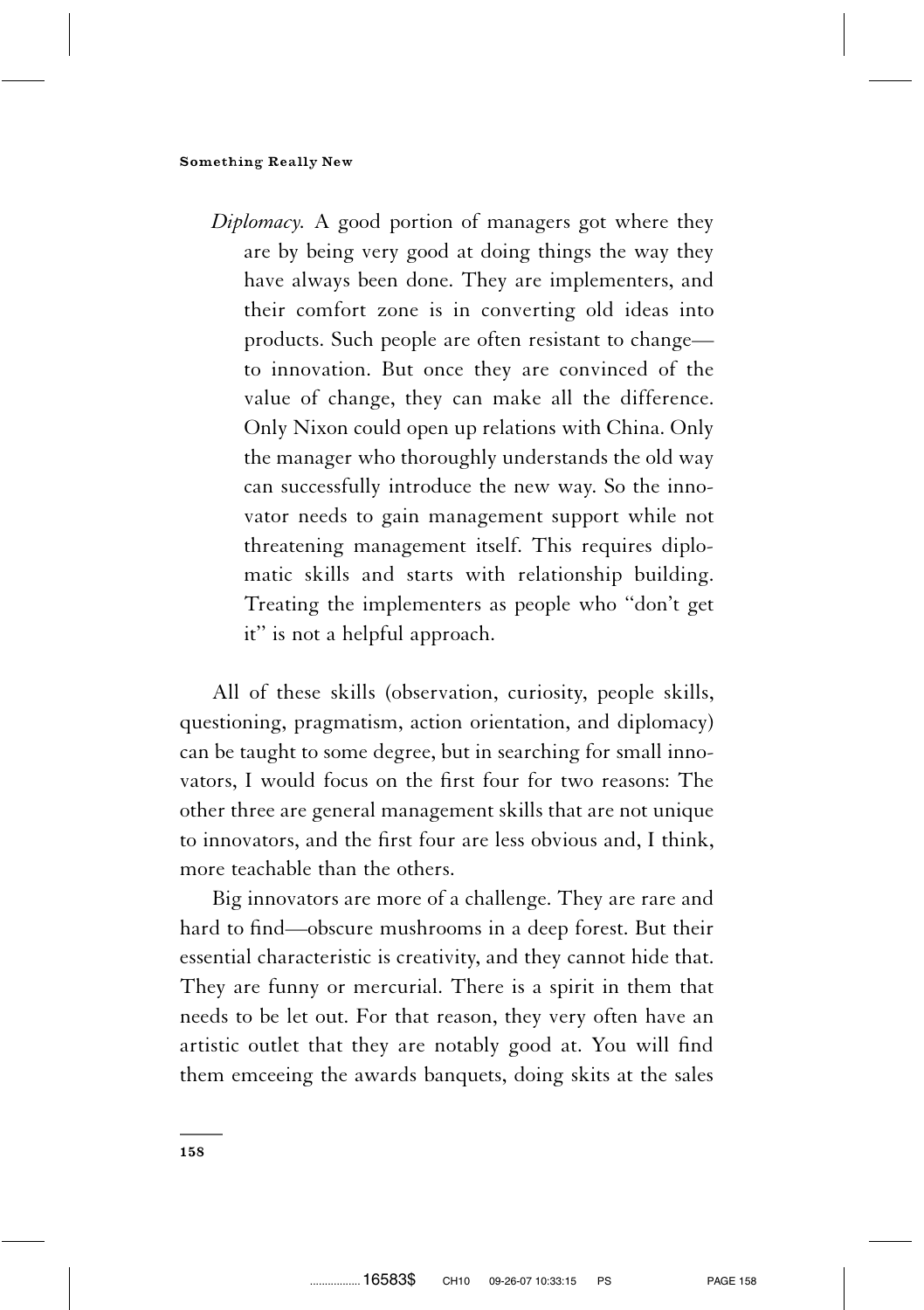meetings, or penning subversive memos that get circulated around the building.

They may be discounted by their immediate supervisors because, if they are not engaged in creative work, they are probably not actually engaged in the work they are doing and getting paid for. Their performance review will say things like: ''Very bright, but not adequately focused on the task at hand. Needs to spend more effort learning the mechanics of the job.''

Assuming that you can find one or more of these special spirits, you still have to be a bit careful in moving them into a lead role in innovation. Not everyone with an innovative personality has all of the seven skills listed earlier. These people will by definition have skills in observation, curiosity, and questioning. They probably have people skills. They may lack diplomacy skills and they may not be action-oriented, but these can be compensated for by pairing them with someone who does have those skills.

That leaves pragmatism, and that is essential. The big innovator who cannot distinguish between the cool and the useful should be writing science fiction, not creating product ideas for customers. Innovators without pragmatism will waste your time and resources and will cause you to miss opportunities because you have followed them down a dead-end road.

There is a way to spot this failing, and it is through the use case. When you are examining a candidate for a big innovator position, the candidate should be able to propose innovative concepts, of course, but he should also be very comfortable answering the question, ''What is the use case?''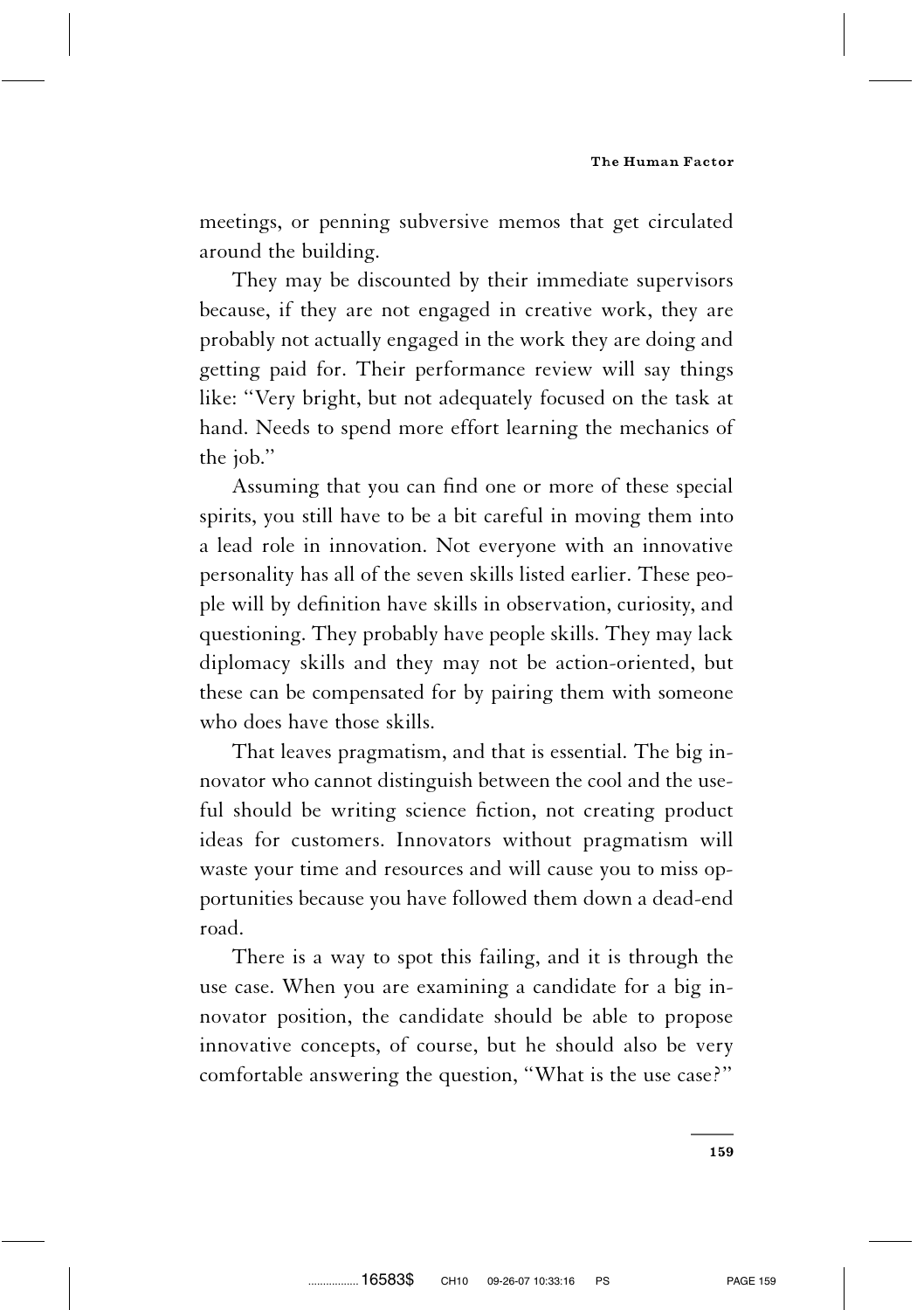#### Something Really New

First of all, the candidate's innovation should have a use case, and he should know it. If he cannot come up with a credible use case (even if you can), he does not care enough about the practical application of the product concept. Second, he should regard the use case as the supreme proof of the value of his concept, and so he should be delighted by the question instead of defensive about it. Finally, the use case should be at the tip of his tongue because his thinking should have started with the customer, not ended with taking the customer into account.

There will be more about the right people in Chapter 11, but before we get there, let us take a look at the people you want to avoid. These are the ones who can really waste your time and hinder your progress.

Innovation is very exciting work. True innovation actually does make the world a better place. It increases productivity, provides leisure, and reduces overall costs. As we discovered in Chapter 1, innovation drives successful companies. But innovation has a dark side: innovators in name only. They come in several types.

# Innovators in Name Only

#### The Ladder Climber

This is the person who *has* to innovate because that is what management is demanding or rewarding. If innovation is this year's watchword, then this person will, by heaven, innovate. The ladder climber will come up with (or steal) a notion,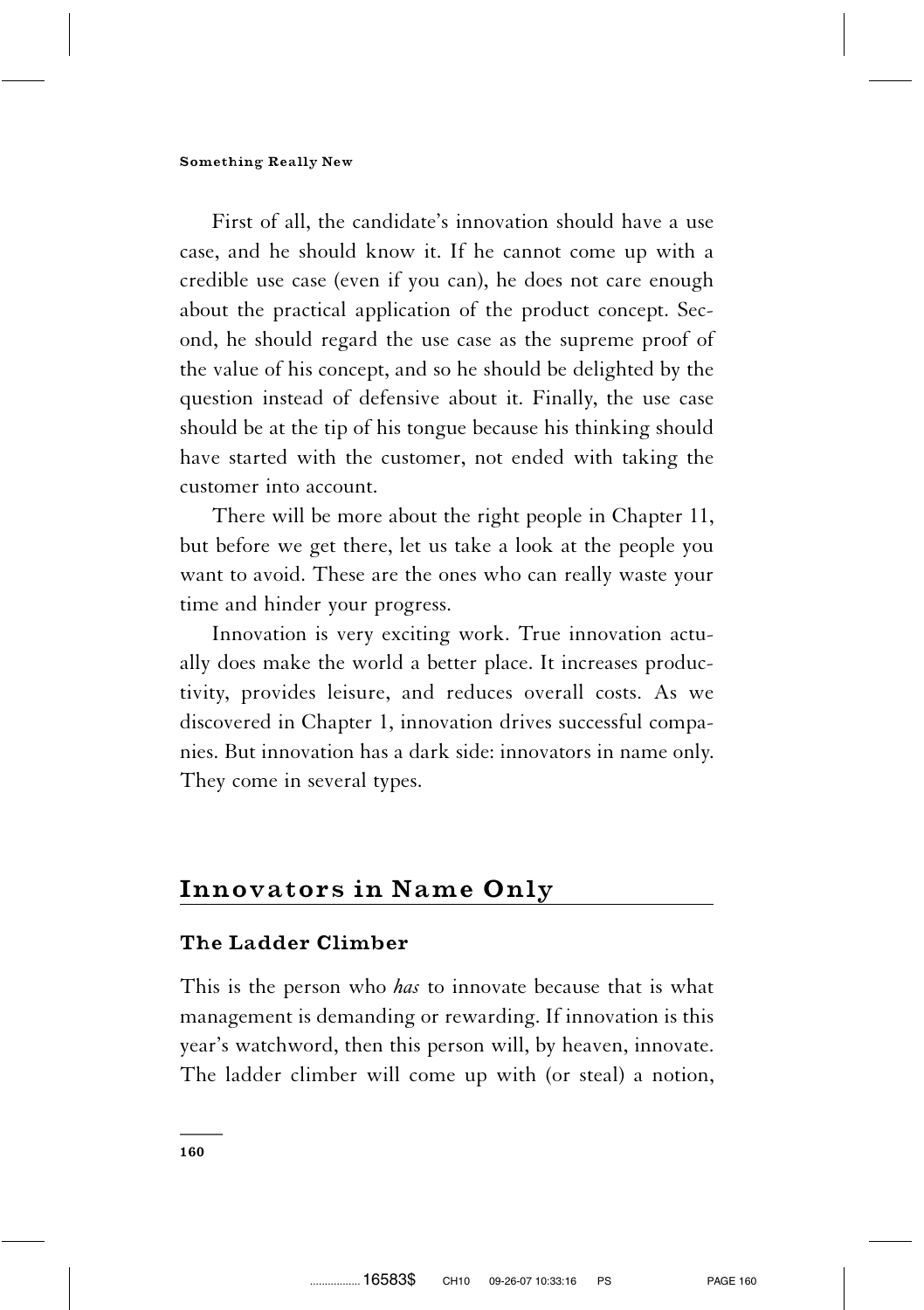dress it up in flash-powered PowerPoint, support it with the rosiest quotes from a focus group just as a bad movie has fabulous blurbs from negative reviews in its ads, and stare down anyone who disagrees with her. The odds that this person will come up with a genuine innovation are the same as the possibility that a broken watch is showing the right time: It happens twice a day, but it is merely coincidental. Ladder climbers are a true test of a company's adherence to accountability. If they get away with their act more than a couple of times, the organization is as much at fault as they are. Unfortunately, these people are usually fleet of foot and have moved to a new job or a new company before their old failings catch up with them.

#### The True Believer

The true believer has an idea that he passionately believes in. In fact, that belief probably goes back a decade or more. This idea is a ''market changer,'' but every time it has been presented, management has failed to get it. The managers are "idiots" or, worse, "bean counters." The more open-minded true believer will occasionally fault himself for his failure or inability to communicate this breathtaking concept. Very often true believers actually do have an idea that constitutes a significant improvement. Where they often fail is by not seeing that the net utility is negative. The innovation takes too much effort to learn or money to acquire relative to the actual gain achieved. The true believers would use the product and be delighted with it, so it must be true that everyone else would happily go through the learning curve to take it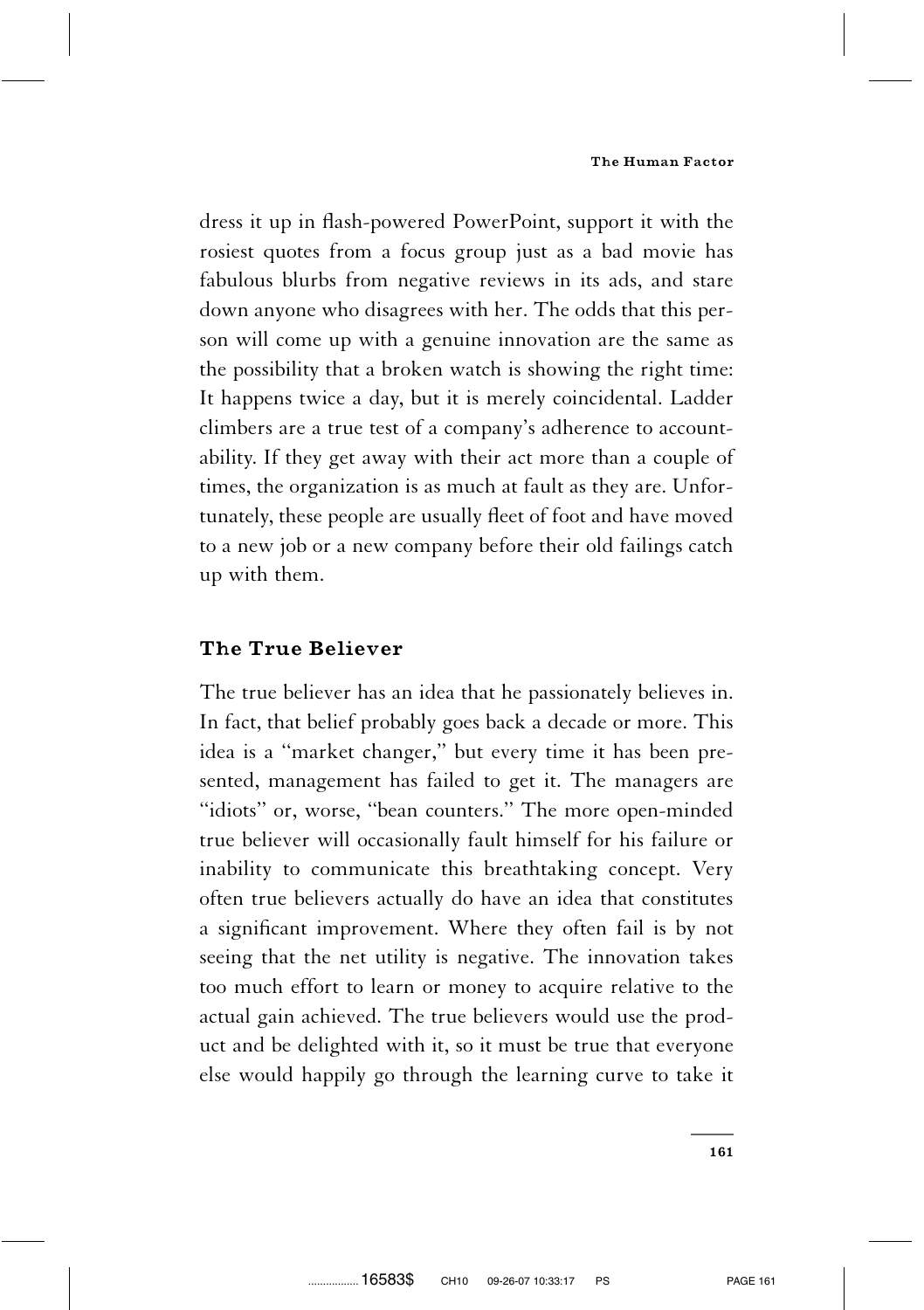up. They are early adopters themselves, and they believe that everyone else should be as well.

I had a product proposal presented to me once that had an enormous wow! factor to it—but that wow! literally would materialize only once every three years or so. The cost to the user for that innovation would have been about \$700 to purchase and maintain the device during that period, and the user would have had to carry the device constantly. The price was too high. The only buyers would be those who were so blinded by the end concept that they ignored the cost of getting there. No successful business can be built around such customers.

Unlike ladder climbers, true believers are worth having around. They do generate new ideas, but they have to have someone around to filter those ideas for them. They see only the pot of gold at the end of the rainbow. They fail to notice that the rainbow can be reached only by climbing Mt. Everest.

# Recyclers

Recyclers take yesterday's good innovation, change something that is incidental to it, and then call it new. It is a kind of raging ''me too'' syndrome that happens all over the place. A book comes out like *The Da Vinci Code*. It sells umpteen million copies, and within months eerily similar books begin to appear. A television show featuring forensics hits the top of the ratings, and not only does the competition imitate it, but it actually imitates itself by adding additional locales. I, personally, am looking forward to *CSI: Echo, Minnesota*.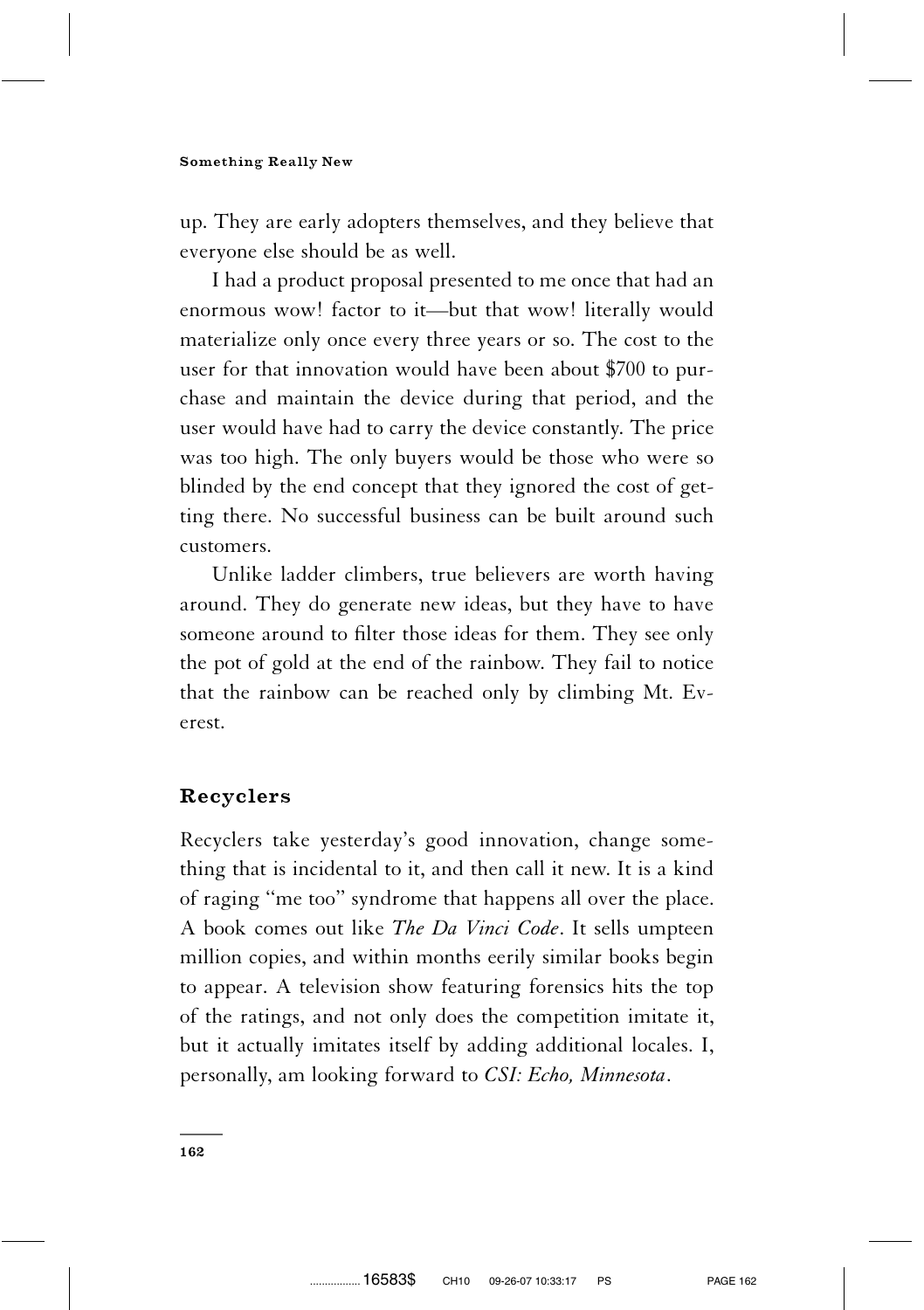But imitation is not innovation. Indeed, it demonstrates an actual lack of innovation. It may extend the life span of a real innovation—just as adding different styles can extend the lifespan of a genuine faucet innovation—but it does not add additional utility to the concept, and so it does not change anything fundamental.

Recyclers do have some value. Extending the life of an innovation is of economic value to the company. The danger comes when management confuses imitation with innovation and relies on imitation to continue growth. The person who comes up with *CSI: Echo, Minnesota* has extended the franchise for another year or two. The person who creates a new concept for Westerns to add to the TV lineup has created a new franchise. And new franchises are what innovation is all about. Sometimes less is enough. But the game winners offer something different and something to be aspired to.

You can have a building full of the right people, but you need to have something else as well: You need to have an organization that is designed to innovate and is managed so that it does so.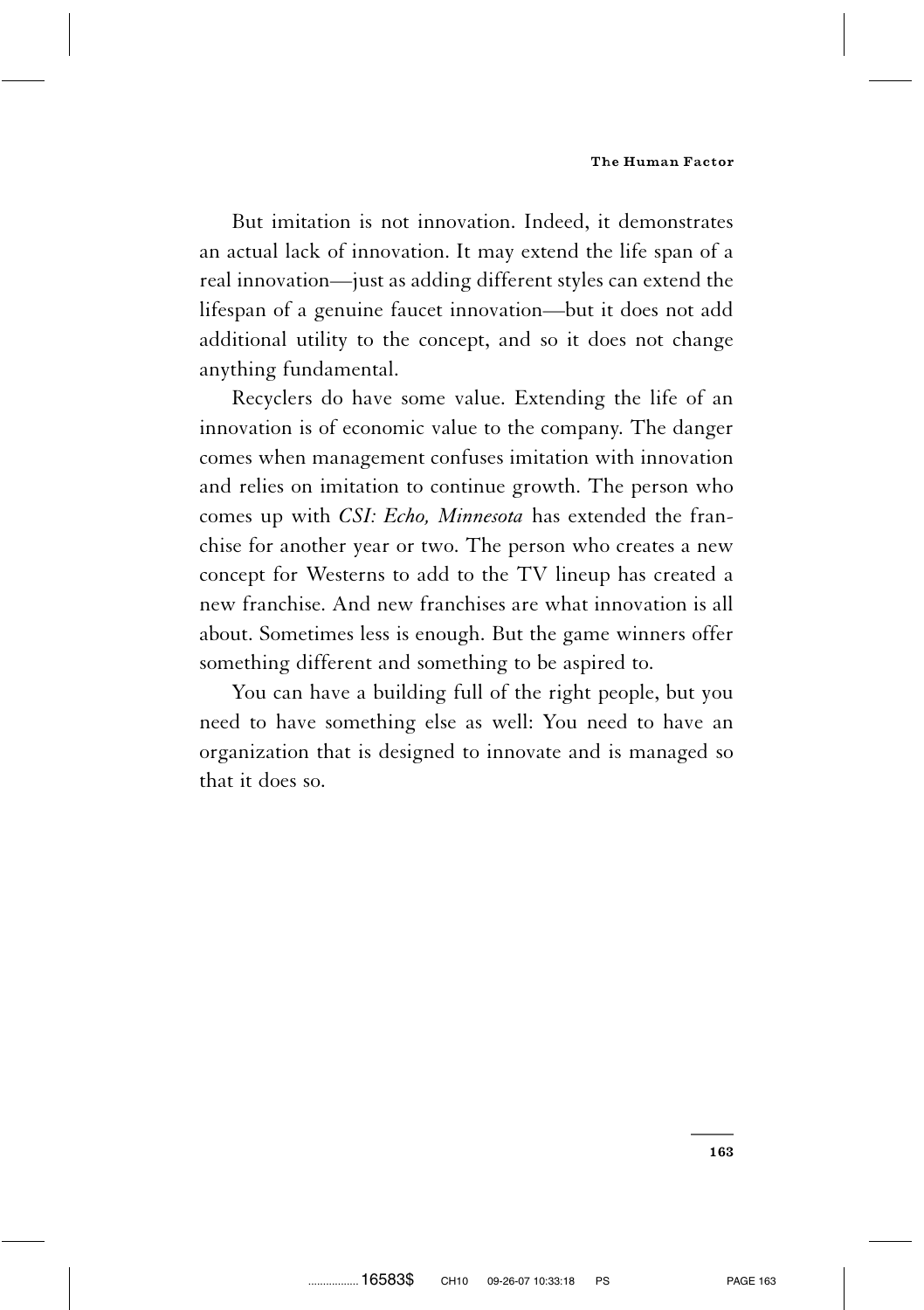*This page intentionally left blank*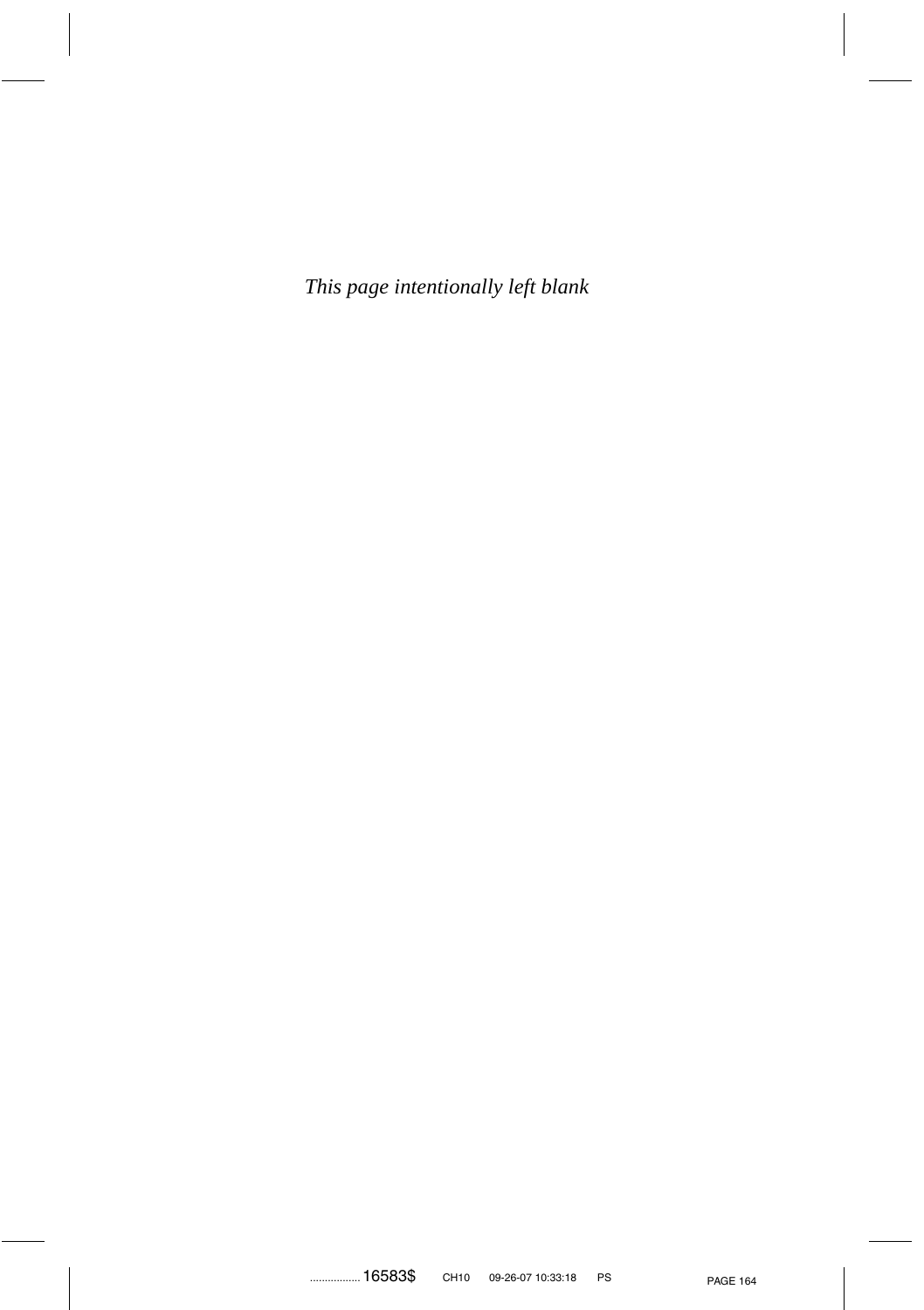# Chapter 11

# Beating the Bureaucrats

SO, WE HAVE COME A LONG WAY. WE HAVE WORKED THROUGH the three steps, and now we have a method that can lead us to product innovations. We have looked at staffing, and we have seen the differences between the types of people we need for *small* innovation and the types we need for *big* innovation. This gets us quite a distance down the road to innovative excellence. But it does not get us all the way there.

In the real world, it is not enough to have the right approach and the right people. To maximize innovation, that approach and those people must operate within an organization that fosters their task rather than merely tolerating it or actually inhibiting it. Excellence in method, in people, and in organization will yield excellence in innovation—and nothing less than excellence in all three areas will yield satisfactory results.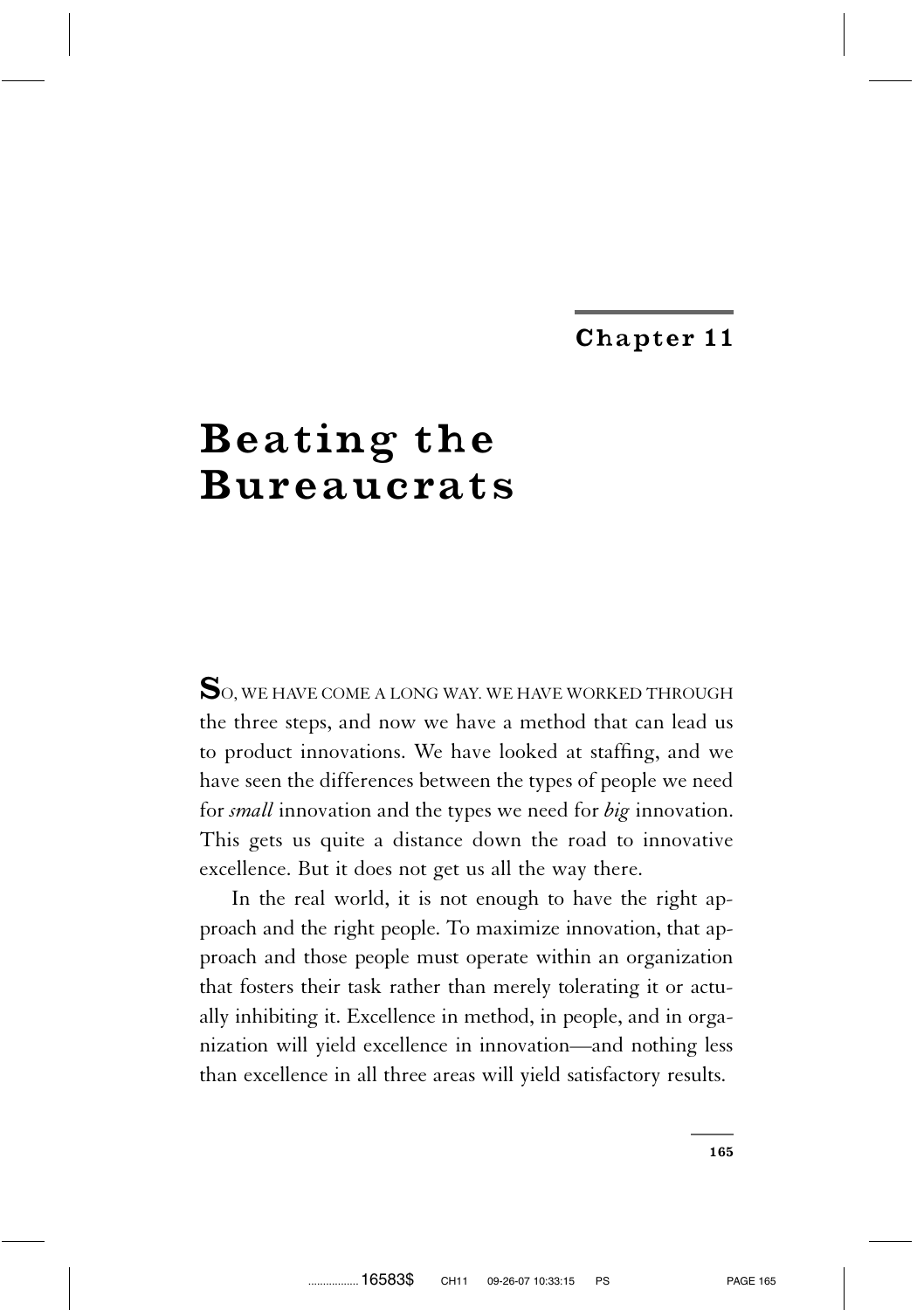## Creating a Culture of Innovation

As discussed earlier, one of the most powerful ways to achieve an innovating organization is to create a culture of innovation and to nourish that culture. And that is, on paper, a great approach. But culture is powerful. Even the strongest personalities bow to it to some degree. If the culture favors the status quo, if the culture is driven to make the trains run on time (not to create monorails that will be faster), then that is what will triumph. If the culture favors innovation, though, then innovation becomes possible. But how does that happen? How do you change something as powerful as culture?

There are three possibilities:

1. *Reward innovation.* All organizations think that they reward innovation. But do they really? Very often what starts out as a reward for innovation turns into an award for performance. Let me borrow from a previous career, in which I was focused on sentencing criminals. We know that potential criminals are deterred by potential punishment only if they think the punishment is highly certain, likely to be immediate, and greater than they think they can absorb. The flip side of these factors for reward would be highly certain, immediate, and generous. Of course, in both sentencing and rewarding, it is vital that you punish or reward the right person.

Let us look at each of the factors a little more closely:

A. *Highly certain.*—If you are going to motivate people to go one way or the other, they need to be pretty sure that the reward or punishment actually will follow from the approved-of or disapproved-of behavior. To the degree that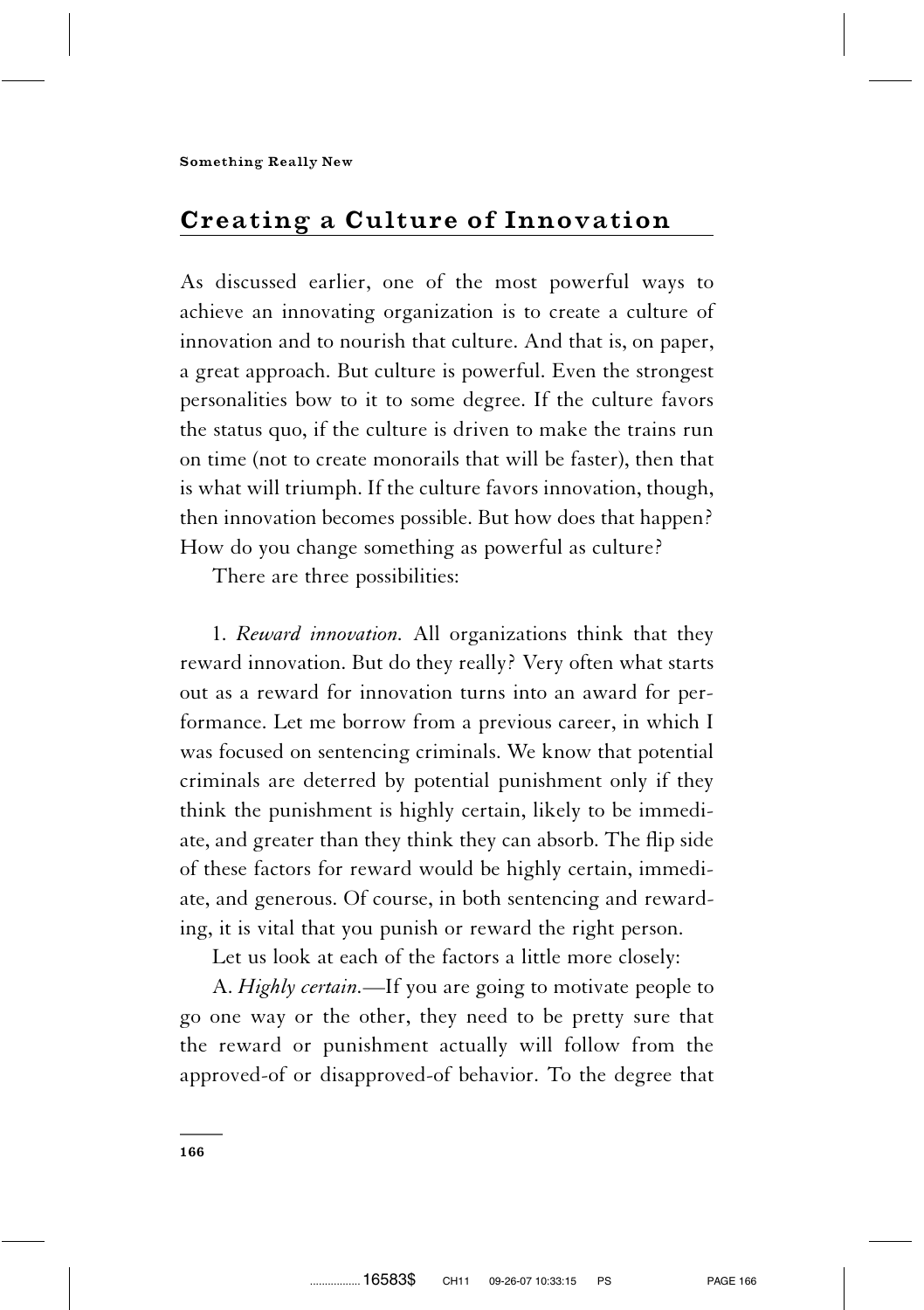they are unsure, they are unmotivated. In practice, this means that the reward process needs to be legitimate and transparent. If it is a backroom process run by a group of people who do not actually understand the product, it will be seen as a black box producing random results. If it is an open process with some level of peer input, it will gain credibility and stature.

B. *Immediate.* Picture this situation. An employee wants to push a couple of ideas. Both ideas are pretty good. But one of the ideas looks like a sure thing, while the other carries some risk with it. The two ideas would cost about the same to develop, but the riskier idea, if it works, will yield much greater results. Then add this to the equation: The reward program is not available until a product has been released and is successful. Which idea do you think the employee is motivated to pitch? The less risky one, of course, because that is what is rewarded and because management is announcing loudly that it is okay if you take a risk, but do not expect it to be there unless the project actually succeeds. For the reward to have meaning, it should come when the project is approved. Otherwise it simply provides an incentive for riskfree proposals.

C. *Generous.* Reward, like punishment, has to mean something. It has to express the value that management puts on the innovation. The bigger and more expensive the innovation, the greater the reward should be. One size fits all is fine for baseball caps, but demoralizing for people.

D. *The right people.* Implementation and innovation are two different things. In most, but not all, circumstances, implementation is the daily work of the great majority of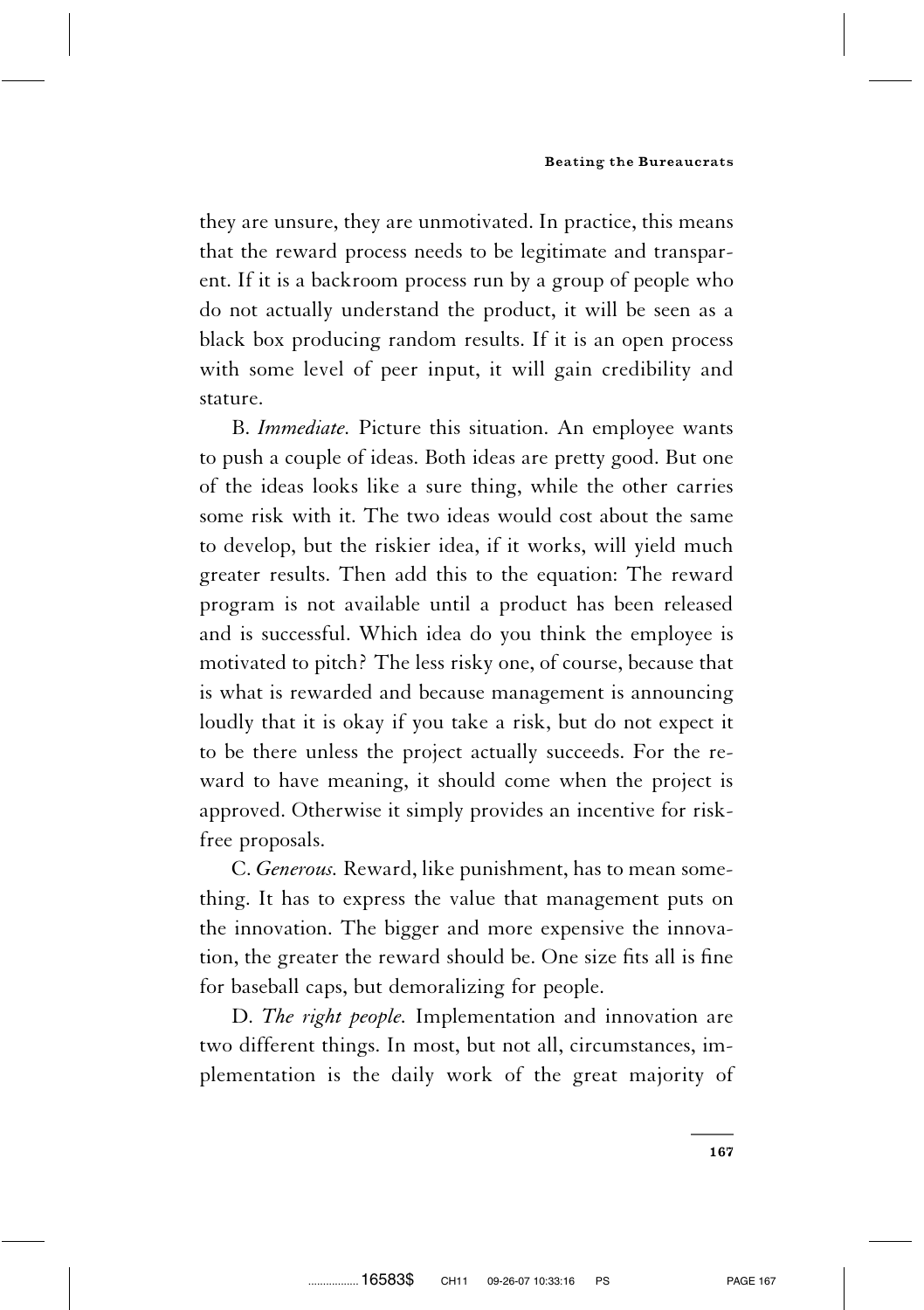employees. That an innovation is successfully implemented is assumed to be true. Ordinary implementation deserves no reward, just as small innovation deserves no reward. The fact that the implementation, though ordinary, takes place in the context of an extraordinary innovation does not make the implementation extraordinary. The coach who innovates a lastminute touchdown drive to win the Super Bowl deserves a reward. The guy who moves the yard markers does not. He just happened to be there doing his job. At the very least, this means keeping rewards for innovation and rewards for implementation separate. Extraordinary implementation should be rewarded, but it should be rewarded because *it* is extraordinary, not because it took place in the context of a great idea.

2. *Recruit innovators.* Well, we would all love to recruit innovators, but how do we know who they are? Is there a web site called www.recruitinnovators.com? No, there is not. I checked. But there are two methods that work: hiring people with a history of innovation, and hiring new people with the potential for innovation. The first is pretty straightforward but involves some risk. You are hiring someone who has innovated in one environment in the hope that she will continue to innovate in your environment. You can see what this person has actually done in the past, and that is a good basis for focusing on her. But, as they say in the mutual fund business, ''Past performance is no guarantee of future results.'' And, you will probably pay a pretty penny for your risk when you hire an experienced innovator. The risks are not trivial. People stop innovating because they lose their creative spark through age or illness or other factors. People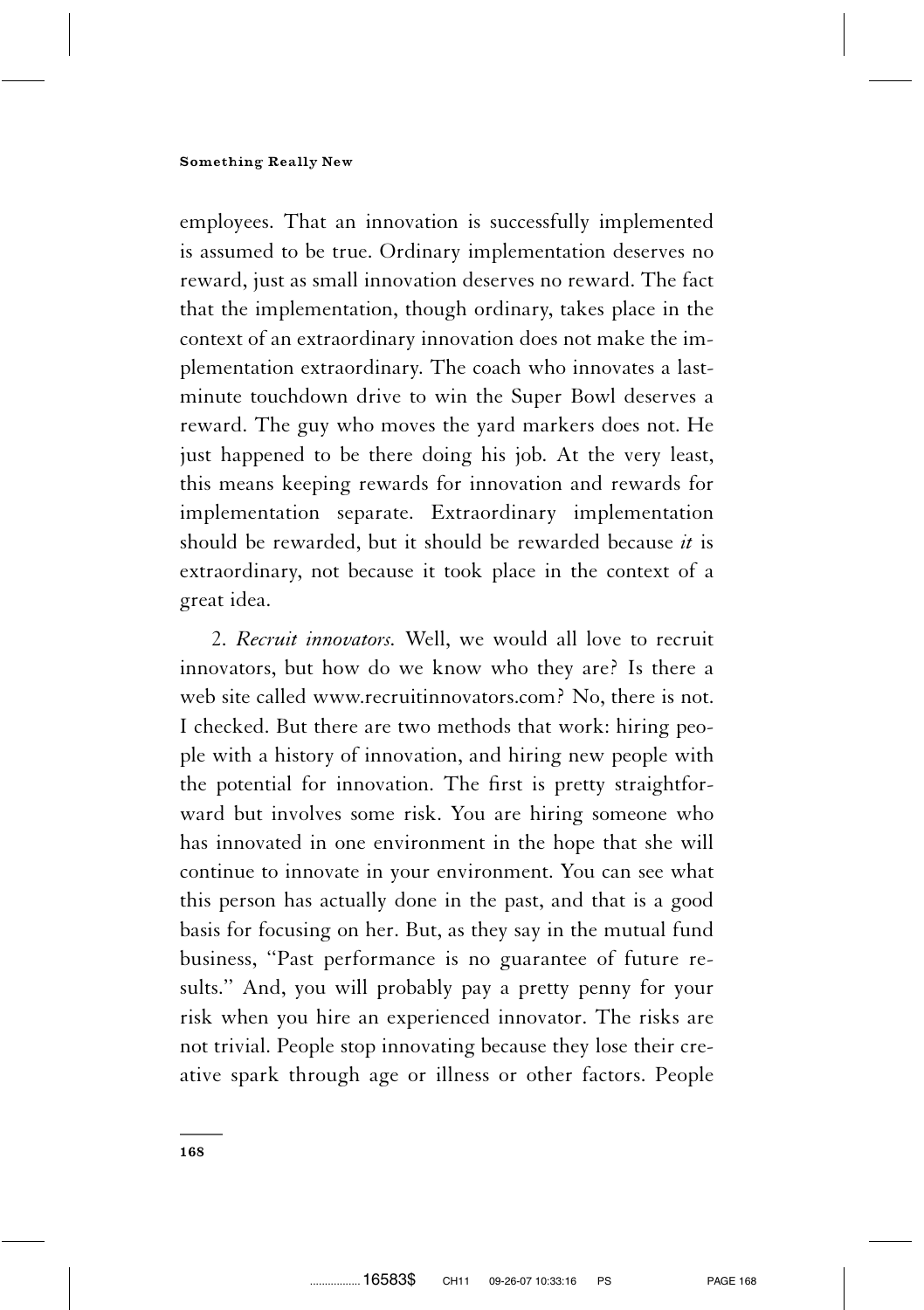have a spark in one area but not in another. People get lucky or are synergistically creative with another person. You cannot tell from a résumé. So hiring experienced innovators is no guarantee of success. Hiring recent graduates also has its risks, but the stakes are typically lower in terms of salary.

The question remains, though, how do you select for innovation? While I do not think there is a foolproof method, there are some criteria that can be very helpful. People who use both sides of the brain are favored possibilities. That is, candidates who show artistic talent (in any art) along with analytical talent are likely to possess the right attributes. One is not much good without the other in business because the creative side must be focused on commercial ends. This is the attribute of pragmatism discussed in Chapter 10. A surrogate for artistic talent is a multiplicity of interests. Such a person is inherently curious. Curiosity is closely related to two other skills mentioned in Chapter 10: observation and questioning. Thus, the curious person is very likely to be innovative as well. I would also look for passion. People who get excited about their ideas bring a strong tool for overcoming institutional barriers to innovation. If you can find an artistic person who has also obtained a degree in an analytical field (business, law, or engineering, for example), then you may have the complete package.

Just as it is crucial to have innovative people, it is important to have them as part of a diverse group. A group of 10 people who are individually great innovators, but who all think the same way will not come up with a range of innovations. A group of people with different backgrounds different experiences in the industry, experience in different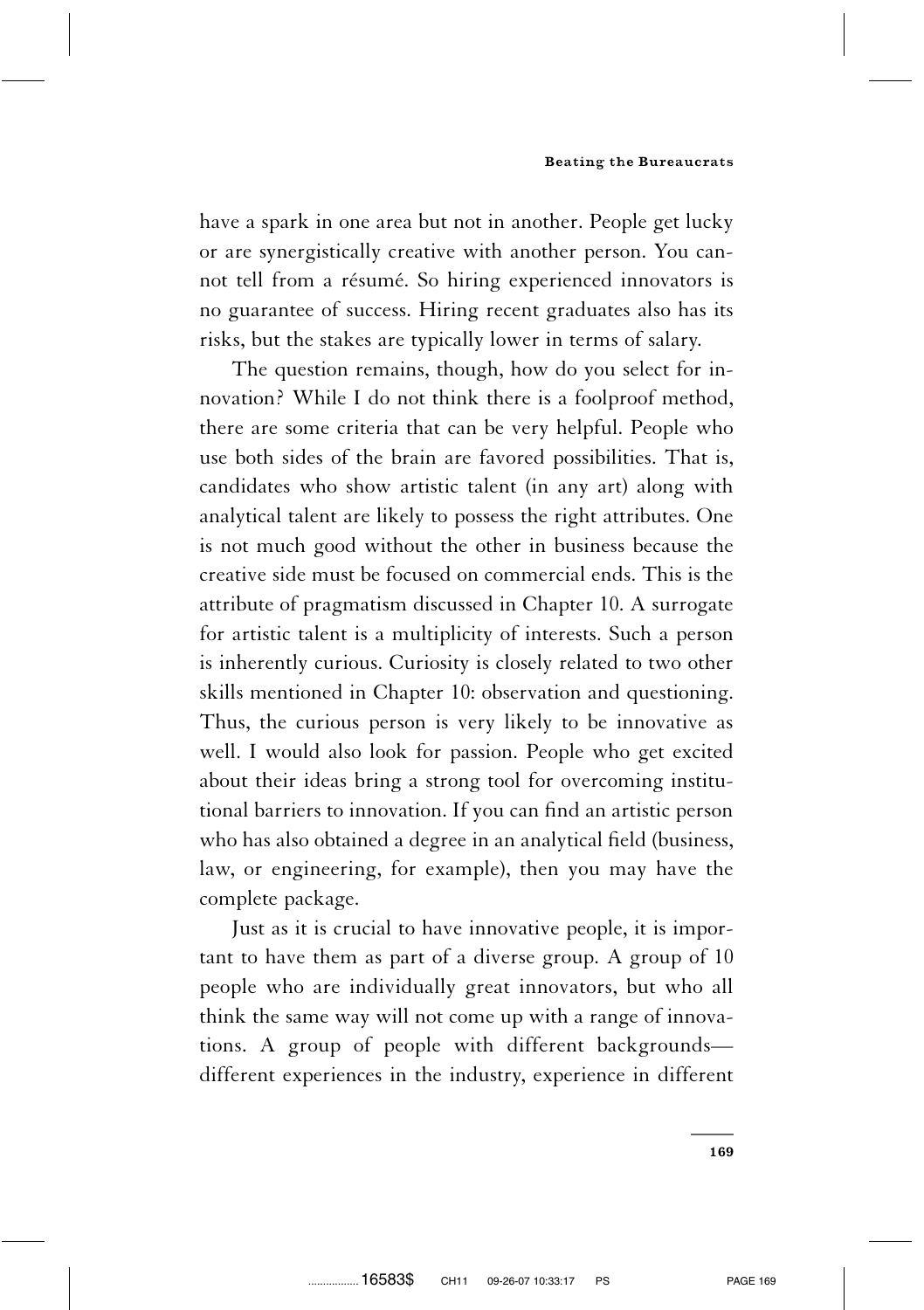industries, different educations, different cultural origins will see the same problem in different ways. Those different perspectives will lead to different solutions. Having a variety of solutions to the same problem will dramatically increase the odds of genuine innovation.

3. *Demand innovation.* This sounds stern and possibly even counterproductive, but I believe that setting expectations high is a key management tool. If we tell our managers and employees that we *expect* them to innovate, that we *expect* them to create new products and processes, and that we will *not accept* mere mutations or product line extensions as innovation, and if we repeat that message and reinforce it with incentives, we will see results. If, instead, we treat innovation as a kind of pleasant surprise, then we will be infrequently surprised. This aspect has a second advantage: If you demand innovation and set very high standards, you may not have to look for the innovators anymore. The good ones will come looking for you. Of course, their less talented colleagues who think they are great innovators will be knocking on your door as well. But at least you will not have to put out an ad and weed through 80 résumés.

## Managing Innovators

Innovators can be difficult to manage. Their virtue is that they do not want to do things the way they have always been done, and that can be an issue in hierarchical management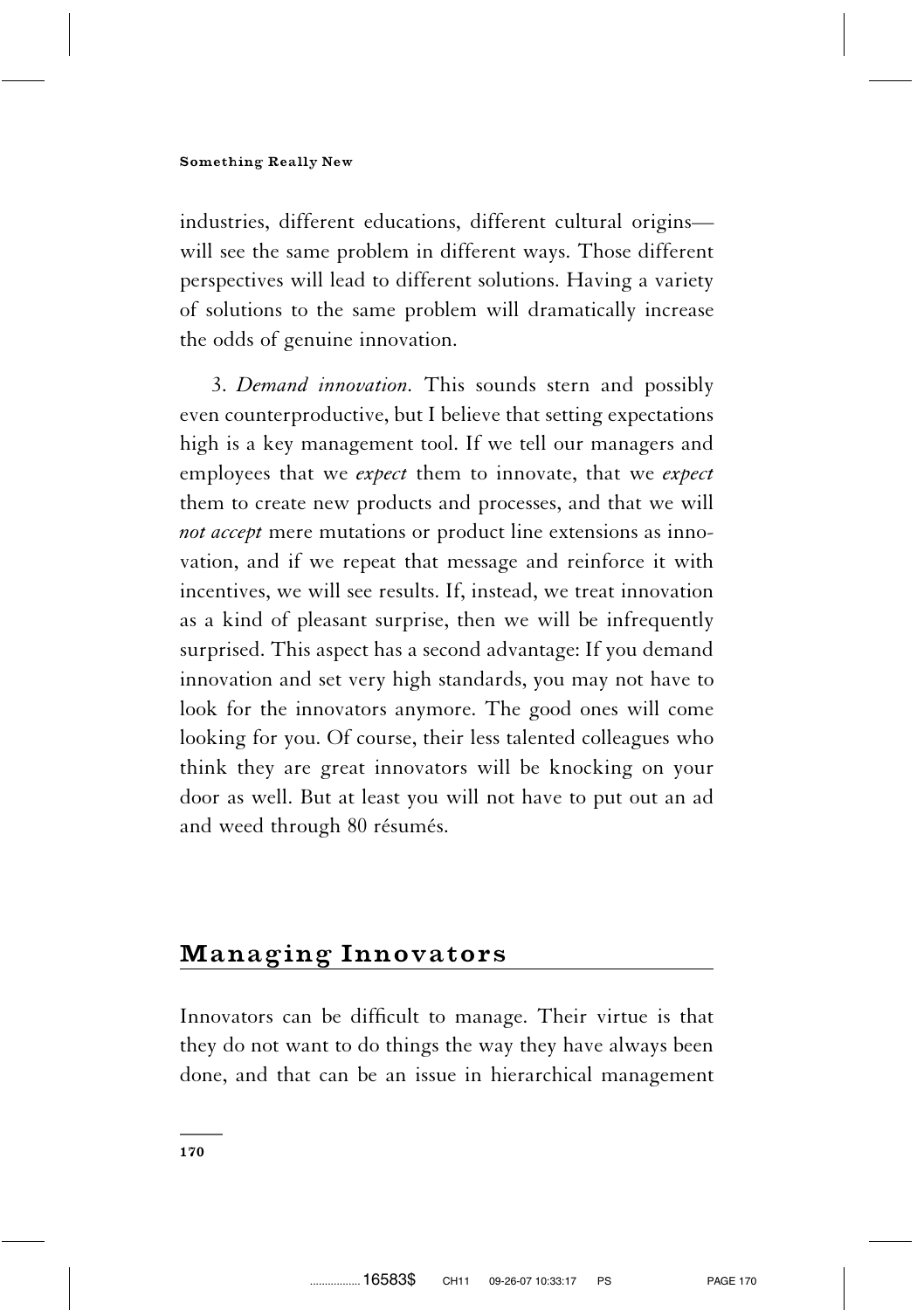situations. Innovators can be eccentric, temperamental, and even arrogant. Of course, the same descriptions would fit more than a few noninnovators as well, and corporations do seem to find ways to deal with the arrogant noninnovator.

There are several things that are useful in managing innovators:

- *Innovators should be managed by innovators.* Innovators tend to respect people based on their level of innovative ability. In particular, most innovators have more ideas than they have good ideas. Yet they bridle when someone rejects their latest brainstorm. If they perceive the person who is rejecting the idea as an innovator, then they will not go off thinking that the manager ''just doesn't get it.'' They might even accept the possibility that they had missed something important and reevaluate their proposal.
- *Innovators feed off one another.* Innovators need to rub elbows with one another, exchange ideas, and be energized by other passionate and off-center thinkers. They compete with one another, and they add fresh insight to one another's work. This need is hard to meet in a large organization. The units are spread out geographically, and even when they are in one location, it is hard to get a handle on who is doing what, to say nothing of who is doing what well. But this problem can be dealt with in two ways. The first is to create an innovation consultants group, a kind of SWAT team that moves from area to area. This would also help to deal with staleness, which is discussed in the next paragraph. A second approach is to form and foster a peer group to which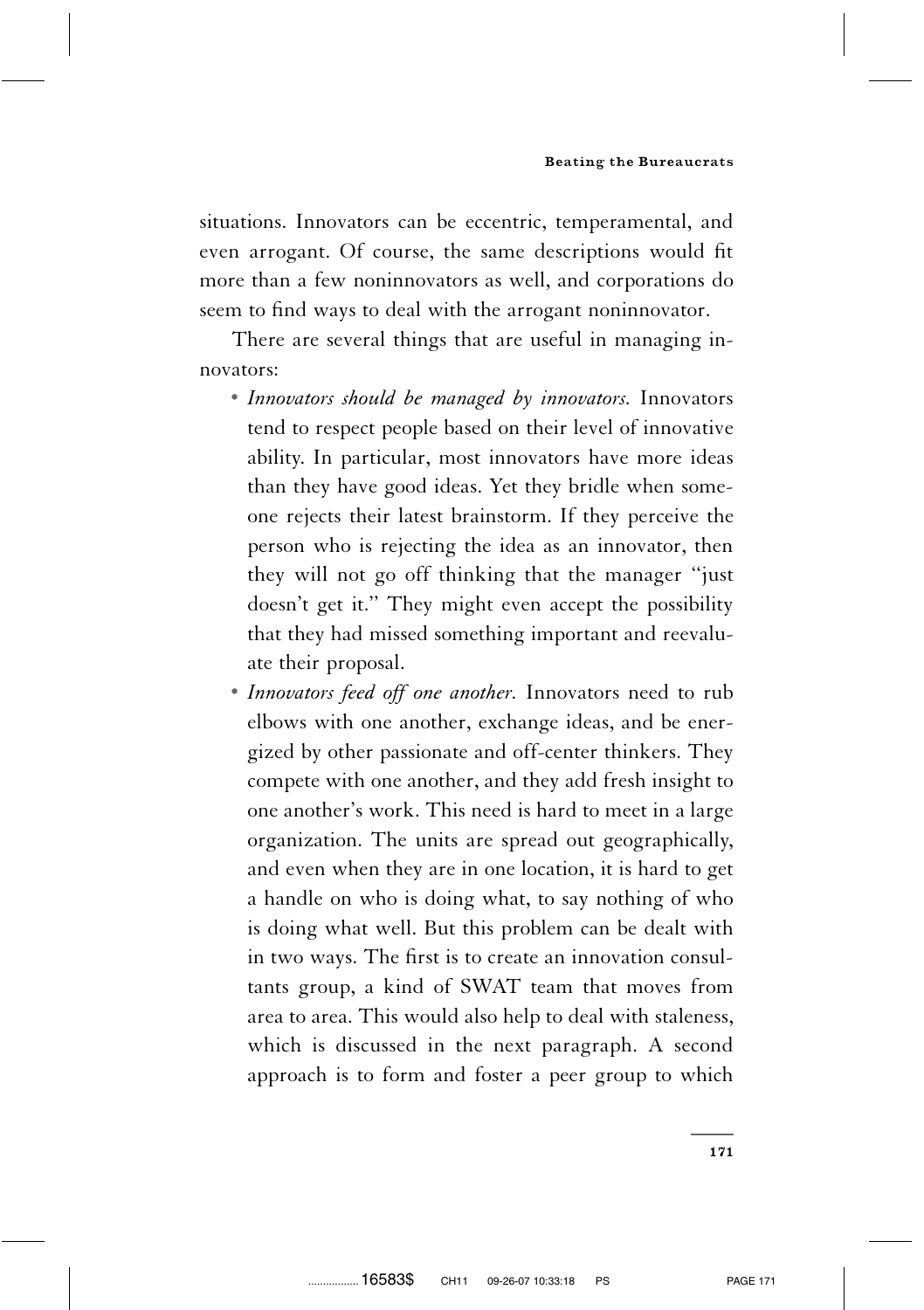several different areas would nominate their best innovator; the group would then meet on a regular basis to share ideas and gain feedback. Communication among innovators will yield more innovation, and so any reasonable method of enhancing that communication would be useful.

• *Innovators can grow stale.* They need regular rotation, moving into entirely new areas, to refresh their batteries and get the creative juices flowing again (to mix at least two metaphors). Three years is a long time for an innovator to be focused on one area. Moving the innovator may cause short-term issues for the former focus area, but the long-term effects of rotation outweigh these, in my mind. If we began to think of innovators as a shared resource, rotation would be much more acceptable.

The last two points quickly merge into the idea of internal innovation consultants. Many companies have used external innovation consultants successfully. These people have the great value of being able to see methodology and organizational issues that are hard for people on the inside to see clearly. But they have absolutely no knowledge of your customers or your products, and six weeks after they first show up, they are gone, leaving only an invoice behind. They can point out what you are doing wrong, and that service is enormously valuable. But doing things right is your task, and it starts with people who understand your customers, your industry, and your product.

Internal innovation consultants have the knowledge and the aptitude that you need. When those attributes are coupled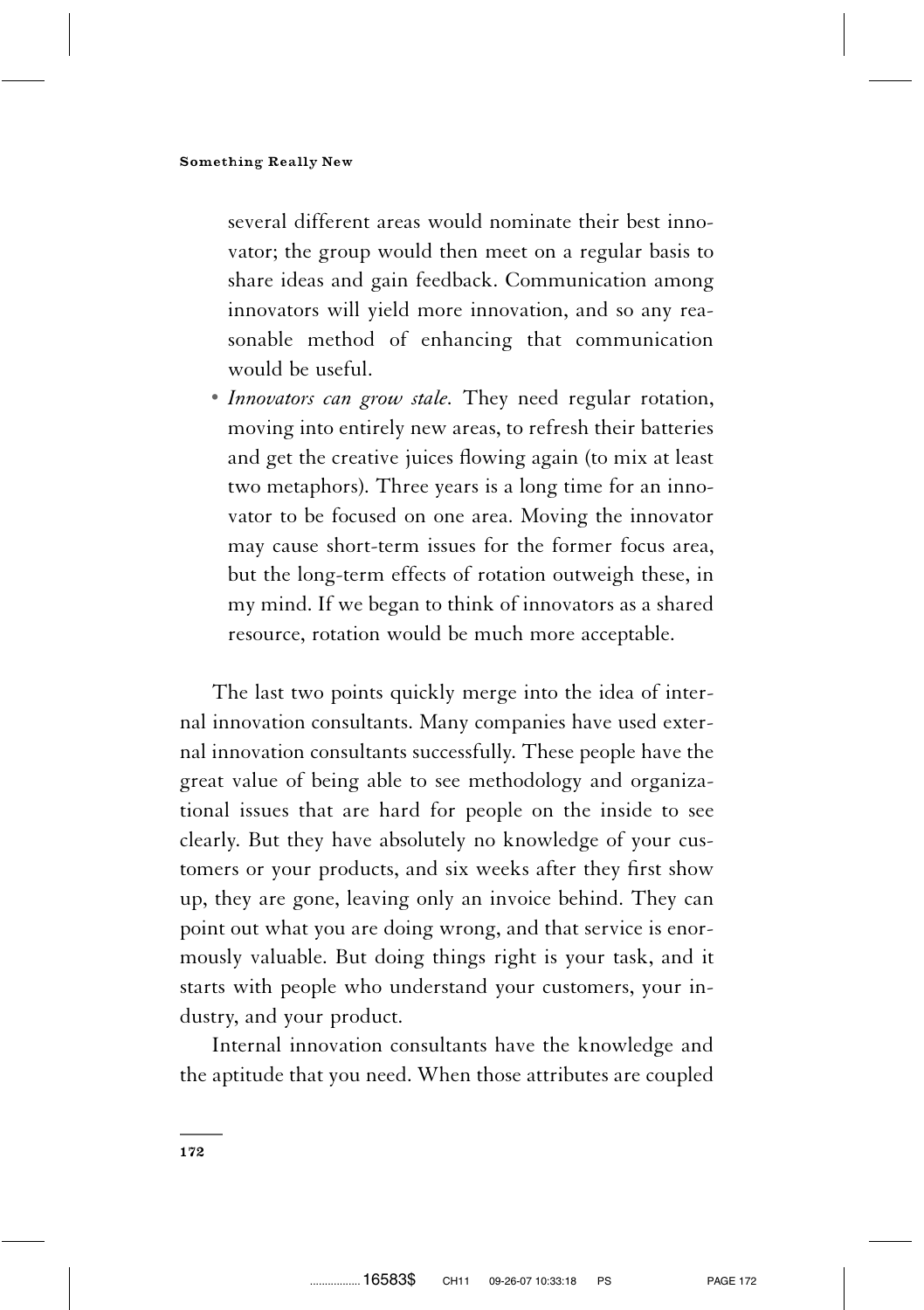with the broader methodological knowledge of the outside consultants, the combination is very powerful. Once the internal and external consultants have worked out the appropriate method and begun to institute it, the internal consultants are all that the business needs.

This brings up another central point in organizing for innovation.

### Who Owns Product Innovation?

The easy answer is to say that everyone does. It is also the wrong answer. No one would ever say, ''Everyone owns finance'' or, ''Everyone owns marketing.'' No one owns a task that everyone owns.

For a quarter century, George MacKinnon sat on the U.S. Court of Appeals in Washington. Before that, he had been a member of Congress and had held a variety of other important positions. But he was probably proudest of having played football for the University of Minnesota. Indeed, even in his eighties he looked like he could still play the game. He had many stories, but this one is very appropriate:

In the mid-1920s, the University of Minnesota had lost a crucial game because it had allowed its opponent to run back a kickoff for a touchdown. On Monday at practice, the coach did not mention the failure. Instead, he told eleven players to run back a kick and two players to defend against the runback. Surprisingly, the two defenders made the tackle. The coach told them to repeat the effort. Again they made the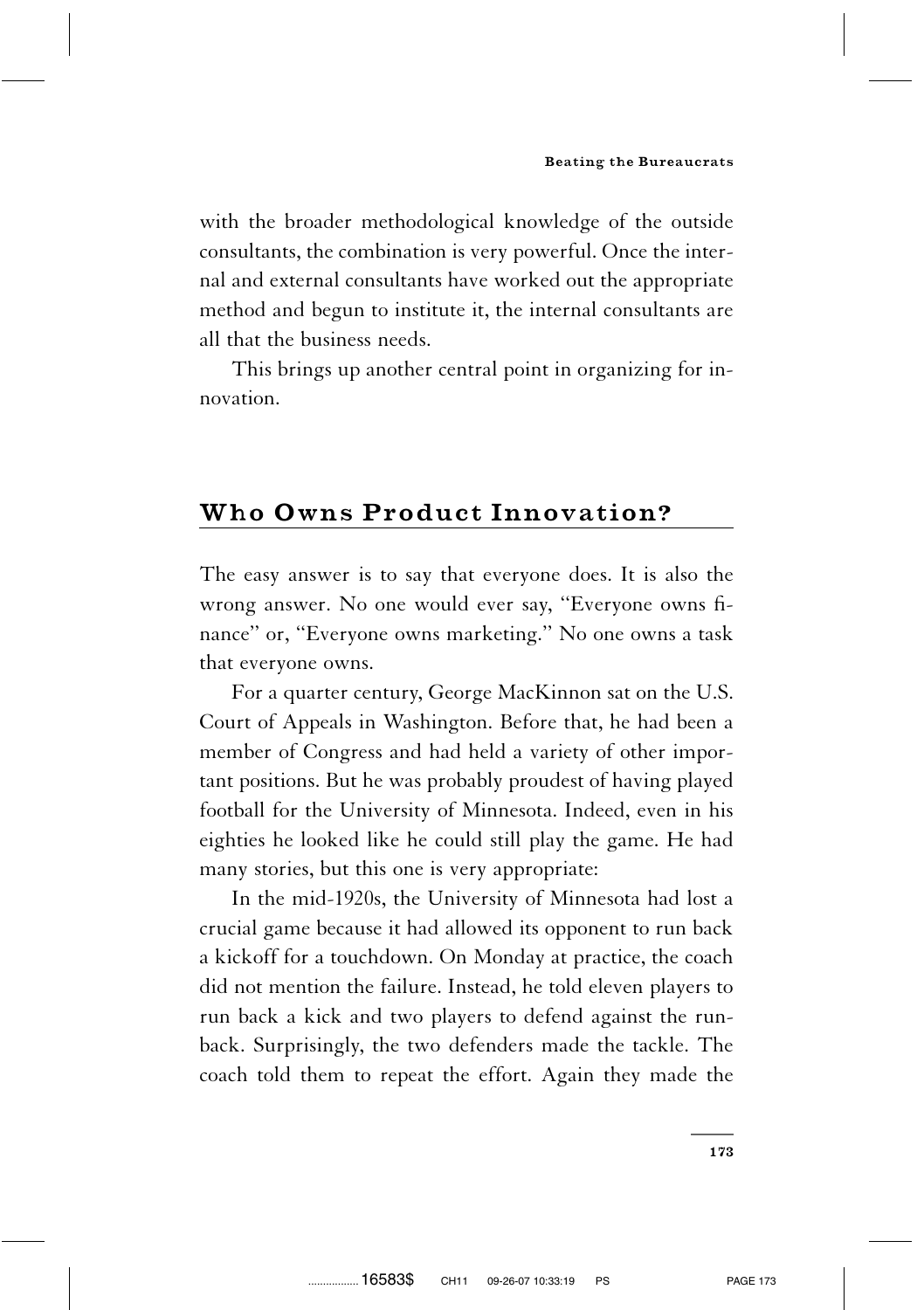tackle. Then the coach called the team over and said, ''Last Saturday, eleven of you could not stop the runback. Today, two of you could. The difference is that when there were eleven of you, no one thought it was *their* job. When there were only two of you, you knew it was *your* job.''

That is a powerful story. It points out graphically what we all know intuitively: Unless someone is accountable for getting things done, things will not get done. Committees will not do it. Task forces will not do it. Aphorisms (''We are all responsible for \_\_\_\_\_\_\_") will not do it. Only an accountable and empowered manager can get things done.

So how does this apply to innovation? The problem is that innovation does not have a natural home in some companies. In a company that produces technology products, innovation may be seen as a technology function. In a consumer products company, innovation may be seen as a marketing function. In a pharmaceutical company, innovation it may be a function of some combination of doctors and biochemists. And each of these variations may make sense in the context in which it is found. But in most companies, the situation is squishy. There may be a new product development group, and that may be in marketing or technology or it may be stand-alone.

In the end, these structural issues probably do not matter. If all large organizations are matrixed, then the location of innovation is merely another spot on the matrix. What is important with regard to its location is that management understands that each location has a bias and understands the nature of that bias. If innovation is seen as a Technology function, then the concepts it produces are likely to be products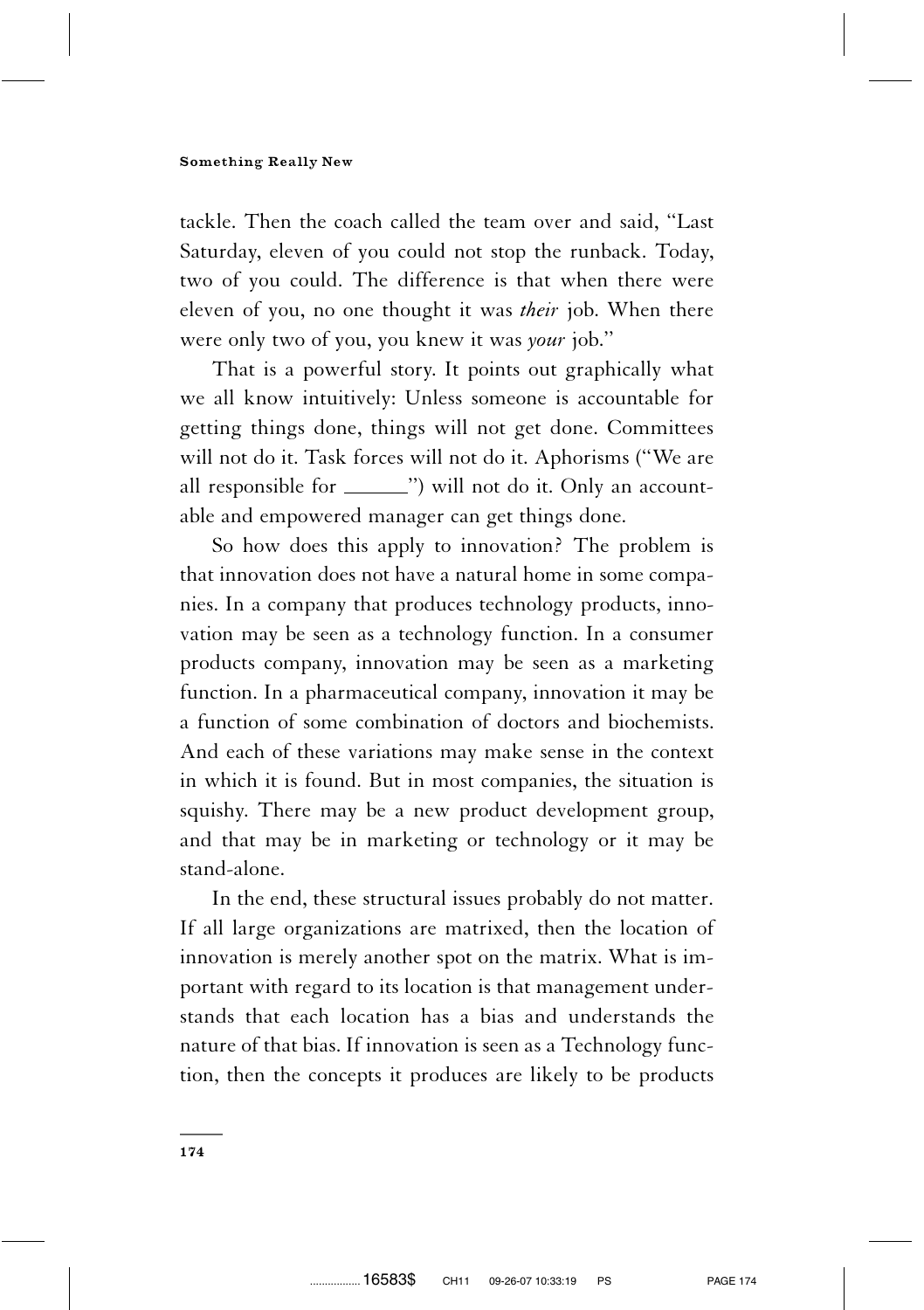that are reasonable from a technology perspective. That may mean they are the products that best match the company's existing technological competencies or that use the most interesting new technology. Those attributes may or may not coincide with customer needs. It may be easier to program a feature in Java, and so, from a technology perspective, it may be a no-brainer to do the project in Java. But if Java runs slower in this particular usage, then it is the customer who pays the price for the gain in programming efficiency.

If, on the other hand, innovation is in Marketing, its decisions may reflect a bias toward products that appear to present powerful marketing opportunities. A given product may be able to be marketed as ''energy efficient'' and thus attract market share from those potential customers who are concerned about global warming. But this marketing advantage may be short-lived and may lead the company to pass on a product innovation with a longer shelf life.

There is nothing wrong with either Technology or Marketing or Manufacturing having a role in product innovation, so long as it is absolutely clear which manager is responsible for achieving the goals. It is that person's task to take the biases into account, to balance them against each other, and to create a pipeline of product innovations that make sense to customers in spite of those biases and in spite of the fact that the manager is forced to operate in a matrixed environment. What matters in the end is clear accountability. Without that, the job will simply not get done, and there will be no one to blame for the failure. That's a disaster scenario in which everyone signs off on a project but no one is responsible for the results of that project. No business can afford that kind of approach.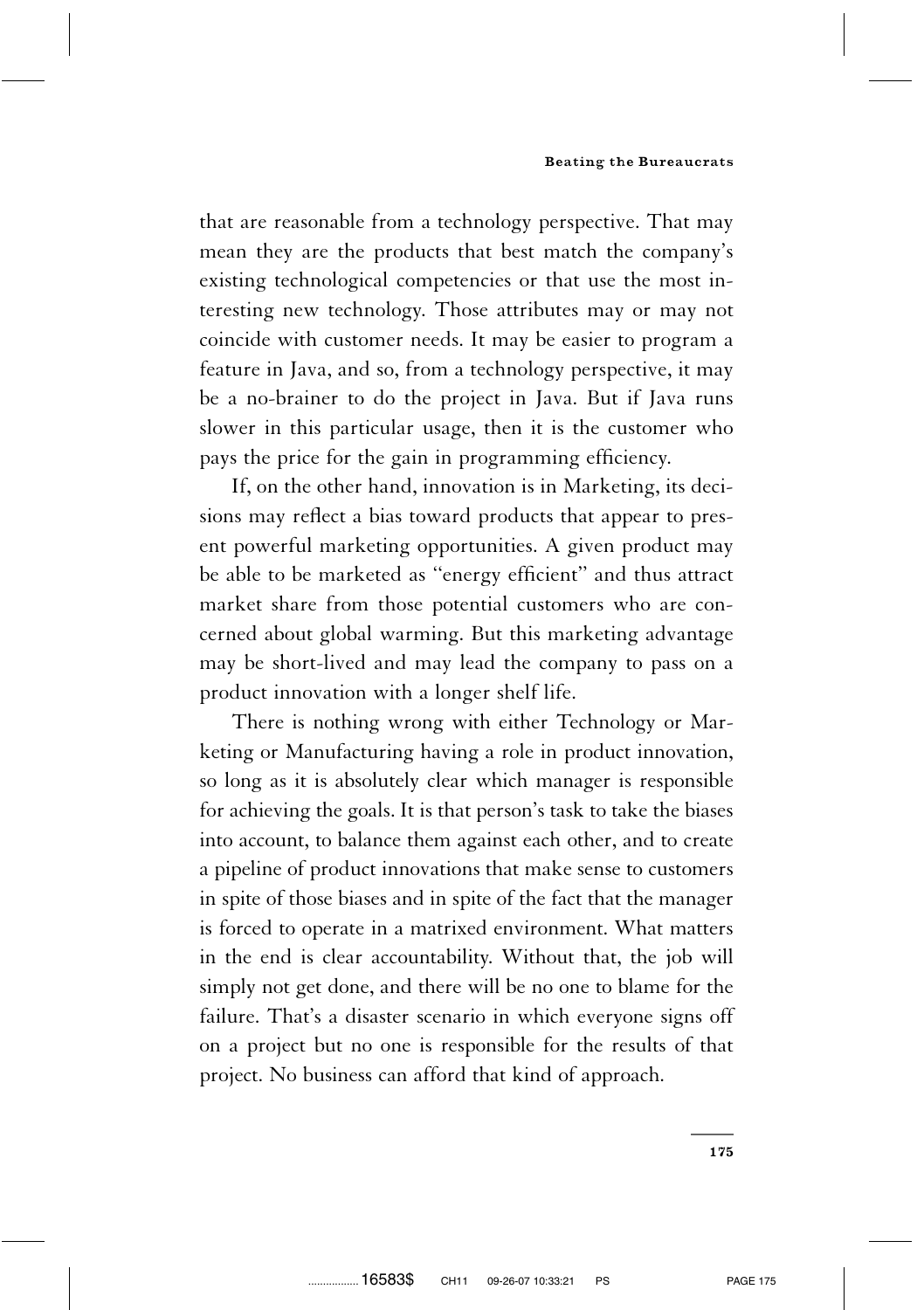#### Something Really New

Summing things up, innovation will be important if management thinks it is important and adequately conveys that message to employees through communications, organization, and incentives. Innovation will follow if the company is staffed and managed for innovation and is expected to innovate. Otherwise, innovation will simply be random. It may happen, or it may not happen. That is not good enough, because if a company is to grow, innovation *must* happen. It is too important to leave to chance.

In the next chapter, we will move away from innovation itself and take a look at how the approach we have discussed can help top management decide what it should fund and what it should not fund, and how these same questions can help guide other aspects of the organization.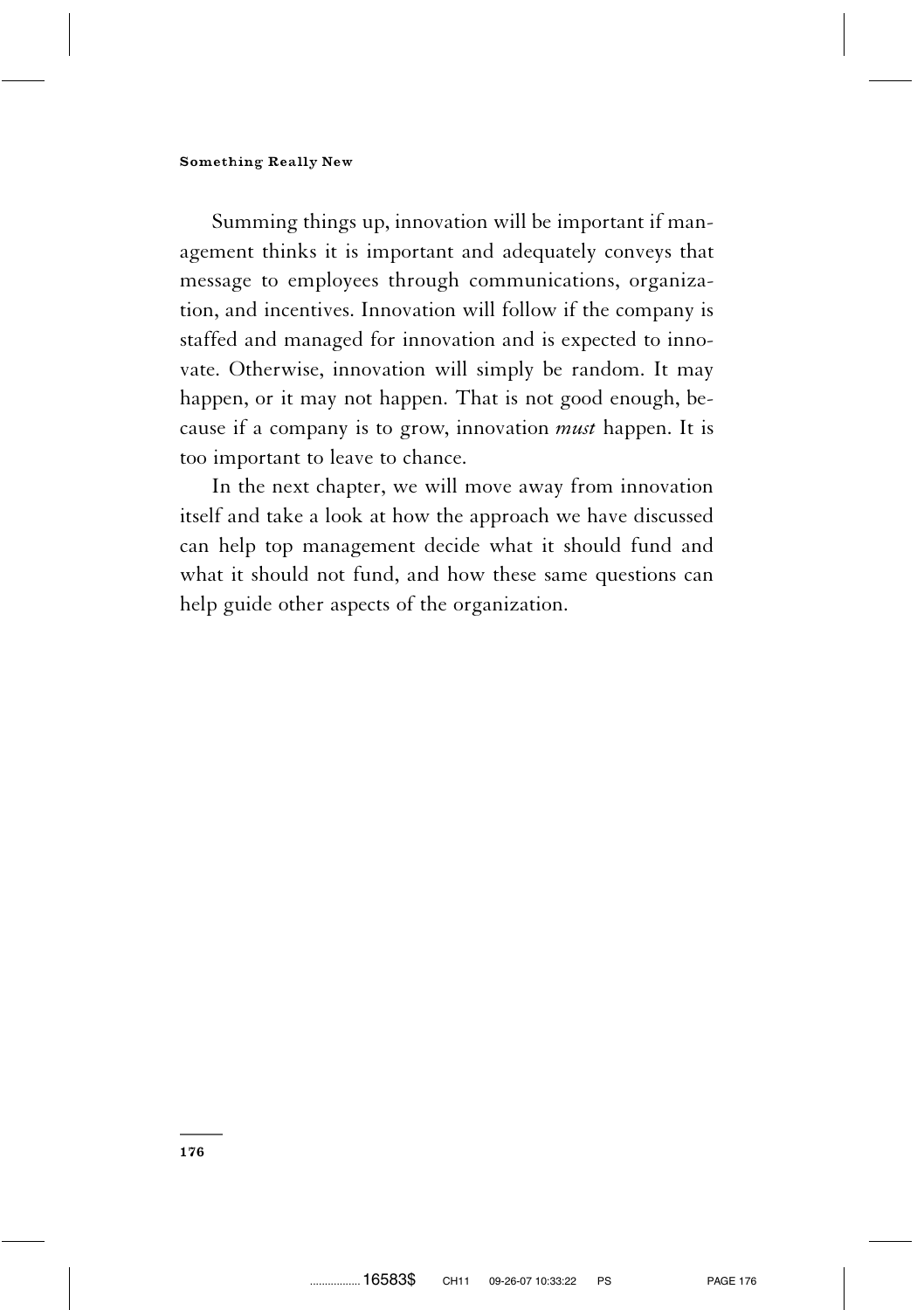## Chapter 12

# Straightening Out the Rest of the Company

 $M_{\text{OST OF WHAT HAS BEEN SAID SO FAR IS DIRECTED AT THE}$ product development staff. The questions posed provide such people with an approach to looking at products that is strongly customer-focused, pragmatic, and easy to implement. When used in this way, they are a tool for ideation for the creation and prioritization of new product concepts. They also serve as a template for designing the products that emerge from this ideation. Using these questions, the product development staff should be able to come forward with, test, and refine new product concepts.

But that is not the end of the process of product innovation because the good folks in Product Development are not the only people who pass on a product idea, nor are they the only ones who play a role in its implementation. Products are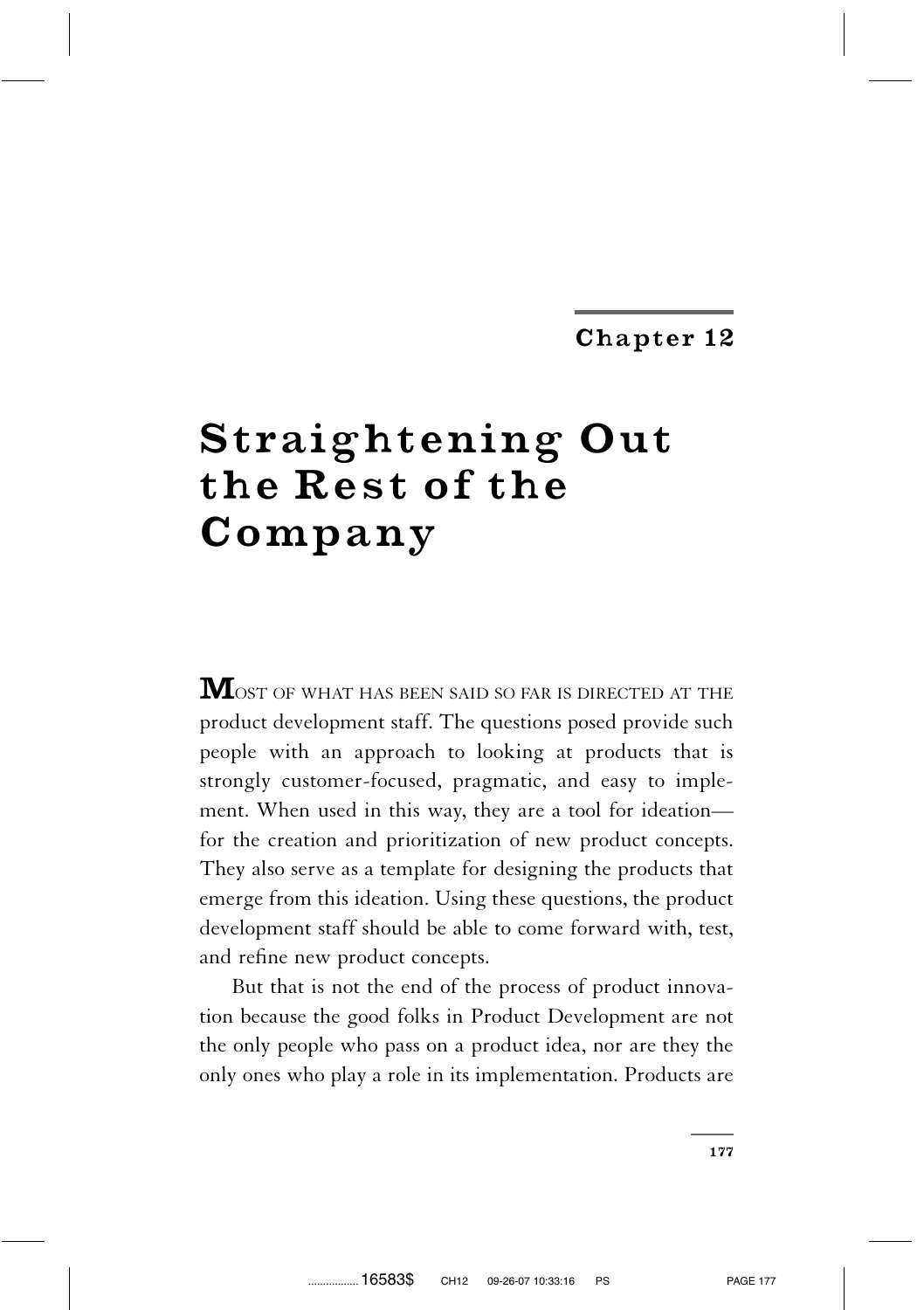approved through a business case process that is likely to involve Finance, Sales, and Marketing and may involve the CEO and the CFO as well.

Products are built by Manufacturing or Technology according to user requirements and specifications drawn up in a cooperative process with Product Development. Such processes involve give and take—change—in the product definition. And they also involve some decisions that the entity building the product makes in isolation from Product Development.

Products are brought to market by Sales and Marketing, and in so doing they position the product to the customer in ways that are intended to make it simple for the customer to grasp the value proposition. This positioning depends entirely on these departments' view of the product and their view of the customer. That may or may not coincide with the ideas that were in the mind of Product Development.

The questions can play an important role in each of these additional tasks. Just as importantly, they can help align the various groups working on the product around a common mission by giving them a common understanding. Decisions about the details of manufacturing a product and decisions about positioning it are based in part on an image of what the product will be used for—what tasks the user values. The better aligned all parts of the company are as to what those tasks are, the more likely it is that the product and its presentation to the customer will be focused and on target.

Let us look more closely at each of the corporate areas involved.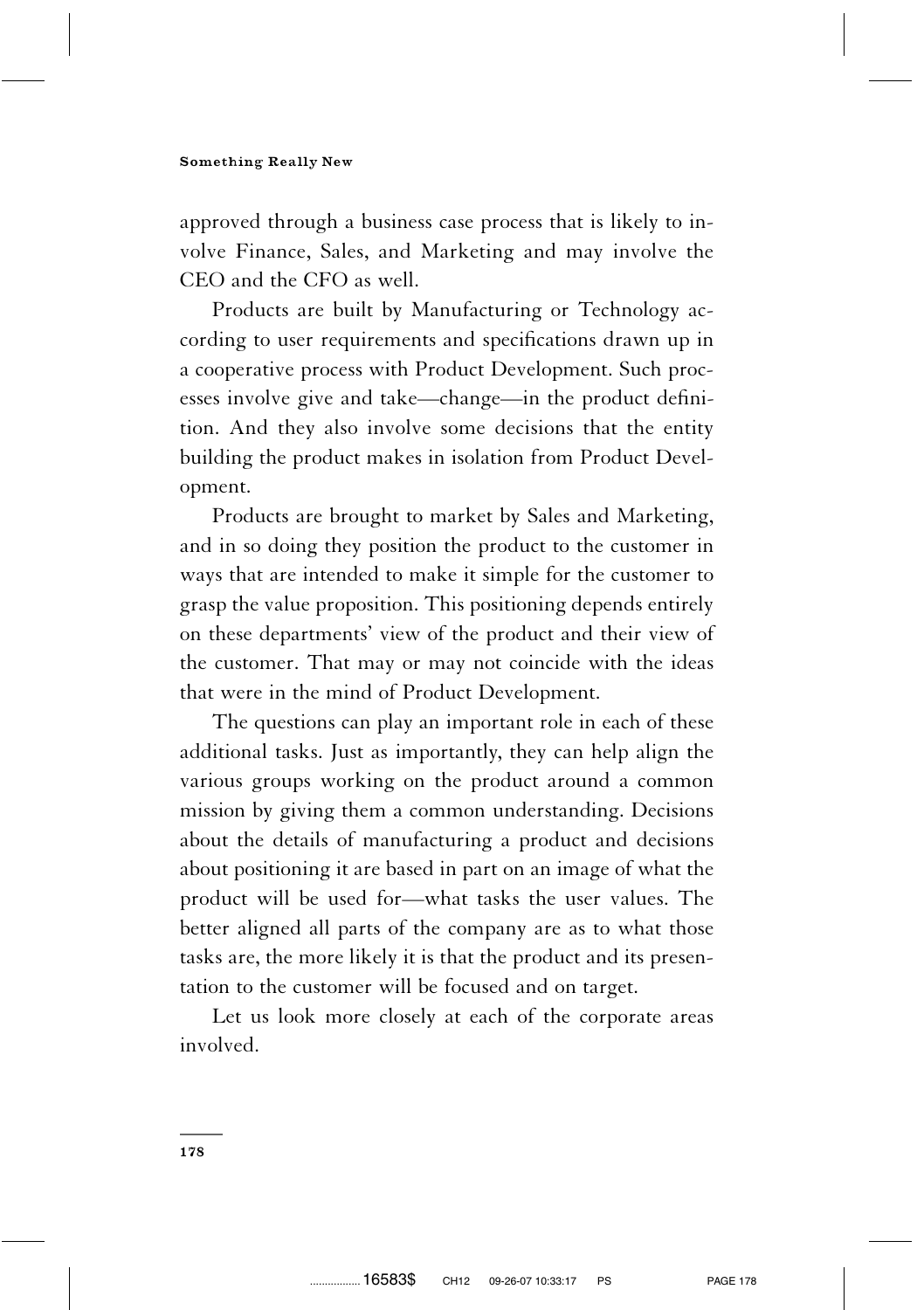## Business Case Approval

There is a lot of expense involved in bringing out a new product.

There is the cost of creating the product itself, and that can be considerable. A product needs to have specifications. A plan to build it by implementing those specifications must be created. Materials must be gathered. Machinery must be adjusted or created. Quality standards need to be established and implemented. Workers must be paid. With technology products, programmers may have to be hired, and new servers and other hardware may need to be obtained.

But that is just the beginning. Any new product requires packaging, training for customer support, implementation of accounting activities, education of the sales force, creation of marketing and sales collateral materials, booking of advertising space, piloting, and a whole host of other activities that bring the product from the minds and drawing boards of its creators to the hands of customers. New product launches are the engines of growth, and these engines need a lot of fuel. The fuel in this case is money. And money is not handed out just because someone in Product Development thinks he has a hot idea.

Any significant product launch is going to require approval up the food chain. A business case will need to be prepared; this case will have to demonstrate to upper management that the product can be built at a certain cost and marketed in a certain way, and it will estimate the number of units that can be sold. When presented to these final arbiters,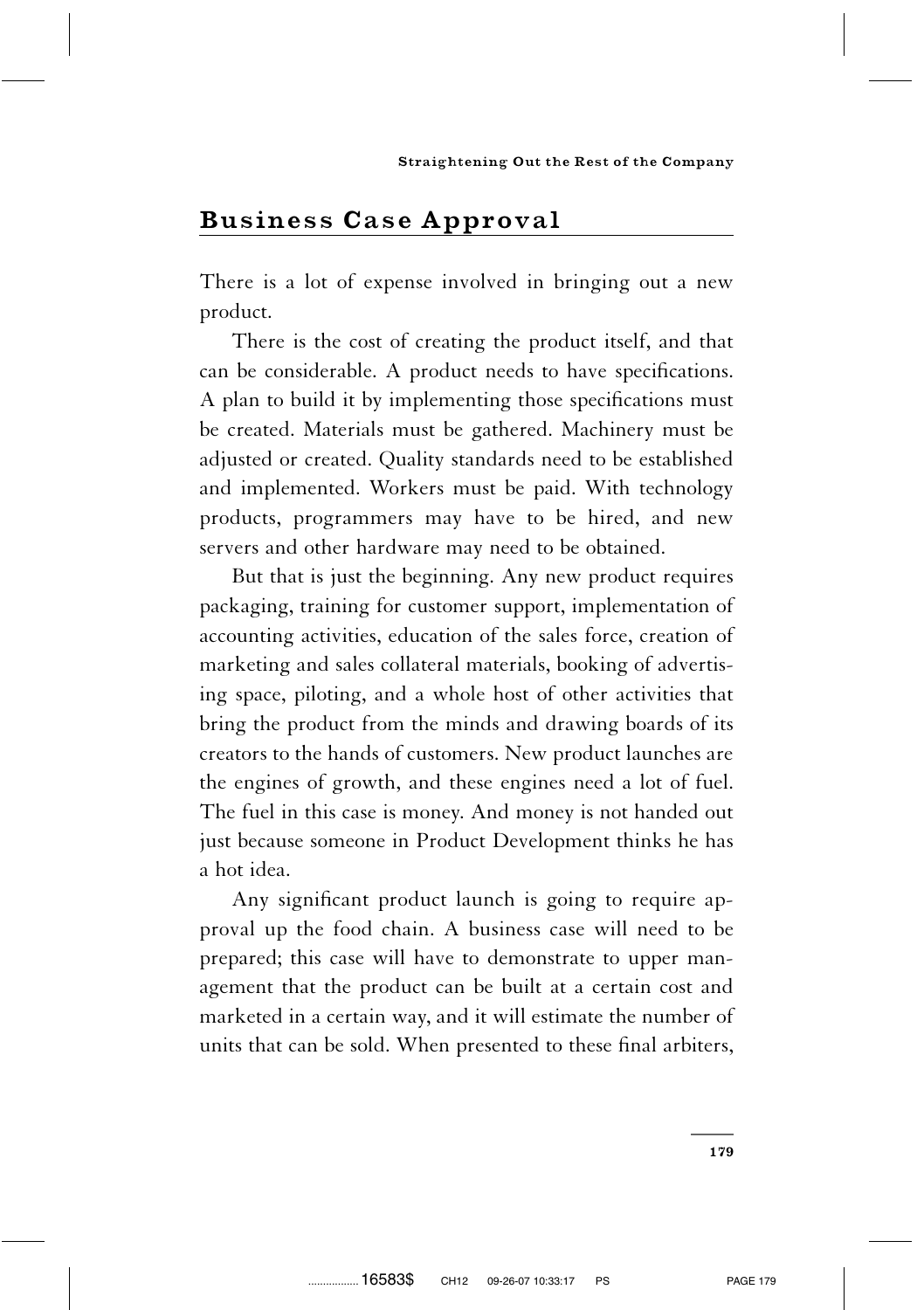the business case will appear totally reasonable, and the arithmetic will all be done correctly (or, at least, it will be done in such a way that hurdle rates are met). But, as anyone who has ever participated in this process knows, that business case will be built on a set of assumptions, and that is where the problem lies.

There is nothing in the world that is easier than reasoning perfectly from a set of false assumptions. And false assumptions are not always detected. If you can put a smokescreen over your assumptions, or if they go unchallenged, or if they just happen to be wrong, the rest is easy. Let us look at an example.

In Chapter 5 there was an example of a device to help hang pictures. The device reduced the number of steps need to hang a picture from 20 down to 10. That is, on its face, a great thing. We can imagine the presentation to upper management.

The PowerPoint show would begin with an estimate of market size. There would be an estimate of the number of pictures sold every year and presumably hung on walls. There would then be an estimate of the amount of money spent on picture-hanging tools each year. The next slide would demonstrate the complexity of the picture-hanging task and show how long it takes to actually hang a picture. A further slide would announce that a breakthrough had been made, that millions of units could be sold at a price of \$29.95 apiece, and that the margins would be in excess of 40 percent. A return on invested capital (or whatever other metric is fashionable that year) would be calculated, and the result of that calculation would be highly satisfactory.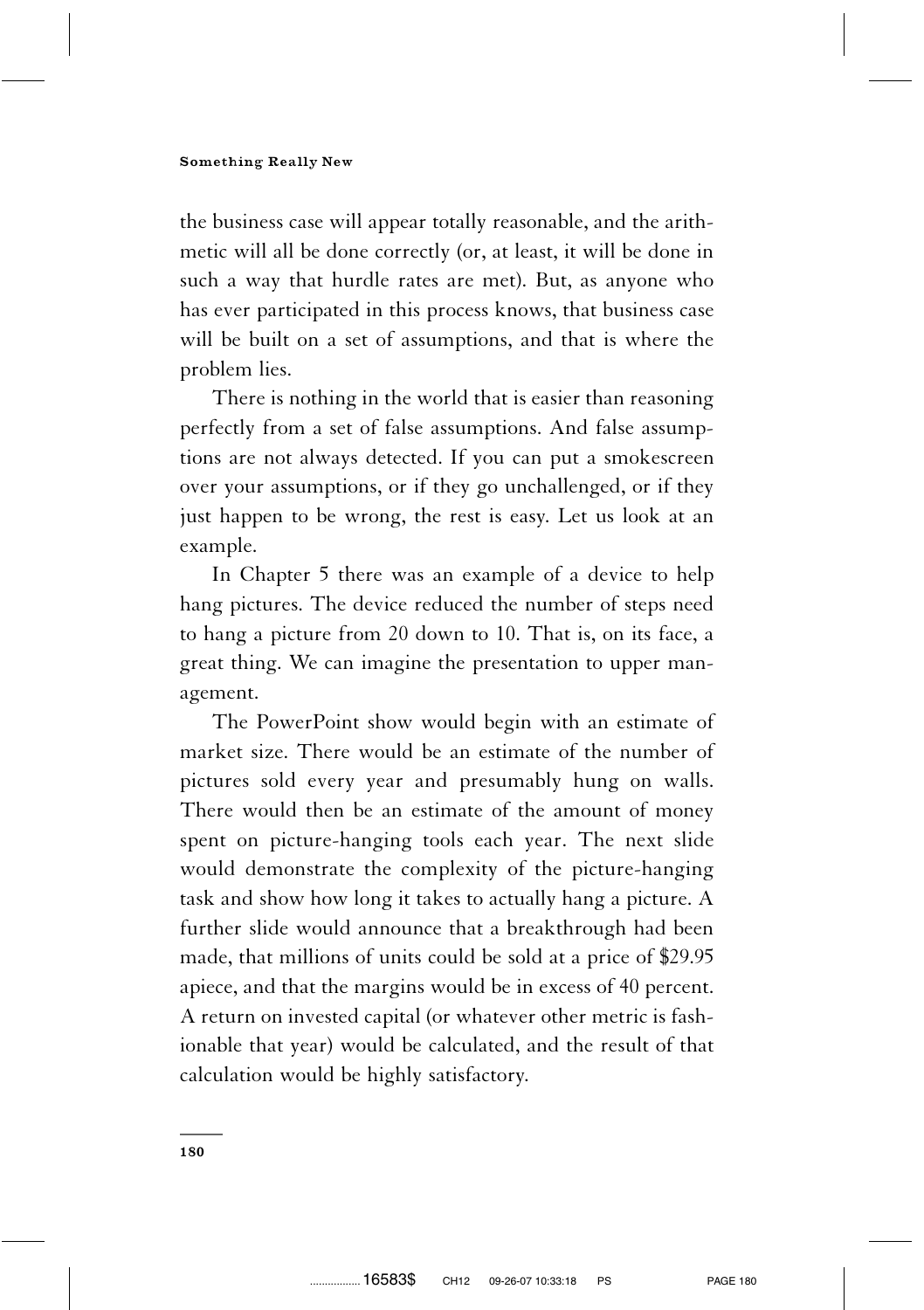Then the prototype device would be pulled out from under a table. A picture (presumably a flattering portrait of the CEO) would be brought in, and the same CEO would be asked to designate a spot for hanging the picture. One . . . two . . . three: The device would be used, the picture hung, and the business case approved. High fives to be exchanged later at a local watering hole.

Not so fast.

There is a hidden assumption in here, and that assumption is absolutely crucial to the success of this product. The assumption is that customers will grasp the value of the device immediately and therefore will be willing to invest money to buy it and time to learn how to use it.

But our picture-hanging device, while clever, may not be really intuitive. It may appear to customers to be some weird Rube Goldberg machine instead. There is a legitimate question as to whether someone wandering down the aisles of Home Depot would look at it and say, ''Wow! There it is! The answer to all my picture-hanging woes!'' or would say instead, ''What the heck is that thing?'' The device may be easy to use, but is it easy to learn to use?

This takes us back to the net utility issue we have discussed before, and that issue was not a part of the PowerPoint presentation. The device looked easy to use because the person demonstrating the prototype was an expert at using it. She had helped design it to begin with, and she had spent an hour practicing for this demonstration. Think of those magical food-processing devices on the infomercials. You can do anything in almost no time with perfect results every single time—if you are the person doing the infomercial and you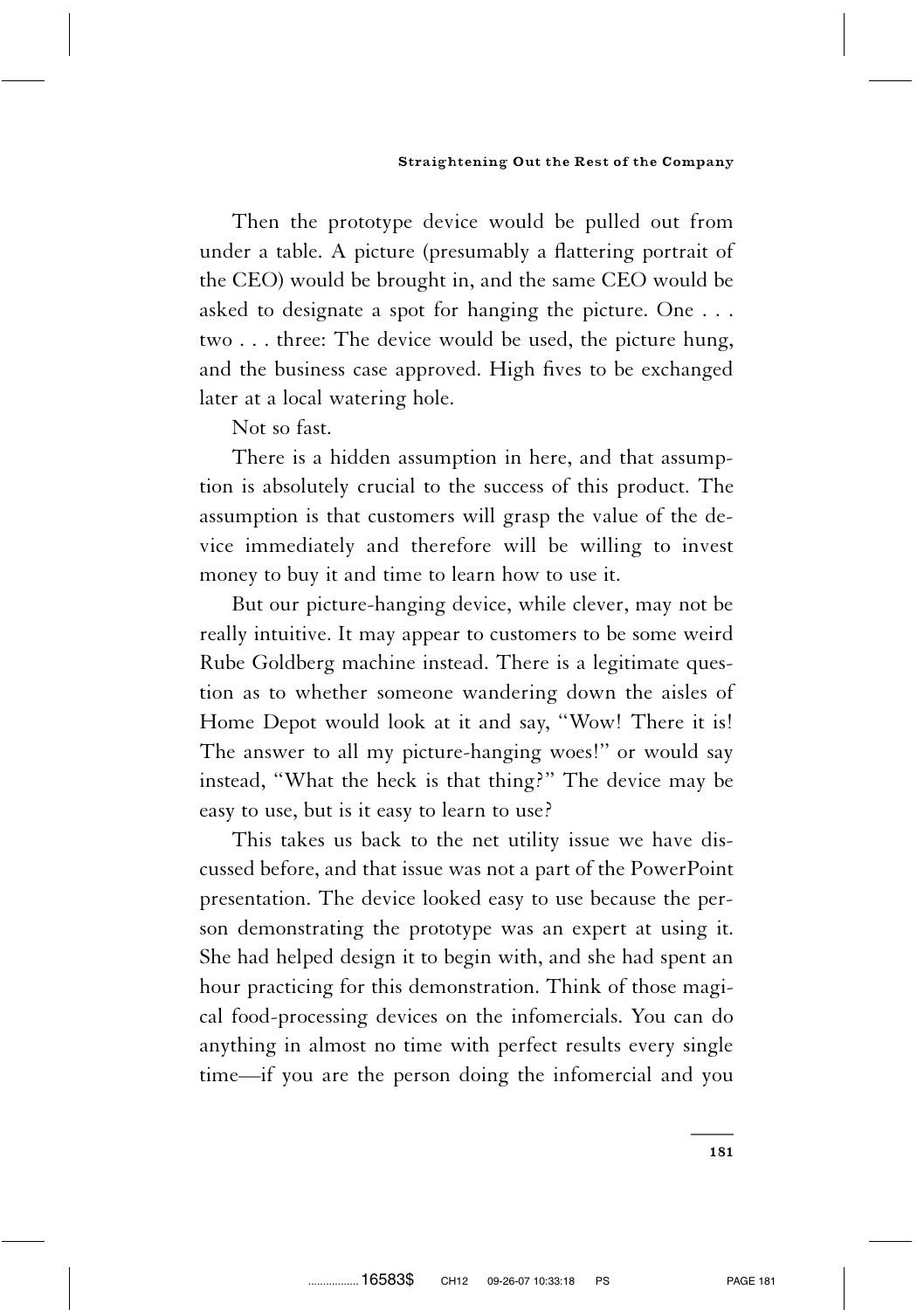have practiced your routine for two weeks and can refilm a segment when you make a mistake. But the average user who orders the device may give up even before he gets the thing assembled.

It would not take much effort to find out about the net utility issue. Take the same prototype and try it out with some real customers. You would not even need to spend any money on doing so. Everyone hangs pictures, so grab five people from Finance and HR and ask them to try it out while you watch. But unless someone asks about net utility, that may well not happen. The presenter may well evade the point because a product developer who is presenting a product tends to stay away from the weak points and emphasize the sizzle factors.

So the product may get approved just because the numbers looked good and no one had enough information to challenge the assumption.

Now, let us look at this presentation from a different perspective. Let us imagine a meeting in which the presenter is required to demonstrate that the questions described in this book have been used and that the overriding concept of net utility has been applied. Now we have a very different meeting and, perhaps, a different outcome.

First of all, the presenter must adequately describe the task that the customer is really engaged in. That task is not "putting a nail into a wall." Nor is it "measuring the space between two walls, finding the center point, and putting a pencil mark there.'' The task is ''hanging a picture.''

Second, the presenter must show *in detail* how the task is carried out now. She must lay out the specific steps that the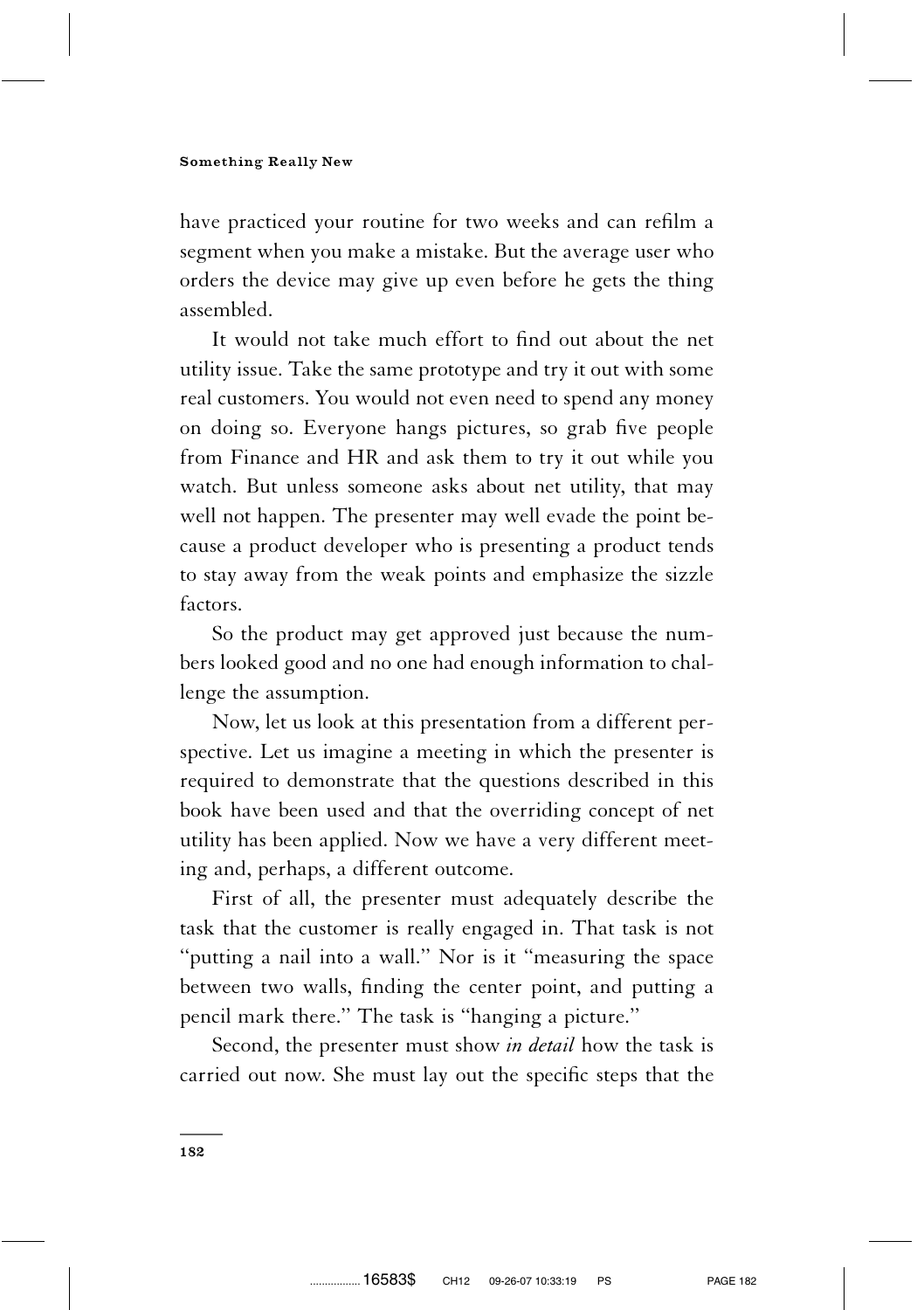customer presently engages in to complete the task. Then she must show the steps involved in the innovation. Finally, she must demonstrate that the innovation actually yields net utility when compared to the old method, taking into account the required learning.

Suddenly we are not talking about a slick PowerPoint show anymore. Now the fact that the CEO and CFO may be further removed from direct market contact than they would like is no longer relevant. Because now the product presenter is forced to explain in detail what the customer experience is and then explain in detail how the innovation enhances that experience. There is not a lot of room for blue smoke and mirrors in this scenario. At the end, the executives reviewing the proposal will know whether the product people have really understood the customer experience and will know if they have really proposed something that will notably improve that experience.

Of course, the concept of net utility will always retain a certain degree of subjectivity that may not be fully resolved in the presentation. All of us will measure this differently. The infamous early adopters will always be optimistic about the gain they will get from a new product. Cynics will always be pessimistic. But if the issues surrounding a product can be reduced to a narrow question of net utility, a bit of the observational market research described in Chapter 3 should resolve the problem.

This is a somewhat unhappy picture for the Product Development folks. Showmanship will not be enough. They actually will have to explain to the CFO, who has never seen a live customer, how that customer thinks and what he does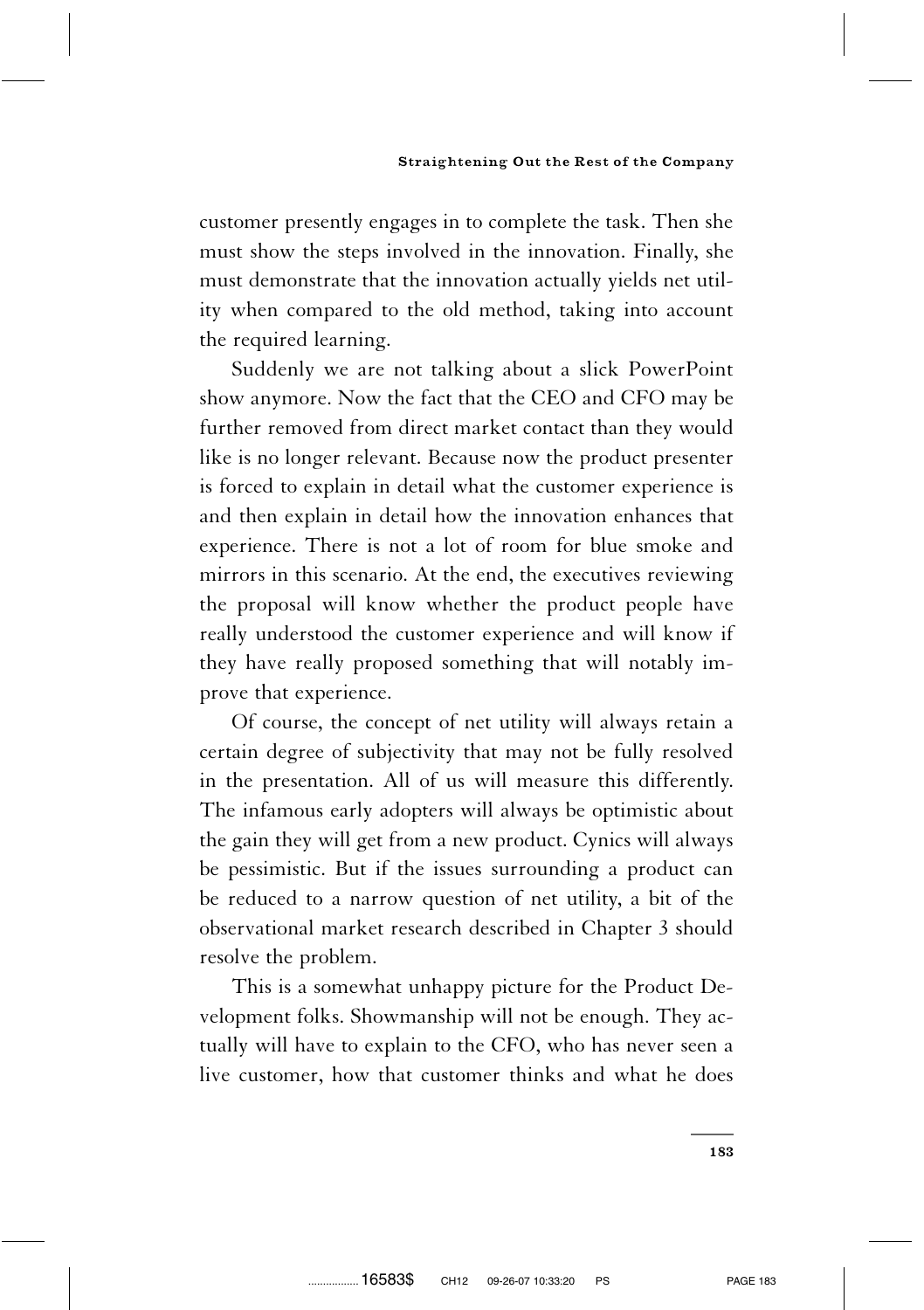and how he will react to this new notion, and the CFO is going to have the tools to question their statements. People in green eyeshades armed with knowledge present a formidable barrier to product approval.

But there is a bright side as well. If the right approach has been used in the development of the product proposal, the answers to the questions are already available and validated. Moreover, these answers will most often be derived from the first two questions. However, the product developer can use the product approval process to tease out the prospects raised by Step 3, achieving workflow integration. This can set the stage and ease the path for the next level of product proposals.

### Building the Product

A product is nothing until it is built. The people who design a product and the people who build a product are rarely the same. These two groups have to communicate clearly with each other to get the job done, and communication, especially on an innovative product, can be quite difficult. Recall the scene described in the introduction to Part 1 where the Italian courts were planning to implement a dramatic innovation in criminal procedure. We floundered because we could not communicate with each other, and we could not communicate with each other because the question was new and we had no pattern for bridging the cultural gap between us. That problem is endemic in innovation.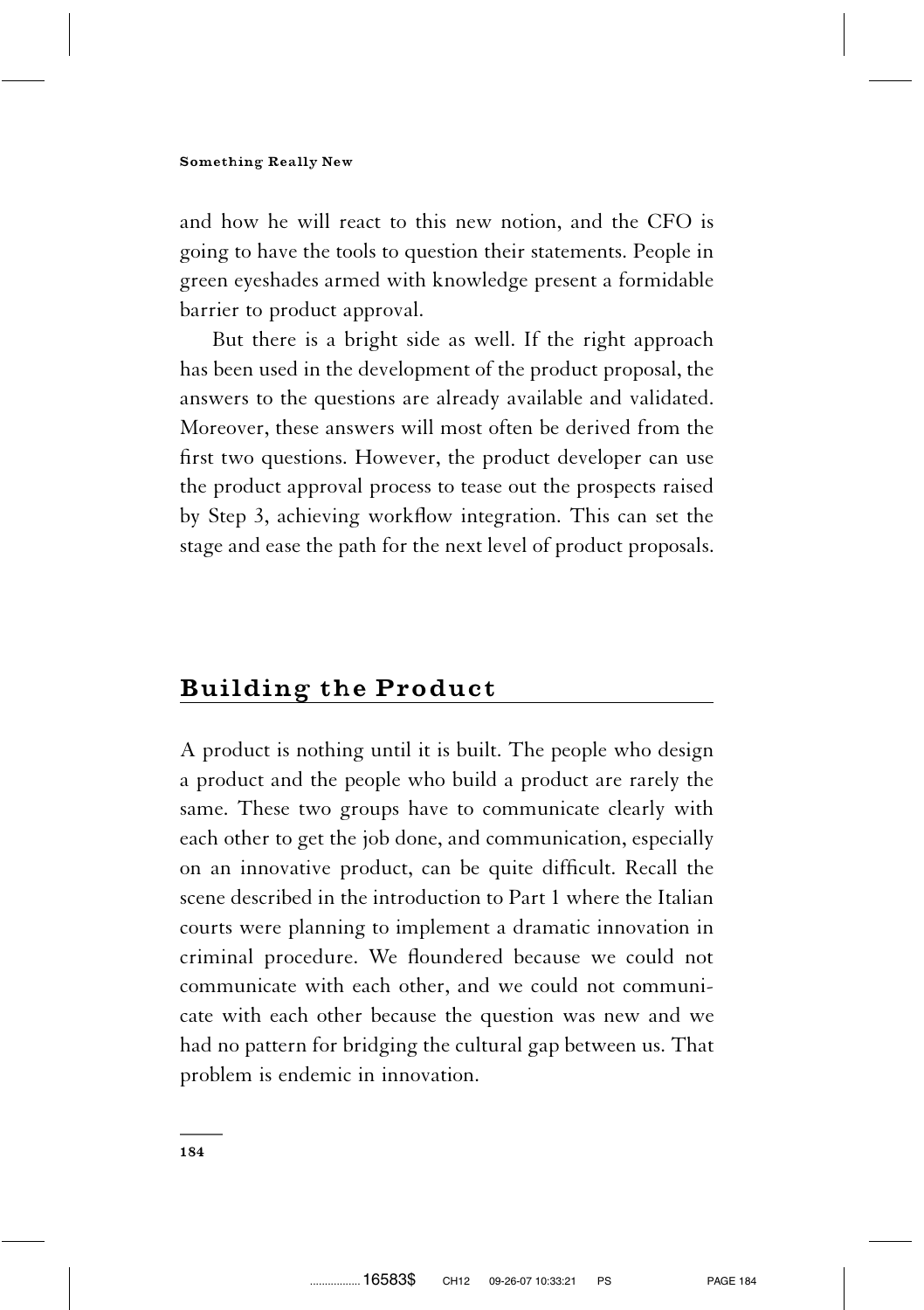Let us look at an example using our picture-hanging device.

An integral part of the device is the telescoping rods that help us to center the picture between two points. There are two ways to produce this feature. One is to have a handle in the center that turns a gear. That gear then moves the two rods out by equal amounts with each turn, so that they are always the same length and thus the handle is always at the center. A second way to achieve this is to have markers on each rod so that you can move one out to 4'7" and then do the same with the other. This second approach would be significantly easier and cheaper to build and would present fewer quality and maintenance issues—but it would add steps to the process, and steps are what we are trying to eliminate. Without input from Product Development, Manufacturing might proceed on the assumption that the second choice was better because *from a manufacturing perspective,* it is better. It is easier and cheaper to make, and it probably will present fewer quality problems. Even if Manufacturing does not go off on its own but consults with Product Development, that process means there will be some delay in getting to market, and delay always equals expense.

If the user requirements are not explicitly used to make the choice, then the product may end up being inferior to the concept. If, on the other hand, Manufacturing is taken through the process that led to the product concept, then the likelihood of confusion is significantly reduced. In addition, if the people in the manufacturing group fully understand the purposes of the innovation, they may well suggest improvements themselves as they confront the challenge of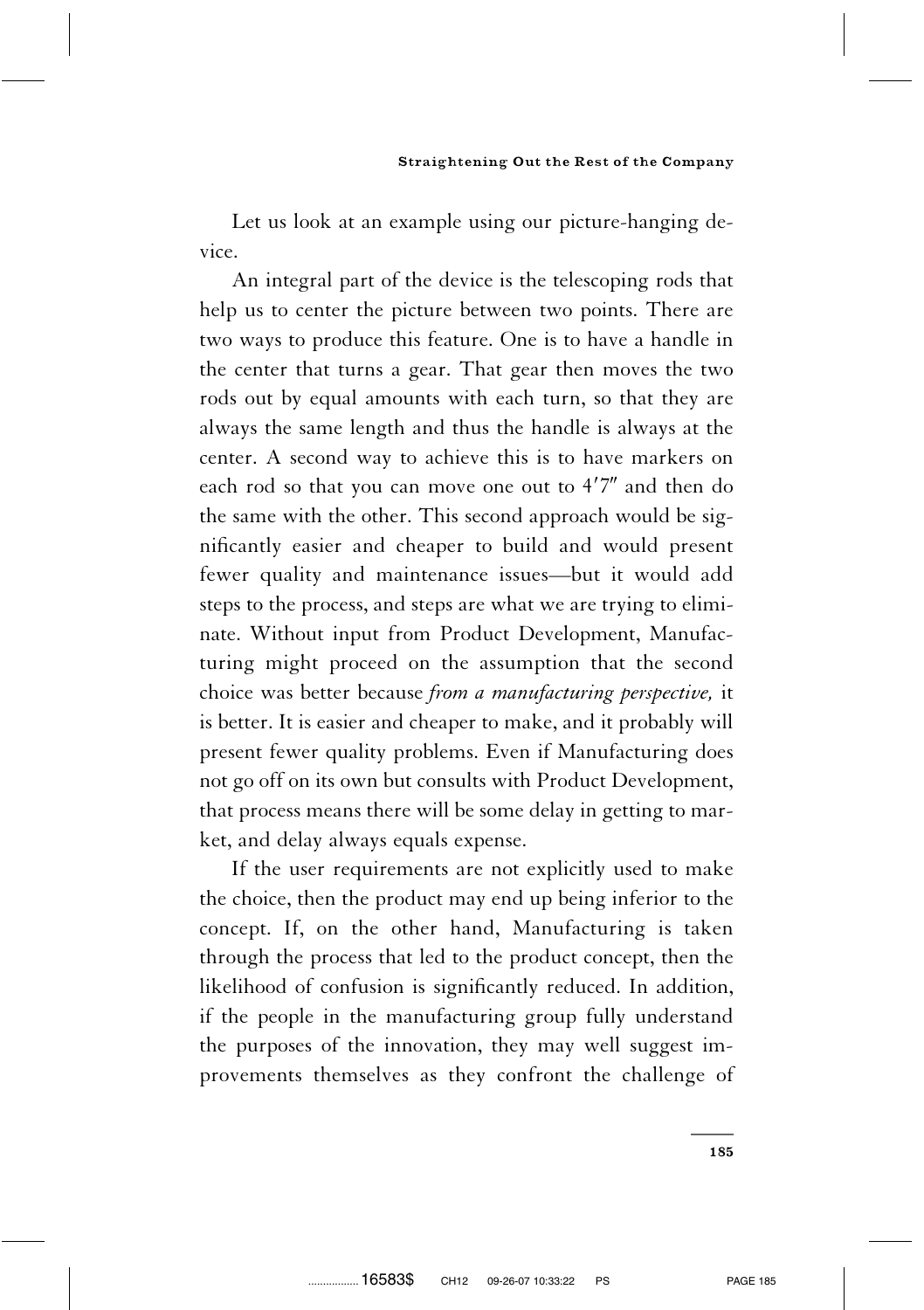building the product. That can only help to make better products.

### Sales and Marketing

No product can succeed unless it is properly presented to the appropriate customers. To do that, Sales and Marketing need to fully understand the product and, in particular, what the product means to the end customer. What exactly is the value proposition for this innovation? What types of people will want to use it? Why will they want to use it? What difference will it make in their lives? How much will they gain from the use of it?

These questions are all vital to positioning the product. They lead to a list of benefits that will be emphasized. They help in creating the marketing theme. They help in designing the packaging. They help in setting the pricing. They help in determining the target audience. And, to a substantial degree, the answers to these questions can be found in the answers to the questions that have already been asked during ideation.

If we fully understand the real task that people are engaged in, and if we have significantly reduced the steps needed to carry out that task, then we have advanced the position dramatically because we have understood the customer and the customer has defined the positioning for us. Because we have understood the customers' task and observed it before and after our innovation, we know with considerable accuracy exactly who those customers are and what they are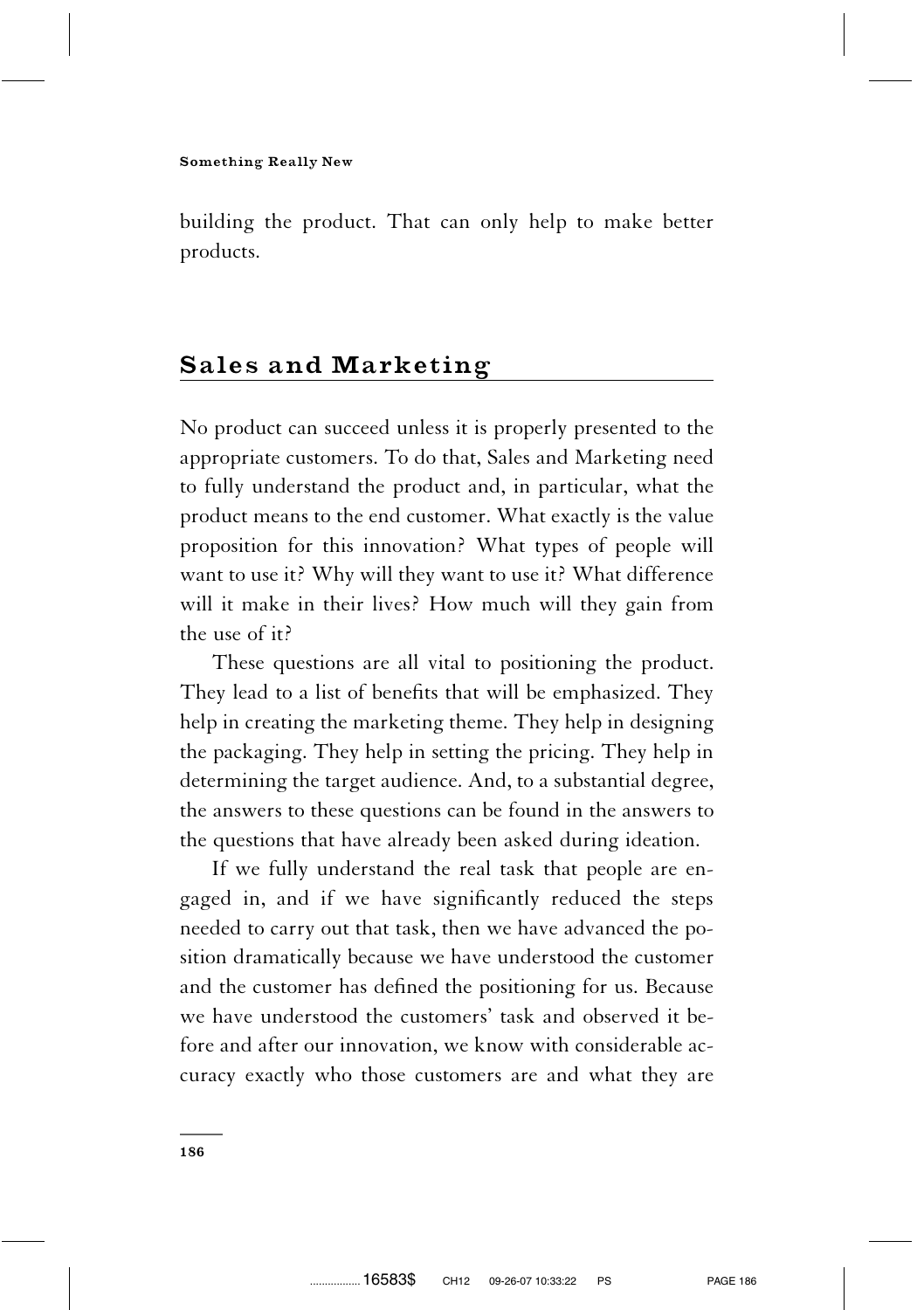gaining from this advance. We know what it is that they find useful and valuable about the product.

Because we have had intense customer contact and we have solved problems for our customers that they may not even be consciously aware that they have, we can take their actual reactions and form marketing approaches around them. Because we can often literally see the moment when the customer recognizes the gain in net utility, we can use that ''Aha!'' moment to make the sale.

Again, let us use the picture hanger as an example. The product has been designed. It has been manufactured. Now Sales and Marketing move to the fore. What have they got? Well, they have a device that helps you to hang pictures. That's good. It looks a little complicated to use. That's bad. It's a little unwieldy in size. That may make it harder to get shelf space in Home Depot. That's *really* bad.

Suddenly Sales and Marketing are starting to wonder if they have a stinker on their hands. Some wag starts referring to it as Project Edsel or New Coke. The risk of self-fulfilling prophecy is becoming serious, and that could absolutely kill this product before it even gets out the door.

But exposure to the analysis derived from the ideation process can change all that. The product has some complications to it, yes, but it is much less complicated than the traditional method. So the approach may be to show how hard it is to hang pictures now and then promise greater simplicity.

The product is large for shelf items in the hardware section at Home Depot. But the product is not designed for handymen and do-it-yourselfers. It is designed for people who do not like the challenge of hanging a picture properly,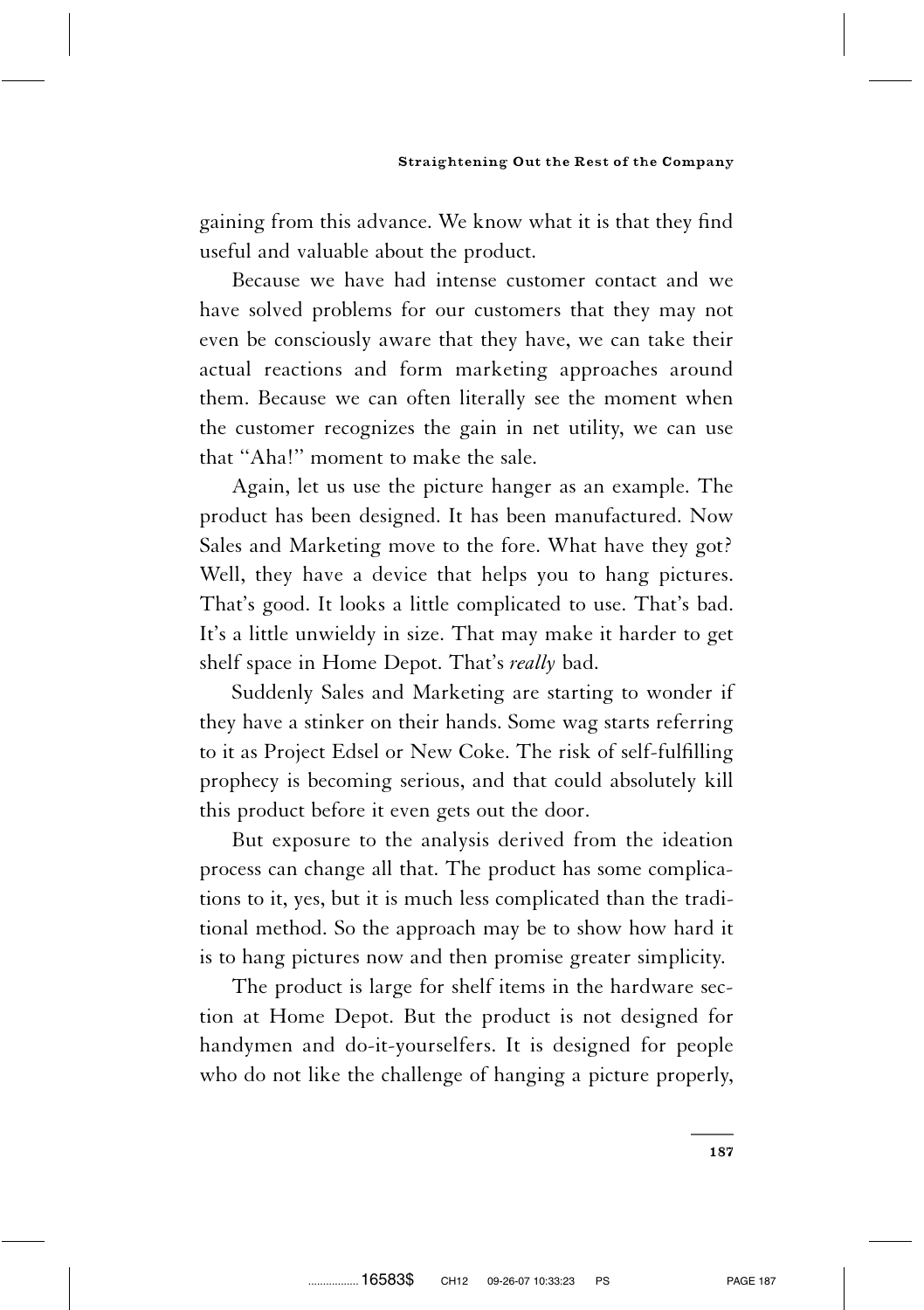people who have seriously thought about hiring somebody to hang pictures for them. So maybe it does not belong at Home Depot. Maybe it belongs in the picture frame section at department stores and in picture-framing shops. And maybe a higher price point can be attached to it in those places because it is in a fancier locale than the nuts and bolts aisle at your local hardware store.

Instead of despair in Sales and Marketing, we have the excitement of a new opportunity with high customer value, and perhaps even a new channel for distributing our products. The problem has not changed. The market must still be convinced that the product provides a strong net utility, but instead of despair, we have challenge and opportunity. That is a very big difference.

Of course, it is perfectly true that many companies in fact are not thrilled by the possibility of challenge and change. Change represents risk, and those in commodity businesses (and their less forgivable counterparts in growth businesses who think like those in commodity businesses) are risk averse. Their expertise is in market share angles and cost cutting, not in new paradigms. They do remember New Coke.

Proper application of this approach should buck up even these fainthearted souls. When you have a product that clearly improves the customer experience, and when the product development process, business case process, and manufacturing or development processes are all lined up behind it, Sales and Marketing will get behind it as well, even in a commodity business.

So, while the core users of this method will always be the people in Product Development, the questions can also be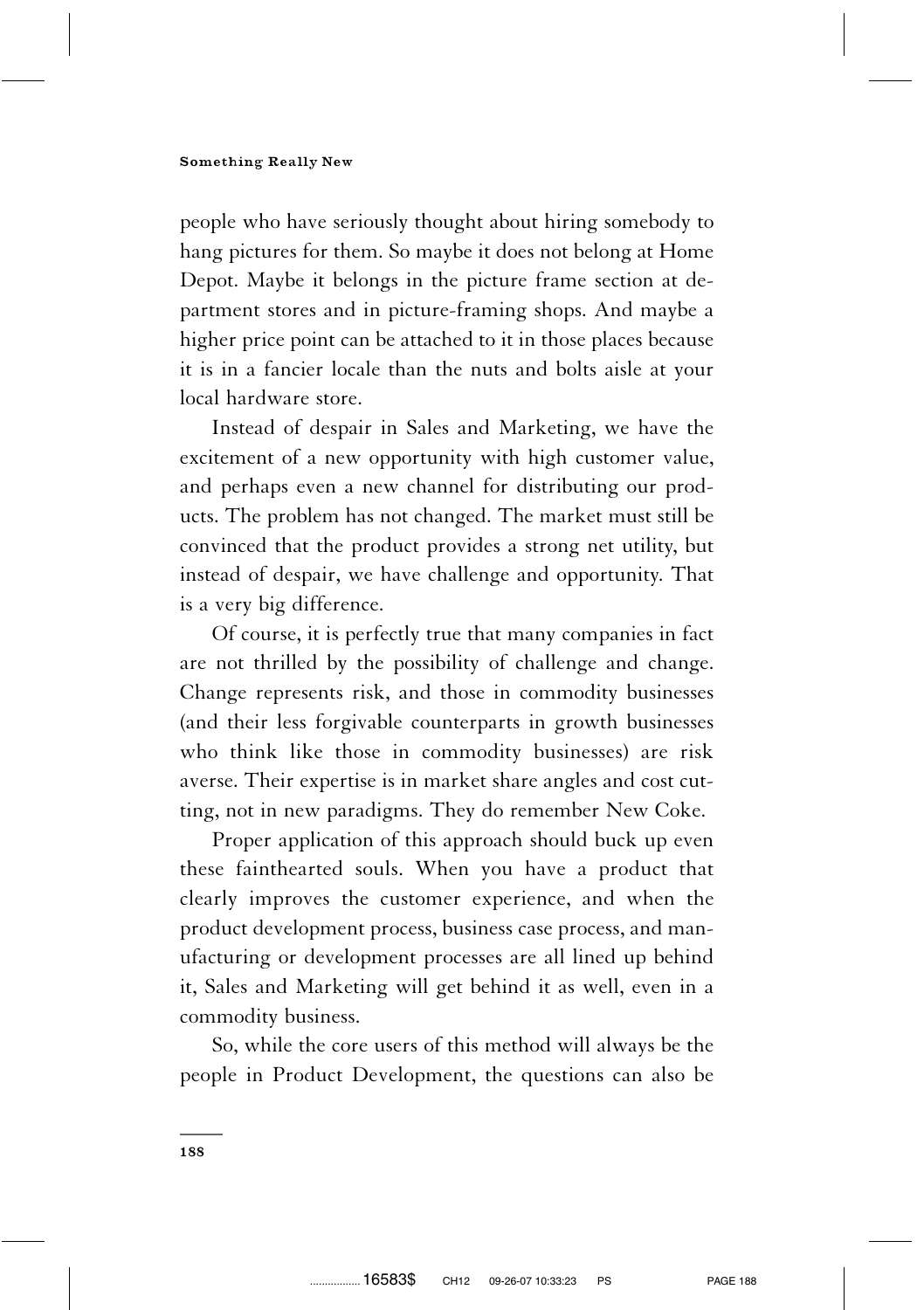used as a means of aligning the matrixed parts toward a single goal with a common understanding of the purposes behind the project. Instead of diffused efforts and mismatched goals, this approach provides intense organizational focus. It can be used, as well, as an effective filter during the product approval process and as a way of using that process to ensure that all product activities are centered on customers.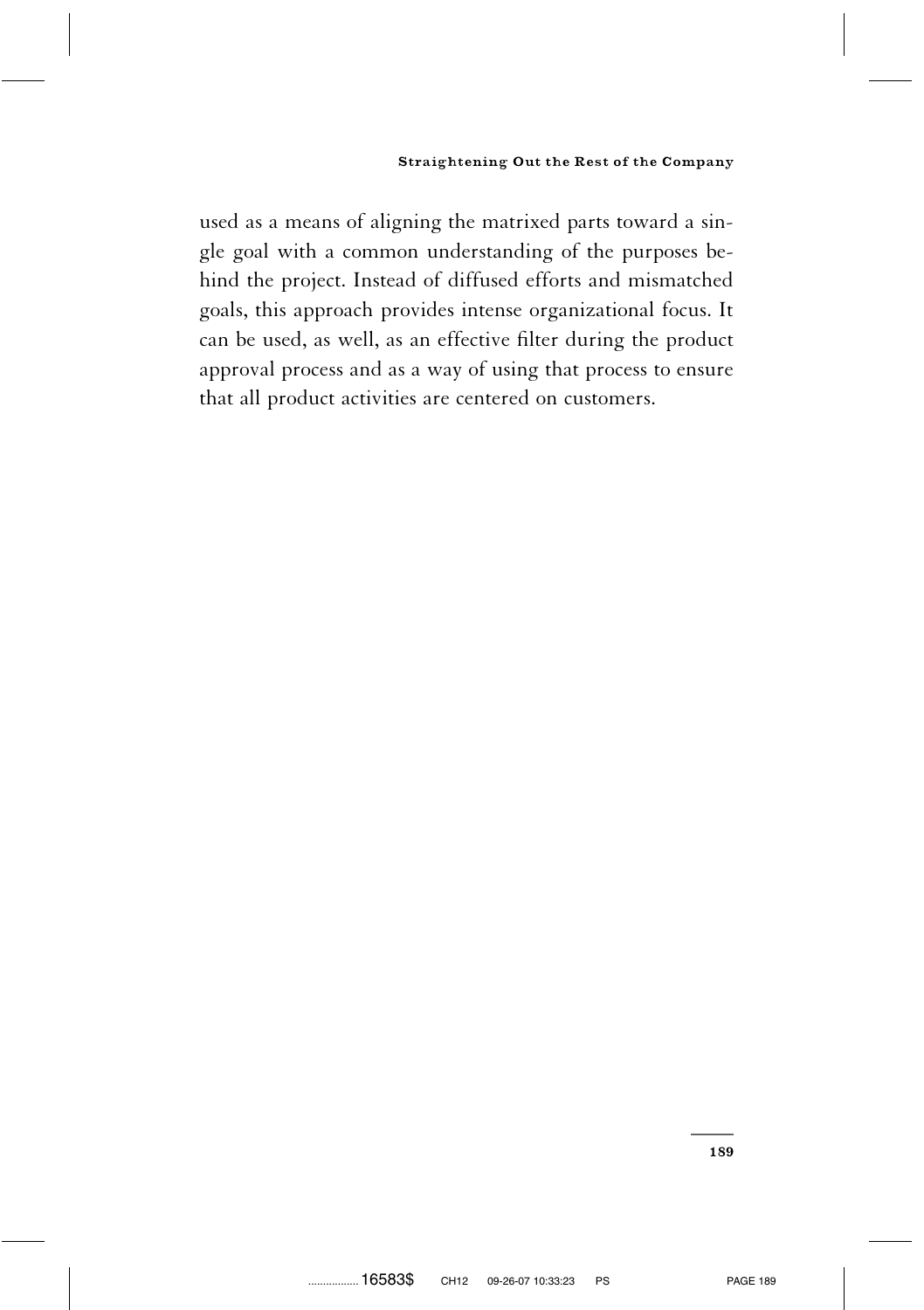*This page intentionally left blank*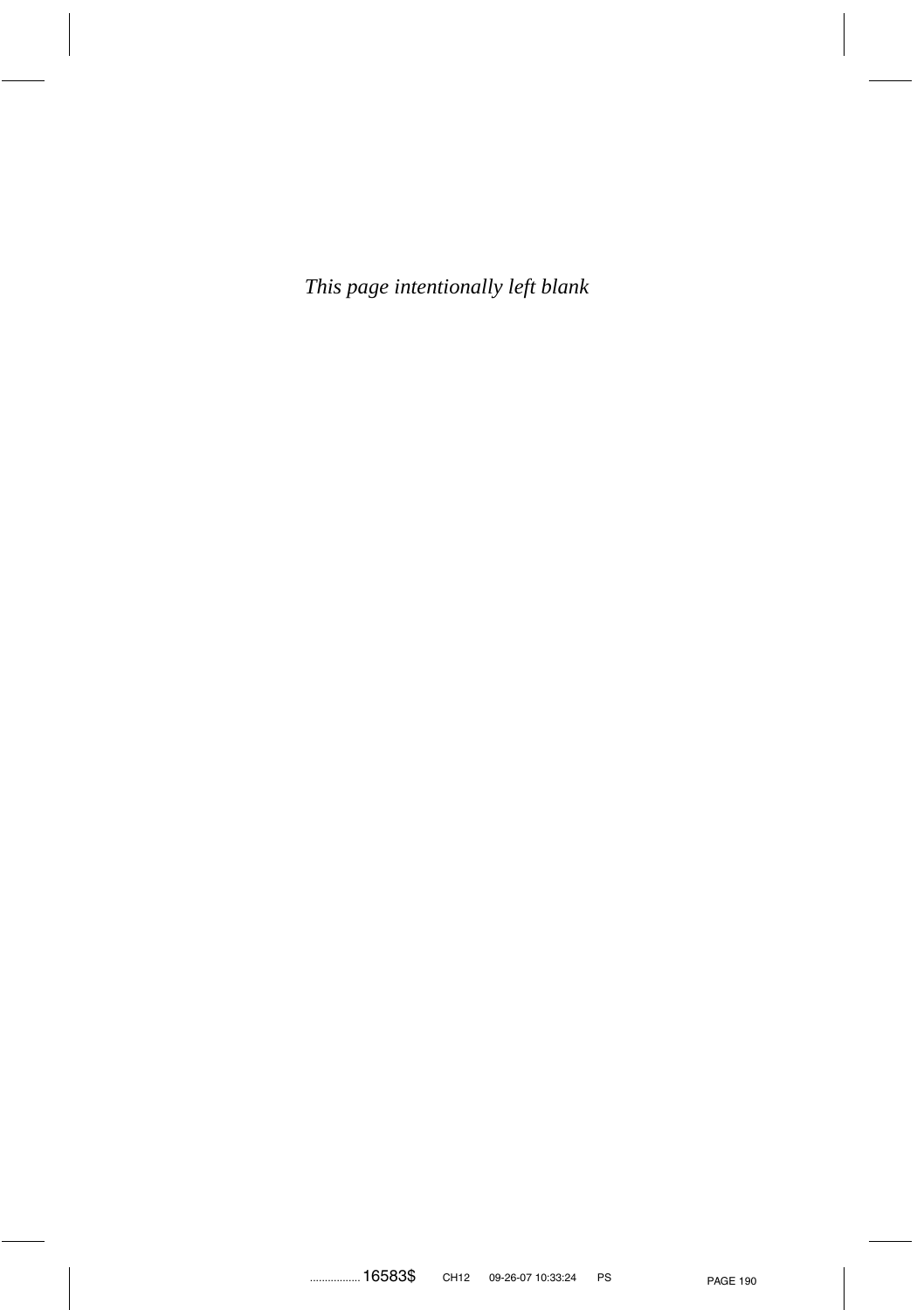Appendix A

# Sample Answers to Innovation Workout 3

**A. Going to the Movies.** A couple is in line to buy tickets at your movie theater. They get to the cash register and order two tickets for *The Monster that Devoured Cleveland,* and then you warmly surprise them by . . . ?????

You surprise them by taking their food orders and collecting the money at the same time as they buy their tickets. The food order is transmitted to a counter, where it is ready for them when they are through buying the tickets. One person handles sodas, another handles popcorn, and another handles everything else. There are no wasted steps and no making change. There is one less cash transaction and one less line to wait in. If the movie line is long, a customer could fill in a machine-readable form that would simultaneously add the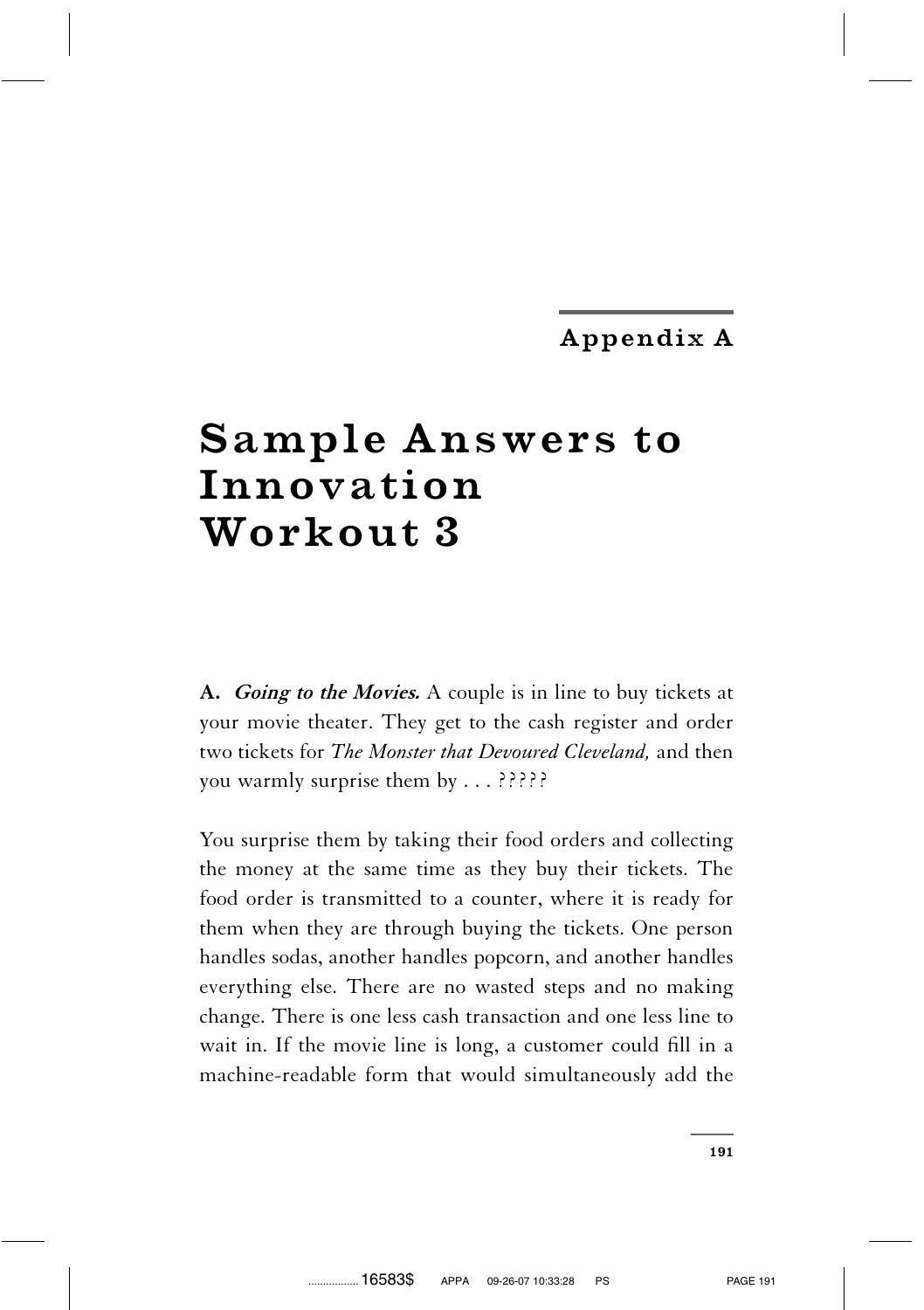#### Appendix A

cost of the food to his movie bill and send his order along to the concession stand to be filled. Or food could be sold in special bundles with the ticket. If the standard food order is a medium popcorn and a medium soda for \$7.50, why not sell a ticket that includes that bundle for \$7 extra? Then the customer takes a coupon to a special counter and gets handed a medium popcorn and a medium soda cup, which she then fills herself.

Oh, and while they are at it, they could pay the parking fee at the same time.

**B. Parking the car.** You own an airport long-term parking concession. It is typically crowded, and customers typically do not return for three days. A customer comes to your lot, pushes the button on the ticket machine, and is delighted to learn . . . ?????

You surprise your customers by giving them an assigned parking spot automatically. They do not have to spend any time looking for a spot. Instead, they just drive directly to it—*and* when they come back, their parking ticket has their space location on it, so they do not have to wander around repeating the infamous *Seinfeld* episode. A simpler alternative is to have the machine assign the customer to a floor where it knows that parking spaces are available. The ticket would be coded to allow the customer access to that floor.

**C. Caller ID.** The phone rings at home, and your caller ID system tells you that your son, who has just moved, is calling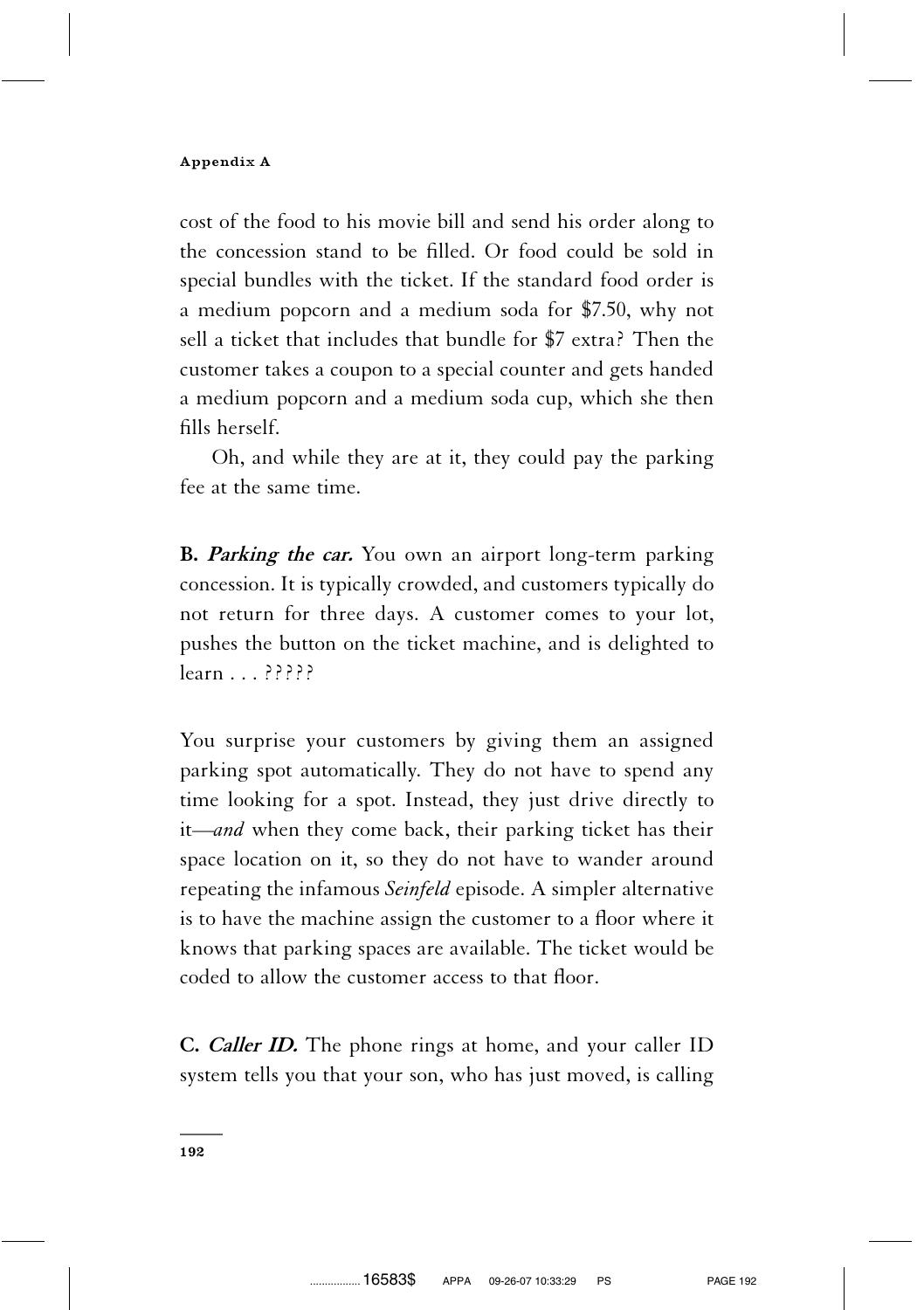from his new number. You are very pleased with your caller ID provider because . . . ?????

Your provider has placed a handy screen that says ''Replace Old Number with New Number?'' You click a button and your address book is updated without your having to do contortionist tricks with your thumbs on the tiny keyboard.

**D. Responding to E-Mail.** An e-mail arrives from someone you have not previously received e-mail from. You read it and respond to it. Your e-mail program takes things one step further by . . . ?????

Your program jumps to the next step and includes the person in your address book. Your responding to her validates your interest in her. For the persnickety, an ''Include in Address Book?'' dialog box could come up to confirm your approval.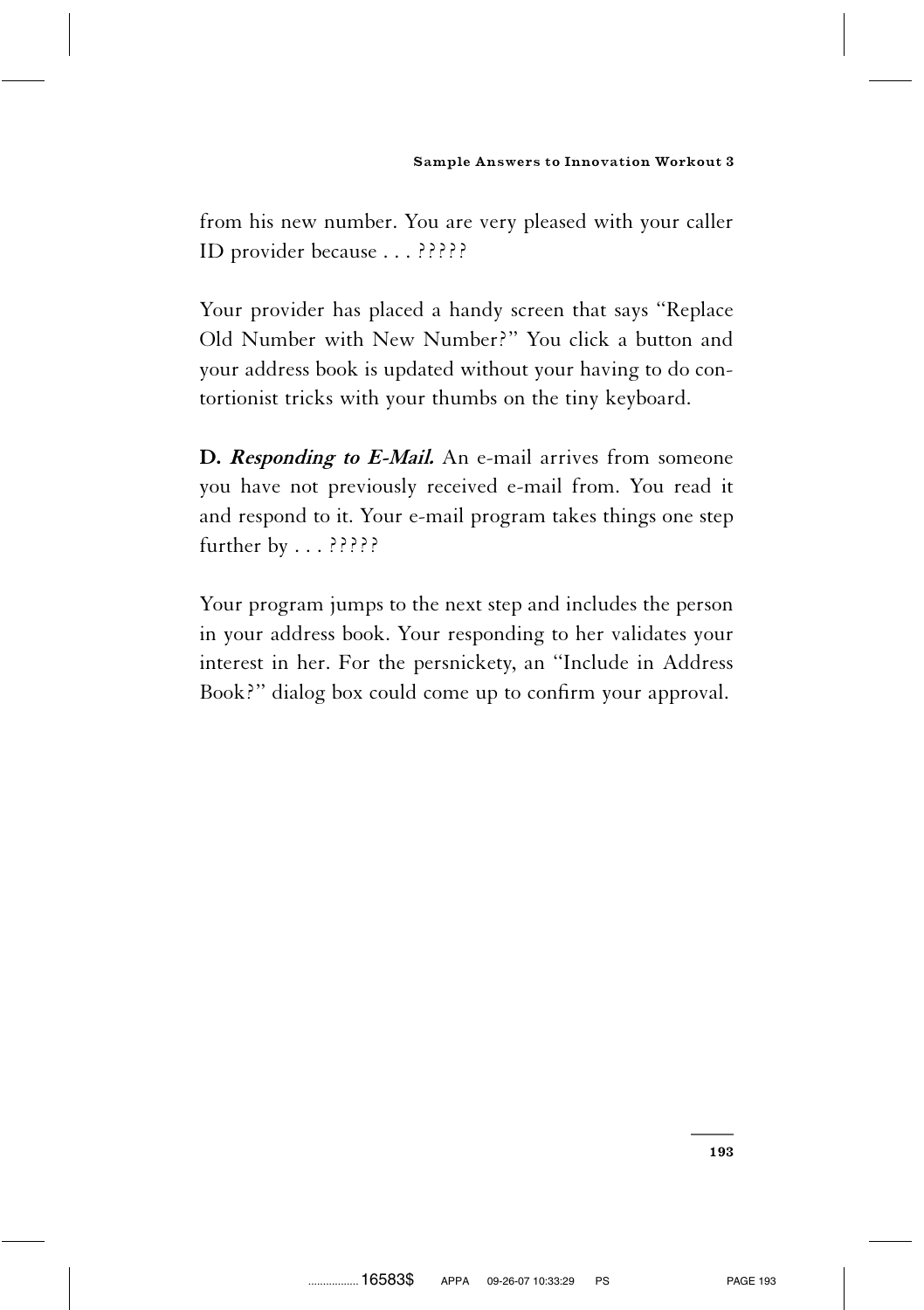*This page intentionally left blank*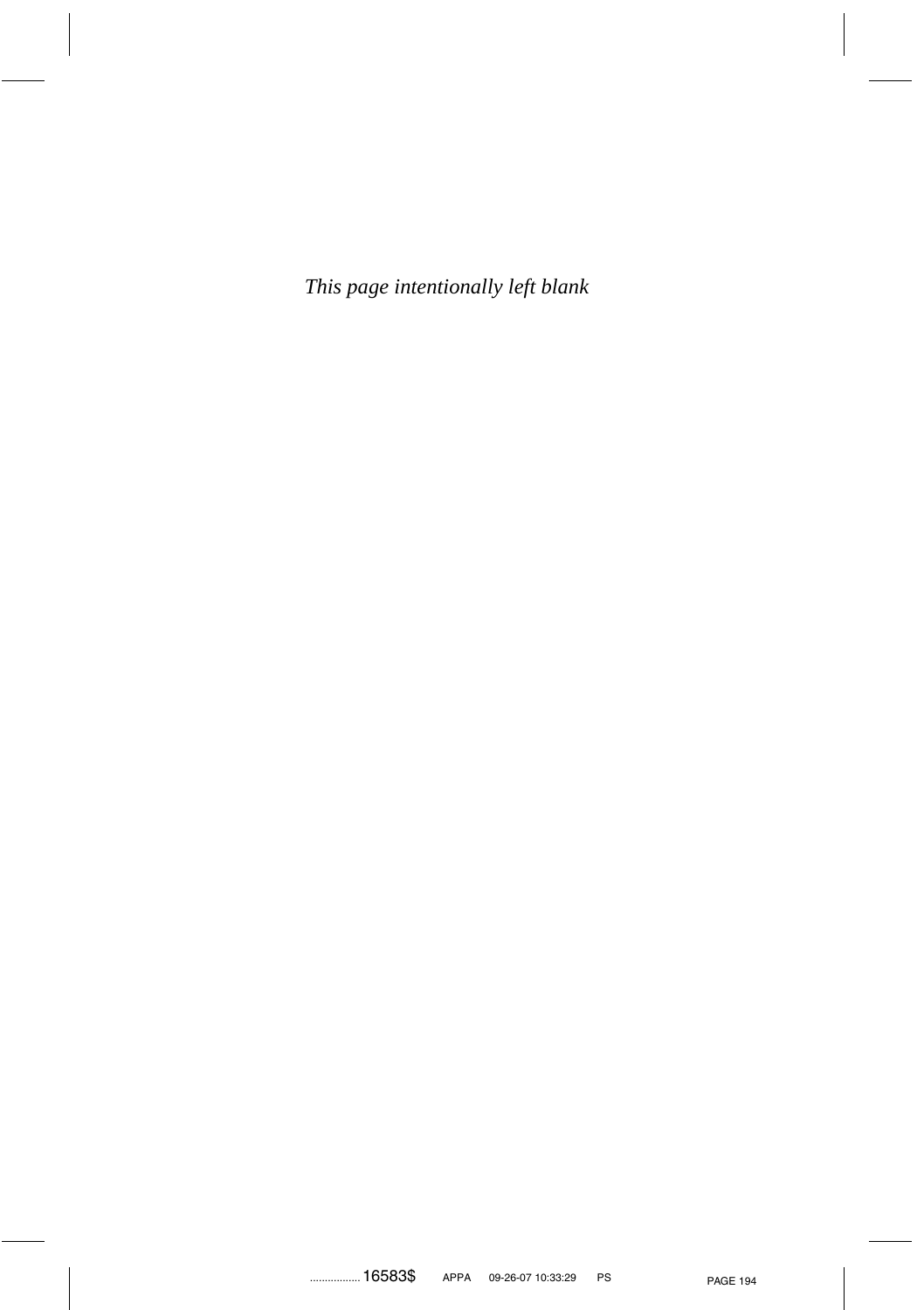## Appendix B

# More Innovation Workouts

Adults learn by doing. You can read this book five times and have the process down pat, but this would not be as valuable as reading it once and completing all of the workouts, and also making up some of your own. You will very quickly find that the approach you take in completing these workouts becomes instinctive. You will find yourself relying less and less on memorized rules and more and more on learned behavior. At some point, you may start annoying other people by constantly pointing out innovation opportunities. Then you will know you really have it down pat.

For these workouts, an innovation opportunity will be described on one page and a sample answer will be shown on the next. Again, the answers are not the ''right'' ones; they are a means for you to validate your own answers. Avoid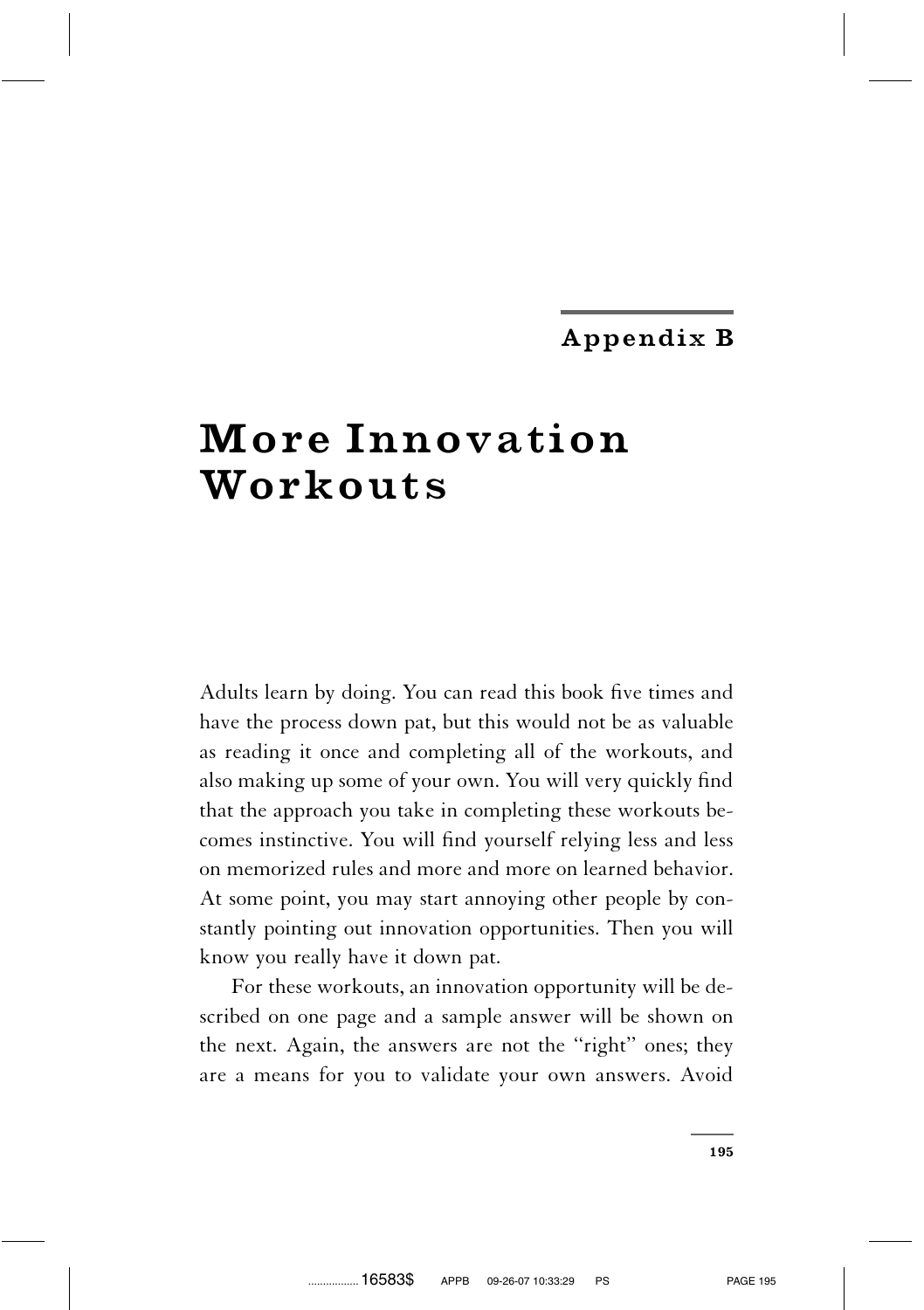#### Appendix B

''Superman'' answers in which some magic, but as yet unknown, piece of technology solves the problem by spinning the Earth backward and turning back time. Every answer should involve simple applications of well-known methods things that can be implemented starting tomorrow without either divine intervention or a Nobel Prize–winning breakthrough.

These workouts can also form the basis of a team development program. There is something about competing that brings out the best in each of us, and competing on workouts such as these will sharpen your group skills as well as help management to identify which employees show the most consistent innovative strength.

You may also find it extremely useful to start developing your own workouts. Here is why. This book has emphasized a method for innovating in whatever product field you work in. But the method of innovation does not necessarily tell you where all the opportunities for innovation are. If you follow this approach, you will find many opportunities, but you probably will not find them all. To do that, your eye and your mind must become trained to look for opportunities everywhere, and developing workouts such as these can help to do that.

For instance, you may find yourself on a cold Wisconsin day trying to find a parking space in a crowded mall parking lot and having space after space blocked by abandoned shopping carts, as in the first of these workouts.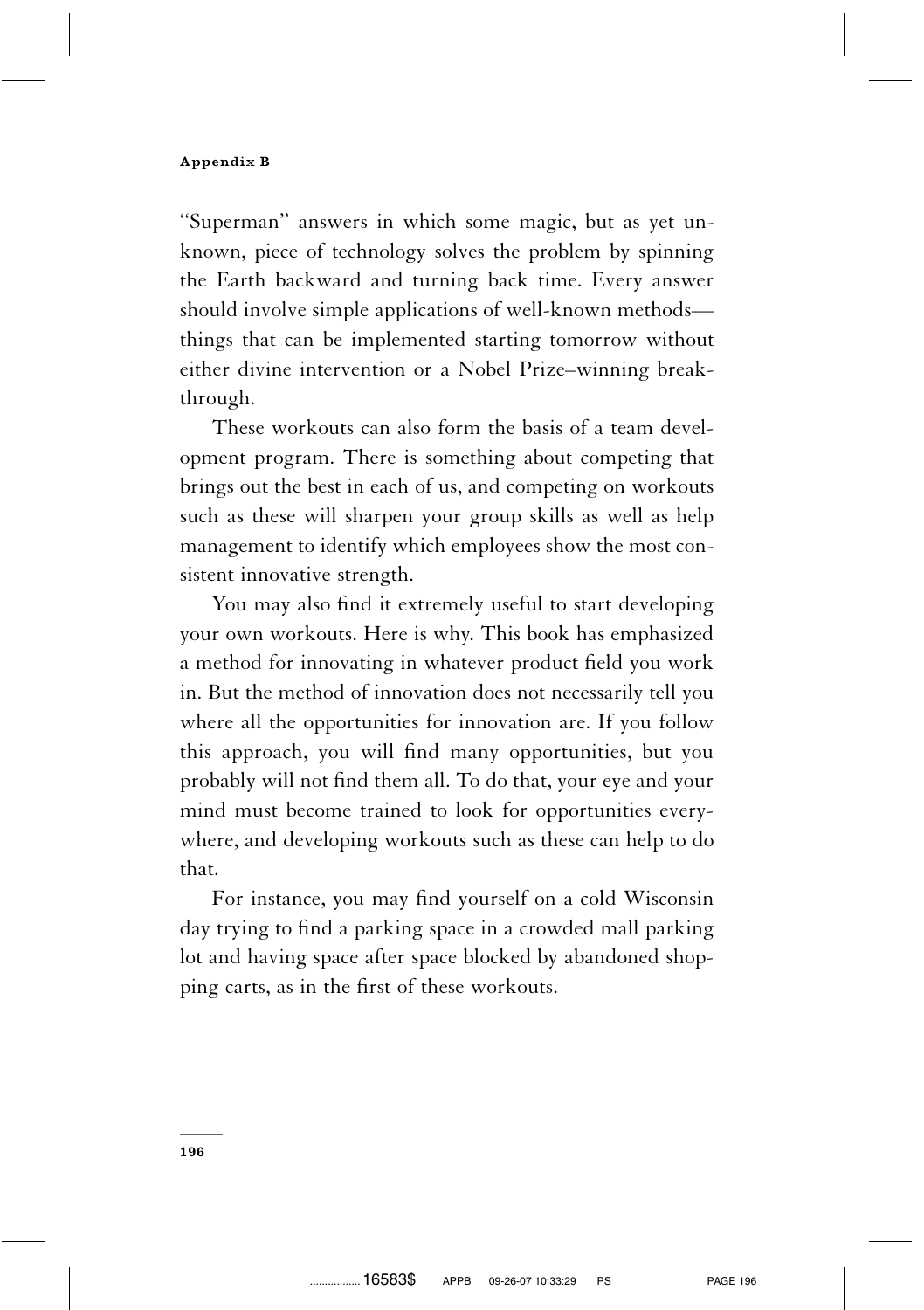## The Case of the Abandoned Shopping Carts

In a last-ditch effort to disprove the concept of global warming, a cold wind has come across the Arctic icecap, crossed western Canada, and roared straight down into the heart of Wisconsin. A lone shopper pulls into a parking lot at a local mall. Hearty Wisconsinites have filled nearly all the available spaces, despite the fact that the temperature is in the minus zone. Our shopper spies a space and goes to swoop into it, only to discover that it is blocked by two abandoned shopping carts. There is a corral for such carts a few spaces down, but there is not much upside to parking the car in the lane, getting out and moving the carts, and then pulling into the space. The problem cannot be ''solved,'' but it can be prevented. All you have to do is think up a way to do that. Remember that here your customer is actually the store—the owner of the shopping carts, the outfit that has to either hire more employees to round up the carts or lose customers who do not want to park in Siberia in midwinter.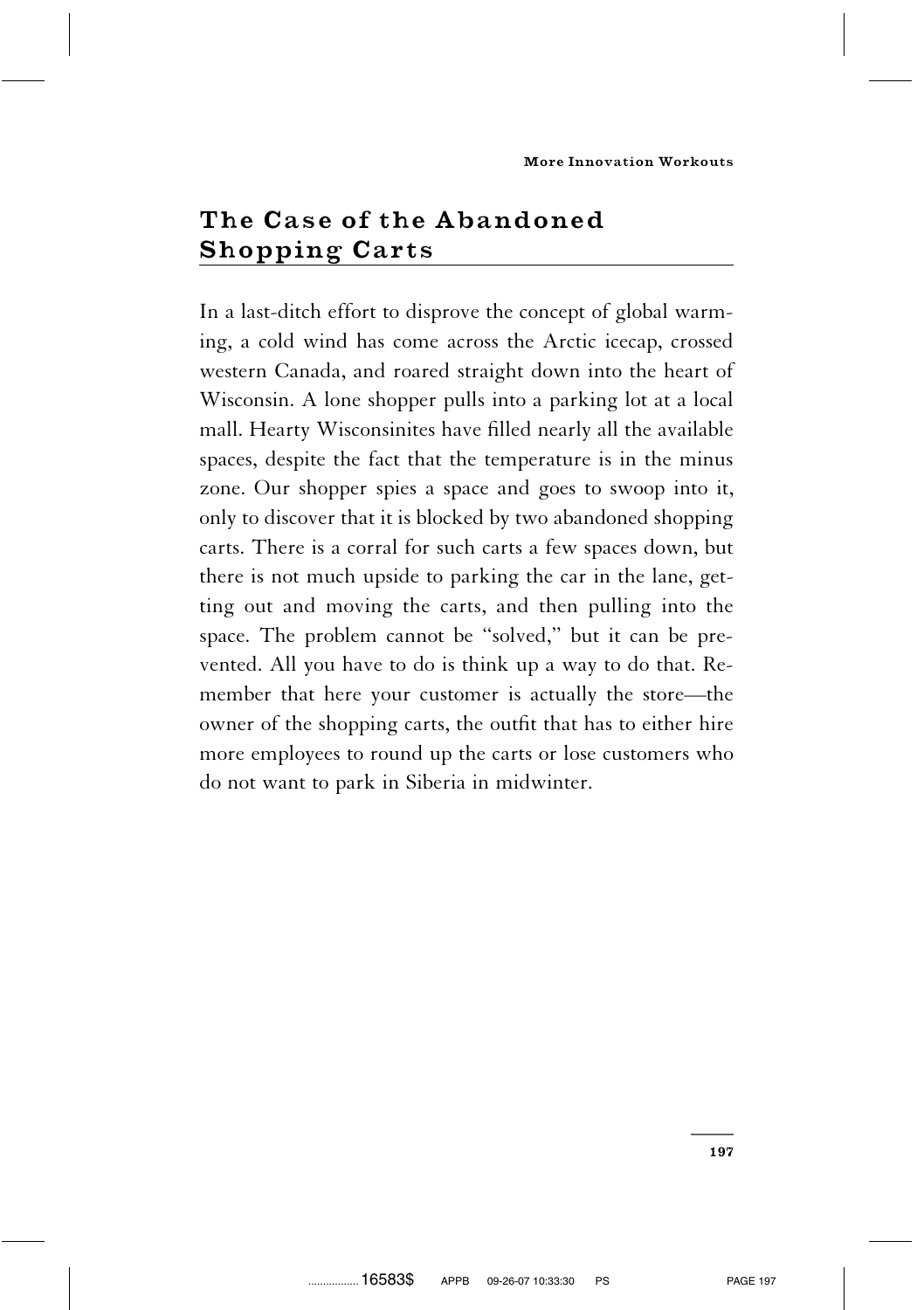# Sample Answer for the Shopping Cart Problem

We start with a slight variation on Step 1. The "product" here is actually a service, and the real service is the efficient provision of shopping carts so that they are easy to obtain and use and do not present problems to customers, such as blocking parking spaces.

The steps as currently structured are:

- 1. Obtain a shopping cart.
- 2. Use it for shopping.
- 3. Use it to take your goods to your car.
- 4. Abandon it (especially when it is cold).
- 5. Have a store employee eventually round it up along with others.
- 6. Have the employee return the collected carts to the front of the store.

What we want to do here is to eliminate as much as we can of Steps 4 through 6. We can achieve that by focusing on Step 4. Step 4 is crucial because if the carts are not abandoned, but instead are placed in a corral or, even better, returned to the front of the store, then Step 5 and possibly Step 6 disappear as well. The carts do not need to be rounded up because the customers have already done that, and possibly they do not need to be brought to the front of the store for the same reason.

So now we have a simple problem of incentives. How do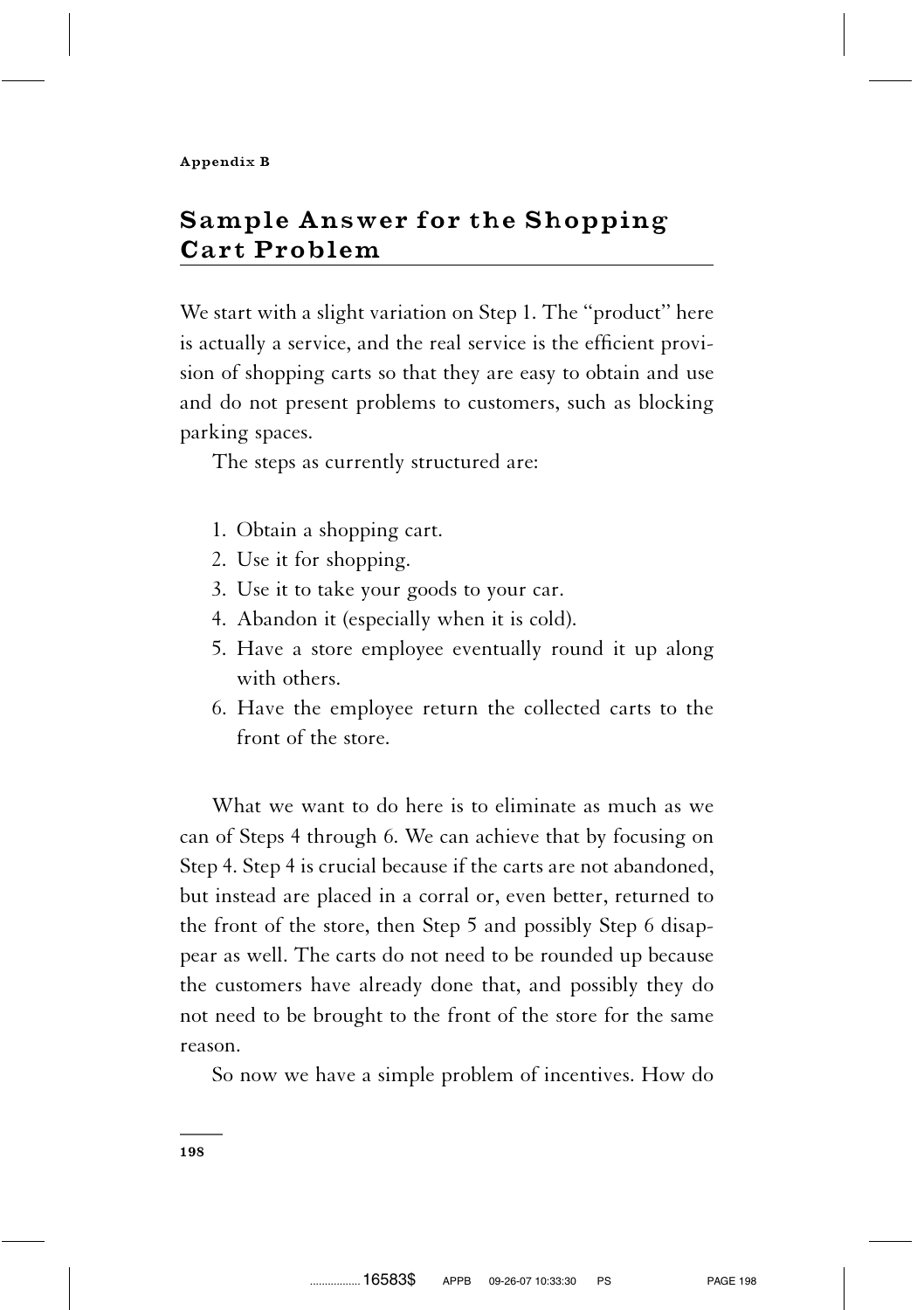we give customers an incentive to behave differently? The answer is simple and traditional: money.

Many European businesses have already solved the problem. The shopping carts are nested just as in American stores, but each cart is connected to the one in front by a chain with a probe on the front that connects from the handle of one cart to the handle of the one in front. If you want a cart, you must release the probe by putting a coin worth roughly 60 to 80 cents in a slot. As the probe is released, the coin is locked in. When the probe is reinserted after you return the cart to a cart station, the coin is released.

There are two objections to this approach:

- 1. It is inconvenient to have to have the right coin.
- 2. The incentive is too low to be of use in America on a cold day.

As to the first concern, in Europe stores sell and automobile dealers provide on their key chains a disc that fits in instead. As long as there is a cost in time and money for replacing the disc, people will use and retain it.

As to the second, assume that two quarters are required. For every 10 shoppers who abandon their 50 cents, there will be one teenager interested in making a quick 5 bucks.

This is one form of incentive or disincentive to eliminate these steps. Can you think of others? Can you think of an entirely different approach?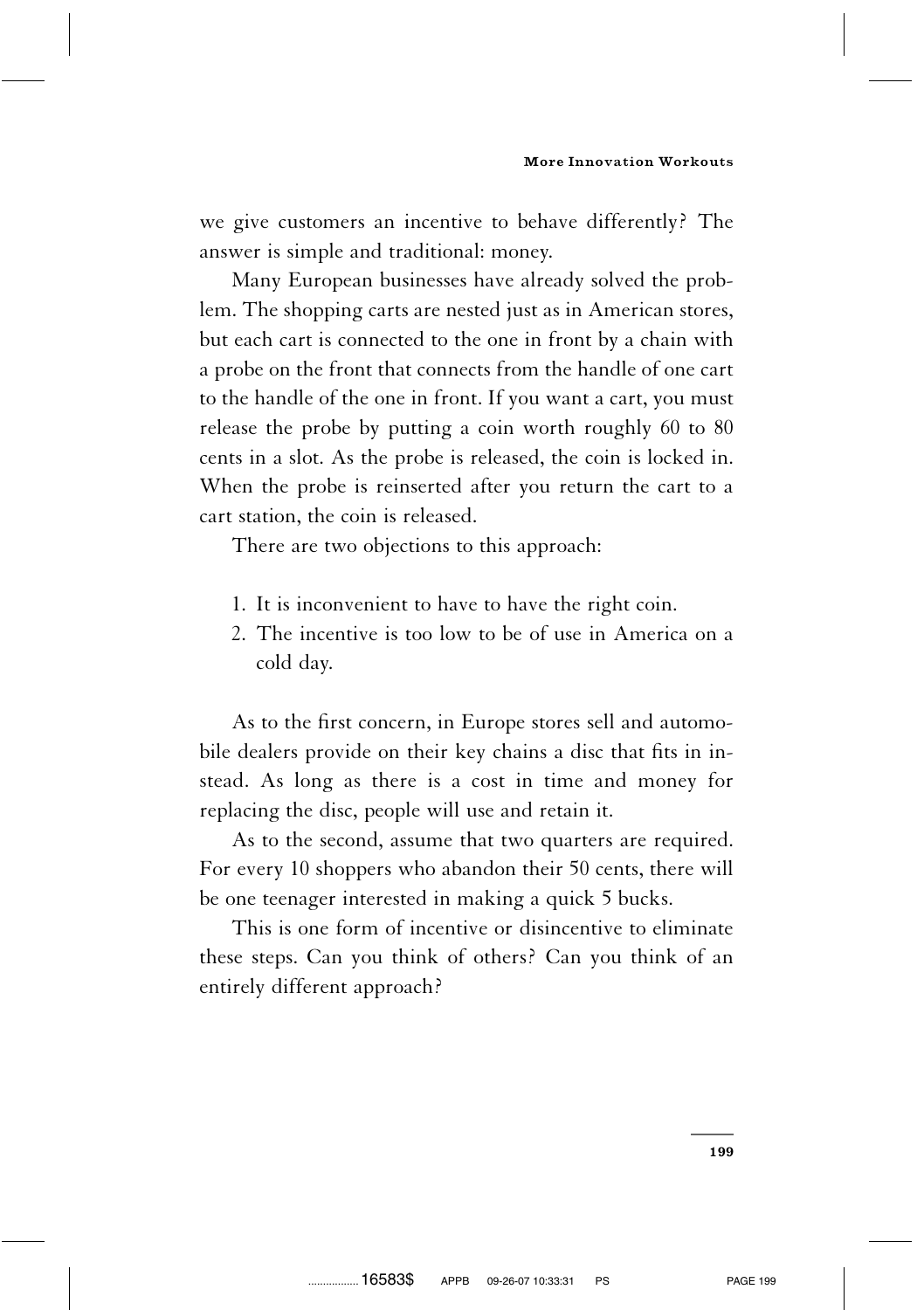## Making the Bed

Sheets have been used for centuries, but there have been very few advances in the product itself. There have been different styles and different fabrics, and there have been ''wrinklefree'' models, but there has been only one real innovation: the elastic-cornered bottom sheet that has made that piece of bedding somewhat easier to install.<sup>1</sup>

So sheets are about as much of a commodity product as bread once was—before the invention of the slicer. Your challenge is to break that commodity cycle.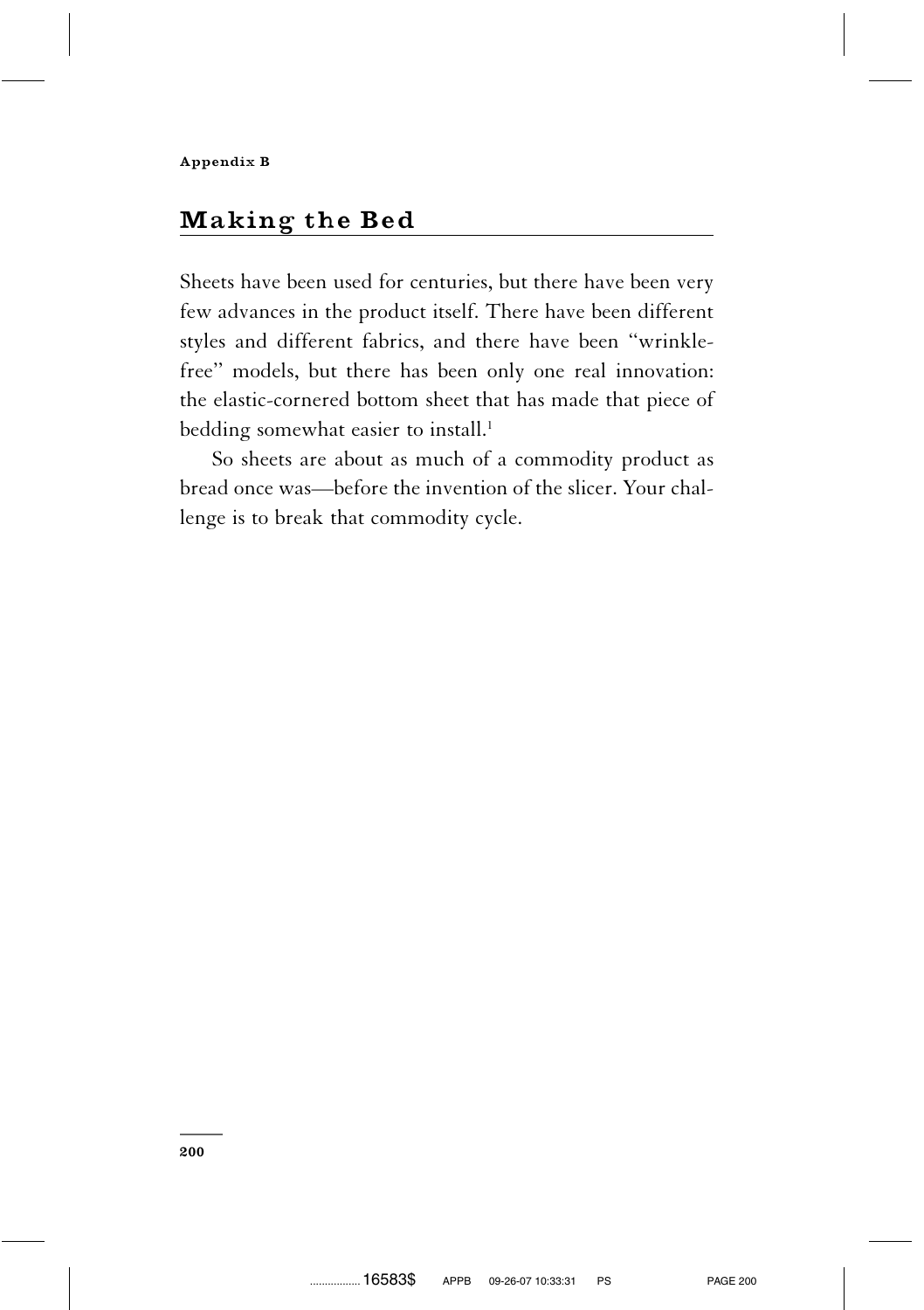## Sample Answer for the Bed-Making Problem

As always, we start by looking at the steps (one verb  $=$  one step) involved in making the bed. Here we focus only on the sheet portion.

- 1. Get the sheets from storage.
- 2. Select the bottom sheet.
- 3. Spread the bottom sheet on the bed.
- 4. Position the elastic corners under the mattress.
- 5. Get the top sheet.
- 6. Find the hem that belongs at the head of the bed.
- 7. Position the sheet so that the hem is facing correctly.
- 8. Spread the top sheet on the bed.
- 9. Align it so that it is even on both sides and the bottom has enough cloth to tuck in.
- 10. Tuck the top sheet under the mattress at the foot.
- 11. Smooth the sheet.

One quick look at this list shows us that our problem is with putting on the top sheet. Doing this takes seven steps, whereas putting on the actually more complex bottom sheet takes three. And look closely at Steps 6 through 10. Those steps take up most of the labor, and they seem to be inefficient. Think back to our picture-hanging device. The steps here of finding the right hem, aligning it on the bed, and so forth seem quite reminiscent of that activity. Is all that activity really necessary? I think not.

What if the two sheets were a single unit? What if the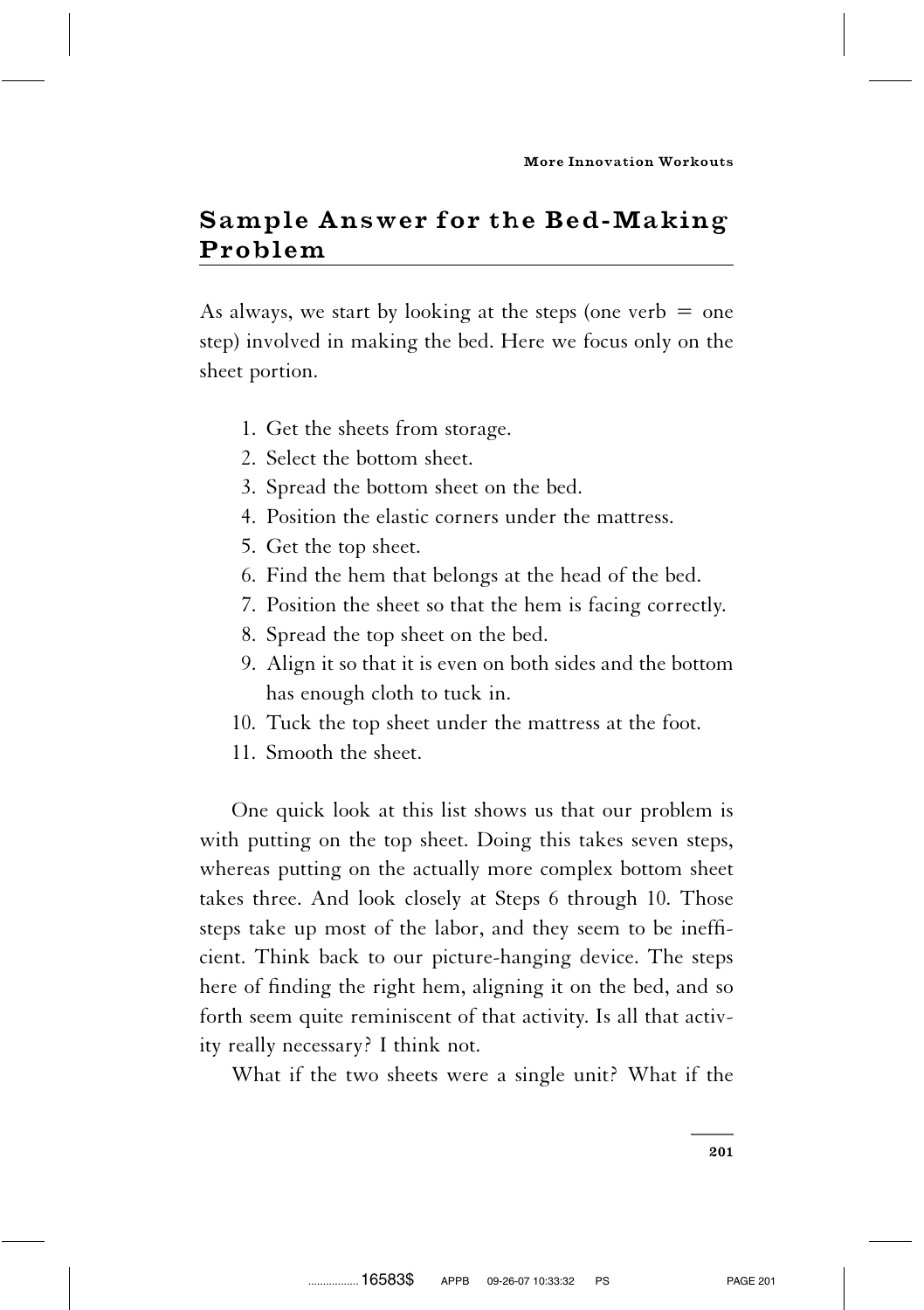#### Appendix B

top sheet was permanently sewed to the bottom sheet or was easily fastened to it by snaps (Velcro will not work—you can figure out why)? Then Steps 5, 6, 7, 9, and 10 would go away, and Step 8 would be simplified. Indeed, maybe the bottom sheet could be altered as well so that it snapped to the bottom of the mattress and the whole elastic thing could be eliminated, making it easier to fold the sheets for storage.

Will this plan save time and effort? That would be easy to determine. A prototype could be built for less than \$50 (counting the sheets and the labor). Then you can run a few experiments and have a very good sense of whether you have net utility—that is, whether you have a product or not.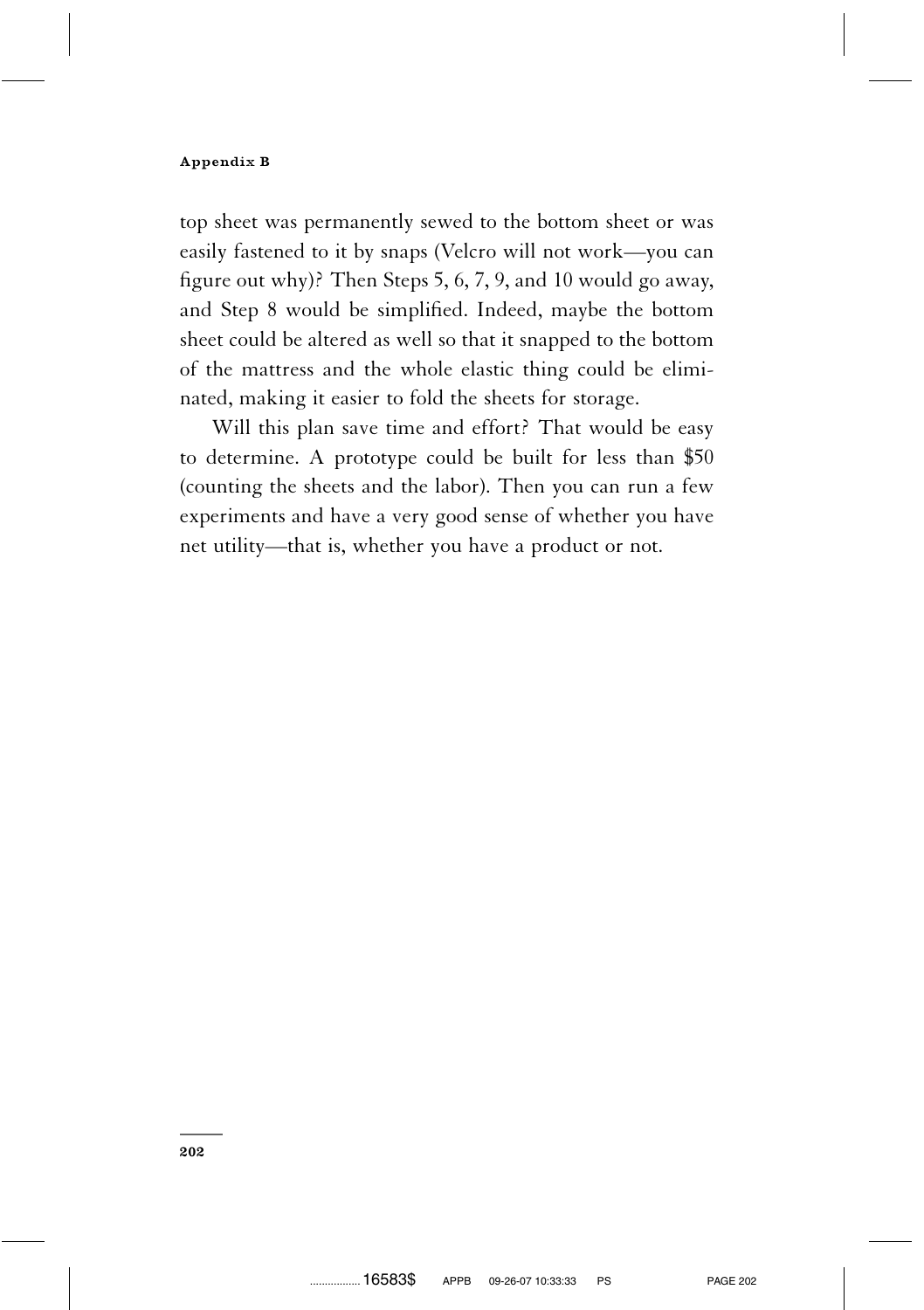## The Dry-Cleaning Problem

This problem will be a little bit different and a bit more challenging as well. Here you will need to reinvent an industry. Fear not. You are near the end of the book, so you must be up to the challenge.

As noted, most of this book is focused on product development. But, as we saw in Chapter 8, the lessons of this book frequently apply to services as well. Dry cleaning is a very common service. There are 30,000 dry-cleaning companies in the United States—one for every 10,000 people. Even in small towns there will be one or more dry-cleaning operations. The industry is very fragmented, with the 50 largest companies controlling less than half of the market share. This is a peopledriven service, with the average revenue per employee being  $$60,000.<sup>2</sup>$ 

Yet the industry is caught in the TV version of the 1950s. June Cleaver is free all day, except for the occasional bridge club. She takes the dry cleaning to the neighborhood shop, where everyone knows her, some morning when she is not baking brownies, and then, a week later, she picks it up between catching Eddie Haskell in his latest stunt and cooking Ward's dinner.

If that world ever existed, it does not exist any more. June is working 10-hour days, and she and Ward are taking the kids to soccer games on Saturday. So the dry cleaner should be open later to accommodate them or have locations that are more convenient for them. But it can't do that. Its labor costs are destroying its margins already, and staying open another 10 to 12 hours per week will not be possible. Real estate is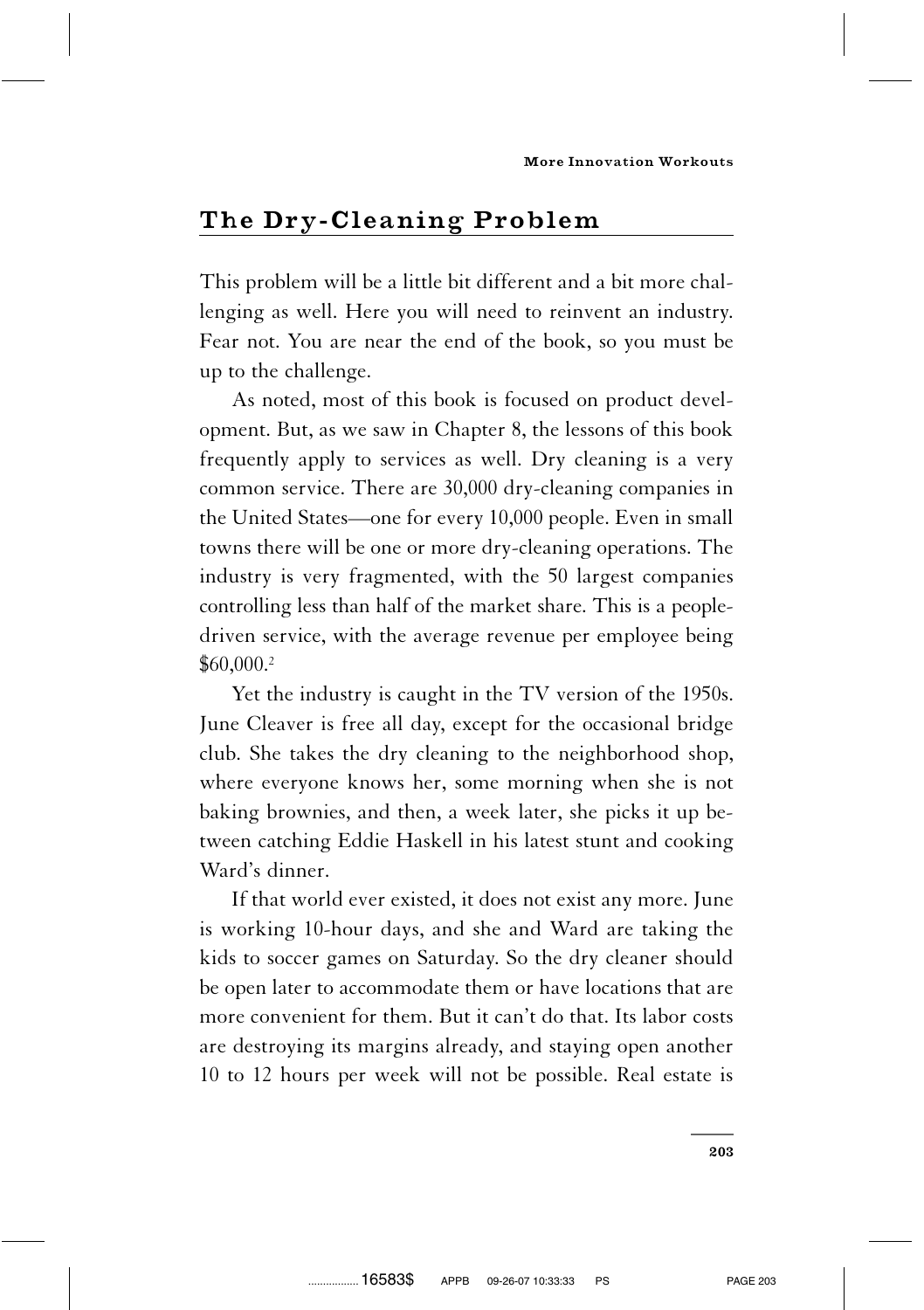#### Appendix B

its next highest expense, and it cannot afford to open minilocations on the same revenue base. What to do?

As discussed earlier, the questions we have gone through are framed somewhat differently in the services world. The emphasis in the labor-intensive services world will always be on taking out the labor because that is where the cost and the management wear and tear are. But to do that, you need to focus on what the people do and ask yourself, ''Is that a step that needs to be done and that needs to be done by a person?'' You then have the choice of eliminating the step or automating it.

So, your task in this workout is to figure out a way to accommodate Ward and June's frantic schedule, given the dry-cleaning industry's need to control labor costs and minimize real estate expenses.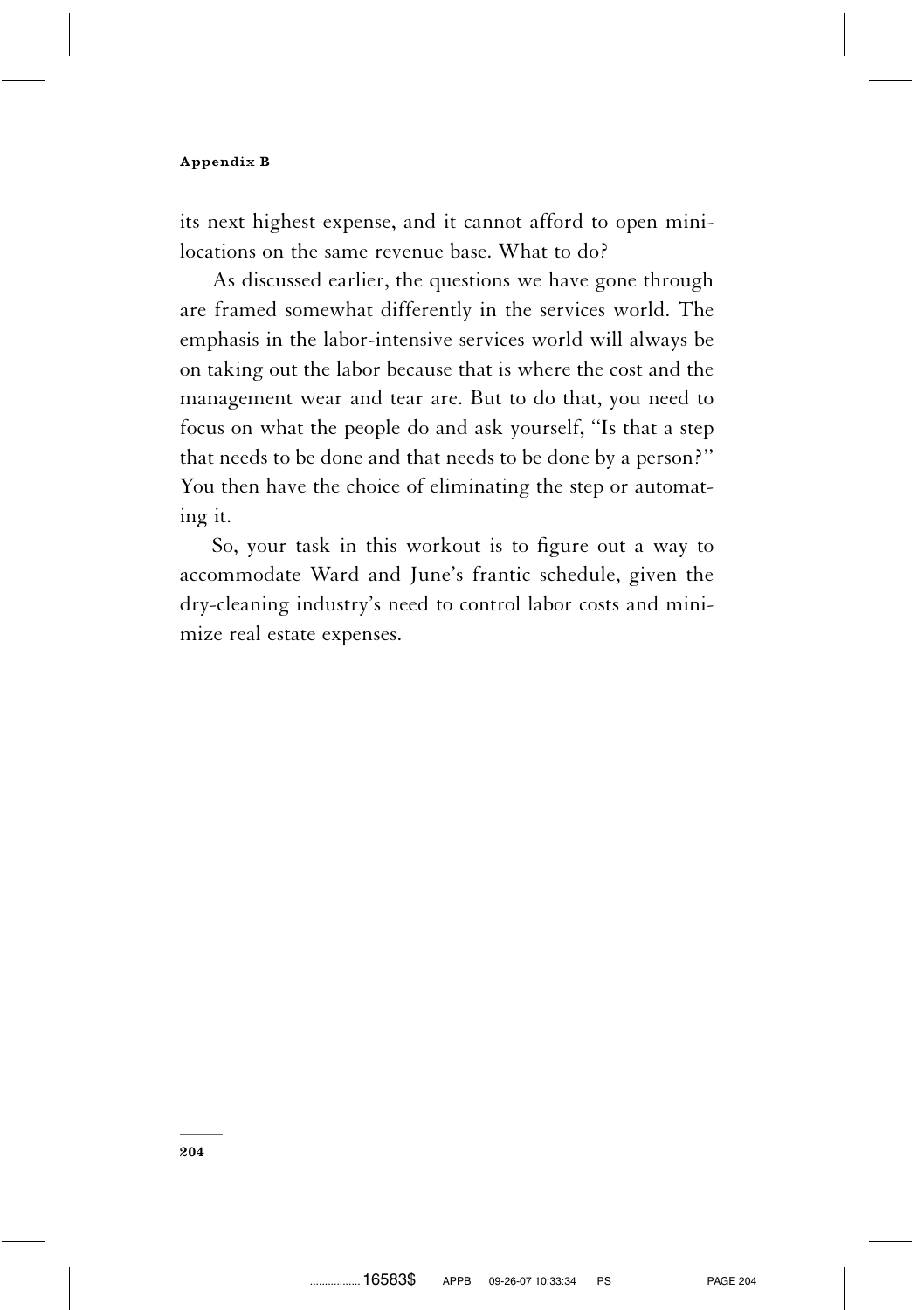# Sample Answer to the Dry Cleaning Problem

This problem, being a services problem, requires a slightly different approach. We know what the task is. For Ward and June, the task is getting their dry cleaning done. We know that they are unhappy with the inconvenience of the current situation and will reward any dry cleaner who improves it for them. For the dry cleaner, we know that the innovation that solves Ward and June's problem cannot add greatly to costs.

There are three general strategies that could be looked at here. First, the dry cleaner could increase its hours and thus add staff if the owner could find some offsetting expense savings. We know that if we wrote out all the steps involved in dry cleaning, we might find some offsetting ways to save costs, but for the moment we will assume that the dry cleaner is operating efficiently.

Second, the dry cleaner could outsource the collection of dry cleaning at rates lower than those currently paid to employees. That is, the dry cleaner could find local businesses, such as convenience stores, that are open extended hours and could contract with those businesses to receive and deliver dry cleaning. There would be some additional cost. The dry cleaner would have to pay fees to the convenience store or other business, and a truck would have to make regular pickups. But this is a real potential solution, especially assuming that it would lead to a noticeable growth in revenue, offsetting the new costs. This approach is a variation on Step 3. It asks, ''If I cannot efficiently complete the customer's task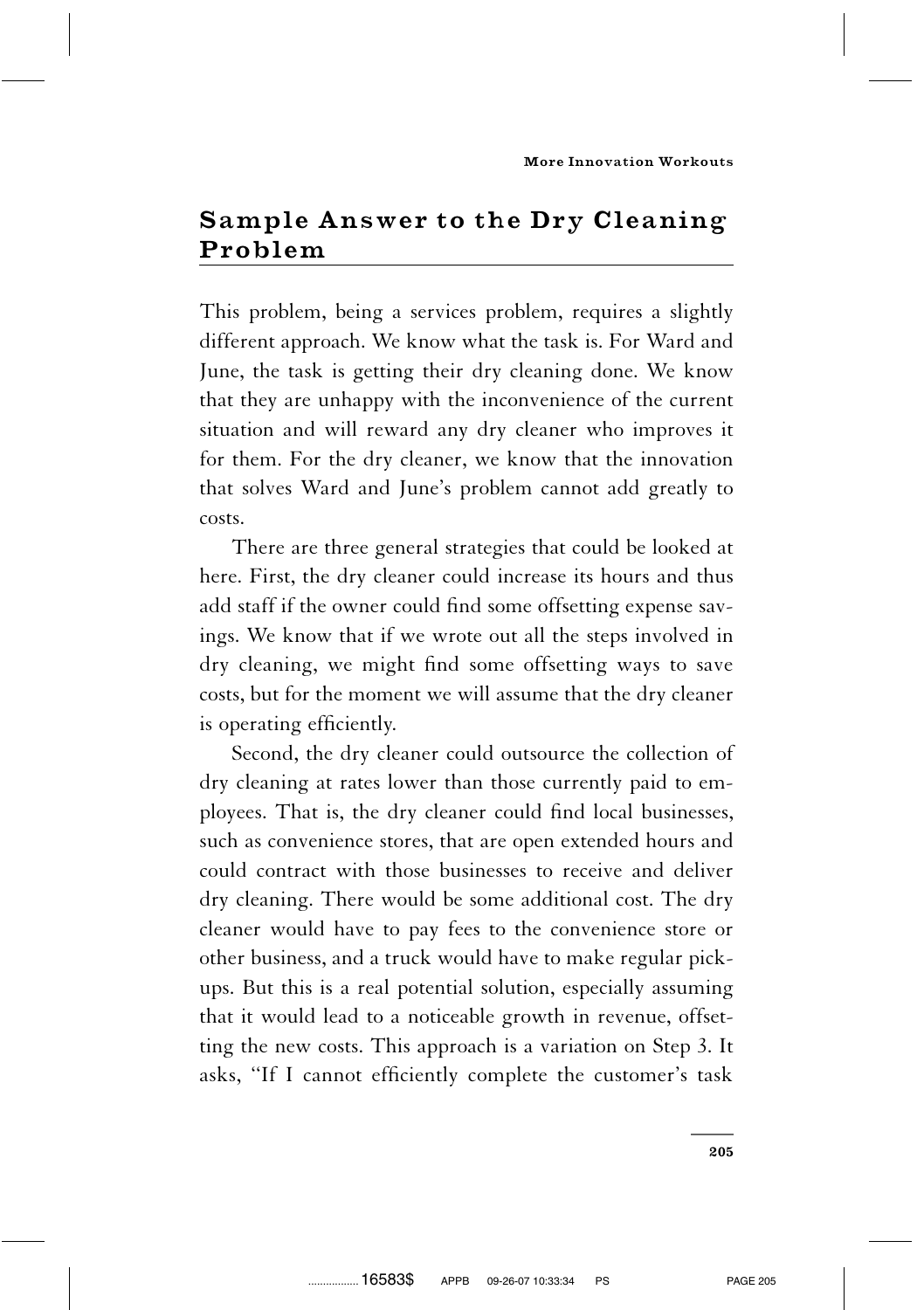#### Appendix B

because I cannot stay open extended hours, what other service that my customer uses does stay open longer hours?'' The answer might be a convenience store or a service station, and a deal might be made with such a business to accept dry cleaning.

Third, the dry cleaner could automate. Collection boxes could be set up at various locales with video recording of transactions. Again, the dry cleaner would have to pay someone to pick up the dry cleaning, and, absent a black box technology involving a coded way to pick up dry cleaning at an unattended kiosk, this solves only half the problem—the dropping off of dry cleaning. But it does so at a low price in a one-time cost. Automation is simply a form of Step 2. It takes steps out of the process by automating them.

So, of the three strategies, at least two show some promise deserving further exploration. The third involves a top to bottom review of the efficiency of the business, and, while that is beyond our scope, it is nonetheless worth pursuing in the real world.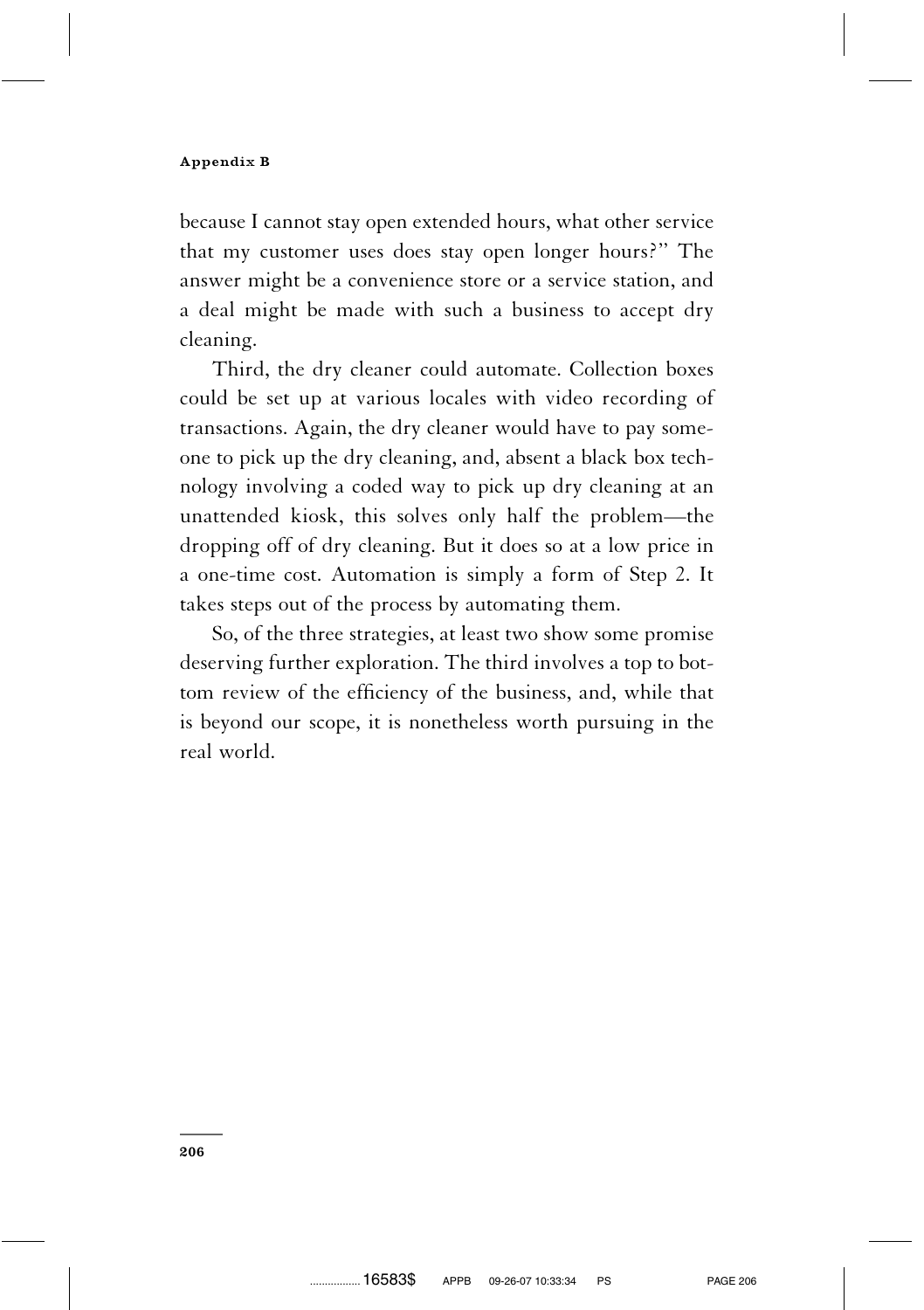## The Buying a Car Problem

Another service problem will be useful. This area is particularly complex and ripe for innovation, so developing our innovation muscles here will be very useful.

We all buy cars. Some of us buy many cars. Some of us buy cars frequently. But most adults will buy several cars in their lifetime. The transaction is very similar to that of buying a house: It is multistaged, it involves several service providers, and it is inefficient. It can also be annoying in many ways, particularly during the negotiation process. For this example, however, we will assume that we have a modern car dealer who has a fixed price that is reasonable and that we have chosen a car and are prepared to buy it.

Here are the steps that were involved the last time I did this:

- 1. I picked out a car.
- 2. I waited 30 minutes to meet with the financing person.
- 3. She asked me a series of questions about my income and employment and so forth and entered the answers into a program on her computer. This took another 15 minutes of my time and 15 minutes of her time.
- 4. The computer qualified me.
- 5. She printed out the paperwork, and I reviewed and signed it. Another 15 minutes.
- 6. I was told that the car would be ''prepped'' and would be ready for pickup the next day.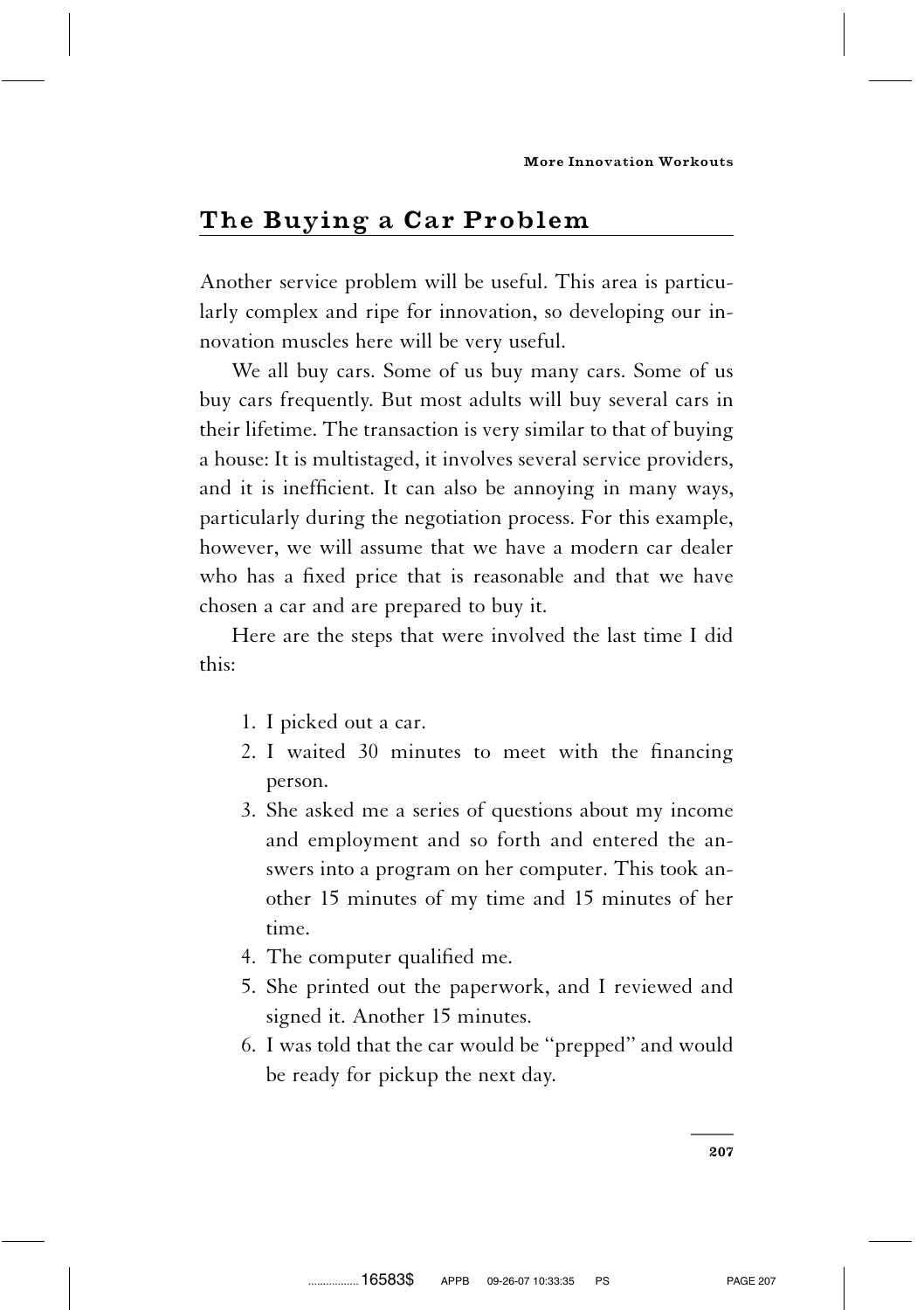#### Appendix B

- 7. I went home, called my insurer, and obtained insurance on the car.
- 8. I returned the next day and picked up the car with temporary plates.
- 9. I filled out the paperwork for permanent plates and mailed it in.
- 10. The plates arrived 10 days later.
- 11. I put on the permanent plates.

That is the problem. Needing 11 steps for this transaction is bad enough. But needing 11 steps involving a lot of waiting and going back and forth to the dealer is ridiculous.

So, make my life easier and make a fortune for yourself by solving this problem.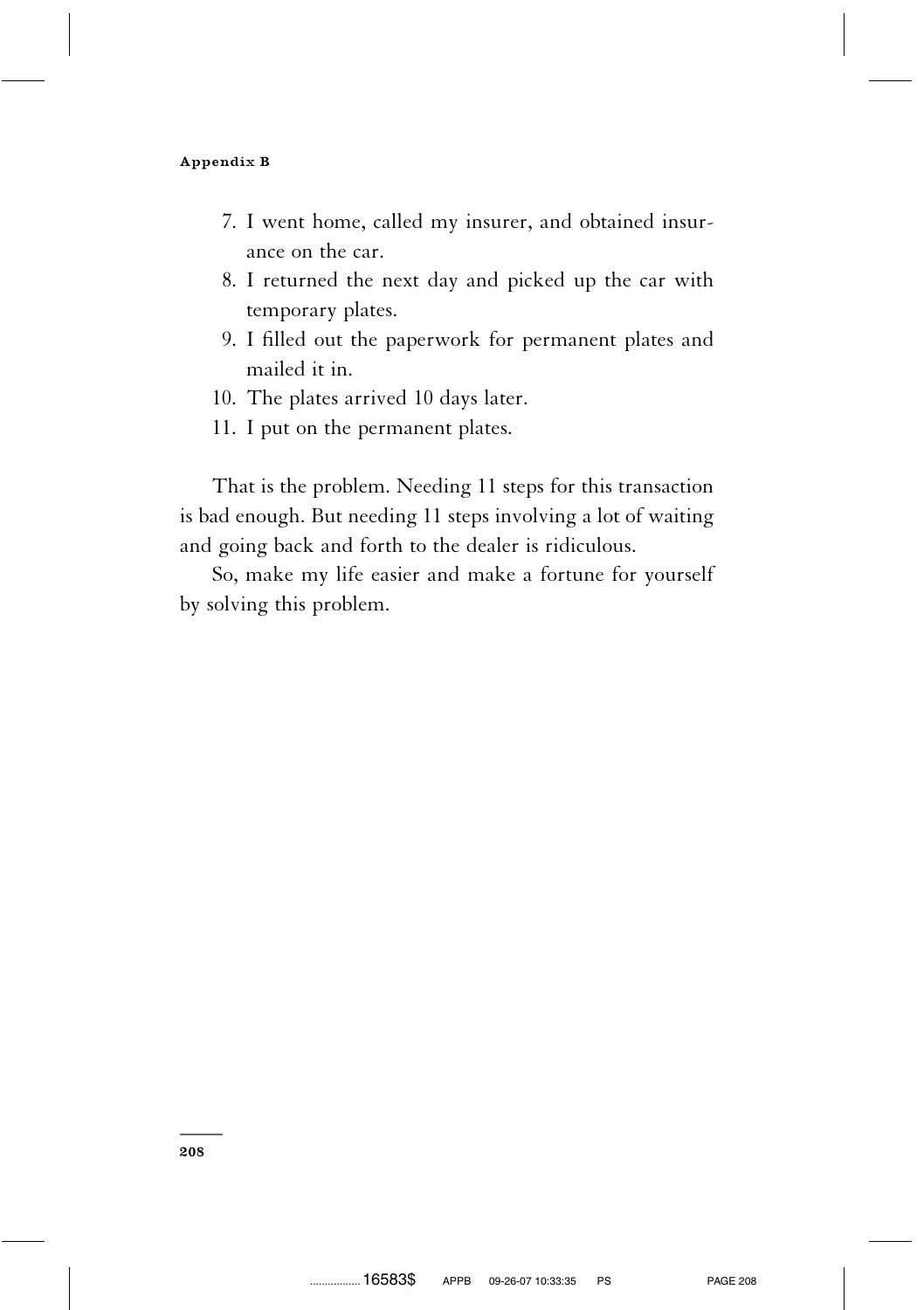# Sample Solution to the Buying a Car Problem

This is a very nice problem because it gives us good possibilities to work with on both Step 1 and Step 2. Let us take a look at the steps we listed:

- 1. I picked out a car.
- 2. I waited 30 minutes to meet with the financing person.
- 3. She asked me a series of questions about income and employment and so forth and entered the answers into a program on her computer. This took another 15 minutes of my time and 15 minutes of her time.
- 4. The computer qualified me.
- 5. She printed out the paperwork, and I reviewed and signed it. Another 15 minutes.
- 6. I was told that the car would be ''prepped'' and would be ready for pickup the next day.
- 7. I went home, called my insurer, and obtained insurance on the car.
- 8. I returned the next day and picked up the car with temporary plates.
- 9. I filled out the paperwork for permanent plates and mailed it in.
- 10. The plates arrived 10 days later.
- 11. I put on the permanent plates.

First, let us see what steps we can make more efficient through combination or elimination. Look at items 2 through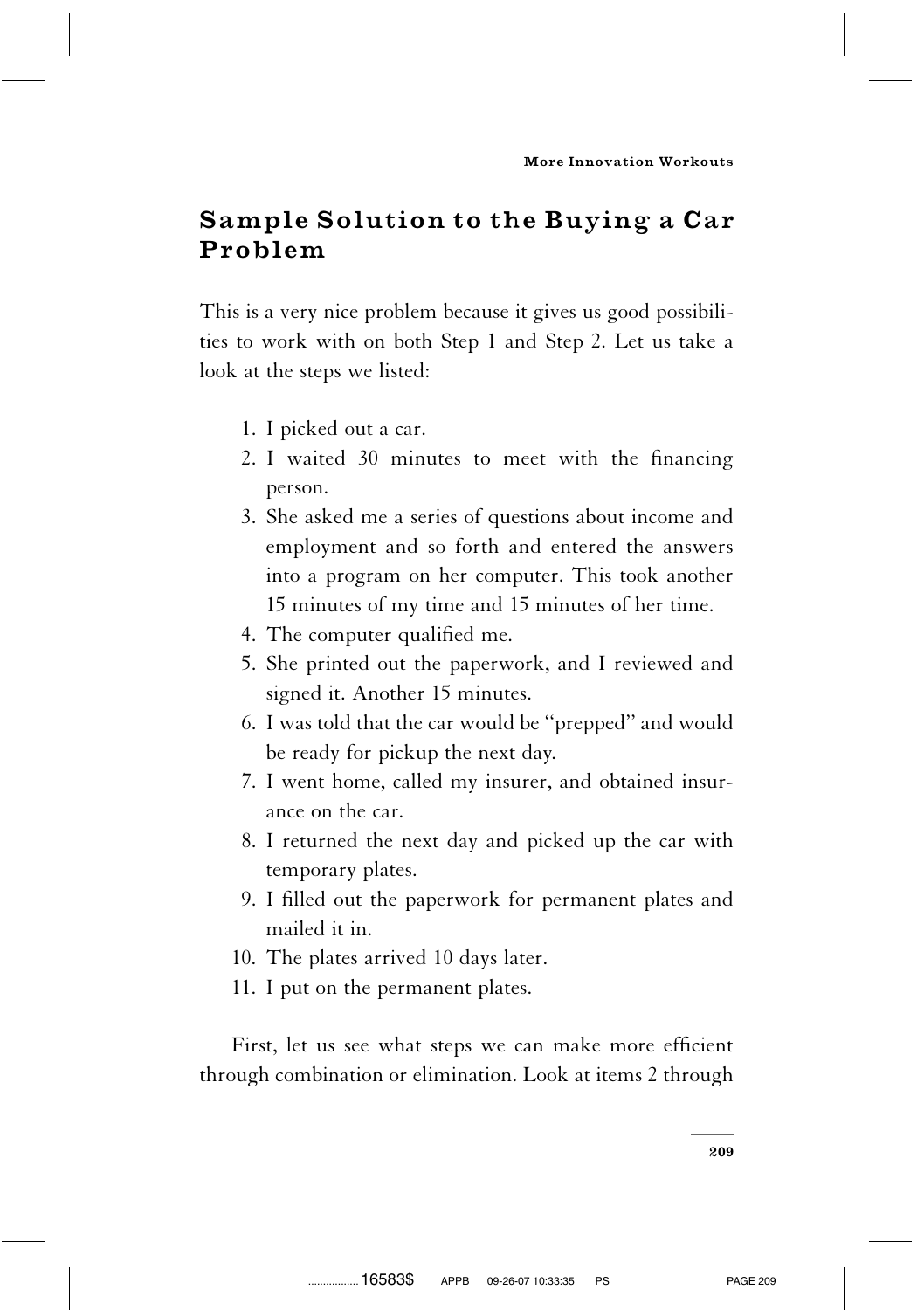#### Appendix B

5. Envision a situation in which, after I select a dealer, I go to its web site, enter the information myself, print out the paperwork, and bring it with me. An hour or more of my time has been saved, and about double the amount of their time.<sup>3</sup>

Now take a look at steps 7 and 9. All of the information needed for these tasks has been obtained in the course of financing the car. Both steps could easily be automated away. And if this was my first car and I did not already have automobile insurance, the same program that let me fill out the financing forms before I went to the dealer could have offered me a choice of insurance vendors and forwarded the information to them for quotes.

Next, with the time and money the dealer has saved through my filling out the forms, it could easily deliver the car to me.

Finally, what is with the temporary plates? Give the dealers a stock of plates with some security involved, and let them issue them and put them on during the ''prep'' process. If that is too scary, then the DMV should put its offices in those same strips of highway where the car dealers are and have a drivein window where it hands out plates, thus reducing the inconvenience significantly.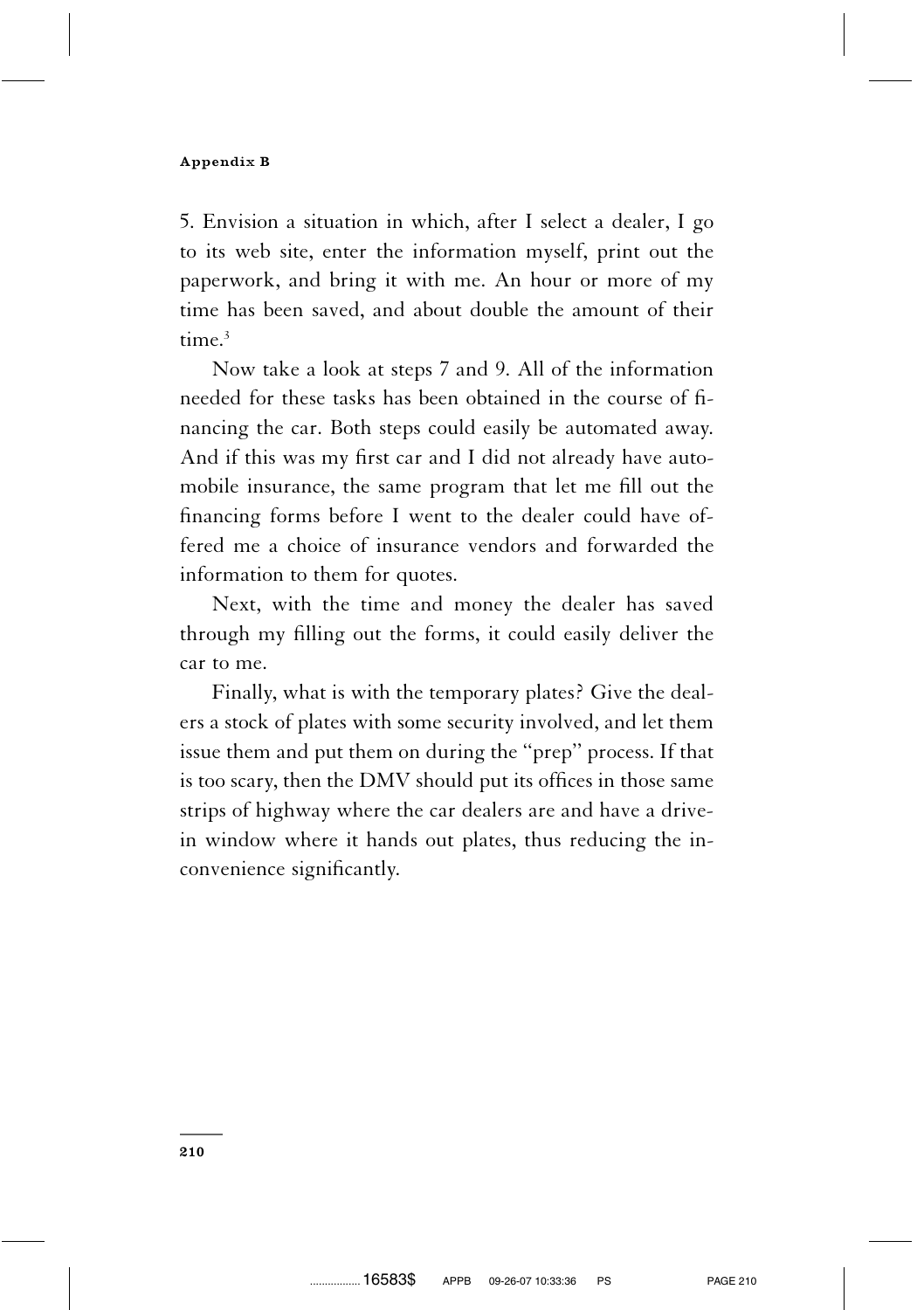## Going to the Airport

I fly a lot and I hate doing so. In the good old days, (30 years ago) flying was a pleasure. Not so any more. Now we have friction point after friction point. Stress factor is added upon stress factor. The list of problems with flying is nearly endless. Yet there seems to be very little innovation in this area. Perhaps because the bureaucracies are so daunting.

Set forth below is a pretty ordinary set of the steps one takes when flying these days. Ignoring the fact that trying to change both the U.S. government policies and the practices of economically marginal airlines is a daunting one, see how many of these steps you can knock out, simplify, or combine. For this workout let's assume that you are willing to pay a reasonable amount extra to avoid some of the major hurdles. Be careful here. This is one where it is pretty easy to invent a Rube Goldberg solution. Simplicity is the best approach and Net Utility is a must. You do not want to add more complication to the agony of flying.

- 1. View schedule
- 2. Make reservation
- 3. Pack for trip
- 4. Put your toothpaste in a baggie and separate it from the rest of your luggage
- 5. Get luggage to the airport
- 6. Get yourself to the airport
- 7. Get boarding pass
- 8. Check in luggage (if necessary)
- 9. Get through security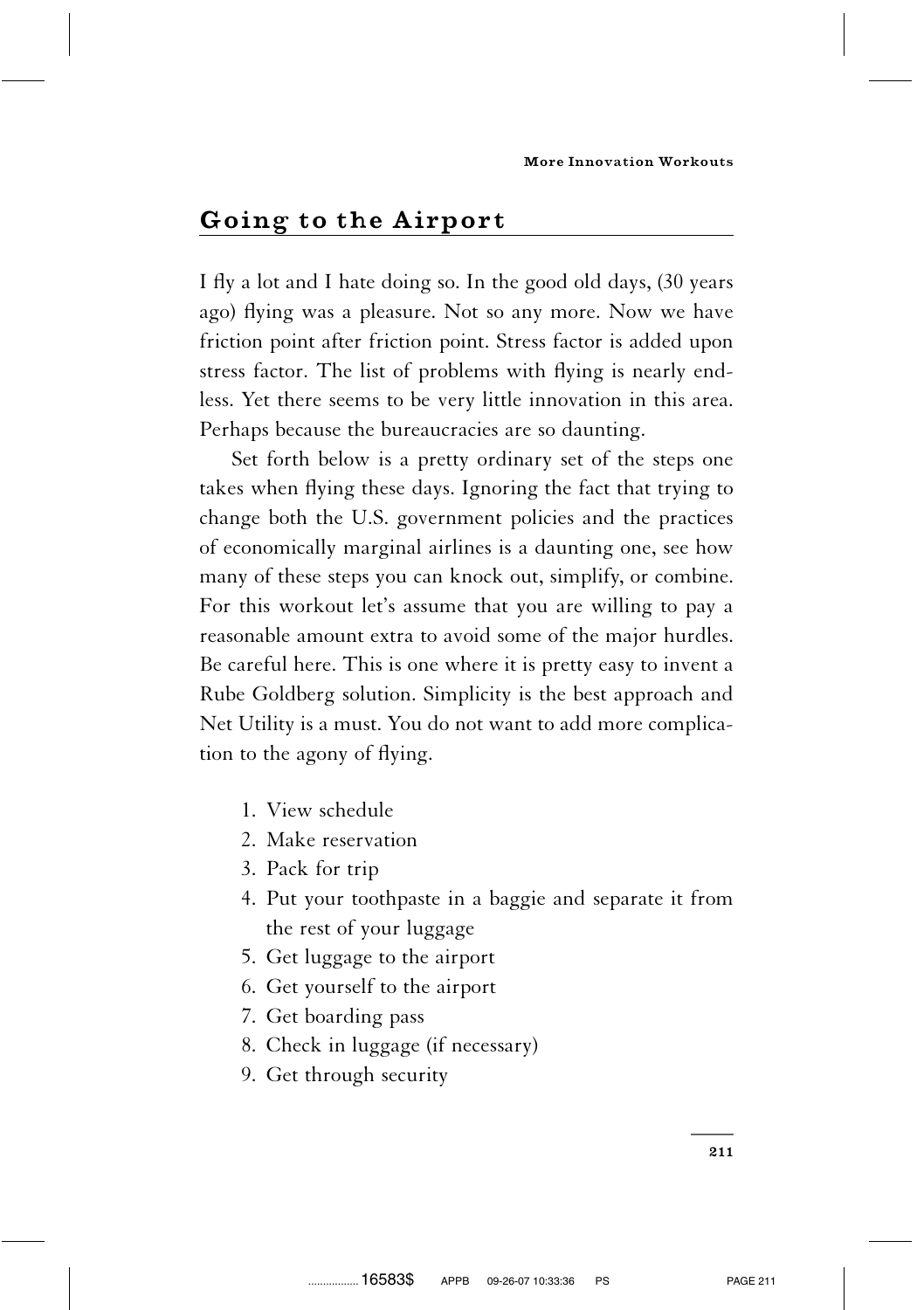- 10. Get luggage through security
- 11. Retrieve your luggage
- 12. Get to gate

One hint. This is a complex services situation. Your job is to seamlessly connect the dots.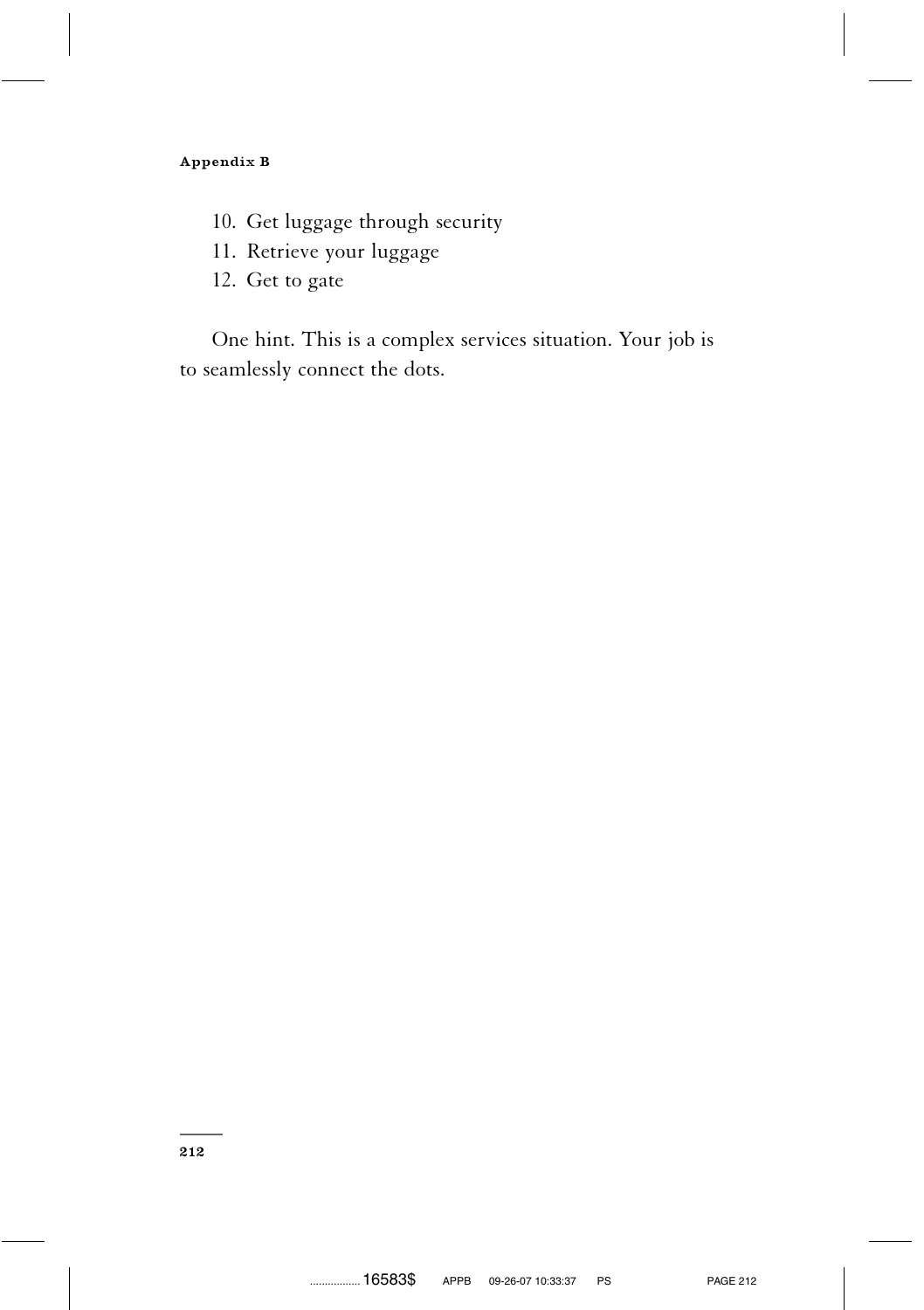# Sample Answer for Going to the Airport

The trick here is to solve this in such a way as to avoid just replacing one old step with a new one. The goal is to offload as much of the work to one other entity as possible. In that way this workout is very similar to the real estate transaction discussion in the chapter on services. There, you always have to deal with a broker so the broker is the obvious place to offload the rest to. Here, the situation is a little more complex. But the answer stills needs to be simple in order to meet the Net Utility standard.

Many a business traveler gets to the airport via a car service. Those services are a bit expensive for many travelers, but would they still be too expensive if, for an additional price, they obtained your boarding pass, picked you up at home, dropped you off at a VIP security line, and checked your luggage for you? They might even arrange for your carry-on luggage to be delivered to you at your gate or for a tube of life-threatening toothpaste to be in your hotel room. Such a service could combine Steps 4–11 and that would make my traveling, at least, much easier.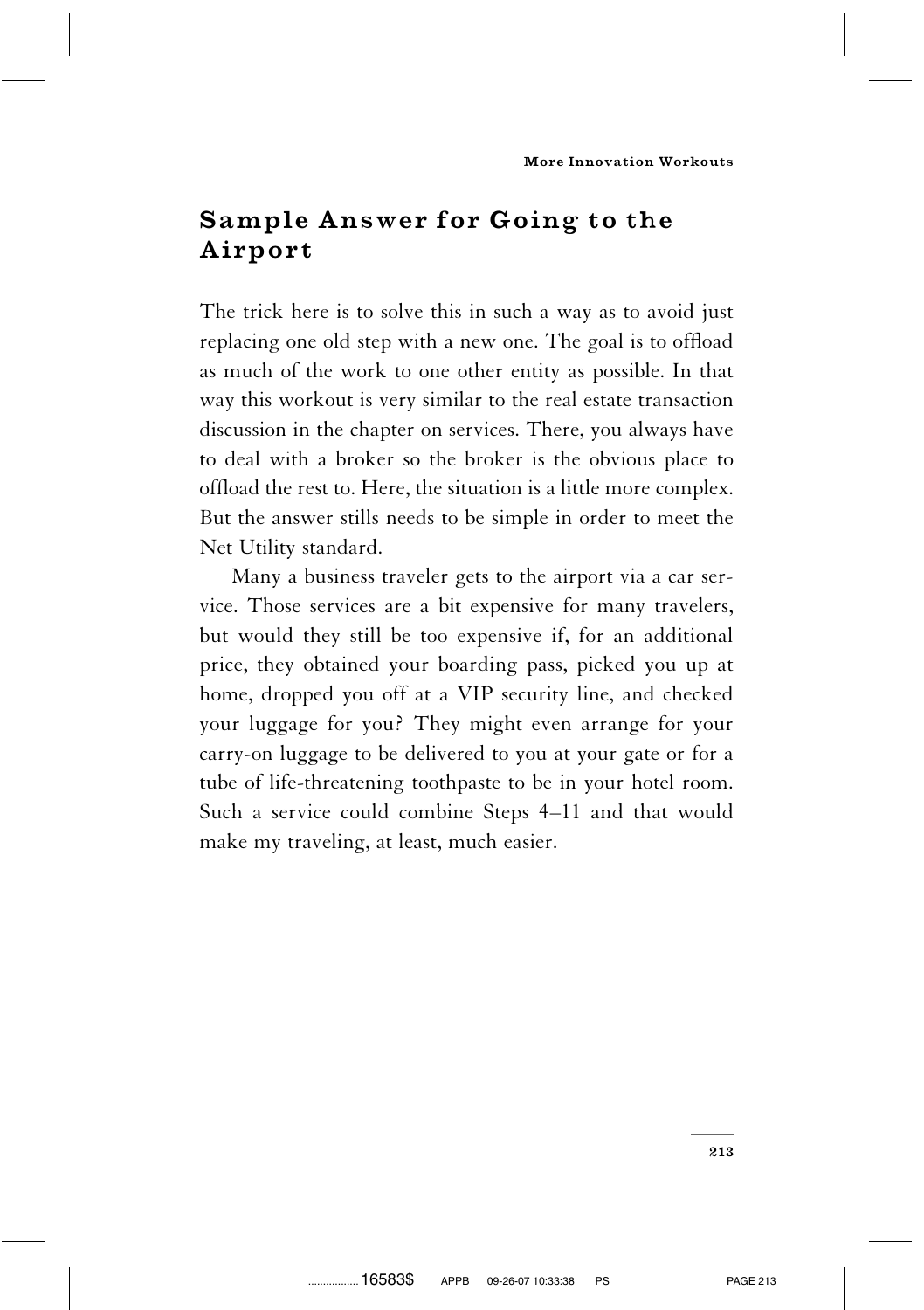# Is This Any Way to Run a Restaurant?

The next couple of workouts will take different approaches from the ones we have done so far.

This workout will not ask you to solve a problem with an innovation. Instead it will ask you to look at an innovation and ask if it makes sense. Recall that the 3 Steps are used not just to innovate but also to evaluate innovation efforts. They can help us to separate good innovative efforts from bad ones. This first workout will give you some sense of what that means in practice.

The next two workouts after this one will ask you to solve a problem but they will not describe the current methods and steps. Instead they will pose what I call a ''clean desk'' situation. That is, the problem will be presented to you as if no one had ever tackled it before. Instead of examining the current paradigm and deleting or combining steps, your task will be to pretend that you are the first person ever to consider this issue and to create an approach from scratch. Then you can critically examine your own steps as well as applying the principle of net utility. This approach can be helpful when it is particularly hard to break away from the existing model because we are so used to how it operates.

Now, let's visit a restaurant.

There are two chain restaurants that I am aware of that operate in an unusual way. One of these chains exists in Europe and North America. The other is confined to Europe.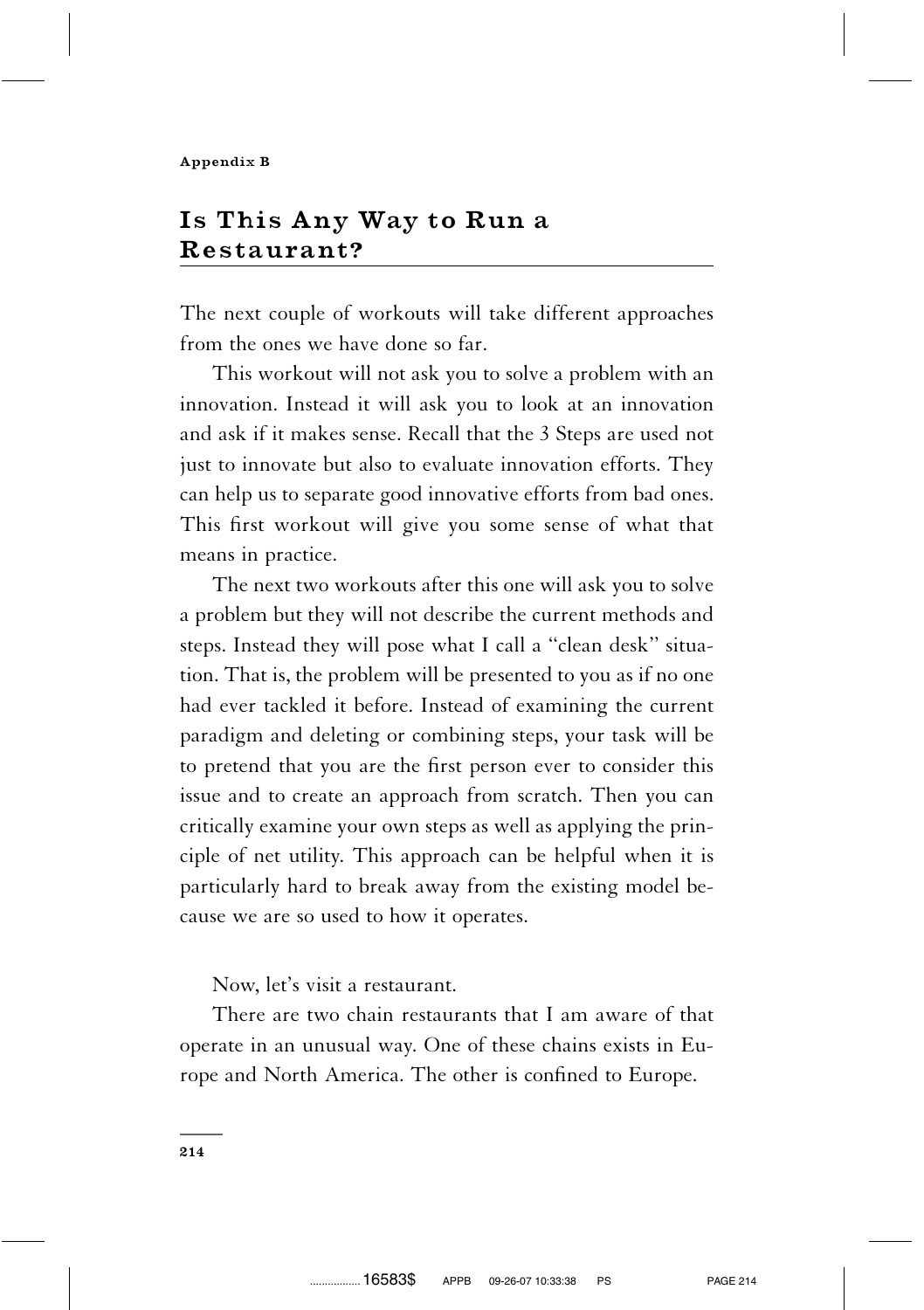Here is how they work: The customer enters the restaurant and is handed a slip of paper with various items listed (in one chain) or a kind of debit card (in the other). Then the customer goes to various stations spread around the restaurant. There may be a Pasta section, a Salad section, Entrees and so forth. At each station the customer tells the person what they want, gets the item and puts it on their tray and the employee marks the slip of paper or debits their card. Then the customer goes to a cash register and submits their slip or card and pays the bill. So, the format is very much like that of a cafeteria, but instead of having one serving line, it has several. And instead of having one register attendant who examines and prices the items selected, this model has each item priced at the station where it originated.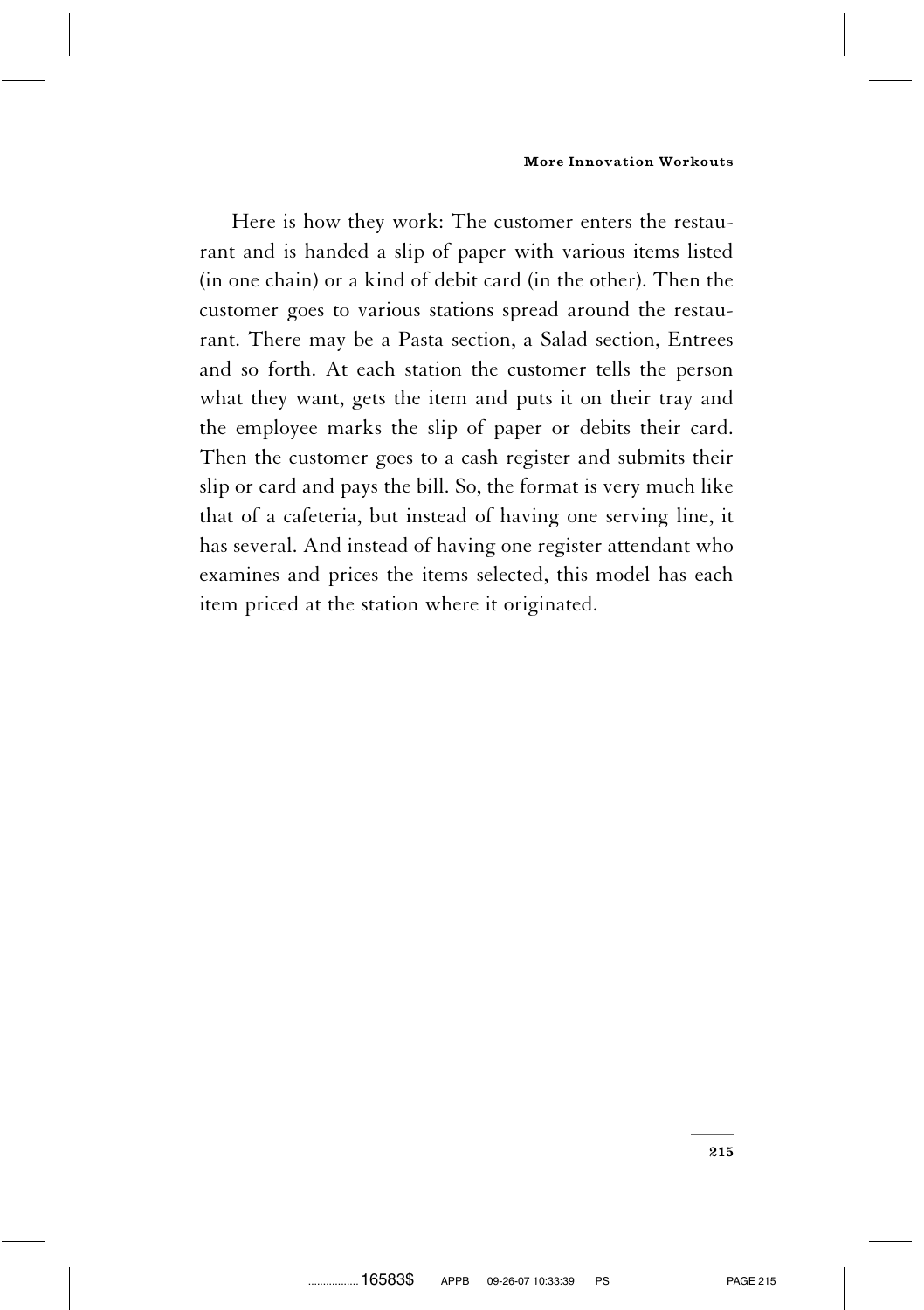# Sample Answer to the Restaurant Problem

Two questions come to mind each time I have entered one of these restaurants:

What's in it for me? What's in it for them?

I have not found a good answer to either one of these questions.

When customers enter a restaurant, they come with a certain set of expectations. They expect to be shown to a table. They expect to examine a menu and tell a waiter what items they want. They expect to have those items brought to them in some specific order. When customers enter a cafeteria restaurant, their expectations change slightly. They do not expect a menu. They expect to pick up a tray and move along a logically sequenced serving line, selecting items that appeal to them and adding these to their tray. Then they expect to go to a checkout point where a cashier will tally their purchases and collect their money. These are the paradigms.

Innovation breaks paradigms but it does so in ways that benefit the customer (or, at least, do not have a negative impact on the customer). The multi-station model that these chains use does not appear to me to have any benefit to the customer and, worse, to actually have a negative impact on him or her.

First, the customer becomes confused when entering the restaurant. The model is different and it is not immediately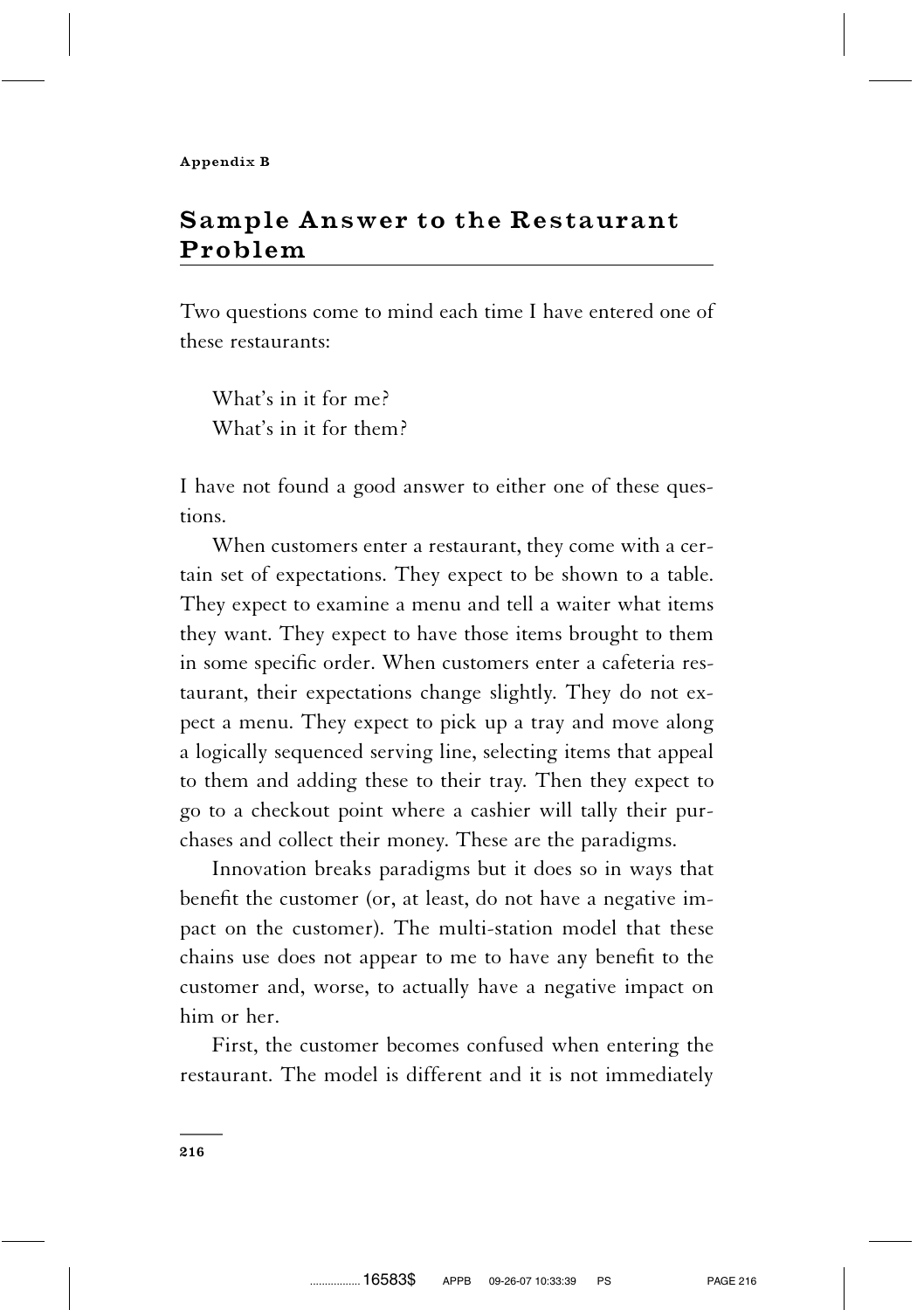obvious what the new model is because the new model is actually pretty complex.

Second, the multiple stations actually add steps to the process. Instead of ordering food once, you order it at each station. Instead of one person tallying your purchase and collecting your payment, a tally is made at each station and then the tallies are consolidated and charged at a different location—the cashier's station.

I might be able to justify these costs imposed on the customer if there were some significant gain to the business. But I just don't see the gain to the business. The number of employees does not seem less. They are somewhat more specialized, so perhaps they are more efficient or can be trained at a lower cost, but these savings would not be great and I see no sign that the customer is gaining a lower cost as a result.

So, this just appears to be novelty to me. A Pet Rock Restaurant. I avoid both chains because, whatever reason they have for their innovative approach, it provides no benefit to me.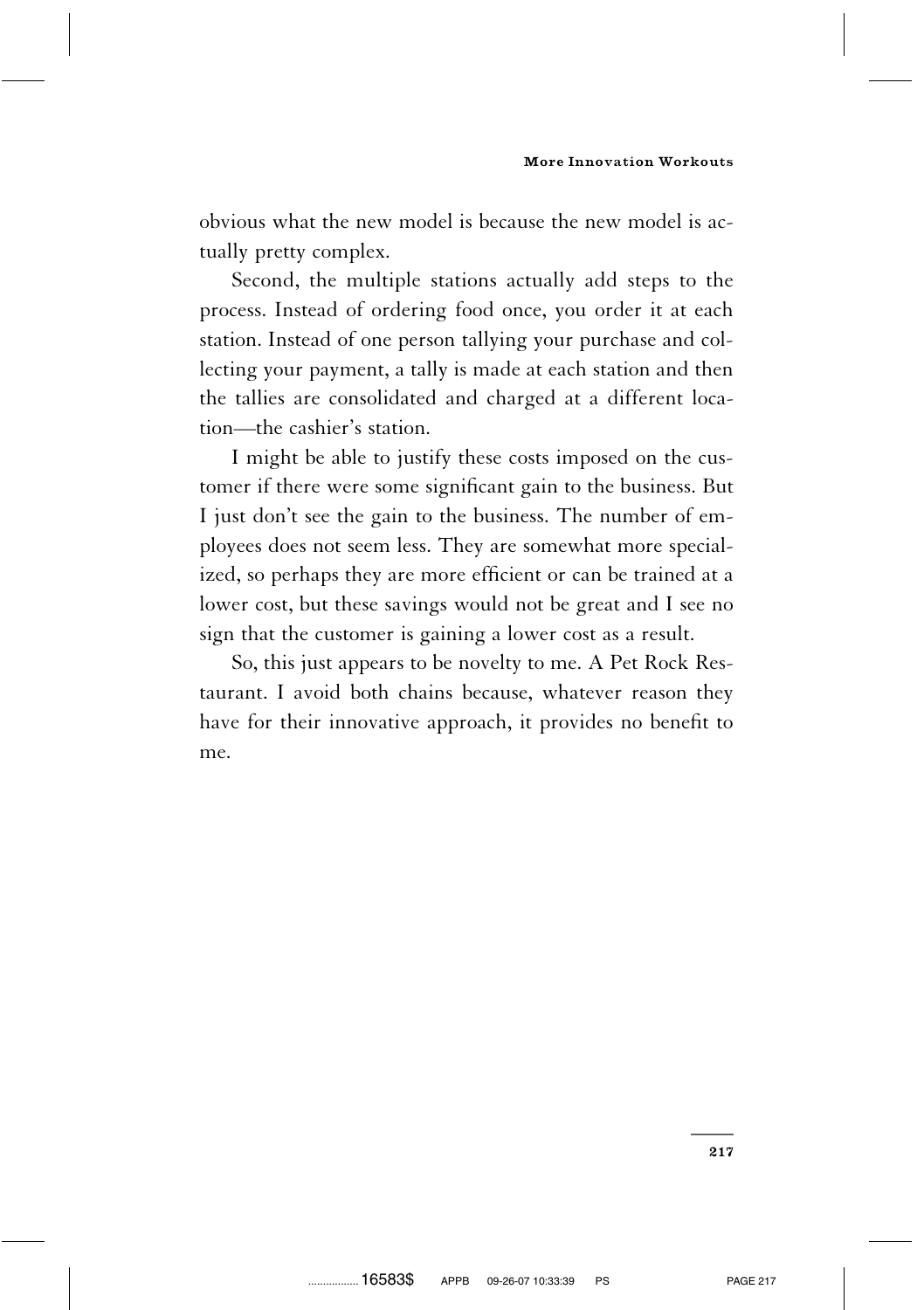# The Lost Baggage Problem

As noted in an earlier workout, flying is no fun and when you get to your final destination and wait an hour for baggage that never arrives, it can become agony.

In this workout, your task is to think through how baggage gets handled and list the steps you would use to:

- 1. Reduce the possibility of loss
- 2. Improve the speed and certainty of locating lost luggage when the first effort fails.

There is no sample answer here. The important learning for you will be the process of sitting back and working through the problem. A real world answer would take costs into account. We can not do that here so no sample answer would be helpful.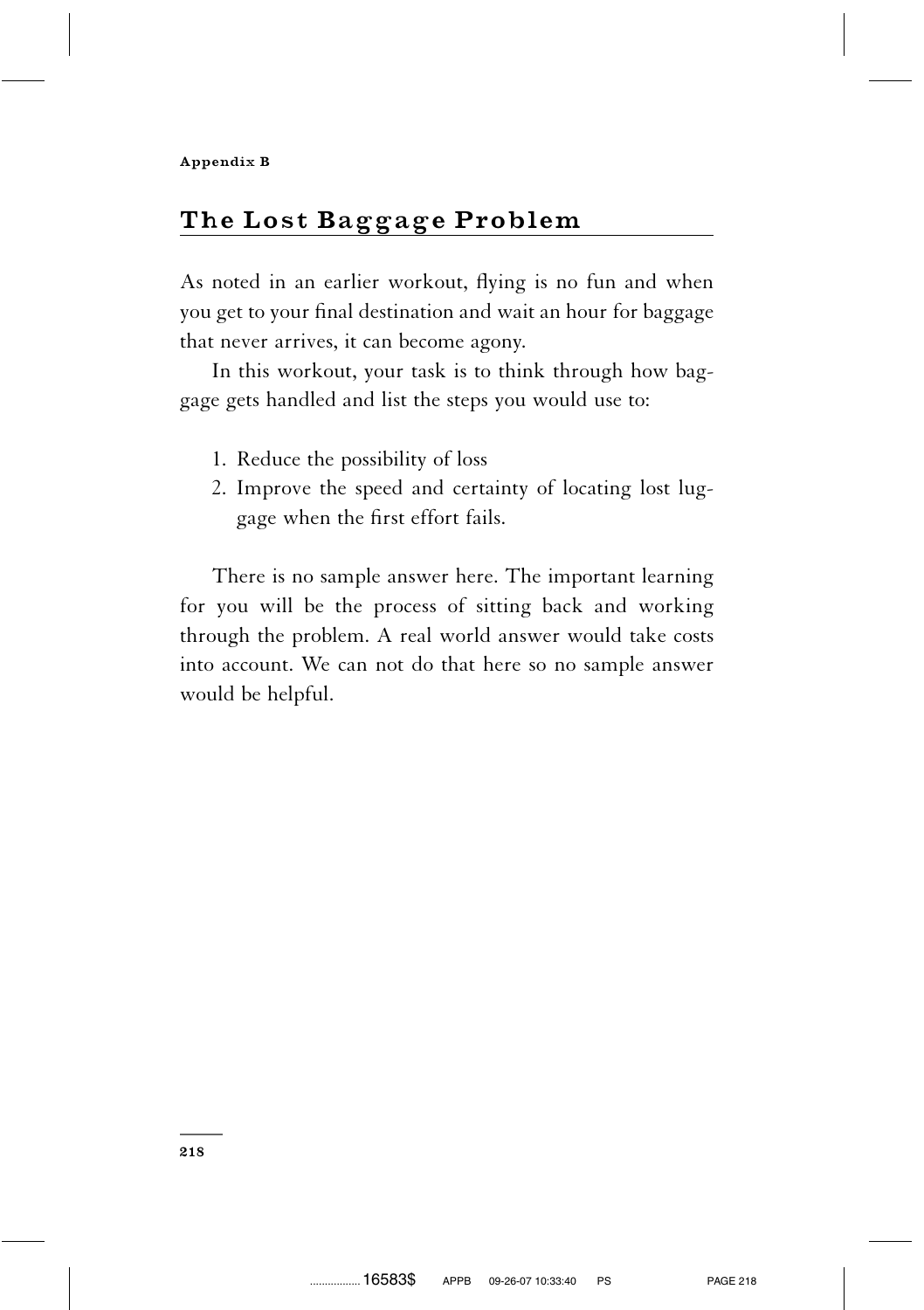### Where Do I Put My Glasses?

Note that the problem here is not finding where you absentmindedly put your glasses. It is what to do with the glasses when you are not using them.

There are several solutions available, but none of them seem to work.

You can put the glasses in a shirt pocket, but not every outfit includes a shirt pocket.

You can hang them on a lanyard around your neck but lanyards are not all that attractive and the glasses themselves are exposed when carried this way and subject to damage.

I have a device with a pin like an earring post attached to a metal circle. I can pin that on my shirt and stick one of the earpieces through it. But I have a tendency to forget to remove this item from the shirt when I put it into the laundry.

Is there another way of handling this problem that achieves the goal of keeping your glasses handy without requiring some elaborate work on the owner's part?

Again, no sample answer is provided. You should judge for yourself whether your approach works and provides net utility.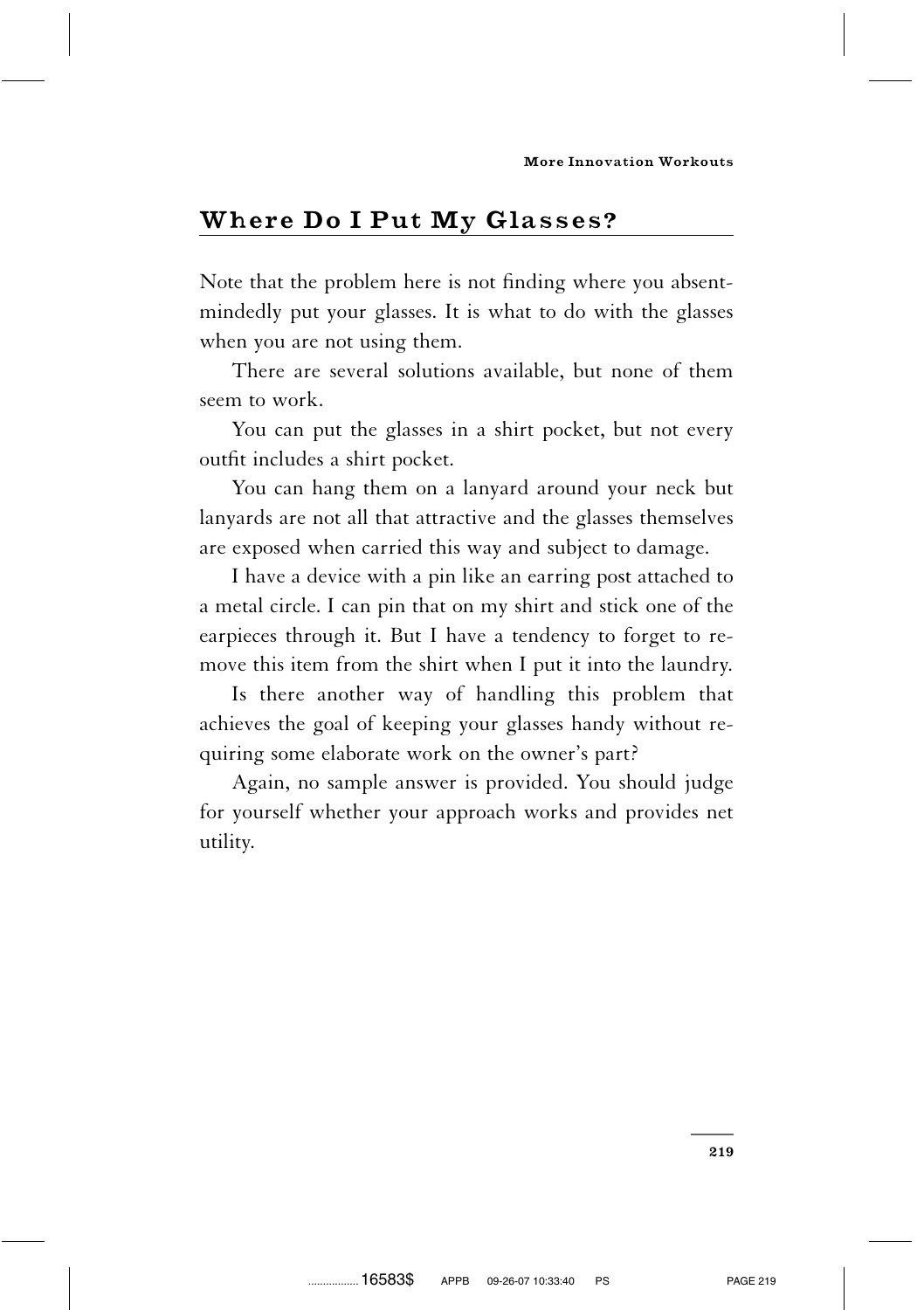*This page intentionally left blank*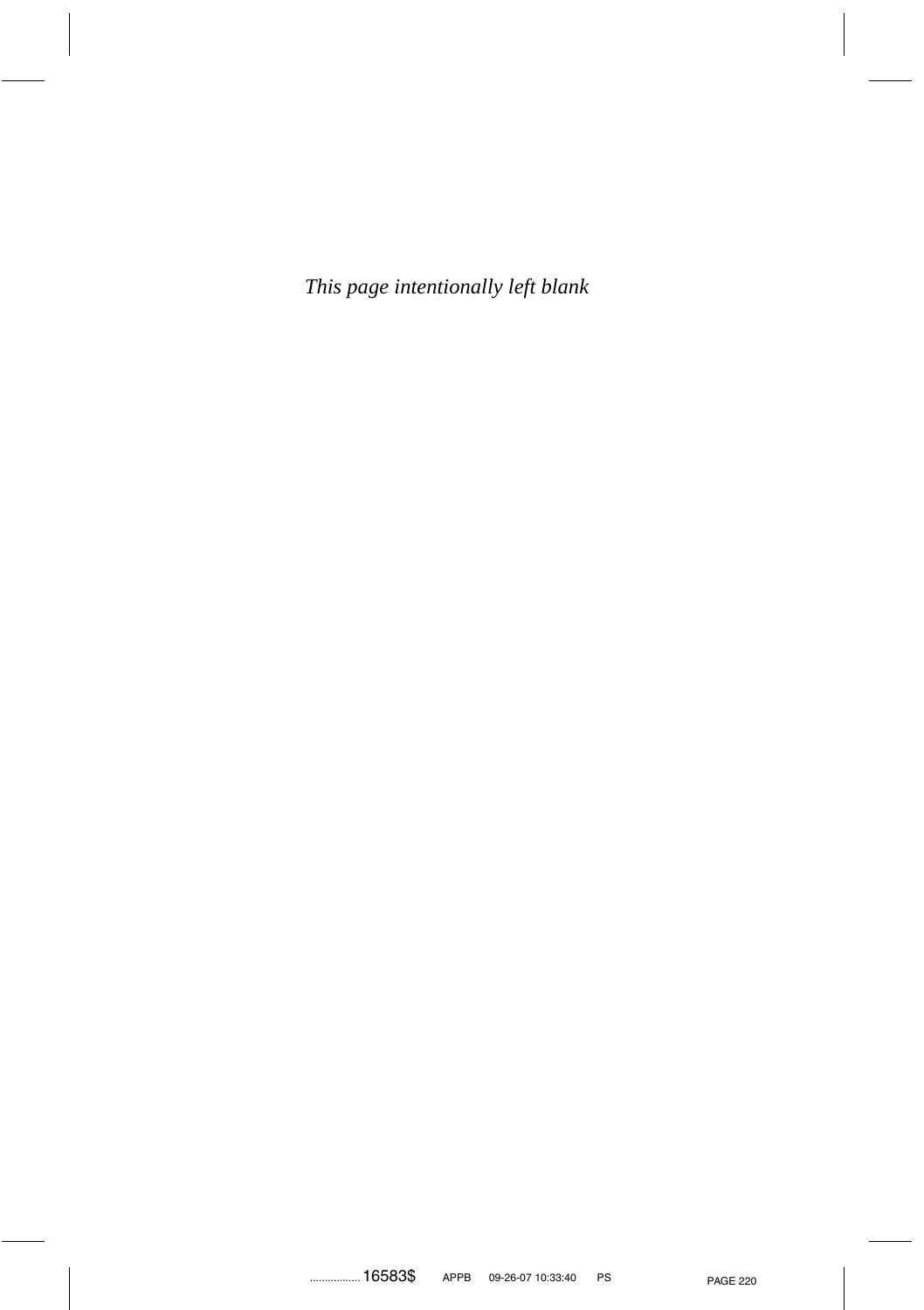# Suggested Reading

There are a large number of books about innovation. They can be divided into several categories.

Some books are focused on business model innovation. That is, they discuss approaches to pricing, distribution channel, or the like. I have not included any of those books below though, since they do not necessarily reflect on product innovation. However, it is worth noting that innovation in business models typically leads to product innovation. When a company goes from delivering music on CDs to delivering music via download, more than the distribution channel changes.

Other books approach product innovation in different ways, most of which were at least touched on in this book. Many look at creating an innovative environment. Others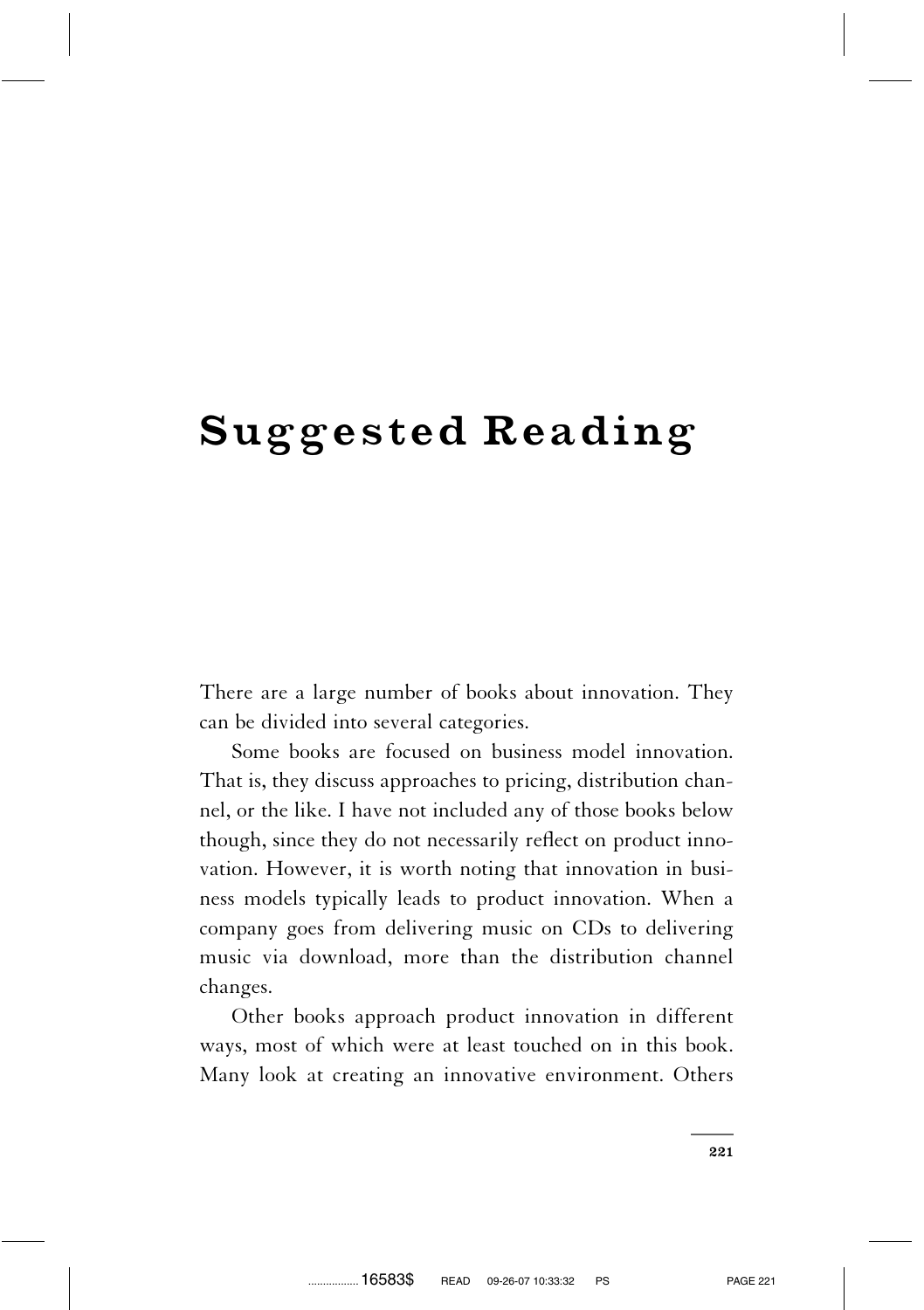reflect on developing individual innovation skills. Still others propose various methods for approaching innovation.

The list below includes books from all of these categories. Product innovation needs to encompass all three of these facets.

**Clayton Christensen.** Dr. Christensen is a prolific author and editor of innovation books and a professor at Harvard Business School. His books tend to focus on the big issues such as responding to disruptive technologies. All are insightful, interesting, and thought-provoking.

Among his most popular works are:

- *Seeing What's Next: Using Theories of Innovation to Predict Industry Change* (Cambridge: Harvard Business School Press, 2004)
- *The Innovator's Dilemma: When New Technologies Cause Great Firms to Fail* (New York: Collins, 2003)
- *Harvard Business Review on Innovation* (Cambridge: Harvard Business School Press, 2001)

#### **Elaine Dundon**

- *The Seeds of Innovation* (New York, AMACOM, 2002). This book covers three significant areas of product innovation:
	- 1. Tools for stimulating ideas
	- 2. Processes for selection of ideas
	- 3. Organizational issues in innovation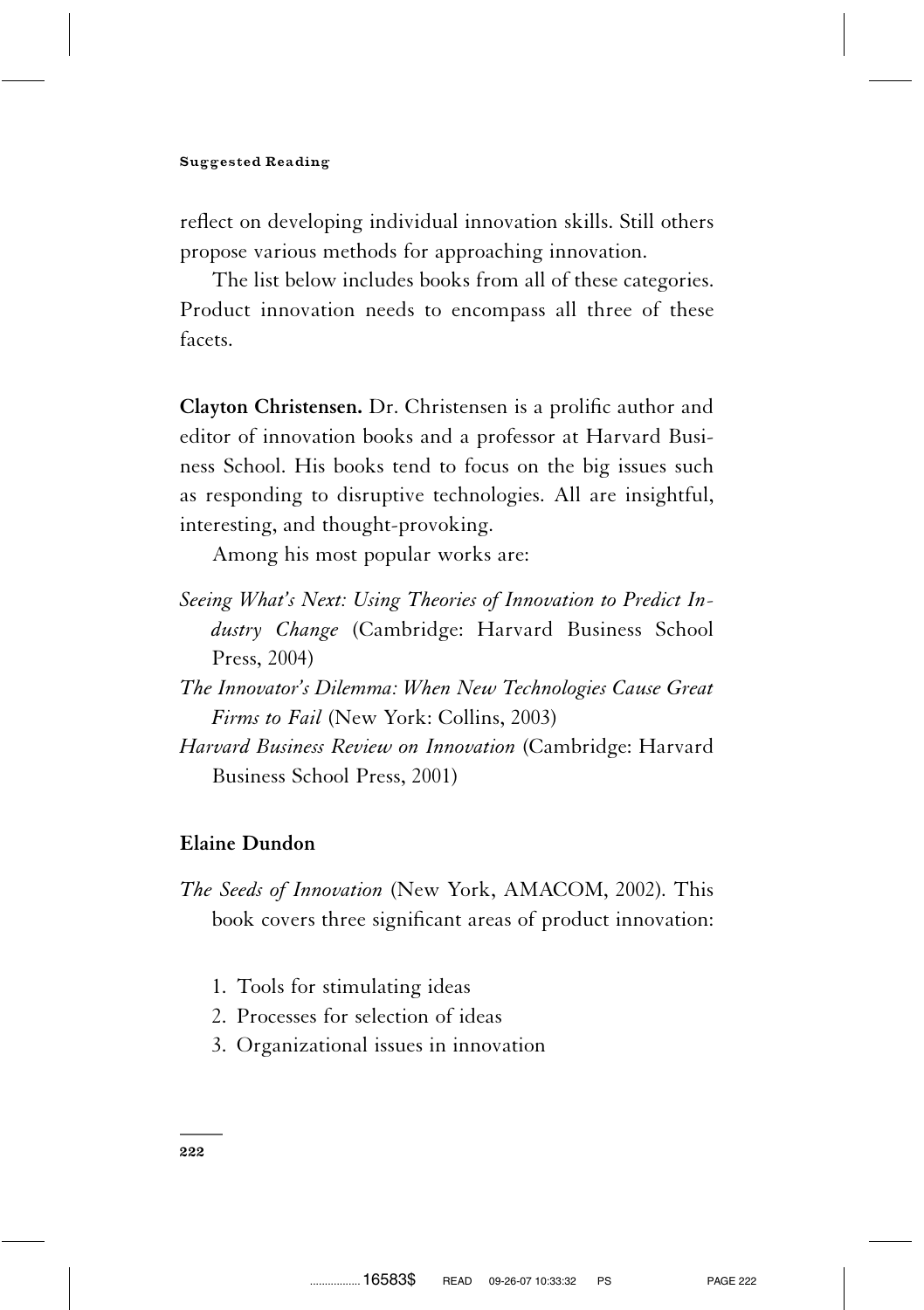#### **Andrew Hargadon**

*How Breakthroughs Happen* (Cambridge: Harvard Business School Press, 2003). This book is oriented toward case studies of innovations and draws from them a theory that innovation occurs through a collective activity during which old and new concepts are "captured" and combined to create innovative approaches.

#### **Thomas Kelley**

- *The Ten Faces of Innovation* (New York, Doubleday Currency, 2001)
- *The Art of Innovation* (New York: Doubleday Currency, 2005)

Kelley's books are among the best at dealing with personalities of innovators and creating an innovative environment. His anecdotes are enjoyable and enlightening, and his writing style is very entertaining.

#### **Michel Robert**

*Product Innovation Strategy, Pure and Simple: How Winning Companies Outpace Their Competitors* (New York: McGraw-Hill, 1995). This is a classic book that focuses on the innovation process.

#### **Evan Schwartz**

*Juice* (Cambridge: Harvard Business School Press, 2004). This book looks at creative minds and moments of great creative breakthroughs. It is personality-focused and provides real insight into how these moments happen and the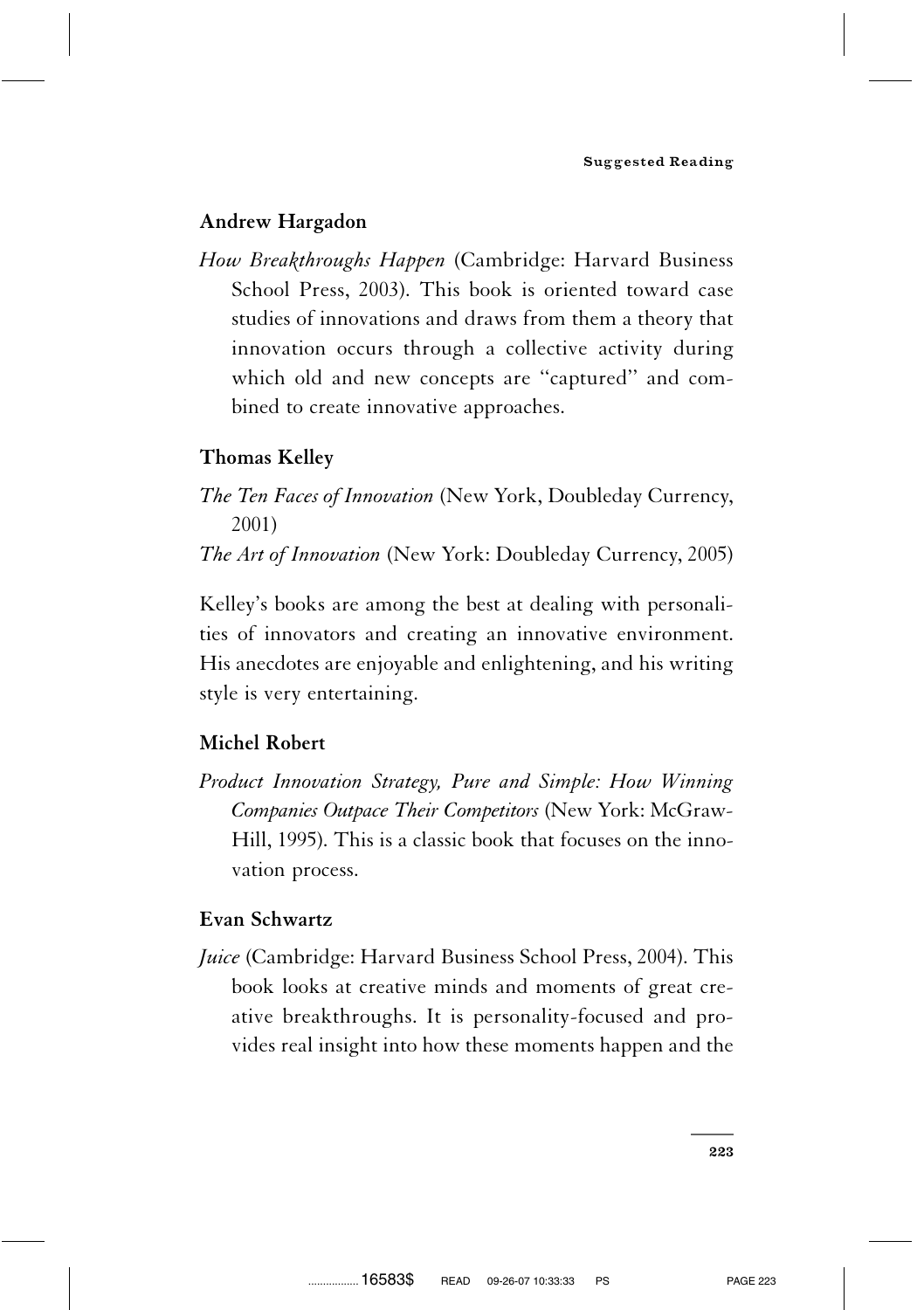people they happen to. It will not tell you how to create innovative products, but it will motivate you to do so.

### **Anthony Ulwick**

*What Customers Want: Using Outcome-Driven Innovation to Create Breakthrough Products and Services* (New York: McGraw-Hill, 2005). A strong and clear approach to creating a process for product innovation.

## **Craig Vogel**

*The Design of Things to Come* (Boston: Wharton School Publishing, 2005). Vogel spends a fair amount of space on ''pragmatic innovation'' and recognizes the core concept that utility is a driving force in product innovation.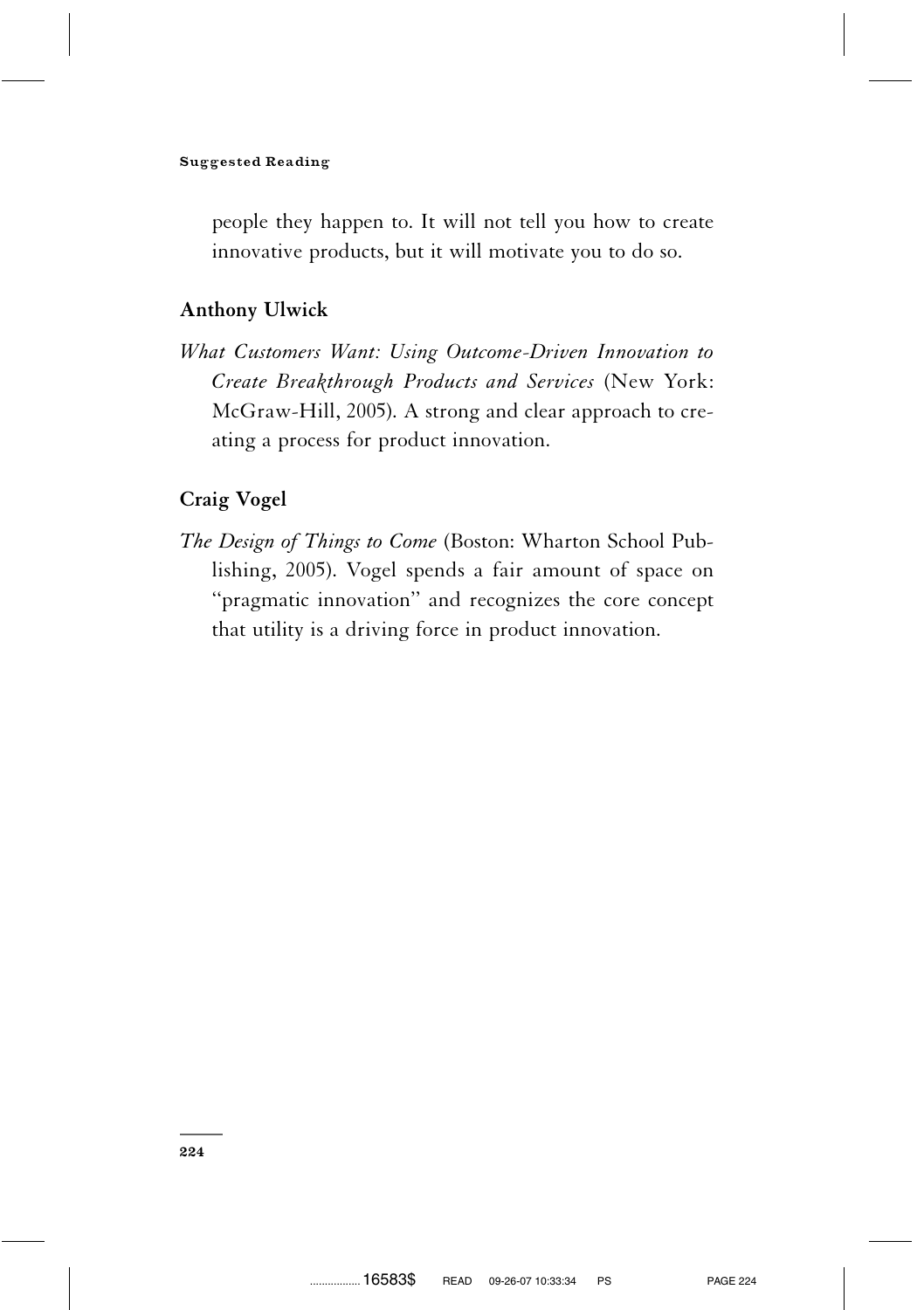# Notes

### Part 1

- 1. When the word *product* is used in this book, it generally includes services within its meaning, as opposed to being limited to ''hard'' products. Chapter 8 will put particular focus on the use of the methods in this book for services.
- 2. Services are always utilitarian. As will be discussed in Chapter 8, services (even when their ultimate object is aesthetic, such as a beauty treatment) are simply the substitution of someone else's efforts for ours. Services save us work, and so they are useful.

# Chapter 1

1. ''The World's Most Innovative Companies,'' *Business Week,* April 24, 2006, p. 63.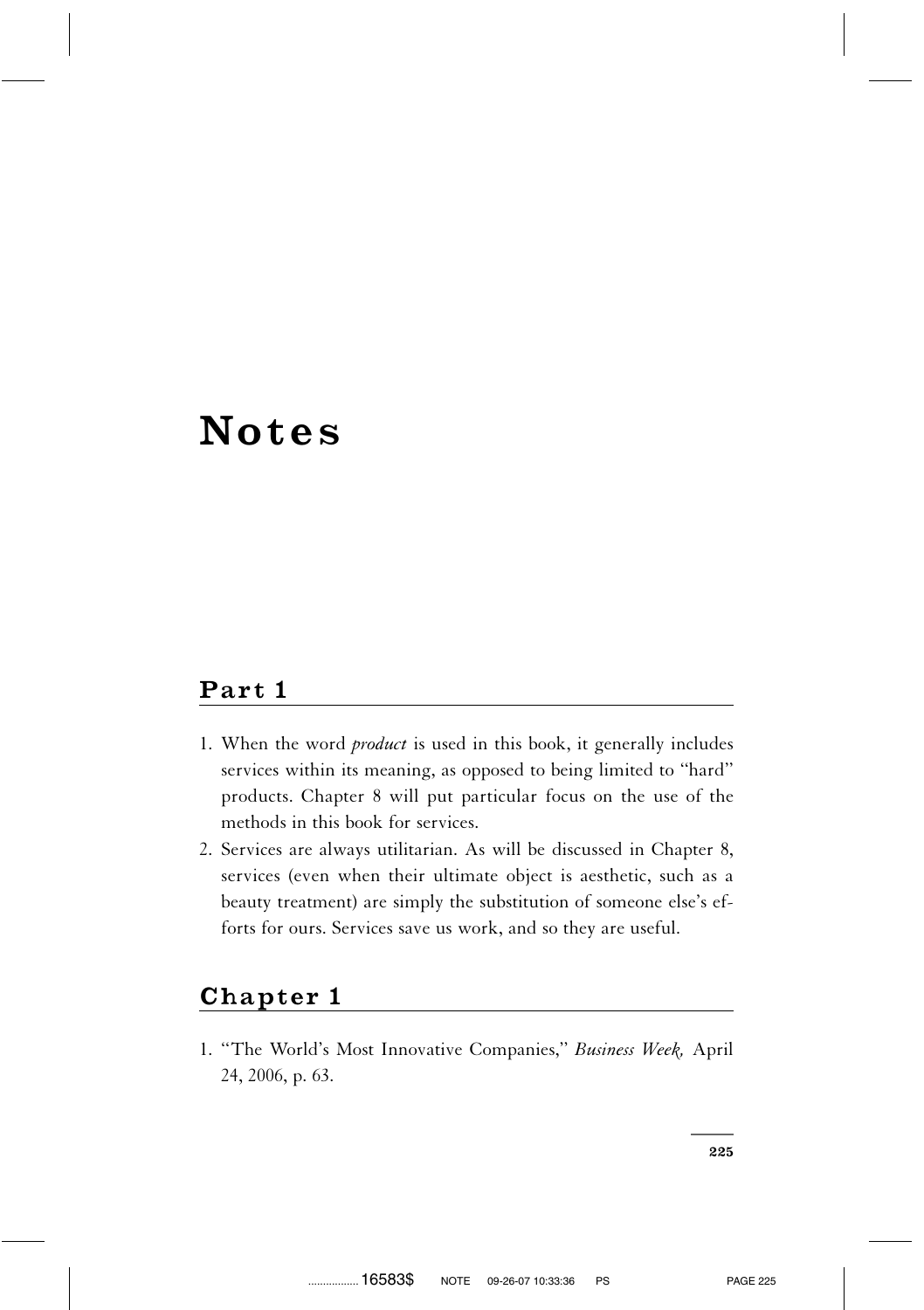- 2. W. Chan Kim and Renee Mauborgne, ''Value Innovation: The Strategic Logic of High Growth,'' *Harvard Business Review*, January 1997, pp. 102–112.
- 3. Larry Huston and Nabil Sakkab, ''Connect and Develop.'' *Harvard Business Review,* March 2006, p. 58.
- 4. http://www.apple.com/pr/library/2006/jan/18results.html.
- 5. DISConnect, www.houstonpress.com /2007–01–04/news/disconnect/.

### Chapter 2

- 1. See http://www.contractormag.com/articles/newsarticle.cfm?news  $id = 677$ .
- 2. For the compulsively empirical, here are several sources that discuss the faucet market in general along with specific efforts at innovation in the faucet industry: www.usatoday.com/money/indus tries/retail/2005–05–03-ffaucetsex.htm; Kenneth Helm, ''Strategy: Moen Taps Into Elegance to Dampen Competition,'' *Media Week,* March 21, 2005; www.Nucifora.com/art\_193.html.
- 3. www.moen.com.
- 4. www.deltafaucet.com.
- 5. Will Hermes, ''Music: Springsteen's Take on Classic Folk,'' *New York Times*, April 16, 2006, Sec. 2, p. 22.

#### Chapter 3

- 1. Actually it turned out that the father of Henry II of England was not the son of Henry I, so my thinking was entirely wrong.
- 2. This innovation was made possible by a disruptive advance in technology. That is often the case, but it does not diminish the fact that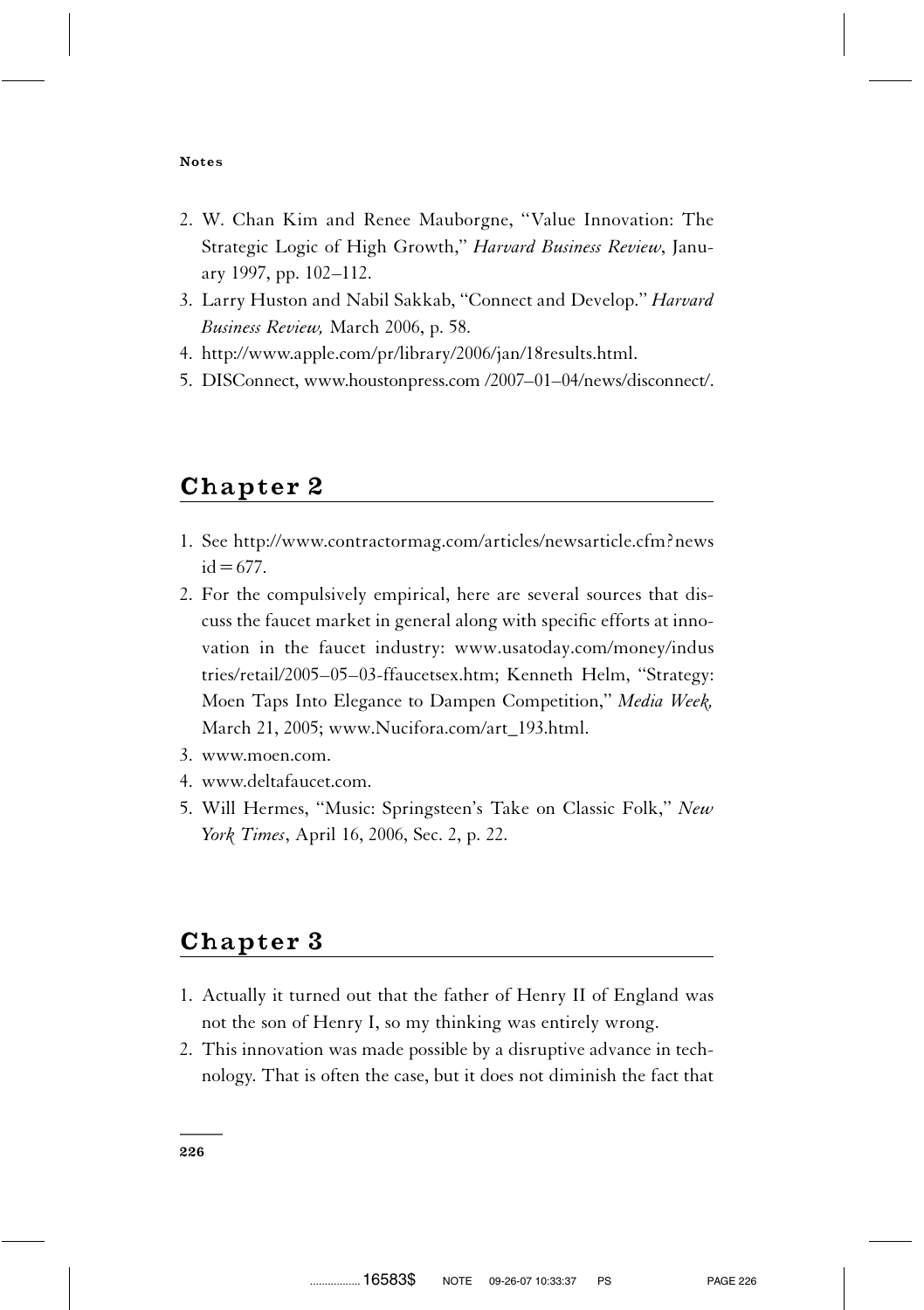an innovator needs to grasp the impact of the technology on the customer's life and take advantage of that advance in technology.

#### Chapter 4

1. Bill Vlasic, ''Changing Minds: What Detroit Can Do to Win Back Car Buyers,'' Detroit News, Jan. 3, 2007, www.detroitnews.com/ apps/ pbcs.dll/article? AID = 20070103/AUTO01/701030382.

#### Chapter 5

1. I did a search for a similar product on the Internet and did not find one. That failure raises two possibilities: (1) There is a chance to get rich here, or (2) this is a really bad idea that has been tried and found wanting.

### Chapter 7

- 1. http://www.simonsays.com/content/book.cfm?tab=1&  $pid = 409492$ &agid = 2.
- 2. This raises an interesting question. 3M produces both Scotch tape and Post-it notes. Did the success of the latter cannibalize the sales of the former? The roll of tape on my desk has not been changed in a year and is barely down from its original size. But I have gone through several packs of Post-it notes in that time.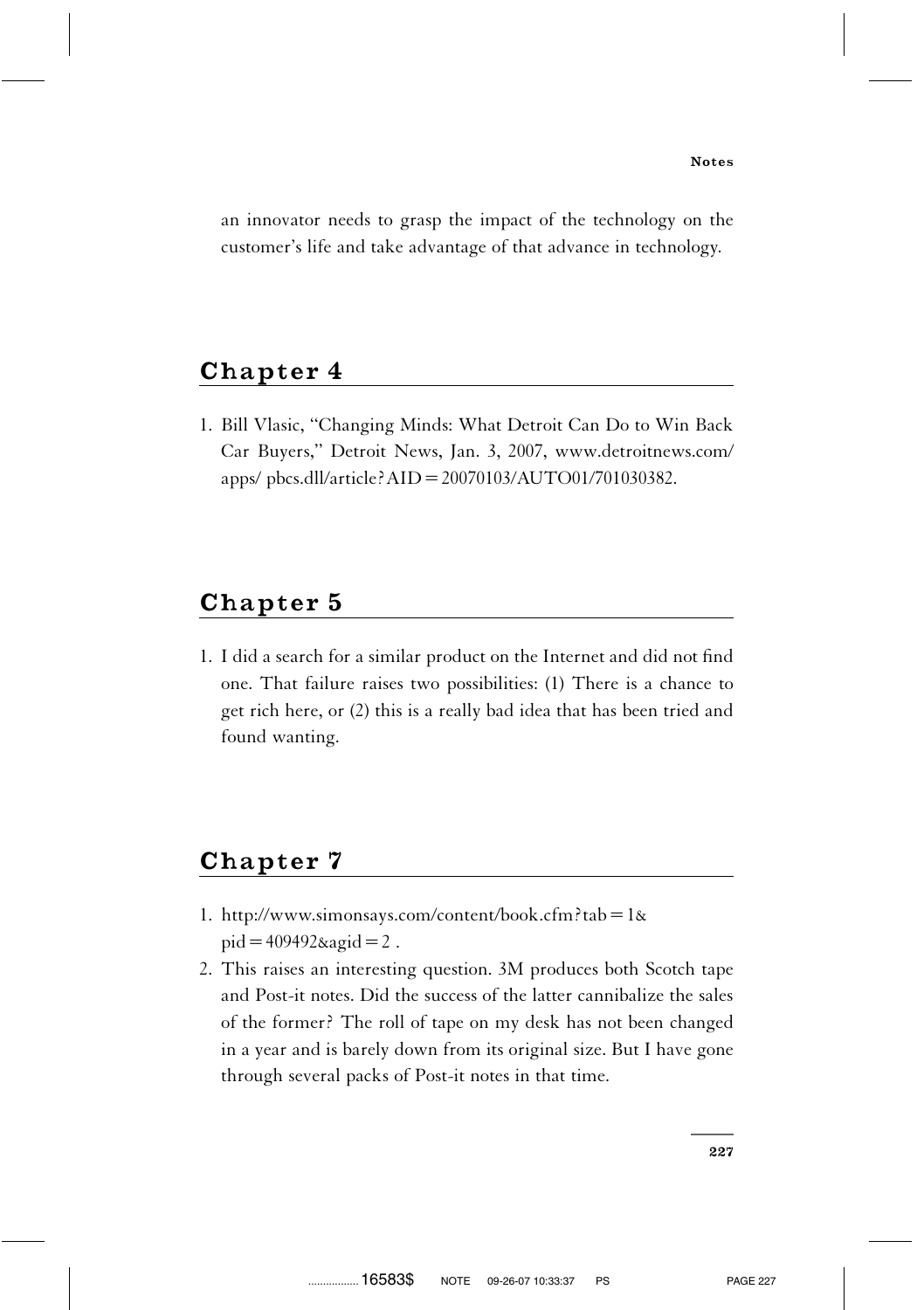- 3. Roland T. Rust, Debora Viana Thompson, and Rebecca W. Hamilton, ''Defeating Feature Fatigue,'' *Harvard Business Review*, February 2006, p. 98.
- 4. This is the phenomenon behind the famous Schrodinger's cat experiment in quantum physics. The mere fact of observation changes the outcome of the experiment. http://whatis.techtarget. com/definition/0,,sid9\_gci341236,00.html.

## Chapter 8

- 1. It is true that in some markets there are ''buyer's'' agents, but when your pay depends upon your selling as many houses as you can, the notion that you are representing the buyer is a difficult one to defend.
- 2. In Appendix B, there is an innovation workout involving a much less complex portion of the services industry, dry cleaning, and these more unified services do present simpler problems, like those we have discussed earlier.

# Appendix B

- 1. Even there, I have a question about net utility. Is this fitted sheet actually a productivity gain when folding it for storage is a more complex task than folding a flat sheet and when those elastic corners never really seem to stay in place for long?
- 2. See www.firstsearch.com.
- 3. There actually were two people sitting there, the finance person and the salesperson.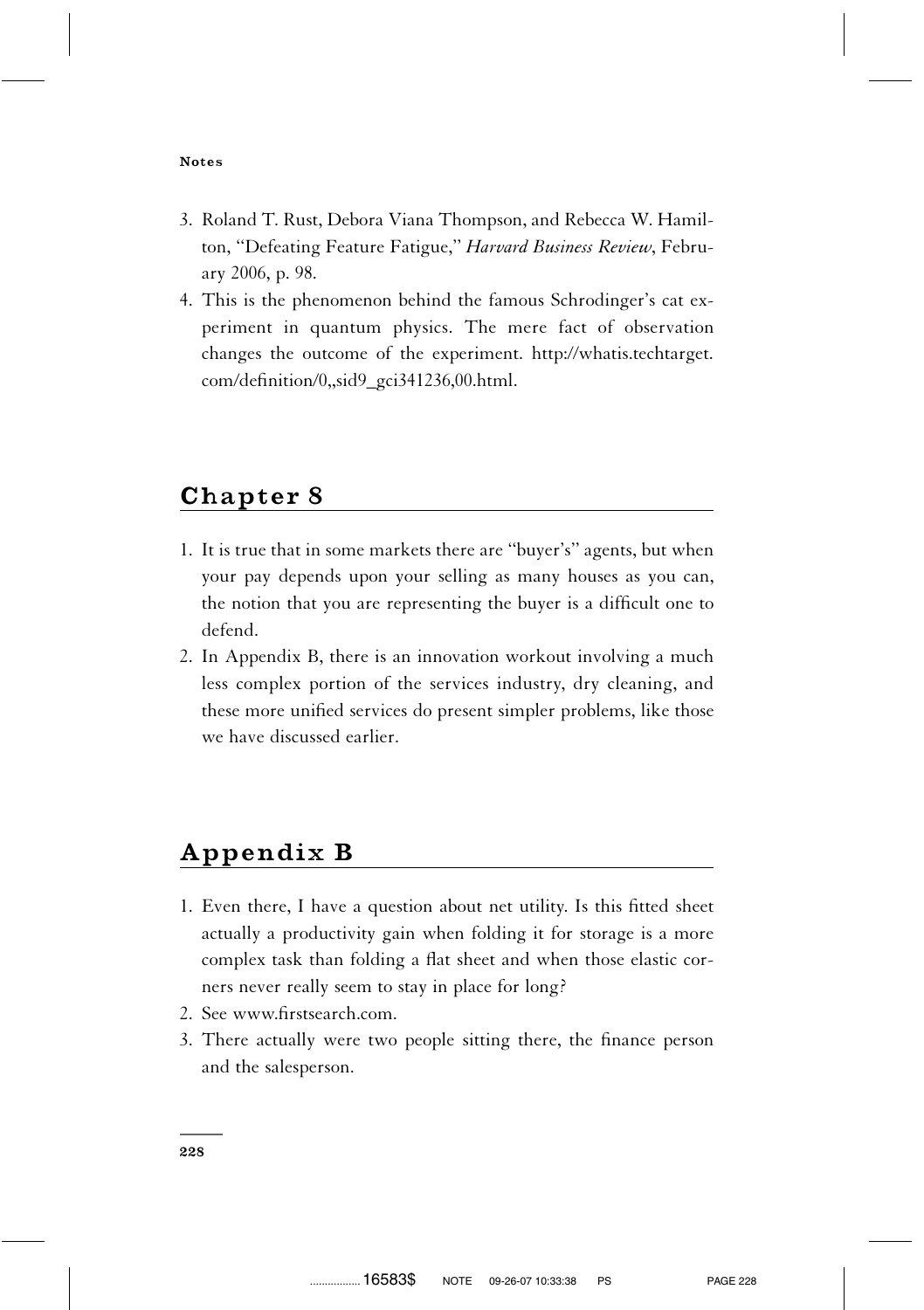# About the Author

**Denis Hauptly** is Vice President for Technology Strategy at Thomson Global Resources, a division of the Thomson Corporation in Zug, Switzerland. He has previously served as Vice President, New Product Development, at Thomson West; Vice President, Content, at Thomson Global Resources AG in Switzerland; and Vice President, Technology Product Development, at Thomson West.

Prior to joining The Thomson Corporation in 1994, Mr. Hauptly served in a variety of positions in the Federal Courts and the United States Department of Justice, including Special Master for the United States Court of Federal Claims and Director of Judicial Education for the Federal Courts.

He is the author of four books and numerous articles on history and law. His books have been awarded an ALA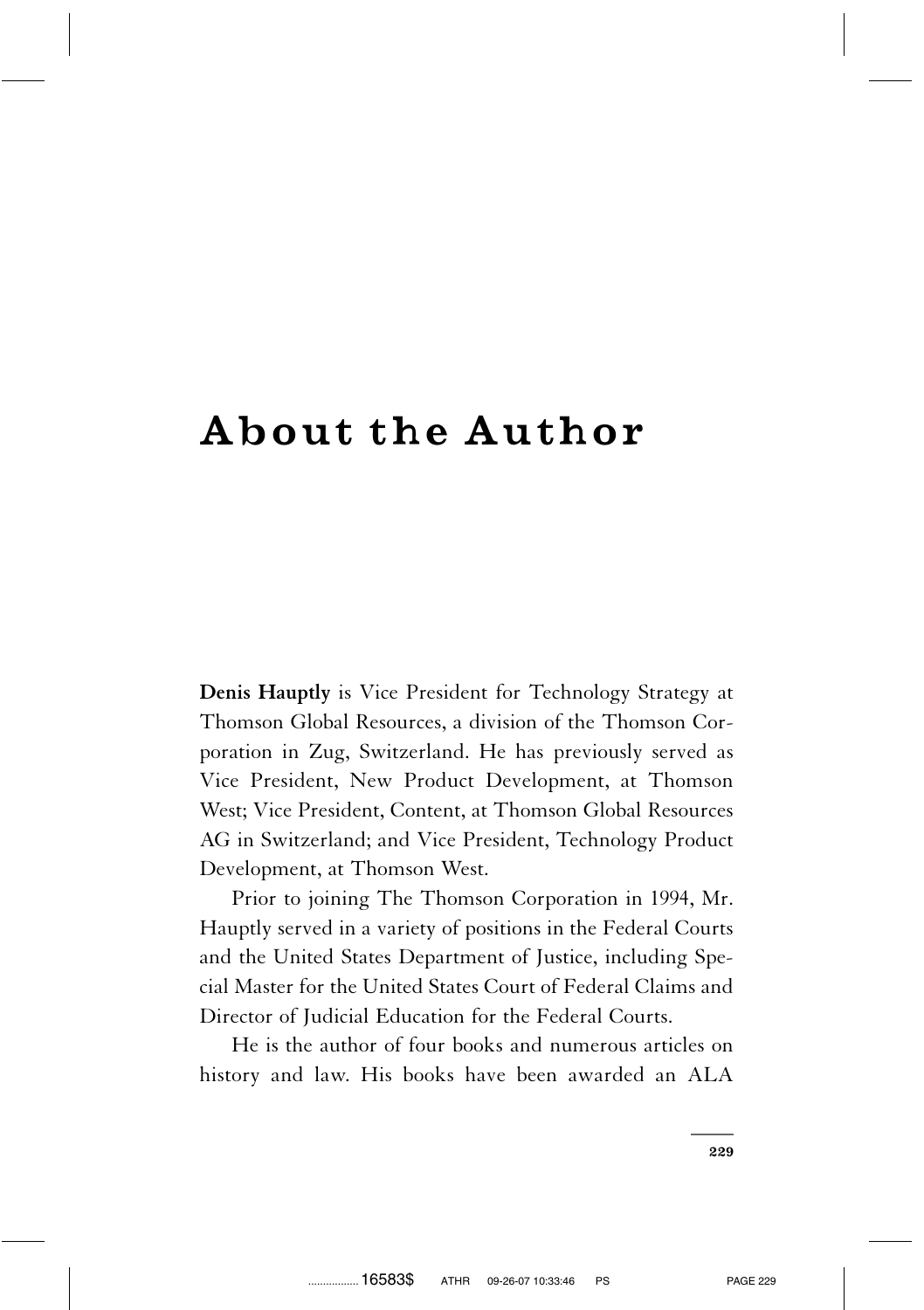#### About the Author

Notable Book designation, and he is the recipient of the Benjamin Franklin Award for Best Writing on the Constitution. A native of New Jersey, he is a graduate of St. Michael's College in American Studies and has a law degree from the University of Notre Dame.

He is married to Kay Knapp and they reside in Thalwil, Switzerland, and Minneapolis, Minnesota.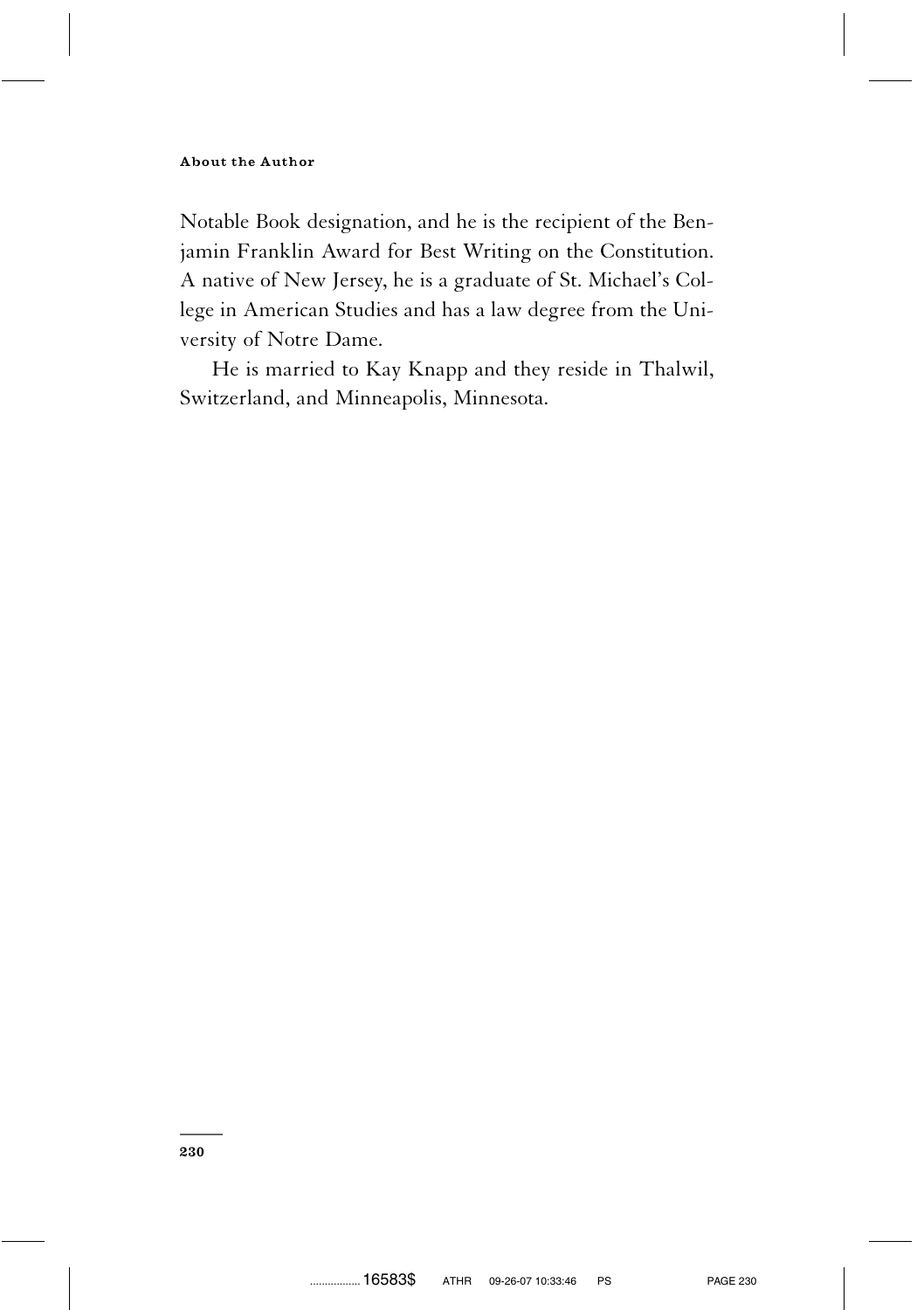# Index

abandoned shopping carts innovation workout, 197–199 abilities of products, usability vs., 107–108 accountability, 174, 175 action orientation in big innovators, 159 as innovation skill, 157 adjacent tasks, linking to, *see* linking to next tasks (step 3) aesthetic changes, 57–58, 60, 62 airline reservations, 111–112 airlines, lost baggage problem with, 218 airport innovation workout, 211–213 Amazon.com, 104, 113 analytical talent, as hiring criterion, 169

analyzing proposed innovations, 62–65 answers correct, finding, 41–49 objective testing of, 49–51 obvious, 42–44 for tasks of multiuse products, 141–144 appearance changing, 57–58 in rating innovations, 62–65 Apple, 16–17, 58, 154 arcane knowledge, 156 artistic talent, as hiring criterion, 169 asking the right questions, 5, 37–51 and finding right answers, 41–49 and incomplete sets of facts, 38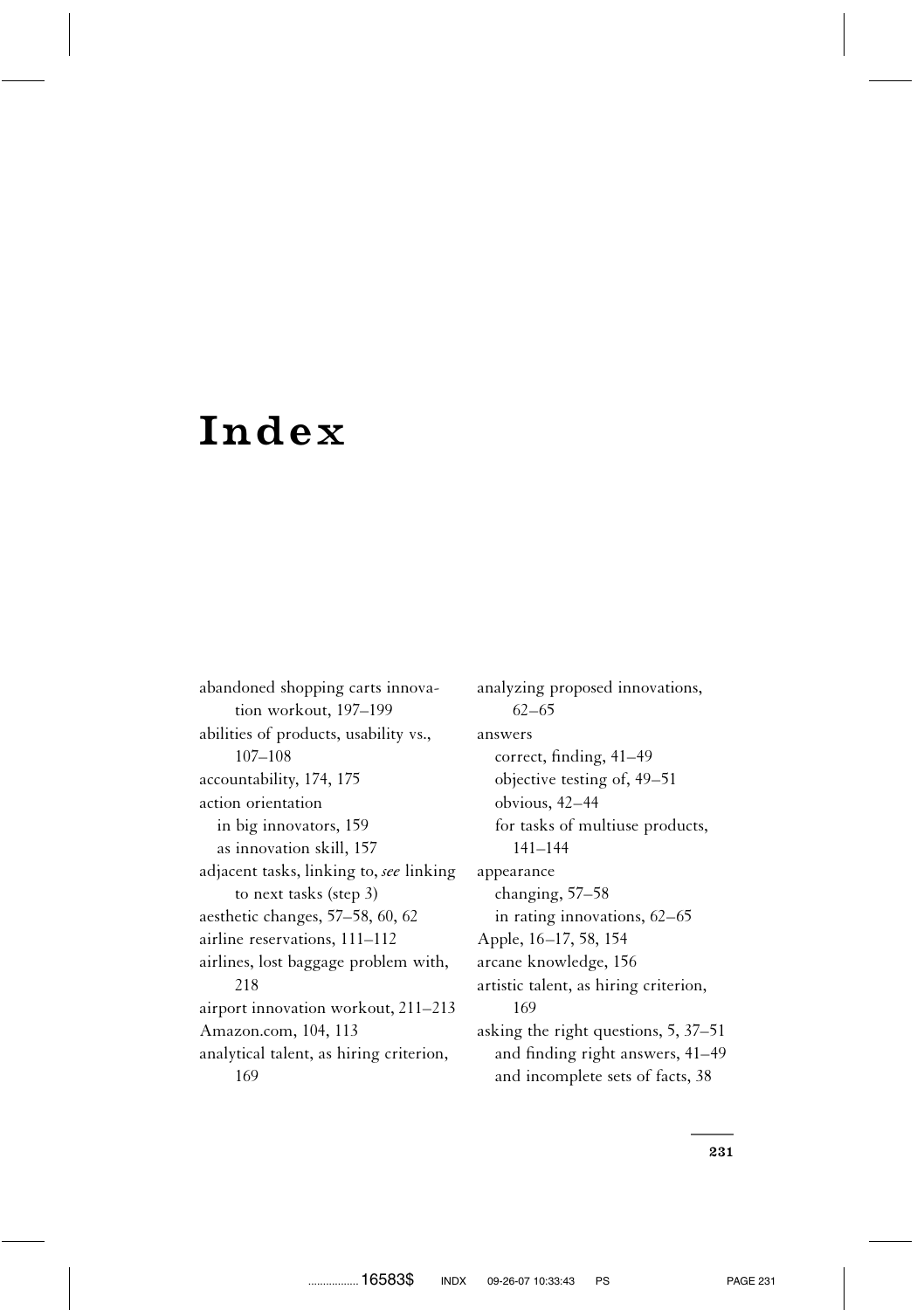#### Index

asking the right questions (*continued*) and objective testing of answers, 49–51 observation for, 44–49 and obvious answers, 42–44 by taking detached view of question, 38–40 assembly lines, 154 assumptions abandoning, 44 about questions, 39, 40 false, 180 attitude, customer-focused, 138 automatic window shutters, 73 automation, 122 automobiles, *see* cars

barbecue grills, 74 beauty as reason for buying, 6–7 utility vs., 60–62 bed-making innovation workout, 200–202 big innovation, 153–154 big innovators, 154 as essentially creative, 158–159 skills of, 159–160 boarding passes, 101, 111–112 bread machines, 103–104, 109, 113– 114, 148 bread slicers, 73 budgets, for marketing vs. innovation, 15 business case approval, 179–184 business models, for loose linking, 110–115 *BusinessWeek,* 14

buyer's managers (real estate), 130–131 buying decisions for cars, innovation workout for, 207–210 for faucets, 21–22 for houses, 125–128 reasons for, 5–6 cable companies, 131 caller ID innovation workout, 116, 192–193 Caribou Coffee, 104 cars assembly lines for, 154 buying, innovation workout for, 207–210 identifying tasks used for, 70–71 made by Toyota, 54–56, 58 reasons for buying, 60–61 researching, 61–62 CD sales, 17 cell phones, 48 change(s), 53–68 analyzing innovativeness of, 62–65 in appearance, 57–58 in business models, 110–115 commitment to, 13 in culture, 166–170 innovations vs. mutations as, 56–57 innovation vs., 54 net utility test for, 65–68 novelty as, 57–60 risk associated with, 188 three forms of, 56–57 in utility, 60–62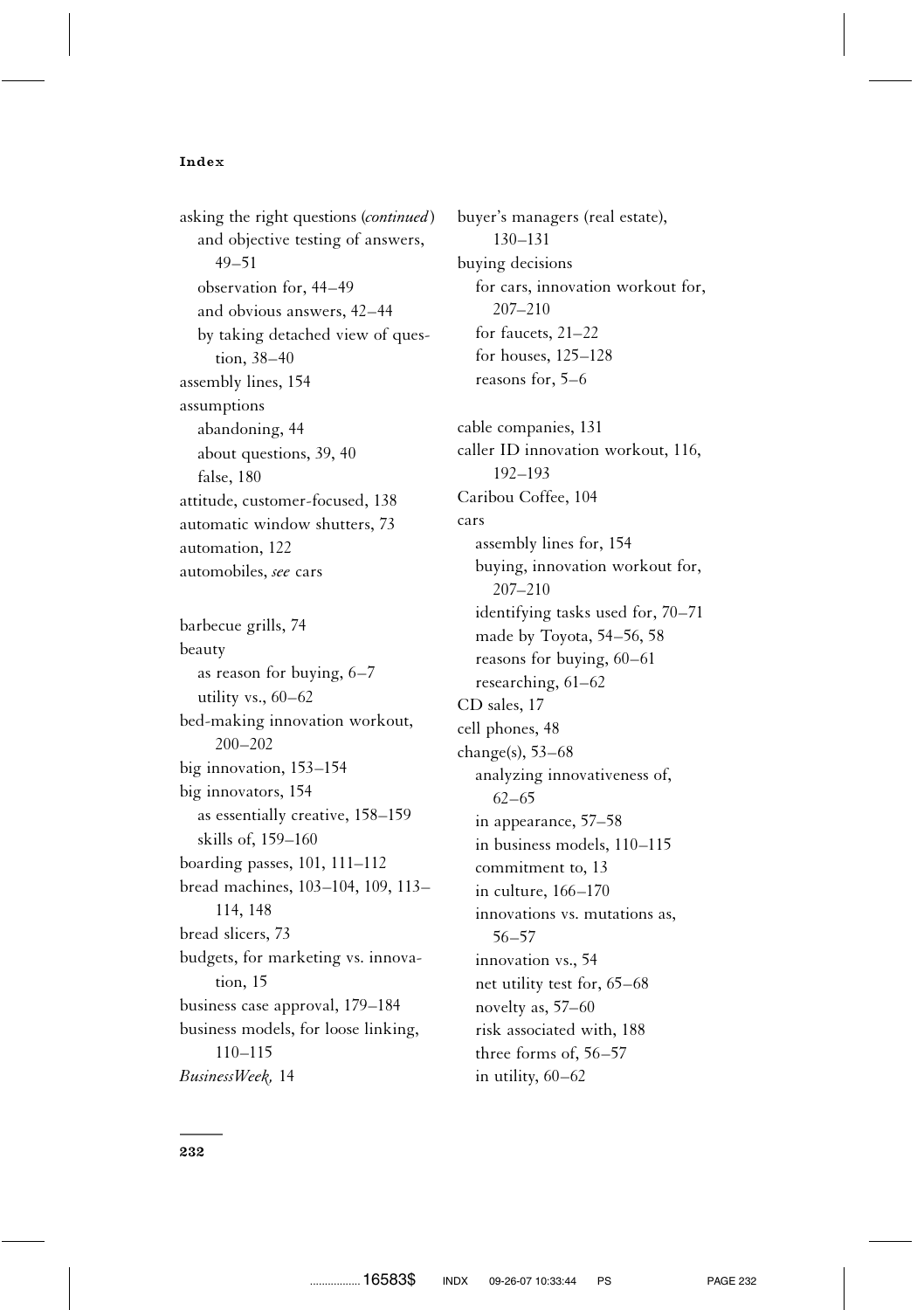Christensen, Clayton, 222 coffee grinders, 104 coffee innovations, 104 commodities, 15–16, *see also specific products* communication among innovators, 172 power of culture to interfere with, 4 competencies, determining, 134–135 competitors, 100 complex services, 123–135 in buying a house, 125–128 identifying tasks (step 1) for, 124–128 interdependencies within, 124 linking to next tasks (step 3) for, 129–132 medical services as, 127 removing steps from tasks (step 2) for, 128–129 as selling completion of task, 123–124 in weight loss industry, 133–134 computer repair shops, 119, 132 *Consumer Reports,* 61 context, analyzing tasks in, 26–28 contiguity of tasks, 106–107, *see also* linking to next tasks (step 3) continuum of net utility, 79–80 of products, 15–16 "cool," useful vs., 59, 157 core competencies, 134–135 corporate alignment, 177–189 and business case approval, 179–184

and product building, 184–186 and sales and marketing, 186–188 cost, ease of use and learning in, 80 courage, 157 creativity, 158–159, 169 criminals, sentencing, 166 cultural predispositions, 3–4, 48–49 culture of innovation, 165–176 benefits of, 97 combined with process-driven innovation, 98 creating, 166–170 managing innovators in, 170–173 and ownership of product innovations, 173–175 process-driven innovation vs., 89, 95–98 curiosity as hiring criterion, 169 as innovation skill, 155–156 plus passion, 157 as skill of big innovators, 159 customer-focused attitude, 138 customer perception, 16–18 customers demonstrating interest in product by, 95 exceeding expectations of, 100, *see also* linking to next tasks (step 3) ingrained behaviors of, 46 market research on, 113–114 mutations vs. innovations identified by, 56 observation of product use by, 139–141 people skills with, 156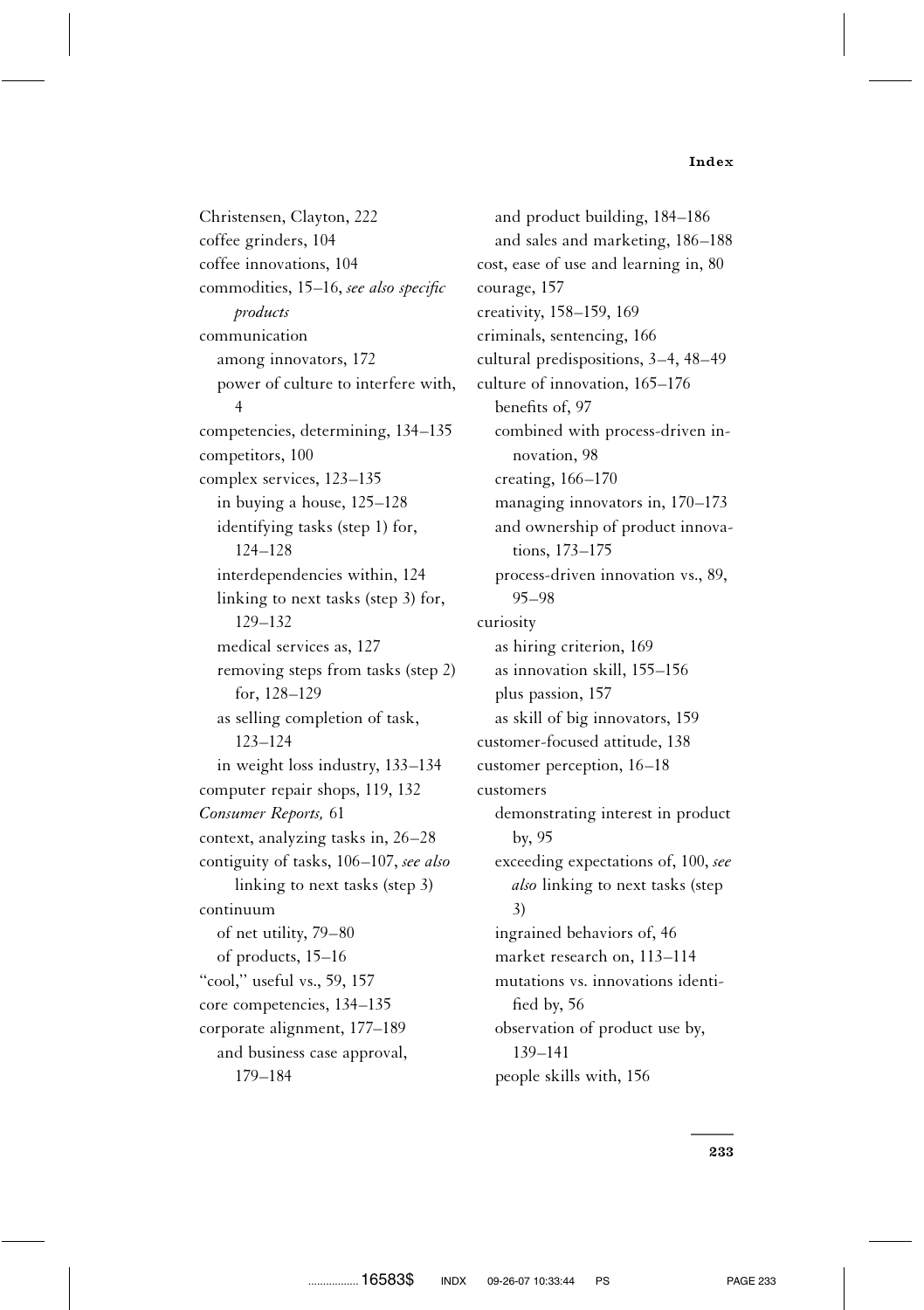#### Index

customers (*continued*) perceptions of products by, 16–18, 142 unexpected uses of products by, 138 CVS Pharmacy, 105

debit cards, for subways, 43–44 Delta faucets, 22 demanding innovation, 170 design, changes in, 58 detached view of questions, 38–40 dictation software, 66 diet industry, 132–134 digital songs, 17 diplomacy in big innovators, 159 as innovation skill, 158 distinction, meaningful level of, 143 diversity of innovators, 169–170 division of labor, for service businesses, 120 doers, 157 dreamers, 157 dry cleaning innovation workout, 203–206 Dundon, Elaine, 222

early adopters, 59 Edsel, 38 efficiency, 75–76, *see also* removing steps from tasks (step 2) e-mail innovation workout, 116, 193 energizing effect of innovation, 17–18 enthusiasm, 18 espresso machines, 104 Eventual Innovators, 40

excellence, 165 expectations of customers, exceeding, 100, 101 for innovation, 170 Expedia, 131 external innovation consultants, 172, 173 eyeglasses cases for, 112–113 lost, innovation workout for, 219 EZ-Pass, 73 facts, gathering, 138–141 false assumptions, 180 faucets, 19–28 existing innovations in, 27 market research on, 21–22 mutations of, 23–24 observation of tasks with, 45–46 tasks in using, 24–27 FedEx, 97 Find & Print tool, 32 focus groups, 29, 64–65, 114–115 foil cutters, 80–81 Ford, Henry, 38 Ford, Henry II, 38 Ford Motor Company, 154 Fraichir, 55 frames of reference, 3–5 franchises, new, 163 Freud, Sigmund, on cigars, 94 functional contiguity, 107 functions beyond core competencies, 134–135 tasks vs., 25, 41, 69, 124–125 gathering facts, 138–141 generous rewards, 167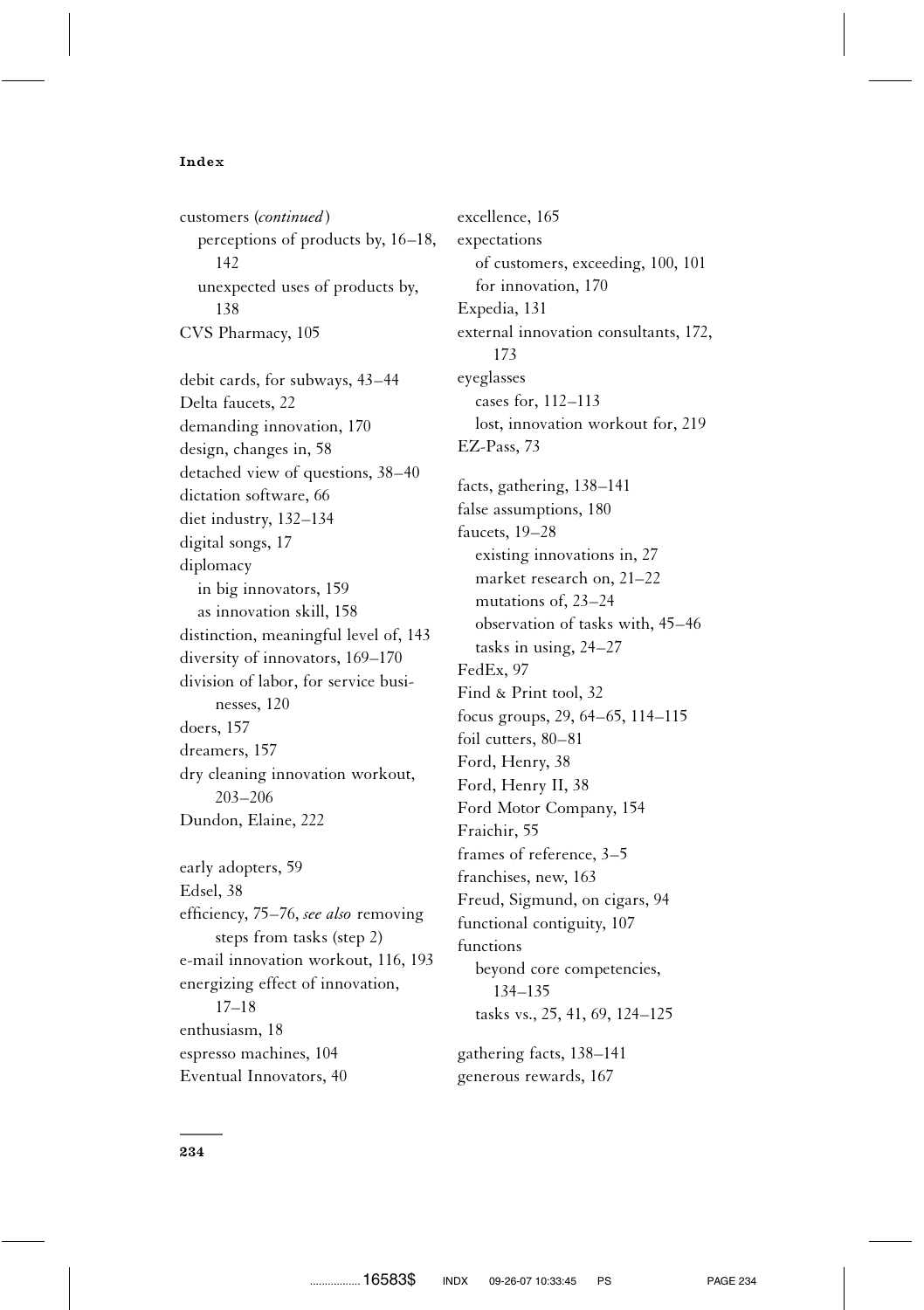genius, innovative, 154 glasses, *see* eyeglasses goals innovation, 92–93 revenue, 92–94 going to the airport innovation workout, 211–213 going to the movies innovation workout, 116, 191–192 Google, 154 graphical user interface (GUI), 46 growth from halo effect, 17 innovation as driver of, 14 recycling for, 163 GUI (graphical user interface), 46

halo effect, 17 hand-washing, 27 Hargadon, Andrew, 223 *Harvard Business Review,* 14 health savings accounts, 131–132 Hesburgh Library, Notre Dame, 50 *Hints from Heloise* column, 138–139 hiring innovators, 168 Home Depot, 187, 188 hoses, uses of, 144–145 hotel kiosk services, 100–101, 111 house, buying, 125–128 human factor, *see* innovators

IBM, 135 ideation process analysis derived from, 187 for new ideas, 93 questions as tools for, 177 identifying tasks (step 1), 19–35 analyzing context in, 26–28

for complex services, 124–128 faucet example of, 19–28 in innovation plan, 138–141 innovation workout for, 33–35 market research for, 21–22, 29 as most important step, 19 and mutations vs. innovations, 23–24 for services, 128–129 and tasks vs. functions, 25 at Westlaw, 30–33 imagination, 157 imitation, innovation vs., 162–163 immediate rewards, 167 implementation innovation vs., 167–168 planning driven out by, 91–92 rewards for, 96, 168 implementers, 158 incentives, 96 incomplete facts, wrong questions from, 38 Incremental innovations, 14 innovation big, 44, 153–154 as business energizer, 17–18 change vs., 54 commitment to, 13 and customer perception, 16–18 effect of cultural predisposition on, 3–4 implementation vs., 167–168 importance of, 13–18 Incremental, 14 investment in, 15 as keystone of business success, 14–16 motivation as product of, 18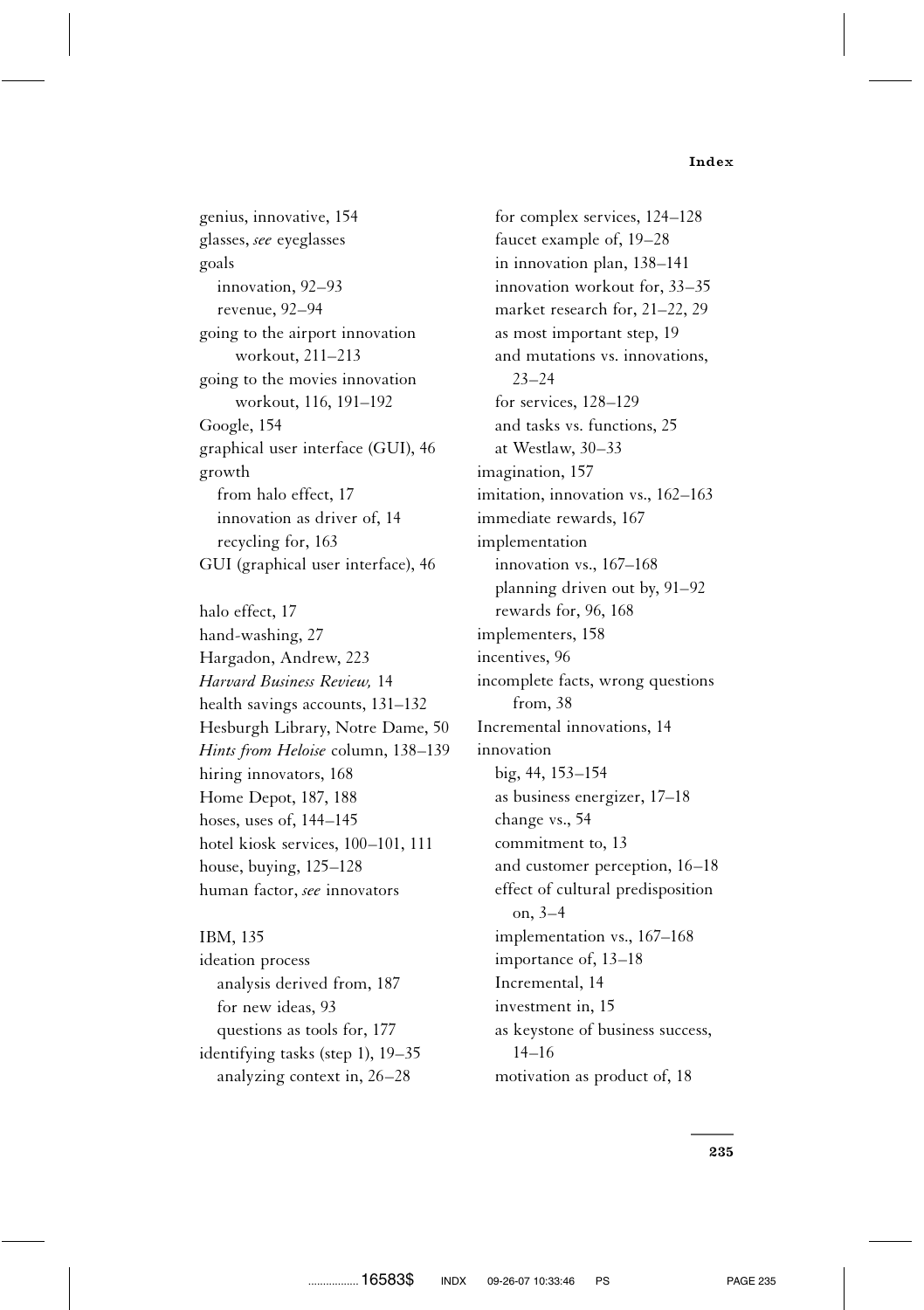#### Index

innovation (*continued*) mutation vs., 23–24, 56–57 as new form of beauty or notable advance in utility, 6–7 Next Generation, 14 novelty vs., 59 profitability of, 14 in services industry, 8 small, 44, 153–154 special moment of, 1 step 1 in, *see* identifying tasks (step 1) step 2 in, *see* removing steps from tasks (step 2) step 3 in, *see* linking to next tasks (step 3) steps in, 7–8, *see also* innovation plan things needed for, 153 two approaches to, 89 utility as driving force of, 5–7 innovation consultants, 171–173 innovation goals, 92–93 innovation "machine," 90 innovation plan, 137–150 gathering facts (part 1) in, 138–141 linking to next tasks (part 5) in, 147–149 matching product to task (part 2) in, 141–144 product approval (part 6) in, 149 removing steps from task (part 3) in, 144–145 validating product concepts through net utility (part 4) in, 145–147 innovation workout(s), 33, 195–219

for abandoned shopping carts, 197–199 for buying a car, 207–210 for caller ID, 116, 192–193 for dry cleaning, 203–206 for e-mail, 116, 193 for going to the airport, 211–213 for going to the movies, 116, 191–192 for identifying tasks (step 1), 33–35 for linking to next tasks (step 3), 115–116, 191–193 for lost baggage, 218 for lost glasses, 219 for making the bed, 200–202 for new window, 34–35 for parking the car, 116, 192 for removing steps from tasks (step 2), 87–88 for running a restaurant, 214–217 self-generation of, 196 for team development, 196 for wrapping Christmas presents, 87–88 innovative companies, 14, 16–17 innovators, 8, 153–163 big, 154, 158–159 Eventual, 40 hiring, 168–169 ladder climbers vs., 160–161 managing, 170–173 in name only, 160–163 recruiting, 168–170 recyclers vs., 162–163 skills needed by, 155–160 small, 154–155, 158 teaching skills to, 158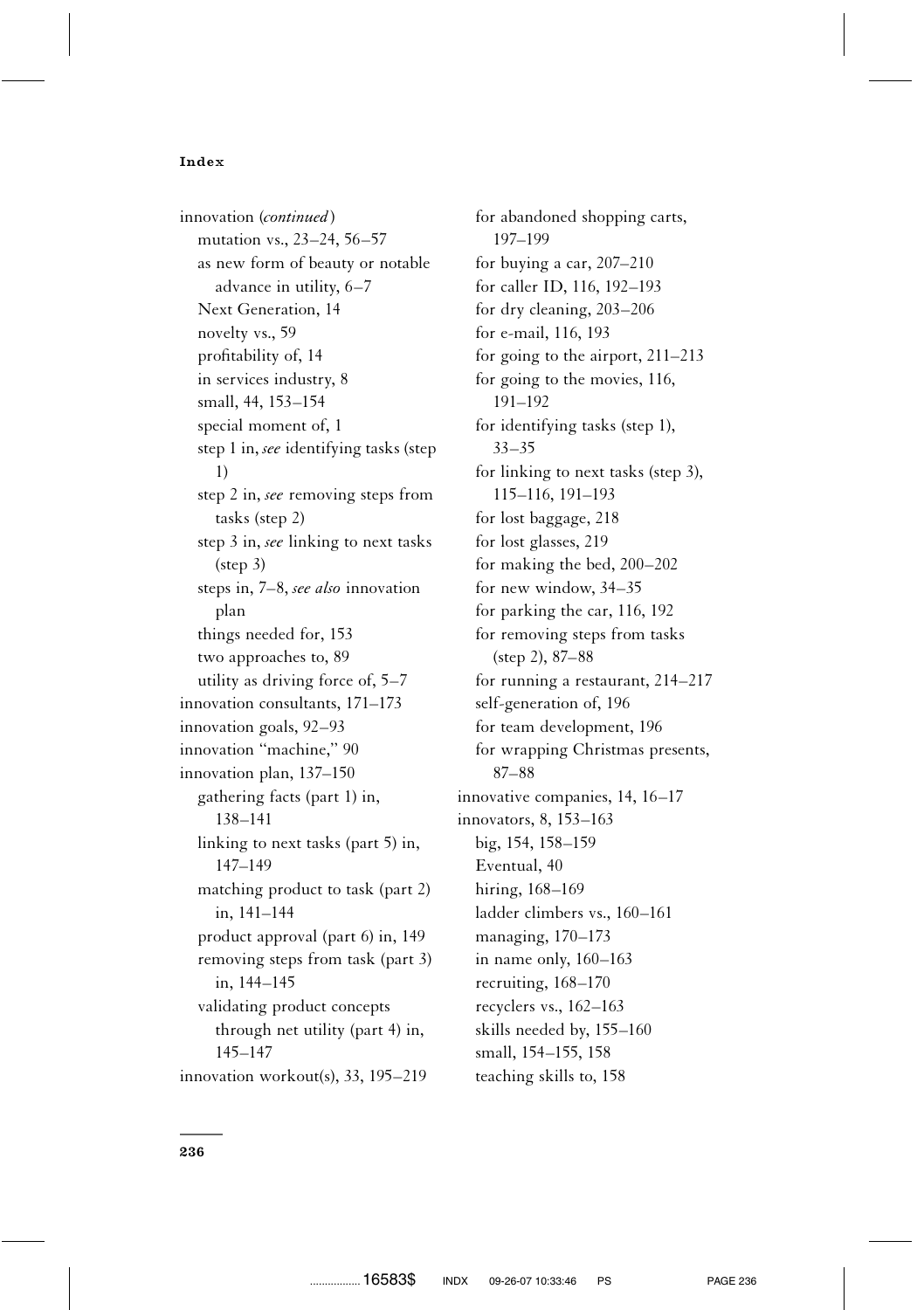true believers vs., 161–162 Unassuming Persons as, 40 internal innovation consultants, 171–173 iPods, 16, 17, 154 iTune Music Store, 17

Kelley, Thomas, 223

ladder climbers, innovators vs., 160–161 large organizations, innovation in, 96 Lava Lamps, 63 lawn mowers, 106 learning costs, 80 legal research, 30–33 leveraging of tasks, 108–109 Linear People, 39–40 linking to next tasks (step 3), 99–116 and changes in business models, 110–115 for complex services, 129–132 contiguity of tasks for, 106–107 and difference between tasks and steps, 102 examples of, 103–106 in innovation plan, 147–149 innovation workout for, 115–116, 191–193 and leveraging of tasks, 108–109 loose linking of tasks for, 107–108 sales and marketing impact of, 111 for services, 129–132 types of product ideas resulting from, 100–101 location of innovation function, 174–175

log keeping (by customers), 141 loose linking of tasks, 107–108 for complex services, 129–132 hard linking vs., 111 lost baggage innovation workout, 218 lost glasses innovation workout, 219 lowest common denominator, in process-driven approach, 93–94 Macintosh computers, 17 MacKinnon, George, 173 Mail Boxes Etc., 105, 109 making the bed innovation workout, 200–202 management and diplomacy of innovators, 158 of innovators in culture of innovation, 170–173 in large organizations, 96 objectives of, in process-driven innovation, 90–92 product approval presentation to, 180–184 selling ideas to, 95 through process, 90–92 marketing, 14–15 for products beyond current business model, 110–112 understanding of product and its use in, 186–188 market research on faucets, 21–22 identifying tasks from, 29 observation as, 113, 114 practicality of, 113–114 usefulness of responses in, 4–5 matrix organizations, 174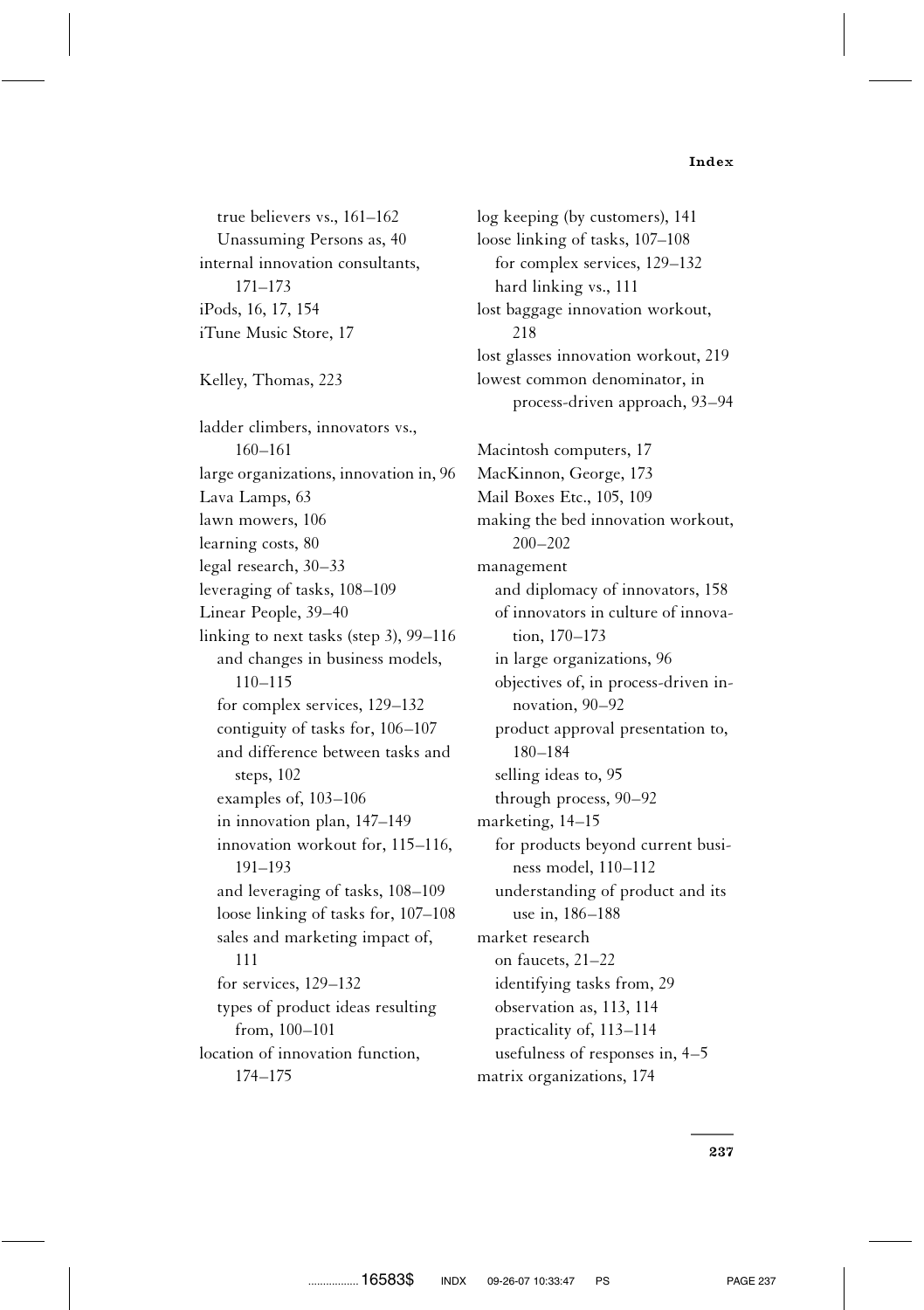## Index

meaningful level of distinction, 143 medical services, 127 methods, innovation by, 90, 92, *see also* process-driven innovation "me too" syndrome, 162 Microsoft, 103 Microsoft Office, 103, 109–110 micro-tasks, 142–143 midnight on Christmas Eve innovation workout, 87–88 Minute Clinic, 105 Moen, 22 motivation to change customer behavior, 46 high certainty of results for, 166–167 immediate rewards as, 167 in large organizations, 96 as product of innovation, 18 movie tickets innovation workout, 116, 191–192 multiplicity of interests, as hiring criterion, 169 mutations of faucets, 23–24 innovations vs., 56–57 natural selection, 56–57 net utility innovators' understanding of, 157 in removing steps from tasks, 79–81

testing for, 65–68, 182 true believers' ignoring of,

validating product concepts through, 145–147

161–162

new franchises, 163

37–38 Next Generation innovations, 14 novelty in rating innovations, 62–65 as type of change, 57–60 objective testing, 49–51 objectivity, 47–48 observation as hiring criterion, 169 for idea generation/validation, 115 to identify adjacent tasks, 148 to identify tasks, 29–30 as innovation skill, 155 as key element for innovation, 44–45 as market research, 113, 114 of product use by customers, 139–141 by prototyping, 47 as skill of big innovators, 159 in testing ideas, 45–49 obvious answers, 42–44 open source, 130 Orbitz, 131 organizational structure, innovation through, 90 outsourcing tasks, 118–119 ownership of innovation function, 174–175 of product innovations, 173–175

*Newsweek,* 54

34–35

new window innovation workout,

*New York Times* crossword puzzle,

package deals, for services, 129–130 paradigm shifts, 44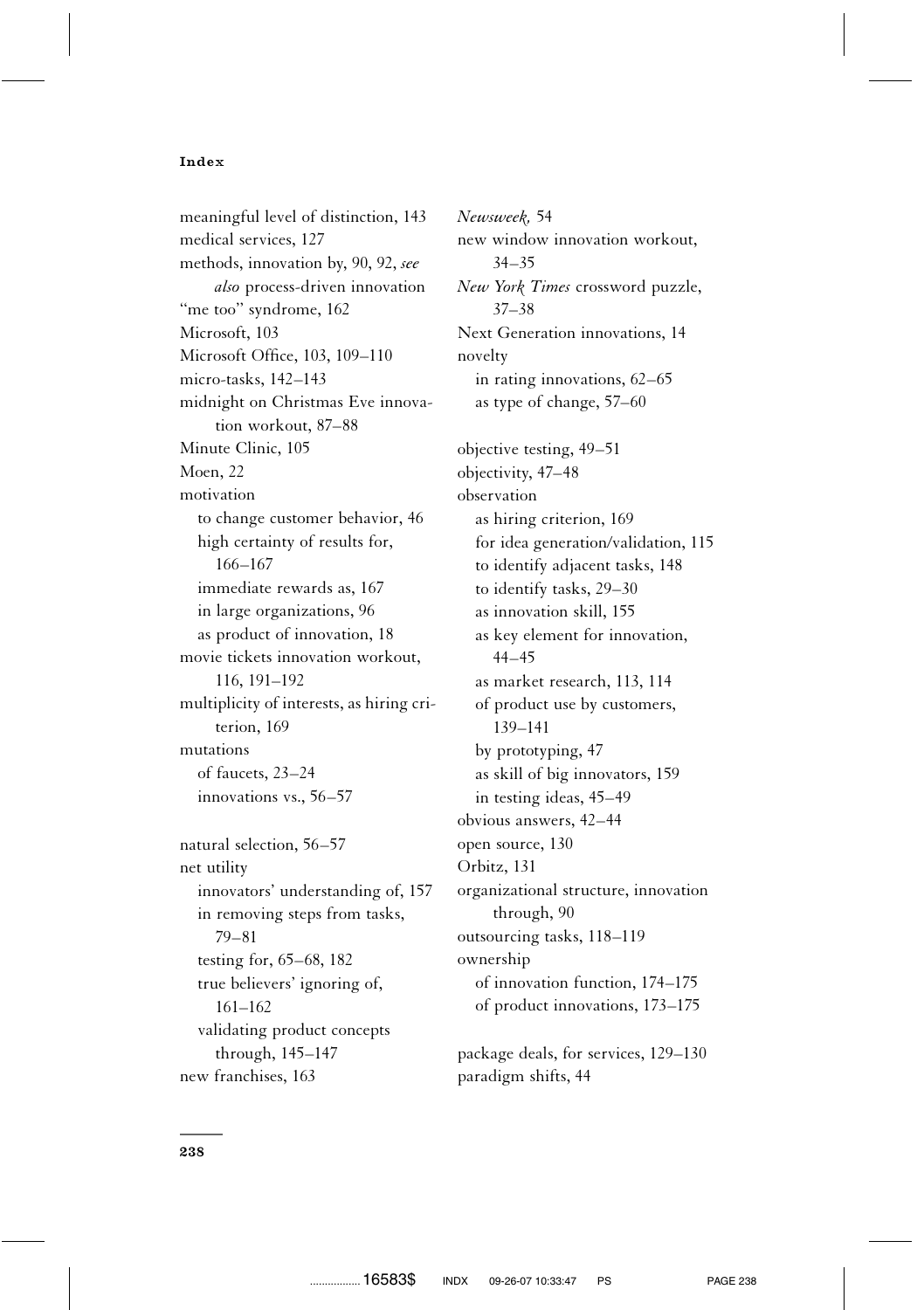parking the car innovation workout, 116, 192 passion as hiring criterion, 169 in innovators, 157 in true believers, 161–162 peer groups, 171–172 peer review, 49 people, *see* innovators people skills, 156, 159 perception, of customers, 16–18, 142 Pet Rocks, 6–7 picture hanging, 77–79, 82–87 building of device for, 185 eliminating steps from, 84–85 labor-saving device for, 85–87, 180–183 sales and marketing of device for, 187–188 sources of pain in, 77 steps in, 77–79 "sweet spot" steps in, 82-84 pilot testing, 50 planning culture of innovation in, 96 driven out by implementation, 91–92 revenue goals in, 92–93 Plasmacluster ionizer, 55 Post-it notes, 106 pragmatism in big innovators, 159 as hiring criterion, 169 as innovation skill, 157 premium level of commodities, 15–16 process-driven innovation, 89–95

culture of innovation combined with, 98 culture of innovation vs., 89, 95–98 innovation goals in, 92–93 lowest common denominator level in, 93–94 and management objectives, 90–92 Procter & Gamble, 14, 92, 97 product approval, 179–184 in innovation plan, 149 presentation to management in, 180–184 product building, 184–186 product launches, 179–180 product ratings, 146–147 products building, 184–186 customers' actual uses of, 139–141 expense in creating, 179 matching task and, 141–144 net utility validation of concepts for, 145–147 and ownership of innovations, 173–175 usability vs. abilities of, 107–108 propane barbecue grills, 74 prototyping, 47, 182 publication of ideas, 49 Purina, 141 questioning skill in big innovators, 159 as hiring criterion, 169 as innovation skill, 157 questions for corporate alignment, 178

making assumptions about, 39, 40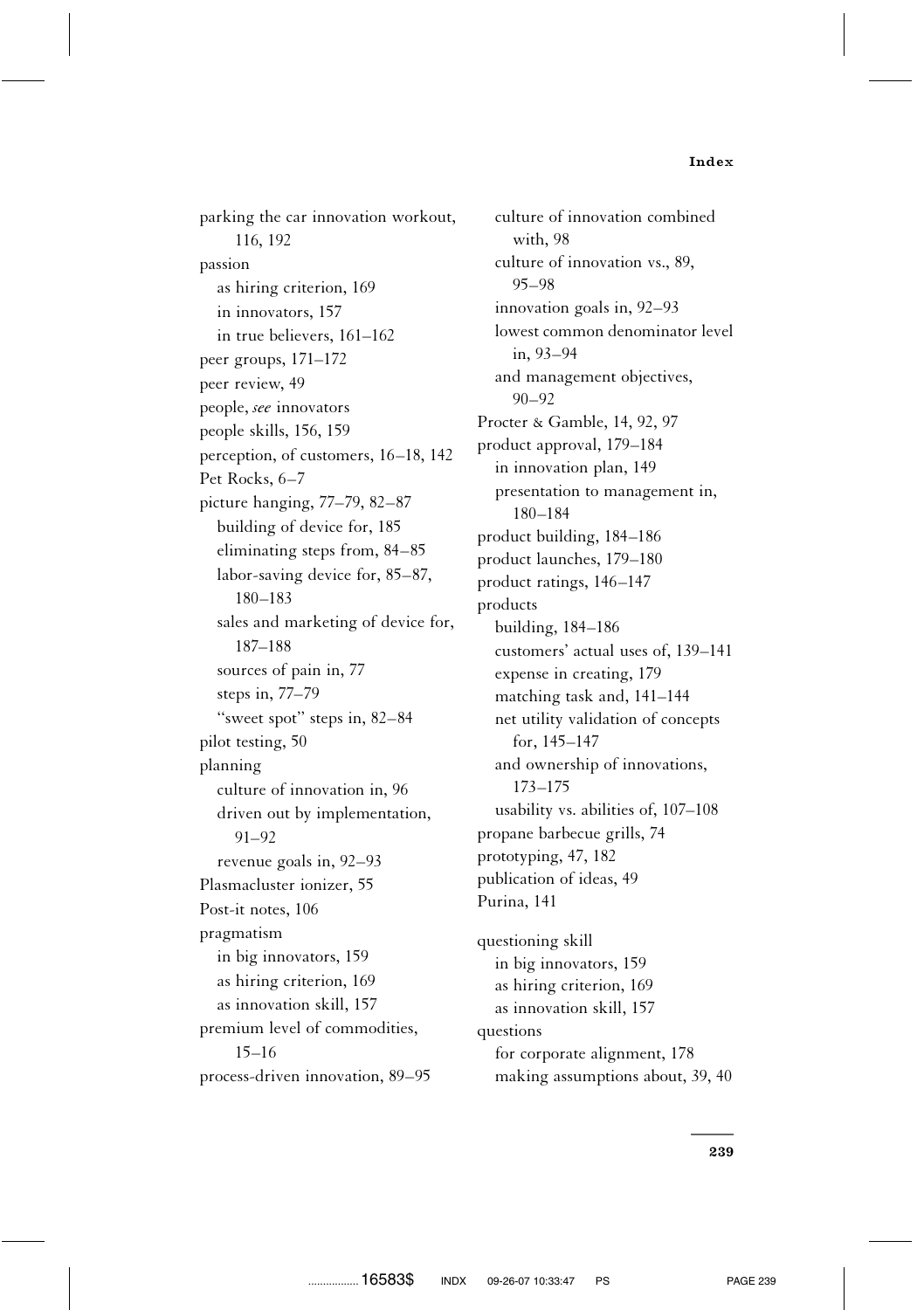## Index

questions (*continued*) right, *see* asking the right questions taking detached view of, 38–40 as tool for ideation, 177 wrong, 38 QuickCovers, 138–139 Quick Tank, 74, 147

ratings, product, 146–147 razors, 94 R&D investment, return on, 14 real estate industry loose linking in, 130 and process of buying a house, 125–128 recording devices, 108 recruiting innovators, 168–170 recyclers, innovators vs., 162–163 relaunches, 51 removing steps from tasks (step 2), 69–88 applying net utility in, 79–81 automatic window shutter example of, 73 barbecue grill example of, 74 basic assumption of, 76 bread slicer example of, 73 for complex services, 128–129 for hand-washing, 27 and identifying steps that cannot be removed, 83–85 in innovation plan, 144–145 innovation workout for, 87–88 picture hanging example of, 77– 79, 82–87 selecting ''sweet spot'' steps for, 82–84

self-inflating tires example of, 74–75 for services, 119–122, 128–129 Tide detergent example of, 73–74 toaster example of, 71–72 tollbooth example of, 72–73 as utility, 75–76 replications by outside groups, 50 restaurant innovation workout, 214–217 return on invested capital, 180 revenue goals, 92–94 rewards for innovation, 166–168 in large organizations, 96 risk associated with change, 188 in hiring innovators, 168–169 risk aversion, 93, 167, 188 Robert, Michel, 223 Rohwedder, Otto F., 73 rotation in work areas, to encourage innovators, 172 Rubbermaid, 97 running a restaurant innovation workout, 214–217

sales, understanding of product and its use in, 186–188 sales channels, for products beyond current business model, 110–112 Saran, 138 saving of work, 75–76, *see also* removing steps from tasks (step 2) Schwartz, Evan, 223–224 scientific method, 47 Sears, 16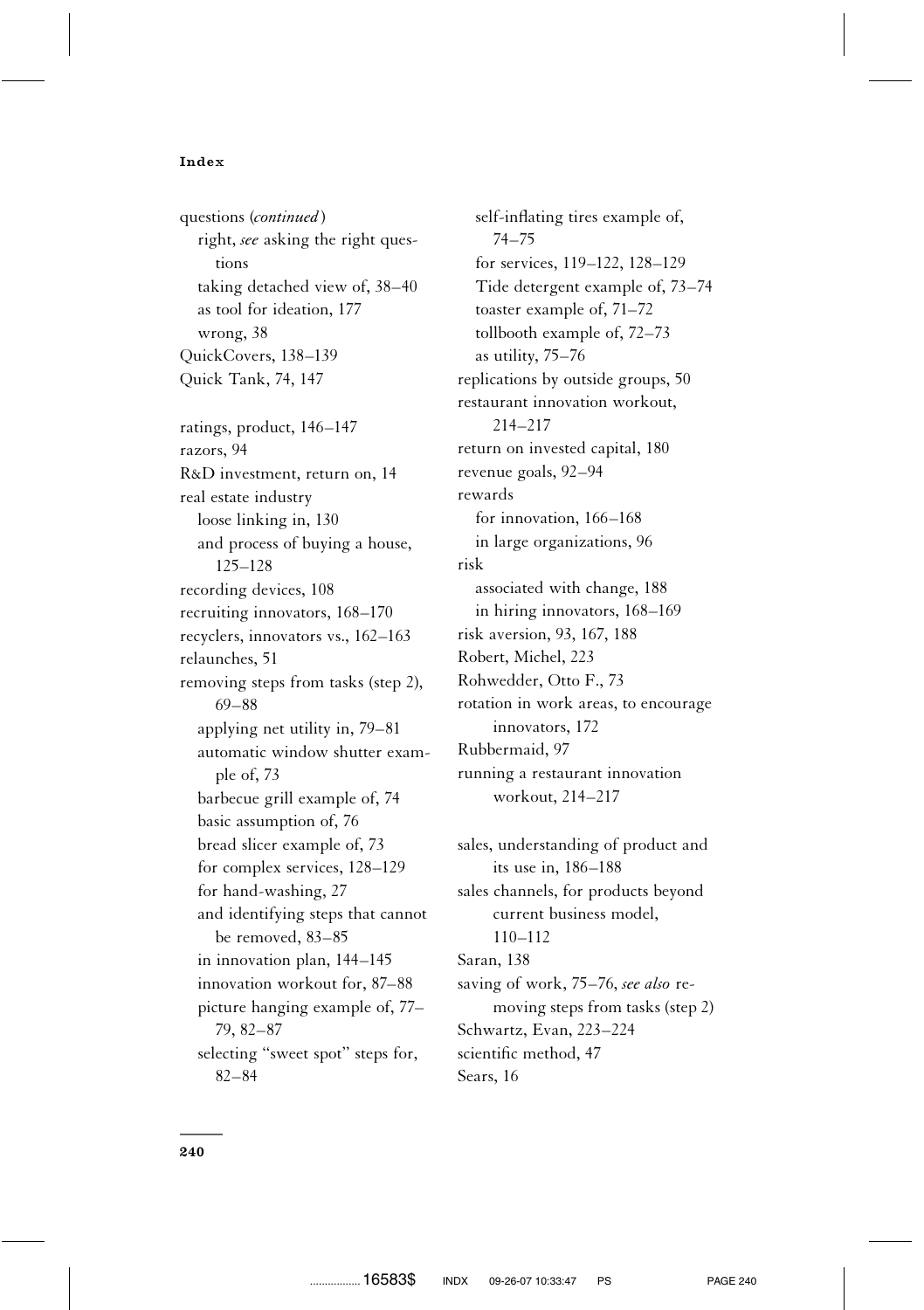self-inflating tires, 74–75 self-measuring faucets, 28 Send To function (Office products), 103 services, 117–135 buying a house example of, 125–127 complex, 123–135 identifying tasks in, 128–129 linking to next tasks (step 3) for, 129–132 as means of outsourcing tasks, 118–119 medical example of, 127 removing steps from tasks (step 2) for, 119–122 simple, 117–118 simplifying, 119–122 services industry, 117 dysfunctional nature of, 128 employment in, 117 shipping packages, 105 shopping carts innovation workout, 197–199 short-term revenue needs, 94 simple services, 117–118 simplifying services, 119–122 skill(s) for innovators, 155–160 action orientation as, 157 in big innovators, 158–160 curiosity as, 155–156 diplomacy as, 158 observation as, 155 people skills as, 156 pragmatism as, 157 questioning as, 157 teaching, 154–155 Sliced Bread Day, 73

small innovation, 154 small innovators, 154–155, 158 small organizations, innovation in, 96 snow shovels, uses of, 139–140 Springsteen, Bruce, on ''We Shall Overcome,'' 24 steps tasks vs., 76–77, 102 verbs and objects in, 77–78 *see also specific innovation steps* style changes, 57–58 subway tokens, 42–43 "sweet spot" steps, 82-84, 87 systemization of organizations, 90–91

tasks customers' vs. designers' perspectives on, 31–32 functions vs., 25, 41, 69, 124–125 identifying, *see* identifying tasks (step 1) leveraging of, 108–109 loose linking of, 107–108 micro-, 142–143 outsourcing of, 118–119 simple services as, 118 steps vs., 76–77, 102 teaching skills to innovators, 154– 155, 158 team development programs, workouts for, 196 temporal contiguity, 107 testing of ideas, 49–51 thinking outside the box, 93 3M, 16, 92, 97 Tide detergent, 73–74